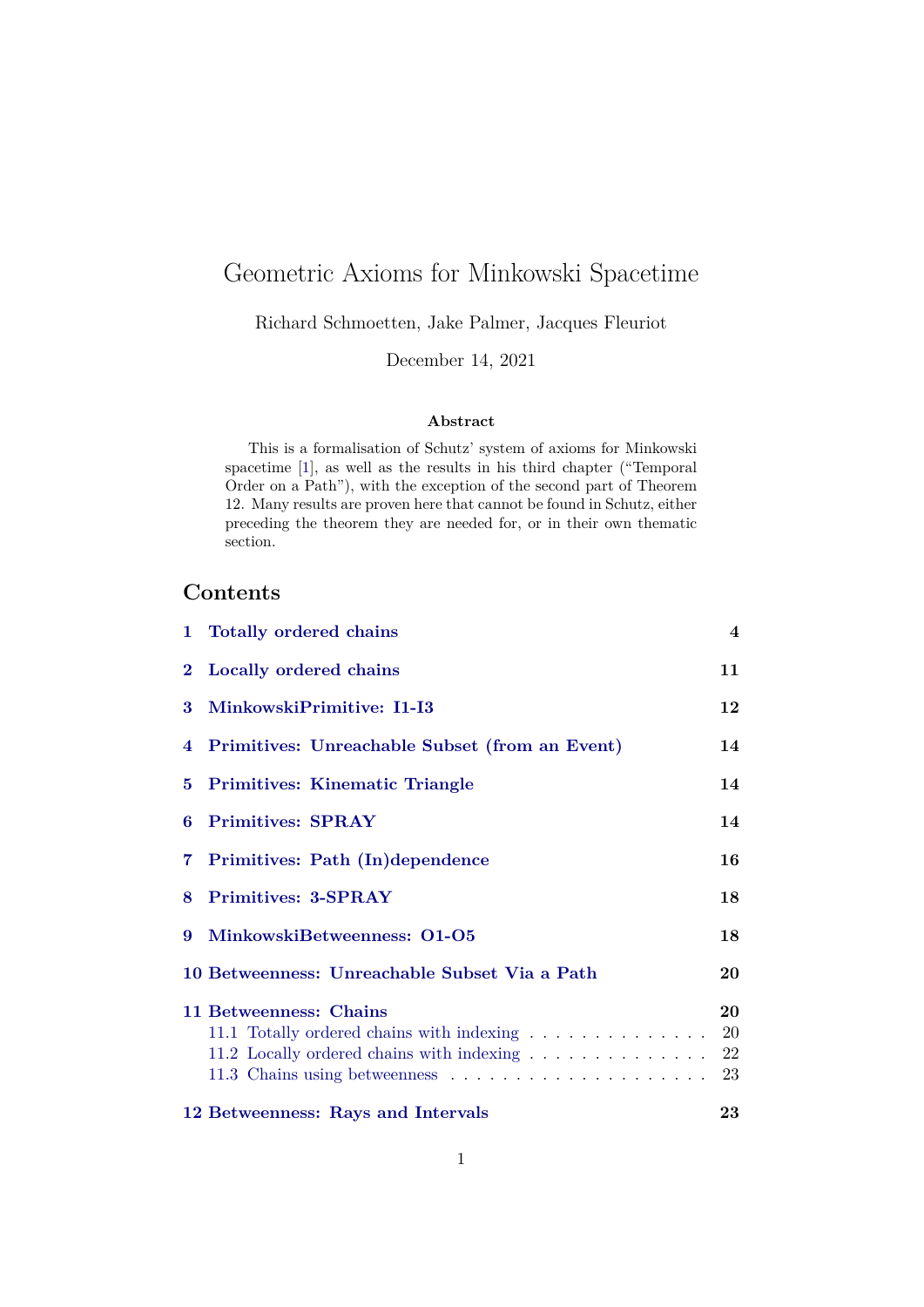| 13 MinkowskiChain: O6                                                                                                                                                                    | $\bf{27}$                        |
|------------------------------------------------------------------------------------------------------------------------------------------------------------------------------------------|----------------------------------|
| 14 Chains: (Closest) Bounds                                                                                                                                                              | $\bf{27}$                        |
| 15 MinkowskiUnreachable: I5-I7                                                                                                                                                           | 28                               |
| 16 MinkowskiSymmetry: Symmetry                                                                                                                                                           | 28                               |
| 17 MinkowskiContinuity: Continuity                                                                                                                                                       | 28                               |
| 18 MinkowskiSpacetime: Dimension (I4)                                                                                                                                                    | 29                               |
| 19 Preliminary Results for Primitives                                                                                                                                                    | 30                               |
| 20 3.1 Order on a finite chain<br>20.2 Theorem 2                                                                                                                                         | 32<br>32<br>33                   |
| 21 Finite chain equivalence: $local \leftrightarrow global$                                                                                                                              | 38                               |
| 22 Preliminary Results for Kinematic Triangles and Paths/Be-<br>tweenness                                                                                                                | 39                               |
| 23 3.2 First collinearity theorem                                                                                                                                                        | 41                               |
| 24 Additional results for Paths and Unreachables                                                                                                                                         | 43                               |
| 25 Results about Paths as Sets                                                                                                                                                           | 47                               |
| 26 3.3 Boundedness of the unreachable set<br>26.1 Theorem 4 (boundedness of the unreachable set) $\dots \dots$<br>26.2 Theorem 5 (first existence theorem) $\ldots \ldots \ldots \ldots$ | 49<br>49<br>49                   |
| 27 3.4 Prolongation                                                                                                                                                                      | $52\,$                           |
| 28 3.5 Second collinearity theorem                                                                                                                                                       | 57                               |
| 29 3.6 Order on a path - Theorems 8 and 9<br>29.1 Theorem 8 (as in Veblen (1911) Theorem 6)                                                                                              | 59<br>60<br>63                   |
| 30 Interlude - Chains and Equivalences<br>30.1 Proofs for totally ordered index-chains                                                                                                   | 75<br>75<br>75<br>76<br>81<br>83 |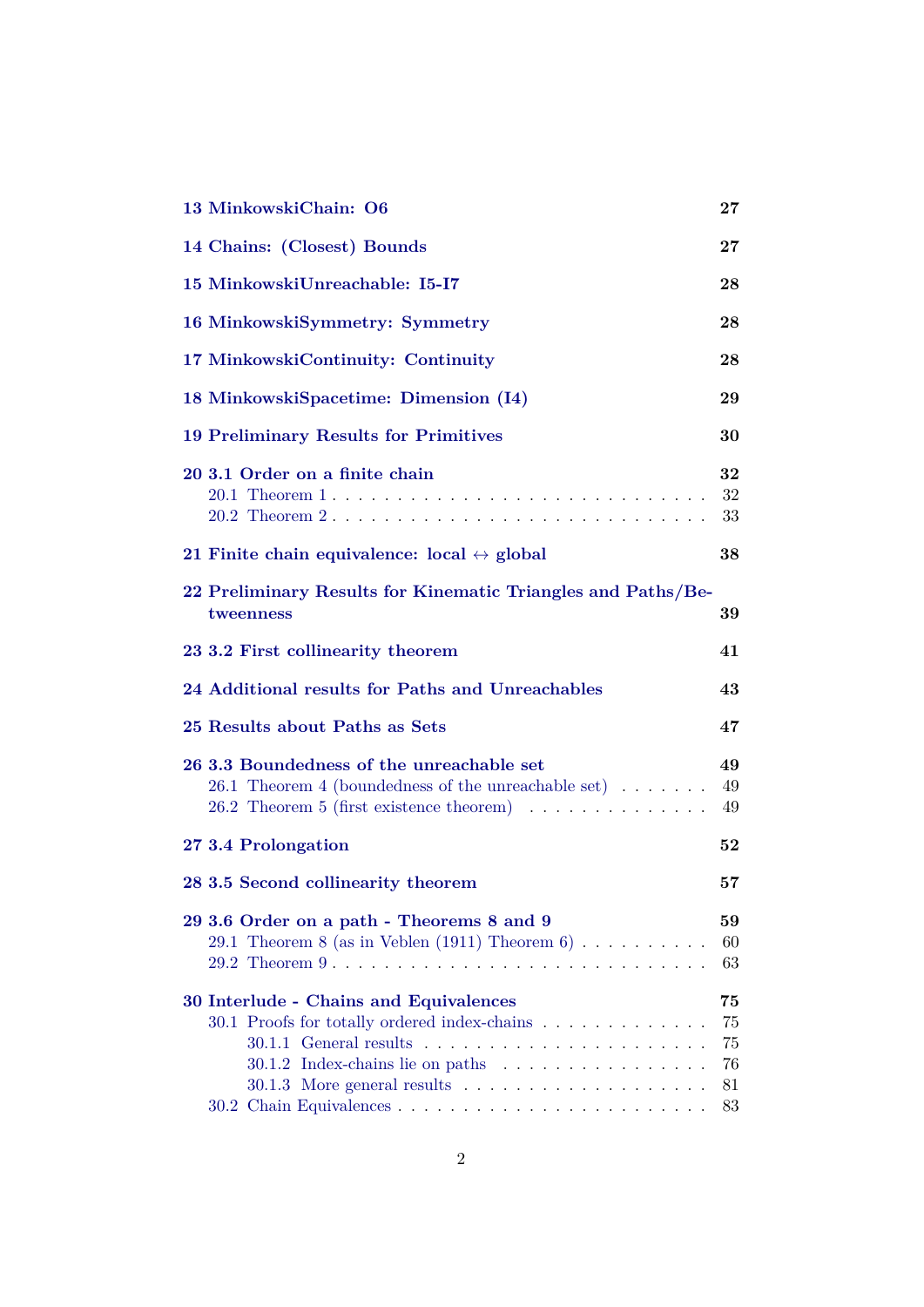| 30.2.1 Betweenness-chains and strong index-chains 83                                                                                                                                                                                                  |     |
|-------------------------------------------------------------------------------------------------------------------------------------------------------------------------------------------------------------------------------------------------------|-----|
| 31 Results for segments, rays and chains                                                                                                                                                                                                              | 91  |
| 32 3.6 Order on a path - Theorems 10 and 11<br>32.1 Theorem 10 (based on Veblen $(1904)$ theorem 10) 96                                                                                                                                               | 96  |
| 33 Chains are unique up to reversal                                                                                                                                                                                                                   | 131 |
| <b>34 Subchains</b>                                                                                                                                                                                                                                   | 140 |
| 35 Extensions of results to infinite chains                                                                                                                                                                                                           | 144 |
| 36 Interlude: betw4 and WLOG<br>36.1 betw4 - strict and non-strict, basic lemmas 149<br>36.2 WLOG for two general symmetric relations of two elements<br>on a single path $\ldots \ldots \ldots \ldots \ldots \ldots \ldots \ldots \ldots \ldots 151$ | 149 |
| 37 Interlude: Intervals, Segments, Connectedness                                                                                                                                                                                                      | 158 |
| 38 3.7 Continuity and the monotonic sequence property                                                                                                                                                                                                 | 166 |
| 39 3.8 Connectedness of the unreachable set<br>39.1 Theorem 13 (Connectedness of the Unreachable Set) $\dots$ . 175<br>39.2 Theorem 14 (Second Existence Theorem) $\ldots \ldots \ldots \ldots 177$                                                   | 175 |
| 40 Theorem 11 - with path density assumed                                                                                                                                                                                                             | 187 |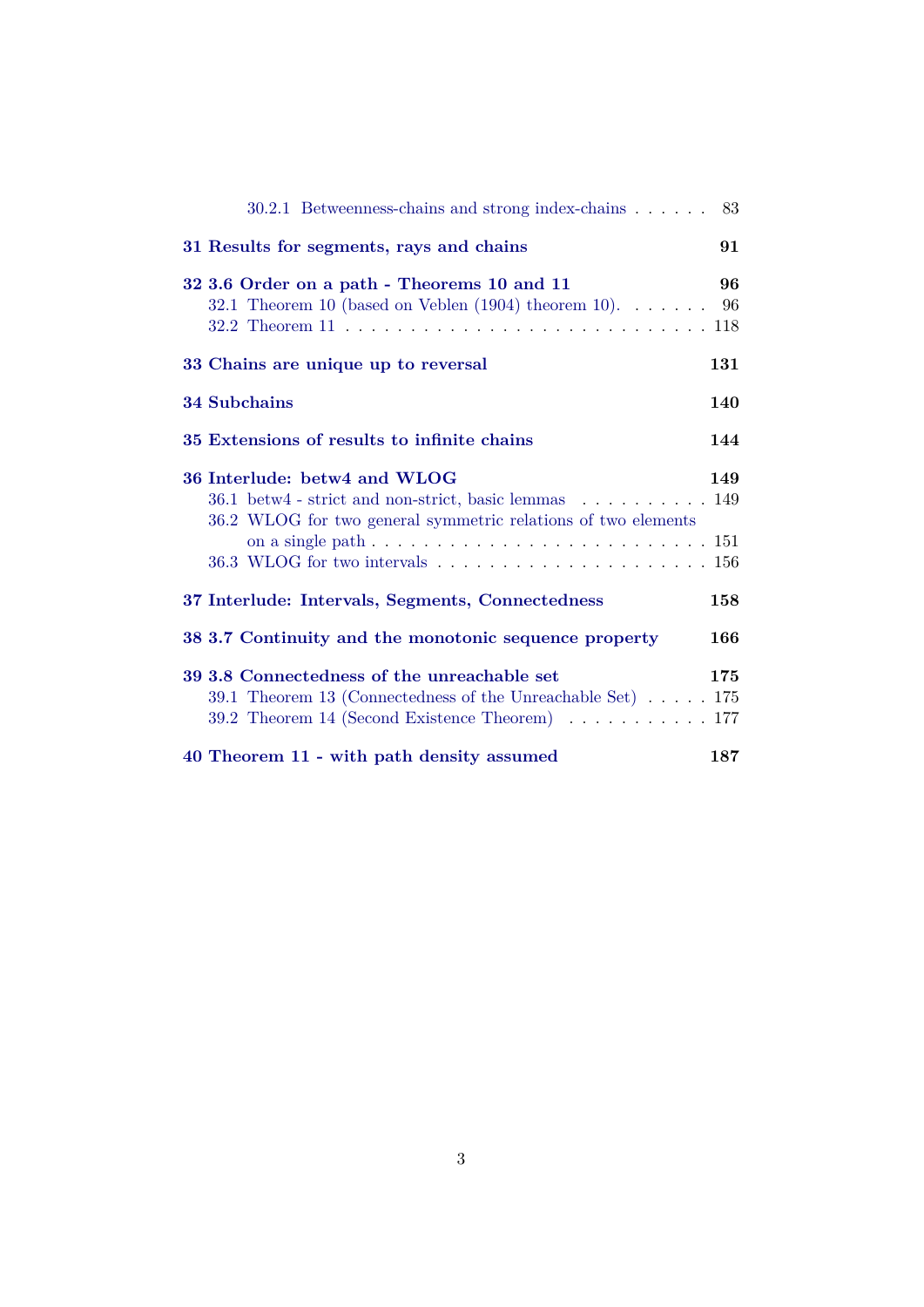```
theory TernaryOrdering
 imports Util
```
**begin**

Definition of chains using an ordering on sets of events based on natural numbers, plus some proofs.

### <span id="page-3-0"></span>**1 Totally ordered chains**

Based on page 110 of Phil Scott's thesis and the following HOL Light definition:

```
let ORDERING = new_definition
  `ORDERING f X <=> (!n. (FINITE X ==> n < CARD X) ==> f n IN X)
                     \wedge (!x. x IN X ==> ?n. (FINITE X ==> n < CARD X)
                         \bigwedge f n = x)
                     /\backslash !n n' n''. (FINITE X ==> n'' < CARD X)
                           \wedge n < n' \wedge n' < n''
                           \Rightarrow between (f n) (f n') (f n'') ;;
```
I've made it strict for simplicity, and because that's how Schutz's ordering is. It could be made more generic by taking in the function corresponding to < as a paramater. Main difference to Schutz: he has local order, not total (cf Theorem 2 and *ordering2*).

**definition** ordering ::  $(nat \Rightarrow 'a) \Rightarrow ('a \Rightarrow 'a \Rightarrow 'a \Rightarrow bool) \Rightarrow 'a \; set \Rightarrow bool$ **where** *ordering f ord*  $X \equiv (\forall n. (finite \ X \longrightarrow n < card \ X) \longrightarrow f \ n \in X)$  $\land$  (∀ *x*∈*X*. (∃ *n*. (*finite X* → *n* < *card X*)  $\land$  *f n* = *x*))  $\wedge$  ( $\forall n \; n' \; n''$ . (finite  $X \longrightarrow n'' < \text{card } X$ )  $\wedge$   $n < n' \wedge n' < n''$ 

 $\longrightarrow$  *ord* (*f n*) (*f n'*) (*f n''*))

**lemma** *ordering-ord-ijk*:

**assumes** *ordering f ord X* **and**  $i < j \land j < k \land (finite\ X \longrightarrow k < card\ X)$ **shows** *ord*  $(f i)$   $(f j)$   $(f k)$ **by** (*metis ordering-def assms*)

**lemma** *empty-ordering* [*simp*]: ∃ *f* . *ordering f ord* {} **by** (*simp add*: *ordering-def*)

**lemma** *singleton-ordering* [*simp*]: ∃ *f* . *ordering f ord* {*a*} **apply** (*rule-tac*  $x = \lambda n$ . *a* **in** *exI*) **by** (*simp add*: *ordering-def*)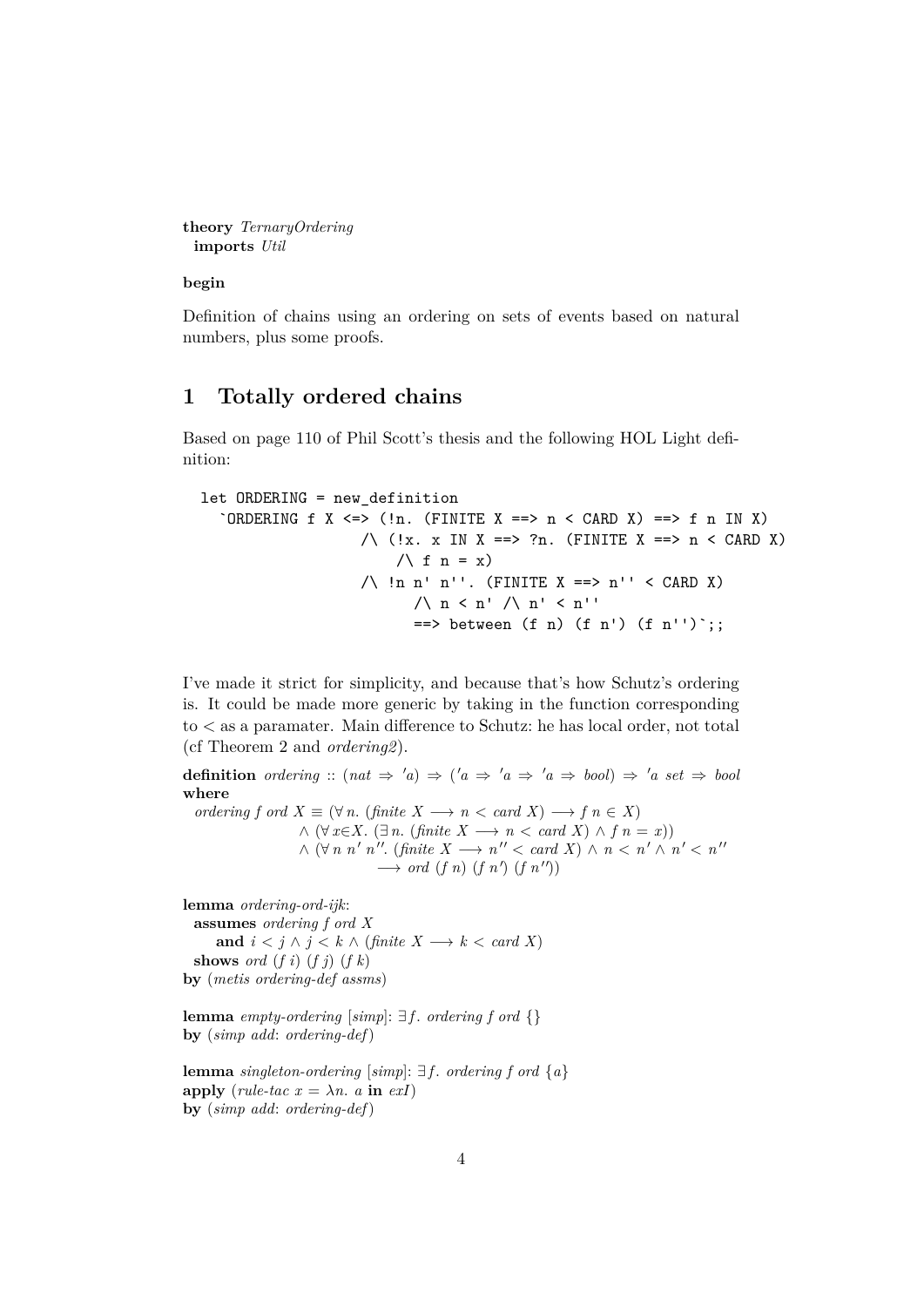**lemma** *two-ordering* [ $simpl$ :  $\exists f$ . *ordering*  $f$  *ord*  $\{a, b\}$ **proof** *cases* assume  $a = b$ **thus** *?thesis* **using** *singleton-ordering* **by** *simp* **next assume** *a-neq-b*:  $a \neq b$ **let**  $?f = \lambda n$ . *if*  $n = 0$  *then a else b* **have** *ordering1*:  $(\forall n. \text{ (finite } \{a,b\}) \rightarrow n \leq card \{a,b\}) \rightarrow ?f \ n \in \{a,b\}$  **by** *simp* **have** *ordering2*:  $(\forall x \in \{a,b\} \rightarrow n$ . (*finite*  $\{a,b\} \rightarrow n$  < *card*  $\{a,b\} \land ?f \neq n = x$ ) **using** *a-neq-b all-not-in-conv card-Suc-eq card-0-eq card-gt-0-iff insert-iff lessI* **by** *auto* **have** *ordering3*:  $(\forall n \space n' \space n''$ . (*finite*  $\{a,b\} \rightarrow n'' < \text{card } \{a,b\}$ )  $\land n < n' \land n' <$  $n^{\prime\prime}$  $\longrightarrow$  *ord* (*?f n*) (*?f n'*) (*?f n''*)) **using** *a-neq-b* by *auto* **have** *ordering ?f ord* {*a*, *b*} **using** *ordering-def ordering1 ordering2 ordering3* **by** *blast* **thus** *?thesis* **by** *auto* **qed lemma** *card-le2-ordering*: **assumes** *finiteX*: *finite X* **and** *card-le2*: *card*  $X \leq 2$ **shows**  $∃f$ *. ordering f ord X* **proof** − **have** *card012*: *card*  $X = 0 \vee$  *card*  $X = 1 \vee$  *card*  $X = 2$  **using** *card-le2* **by** *auto* **have** *card0*: *card X* =  $0 \rightarrow ?$ *thesis* **using** *finiteX* **by** *simp* **have** *card1*: *card*  $X = 1 \longrightarrow$  *?thesis* **using** *card-eq-SucD* by *fastforce* **have** *card2*: *card X* = 2  $\rightarrow$  *?thesis* **by** (*metis two-ordering card-eq-SucD numeral-2-eq-2*) **thus** *?thesis* **using** *card012 card0 card1 card2* **by** *auto* **qed lemma** *ord-ordered*: **assumes** *abc*: *ord a b c* **and**  $abc$ -neq:  $a \neq b \land a \neq c \land b \neq c$ **shows**  $∃f$ *. ordering*  $f$  *ord*  $\{a,b,c\}$ **apply** (*rule-tac*  $x = \lambda n$ . *if*  $n = 0$  then a else if  $n = 1$  then b else c **in** exI **apply** (*unfold ordering-def*) **using** *abc abc-neq* **by** *auto* **lemma** *overlap-ordering*: **assumes** *abc*: *ord a b c* **and** *bcd*: *ord b c d* **and** *abd*: *ord a b d* **and** *acd*: *ord a c d* **and**  $abc$ -neq:  $a \neq b \land a \neq c \land a \neq d \land b \neq c \land b \neq d \land c \neq d$ shows  $\exists f$ *. ordering*  $f$  *ord*  $\{a,b,c,d\}$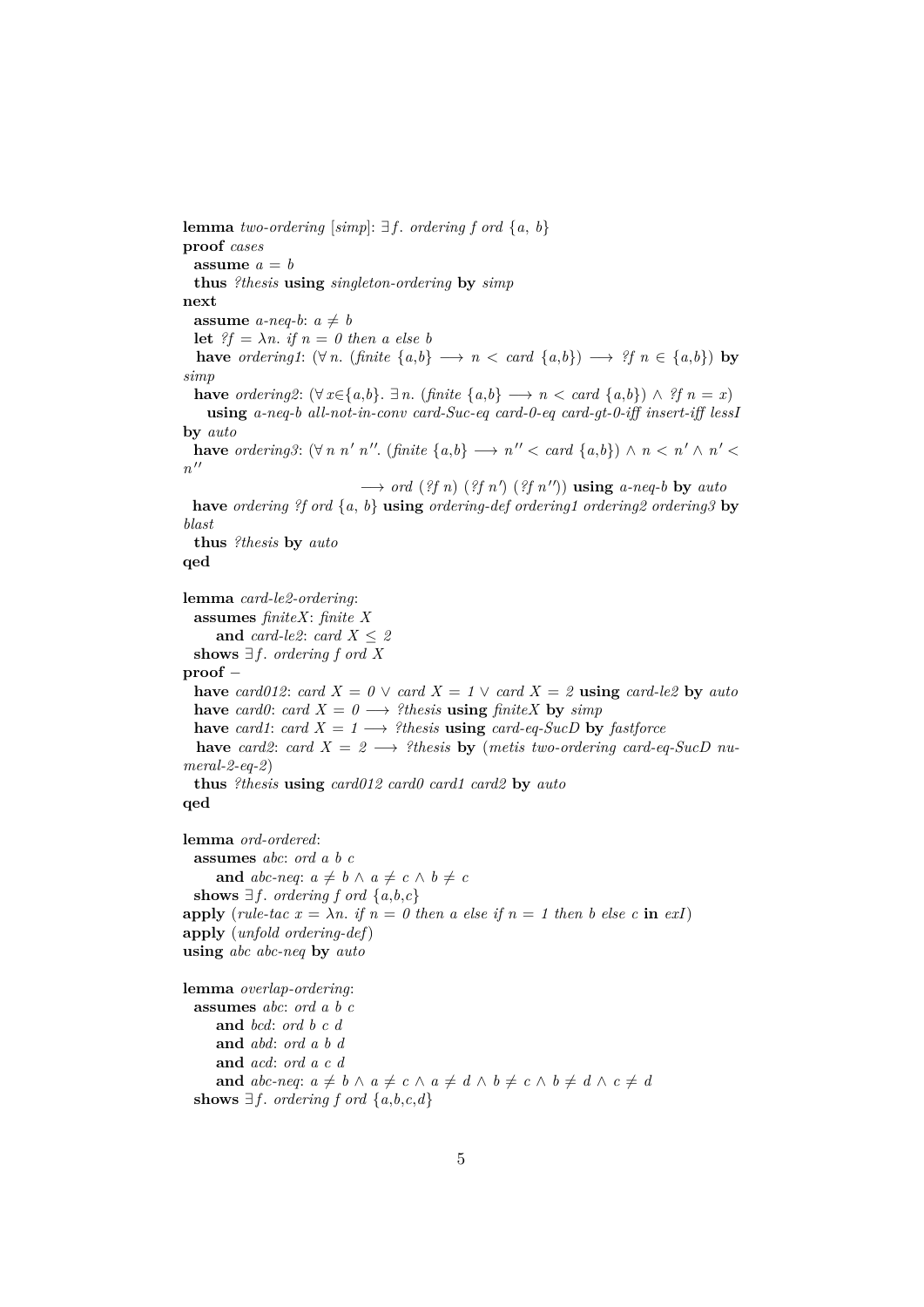#### **proof** −

**let**  $?X = \{a, b, c, d\}$ **let**  $?f = \lambda n$ . *if*  $n = 0$  then a else *if*  $n = 1$  then b else *if*  $n = 2$  then c else d **have** *card4*: *card ?X* = *4* **using** *abc bcd abd abc-neq* **by** *simp* **have** *ordering1*:  $\forall n$ . (*finite*  $\forall X \rightarrow n \ltq card \forall X$ )  $\rightarrow \forall f n \in \forall X$  by  $\exists \text{sim } p$ **have** *ordering2*:  $\forall x \in \mathscr{X}$ .  $\exists n$ . (*finite ?X*  $\rightarrow n$  < *card ?X*)  $\land$  *?f*  $n = x$ **by** (*metis card4 One-nat-def Suc-1 Suc-lessI empty-iff insertE numeral-3-eq-3 numeral-eq-iff*

*numeral-eq-one-iff rel-simps*(*51*) *semiring-norm*(*85*) *semiring-norm*(*86*) *semiring-norm*(*87* )

*semiring-norm*(*89*) *zero-neq-numeral*)

**have** ordering3:  $(\forall n \space n' \space n''$ . (finite  $?X \rightarrow n'' < \text{card } ?X$ )  $\land n < n' \land n' < n''$  $\longrightarrow$  *ord* (*?f n*) (*?f n'*) (*?f n''*))

**using** *card4 abc bcd abd acd card-0-eq card-insert-if finite*.*emptyI finite-insert less-antisym*

*less-one less-trans-Suc not-less-eq not-one-less-zero numeral-2-eq-2* **by** *auto* **have** *ordering ?f ord ?X* **using** *ordering1 ordering2 ordering3 ordering-def* **by** *blast*

**thus** *?thesis* **by** *auto*

#### **qed**

**lemma** *overlap-ordering-alt1*:

```
assumes abc: ord a b c
     and bcd: ord b c d
     and abc-bcd-abd: ∀ a b c d. ord a b c ∧ ord b c d → ord a b dand abc-bcd-acd: ∀ a b c d. ord a b c ∧ ord b c d → ord a c dand ord-distinct: \forall a \ b \ c. (ord a b \ c \rightarrow a \neq b \ \land \ a \neq c \ \land \ b \neq c)
 shows ∃f. ordering f ord \{a,b,c,d\}by (metis (full-types) assms overlap-ordering)
```

```
lemma overlap-ordering-alt2:
  assumes abc: ord a b c
     and bcd: ord b c d
     and abd: ord a b d
     and acd: ord a c d
     and ord-distinct: \forall a \ b \ c. (ord a b \ c \longrightarrow a \neq b \ \land \ a \neq c \ \land \ b \neq c)
  shows ∃f. ordering f ord \{a, b, c, d\}by (metis assms overlap-ordering)
```

```
lemma overlap-ordering-alt:
 assumes abc: ord a b c
     and bcd: ord b c d
     and abc-bcd-abd: ∀ a b c d. ord a b c ∧ ord b c d → ord a b dand abc-bcd-acd: ∀ a b c d. ord a b c ∧ ord b c d −→ ord a c d
     and abc-neq: a \neq b \land a \neq c \land a \neq d \land b \neq c \land b \neq d \land c \neq dshows ∃f. ordering f ord \{a,b,c,d\}by (meson assms overlap-ordering)
```
The lemmas below are easy to prove for  $X = \{\}$ , and if I included that case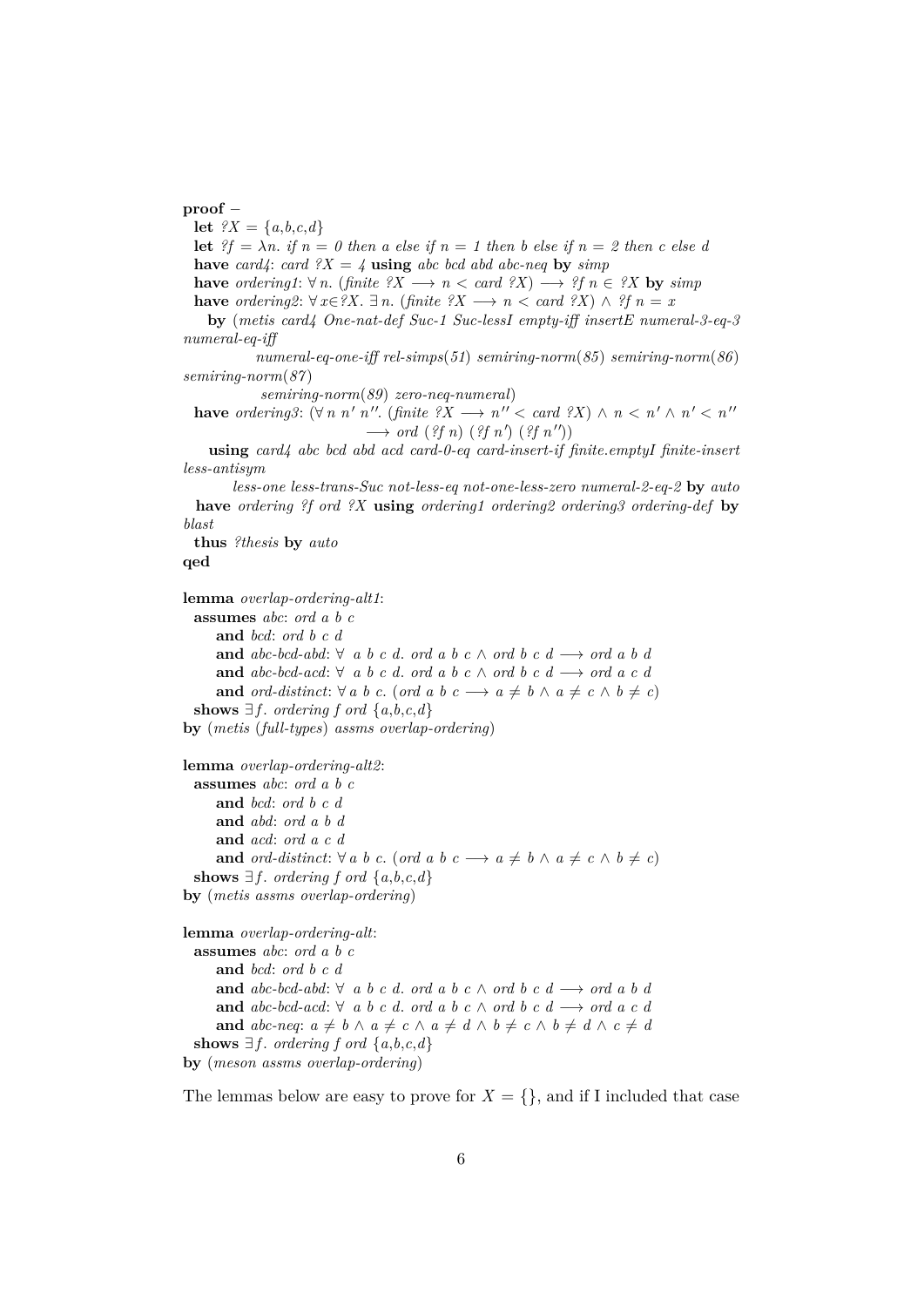then I would have to write a conditional definition in place of  $\{0..|X|-1\}$ .

**lemma** *finite-ordering-img*:  $[X \neq \{\}$ ; *finite X*; *ordering f ord X*]  $\implies$  *f* ' {0..*card X* − *1*} = *X* **by** (*force simp add*: *ordering-def image-def*)

**lemma** *inf-ordering-img*:  $\lceil \text{infinite } X \rceil$ ; *ordering f ord*  $X \rceil \implies f' \rceil \{0\} = X$ **by** (*auto simp add*: *ordering-def image-def*)

**lemma** *finite-ordering-inv-img*:  $[X \neq \{\}$ ; *finite X*; *ordering f ord X*]  $\implies$  *f* −*'X*  $= \{0..\text{card } X - 1\}$ **apply** (*auto simp add*: *ordering-def*) **oops**

**lemma** *inf-ordering-inv-img*: [*infinite X*; *ordering f ord X*]  $\implies$  *f* − *'X* = {0..} **by** (*auto simp add*: *ordering-def image-def*)

**lemma** *inf-ordering-img-inv-img*: [*infinite X*; *ordering f ord X*]  $\implies$  *f 'f* − '*X* = *X*

**using** *inf-ordering-img* **by** *auto*

**lemma** *finite-ordering-inj-on*: [*finite X*; *ordering f ord X*]  $\implies$  *inj-on f* {*0...card X* − *1*}

**by** (*metis finite-ordering-img Suc-diff-1 atLeastAtMost-iff card-atLeastAtMost card-eq-0-iff diff-0-eq-0 diff-zero eq-card-imp-inj-on gr0I inj-onI le-0-eq*)

**lemma** *finite-ordering-bij*: **assumes** *orderingX*: *ordering f ord X* **and** *finiteX*: *finite X* and *non-empty*:  $X \neq \{\}$ **shows** *bij-betw f* { $0$ .*card*  $X - 1$ } *X* **proof** − **have** *f-image:*  $f' \{0$ ..*card*  $X - 1$ } =  $X$  **by** (*metis orderingX finiteX finite-ordering-img non-empty*) **thus** *?thesis* **by** (*metis inj-on-imp-bij-betw orderingX finiteX finite-ordering-inj-on*)

#### **qed**

lemma inf-ordering-inj': **assumes** *infX*: *infinite X* **and** *f-ord*: *ordering f ord X* **and** *ord-distinct*:  $\forall a \ b \ c.$  (*ord a*  $b \ c \longrightarrow a \neq b \ \land \ a \neq c \ \land \ b \neq c$ ) and  $f$ -eq:  $f$   $m = f$   $n$ shows  $m = n$ **proof** (*rule ccontr*) **assume** *m*-not-n:  $m \neq n$ **have** betw-3n:  $\forall n \in \mathbb{N}^n$ ,  $n \leq n \leq n \leq n$ ,  $n \leq n$ ,  $\forall n \in \mathbb{N}$  (*f n*) (*f n'*)

**using** *f-ord* **by** (*simp add*: *ordering-def infX*)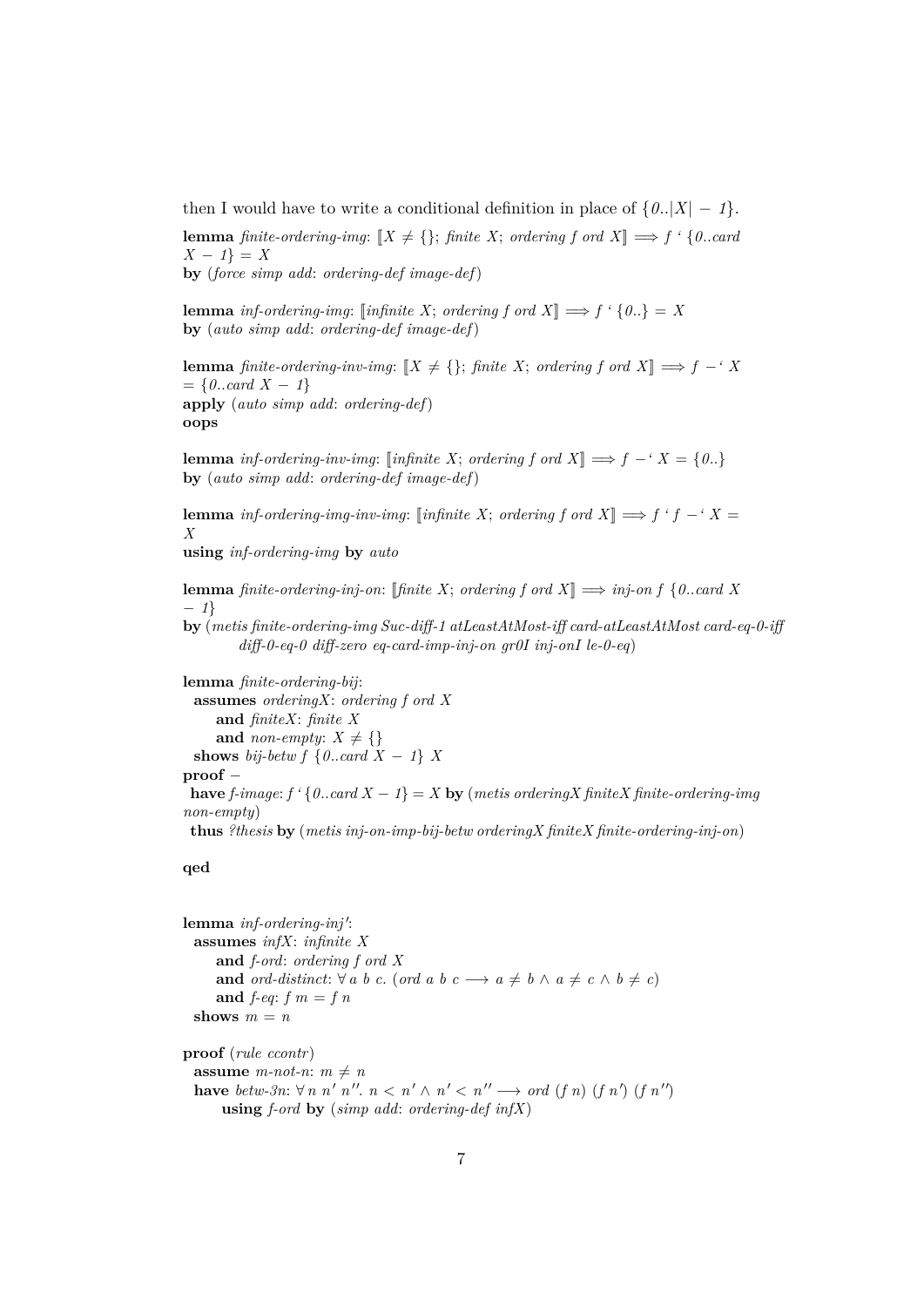```
thus False
 proof cases
   assume m-less-n: m < n
   then obtain k where n < k by autothen have ord (f m) (f n) (f k) using m-less-n betw-3n by simp
   then have f \circ m \neq f \circ n using ord-distinct by simp
   thus ?thesis using f-eq by simp
 next
   assume \neg m \lt n
   then have n-less-m: n < m using m-not-n by simpthen obtain k where m < k by autothen have ord (f n) (f m) (f k) using n-less-m betw-3n by \sin pthen have f n \neq f m using ord-distinct by simpthus ?thesis using f-eq by simp
 qed
qed
```

```
lemma inf-ordering-inj:
  assumes infinite X
      and ordering f ord X
      and \forall a \ b \ c. (ord a \ b \ c \longrightarrow a \neq b \ \land \ a \neq c \ \land \ b \neq c)
  shows inj f
using inf-ordering-inj' assms by (metis injI)
```
The finite case is a little more difficult as I can't just choose some other natural number to form the third part of the betweenness relation and the initial simplification isn't as nice. Note that I cannot prove *inj f* (over the whole type that  $f$  is defined on, i.e. natural numbers), because I need to capture the *m* and *n* that obey specific requirements for the finite case. In order to prove *inj f*, I would have to extend the definition for ordering to include *m* and *n* beyond *card X*, such that it is still injective. That would probably not be very useful.

```
lemma finite-ordering-inj:
 assumes finiteX: finite X
     and f-ord: ordering f ord X
     and ord-distinct: \forall a \ b \ c. (ord a b \ c \longrightarrow a \neq b \ \land \ a \neq c \ \land \ b \neq c)
     and m-less-card: m < card X
     and n-less-card: n < card X
     and f-eq: f m = f nshows m = nproof (rule ccontr)
 assume m-not-n: m \neq nhave surj-f: ∀ x \in X. ∃ n<card X. f n = x
             using f-ord by (simp add: ordering-def finiteX)
  have betw-3n: \forall n \le n'', n'' < \text{card } X \land n < n' \land n' < n'' \rightarrow \text{ord } (f n) (f n')(f n'')using f-ord by (simp add: ordering-def)
```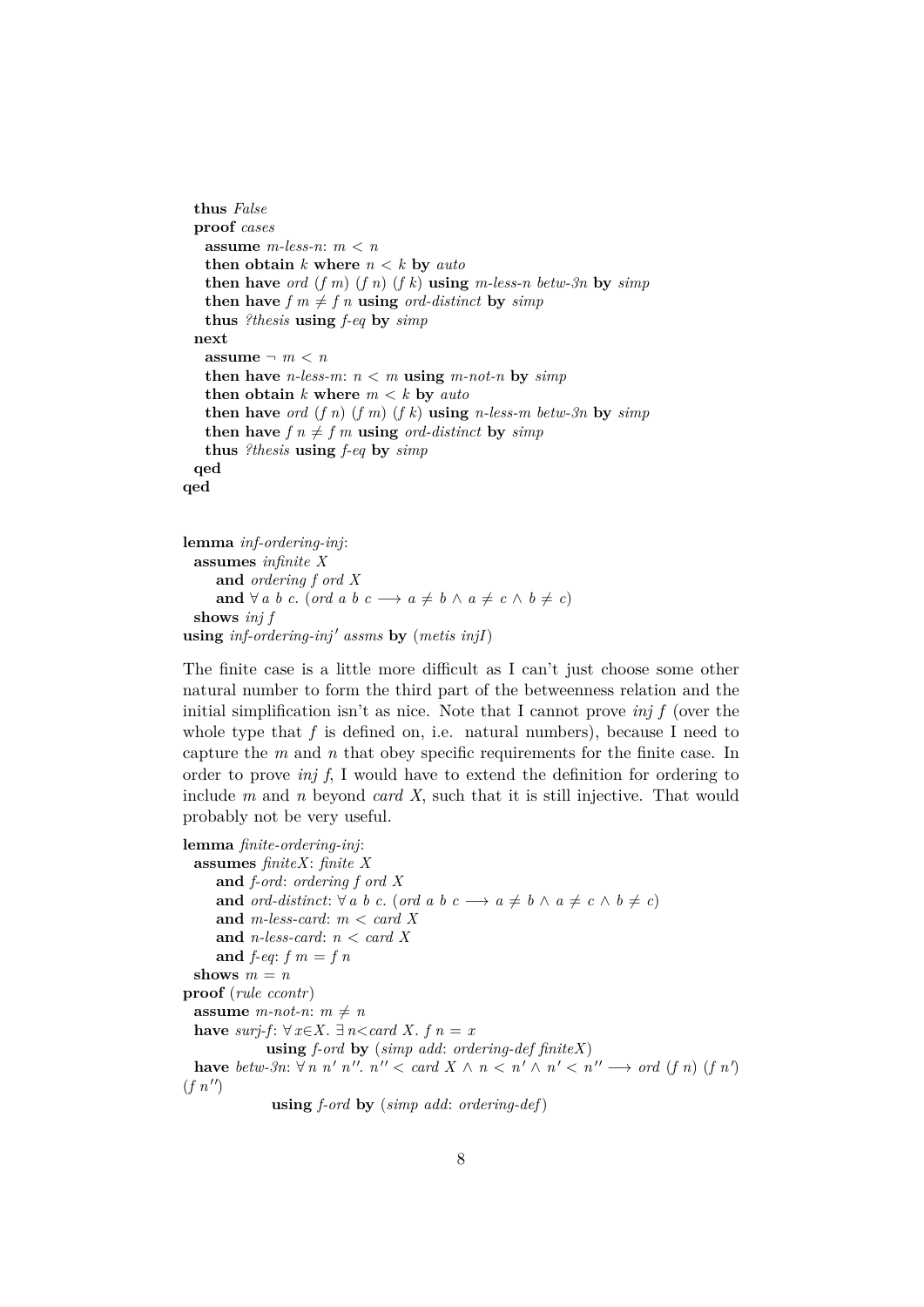```
show False
 proof cases
   assume card-le2: card X \leq 2have card0: card X = 0 \rightarrow False using m-less-card by simp
   have card1: card X = 1 \longrightarrow False using m-less-card n-less-card m-not-n by
simp
   have card2: card X = 2 \rightarrow Falseproof (rule impI)
     assume card-is-2: card X = 2then have mn01: m = 0 \land n = 1 \lor n = 0 \land m = 1 using m-less-card
n-less-card m-not-n by auto
    then have f \, m \neq f \, n using card-is-2 surj-f One-nat-def card-eq-SucD insertCI
                            less-2-cases numeral-2-eq-2 by (metis (no-types, lifting))
     thus False using f-eq by simp
   qed
   show False using card0 card1 card2 card-le2 by simp
  next
   assume \neg card X \leq 2then have card-ge3: card X \geq 3 by simp
   thus False
   proof cases
     assume m-less-n: m < n
    then obtain k where k-pos: k < m \vee (m < k \wedge k < n) \vee (n < k \wedge k < card)X)
        using is-free-nat m-less-n n-less-card card-ge3 by blast
     have k1: k < m \rightarrow \text{ord}(f k) (f m) (f n) using m-less-n n-less-card betw-3n
by simp
    have k2: m < k \wedge k < n \longrightarrow ord(f(m)(f(k))(f(n)) using m-less-n n-less-card
betw-3n by simp
    have k3: n < k \wedge k < \text{card } X \longrightarrow \text{ord } (f \cdot m) (f \cdot n) (f \cdot k) using m-less-n betw-3n
by simp
     have f \in \mathbb{R}^n f n \in \mathbb{R}^n using k1 \ k2 \ k3 \ k-pos \ ord\text{-}distinct by autothus False using f-eq by simp
   next
     assume \neg m \lt n
     then have n-less-m: n < m using m-not-n by simpthen obtain k where k-pos: k < n \vee (n < k \wedge k < m) \vee (m < k \wedge k < card)X)
        using is-free-nat n-less-m m-less-card card-ge3 by blast
     have k1: k < n \longrightarrow ord(fk) (f n) (f m) using n-less-m m-less-card betw-3n
by simp
    have k2: n < k \wedge k < m \longrightarrow ord(fn)(fk)(fm) using n-less-m m-less-card
betw-3n by simp
      have k3: m < k \wedge k < card X \rightarrow ord (f n) (f m) (f k) using n-less-m
betw-3n by simp
     have f \circ h \neq f \circ m using k1 k2 k3 k-pos \text{ ord-distinct by auto}thus False using f-eq by simp
   qed
 qed
```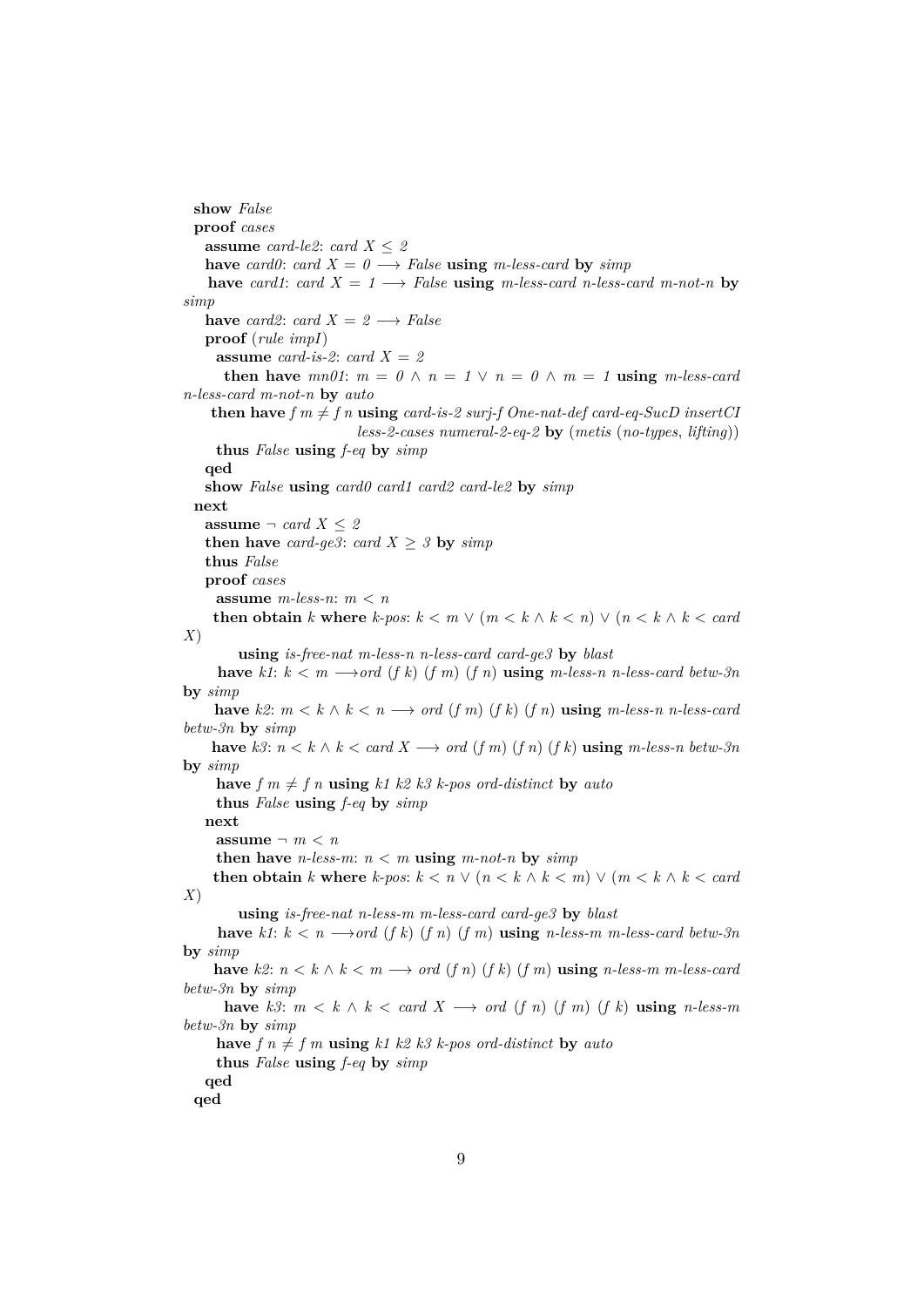#### **qed**

```
lemma ordering-inj:
 assumes ordering f ord X
      and \forall a \ b \ c. (ord a \ b \ c \longrightarrow a \neq b \land a \neq c \land b \neq c)
      and finite X \longrightarrow m < \text{card } Xand finite X \longrightarrow n < \text{card } Xand f \, m = f \, nshows m = nusing inf\text{-}ordering\text{-}inj' finite\text{-}ordering\text{-}inj assms by blastlemma ordering-sym:
  assumes ord-sym: \bigwedge a \ b \ c. ord a \ b \ c \implies \text{ord } c \ b \ aand finite X
      and ordering f ord X
  shows ordering (\lambda n. f (card X - 1 - n)) ord X
unfolding ordering-def using assms(2)
 apply auto
 apply (metis ordering-def assms(3) card-0-eq card-gt-0-iff diff-Suc-less gr-implies-not0)
proof −
  fix x
 assume finite X
  assume x \in Xobtain n where finite X \rightarrow n < \text{card } X and f n = xby (metis ordering-def \langle x \in X \rangle assms(3))
  have f (card X - ((card X - 1 - n) + 1)) = xby (\text{simp add: Succ-leI} \land f \text{ } n = x) \land \text{finite } X \longrightarrow n < \text{card } X \land \text{assms}(2))thus \exists n < \text{card } X, f (card X - \text{Suc } n) = x
     by (metis \langle x \in X \rangle add.commute assms(2) card-Diff-singleton card-Suc-Diff1
diff-less-Suc plus-1-eq-Suc)
next
  fix n n' n''assume finite X
  assume n'' < card X n < n' n' < n''have ord (f (card X - Suc n'')) (f (card X - Suc n')) (f (card X - Suc n))
    using assms(3) unfolding ordering-def
    \textbf{using } \langle n \langle n' \rangle \langle n' \langle n'' \rangle \langle n'' \langle n'' \rangle \rangle \text{ and } \textbf{X} \rangle \text{ differless-monog } \textbf{by} \text{ auto}thus ord (f (card X - Suc n)) (f (card X - Suc n<sup>'</sup>)) (f (card X - Suc n<sup>''</sup>))
    using ord-sym by blast
qed
lemma zero-into-ordering:
  assumes ordering f betw X
```

```
and X \neq \{\}shows (f \theta) \in Xusing ordering-def
 by (metis assms card-eq-0-iff gr-implies-not0 linorder-neqE-nat)
```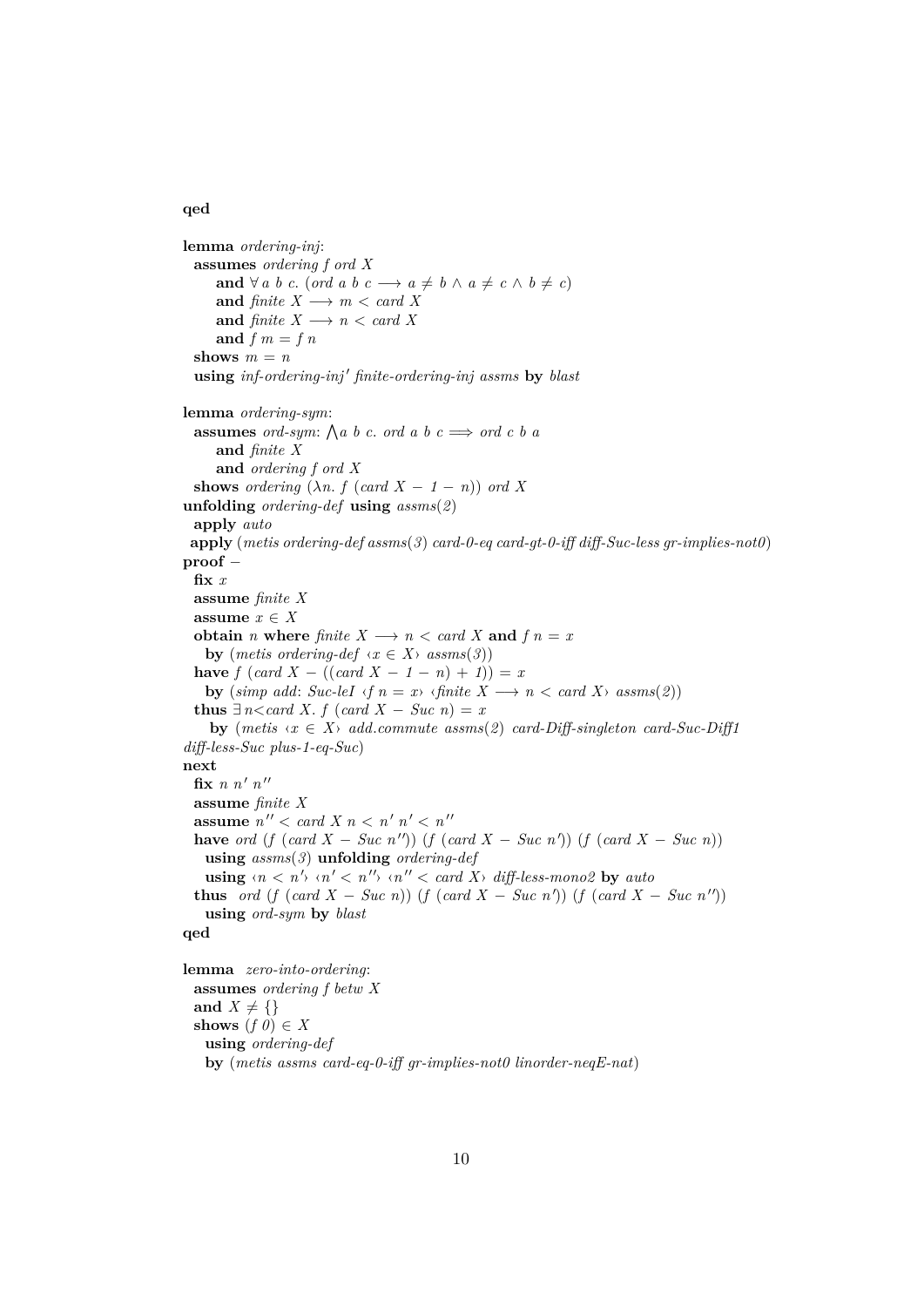## <span id="page-10-0"></span>**2 Locally ordered chains**

Definitions for Schutz-like chains, with local order only.

**definition** *ordering2* ::  $(nat \Rightarrow 'a) \Rightarrow ('a \Rightarrow 'a \Rightarrow 'a \Rightarrow bool) \Rightarrow 'a \; set \Rightarrow bool$ **where** *ordering2 f ord*  $X \equiv (\forall n. \text{ (finite } X \rightarrow n \ltq \text{ card } X) \rightarrow f \in X)$  $\wedge (\forall x \in X \land (\exists n \cdot (finite \ X \longrightarrow n \ltq card \ X) \land f \cap n = x))$  $\wedge$  ( $\forall n \; n'$  *n*". (finite  $X \longrightarrow n'' < \text{card } X$ )  $\wedge$  *Suc*  $n = n' \wedge \text{Suc } n'$  $= n^{\prime\prime}$  $\longrightarrow$  *ord* (*f n*) (*f n'*) (*f n''*))

Analogue to *ordering-ord-ijk*, which is quicker to use in sledgehammer than the definition.

**lemma** *ordering2-ord-ijk*: **assumes** *ordering2 f ord X* **and** *Suc*  $i = j \land Suc$   $j = k \land (finite X \rightarrow k < card X)$ **shows** *ord* (*f i*) (*f j*) (*f k*) **by** (*metis ordering2-def assms*)

**end**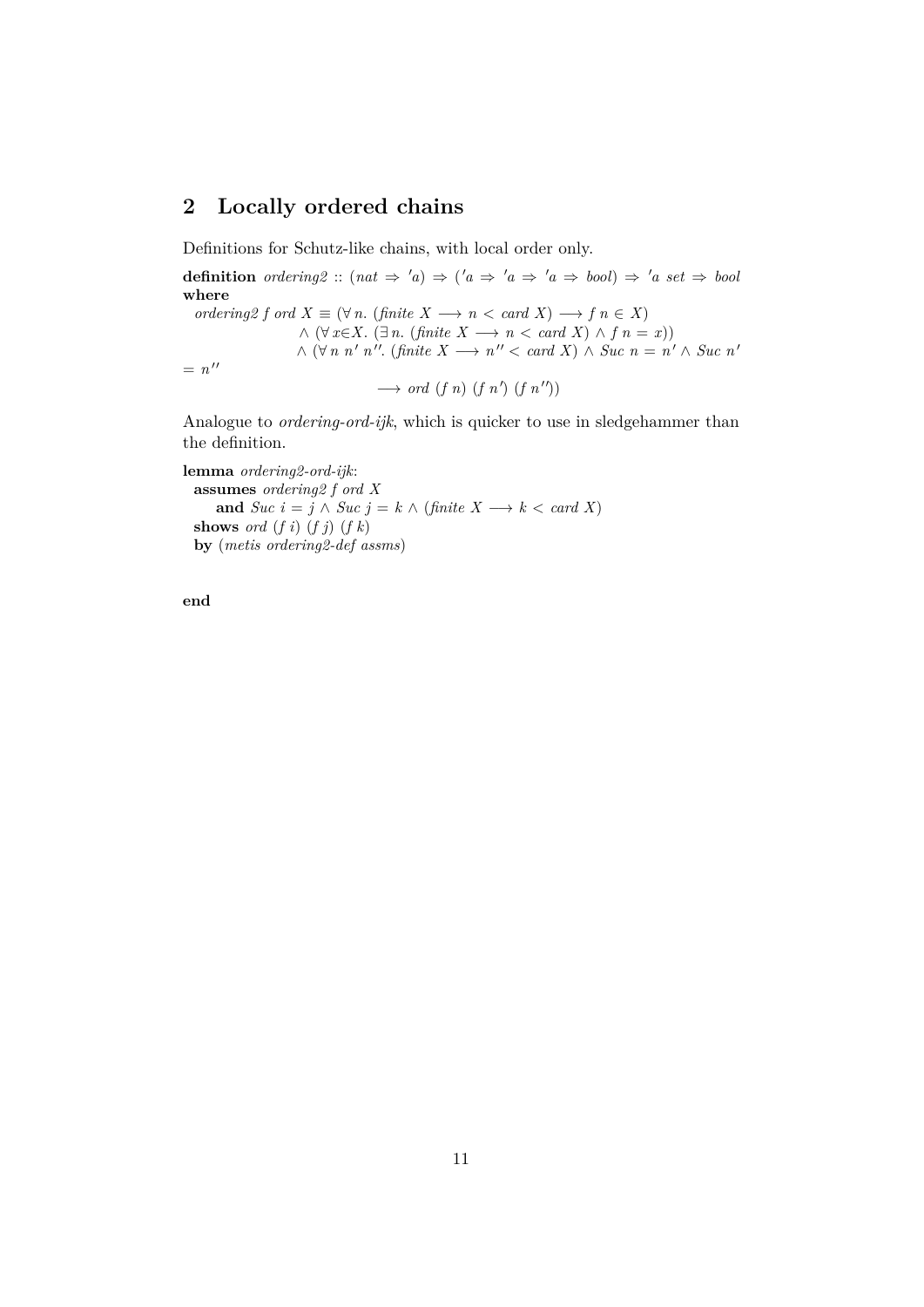**theory** *Minkowski* **imports** *Main TernaryOrdering* **begin**

Primitives and axioms as given in [\[1,](#page-190-0) pp. 9-17].

I've tried to do little to no proofs in this file, and keep that in other files. So, this is mostly locale and other definitions, except where it is nice to prove something about definitional equivalence and the like (plus the intermediate lemmas that are necessary for doing so).

Minkowski spacetime =  $(\mathcal{E}, \mathcal{P}, \ldots)$  except in the notation here I've used  $[...]$  for  $[...]$  as Isabelle uses  $[...]$  for lists.

Except where stated otherwise all axioms are exactly as they appear in Schutz97. It is the independent axiomatic system provided in the main body of the book. The axioms O1-O6 are the axioms of order, and largely concern properties of the betweenness relation. I1-I7 are the axioms of incidence. I1-I3 are similar to axioms found in systems for Euclidean geometry. As compared to Hilbert's Foundations (HIn), our incidence axioms (In) are loosely identifiable as I1  $\rightarrow$  HI3, HI8; I2  $\rightarrow$  HI1; I3  $\rightarrow$  HI2. I4 fixes the dimension of the space. I5-I7 are what makes our system non-Galilean, and lead (I think) to Lorentz transforms (together with S?) and the ultimate speed limit. Axioms S and C and the axioms of symmetry and continuity, where the latter is what makes the system second order. Symmetry replaces all of Hilbert's axioms of congruence, when considered in the context of I5-I7.

#### <span id="page-11-0"></span>**3 MinkowskiPrimitive: I1-I3**

Events  $\mathcal{E}$ , paths  $\mathcal{P}$ , and sprays. Sprays only need to refer to  $\mathcal{E}$  and  $\mathcal{P}$ . Axiom *in-path-event* is covered in English by saying "a path is a set of events", but is necessary to have explicitly as an axiom as the types do not force it to be the case.

I think part of why Schutz has I1, together with the trickery  $[\mathcal{E}\neq\{\}\] \Longrightarrow$ . . . in I4, is that then I4 talks *only* about dimension, and results such as *no-empty-paths* can be proved using only existence of elements and unreachable sets. In our case, it's also a question of ordering the sequence of axiom introductions: dimension should really go at the end, since it is not needed for quite a while; but many earlier proofs rely on the set of events being non-empty. It may be nice to have the existence of paths as a separate axiom too, which currently still relies on the axiom of dimension (Schutz has no such axiom either).

**locale** *MinkowskiPrimitive* =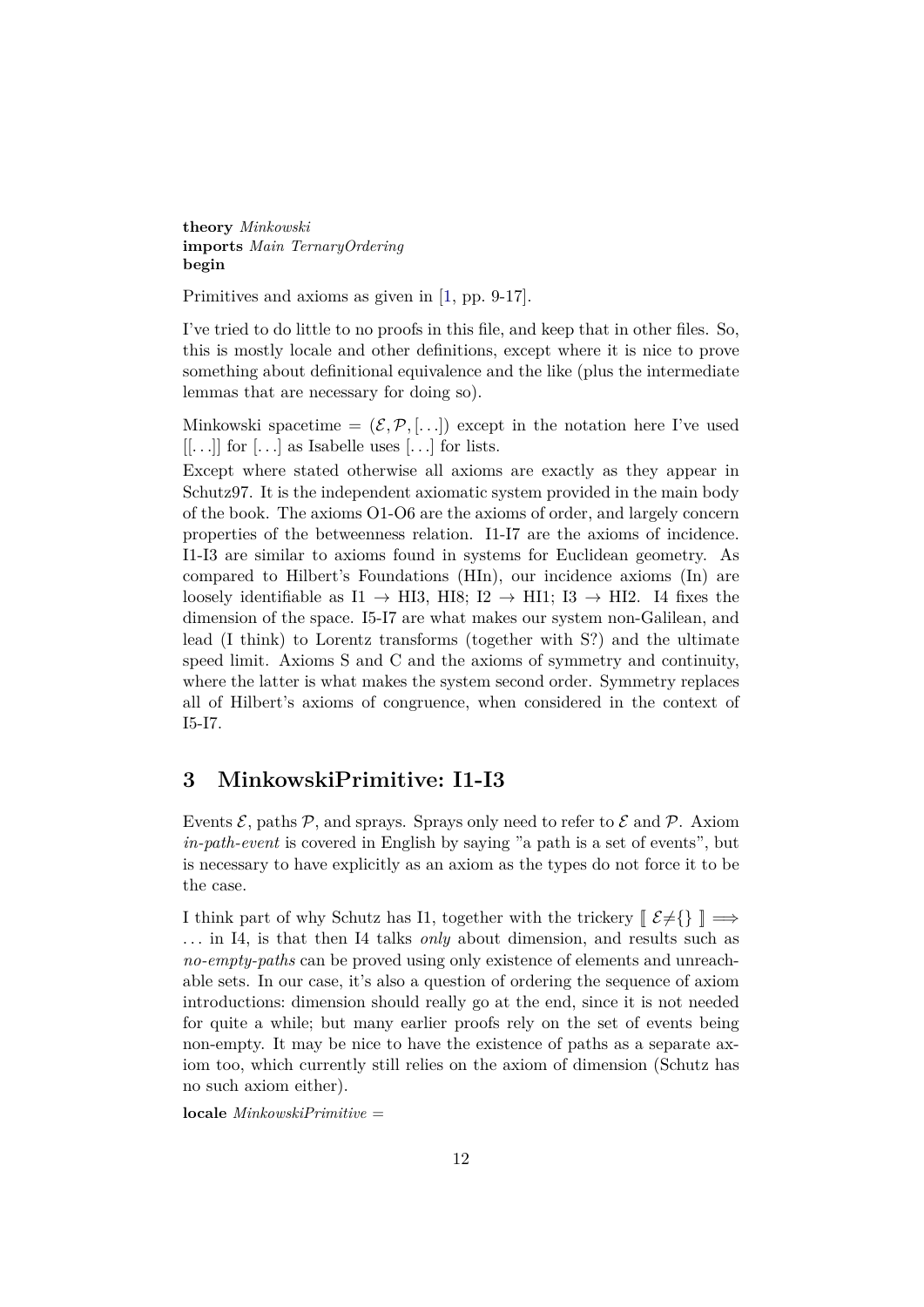fixes  $\mathcal{E}$  :: 'a set and  $P$  :: ('*a set*) *set* **assumes** *in-path-event* [*simp*]:  $[Q \in \mathcal{P}; a \in Q] \implies a \in \mathcal{E}$ 

**and** *nonempty-events* [simp]:  $\mathcal{E} \neq \{\}$ 

**and** *events-paths*:  $[a \in \mathcal{E}; b \in \mathcal{E}; a \neq b] \implies \exists R \in \mathcal{P}$ .  $\exists S \in \mathcal{P}$ .  $a \in R \land b \in S$  $∧$  *R* ∩ *S*  $\neq$  {}

**and**  $eq\text{-}paths$  [intro]:  $[P \in \mathcal{P}; Q \in \mathcal{P}; a \in P; b \in P; a \in Q; b \in Q; a \neq b]$ ]  $\implies P = Q$ **begin**

This should be ensured by the additional axiom.

**lemma** *path-sub-events*:  $Q \in \mathcal{P}$   $\Longrightarrow$   $Q \subseteq \mathcal{E}$ **by** (*simp add*: *subsetI*)

**lemma** *paths-sub-power*:  $P \subseteq Pow \mathcal{E}$ **by** (*simp add*: *path-sub-events subsetI*)

For more terse statements.  $a \neq b$  because a and b are being used to identify the path, and  $a = b$  would not do that.

**abbreviation** *path* :: '*a set*  $\Rightarrow$  '*a*  $\Rightarrow$  '*a*  $\Rightarrow$  *bool* where *path ab a b*  $\equiv$  *ab*  $\in$   $P \wedge a \in$  *ab*  $\wedge$  *b*  $\in$  *ab*  $\wedge$  *a*  $\neq$  *b* 

**abbreviation** *path-ex* ::  $'a \Rightarrow 'a \Rightarrow bool$  **where** *path-ex a b*  $\equiv \exists Q$ *. path Q a b* 

```
lemma path-permute:
 path ab a b = path ab b a
 by auto
```
**abbreviation** *path-of*  $:: 'a \Rightarrow 'a \Rightarrow 'a \text{ set where}$ *path-of a b*  $\equiv$  *THE ab. path ab a b* 

**lemma** *path-of-ex*: *path* (*path-of a b*)  $a \, b \leftrightarrow \text{path-ex } a \, b$ **using** *theI'* [where  $P = \lambda x$ . *path x a b*] *eq-paths* by *blast* 

**lemma** *path-unique*: **assumes** *path ab a b* **and** *path ab' a b* **shows**  $ab = ab'$ **using** *eq-paths assms* **by** *blast*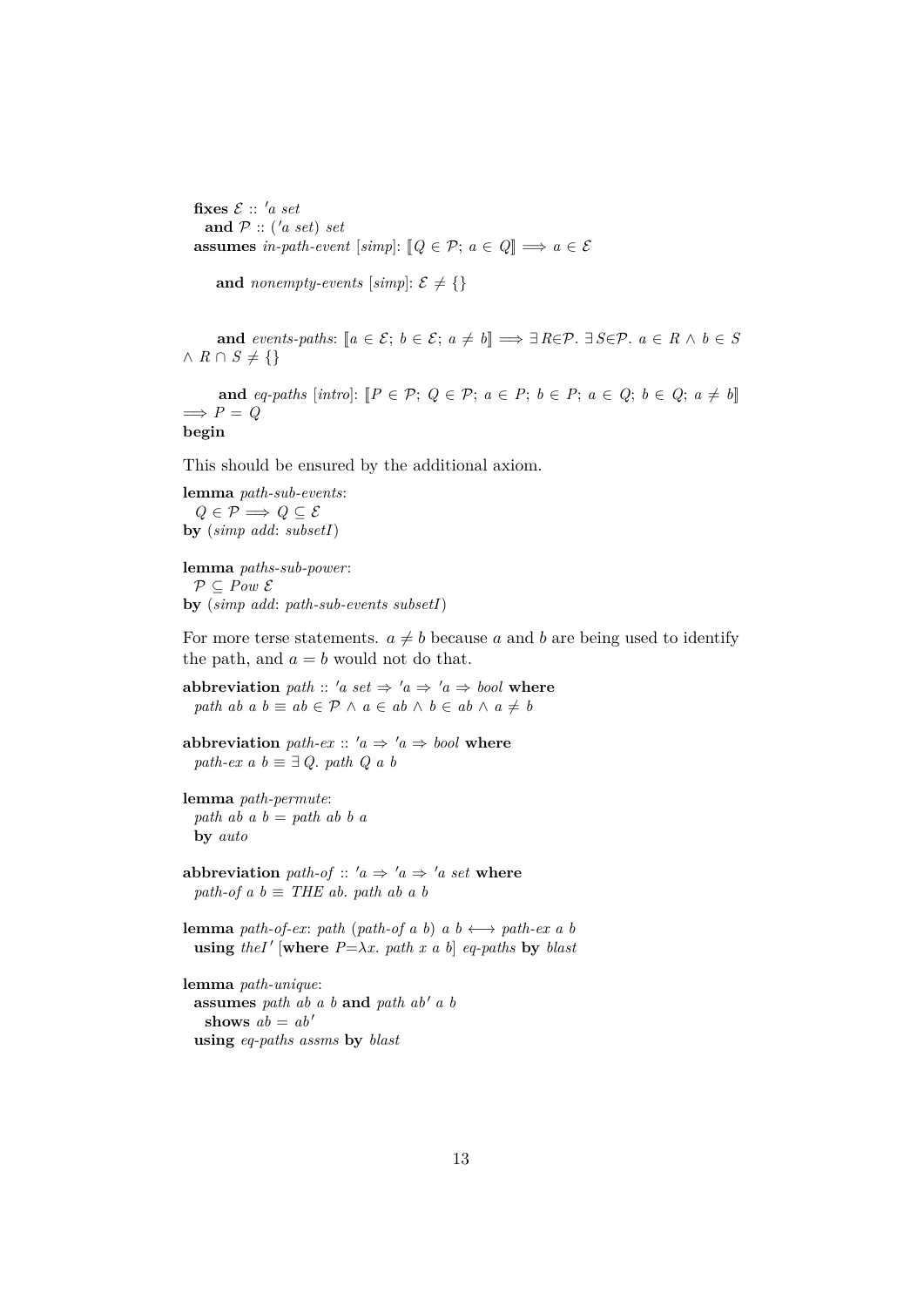#### <span id="page-13-0"></span>**4 Primitives: Unreachable Subset (from an Event)**

The  $Q \in \mathcal{P} \land b \in \mathcal{E}$  constraints are necessary as the types as not expressive enough to do it on their own. Schutz's notation is:  $Q(b, \emptyset)$ .

**definition** *unreachable-subset* :: 'a set  $\Rightarrow$  'a  $\Rightarrow$  'a set ( $\emptyset$  - - [100, 100] 100) where *unreachable-subset Q b* ≡ { $x \in Q$ .  $Q \in \mathcal{P} \land b \in \mathcal{E} \land b \notin Q \land \neg (path-ex\ b\ x)$ }

## <span id="page-13-1"></span>**5 Primitives: Kinematic Triangle**

**definition** kinematic-triangle ::  $a \Rightarrow a \Rightarrow b \cdot a \Rightarrow b \cdot a \Rightarrow b \cdot a \Rightarrow b \cdot a \cdot (100, 100, 100)$ **where**

*kinematic-triangle a b c*  $\equiv$ *a* ∈  $\mathcal{E}$  ∧ *b* ∈  $\mathcal{E}$  ∧ *c* ∈  $\mathcal{E}$  ∧ *a*  $\neq$  *b* ∧ *a*  $\neq$  *c* ∧ *b*  $\neq$  *c*  $\land$  (∃  $Q \in \mathcal{P}$ . ∃  $R \in \mathcal{P}$ .  $Q \neq R$   $\land$  (∃  $S \in \mathcal{P}$ .  $Q \neq S$   $\land$   $R \neq S$ ∧ *a* ∈ *Q* ∧ *b* ∈ *Q* ∧ *a* ∈ *R* ∧ *c* ∈ *R*  $∧ b ∈ S ∧ c ∈ S()$ 

A fuller, more explicit equivalent of  $\triangle$ , to show that the above definition is sufficient.

**lemma** *tri-full*:

 $\triangle$  *a b*  $c = (a \in \mathcal{E} \land b \in \mathcal{E} \land c \in \mathcal{E} \land a \neq b \land a \neq c \land b \neq c)$  $\land$  (∃  $Q \in \mathcal{P}$ . ∃  $R \in \mathcal{P}$ .  $Q \neq R$   $\land$  (∃  $S \in \mathcal{P}$ .  $Q \neq S$   $\land$   $R \neq S$  $∧ a ∈ Q ∧ b ∈ Q ∧ c ∉ Q$  $∧ a ∈ R ∧ c ∈ R ∧ b ∉ R$  $\land$  *b* ∈ *S*  $\land$  *c* ∈ *S*  $\land$  *a* ∉ *S*)))

**unfolding** *kinematic-triangle-def* **by** (*meson path-unique*)

## <span id="page-13-2"></span>**6 Primitives: SPRAY**

It's okay to not require  $x \in \mathcal{E}$  because if  $x \notin \mathcal{E}$  the *SPRAY* will be empty anyway, and if it's nonempty then  $x \in \mathcal{E}$  is derivable.

**definition**  $SPRAY :: 'a \Rightarrow ('a \; set) \; set \; where$ *SPRAY*  $x \equiv \{R \in \mathcal{P} \colon x \in R\}$ 

**definition** *spray* ::  $'a \Rightarrow 'a \text{ set where}$ *spray x* ≡ {*y*. ∃ *R*∈*SPRAY x*. *y* ∈ *R*}

- **definition** *is-SPRAY* :: ('*a set*) *set*  $\Rightarrow$  *bool* where *is-SPRAY S*  $\equiv \exists x \in \mathcal{E}$ . *S* = *SPRAY x*
- **definition** *is-spray* ::  $'a$  *set*  $\Rightarrow$  *bool* **where** *is-spray*  $S \equiv \exists x \in \mathcal{E}$ .  $S =$  *spray* x

Some very simple SPRAY and spray lemmas below.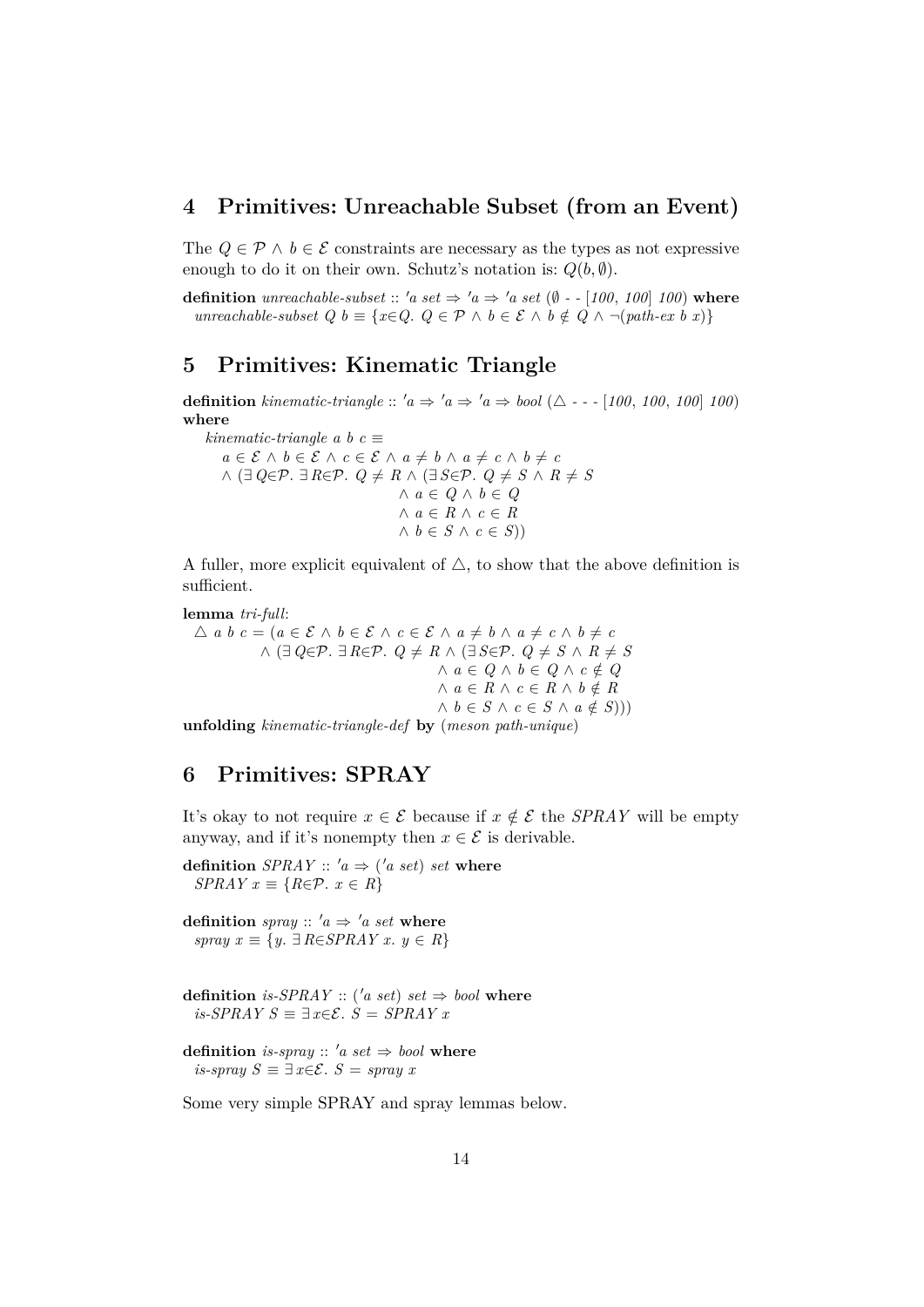```
SPRAY x \neq \{\} \implies x \in \mathcal{E}proof (unfold SPRAY-def)
  assume nonempty-SPRAY: {R \in \mathcal{P} \text{ . } x \in R} \neq \{\}then have x-in-path-R: ∃ R \in \mathcal{P}. x ∈ R by blast
  thus x \in \mathcal{E} using in-path-event by blast
qed
lemma SPRAY-nonevent:
  x \notin \mathcal{E} \Longrightarrow \text{SPRAY } x = \{\}using SPRAY-event by auto
lemma SPRAY-path:
  P \in SPRAY \times \Longrightarrow P \in \mathcal{P}by (simp add: SPRAY-def)
lemma in-SPRAY-path:
  P \in SPRAY \times x \Longrightarrow x \in Pby (simp add: SPRAY-def)
lemma source-in-SPRAY :
  SPRAY \, x \neq \{\} \implies \exists P \in SPRAY \, x. \, x \in Pusing in-SPRAY-path by auto
lemma spray-event:
  spray x \neq \{\} \implies x \in \mathcal{E}proof (unfold spray-def)
  assume \{y, \exists R \in SPRAY \ x, y \in R\} ≠ \{\}then have ∃ y. ∃ R ∈ SPRAY x. y ∈ R by simpthen have SPRAY x \neq \{\} by blast
  thus x \in \mathcal{E} using SPRAY-event by simp
qed
lemma spray-nonevent:
 x \notin \mathcal{E} \Longrightarrow spray x = \{\}using spray-event by auto
lemma in-spray-event:
  y \in \text{spray } x \Longrightarrow y \in \mathcal{E}proof (unfold spray-def)
  assume y \in \{y. ∃ R \in SPRAY \ x. y \in R\}then have ∃ R∈SPRAY x. y ∈ R by (rule CollectD)
  then obtain R where path-R: R \in \mathcal{P}and y\text{-}ink: y \in R using SPRAY\text{-}path by autothus y \in \mathcal{E} using in-path-event by simp
qed
```
**lemma** *source-in-spray*: *spray*  $x \neq \{\} \implies x \in \text{spray } x$ 

**lemma** *SPRAY-event*: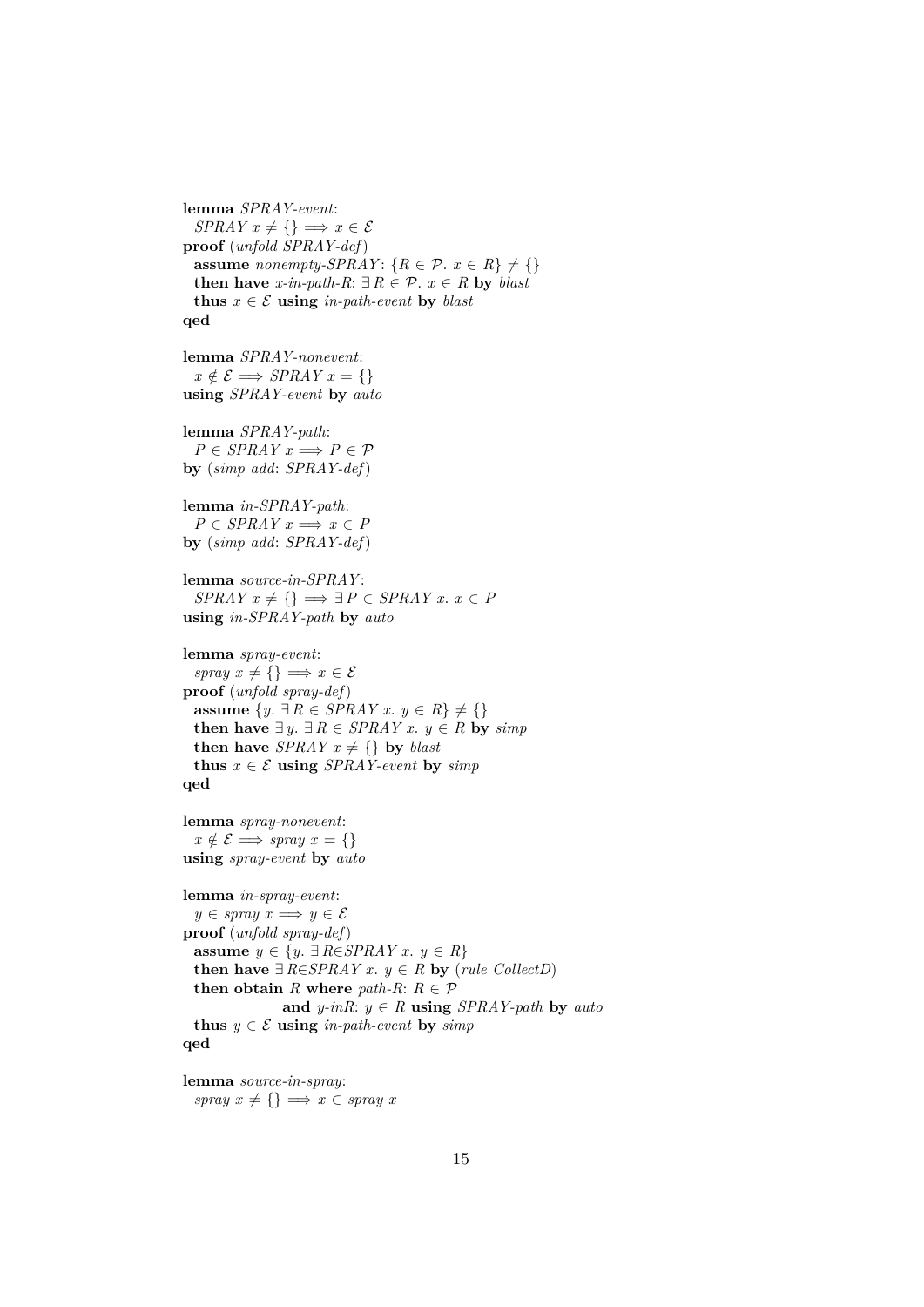**proof** −

**assume** *nonempty-spray*: *spray*  $x \neq \{\}$ 

**have** *spray-eq*: *spray x* = {*y*. ∃ *R*∈*SPRAY x*. *y* ∈ *R*} **using** *spray-def* **by** *simp* **then have**  $ex\text{-}in\text{-}SPRAY\text{-}path: ∃ y, ∃ RESPRAY x, y ∈ R$  **using**  $nonempty\text{-}spray$ **by** *simp*

show  $x \in \text{spray } x$  **using**  $\text{ex-in-SPRAY-path } \text{spray eq}$  source-in-SPRAY by auto **qed**

## <span id="page-15-0"></span>**7 Primitives: Path (In)dependence**

"A subset of three paths of a SPRAY is dependent if there is a path which does not belong to the SPRAY and which contains one event from each of the three paths: we also say any one of the three paths is dependent on the other two. Otherwise the subset is independent." [Schutz97]

The definition of *SPRAY* constrains  $x, Q, R, S$  to be in  $\mathcal E$  and  $\mathcal P$ .

**definition**  $dep3-event :: 'a set \Rightarrow 'a set \Rightarrow 'a set \Rightarrow 'a set \Rightarrow 'a \Rightarrow bool$  where  $dep3-event \ Q \ R \ S \ x \equiv \ Q \neq R \ \land \ Q \neq S \ \land \ R \neq S \ \land \ Q \in SPRAY \ x \ \land \ R \in SPRAY$ *x* ∧ *S* ∈ *SPRAY x*  $\wedge$  (∃  $T \in \mathcal{P}$ .  $T \notin SPRAY \times \wedge (\exists y \in Q, y \in T) \wedge (\exists y \in R, y \in T)$ *T*) ∧  $(\exists y \in S, y \in T)$ 

**definition**  $dep3-spray :: 'a set \Rightarrow 'a set \Rightarrow 'a set \Rightarrow ('a set) set \Rightarrow bool$  where  $dep3$ -spray Q R S  $SPR \equiv \exists x$ .  $SPRAY = SPR \land dep3$ -event Q R S x

**definition**  $dep3 :: 'a set \Rightarrow 'a set \Rightarrow 'a set \Rightarrow book$  where  $dep3$  Q R  $S \equiv ∃x$ .  $dep3$ -event Q R S x

Some very simple lemmas related to *dep3-event*.

**lemma** *dep3-nonspray*: **assumes** *dep3-event Q R S x* **shows** ∃*P*∈*P*. *P*  $\notin$  *SPRAY x* **by** (*metis assms dep3-event-def*)

**lemma** *dep3-path*: **assumes** *dep3-QRSx*: *dep3-event Q R S x* shows  $Q \in \mathcal{P}$   $R \in \mathcal{P}$   $S \in \mathcal{P}$ **proof** − **have**  ${Q, R, S}$  ⊂ *SPRAY x* **using** *dep3-event-def* **using** *dep3-QRSx* **by** *simp* **thus**  $Q \in \mathcal{P}$   $R \in \mathcal{P}$   $S \in \mathcal{P}$  **using** *SPRAY-path* by *auto* **qed**

**lemma** *dep3-is-event*: *dep3-event Q R S x*  $\implies x \in \mathcal{E}$ **using** *SPRAY-event dep3-event-def* **by** *auto*

**lemma** *dep3-event-permute* [*no-atp*]: **assumes** *dep3-event Q R S x*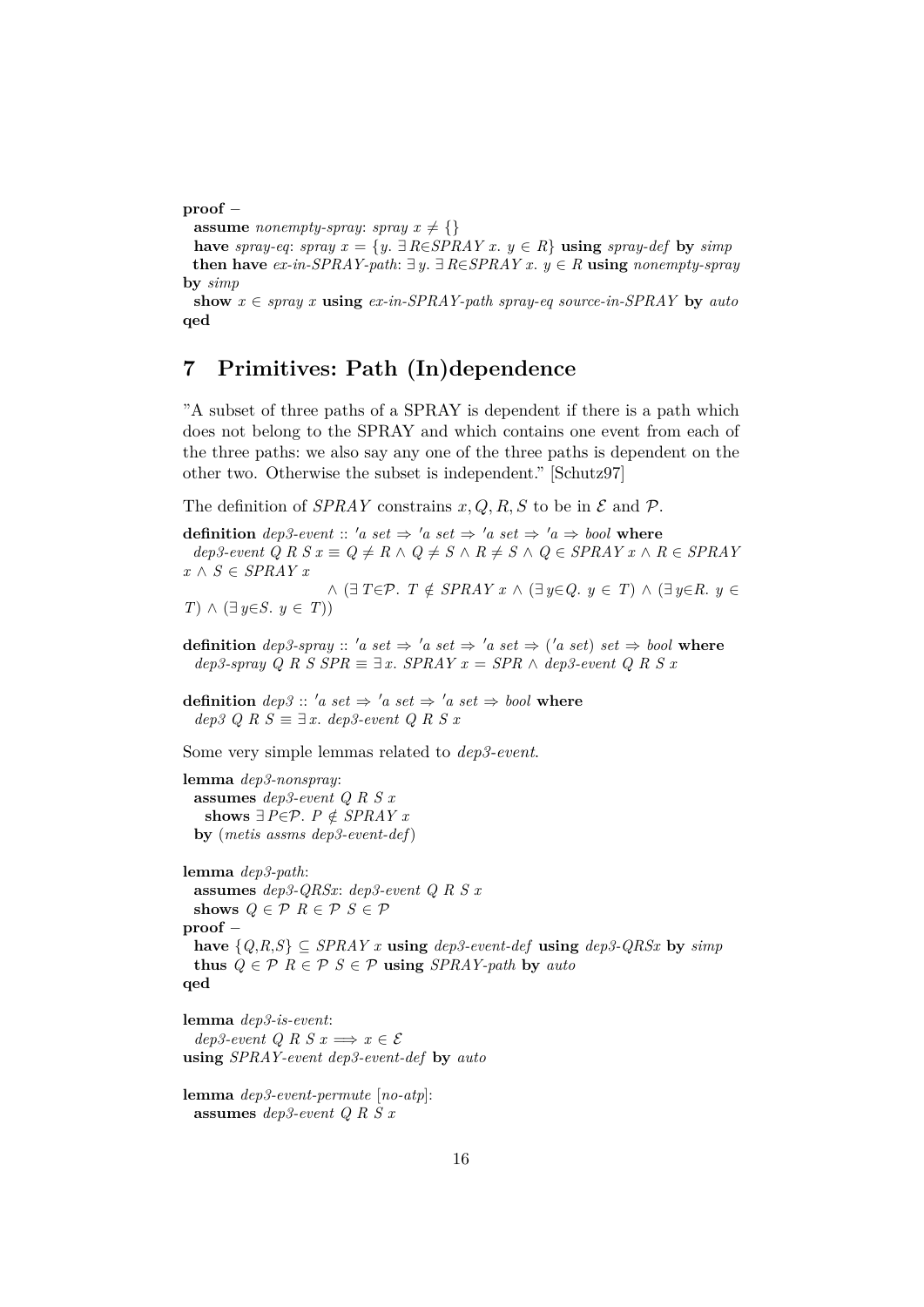**shows** *dep3-event Q S R x dep3-event R Q S x dep3-event R S Q x dep3-event S Q R x dep3-event S R Q x* **using** *dep3-event-def assms* **by** *auto*

"We next give recursive definitions of dependence and independence which will be used to characterize the concept of dimension. A path  $T$  is dependent on the set of n paths (where  $n \geq 3$ )

$$
S = \{Q_i : i = 1, 2, ..., n; Q_i \in \text{SPRAYx}\}\
$$

if it is dependent on two paths  $S_1$  and  $S_2$ , where each of these two paths is dependent on some subset of  $n-1$  paths from the set S." [Schutz97]

**inductive** *dep-path* :: '*a set*  $\Rightarrow$  ('*a set*) *set*  $\Rightarrow$  '*a*  $\Rightarrow$  *bool* where  $dep-two: dep3-event$  *T A B*  $x \Longrightarrow dep-path$  *T* {*A*, *B*} *x* |  $dep-n:$   $[S \subseteq SPRAY \; x; \; card \; S \geq 3; \; dep-path \; T \; \{S1, \; S2\} \; x;$  $S' \subseteq S$ ;  $S'' \subseteq S$ ; *card*  $S' = \text{card } S - 1$ ; *card*  $S'' = \text{card } S - 1$ ;  $dep\text{-}path\ S1\ S'\ x; \ dep\text{-}path\ S2\ S''\ x \rbrack \Rightarrow \text{dep\text{-}path}\ T\ S\ x$ 

"We also say that the set of  $n+1$  paths  $S\cup\{T\}$  is a dependent set." [Schutz97] Starting from this constructive definition, the below gives an analytical one.

**definition** *dep-set* :: ('*a set*) *set*  $\Rightarrow$  *bool* where  $dep\text{-}set S \equiv \exists x. \exists S' \subseteq S. \exists P \in (S - S')$ .  $dep\text{-}path P S' x$ 

**lemma** *dependent-superset*: **assumes** *dep-set A* **and** *A*⊆*B* **shows** *dep-set B* **using** *assms*(*1*) *assms*(*2*) *dep-set-def* **by** (*meson Diff-mono dual-order*.*trans in-mono order-refl*)

```
lemma path-in-dep-set:
 assumes dep3-event P Q R x
 shows dep-set \{P,Q,R\}using dep-two assms dep3-event-def dep-set-def
 by (metis DiffI insertE insertI1 singletonD subset-insertI)
```

```
lemma path-in-dep-set2:
 assumes dep3-event P Q R x
 shows dep-path P {P,Q,R} x
proof
 let ?S1 = Q
 let ?S2 = Rlet ?S' = {P,R}let ?S'' = \{P, Q\}show \{P, Q, R\} \subseteq SPRAY \times \textbf{using} assms dep3-event-def by blast
 show 3 \leq \text{card } \{P, Q, R\} using assms dep3-event-def by auto
  show dep-path P {?S1, ?S2} x using assms dep3-event-def by (simp add:
dep-two)
 show ?S' \subseteq \{P, Q, R\} by simp
```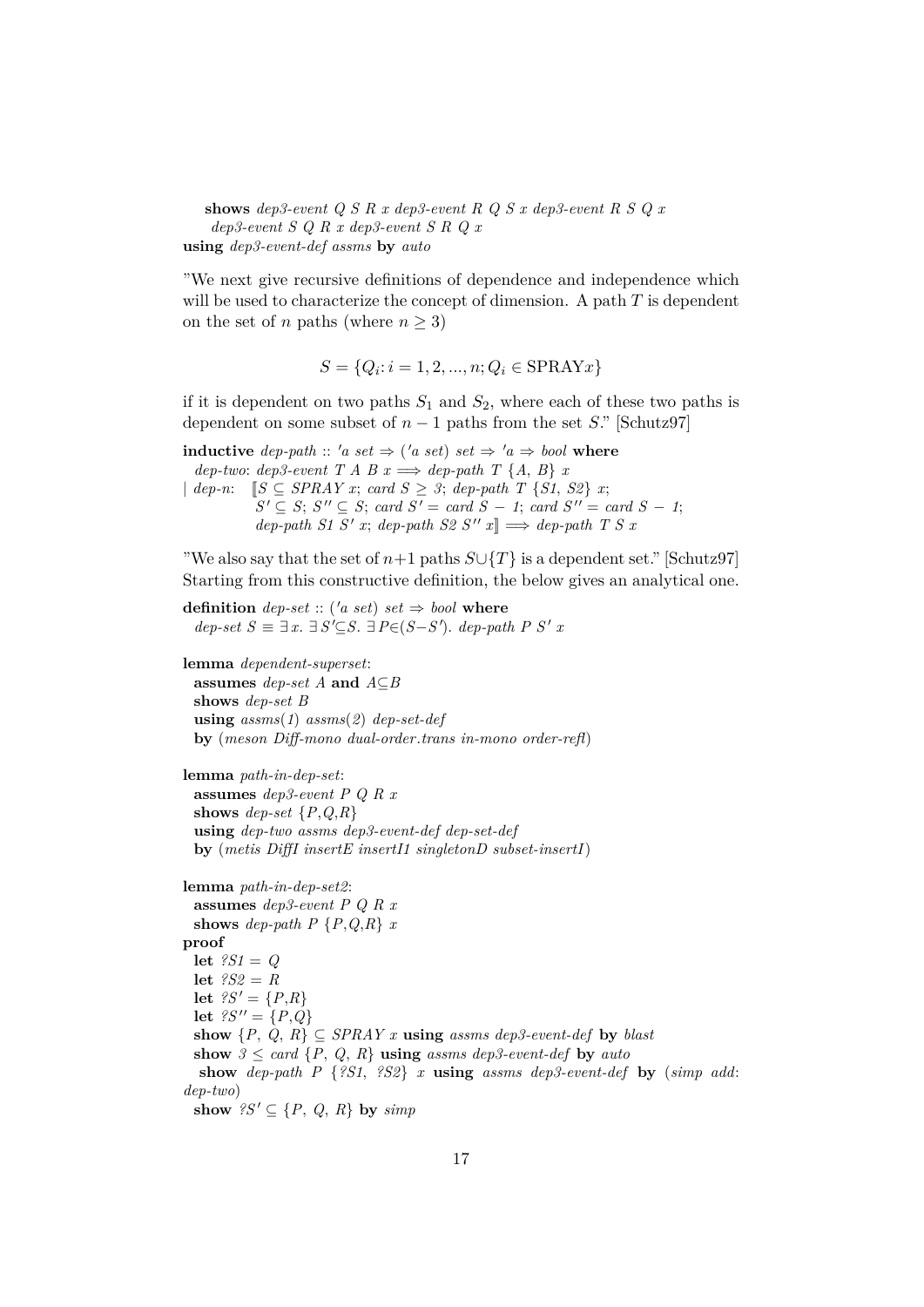**show**  $?S'' \subseteq \{P, Q, R\}$  by  $simp$ 

**show** *card*  $?S' = card \{P, Q, R\} - 1$  **using** *assms dep3-event-def* **by** *auto* **show** *card*  $?S'' = card \{P, Q, R\} - 1$  **using** *assms dep3-event-def* by *auto* show *dep-path*  $?SI$   $?S'$  x by (*simp add: assms dep3-event-permute*(2) *dep-two*) **show** *dep-path*  $?S2$   $?S''$ *x* **<b>using** *assms dep3-event-permute*(*2*,*4*) *dep-two* **by** *blast* **qed**

**definition** *indep-set* :: ('*a set*) *set*  $\Rightarrow$  *bool* **where** *indep-set*  $S \equiv \neg (\exists T \subseteq S$ *. dep-set*  $T)$ 

## <span id="page-17-0"></span>**8 Primitives: 3-SPRAY**

"We now make the following definition which enables us to specify the dimensions of Minkowski space-time. A SPRAY is a 3-SPRAY if: i) it contains four independent paths, and ii) all paths of the SPRAY are dependent on these four paths." [Schutz97]

**definition** *three-SPRAY* ::  $'a \Rightarrow bool$  **where**  $three\text{-}SPRAY \ x \equiv \exists S1 \in \mathcal{P}$ .  $\exists S2 \in \mathcal{P}$ .  $\exists S3 \in \mathcal{P}$ .  $\exists S4 \in \mathcal{P}$ . *S1*  $\neq$  *S2* ∧ *S1*  $\neq$  *S3* ∧ *S1*  $\neq$  *S4* ∧ *S2*  $\neq$  *S3* ∧ *S2*  $\neq$  *S4* ∧ *S3*  $\neq$  *S4* ∧ *S1* ∈ *SPRAY x* ∧ *S2* ∈ *SPRAY x* ∧ *S3* ∈ *SPRAY x* ∧ *S4* ∈ *SPRAY x* ∧ (*indep-set* {*S1*, *S2*, *S3*, *S4*}) ∧ (∀ *S*∈*SPRAY x*. *dep-path S* {*S1*,*S2*,*S3*,*S4*} *x*)

Lemma *is-three-SPRAY* says "this set of sets of elements is a set of paths which is a 3-SPRAY". Lemma *three-SPRAY-ge4* just extracts a bit of the definition.

**definition** *is-three-SPRAY* :: ('*a set*) *set*  $\Rightarrow$  *bool* where *is-three-SPRAY SPR*  $\equiv$   $\exists$  *x*. *SPR* = *SPRAY x* ∧ *three-SPRAY x* 

**lemma** *three-SPRAY-ge4*: **assumes** *three-SPRAY x* **shows**  $\exists Q_1 \in \mathcal{P}$ .  $\exists Q_2 \in \mathcal{P}$ .  $\exists Q_3 \in \mathcal{P}$ .  $\exists Q_4 \in \mathcal{P}$ .  $Q_1 \neq Q_2 \land Q_1 \neq Q_3 \land Q_1 \neq Q_4$  $∧$   $Q2 \neq Q3 \land Q2 \neq Q4 \land Q3 \neq Q4$ **using** *assms three-SPRAY-def* **by** *meson*

**end**

#### <span id="page-17-1"></span>**9 MinkowskiBetweenness: O1-O5**

In O4, I have removed the requirement that  $a \neq d$  in order to prove negative betweenness statements as Schutz does. For example, if we have [abc] and [bca] we want to conclude [aba] and claim "contradiction!", but we can't as long as we mandate that  $a \neq d$ .

**locale** *MinkowskiBetweenness* = *MinkowskiPrimitive* +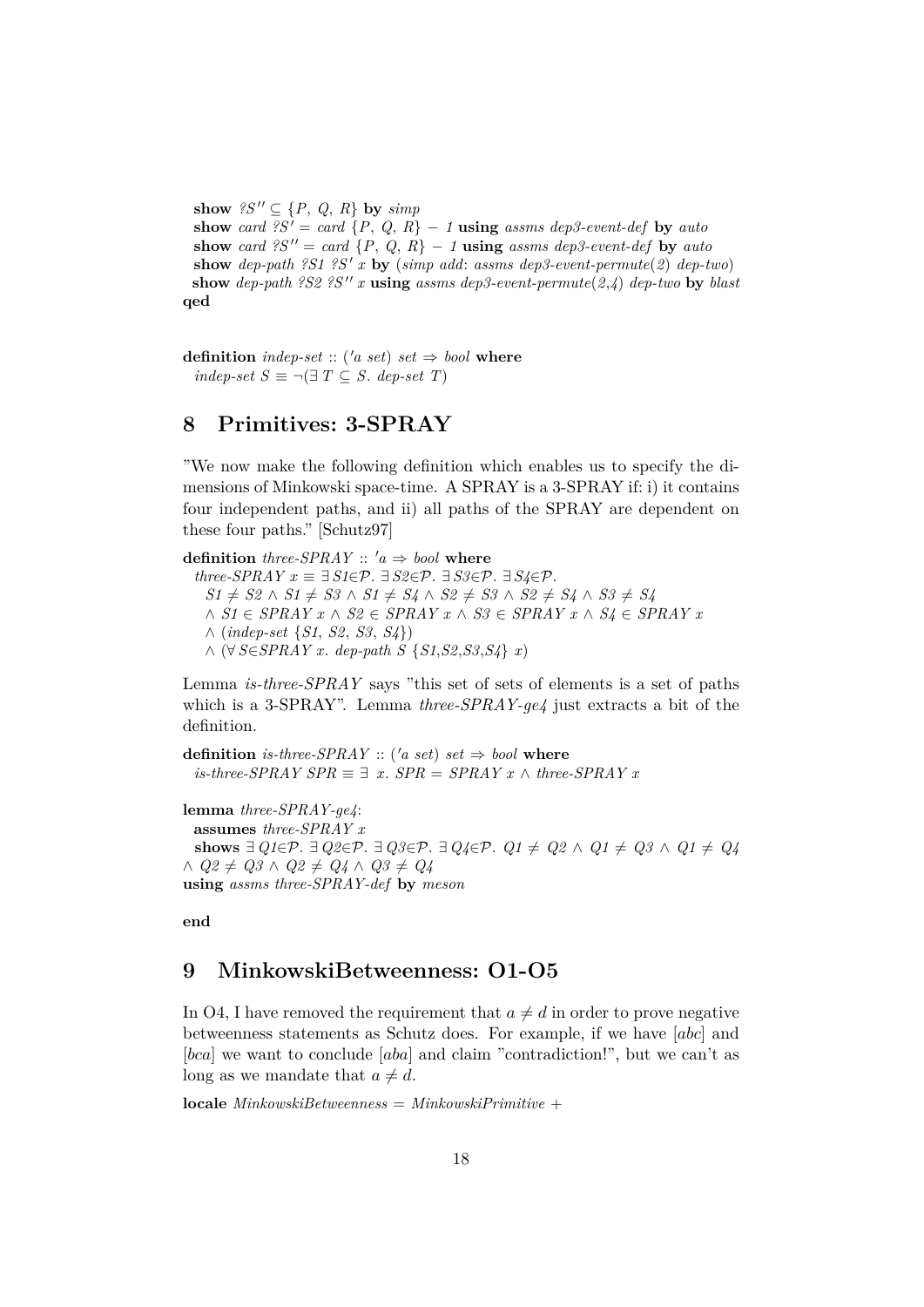**fixes** *betw* :: ' $a \Rightarrow 'a \Rightarrow 'a \Rightarrow bool$  ([[- - -]])

**assumes**  $abc\text{-}ex\text{-}path$ :  $[[a \ b \ c]] \Longrightarrow \exists Q \in \mathcal{P}$ .  $a \in Q \land b \in Q \land c \in Q$ **and**  $abc\text{-}sym: [[a \ b \ c]] \Longrightarrow [[c \ b \ a]]$ **and**  $abc$ -ac-neq:  $\begin{bmatrix} a & b & c \end{bmatrix} \implies a \neq c$ **and**  $abc-bcd-abd$  [*intro*]:  $\mathbb{E}[a \ b \ c]$ ];  $\mathbb{E}[b \ c \ d]$ ]]  $\implies \mathbb{E}[a \ b \ d]$ **and** some-betw:  $[Q \in \mathcal{P}; a \in Q; b \in Q; c \in Q; a \neq b; a \neq c; b \neq c]$  $\Rightarrow$   $\left[ \begin{bmatrix} a & b & c \end{bmatrix} \right] \vee \left[ \begin{bmatrix} b & c & a \end{bmatrix} \right] \vee \left[ \begin{bmatrix} c & a & b \end{bmatrix} \right]$ **begin**

The next few lemmas either provide the full axiom from the text derived from a new simpler statement, or provide some very simple fundamental additions which make sense to prove immediately before starting, usually related to set-level things that should be true which fix the type-level ambiguity of 'a.

**lemma** *betw-events*: **assumes** *abc*: [[*a b c*]] **shows**  $a \in \mathcal{E} \land b \in \mathcal{E} \land c \in \mathcal{E}$ **proof** − **have**  $∃ Q∈P$ .  $a ∈ Q ∧ b ∈ Q ∧ c ∈ Q$  **using**  $abc-ex-path abc$  **by**  $simp$ **thus** *?thesis* **using** *in-path-event* **by** *auto* **qed**

This shows the shorter version of O5 is equivalent.

**lemma** *O5-still-O5* [*no-atp*]:  $((Q \in \mathcal{P} \land \{a,b,c\} \subseteq Q \land a \in \mathcal{E} \land b \in \mathcal{E} \land c \in \mathcal{E} \land a \neq b \land a \neq c \land b \neq c)$ −→ [[*a b c*]] ∨ [[*b c a*]] ∨ [[*c a b*]]) =  $(Q \in \mathcal{P} \land \{a,b,c\} \subseteq Q \land a \in \mathcal{E} \land b \in \mathcal{E} \land c \in \mathcal{E} \land a \neq b \land a \neq c \land b \neq c)$ −→ [[*a b c*]] ∨ [[*b c a*]] ∨ [[*c a b*]] ∨ [[*c b a*]] ∨ [[*a c b*]] ∨ [[*b a c*]]) **by** (*auto simp add*: *abc-sym*)

**lemma** *some-betw-xor*:

 $[Q \in \mathcal{P}; a \in Q; b \in Q; c \in Q; a \neq b; a \neq c; b \neq c]$ =⇒ ([[*a b c*]] ∧ ¬ [[*b c a*]] ∧ ¬ [[*c a b*]]) ∨ ([[*b c a*]] ∧ ¬ [[*a b c*]] ∧ ¬ [[*c a b*]]) ∨ ([[*c a b*]] ∧ ¬ [[*a b c*]] ∧ ¬ [[*b c a*]])

**by** (*meson abc-ac-neq abc-bcd-abd some-betw*)

The lemma *abc-abc-neq* is the full O3 as stated by Schutz.

**lemma** *abc-abc-neq*:

**assumes** *abc*: [[*a b c*]] **shows**  $a \neq b \land a \neq c \land b \neq c$ **using** *abc-sym abc-ac-neq assms abc-bcd-abd* **by** *blast*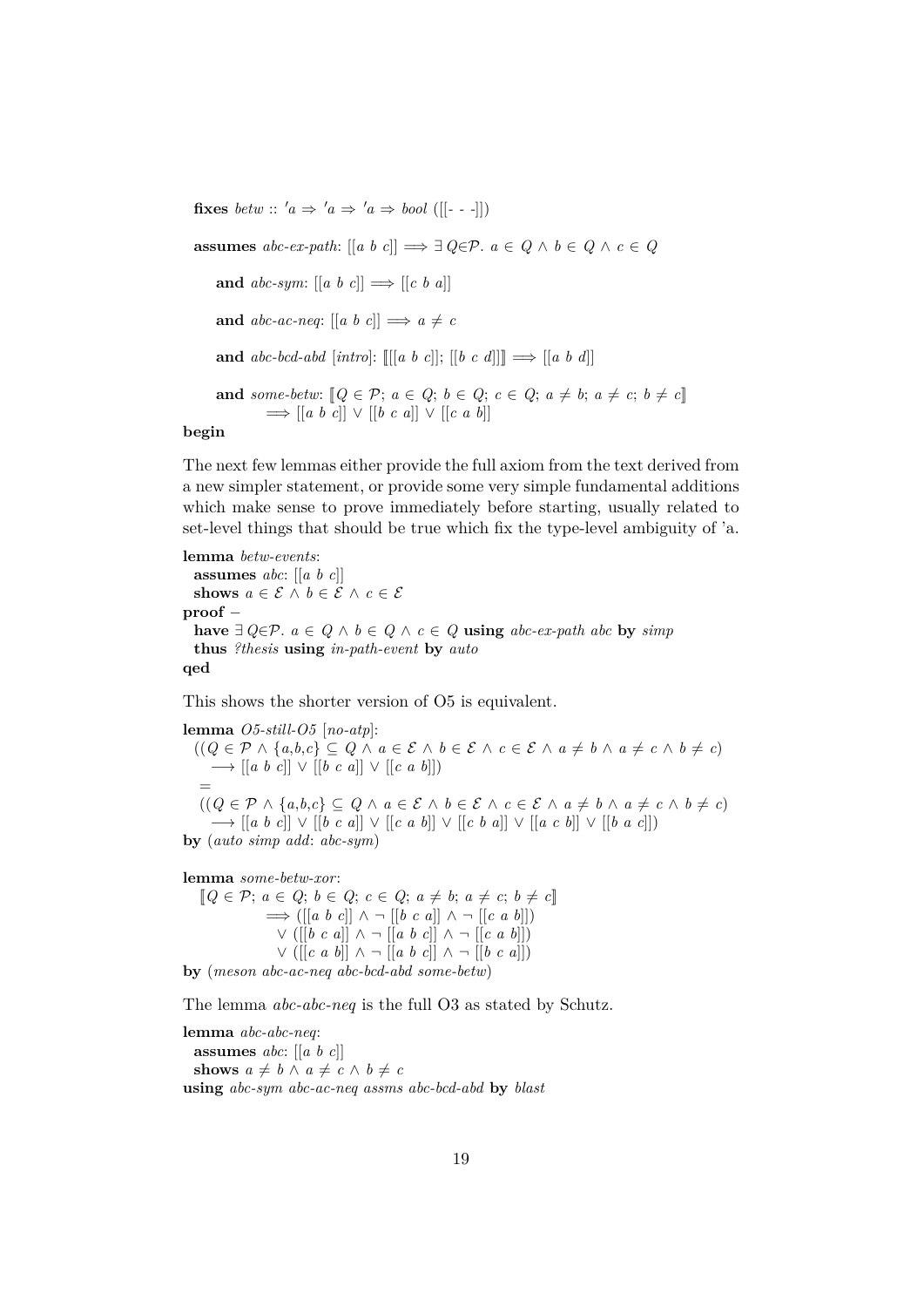```
lemma abc-bcd-acd:
 assumes abc: [[a b c]]
    and bcd: [[b c d]]
 shows [[a c d]]
proof −
 have cba: [[c b a]] using abc-sym abc by simp
 have dcb: [[d c b]] using abc-sym bcd by simp
 have [[d c a]] using abc-bcd-abd dcb cba by blast
 thus ?thesis using abc-sym by simp
qed
lemma abc-only-cba:
 assumes [[a b c]]
```
#### **shows**  $\neg$   $[ [b \ a \ c] ] \neg [a \ c \ b] ] \neg [b \ c \ a] ] \neg [c \ a \ b] ]$ **using** *abc-sym abc-abc-neq abc-bcd-abd assms* **by** *blast*+

## <span id="page-19-0"></span>**10 Betweenness: Unreachable Subset Via a Path**

**definition** *unreachable-subset-via* :: '*a set*  $\Rightarrow$  '*a*  $\Rightarrow$  '*a set*  $\Rightarrow$  '*a*  $\Rightarrow$  '*a set* (∅ *- from - via - at -* [*100*, *100*, *100*, *100*] *100*) **where** *unreachable-subset-via Q Qa R x* ≡ {*Qy*. [[*x Qy Qa*]] ∧ (∃ *Rw*∈*R*. *Qa* ∈ ∅ *Q Rw* ∧ *Qy* ∈ ∅ *Q Rw*)}

## <span id="page-19-1"></span>**11 Betweenness: Chains**

#### <span id="page-19-2"></span>**11.1 Totally ordered chains with indexing**

**definition** *short-ch* :: 'a set  $\Rightarrow$  *bool* **where**  $short-ch X \equiv$ — EITHER two distinct events connected by a path  $\exists x \in X$ .  $\exists y \in X$ . path-ex x y  $\land \neg (\exists z \in X$ .  $z \neq x \land z \neq y)$ 

Infinite sets have card 0, because card gives a natural number always.

**definition** *long-ch-by-ord* :: ( $nat \Rightarrow 'a$ )  $\Rightarrow 'a \, set \Rightarrow \text{bool}$  **where** *long-ch-by-ord f*  $X \equiv$ — OR at least three events such that any three events are ordered ∃  $x \in X$ . ∃  $y \in X$ . ∃  $z \in X$ .  $x \neq y \land y \neq z \land x \neq z \land ordering f$  *betw* X

Does this restrict chains to lie on paths? Proven in Ch3's Interlude!

**definition** *ch-by-ord* :: ( $nat \Rightarrow 'a$ )  $\Rightarrow 'a \, set \Rightarrow bool$  where *ch-by-ord f*  $X \equiv short-ch X \vee long-ch-by-ord f X$ 

**definition** *ch* ::  $'a$  *set*  $\Rightarrow$  *bool* **where** *ch*  $X \equiv \exists f$ *. ch-by-ord f X* 

Since  $f(0)$  is always in the chain, and plays a special role particularly for infinite chains (as the 'endpoint', the non-finite edge) let us fix it straight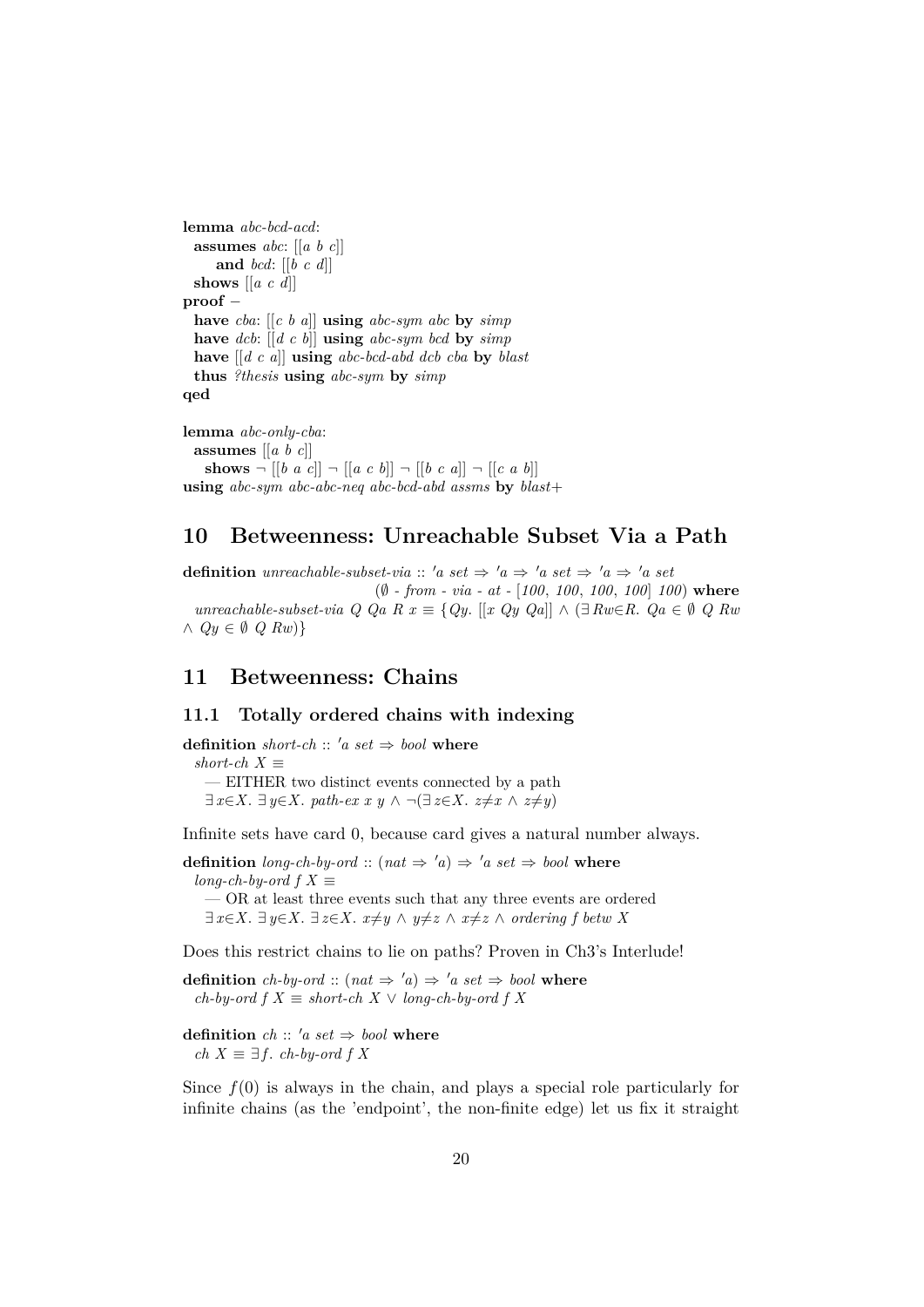in the definition. Notice we require both *infinite X* and *long-ch-by-ord*, thus circumventing infinite Isabelle sets having cardinality 0.

```
definition semifin-chain:: (nat \Rightarrow 'a) \Rightarrow 'a \Rightarrow 'a \text{ set } \Rightarrow \text{bool } ([-[-..]-]) where
  semifin-chain f x Q \equivinfinite Q ∧ long-ch-by-ord f Q
   ∧ f ∅ = xdefinition fin-long-chain:: (nat \Rightarrow 'a) \Rightarrow 'a \Rightarrow 'a \Rightarrow 'a \Rightarrow 'a set \Rightarrow bool([-[- .. - .. -]-]) where
 \lim-long-chain f x y z Q \equivx≠y ∧ x≠z ∧ y≠z
   ∧ finite Q ∧ long-ch-by-ord f Q
   ∧ f 0 = x ∧ y∈Q ∧ f (card Q − 1) = z
lemma index-middle-element:
 assumes [f[a..b..c]X]shows ∃ n. 0 < n \wedge n < (card X - 1) \wedge f n = bproof −
 obtain n where n-def: n < card X f n = bby (metis TernaryOrdering.ordering-def assms fin-long-chain-def long-ch-by-ord-def)
 have 0 < n \wedge n < (card X − 1) \wedge f n = busing assms fin-long-chain-def n-def
   by (metis Suc-pred' gr-implies-not0 less-SucE not-gr-zero)
 thus ?thesis by blast
qed
lemma fin-ch-betw:
 assumes [f[a..b..c]X]shows [[a b c]]
proof −
 obtain nb where n-def: nb \neq 0 nb < card X - 1 f nb = busing assms index-middle-element by blast
 have [(f \theta) (f \text{ nb}) (f (card X − 1))]using fin-long-chain-def long-ch-by-ord-def assms n-def ordering-ord-ijk zero-less-iff-neq-zero
   by fastforce
  thus ?thesis using assms fin-long-chain-def n-def(3) by auto
qed
lemma chain-sym-obtain:
```

```
assumes [f(a..b..c]X]obtains g where [g[c..b..a]X] and g=(\lambda n. f (card X - 1 - n))using ordering-sym assms(1) unfolding fin-long-chain-def long-ch-by-ord-def
by (metis (mono-tags, lifting) abc-sym diff-self-eq-0 diff-zero)
```

```
lemma chain-sym:
 assumes [f[a..b..c]X]shows [\lambda n. f (card X - 1 - n)[c..b..a]X]using chain-sym-obtain [where f=f and a=a and b=b and c=c and X=X]
 using assms(1) by blast
```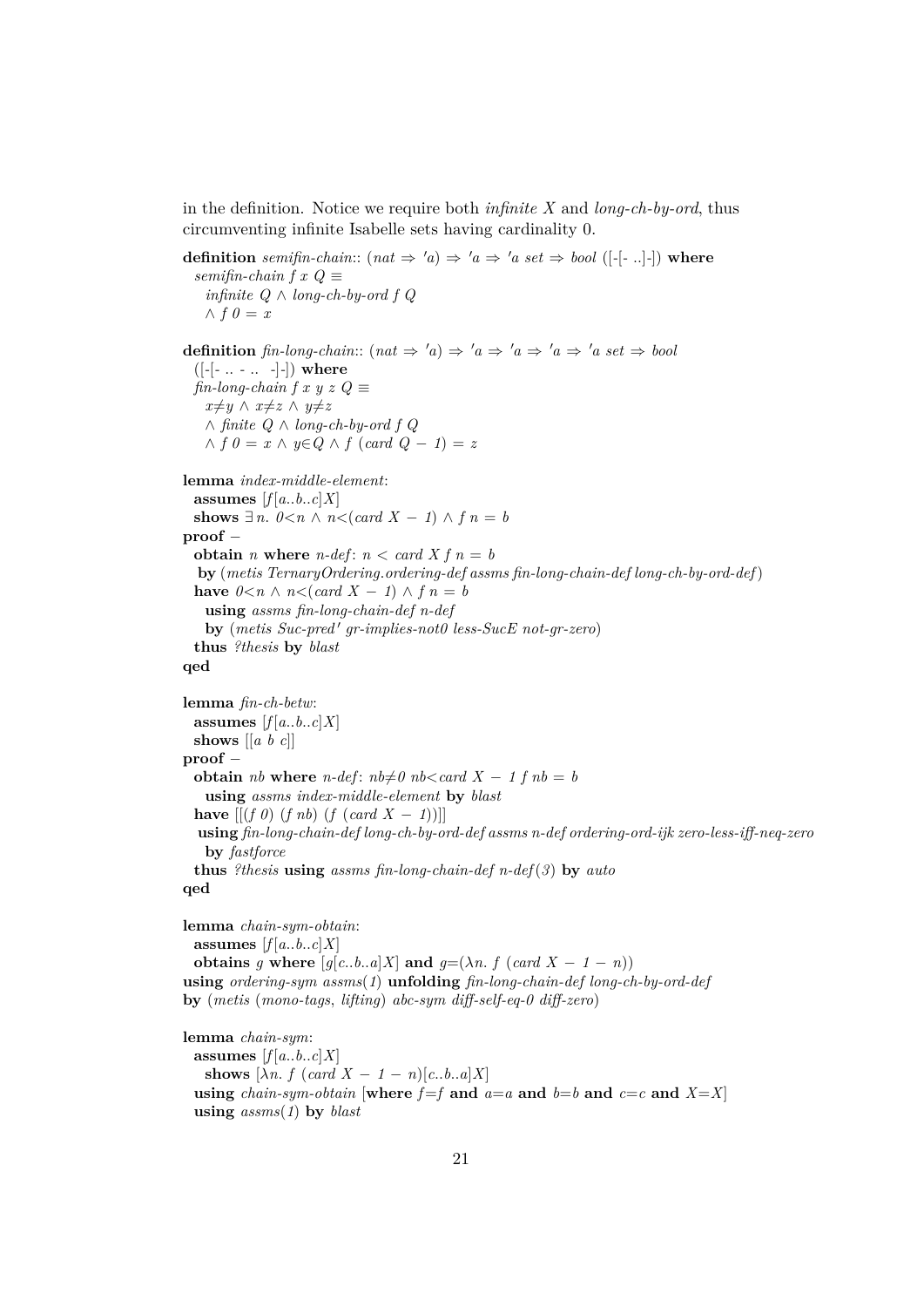```
definition fin-long-chain-2:: 'a \Rightarrow 'a \Rightarrow 'a \Rightarrow 'a \text{ set } \Rightarrow \text{bool} where
 fin-long-chain-2 x y z Q \equiv \exists f. [f[x..y..z]Q]
definition fin-chain:: (nat \Rightarrow 'a \Rightarrow 'a \Rightarrow 'a \Rightarrow 'a \text{ set } \Rightarrow \text{bool } ([-[-...,-]-]) where
 fin-chain f x y Q \equiv(\textit{short-ch } Q \land x \in Q \land y \in Q \land x \neq y)∨ (∃ z∈Q. [f [x..z..y]Q])
lemma points-in-chain:
 assumes [f[x..y..z]Q]shows x \in Q ∧ y \in Q ∧ z \in Qproof −
 have x∈Q
  using ordering-def assms card-gt-0-iff emptyE fin-long-chain-def long-ch-by-ord-def
   by metis
 moreover have y∈Q
   using assms fin-long-chain-def
   by auto
 moreover have z∈Q
  using ordering-def assms card-gt-0-iff emptyE fin-long-chain-def long-ch-by-ord-def
   by (metis (no-types, opaque-lifting) Suc-diff-1 lessI)
  ultimately show ?thesis
   by blast
qed
lemma ch-long-if-card-ge3:
 assumes ch X
     and card X ≥ 3
   shows ∃f. long-ch-by-ord f X
proof (rule ccontr)
 assume \sharp f. long-ch-by-ord f X
 hence short-ch X
   using assms(1) ch-by-ord-def ch-def
   by auto
 obtain x y z where x \in X \land y \in X \land z \in X and x \neq y \land y \neq z \land x \neq zusing assms(2)
   by (auto simp add: card-le-Suc-iff numeral-3-eq-3)
 thus False
   using ‹short-ch X› short-ch-def
   by metis
qed
```
#### <span id="page-21-0"></span>**11.2 Locally ordered chains with indexing**

Definition for Schutz-like chains, with local order only.

**definition** *long-ch-by-ord2* ::  $(nat \Rightarrow 'a) \Rightarrow 'a \; set \Rightarrow \text{bool}$  **where** *long-ch-by-ord2 f X*  $\equiv$  $\exists x \in X$ .  $\exists y \in X$ .  $\exists z \in X$ .  $x \neq y \land y \neq z \land x \neq z \land ordering2 f$  betw X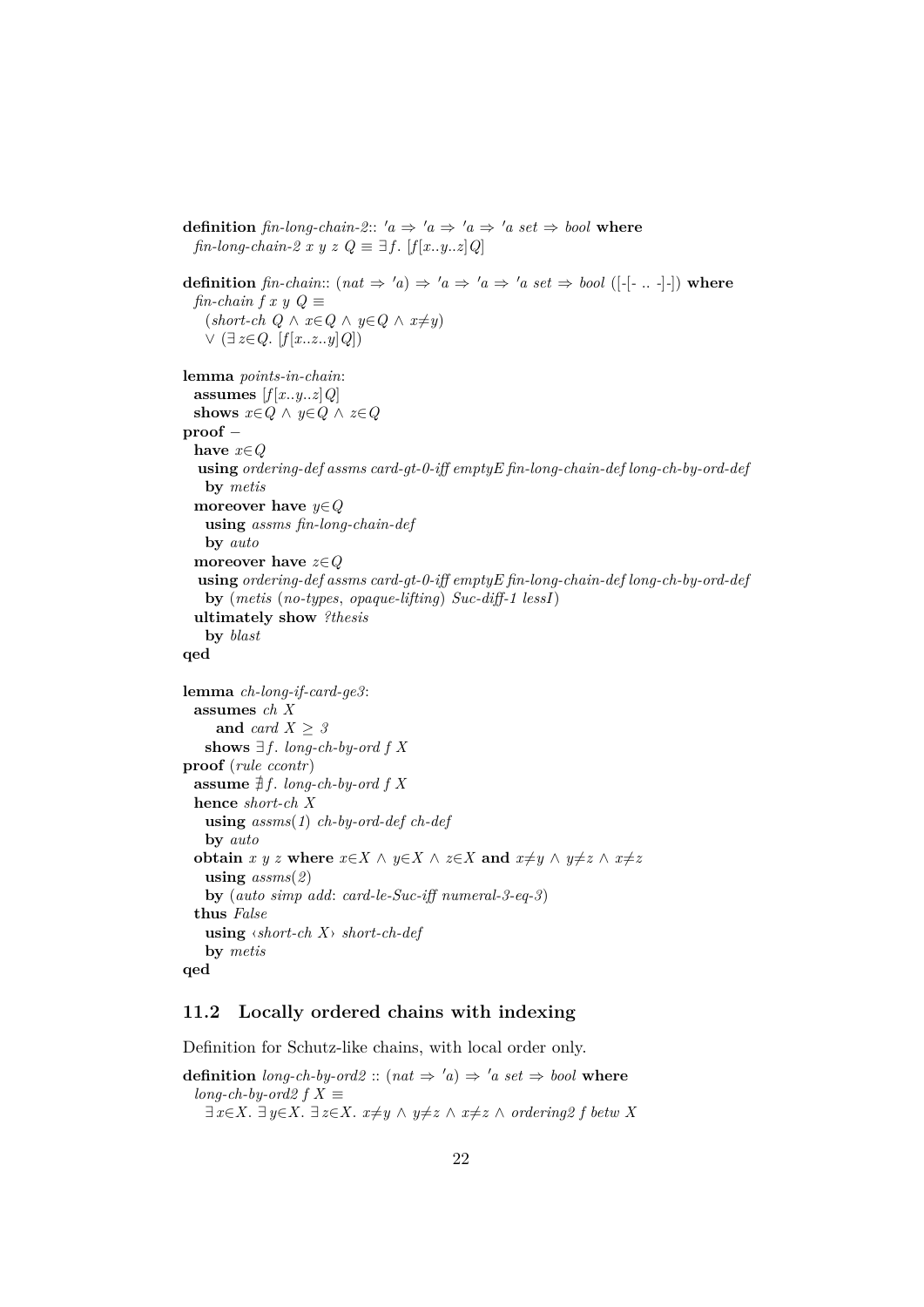#### <span id="page-22-0"></span>**11.3 Chains using betweenness**

Old definitions of chains. Shown equivalent to *fin-long-chain-2* in TemporalOrderOnPath.thy.

**definition** *chain-with* ::  $'a \Rightarrow 'a \Rightarrow 'a \Rightarrow 'a \text{ set } \Rightarrow \text{bool } ([[... - ... - ... -]])$  where *chain-with x y z X*  $\equiv$   $[[x y z]] \wedge x \in X \wedge y \in X \wedge z \in X \wedge (\exists f$ . *ordering f betw X*)

**definition** *finite-chain-with3* ::  $'a \Rightarrow 'a \Rightarrow 'a \Rightarrow 'a \text{ set } \Rightarrow \text{bool } ([[\text{--} \dots \text{--} \dots \text{--} \cdot]$  where *finite-chain-with3 x y z X* ≡ [[..*x*..*y*..*z*..]*X*] ∧ ¬(∃ *w*∈*X*. [[*w x y*]] ∨ [[*y z w*]])

**lemma** *long-chain-betw*:  $[$ [..*a*..*b*..*c*..]*X*]  $\implies$   $[$ [*a b c*]] **by** (*simp add*: *chain-with-def*)

**lemma** *finite-chain3-betw*:  $[[a..b..c]X] \Longrightarrow [[a b c]]$ **by** (*simp add*: *chain-with-def finite-chain-with3-def*)

**definition** *finite-chain-with2* ::  $'a \Rightarrow 'a \Rightarrow 'a \text{ set } \Rightarrow \text{bool } ([[ - ... - ] -])$  where *finite-chain-with2 x z X*  $\equiv \exists y \in X$ . [[*x*..*y*..*z*]*X*]

**lemma** *finite-chain2-betw*:  $[[a..c]X] \Longrightarrow \exists b. [[a \; b \; c]]$ **using** *finite-chain-with2-def finite-chain3-betw* **by** *meson*

## <span id="page-22-1"></span>**12 Betweenness: Rays and Intervals**

"Given any two distinct events a, b of a path we define the segment  $(ab)$  ${x : [a x b], x \in ab}$ " [Schutz97] Our version is a little different, because it is defined for any  $a, b$  of type  $a$ . Thus we can have empty set segments, while Schutz can prove (once he proves path density) that segments are never empty.

**definition** *segment* ::  $'a \Rightarrow 'a \Rightarrow 'a \text{ set}$ **where** *segment*  $a \, b \equiv \{x : a \, a \, d \}$ .  $\left[ a \, x \, b \right] \wedge x \in a \, b \wedge p \, a \, b \}$ 

**abbreviation** *is-seqment* ::  $'a$  *set*  $\Rightarrow$  *bool* **where** *is-segment*  $ab \equiv (\exists a \ b. \ ab = segment \ a \ b)$ 

**definition** *interval* ::  $'a \Rightarrow 'a \Rightarrow 'a \text{ set}$ **where** *interval*  $a \, b \equiv$  *insert*  $b \, (insert \, a \, (segment \, a \, b))$ 

**abbreviation** *is-interval* ::  $'a \text{ set } \Rightarrow \text{ bool}$ **where** *is-interval*  $ab \equiv (\exists a \ b, \ ab = interval \ a \ b)$ 

**definition** *prolongation* ::  $'a \Rightarrow 'a \Rightarrow 'a \text{ set}$ **where** *prolongation a b*  $\equiv \{x::'a \ldots a \}$  *ab*. [[*a b x*]]  $\land x \in ab \land path ab a b$ }

**abbreviation** *is-prolongation* ::  $'a \text{ set } \Rightarrow \text{ bool}$ **where** *is-prolongation ab*  $\equiv \exists a \ b$ .  $ab = prolongation \ a \ b$ 

I think this is what Schutz actually meant, maybe there is a typo in the text?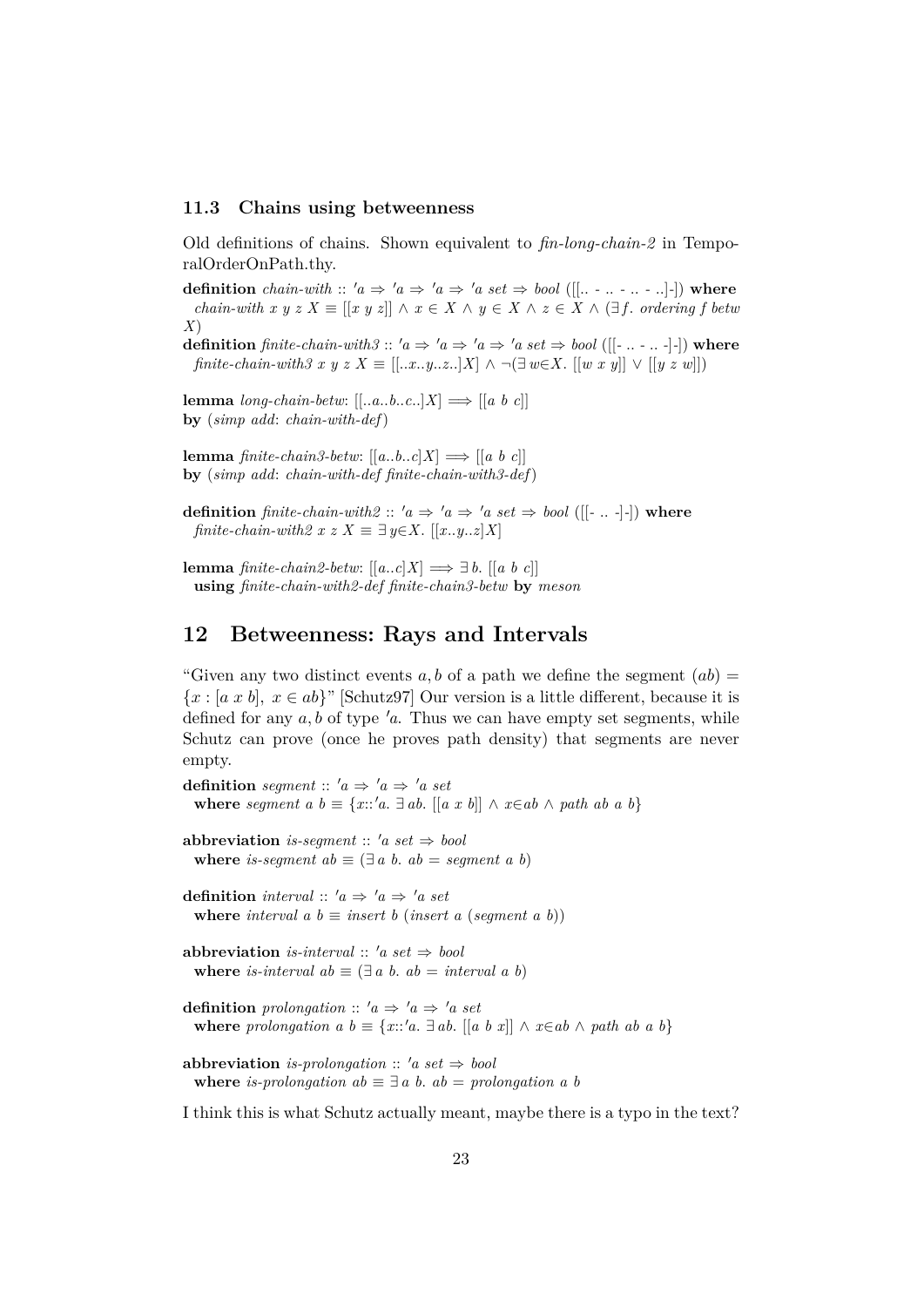Notice that  $b \in ray$  a b for any a, always. Cf the comment on *seqment-def.* Thus  $\exists ray \ a \ b \neq {\}$  is no guarantee that a path *ab* exists.

**definition** *ray* ::  $'a \Rightarrow 'a \Rightarrow 'a \text{ set}$ **where** *ray*  $a \, b \equiv$  *insert*  $b$  (*seqment*  $a \, b \cup$  *prolongation*  $a \, b$ ) **abbreviation** *is-ray* ::  $'a$  *set*  $\Rightarrow$  *bool* **where** *is-ray*  $R \equiv \exists a \ b$ .  $R = ray \ a \ b$ **definition** *is-ray-on* :: 'a set  $\Rightarrow$  'a set  $\Rightarrow$  bool **where** *is-ray-on*  $R$   $P \equiv P \in \mathcal{P} \land R \subseteq P \land i$ *s-ray*  $R$ This is as in Schutz. Notice  $b$  is not in the ray through  $b$ ? **definition** *ray-Schutz* ::  $'a \Rightarrow 'a \Rightarrow 'a \text{ set}$ **where** *ray-Schutz*  $a \, b \equiv$  *insert*  $a \, (segment \, a \, b \cup prolongation \, a \, b)$ **lemma** *ends-notin-segment*:  $a \notin segment\ a\ b \land b \notin segment\ a\ b$ **using** *abc-abc-neq segment-def* **by** *fastforce* **lemma** *ends-in-int*: *a* ∈ *interval a b* ∧ *b* ∈ *interval a b* **using** *interval-def* **by** *auto* **lemma** *seg-betw*:  $x \in segment \ a \ b \longleftrightarrow [[a \ x \ b]]$ **using** *segment-def abc-abc-neq abc-ex-path* **by** *fastforce* **lemma** *pro-betw*:  $x \in prolongation\ a\ b \longleftrightarrow [[a\ b\ x]]$ **using** *prolongation-def abc-abc-neq abc-ex-path* **by** *fastforce* **lemma** *seg-sym*: *segment a b* = *segment b a* **using** *abc-sym segment-def* **by** *auto* **lemma** *empty-segment*: *segment*  $a \, a = \{\}$ **by** (*simp add*: *segment-def*) **lemma** *int-sym*: *interval a b* = *interval b a* **by** (*simp add*: *insert-commute interval-def seg-sym*) **lemma** *seg-path*: **assumes** *x* ∈ *segment a b* **obtains** *ab* **where** *path ab a b seqment a b*  $\subset$  *ab* **proof** − **obtain** *ab* **where** *path ab a b* **using** *abc-abc-neq abc-ex-path assms seg-betw* **by** *meson* **have** *segment*  $a \, b \subseteq ab$ **using** ‹*path ab a b*› *abc-ex-path path-unique seg-betw* **by** *fastforce* **thus** *?thesis* **using** ‹*path ab a b*› *that* **by** *blast* **qed**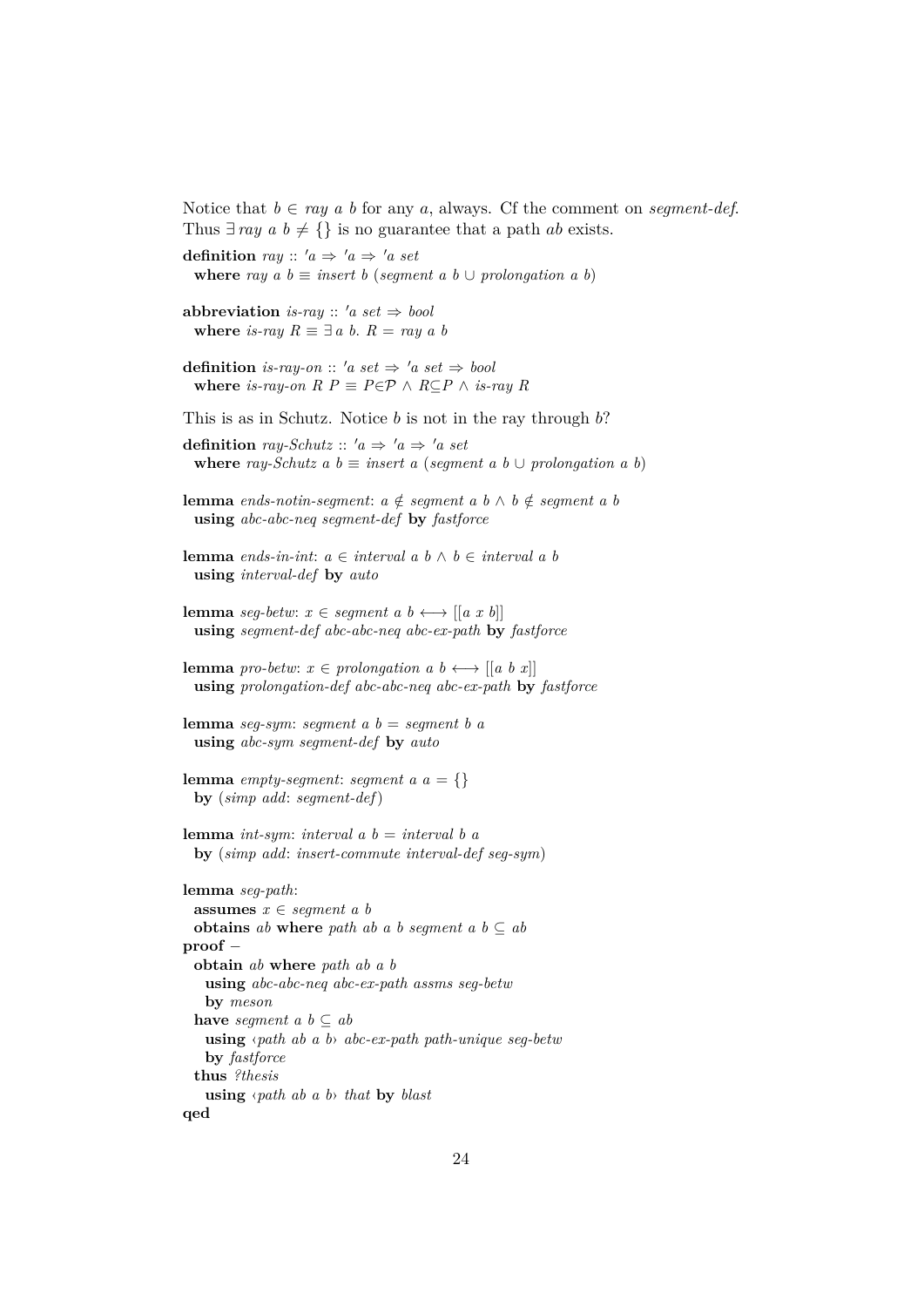```
lemma seg-path2:
  assumes segment a \, b \neq \{\}obtains ab where path ab a b segment a b \subseteq abusing assms seg-path by force
Path density (theorem 17) will extend this by weakening the assumptions
to segment a \, b \neq \{\}.lemma seg-endpoints-on-path:
 assumes card (segment a b) \geq 2 segment a b \subseteq P P\inP
 shows path P a b
proof −
  have non-empty: segment a b \neq {} using assms(1) numeral-2-eq-2 by auto
  then obtain ab where path ab a b segment a b \subseteq abusing seg-path2 by force
  have a \neq b by (simp add: \langle path \ ab \ a \ b \rangle)
  obtain x y where x \in segment a b y \in segment a b x \neq yusing assms(1) numeral-2-eq-2
   by (metis card.infinite card-le-Suc0-iff-eq not-less-eq-eq not-numeral-le-zero)
  have [[a x b]]
   using \langle x \in segment \ a \ b \rangle seg-betw by auto
  have \left[ \left[ a \ y \ b \right] \right]using \forall y \in segment \ a \ b \rightarrow seq-betw by auto
  have x \in P \land y \in Pusing \forall x \in segment \ a \ b \land \forall y \in segment \ a \ b \land \ a \, ss \, \text{ms}(2) by blast
  have x∈ab ∧ y∈ab
   using \langle \text{segment } a \, b \subseteq ab \rangle \langle x \in \text{segment } a \, b \rangle \langle y \in \text{segment } a \, b \rangle by \text{blast }have ab=P
    using \{path \ ab \ a \ b \} \ \{x \in P \ \land \ y \in P\} \ \{x \in ab \ \land \ y \in ab \} \ \{x \neq y \} \ \text{assms}(3)path-unique by auto
  thus ?thesis
   using ‹path ab a b› by auto
qed
lemma pro-path:
  assumes x \in prolongation\ a\ bobtains ab where path ab a b prolongation a b \subseteq ab
proof −
  obtain ab where path ab a b
   using abc-abc-neq abc-ex-path assms pro-betw
   by meson
  have prolongation a \, b \subseteq abusing ‹path ab a b› abc-ex-path path-unique pro-betw
   by fastforce
  thus ?thesis
   using ‹path ab a b› that by blast
qed
```
**lemma** *ray-cases*: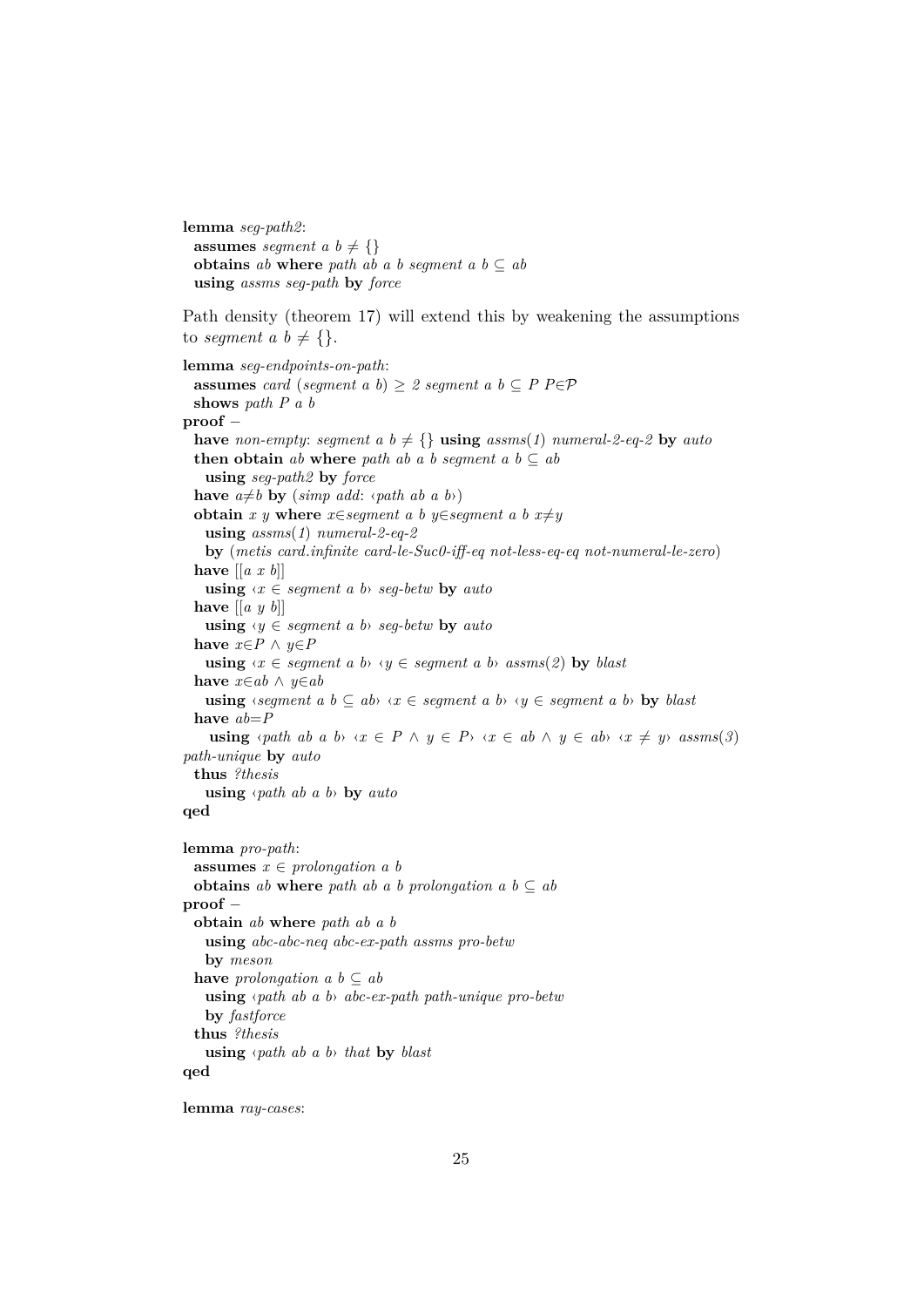```
assumes x \in ray \, a \, bshows [[a \; x \; b]] \lor [[a \; b \; x]] \lor x = bproof −
  have x∈segment a b \lor x∈ prolongation a b \lor x=b
   using assms ray-def by auto
 thus [ [a x b] ] ∨ [[a b x]] ∨ x = busing pro-betw seg-betw by auto
qed
lemma ray-path:
 assumes x \in ray \ a \ b \ x \neq bobtains ab where path ab a b \wedge ray a b \subseteq ab
proof −
 let ?r = ray \, a \, bhave ?r \neq \{b\}using assms by blast
  have \exists ab. path ab a b ∧ ray a b ⊆ ab
  proof −
   have betw-cases: [[a x b]] ∨ [[a b x]] using ray-cases assms
     by blast
   then obtain ab where path ab a b
     using abc-abc-neq abc-ex-path by blast
   have ?r ⊆ ab using betw-cases
   proof (rule disjE)
     assume [[a x b]]
     show ?r \subseteq abproof
       fix x assume x∈?r
       show x∈ab
         by (metis \langlepath ab a b\rangle \langle x \in \text{ray } a \text{ } b \rangle abc-ex-path eq-paths ray-cases)
     qed
   next assume [[a b x]]
     show ?r \subseteq abproof
       fix x assume x \in \mathcal{C}rshow x∈ab
         by (metis \langlepath ab a b\rangle \langle x \in \text{ray } a \text{ } b \rangle abc-ex-path eq-paths ray-cases)
     qed
   qed
   thus ?thesis
     using ‹path ab a b› by blast
  qed
  thus ?thesis
   using that by blast
qed
```
**end**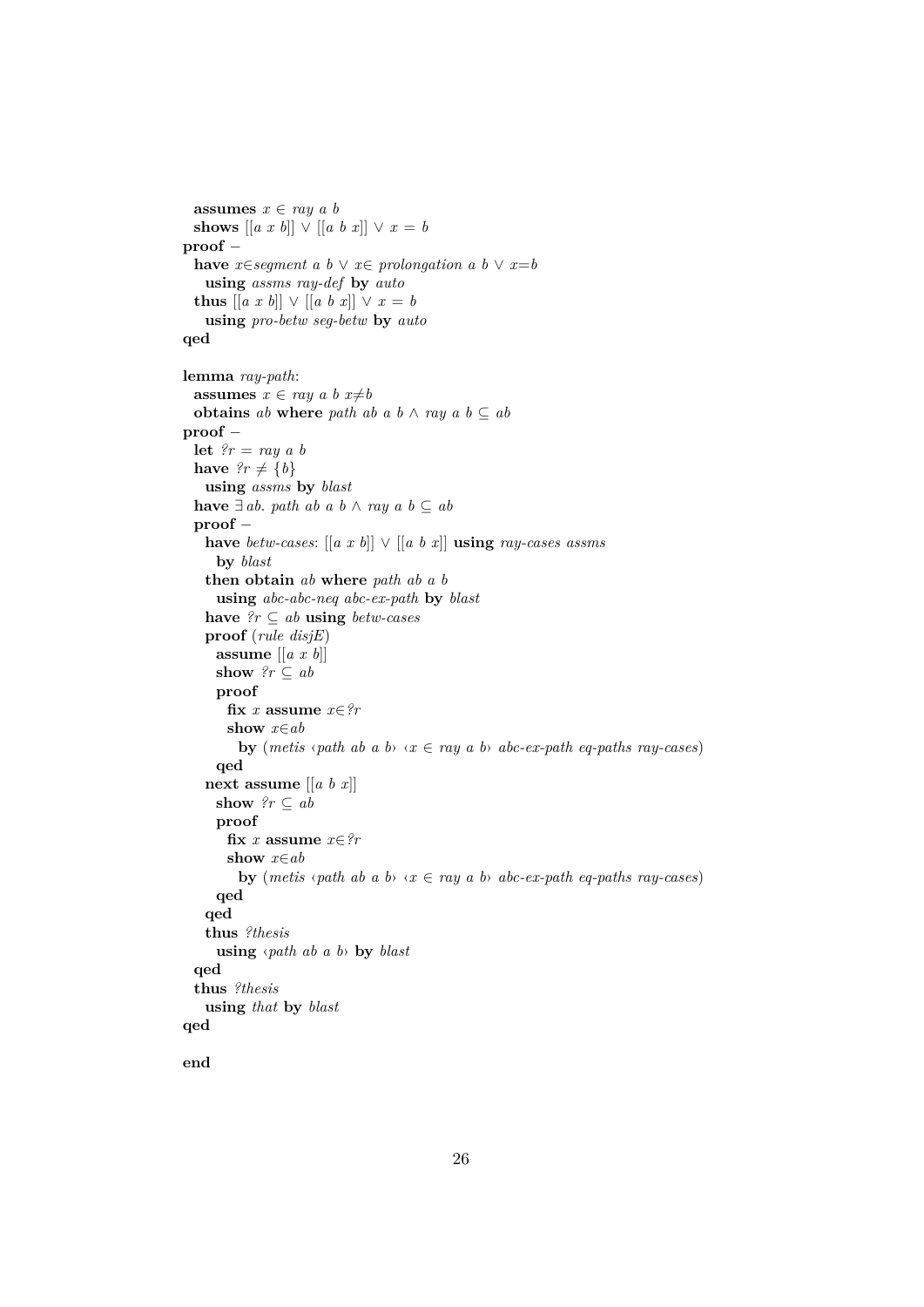#### <span id="page-26-0"></span>**13 MinkowskiChain: O6**

O6 supposedly serves the same purpose as Pasch's axiom.

**locale** *MinkowskiChain* = *MinkowskiBetweenness* + **assumes**  $O6: [Q \in \mathcal{P}; R \in \mathcal{P}; S \in \mathcal{P}; T \in \mathcal{P}; Q \neq R; Q \neq S; R \neq S; a \in Q \cap R$ ∧ *b* ∈ *Q*∩*S* ∧ *c* ∈ *R*∩*S*;  $\exists d \in S$ .  $[[b \ c \ d]] \wedge (\exists e \in R$ .  $d \in T \wedge e \in T \wedge [[c \ e \ a]])]$  $\implies \exists f \in T \cap Q$ .  $\exists X$ .  $[[a..f..b]X]$ **begin**

#### <span id="page-26-1"></span>**14 Chains: (Closest) Bounds**

**definition** *is-bound-f* ::  $'a \Rightarrow 'a \text{ set } \Rightarrow (nat \Rightarrow 'a) \Rightarrow \text{bool}$  where *is-bound-f Q<sub>b</sub>*  $Q_f$  ≡ ∀ *i j* ::*nat*. [*f* [(*f 0*)..]*Q*] ∧ (*i*<*j* −→ [[(*f i*) (*f j*) *Q*b]])

**definition** *is-bound* ::  $'a \Rightarrow 'a \text{ set } \Rightarrow \text{bool}$  **where** *is-bound*  $Q_b$   $Q \equiv$  $\exists f::(nat \Rightarrow 'a)$ . *is-bound-f*  $Q_b$  *Q f* 

 $Q_b$  has to be on the same path as the chain  $Q$ . This is left implicit in the betweenness condition (as is  $Q_b \in \mathcal{E}$ ). So this is equivalent to Schutz only if we also assume his axioms, i.e. the statement of the continuity axiom is no longer independent of other axioms.

**definition** all-bounds :: 'a set  $\Rightarrow$  'a set where *all-bounds*  $Q = \{Q_b$ *. is-bound*  $Q_b$   $Q$ }

**definition** *bounded* :: 'a set  $\Rightarrow$  *bool* where *bounded*  $Q ≡ ∃ Q<sub>b</sub>$ *. is-bound*  $Q<sub>b</sub>$   $Q$ 

Just to make sure Continuity is not too strong.

**lemma** *bounded-imp-inf* : **assumes** *bounded Q* **shows** *infinite Q* **using** *assms bounded-def is-bound-def is-bound-f-def semifin-chain-def* **by** *blast*

**definition** *closest-bound-f* ::  $'a \Rightarrow 'a \text{ set } \Rightarrow (nat \Rightarrow 'a) \Rightarrow bool$  where  $$ *//Q///is////an//////////infinite////////chain//////////indexed////by//f////////bound////by////Q*<sup>b</sup> *is-bound-f*  $Q_b$  *Q f* ∧ */////Any///////other/////////bound///////must///be//////////further//////from/////the///////start///of/////the///////chain///////than/////the/////////closest////////bound*  $(\forall Q_b'. (is-bound Q_b' Q \wedge Q_b' \neq Q_b) \longrightarrow [[(f\ \theta)\ Q_b\ Q_b]])$ 

**definition** *closest-bound* ::  $'a \Rightarrow 'a \text{ set } \Rightarrow \text{bool}$  **where**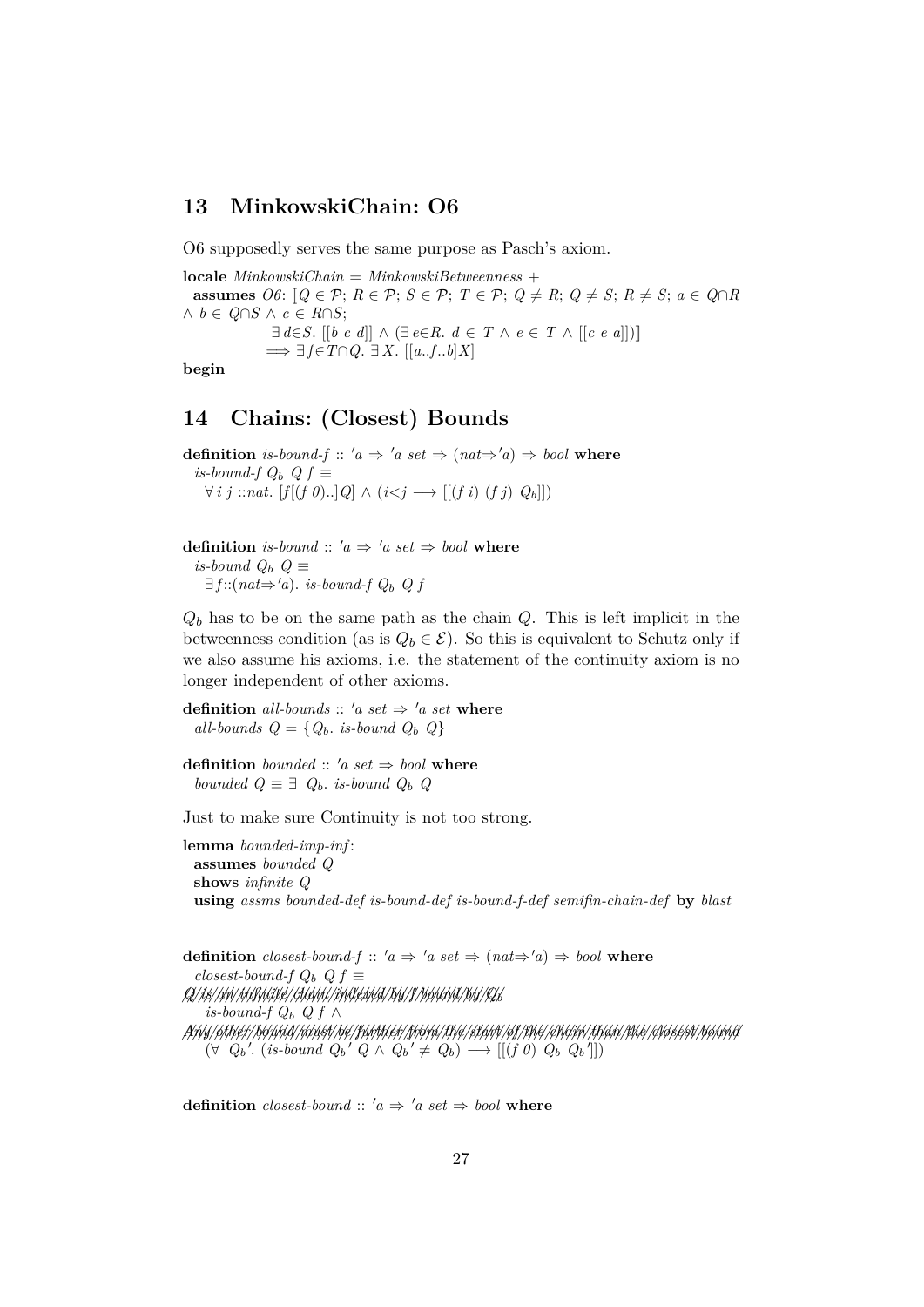*closest-bound*  $Q_b$   $Q \equiv$ *//Q///is////an//////////infinite////////chain//////////indexed////by//f////////bound////by////Q*<sup>b</sup> ∃*f*. *is-bound-f*  $Q_b$   $Qf$  ∧ */////Any///////other/////////bound///////must///be//////////further//////from/////the///////start///of/////the///////chain///////than/////the/////////closest////////bound*  $(\forall Q_b'. (is-bound Q_b' Q \wedge Q_b' \neq Q_b) \longrightarrow [[(f\ \theta)\ Q_b\ Q_b']]$ 

**end**

#### <span id="page-27-0"></span>**15 MinkowskiUnreachable: I5-I7**

**locale** *MinkowskiUnreachable* = *MinkowskiChain* +

**assumes** *two-in-unreach*:  $[Q \in \mathcal{P}; b \in \mathcal{E}; b \notin Q] \implies \exists x \in \emptyset \ Q \ b. \ \exists y \in \emptyset \ Q \ b. \ x \neq 0$ *y*

and 
$$
I6: [Q \in \mathcal{P}; b \notin Q; b \in \mathcal{E}; Qx \in (\emptyset \ Q \ b); Qz \in (\emptyset \ Q \ b); Qx \neq Qz]
$$
  
\n $\implies \exists X. \exists f. ch-by-ord \ f \ X \land f \ 0 = Qx \land f \ (card \ X - 1) = Qz$   
\n $\land (\forall i \in \{1 \dots \ card \ X - 1\}. (f \ i) \in \emptyset \ Q \ b$   
\n $\land (\forall Qy \in \mathcal{E}. [[(f(i-1)) \ Qy \ (f \ i)]] \longrightarrow Qy \in \emptyset \ Q \ b)$ )  
\n $\land (short-ch \ X \longrightarrow Qx \in X \land Qz \in X \land (\forall Qy \in \mathcal{E}. [[Qx \ Qy \ Qz]]$   
\n $\implies Qy \in \emptyset \ Q \ b)$ )  
\nand  $I7: [Q \in \mathcal{P}; b \notin Q; b \in \mathcal{E}; Qx \in Q - \emptyset \ Q \ b; Qy \in \emptyset \ Q \ b]$   
\n $\implies \exists g \ X \ Qn. [g[Qx..Qy..Qn]X] \land Qn \in Q - \emptyset \ Q \ b$ 

**begin**

**lemma** *card-unreach-geq-2*: **assumes** *Q*∈P *b*∈E−*Q* **shows**  $2 \leq card (\emptyset Q b) \vee (infinite (\emptyset Q b))$ **using** *DiffD1 assms*(*1*) *assms*(*2*) *card-le-Suc0-iff-eq two-in-unreach* **by** *fastforce*

**end**

## <span id="page-27-1"></span>**16 MinkowskiSymmetry: Symmetry**

**locale** *MinkowskiSymmetry* = *MinkowskiUnreachable* + **assumes** *Symmetry*:  $[Q \in \mathcal{P}; R \in \mathcal{P}; S \in \mathcal{P}; Q \neq R; Q \neq S; R \neq S;$ *x* ∈  $Q \cap R \cap S$ ;  $Q_a \in Q$ ;  $Q_a \neq x$ ; ∅ *Q from Q*<sup>a</sup> *via R at x* = ∅ *Q from Q*<sup>a</sup> *via S at x*]] =⇒ ∃ ϑ::<sup>0</sup>*a*⇒<sup>0</sup>*a*. *///i*)*///////there///is//a///////map/////////* ϑ:E⇒E *bij-betw* (λ*P*. {ϑ *y* | *y*. *y*∈*P*}) P P *///ii*)*////////which//////////induces//a////////////bijection //*Θ ∧ (*y*∈*Q* −→ ϑ *y* = *y*) *///iii*)*///*ϑ*////////leaves////Q////////////invariant* ∧ (λ*P*. {ϑ *y* | *y*. *y*∈*P*}) *R* = *S ////iv*)*///*Θ*///////maps////R///to///S*

## <span id="page-27-2"></span>**17 MinkowskiContinuity: Continuity**

**locale** *MinkowskiContinuity* = *MinkowskiSymmetry* + **assumes** *Continuity: bounded*  $Q \implies (\exists Q_b \cdot \text{closest-bound } Q_b \ Q)$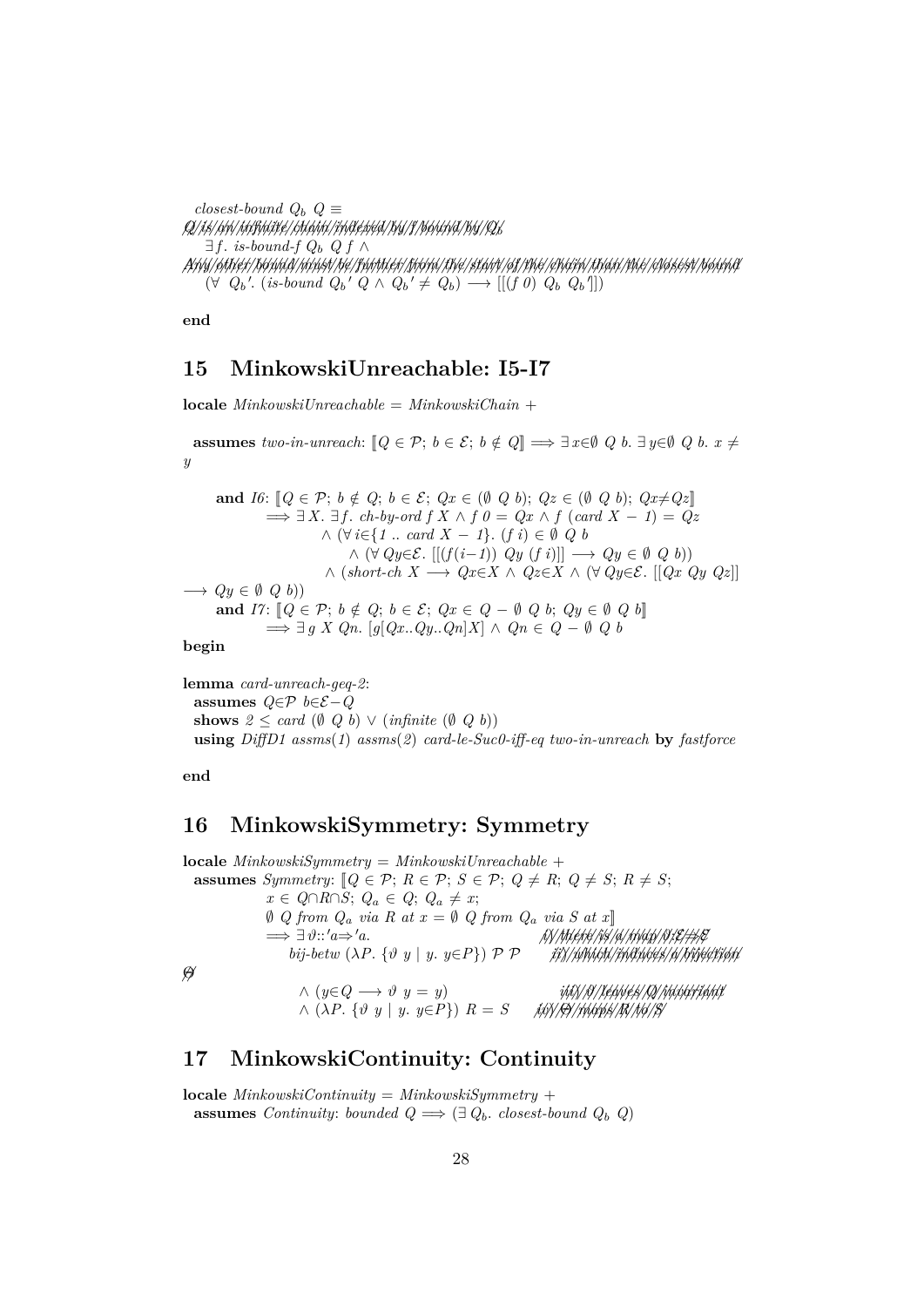## <span id="page-28-0"></span>**18 MinkowskiSpacetime: Dimension (I4)**

**locale**  $MinkowskiSpacetime = MinkowskiContinuity +$ 

**assumes** *ex-3SPRAY* [*simp*]:  $[\mathcal{E} \neq {\{\}}] \implies \exists x \in \mathcal{E}$ . *three-SPRAY x* **begin**

There exists an event by *nonempty-events*, and by *ex-3SPRAY* there is a three-SPRAY, which by *three-SPRAY-ge4* means that there are at least four paths.

**lemma** *four-paths*:  $\exists$  *Q1*∈P.  $\exists$  *Q2*∈P.  $\exists$  *Q3*∈P.  $\exists$  *Q4*∈P.  $Q1 \neq Q2 \land Q1 \neq Q3 \land Q1 \neq Q4 \land Q2 \neq$  $Q3 \wedge Q2 \neq Q4 \wedge Q3 \neq Q4$ **using** *nonempty-events ex-3SPRAY three-SPRAY-ge4* **by** *blast*

**end**

**end**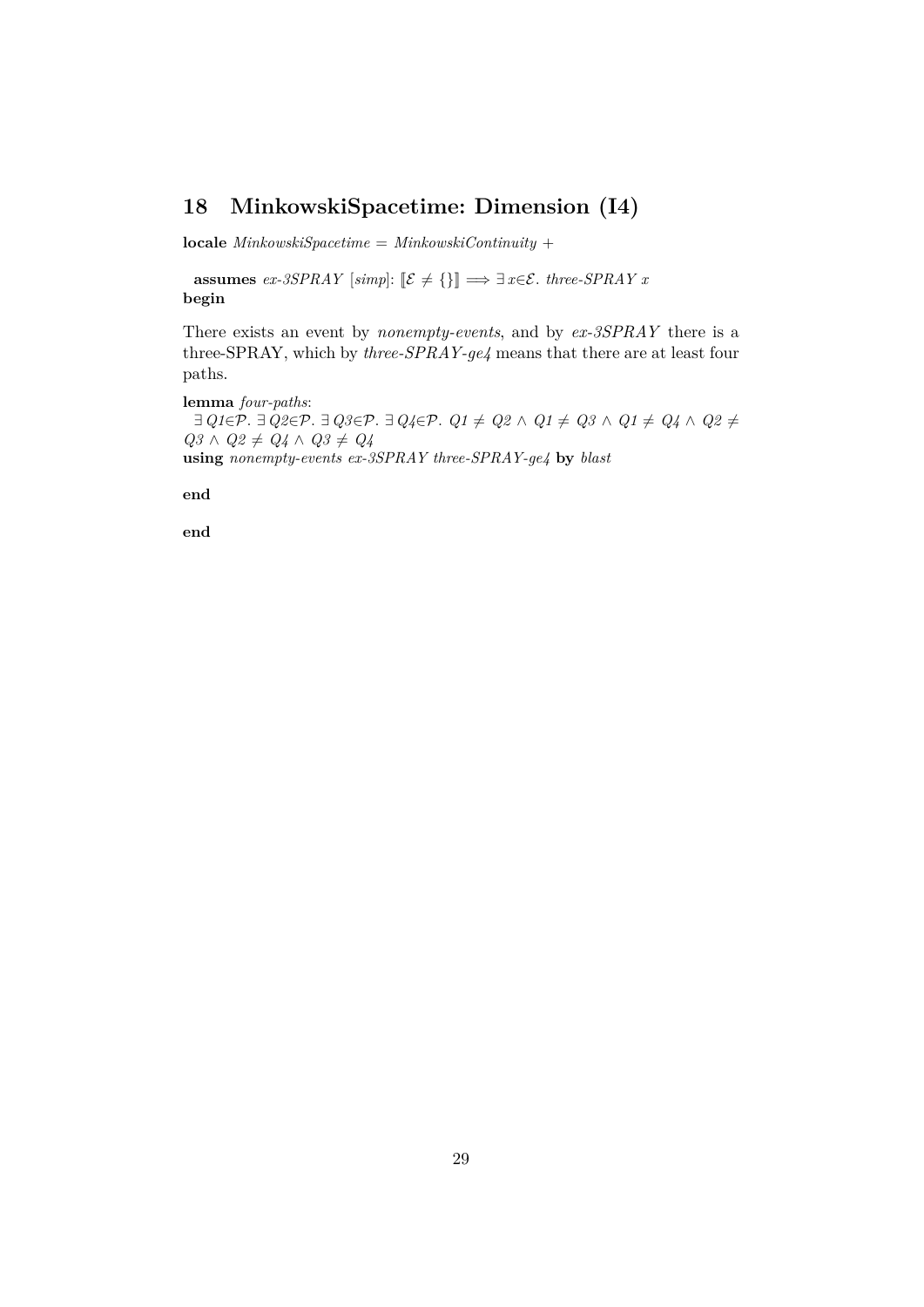**theory** *TemporalOrderOnPath* **imports** *Main Minkowski TernaryOrdering* **begin**

In Schutz [\[1,](#page-190-0) pp. 18-30], this is "Chapter 3: Temporal order on a path". All theorems are from Schutz, all lemmas are either parts of the Schutz proofs extracted, or additional lemmas which needed to be added, with the exception of the three transitivity lemmas leading to Theorem 9, which are given by Schutz as well. Much of what we'd like to prove about chains with respect to injectivity, surjectivity, bijectivity, is proved in *TernaryOrdering*.*thy*. Some more things are proved in interlude sections.

Disable list syntax.

```
no-translations
 [x, xs] == x \# [xs][x] == x\#no-syntax
 — list Enumeration
 -list :: args => 'a list ([(-)])
no-notation Cons (infixr \# 65)
no-notation Nil ([])
```
## <span id="page-29-0"></span>**19 Preliminary Results for Primitives**

First some proofs that belong in this section but aren't proved in the book or are covered but in a different form or off-handed remark.

**context** *MinkowskiPrimitive* **begin**

```
lemma three-in-set3:
 assumes card X > 3obtains x y z where x \in X and y \in X and z \in X and x \neq y and x \neq z and y \neq zusing assms by (auto simp add: card-le-Suc-iff numeral-3-eq-3)
lemma paths-cross-once:
 assumes path-Q: Q \in \mathcal{P}and path-R: R \in \mathcal{P}and Q-neq-R: Q \neq Rand QR\text{-}nonempty: Q \cap R \neq \{\}shows ∃!a \in \mathcal{E}. Q \cap R = \{a\}proof −
 have ab-inQR: ∃ a∈E. a∈Q∩R using QR-nonempty in-path-event path-Q by auto
 then obtain a where a-event: a \in \mathcal{E} and a\text{-}inQR: a \in Q \cap R by autohave Q \cap R = \{a\}proof (rule ccontr)
   assume Q \cap R \neq \{a\}then have \exists b∈Q∩R. b \neq a using a-inQR by blast
```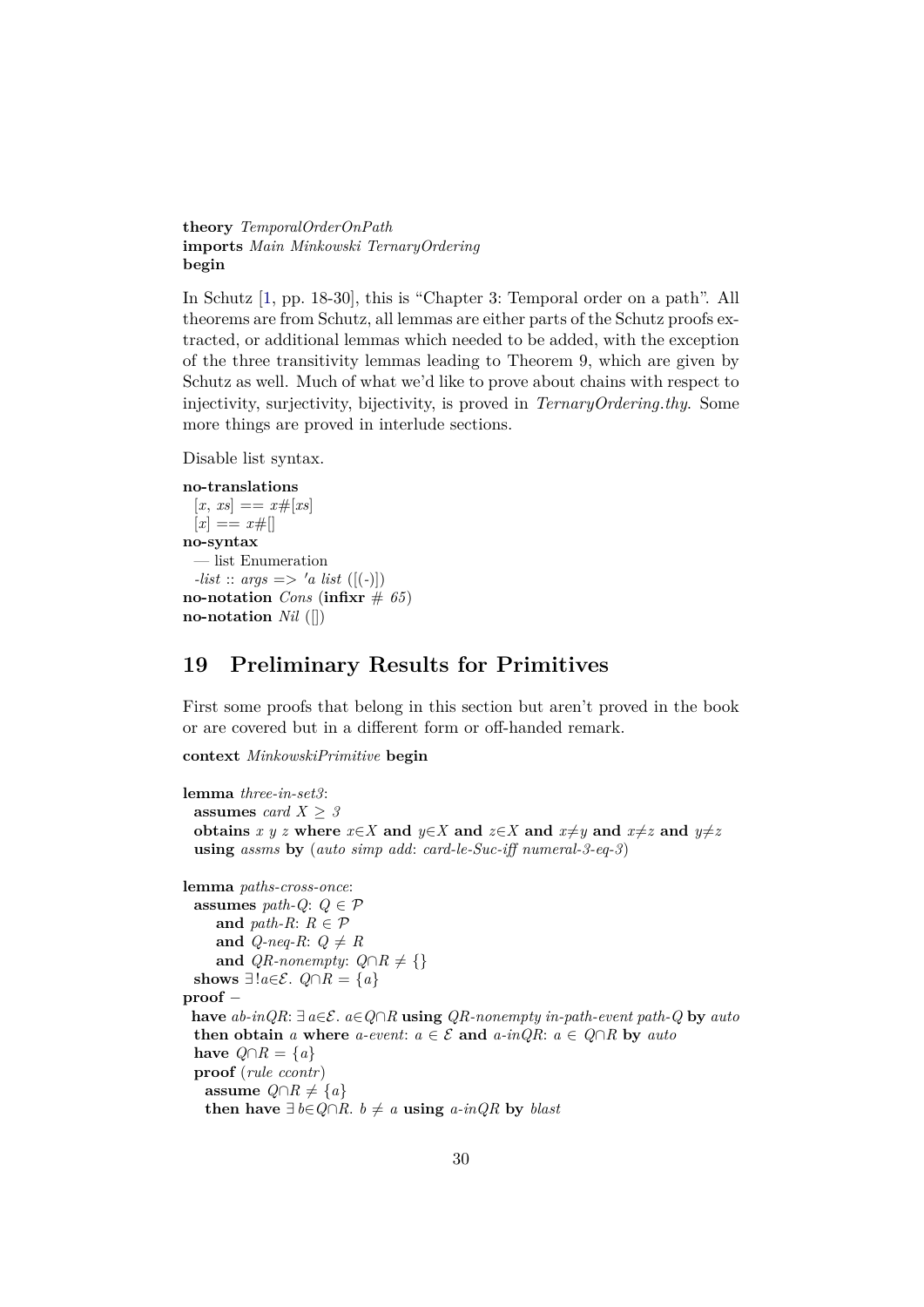```
then have Q = R using eq-paths a-inQR path-Q path-R by auto
   thus False using Q-neq-R by simp
 qed
 thus ?thesis using a-event by blast
qed
lemma cross-once-notin:
 assumes Q \in \mathcal{P}and R \in \mathcal{P}and a ∈ Q
     and b \in Qand b \in Rand a \neq band Q \neq Rshows a \notin Rusing assms paths-cross-once eq-paths by meson
lemma paths-cross-at:
 assumes path-Q: Q \in \mathcal{P} and path-R: R \in \mathcal{P}and Q-neq-R: Q \neq Rand QR-nonempty: Q \cap R \neq \{\}and x\text{-}inQ: x \in Q and x\text{-}inR: x \in Rshows Q \cap R = \{x\}proof (rule equalityI)
 show Q \cap R \subseteq \{x\}proof (rule subsetI, rule ccontr)
   fix y
   assume y-in-QR: y \in Q \cap Rand y-not-in-just-x: y \notin \{x\}then have y-neq-x: y \neq x by simpthen have \neg (∃ z. Q \cap R = \{z\})
        by (meson Q-neq-R path-Q path-R x-inQ x-inR y-in-QR cross-once-notin
IntD1 IntD2)
   thus False using paths-cross-once by (meson QR-nonempty Q-neq-R path-Q
path-R)
 qed
 show \{x\} \subseteq Q \cap R using x-inQ x-inR by simpqed
lemma events-distinct-paths:
 assumes a-event: a \in \mathcal{E}and b-event: b \in \mathcal{E}and a-neq-b: a \neq bshows ∃ R \in \mathcal{P}. ∃ S \in \mathcal{P}. a \in R \land b \in S \land (R \neq S \rightarrow (\exists ! c \in \mathcal{E} \land R \cap S = \{c\}))by (metis events-paths assms paths-cross-once)
```
#### **end**

**context** *MinkowskiBetweenness* **begin**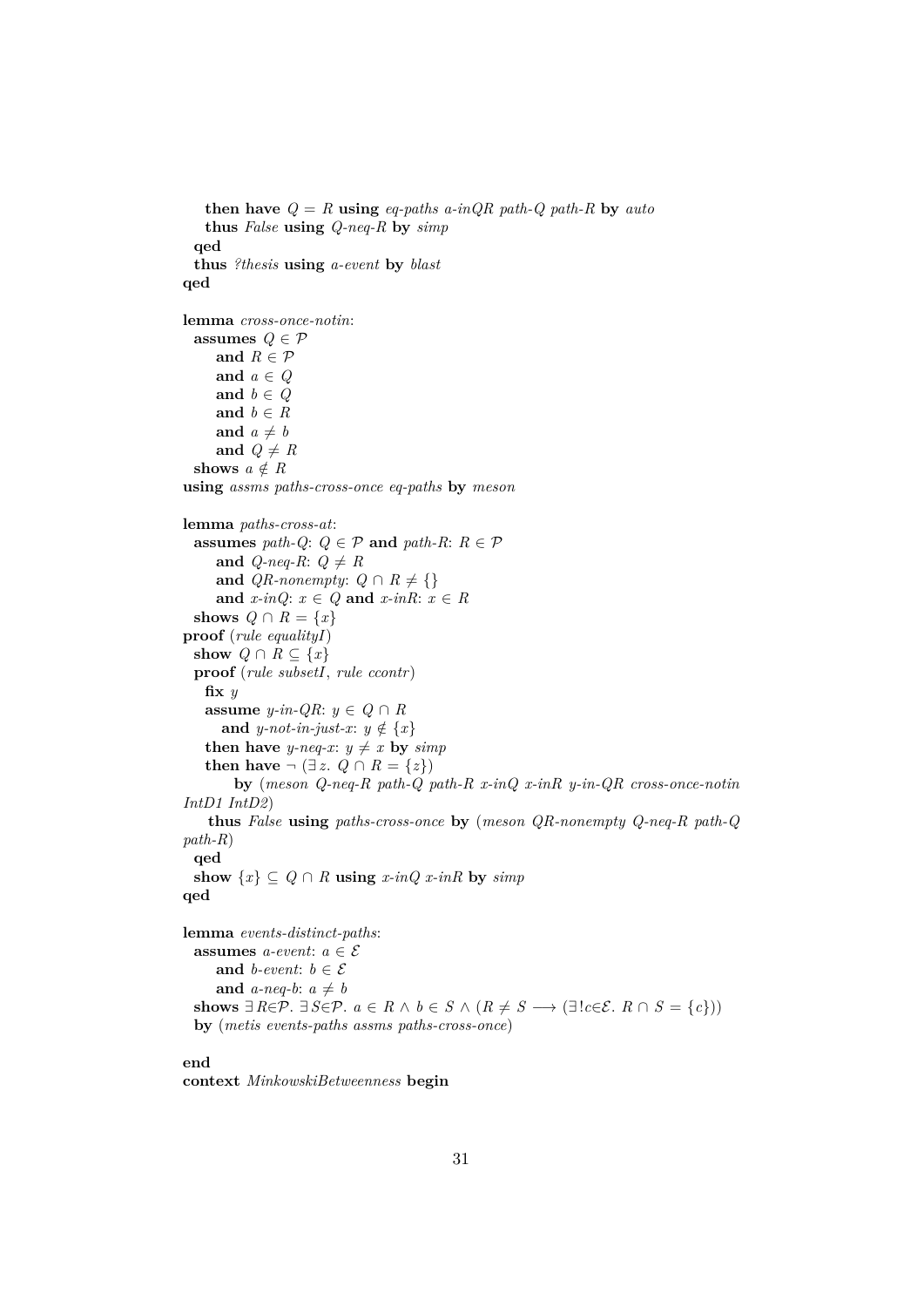```
lemma assumes \begin{bmatrix} a & b & c \end{bmatrix} shows \exists f. long-ch-by-ord f \{a, b, c\}using abc-abc-neq ord-ordered long-ch-by-ord-def assms
  by (smt insertI1 insert-commute)
lemma between-chain: [ [a \ b \ c] ] \Rightarrow ch \{a, b, c\}proof −
  assume [[a b c]]
  hence \exists f. ordering f betw \{a, b, c\}by (simp add: abc-abc-neq ord-ordered)
  hence \exists f. long-ch-by-ord f \{a,b,c\}using \langle [a \ b \ c] \rangle abc-abc-neq long-ch-by-ord-def by auto
  thus ?thesis
    by (simp add: ch-by-ord-def ch-def)
qed
lemma overlap-chain: \left[ \left[ \left[ a \, b \, c \right] \right] ; \left[ \left[ b \, c \, d \right] \right] \right] \Longrightarrow ch \{a, b, c, d\}proof −
  assume [[a b c]] and [[b c d]]
  have ∃f. ordering f betw \{a, b, c, d\}proof −
      have f1: [[a b d]]
        using \langle [a \ b \ c]] \rangle \langle [b \ c \ d] \rangle by blast
      have [[a c d]]
         using \langle [(a \ b \ c)] \rangle \langle [(b \ c \ d)] \rangle abc-bcd-acd by blast
      then show ?thesis
      using f1 by (metis (no-types) \langle [a \ b \ c \ || \rangle \ \langle [b \ c \ d \rangle] \rangle abc-abc-neq overlap-ordering)
    qed
    hence \exists f. long-ch-by-ord f {a,b,c,d}
      using \langle [a \ b \ c] \rangle abc-abc-neq long-ch-by-ord-def by auto
    thus ?thesis
      by (simp add: ch-by-ord-def ch-def)
  qed
```

```
end
```
## <span id="page-31-0"></span>**20 3.1 Order on a finite chain**

**context** *MinkowskiBetweenness* **begin**

#### <span id="page-31-1"></span>**20.1 Theorem 1**

See *Minkowski*.*abc-only-cba*. Proving it again here to show it can be done following the prose in Schutz.

```
theorem theorem1 [no-atp]:
    assumes abc: [[a b c]]
    shows \begin{bmatrix} c & b & a \end{bmatrix} \begin{bmatrix} \lambda & -\end{bmatrix} \begin{bmatrix} b & c & a \end{bmatrix} \begin{bmatrix} \lambda & -\end{bmatrix} \begin{bmatrix} c & a & b \end{bmatrix}proof −
```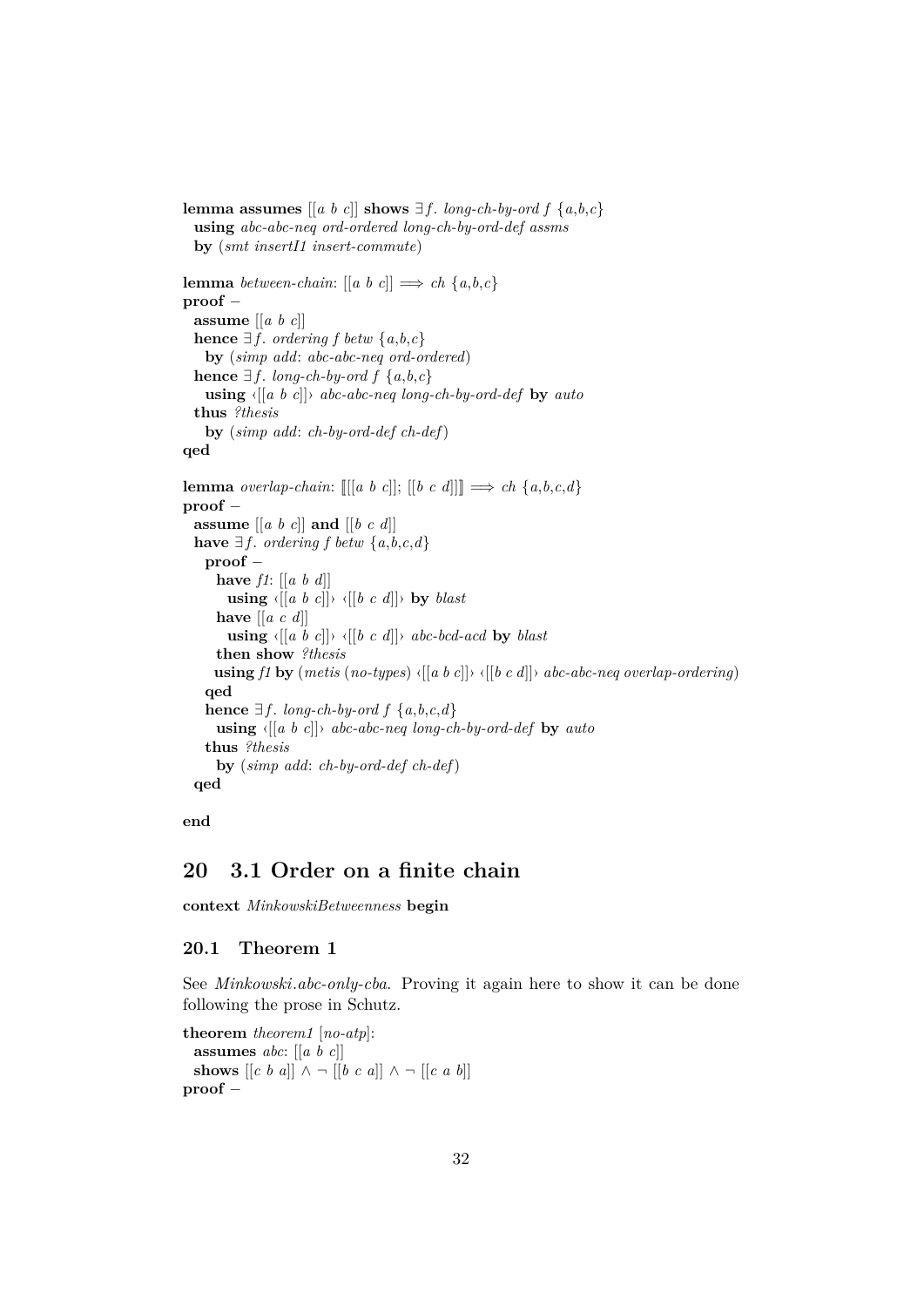**have** *part-i*: [[*c b a*]] **using** *abc abc-sym* **by** *simp*

```
have part\text{-}ii: \neg [[b \ c \ a]]proof (rule notI)
   assume [[b c a]]
   then have [[a b a]] using abc abc-bcd-abd by blast
   thus False using abc-ac-neq by blast
  qed
 have part-iii: \neg \left[ \begin{bmatrix} c & a & b \end{bmatrix} \right]proof (rule notI)
   assume [[c a b]]
   then have [[c a c]] using abc abc-bcd-abd by blast
   thus False using abc-ac-neq by blast
  qed
 thus ?thesis using part-i part-ii part-iii by auto
qed
```
#### <span id="page-32-0"></span>**20.2 Theorem 2**

The lemma *abc-bcd-acd*, equal to the start of Schutz's proof, is given in *Minkowski* in order to prove some equivalences. Splitting it up into the proof of: "there is a betweenness relation for each ordered triple", and "all events of a chain are distinct" The first part is obvious with total chains (using *ordering*), and will be proved using the local definition as well (*ordering2*), following Schutz' proof. The second part is proved as injectivity of the indexing function (see *index-injective*).

For the case of two-element chains: the elements are distinct by definition, and the statement on ordering is void (respectively,  $False \implies P$  for any *P*).

```
theorem order-finite-chain:
  assumes chX: long-ch-by-ord f X
     and finiteX: finite X
     and ordered-nats: 0 \leq (i : \text{and}) \land i \leq j \land j \leq l \land l \leq \text{card } Xshows [(f\ i)\ (f\ j)\ (f\ l)]by (metis chX long-ch-by-ord-def ordered-nats ordering-ord-ijk)
```

```
lemma thm2-ind1:
 assumes chX: long-ch-by-ord2 f X
     and finiteX: finite X
   shows \forall j i. ((i::nat) < j \land j < card X − 1) \rightarrow [[(f i) (f i) (f (i + 1))]]
proof (rule allI)+
 let ?P = \lambda i j. [(f \ i) \ (f \ j) \ (f \ (j+1))]fix i j
 show (i < j \land j < card X -1) \rightarrow ?P i jproof (induct j)
   case 0
```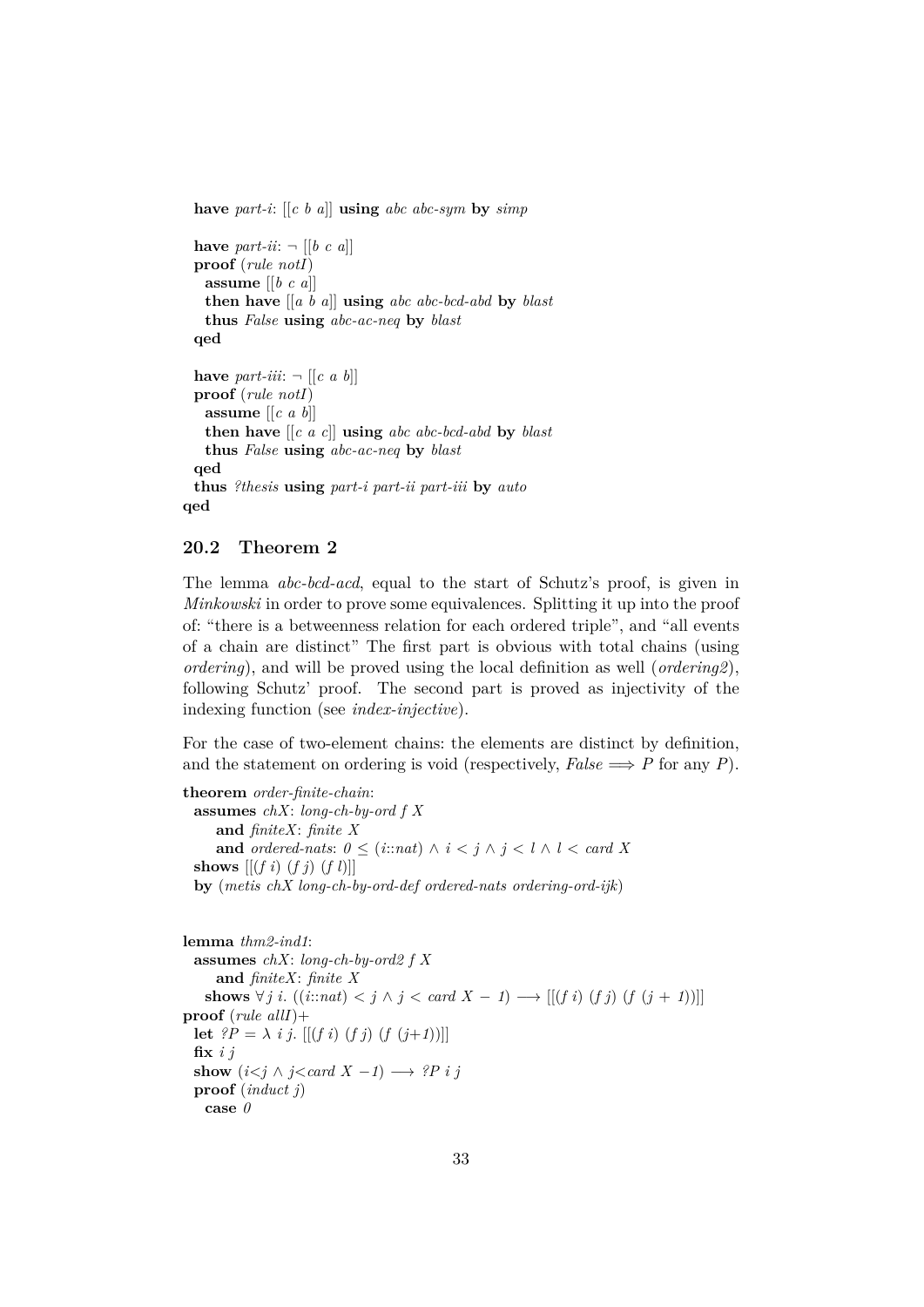```
show ?case by blast
 next
   case (Suc j)
   show ?case
   proof (clarify)
    assume asm: i < Suc j < cacd X - 1have pj: ?P j (Suc j)
      using asm(2) chX less-diff-conv long-ch-by-ord2-def ordering2-def
      by (metis Suc-eq-plus1)
     have i < j \vee i = j using asm(1)by linarith
     thus ?P i (Suc j)
    proof
      assume i=j
      hence Suc\ i = Suc\ j \land \ Suc\ (Suc\ j) = Suc\ (Suc\ j)by simp
      thus ?P i (Suc j)
        using pj by auto
     next
      assume i<j
      have j < \text{card } X - 1using asm(2) by linarith
      thus ?P i (Suc j)
       using ‹i<j› Suc.hyps asm(1) asm(2) chX finiteX Suc-eq-plus1 abc-bcd-acd
pj
        by presburger
    qed
   qed
 qed
qed
lemma thm2-ind2:
 assumes chX: long-ch-by-ord2 f X
    and finiteX: finite X
   shows ∀ m l. (0 < (l-m) \land (l-m) < l \land l < card X) → [[(f ((l-m)-1)) (f
(l−m)) (f l)]]
proof (rule allI)+
 fix l m
 let ?P = \lambda k l. [[(f (k−1)) (f k) (f l)]]
 let ?n = card Xlet ?k = (l::nat)−mshow 0 < ?k \wedge ?k < l \wedge l < ?n \longrightarrow ?P ?k lproof (induct m)
   case 0
   show ?case by simp
 next
   case (Suc m)
   show ?case
   proof (clarify)
```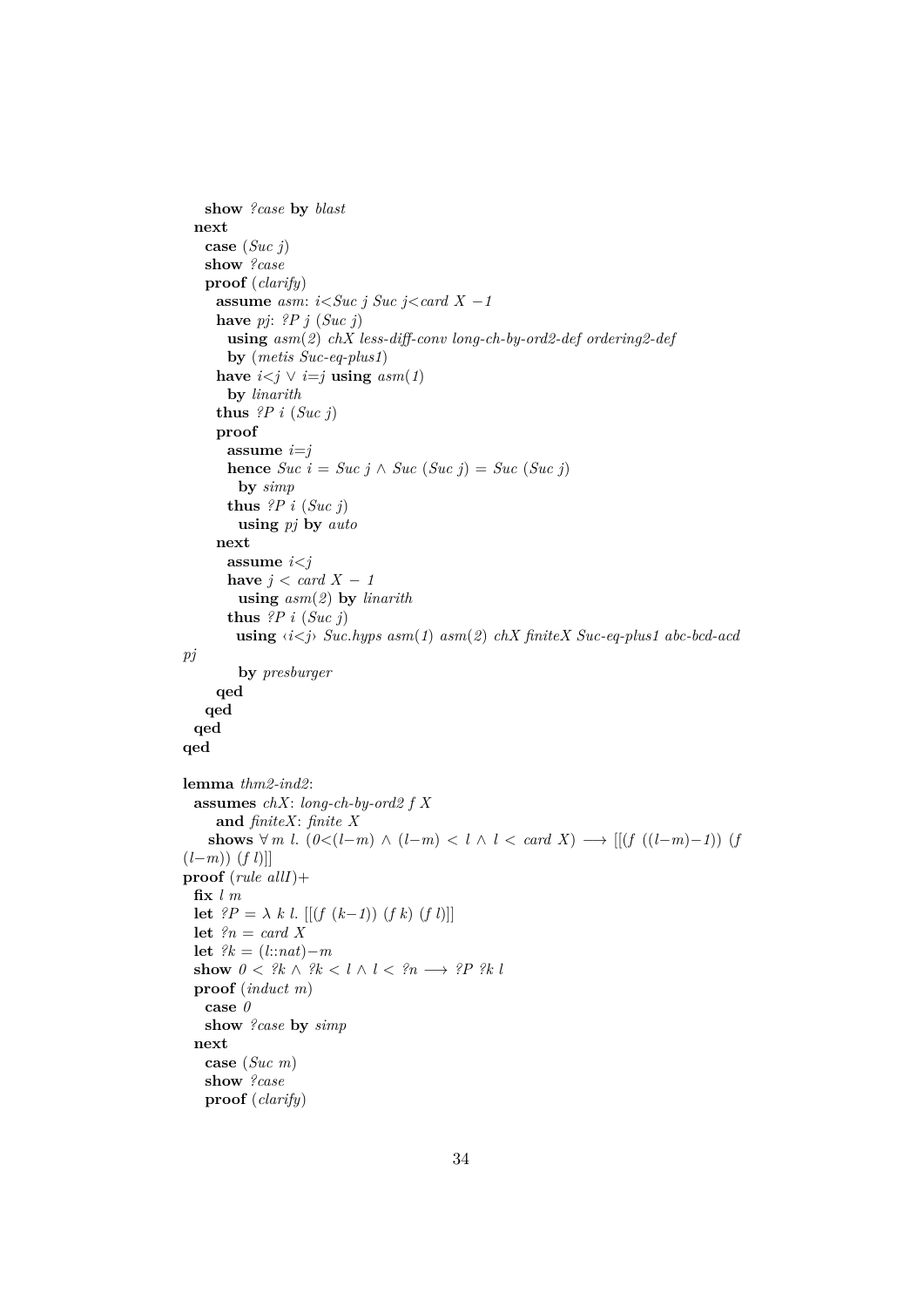**assume** *asm:*  $0 < l - Suc \, m \, l - Suc \, m \, < l \, l < ?n$ **have**  $Suc \ m = 1 \vee Suc \ m > 1$  **by** *linarith* **thus**  $[(f (l - Suc m - 1)) (f (l - Suc m)) (f l)]$  (**is** *?goal*) **proof** assume  $Suc$   $m = 1$ **show** *?goal* **proof** − **have** *l* − *Suc m* < *card X* **using** *asm*(*2*) *asm*(*3*) *less-trans* **by** *blast* **then show** *?thesis* **using**  $\langle \textit{Suc m} = 1 \rangle$  *asm finiteX thm2-ind1 chX* **using** *Suc-eq-plus1 add-diff-inverse-nat diff-Suc-less gr-implies-not-zero less-one plus-1-eq-Suc* **by** (*smt long-ch-by-ord2-def ordering2-ord-ijk*) **qed next** assume *Suc*  $m > 1$ **show** *?goal* **apply** (*rule-tac a=f l* **and**  $c=f(l-Suc~m-1)$  **in**  $abc-sym$ ) **apply** (*rule-tac a=f l* **and**  $c=f(l-Suc \ m)$  **and**  $d=f(l-Suc \ m-1)$  **and**  $b=f(l-m)$  **in**  $abc-bcd-acd$ **proof** − **have**  $[(f(l-m−1)) (f(l−m)) (f l)]$ **using**  $Suc. hyps \le l < Suc \ m$   $asm(1,3)$  by force **thus**  $[[(f\ l)\ (f(l-m))\ (f(l-Suc\ m))]$ **using** *abc-sym One-nat-def diff-zero minus-nat*.*simps*(*2*) **by** *metis* **have**  $Suc(l - Suc | m - 1) = l - Suc | m Suc(l - Suc | m) = l - m$ **using** *Suc-pred asm*(*1*) **by** *presburger*+ **hence**  $[(f(l - Suc \ m - 1)) (f(l - Suc \ m)) (f(l - m))]$ **using** *chX* **unfolding** *long-ch-by-ord2-def ordering2-def* **by** (*meson asm*(*3*) *less-imp-diff-less*) **thus**  $[(f(l − m)) (f(l − Suc m)) (f(l − Suc m − 1))]$ **using** *abc-sym* **by** *blast* **qed qed qed qed qed lemma** *thm2-ind2b*: **assumes** *chX*: *long-ch-by-ord2 f X* **and** *finiteX*: *finite X* **and** *ordered-nats*:  $0 \le k \land k \le l \land l \le card X$ **shows**  $[(f (k-1)) (f k) (f l)]$ **using** *thm2-ind2 finiteX chX ordered-nats* **by** (*metis diff-diff-cancel less-imp-le*)

This is Theorem 2 properly speaking, except for the "chain elements are dis-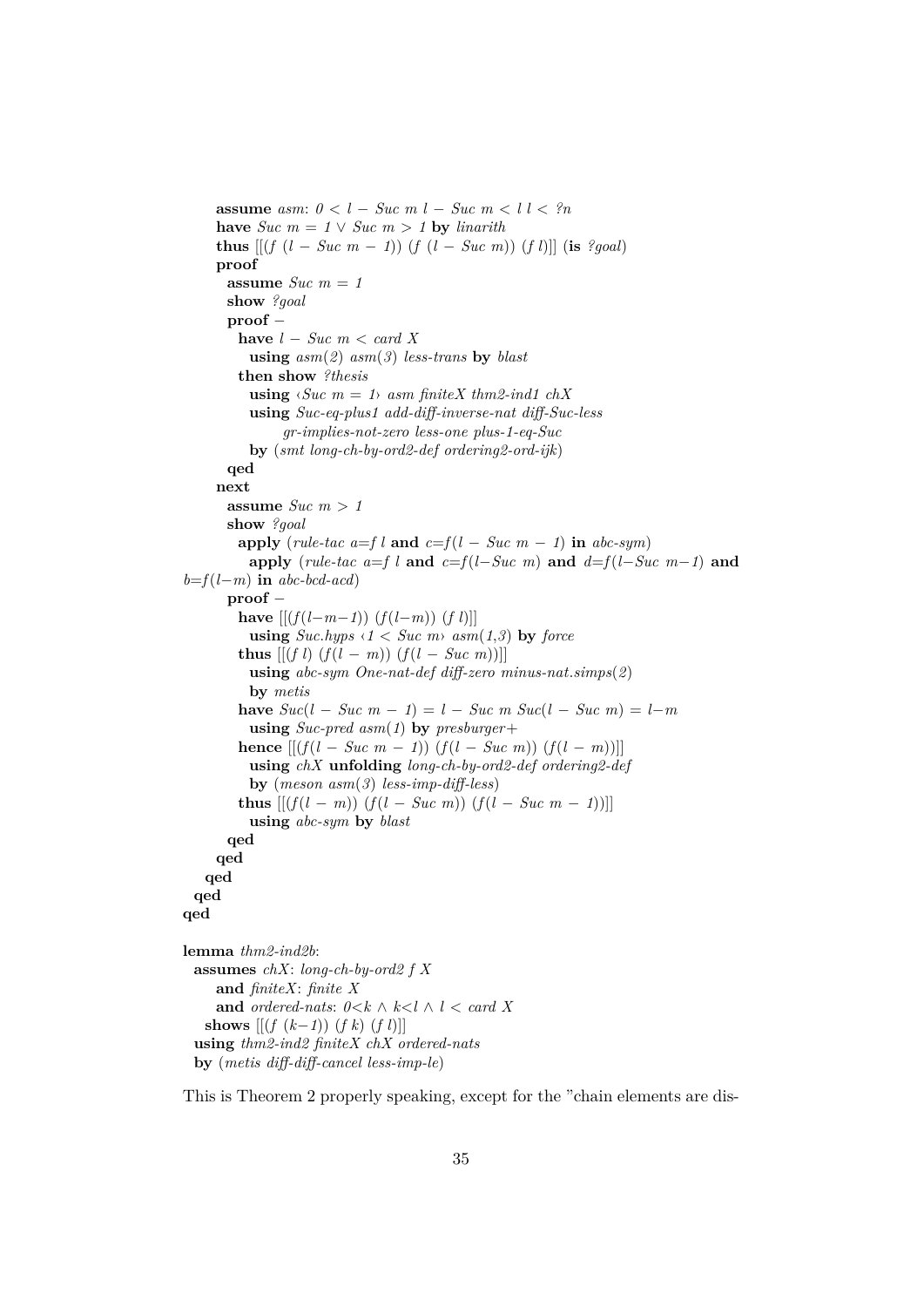tinct" part (which is proved as injectivity of the index later). Follows Schutz fairly well! The statement Schutz proves under (i) is given in *Minkowski-Betweenness*.*abc-bcd-acd* instead.

```
theorem order-finite-chain2:
 assumes chX: long-ch-by-ord2 f X
     and finiteX: finite X
     and ordered-nats: 0 \leq (i : \text{and}) \land i < j \land j < l \land l < \text{card } Xshows [(f\ i)(f\ j)(f\ l)]proof −
 let ?n = card X - 1have ord1: 0 \leq i \land i \leq j \land j \leq nusing ordered-nats by linarith
 have e2: [[(f\ i)\ (f\ j)\ (f\ (j+1))] using thm2-ind1using Suc-eq-plus1 chX finiteX ord1
   by presburger
 have e3: ∀ k. 0 < k \wedge k < l → [[(f (k-1)) (f k) (f l)]]
   using thm2-ind2b chX finiteX ordered-nats
   by blast
 have j < l-1 ∨ j = l-1using ordered-nats by linarith
  thus ?thesis
 proof
   assume j < l-1have [(f\ j)(f\ (j+1))\ (f\ l)]using e3 abc-abc-neq ordered-nats
     using \langle j \rangle \langle l - 1 \rangle less-diff-conv by auto
   thus ?thesis
     using e2 abc-bcd-abd
     by blast
 next
   assume j=l-1thus ?thesis using e2
     using ordered-nats by auto
 qed
qed
```
**lemma** *three-in-long-chain2*: **assumes** *long-ch-by-ord2 f X* **obtains** *x* y z where  $x \in X$  and  $y \in X$  and  $z \in X$  and  $x \neq y$  and  $x \neq z$  and  $y \neq z$ **using** *assms*(*1*) *long-ch-by-ord2-def* **by** *auto*

**lemma** *short-ch-card-2*: **assumes** *ch-by-ord f X* **shows** *short-ch*  $X \leftrightarrow \text{card } X = 2$ by (metis assms card-2-iff' ch-by-ord-def long-ch-by-ord-def short-ch-def)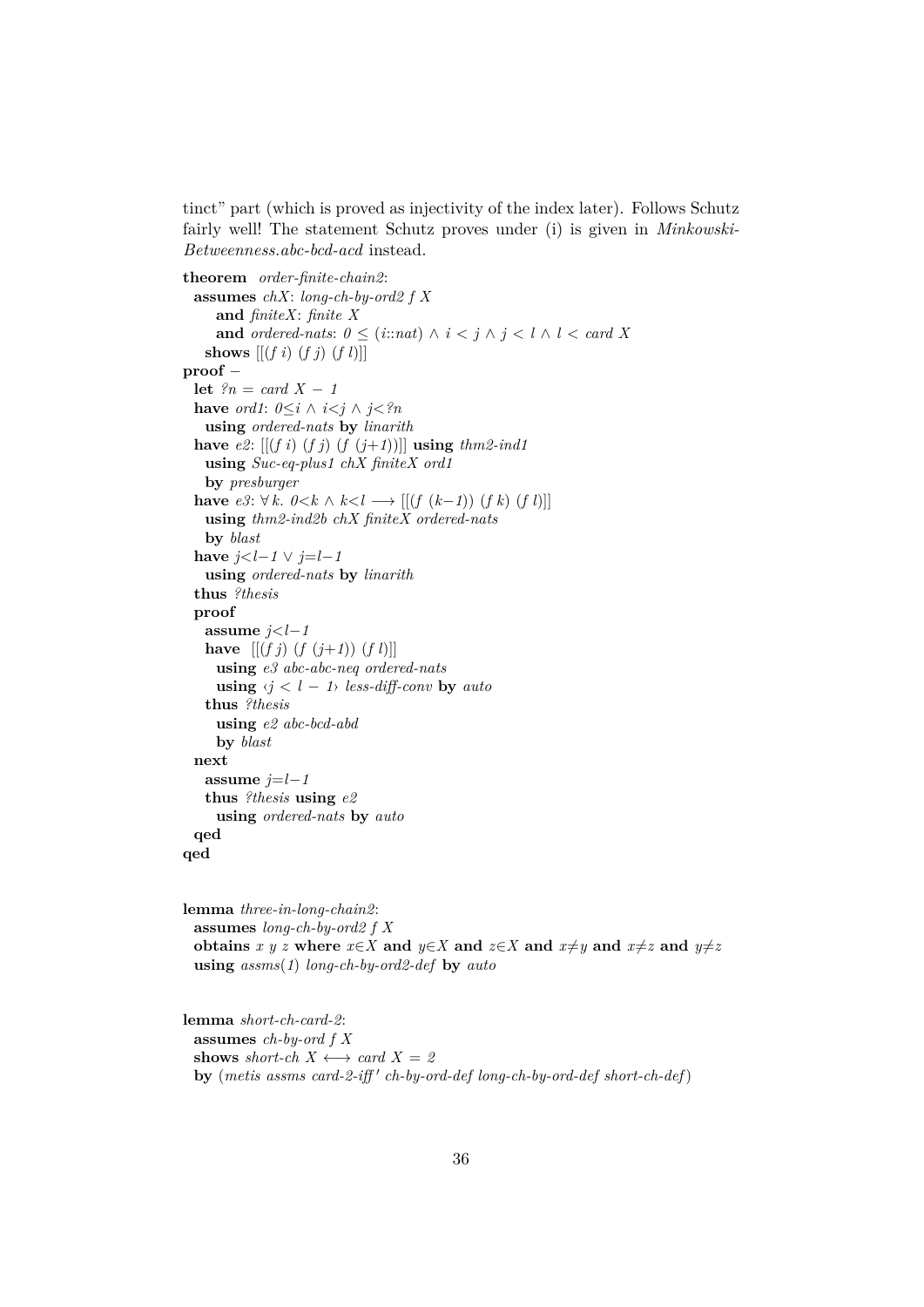```
lemma long-chain2-card-geq:
 assumes long-ch-by-ord2 f X and fin: finite X
 shows card X \geq 3proof −
 obtain x y z where xyz: x \in X y \in X z \in X and neg: x \neq y x \neq z y \neq zusing three-in-long-chain2 assms(1) by blast
 let ?S = \{x, y, z\}have \mathscr{C} S \subset Xby (simp add: xyz)
 moreover have card ?S ≥ 3
   using antisym \langle x \neq y \rangle \langle x \neq z \rangle \langle y \neq z \rangle by auto
 ultimately show ?thesis
   by (meson neq fin three-subset)
qed
```

```
lemma fin-chain-card-geq-2:
 assumes [f(a,b]X]shows card X \geq 2using fin-chain-def apply (cases short-ch X)
 using short-ch-card-2
 apply (metis card-2-iff' dual-order.eq-iff short-ch-def)
 using assms fin-long-chain-def not-less by fastforce
```

```
theorem index-injective:
 fixes i::nat and j::nat
 assumes chX: long-ch-by-ord2 f X
     and finiteX: finite X
     and indices: i<j j<card X
   shows f \, i \neq f \, jproof (cases)
 assume Suc i < j
 then have [(f\ i)\ (f\ (Suc(i)))\ (f\ j)]using order-finite-chain2 chX finiteX indices(2) by blast
 then show ?thesis
   using abc-abc-neq by blast
next
 assume \negSuc i < j
 hence Suc i = jusing Suc-lessI indices(1) by blast
 show ?thesis
 proof (cases)
   assume Suc j = card Xthen have 0 < iproof −
     have Suc(Suc i) = card Xby (simp add: \langle \textit{Suc } i = j \rangle \langle \textit{Suc } j = \textit{card } X \rangle)
```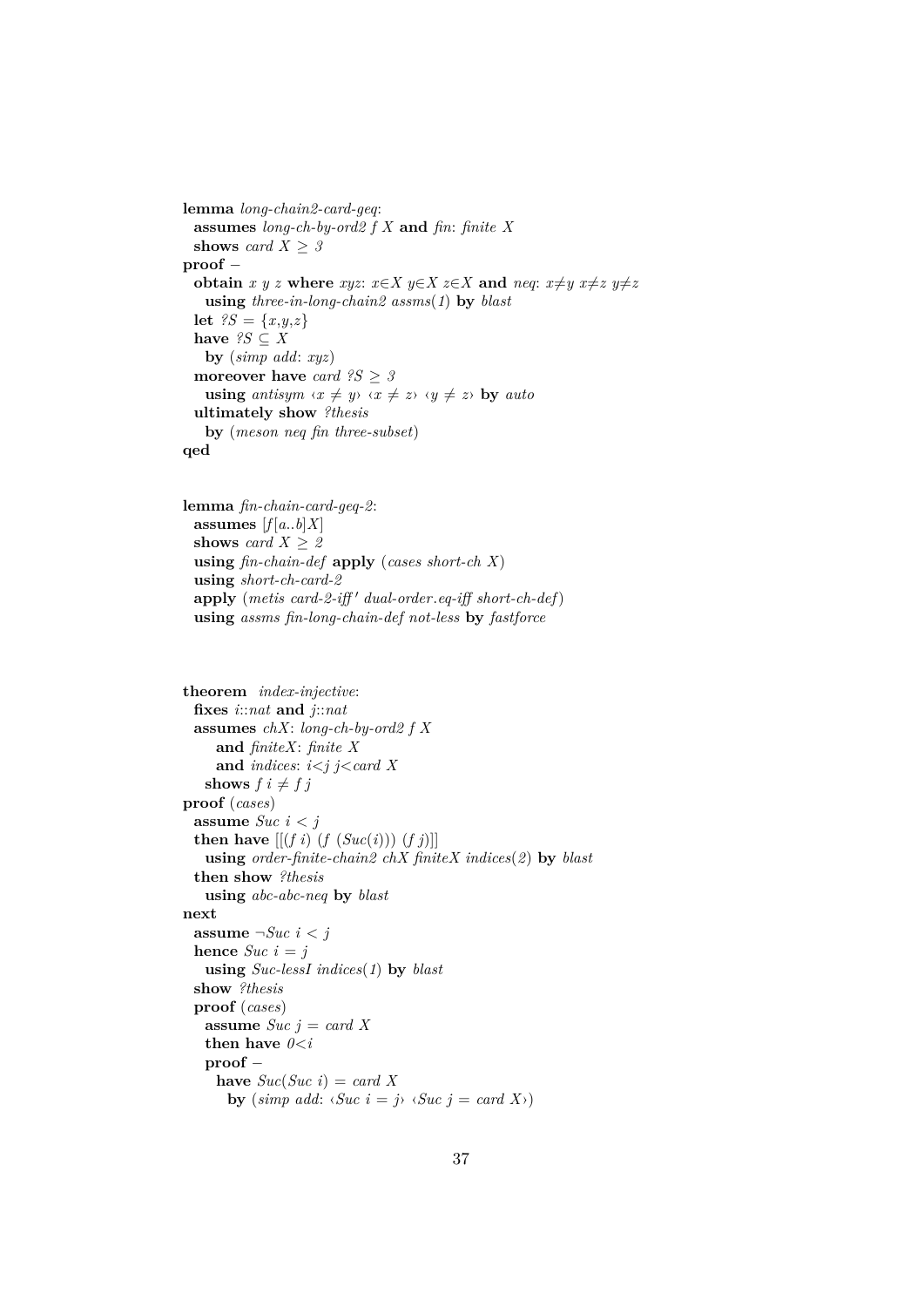```
have card X > 3using assms(1) finiteX long-chain2-card-geq by blast
     thus ?thesis
       using \langle \textit{Suc } i = j \rangle \langle \textit{Suc } j = \textit{card } X \rangle by linarith
   qed
   then have [(f \theta)(f \mathbf{i}) \ (f \mathbf{j})]using assms order-finite-chain2 by blast
   thus ?thesis
     using abc-abc-neq by blast
  next
   assume \neg Suc \, j = card \, Xthen have Suc \textit{j} < \textit{card } Xusing Suc-lessI indices(2) by blast
   then have [(f\ i)\ (f\ j)\ (f(Suc\ j))]using chX finiteX indices(1) order-finite-chain2 by blast
   thus ?thesis
     using abc-abc-neq by blast
  qed
qed
```

```
end
```
# **21 Finite chain equivalence: local** ↔ **global**

**context** *MinkowskiBetweenness* **begin**

```
lemma ch-equiv1:
 assumes long-ch-by-ord f X finite X
 shows long-ch-by-ord2 f X
 using assms
 unfolding long-ch-by-ord-def long-ch-by-ord2-def ordering-def ordering2-def
 by (metis lessI)
```

```
lemma ch-equiv2:
 assumes long-ch-by-ord2 f X finite X
 shows long-ch-by-ord f X
 using order-finite-chain2 assms
 unfolding long-ch-by-ord-def long-ch-by-ord2-def ordering-def ordering2-def
 apply safe by blast
```

```
lemma ch-equiv:
 assumes finite X
 shows long-ch-by-ord f X \leftrightarrow long-ch-by-ord2 f X
 using ch-equiv1 ch-equiv2 assms by blast
```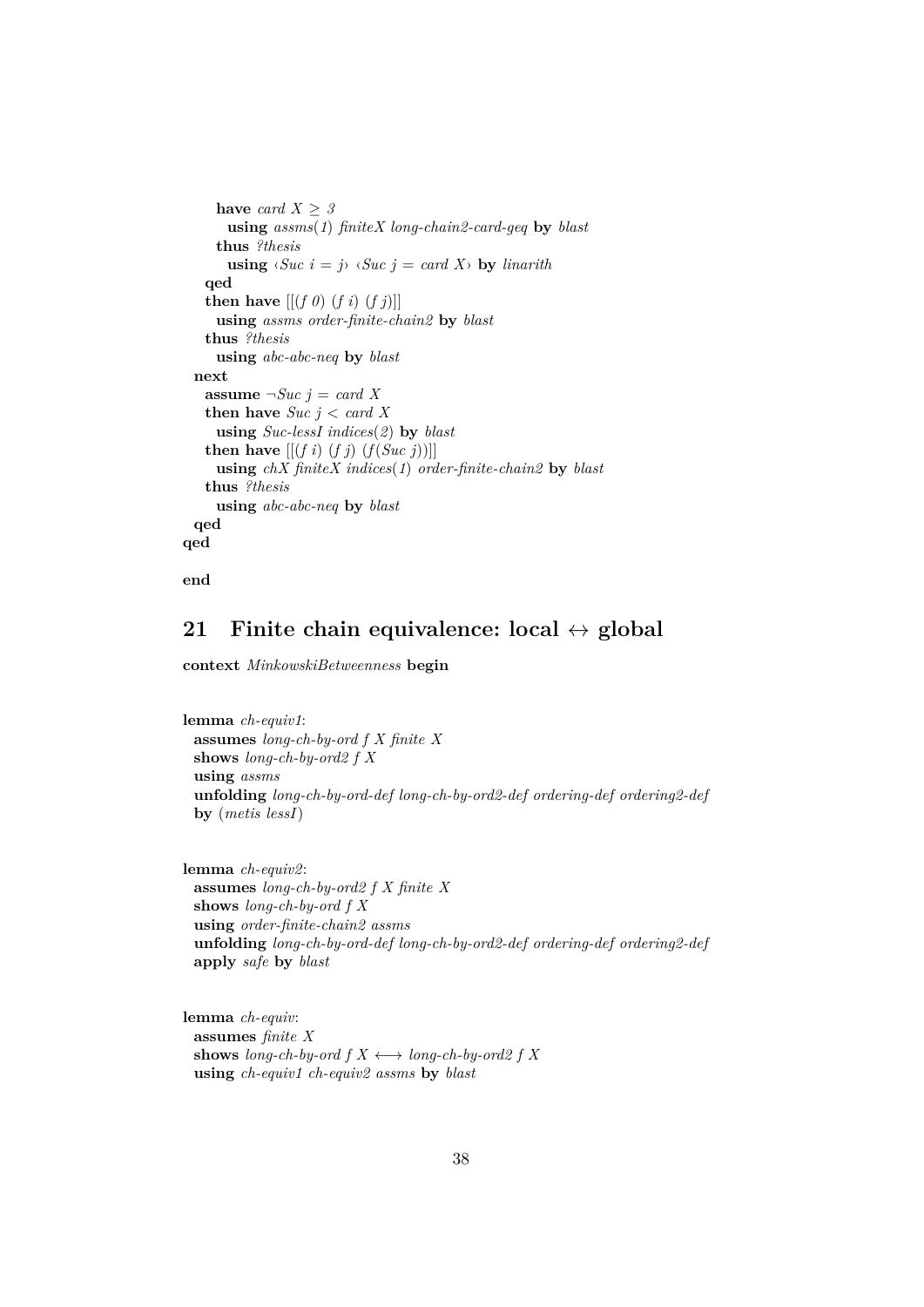# **22 Preliminary Results for Kinematic Triangles and Paths/Betweenness**

Theorem 3 (collinearity) First we prove some lemmas that will be very helpful.

**context** *MinkowskiPrimitive* **begin**

**lemma** *triangle-permutes* [*no-atp*]: **assumes**  $\triangle$  *a b c* shows  $\triangle$  *a c*  $b \triangle$  *b a c*  $\triangle$  *b c a*  $\triangle$  *c a b*  $\triangle$  *c b a* **using** *assms* **by** (*auto simp add*: *kinematic-triangle-def*)+

**lemma** *triangle-paths* [*no-atp*]: **assumes** *tri-abc*:  $\triangle a b c$ **shows** *path-ex a b path-ex a c path-ex b c* **using** *tri-abc* **by** (*auto simp add*: *kinematic-triangle-def*)+

```
lemma triangle-paths-unique:
 assumes tri-abc: \triangle a b c
 shows ∃!ab. path ab a b
 using path-unique tri-abc triangle-paths(1) by auto
```
The definition of the kinematic triangle says that there exist paths that a and  $b$  pass through, and  $a$  and  $c$  pass through etc that are not equal. But we can show there is a *unique* ab that a and b pass through, and assuming there is a path *abc* that  $a, b, c$  pass through, it must be unique. Therefore  $ab = abc$  and  $ac = abc$ , but  $ab \neq ac$ , therefore *False*. Lemma *tri-three-paths* is not in the books but might simplify some path obtaining.

**lemma** *triangle-diff-paths*: **assumes** *tri-abc*:  $\triangle$  *a b c* shows  $\neg$  (∃  $Q \in \mathcal{P}$ .  $a \in Q \land b \in Q \land c \in Q$ ) **proof** (*rule notI*) **assume** *not-thesis*:  $∃ Q∈P$ *.*  $a ∈ Q ∧ b ∈ Q ∧ c ∈ Q$ 

**then obtain** *abc* **where** *path-abc*:  $abc \in \mathcal{P} \land a \in abc \land b \in abc \land c \in abc$  **by** *auto*

**have** *abc-neq*:  $a \neq b \land a \neq c \land b \neq c$  **using** *tri-abc kinematic-triangle-def* **by** *simp*

**have**  $\exists ab \in \mathcal{P}$ .  $\exists ac \in \mathcal{P}$ .  $ab \neq ac \land a \in ab \land b \in ab \land a \in ac \land c \in ac$ **using** *tri-abc kinematic-triangle-def* **by** *metis* **then obtain** *ab ac* **where** *ab-ac-relate:*  $ab \in \mathcal{P} \land ac \in \mathcal{P} \land ab \neq ac \land \{a,b\} \subseteq$ *ab* ∧ {*a*,*c*} ⊆ *ac*

**by** *blast*

**end**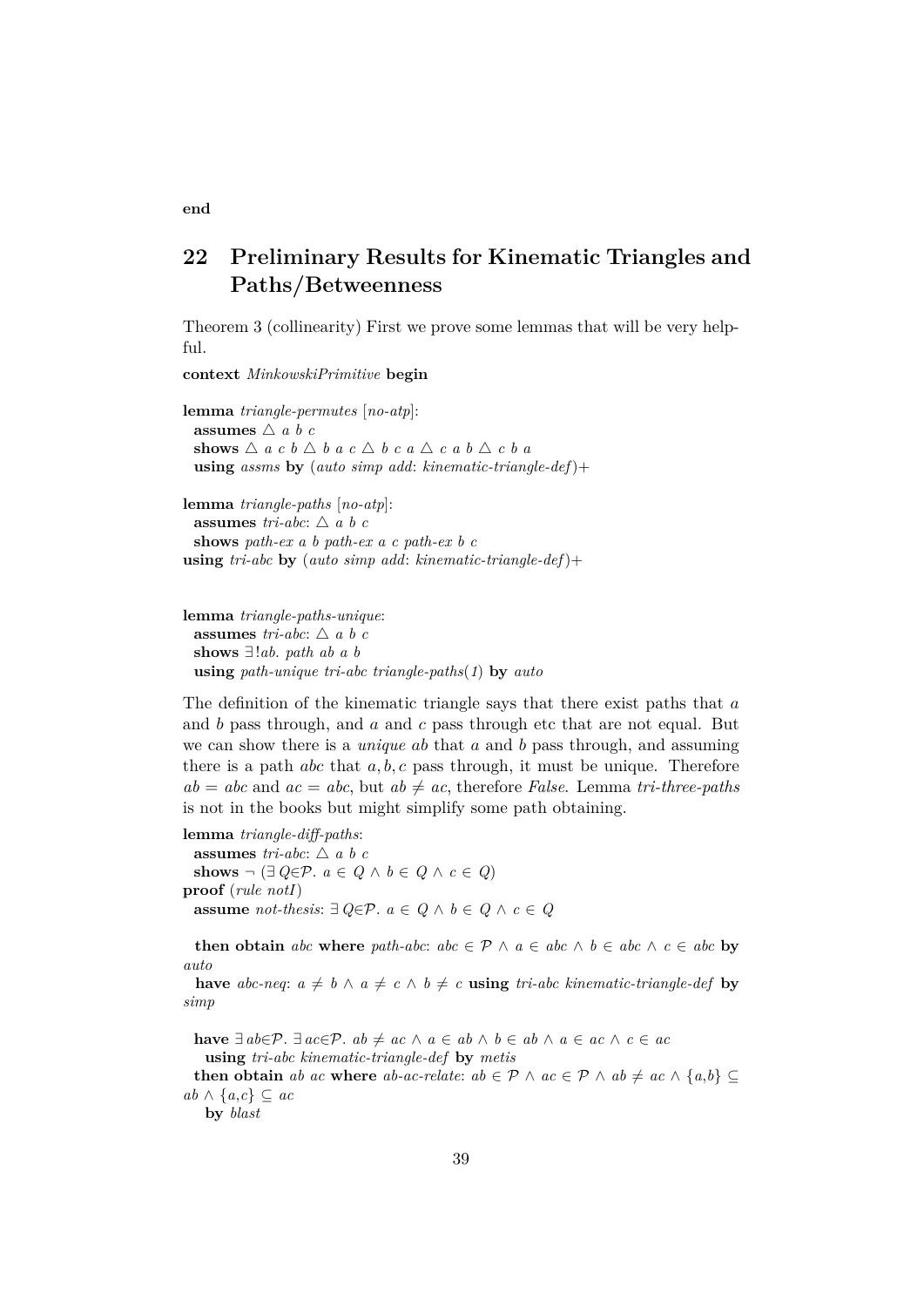```
have ∃!ab∈P. a ∈ ab ∧ b ∈ ab using tri-abc triangle-paths-unique by blast
 then have ab-eq-abc: ab = abc using path-abc ab-ac-relate by auto
 have ∃!ac∈P. a ∈ ac ∧ b ∈ ac using tri-abc triangle-paths-unique by blast
 then have ac-eq-abc: ac = abc using path-abc ab-ac-relate eq-paths abc-neq by
auto
 have ab = ac using ab-eq-abc ac-eq-abc by simpthus False using ab-ac-relate by simp
qed
lemma tri-three-paths [elim]:
 assumes tri-abc: \triangle a b c
 shows \exists ab bc ca. path ab a b ∧ path bc b c ∧ path ca c a ∧ ab \neq bc ∧ ab \neq ca
∧ bc \neq ca
using tri-abc triangle-diff-paths triangle-paths(2,3) triangle-paths-unique
by fastforce
lemma triangle-paths-neq:
 assumes tri-abc: \triangle a b c
    and path-ab: path ab a b
    and path-ac: path ac a c
 shows ab \neq acusing assms triangle-diff-paths by blast
end
context MinkowskiBetweenness begin
lemma abc-ex-path-unique:
 assumes abc: [[a b c]]
 shows ∃!Q ∈ P. a ∈ Q ∧ b ∈ Q ∧ c ∈ Qproof −
 have a-neq-c: a \neq c using abc-ac-neq abc by simp
 have ∃ Q∈P. a ∈ Q ∧ b ∈ Q ∧ c ∈ Q using abc-ex-path abc by simpthen obtain P Q where path-P: P \in \mathcal{P} and abc\text{-}inP: a \in P \land b \in P \land c \in Pand path-Q: Q \in \mathcal{P} and abc\text{-}in\text{-}Q: a \in Q \land b \in Q \land c \in Q by autothen have P = Q using a-neq-c eq-paths by blast
 thus ?thesis using eq-paths a-neq-c using abc-inP path-P by auto
qed
lemma betw-c-in-path:
 assumes abc: [[a b c]]
     and path-ab: path ab a b
 shows c \in ab
```
**using** *eq-paths abc-ex-path assms* **by** *blast*

```
lemma betw-b-in-path:
 assumes abc: [[a b c]]
    and path-ab: path ac a c
 shows b \in ac
```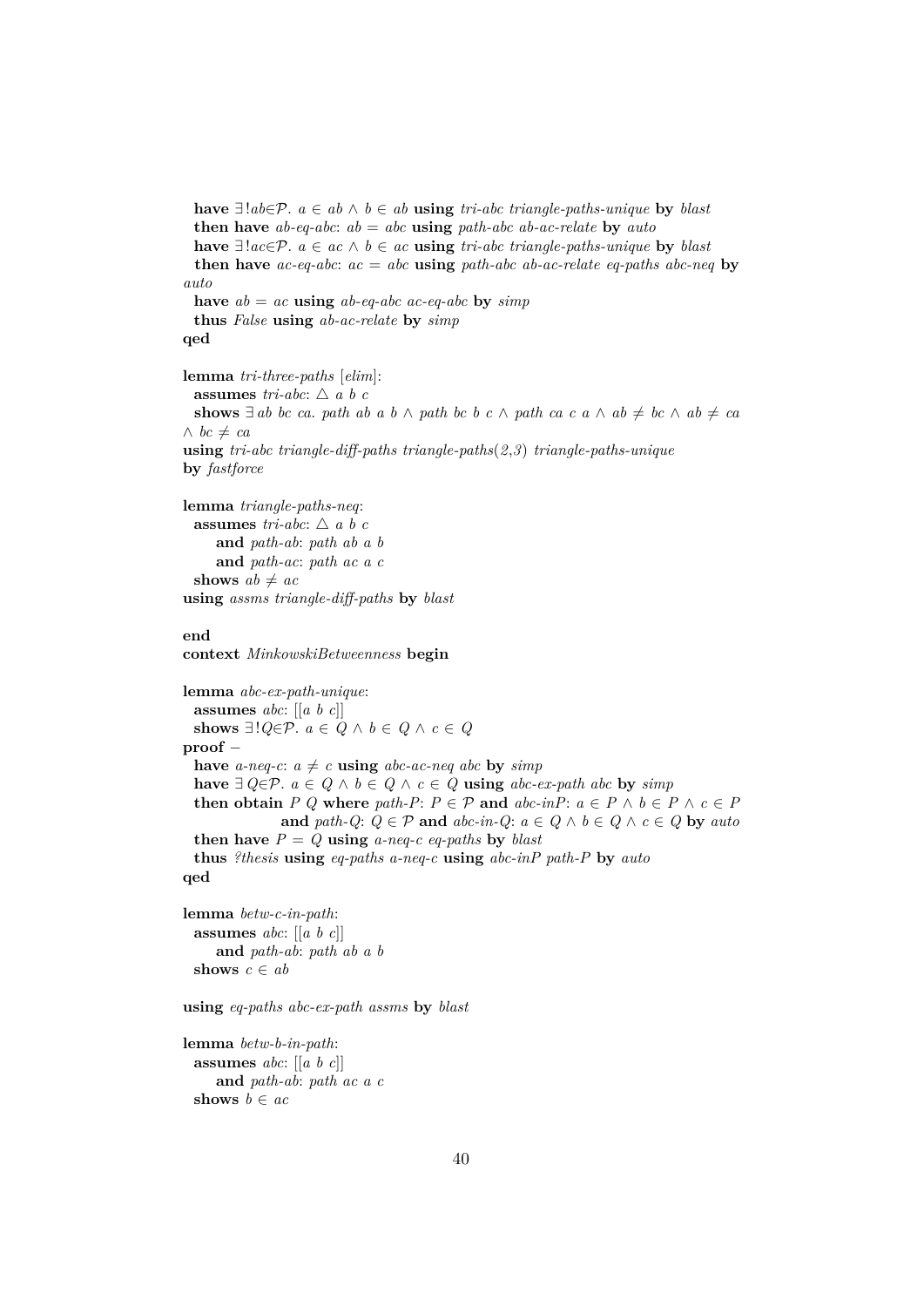**using** *assms abc-ex-path-unique path-unique* **by** *blast*

```
lemma betw-a-in-path:
 assumes abc: [[a b c]]
    and path-ab: path bc b c
 shows a \in bcusing assms abc-ex-path-unique path-unique by blast
```
**lemma** *triangle-not-betw-abc*: **assumes** *tri-abc*:  $\triangle$  *a b c* shows  $\neg$  [[a b c]] **using** *tri-abc abc-ex-path triangle-diff-paths* **by** *blast*

**lemma** *triangle-not-betw-acb*: **assumes** *tri-abc*:  $\triangle$  *a b c* **shows**  $\neg$  [[*a c b*]] **by** (*simp add*: *tri-abc triangle-not-betw-abc triangle-permutes*(*1*))

```
lemma triangle-not-betw-bac:
 assumes tri-abc: \triangle a b c
 shows \neg [[b \ a \ c]]by (simp add: tri-abc triangle-not-betw-abc triangle-permutes(2))
```

```
lemma triangle-not-betw-any:
 assumes tri-abc: \triangle a b c
 shows ¬ (∃ d∈{a,b,c}. ∃ e∈{a,b,c}. ∃ f∈{a,b,c}. [[d e f ]])
 by (metis abc-ex-path abc-abc-neq empty-iff insertE tri-abc triangle-diff-paths)
```
**end**

## **23 3.2 First collinearity theorem**

```
theorem (in MinkowskiChain) collinearity-alt2:
 assumes tri-abc: \triangle a b c
    and path-de: path de d e
    and path-ab: path ab a b
    and bcd: [[b c d]]
    and cea: [[c e a]]
 shows ∃ f∈de∩ab. [[a f b]]
proof −
 have ∃f∈ab ∩ de. ∃X. [[a..f..b]X]proof −
   have path-ex a c using tri-abc triangle-paths(2) by auto
   then obtain ac where path-ac: path ac a c by auto
   have path-ex b c using tri-abc triangle-paths(3) by auto
   then obtain bc where path-bc: path bc b c by auto
   have ab-neq-ac: ab \neq ac using triangle-paths-neq path-ab path-ac tri-abc by
fastforce
```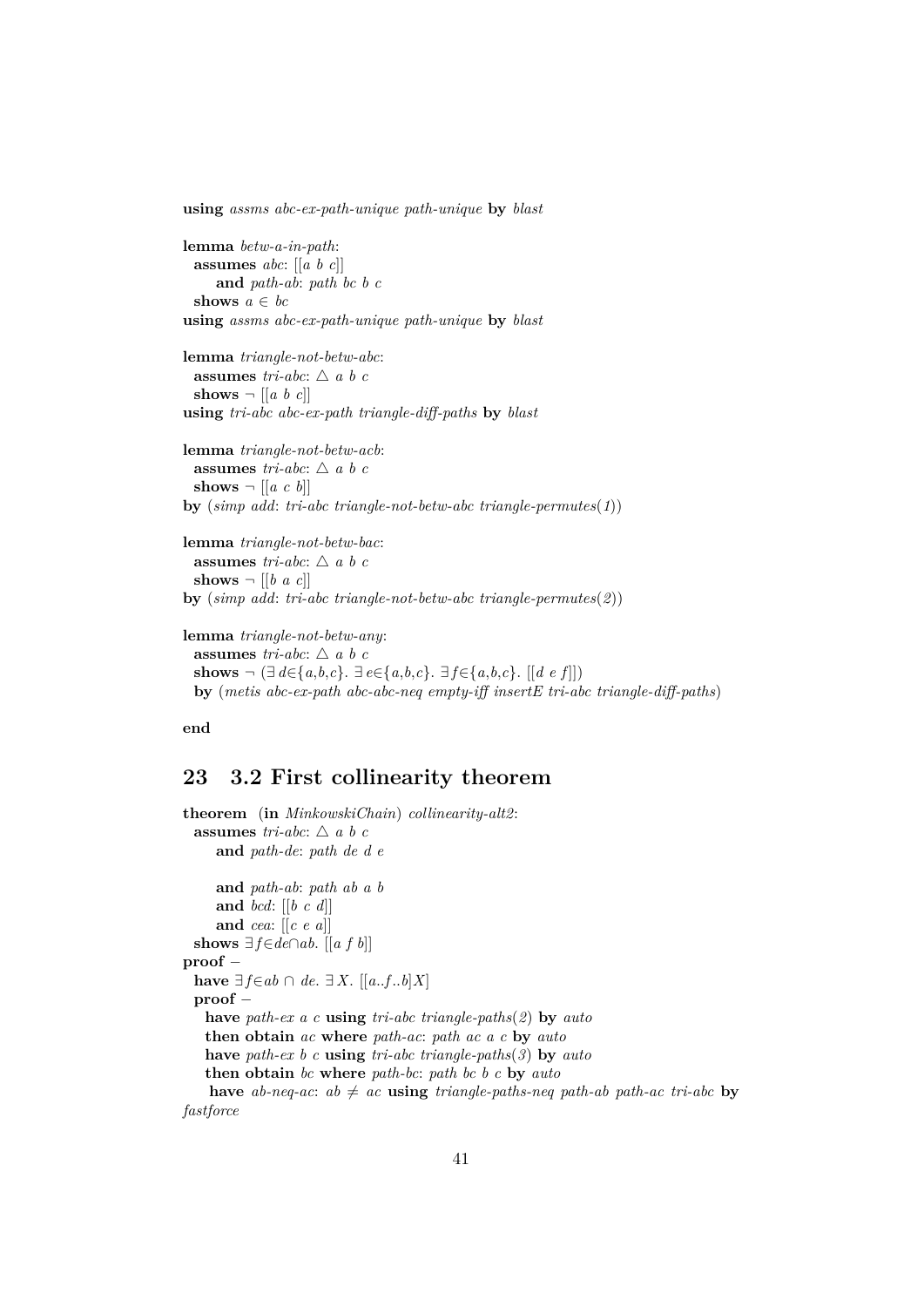*blast* **have** *ac-neq-bc*:  $ac \neq bc$  **using** *eq-paths ab-neq-bc path-ab path-ac path-bc* **by** *blast* **have**  $d$ -in-bc:  $d ∈ bc$  **using**  $bcd$   $betw-c-in-path$   $path-bc$  **by**  $blast$ **have**  $e$ -in-ac:  $e \in ac$  **using**  $b$ etw-b-in-path cea path-ac **by** blast **show** *?thesis* **using**  $\overline{OB}$  [where  $Q = ab$  and  $R = ac$  and  $S = bc$  and  $T = de$  and  $a = a$ and  $b = b$  and  $c = c$ *ab-neq-ac ab-neq-bc ac-neq-bc path-ab path-bc path-ac path-de bcd cea d-in-bc e-in-ac* **by** *auto* **qed thus** *?thesis* **using** *finite-chain3-betw* **by** *blast* **qed theorem** (**in** *MinkowskiChain*) *collinearity-alt*: **assumes** *tri-abc*:  $\triangle a b c$ **and** *path-de*: *path de d e* **and** *bcd*: [[*b c d*]] **and** *cea*: [[*c e a*]] **shows** ∃ *ab*. *path ab a b*  $\wedge$  (∃ *f*∈*de* $\cap$ *ab*. [[*a f b*]]) **proof** − **have** *ex-path-ab*: *path-ex a b* **using** *tri-abc triangle-paths-unique* **by** *blast* **then obtain** *ab* **where** *path-ab*: *path ab a b* **by** *blast* **have**  $∃ f∈ab ∩ de. ∃ X. [[a..f..b]X]$ **proof** − **have** *path-ex a c* **using** *tri-abc triangle-paths*(*2*) **by** *auto* **then obtain** *ac* **where** *path-ac*: *path ac a c* **by** *auto* **have** *path-ex b c* **using** *tri-abc triangle-paths*(*3*) **by** *auto* **then obtain** *bc* **where** *path-bc*: *path bc b c* **by** *auto* **have** *ab-neq-ac*:  $ab \neq ac$  **using** *triangle-paths-neq path-ab path-ac tri-abc* **by** *fastforce* **have** *ab-neq-bc*:  $ab \neq bc$  **using** *eq-paths ab-neq-ac path-ab path-ac path-bc* **by** *blast* **have** *ac-neq-bc*:  $ac \neq bc$  **using** *eq-paths ab-neq-bc path-ab path-ac path-bc* **by** *blast* **have**  $d$ -in-bc:  $d \text{ ∈ } bc$  **using**  $bcd$   $b$ etw-c-in-path path-bc **by**  $blast$ **have**  $e$ -in-ac:  $e \in ac$  **using**  $b$ etw-b-in-path cea path-ac **by** blast **show** *?thesis* using  $\partial \theta$  [where  $Q = ab$  and  $R = ac$  and  $S = bc$  and  $T = de$  and  $a = a$ and  $b = b$  and  $c = c$ ] *ab-neq-ac ab-neq-bc ac-neq-bc path-ab path-bc path-ac path-de bcd cea d-in-bc e-in-ac* **by** *auto* **qed**

**have** ab-neq-bc:  $ab \neq bc$  **using** eq-paths ab-neq-ac path-ab path-ac path-bc **by**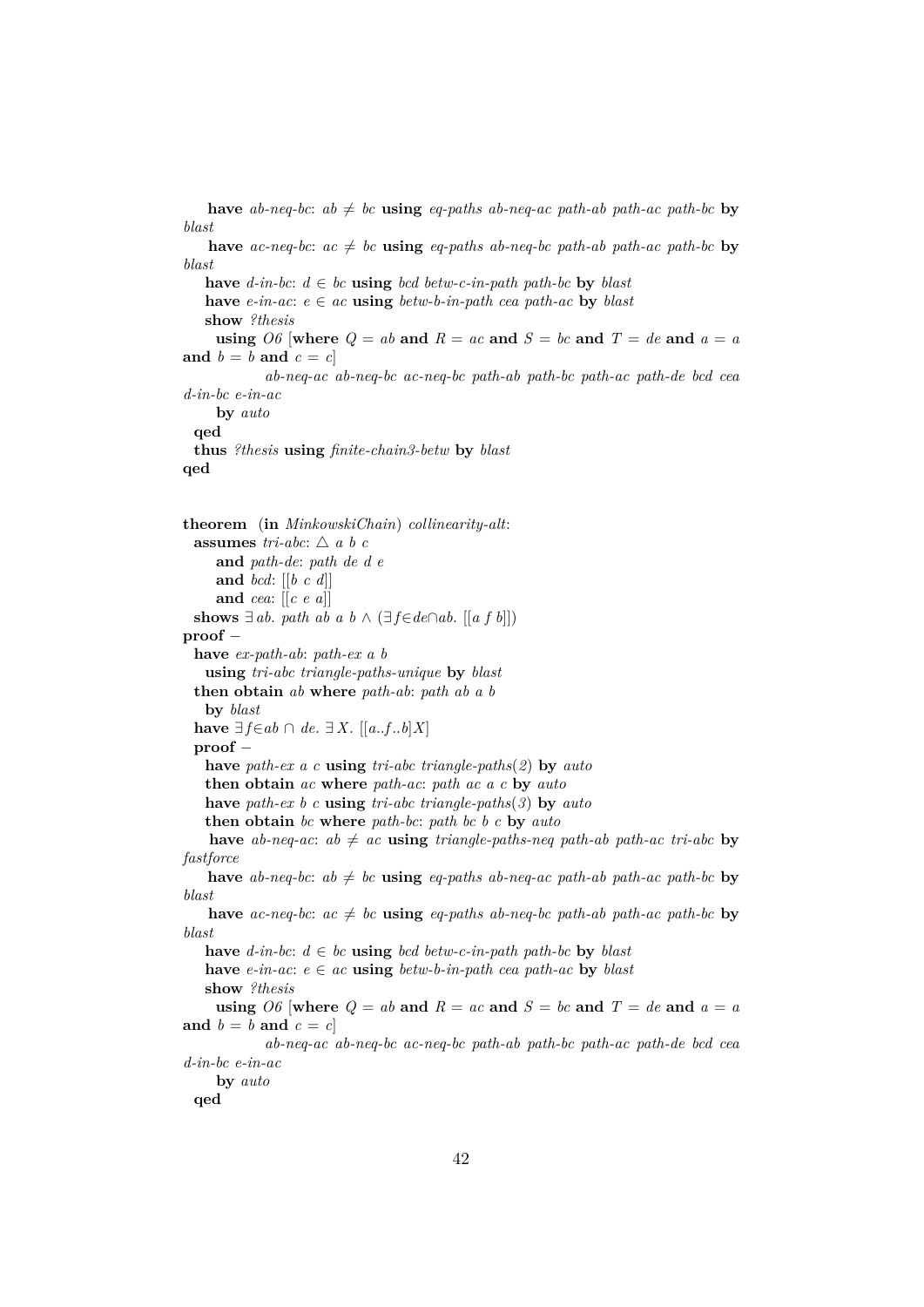**thus** *?thesis* **using** *finite-chain3-betw path-ab* **by** *fastforce* **qed**

```
theorem (in MinkowskiChain) collinearity:
 assumes tri-abc: \triangle a b c
     and path-de: path de d e
     and bcd: [[b c d]]
     and cea: [[c e a]]
   shows (∃ f∈de∩(path-of a b). [[a f b]])proof −
 let ?ab = path-of.a bhave path-ab: path ?ab a b
   using \ tr i\text{-}abc \ the \text{I'} \ [OF \ triangle\text{-}paths\text{-}unique] \ by \ blasthave \exists f \in \{2ab \cap de \}. \exists X. [[a,.f,.b]X]
 proof −
   have path-ex a c using tri-abc triangle-paths(2) by auto
   then obtain ac where path-ac: path ac a c by auto
   have path-ex b c using tri-abc triangle-paths(3) by auto
   then obtain bc where path-bc: path bc b c by auto
   have ab-neq-ac: ?ab \neq ac using triangle-paths-neq path-ab path-ac tri-abc by
fastforce
   have ab-neq-bc: {}^2ab \neq bc using eq-paths ab-neq-ac path-ab path-ac path-bc by
blast
    have ac-neq-bc: ac \neq bc using eq-paths ab-neq-bc path-ab path-ac path-bc by
blast
   have d-in-bc: d \text{ ∈ } bc using bcd bcd bctw-c-in-path path-bc by blasthave e-in-ac: e \in ac using betw-b-in-path cea path-ac by blast
   show ?thesis
     using \partial \theta [where Q = ?ab and R = ac and S = bc and T = de and a =a and b = b and c = c]
            ab-neq-ac ab-neq-bc ac-neq-bc path-ab path-bc path-ac path-de bcd cea
d-in-bc e-in-ac
          IntI Int-commute
     by (metis (no-types, lifting))
 qed
 thus ?thesis using finite-chain3-betw by blast
qed
```
# **24 Additional results for Paths and Unreachables**

**context** *MinkowskiPrimitive* **begin**

```
The degenerate case.
lemma big-bang:
 assumes no-paths: P = \{\}shows ∃ a. \mathcal{E} = \{a\}proof −
 have ∃ a. a ∈ E using nonempty-events by blast
```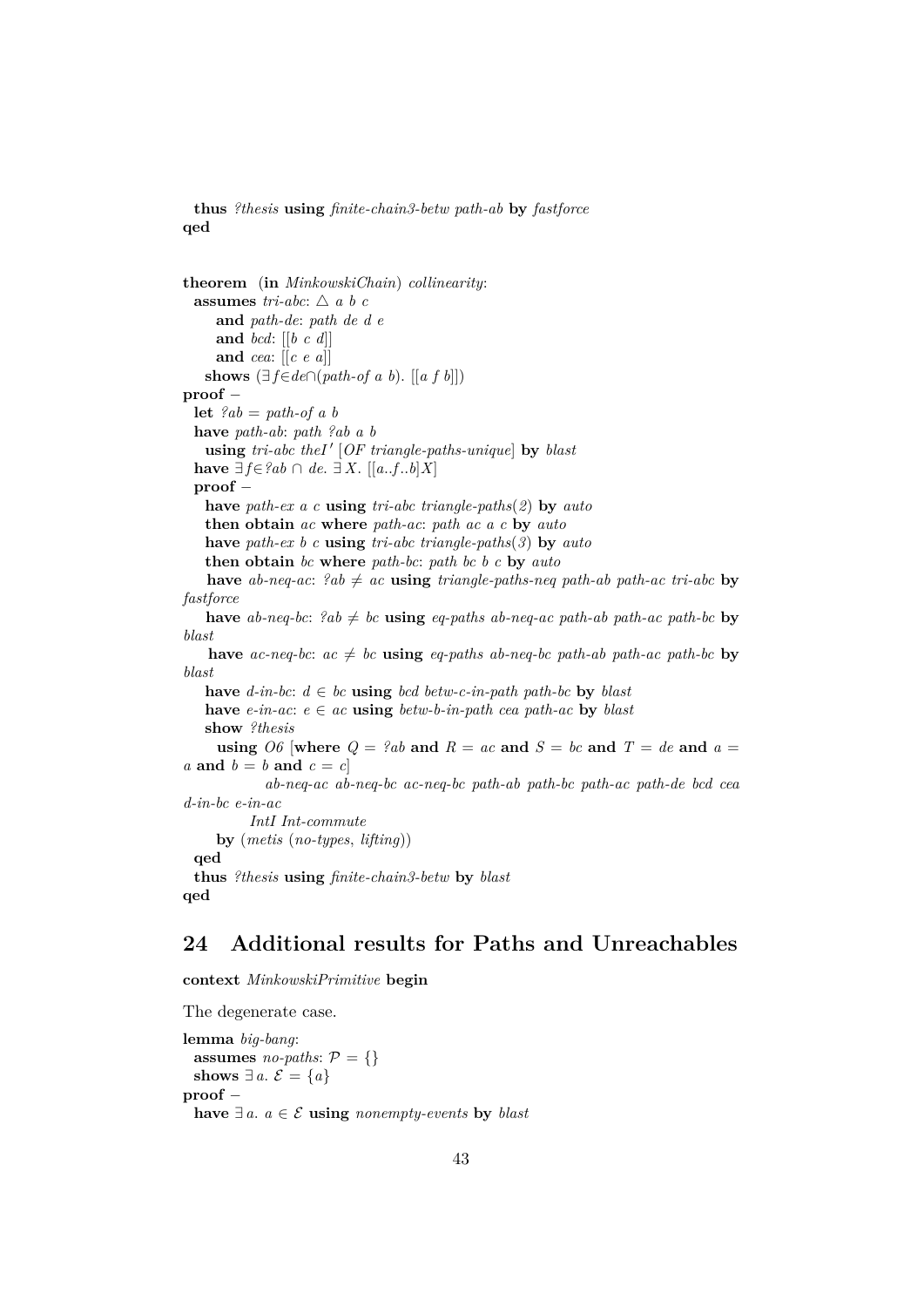**then obtain** *a* **where** *a-event*:  $a \in \mathcal{E}$  **by** *auto* **have**  $\neg$  (∃*b*∈*E*. *b*  $\neq$  *a*) **proof** (*rule notI*) **assume** ∃ *b*∈ $\mathcal{E}$ . *b*  $\neq$  *a* **then have**  $∃ Q$ .  $Q ∈ P$  **using** *events-paths a-event* **by** *auto* **thus** *False* **using** *no-paths* **by** *simp* **qed then have**  $∀$   $b∈E$ .  $b = a$  **by**  $simp$ **thus** *?thesis* **using** *a-event* **by** *auto* **qed lemma** *two-events-then-path*: **assumes** *two-events*:  $\exists$  *a*∈ $\mathcal{E}$ .  $\exists$  *b*∈ $\mathcal{E}$ . *a*  $\neq$  *b* shows  $∃ Q$ .  $Q ∈ P$ **proof** − **have**  $(\forall a. \mathcal{E} \neq \{a\}) \longrightarrow \mathcal{P} \neq {\{\}}$  **using** *big-bang* **by** *blast* **then have**  $P \neq \{\}$  **using** *two-events* **by** *blast* **thus** *?thesis* **by** *blast* **qed lemma** *paths-are-events*: ∀  $Q \in \mathcal{P}$ . ∀  $a \in Q$ .  $a \in \mathcal{E}$ **by** *simp*

**lemma** *same-empty-unreach*:  $[Q \in \mathcal{P}; a \in Q] \Longrightarrow \emptyset \ Q \ a = \{\}$ **apply** (*unfold unreachable-subset-def*) **by** *simp*

**lemma** *same-path-reachable*:  $[Q \in \mathcal{P}; a \in Q; b \in Q] \implies a \in Q - \emptyset \ Q \ b$ **by** (*simp add*: *same-empty-unreach*)

If we have two paths crossing and  $a$  is on the crossing point, and  $b$  is on one of the paths, then  $a$  is in the reachable part of the path  $b$  is on.

```
lemma same-path-reachable2:
 [Q \in \mathcal{P}; R \in \mathcal{P}; a \in Q; a \in R; b \in Q] \implies a \in R - \emptyset R bunfolding unreachable-subset-def by blast
lemma cross-in-reachable:
 assumes path-Q: Q \in \mathcal{P}and a-inQ: a ∈ Q
     and b-inQ: b \in Qand b-inR: b \in Rshows b \in R - \emptyset R a
unfolding unreachable-subset-def using a-inQ b-inQ b-inR path-Q by auto
```
**lemma** *reachable-path*: **assumes** *path-Q*:  $Q \in \mathcal{P}$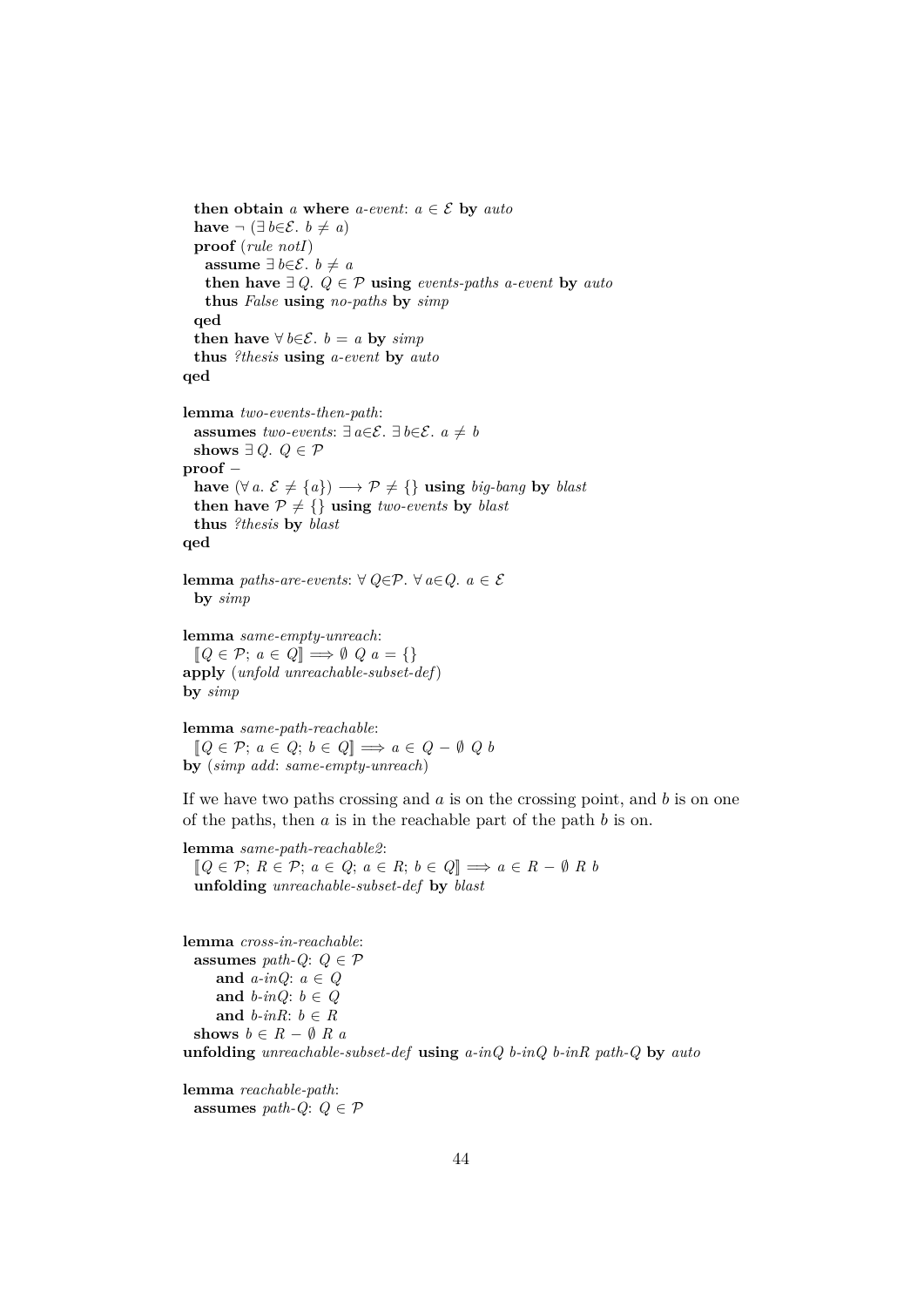**and** *b-event*:  $b \in \mathcal{E}$ **and**  $a$ -reachable:  $a \in Q - \emptyset$  Q b **shows**  $\exists R \in \mathcal{P}$ .  $a \in R \land b \in R$ **proof** − **have**  $a\text{-}inQ$ :  $a \in Q$  **using**  $a\text{-}reachable$  **by**  $simp$ **have**  $Q \notin \mathcal{P} \lor b \notin \mathcal{E} \lor b \in Q \lor (\exists R \in \mathcal{P} \land b \in R \land a \in R)$ **using** *a-reachable unreachable-subset-def* **by** *auto* **then have**  $b \in Q \vee (\exists R \in \mathcal{P} \land b \in R \land a \in R)$  **using** path-Q b-event by simp **thus** *?thesis* **proof** (*rule disjE*) **assume**  $b \in Q$ **thus** *?thesis* **using** *a-inQ path-Q* **by** *auto* **next assume**  $∃R∈P. b ∈ R ∧ a ∈ R$ **thus** *?thesis* **using** *conj-commute* **by** *simp* **qed qed**

#### **end context** *MinkowskiUnreachable* **begin**

First some basic facts about the primitive notions, which seem to belong here. I don't think any/all of these are explicitly proved in Schutz.

```
lemma no-empty-paths [simp]:
 assumes Q∈P
 shows Q \neq \{\}proof −
  obtain a where a \in \mathcal{E} using nonempty-events by blast
  have a \in Q \lor a \notin Q by autothus ?thesis
  proof
   assume a∈Q
   thus ?thesis by blast
  next
   assume a \notin Qthen obtain b where b \in \emptyset Q a
     using two-in-unreach \langle a \in \mathcal{E} \rangle assms
     by blast
   thus ?thesis
     using unreachable-subset-def by auto
  qed
qed
lemma events-ex-path:
  assumes ge1-path: \mathcal{P} \neq \{\}shows \forall x \in \mathcal{E}. ∃ Q \in \mathcal{P}. x \in Qproof
  fix x
```
**assume** *x*-event:  $x \in \mathcal{E}$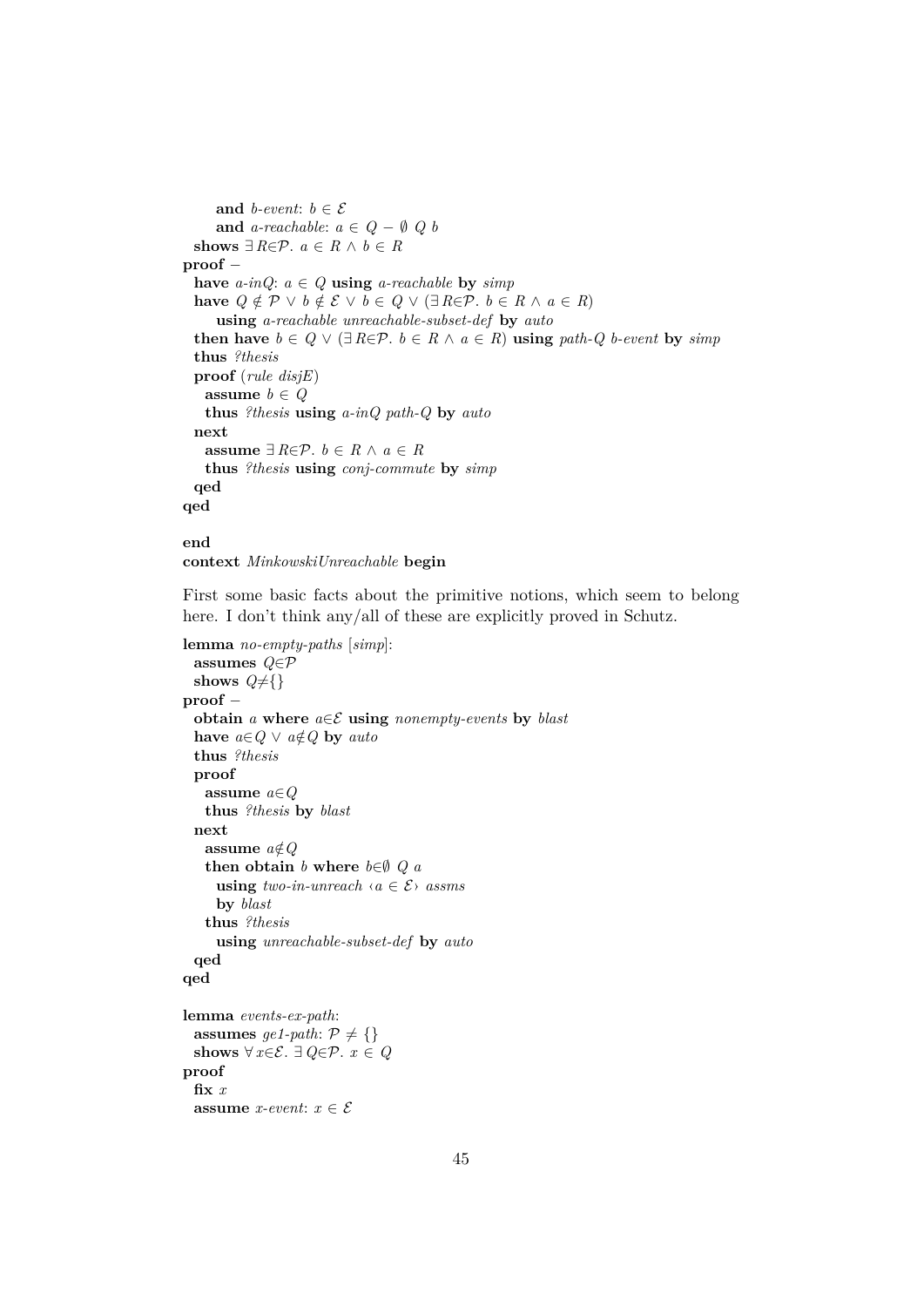```
have ∃ Q. Q ∈ P using ge1-path using ex-in-conv by blast
 then obtain Q where path \cdot Q: Q \in \mathcal{P} by autothen have ∃y. y ∈ Q using no-empty-paths by blast
 then obtain y where y-inQ: y \in Q by auto
 then have y-event: y \in \mathcal{E} using in-path-event path-Q by simp
 have ∃P∈P. x \in Pproof cases
   assume x = ythus ?thesis using y-inQ path-Q by auto
 next
   assume x \neq ythus ?thesis using events-paths x-event y-event by auto
 qed
 thus ∃ Q∈P. x ∈ Q by simpqed
lemma unreach-ge2-then-ge2:
 assumes \exists x \in \emptyset Q b. \exists y \in \emptyset Q b. x ≠ y
 shows ∃ x∈Q. ∃ y∈Q. x \neq y
using assms unreachable-subset-def by auto
```
This lemma just proves that the chain obtained to bound the unreachable set of a path is indeed on that path. Extends I6; requires Theorem 2; used in Theorem 13. Seems to be assumed in Schutz' chain notation in I6.

**lemma** *chain-on-path-I6*: **assumes** *path-Q*: *Q*∈P **and** *event-b*:  $b \notin Q$   $b \in \mathcal{E}$ **and** *unreach*:  $Q_x \in \emptyset$   $Q_b$   $Q_z \in \emptyset$   $Q_b$   $Q_x \neq Q_z$ **and** *X-def*: *ch-by-ord*  $f X f \theta = Q_x f (card X - 1) = Q_z$  $(\forall i \in \{1 \text{ .. } card X - 1\}$ .  $(f i) \in \emptyset$   $Q b \wedge (\forall Q_y \in \mathcal{E}$ .  $[[(f(i-1)) Q_y (f i)]]$  →  $Q_y \in \emptyset$   $Q$   $b)$  $(k \cdot k \cdot A \rightarrow Q_x \in X \land Q_z \in X \land (\forall Q_y \in \mathcal{E} \cup [Q_x \ Q_y \ Q_z]) \rightarrow Q_y \in \emptyset \ Q$ *b*)) **shows** *X*⊆*Q*

#### **proof** −

**have** *in-Q*:  $Q_x \in Q \land Q_z \in Q$ **using** *unreachable-subset-def unreach*(*1*,*2*) **by** *blast* **have** *fin-X*: *finite X* **using** *unreach*(*3*) *not-less X-def* **by** *fastforce* **{ assume** *short-ch X* **hence** *?thesis* **by** (*metis X-def*(*5*) *in-Q short-ch-def subsetI unreach*(*3*)) **} moreover { assume** *asm*: *long-ch-by-ord f X* **have** *?thesis* **proof**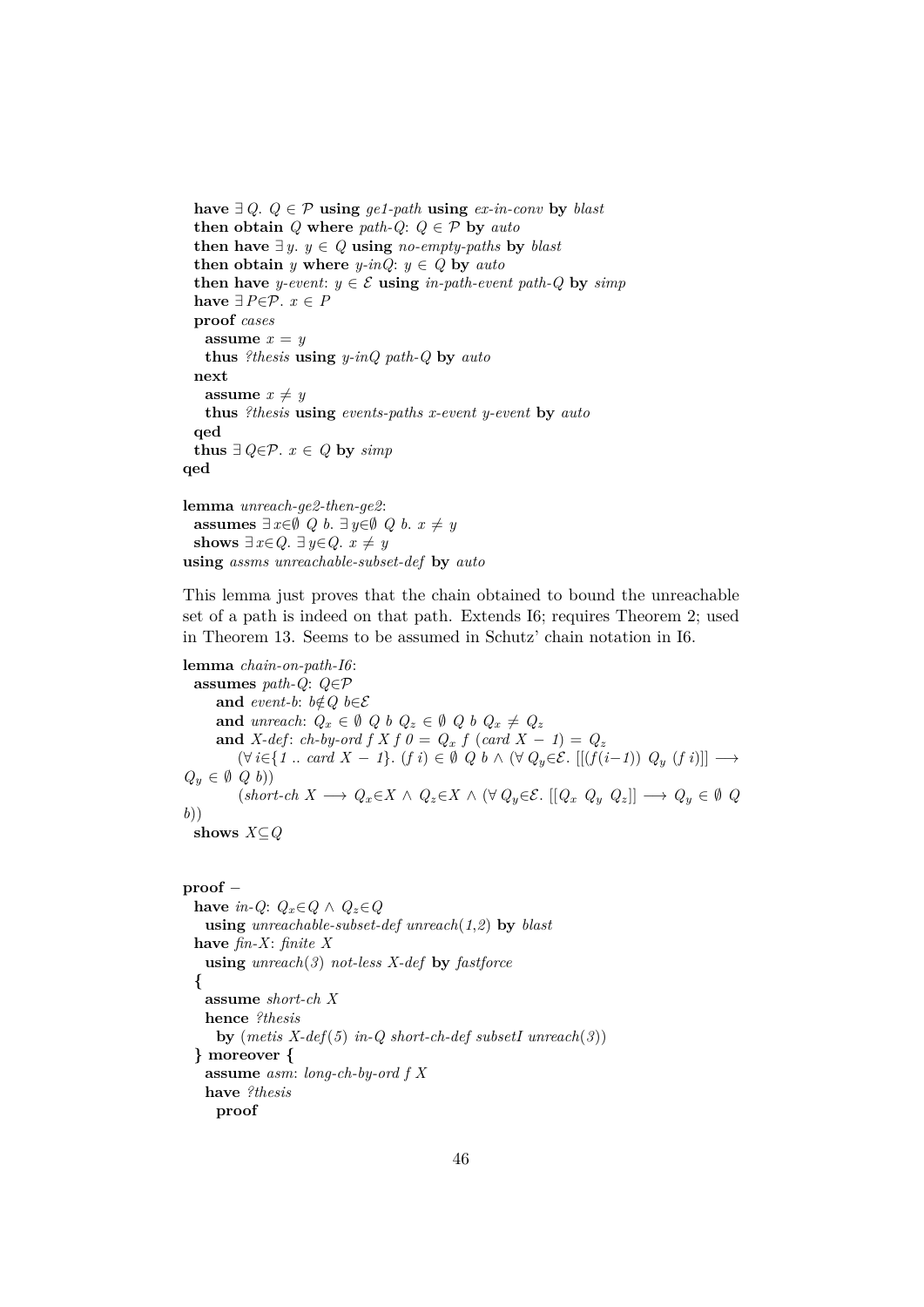```
fix x assume x∈X
       then obtain i where f i = x i < card Xusing asm unfolding ch-by-ord-def long-ch-by-ord-def ordering-def
         using fin-X by auto
       show x∈Q
       proof (cases)
         assume x=Q_x \lor x=Q_zthus ?thesis
           using in-Q by blast
       next
         assume \neg(x=Q_x \lor x=Q_z)hence x \neq Q_x x \neq Q_z by linarith+
         have i > 0using X\text{-}def(2) \langle x\neq Q_x\rangle \langle f \rangle = x gr-zeroI by force
         have i < card X - 1using X\text{-}def(3) \langle f, i \rangle = x \langle i \rangle \langle i \rangle and X \langle x \rangle \langle x \rangle = Q_z \rangle less-imp-diff-less
less-SucE
            by (metis Suc-pred' cancel-comm-monoid-add-class.diff-cancel)
         have \left[\left[Q_x \left(f_i\right) \right] Q_z\right]using X-def(2,3) ⋅0 < i ⋅ i < card X - 1 asm fin-X order-finite-chain
           by auto
         thus ?thesis
           by (simp add: \langle f \, i = x \rangle betw-b-in-path in-Q path-Q unreach(3))
       qed
     qed
   }
  ultimately show ?thesis
   using X-def(1) ch-by-ord-def by blast
qed
```
**end**

# **25 Results about Paths as Sets**

Note several of the following don't need MinkowskiPrimitive, they are just Set lemmas; nevertheless I'm naming them and writing them this way for clarity.

**context** *MinkowskiPrimitive* **begin**

**lemma** *distinct-paths*: **assumes**  $Q \in \mathcal{P}$ and  $R \in \mathcal{P}$ **and**  $d \notin Q$ **and** *d* ∈ *R* shows  $R \neq Q$ **using** *assms* **by** *auto*

**lemma** *distinct-paths2*: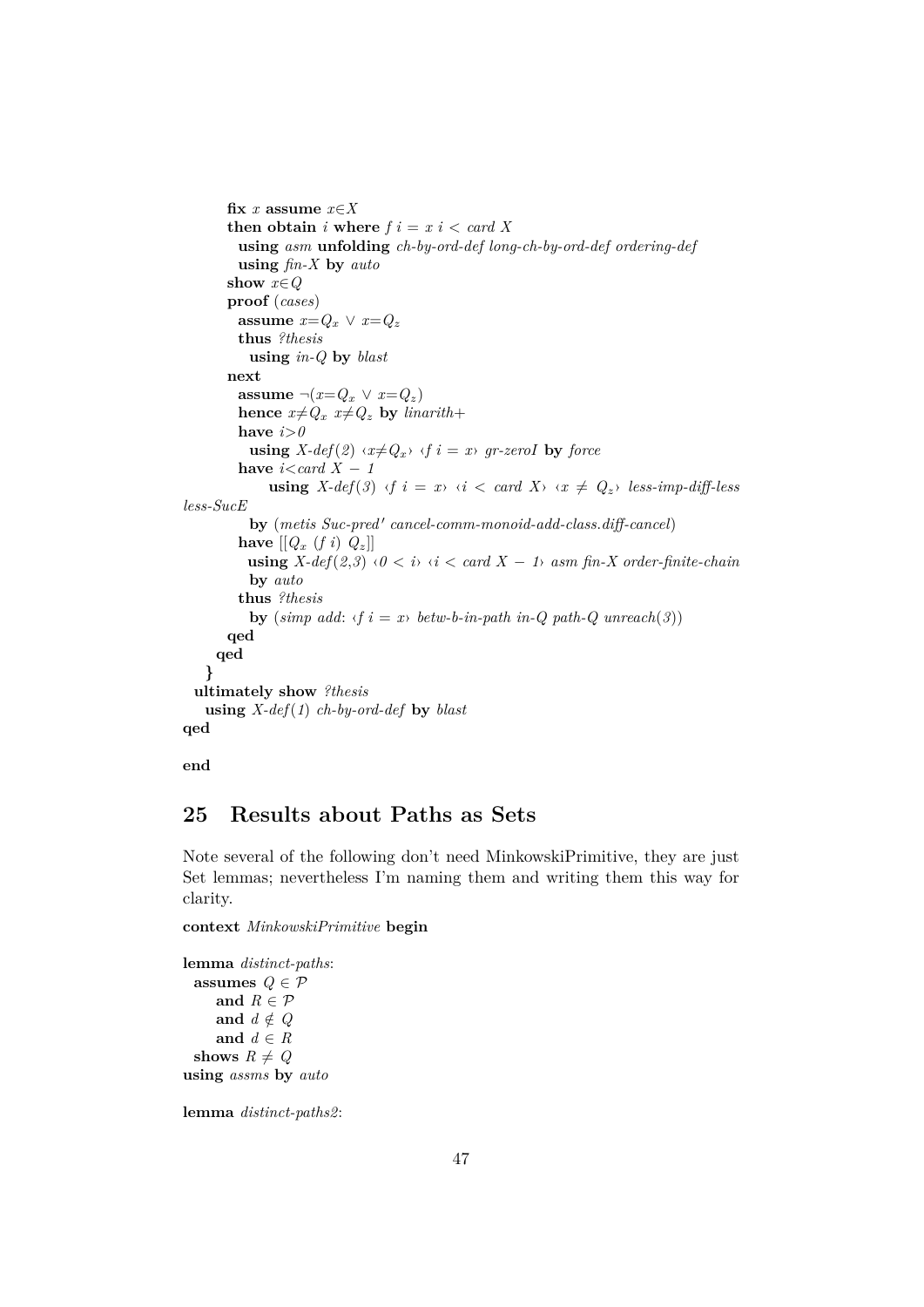**assumes**  $Q \in \mathcal{P}$ and  $R \in \mathcal{P}$ **and**  $\exists d. d \notin Q \land d \in R$ **shows**  $R \neq Q$ **using** *assms* **by** *auto*

**lemma** *external-events-neq*:  $[Q \in \mathcal{P}; a \in Q; b \in \mathcal{E}; b \notin Q] \Longrightarrow a \neq b$ **by** *auto*

**lemma** *notin-cross-events-neq*:  $[Q \in \mathcal{P}; R \in \mathcal{P}; Q \neq R; a \in Q; b \in R; a \notin R \cap Q] \Longrightarrow a \neq b$ **by** *blast*

**lemma** *nocross-events-neq*:  $[Q \in \mathcal{P}; R \in \mathcal{P}; a \in Q; b \in R; R \cap Q = \{\}\] \Longrightarrow a \neq b$ **by** *auto*

Given a nonempty path  $Q$ , and an external point  $d$ , we can find another path R passing through d (by I2 aka *events-paths*). This path is distinct from Q, as it passes through a point external to it.

```
lemma external-path:
 assumes path-Q: Q \in \mathcal{P}and a-inQ: a ∈ Q
     and d-notinQ: d \notin Qand d-event: d \in \mathcal{E}shows ∃ R \in \mathcal{P}. d \in Rproof −
 have a-neq-d: a \neq d using a-inQ d-notinQ by auto
  thus ∃R∈P. d ∈ R using events-paths by (meson a-inQ d-event in-path-event
path-Q)
qed
lemma distinct-path:
 assumes Q \in \mathcal{P}and a ∈ Q
     and d \notin Qand d \in \mathcal{E}shows ∃ R \in \mathcal{P}. R \neq Qusing assms external-path by metis
lemma external-distinct-path:
 assumes Q \in \mathcal{P}and a ∈ Q
     and d \notin Qand d \in \mathcal{E}shows ∃ R \in \mathcal{P}. R \neq Q \land d \in R
```
**using** *assms external-path* **by** *fastforce*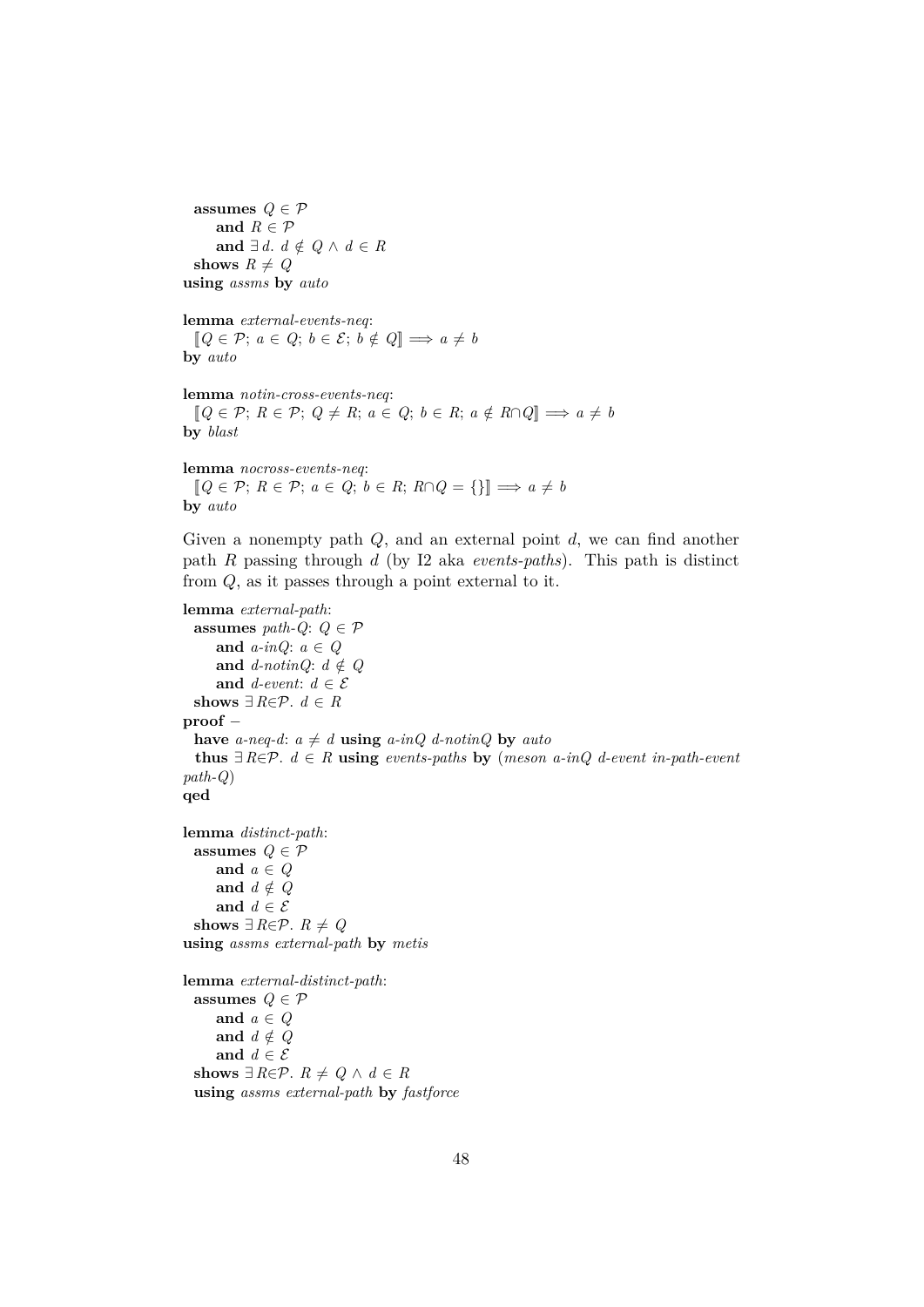## **26 3.3 Boundedness of the unreachable set**

### **26.1 Theorem 4 (boundedness of the unreachable set)**

The same assumptions as I7, different conclusion. This doesn't just give us boundedness, it gives us another event outside of the unreachable set, as long as we have one already. I7 conclusion: ∃ *X Q0 Qm Qn*. [[*Q0* .. *Qm* .. *Qn*|*X*| ∧ *Q0* = ?*Qx* ∧ *Qm* = ?*Qy* ∧ *Qn* ∈ ?*Q* − Ø ?*Q* ?*b* 

**theorem** (**in** *MinkowskiUnreachable*) *unreachable-set-bounded*: **assumes** *path-Q*:  $Q \in \mathcal{P}$ **and**  $b\text{-}nin-Q$ :  $b \notin Q$ **and** *b*-event:  $b \in \mathcal{E}$ **and**  $Qx$ -reachable:  $Qx \in Q - \emptyset$  Q b **and**  $Qy\text{-}unreachable: Qy \in \emptyset Q$  *b* **shows**  $∃ Qz ∈ Q − ∅ Q b$ . [[ $Qx Qy Qz$ ] ∧  $Qx ≠ Qz$ **using** *assms I7 order-finite-chain fin-long-chain-def* **by** (*metis fin-ch-betw*)

### **26.2 Theorem 5 (first existence theorem)**

The lemma below is used in the contradiction in *external-event*, which is the essential part to Theorem 5(i).

**lemma** (**in** *MinkowskiUnreachable*) *only-one-path*: **assumes** *path-Q*:  $Q \in \mathcal{P}$ and  $all\text{-}inQ: ∀ a \in \mathcal{E}$ . *a* ∈ *Q* and *path-R*:  $R \in \mathcal{P}$ shows  $R = Q$ **proof** (*rule ccontr*) **assume**  $\neg R = Q$ **then have** *R-neq-Q*:  $R \neq Q$  **by** *simp* have  $\mathcal{E} = Q$ **by** (*simp add*: *all-inQ antisym path-Q path-sub-events subsetI*) **hence** *R*⊂*Q* **using** *R-neq-Q path-R path-sub-events* **by** *auto* **obtain**  $c$  **where**  $c \notin R$   $c \in Q$ **using**  $\langle R \subset Q \rangle$  **by** *blast* **then obtain** *a b* **where** *path R a b* **using**  $\langle \mathcal{E} = Q \rangle$  path-R two-in-unreach unreach-ge2-then-ge2 by blast **have** *a*∈*Q b*∈*Q* **using**  $\langle \mathcal{E} = Q \rangle$  *opath R a b in-path-event* **by** *blast*+ **thus** *False* **using** *eq-paths* **using**  $R$ -neq- $Q \langle path \, R \, a \, b \rangle$   $path\text{-}Q$  **by**  $blast$ **qed**

**context** *MinkowskiSpacetime* **begin**

**end**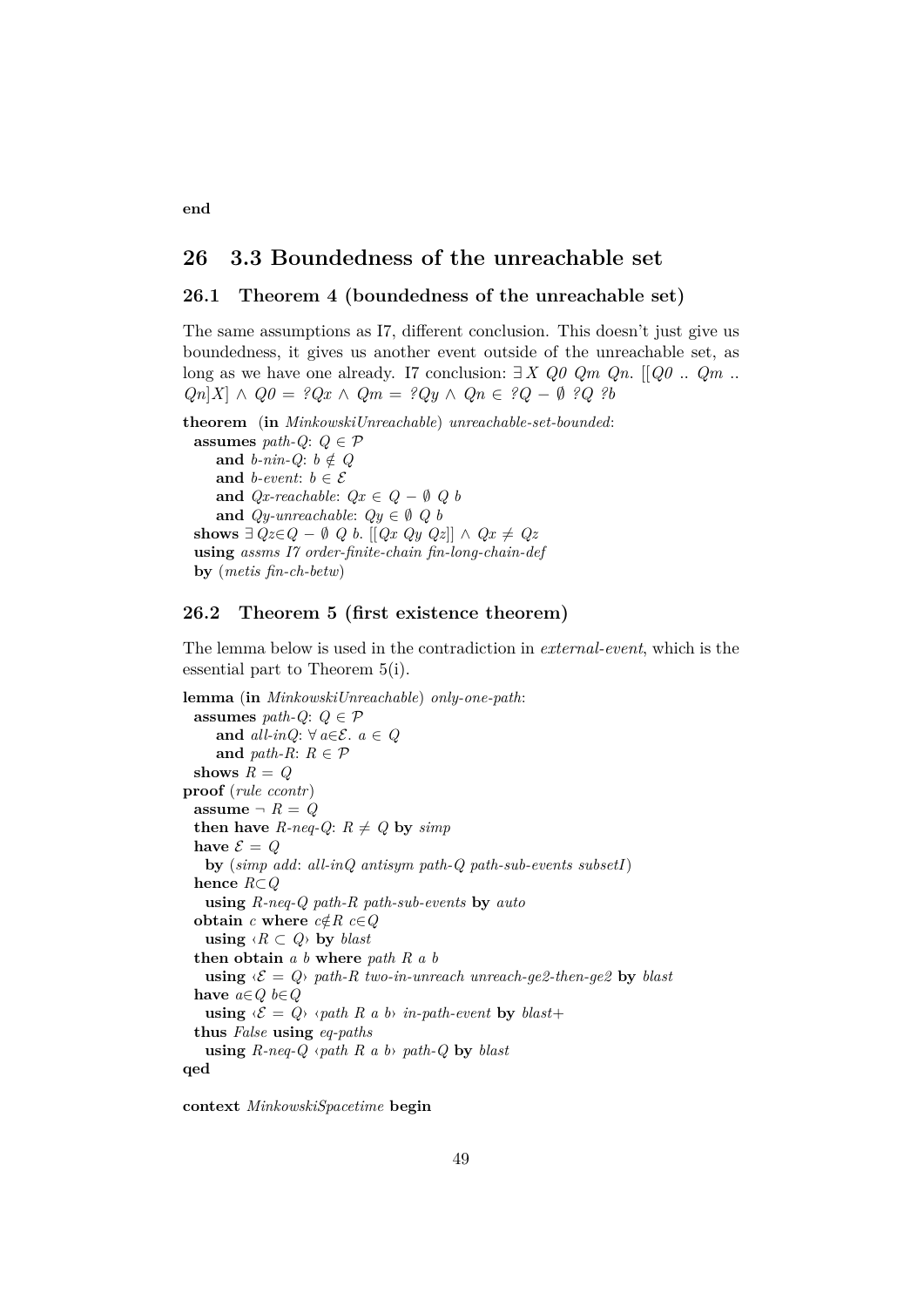Unfortunately, we cannot assume that a path exists without the axiom of dimension.

```
lemma external-event:
 assumes path-Q: Q \in \mathcal{P}shows ∃ d∈\mathcal{E}. d \notin Q
proof (rule ccontr)
 assume \neg (∃ d∈E. d \notin Q)
  then have all-inQ: \forall d \in \mathcal{E}. d ∈ Q by simp
 then have only-one-path: \forall P \in \mathcal{P}. P = Q by (simp add: only-one-path path-Q)
 thus False using ex-3SPRAY three-SPRAY-ge4 four-paths by auto
qed
```
Now we can prove the first part of the theorem's conjunction. This follows pretty much exactly the same pattern as the book, except it relies on more intermediate lemmas.

**theorem** *ge2-events*: **assumes** *path-Q*:  $Q \in \mathcal{P}$ **and** *a-inQ*: *a* ∈ *Q* **shows** ∃ *b*∈*Q*. *b*  $\neq$  *a* **proof** − **have** *d-notinQ*:  $\exists d \in \mathcal{E}$ . *d*  $\notin Q$  **using** *path-Q external-event* **by** *blast* **then obtain** *d* **where**  $d \in \mathcal{E}$  **and**  $d \notin Q$  **by** *auto* **thus** *?thesis* **using** *two-in-unreach* [where  $Q = Q$  and  $b = d$ ] *path-Q unreach-ge2-then-ge2* **by** *metis* **qed**

Simple corollary which is easier to use when we don't have one event on a path yet. Anything which uses this implicitly used *no-empty-paths* on top of *ge2-events*.

```
lemma ge2-events-lax:
 assumes path-Q: Q \in \mathcal{P}shows ∃ a∈Q. ∃ b∈Q. a \neq bproof −
 have ∃ a∈E. a ∈ Q using path-Q no-empty-paths by (meson ex-in-conv in-path-event)
 thus ?thesis using path-Q ge2-events by blast
qed
lemma ex-crossing-path:
 assumes path-Q: Q \in \mathcal{P}shows ∃ R \in \mathcal{P}. R \neq Q \land (\exists c. c \in R \land c \in Q)proof −
  obtain a where a-inQ: a \in Q using qe2-events-lax path-Q by blast
 obtain d where d-event: d \in \mathcal{E}and d-notinQ: d \notin Q using external-event path-Q by auto
  then have a \neq d using a-inQ by autothen have ex-through-d: ∃ R∈P. ∃ S∈P. a \in R \land d \in S \land R \cap S \neq \{\}using events-paths [where a = a and b = d]
          path-Q a-inQ in-path-event d-event by simp
```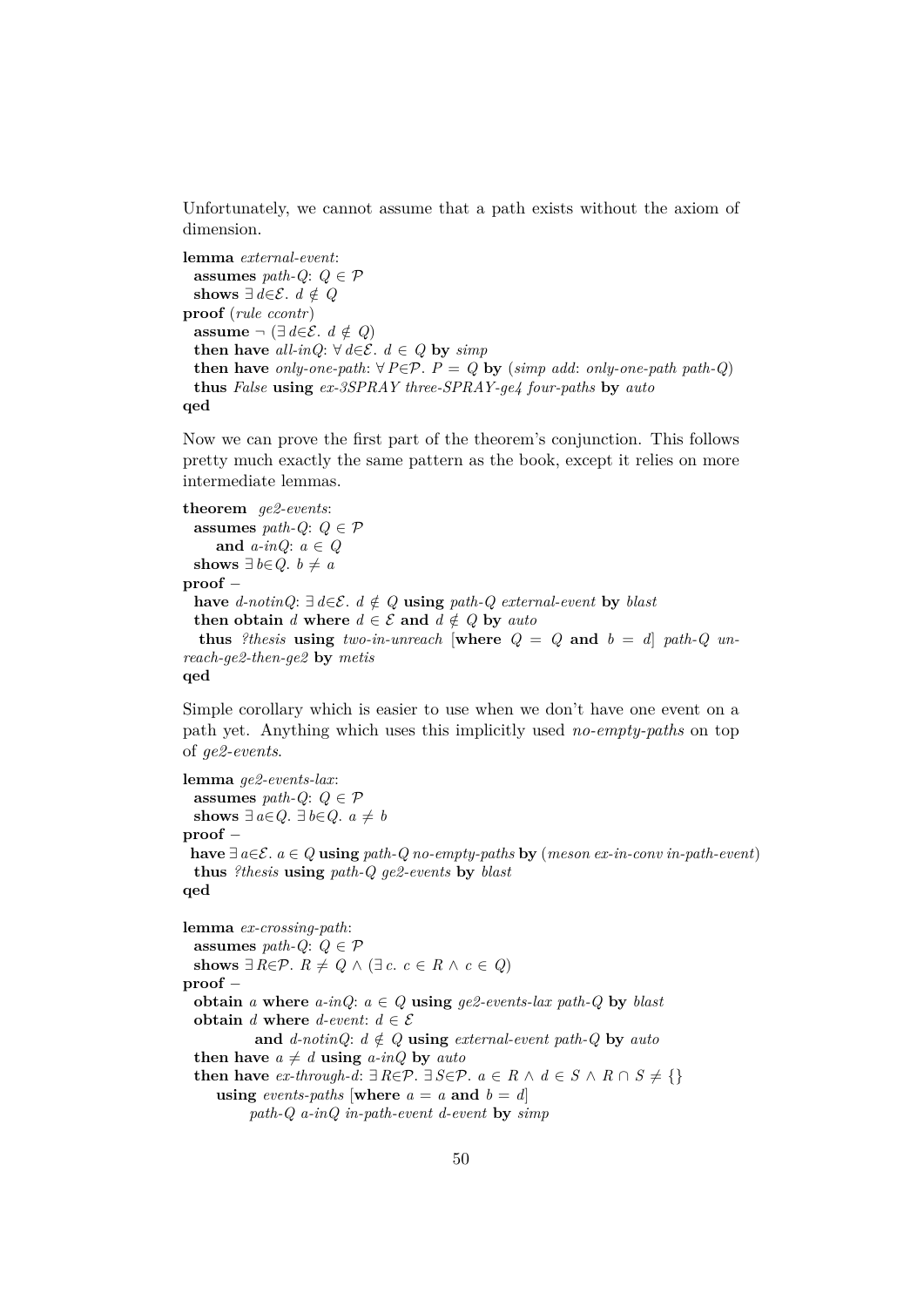**then obtain**  $R S$  **where**  $path-R: R \in \mathcal{P}$ and *path-S*:  $S \in \mathcal{P}$ **and** *a-inR*: *a* ∈ *R* **and** *d-inS*: *d* ∈ *S* **and** *R-crosses-S*:  $R \cap S \neq \{\}$  **by** *auto* have *S-neq-Q*:  $S \neq Q$  **using** *d-notinQ d-inS* by *auto* **show** *?thesis* **proof** *cases* assume  $R = Q$ **then have**  $Q \cap S \neq \{\}$  **using** *R-crosses-S* by *simp* **thus** *?thesis* **using** *S-neq-Q path-S* **by** *blast* **next assume**  $R \neq Q$ **thus** *?thesis* **using** *a-inQ a-inR path-R* **by** *blast* **qed qed**

If we have two paths  $Q$  and  $R$  with  $a$  on  $Q$  and  $b$  at the intersection of Q and R, then by *two-in-unreach* (I5) and Theorem 4 (boundedness of the unreachable set), there is an unreachable set from a on one side of b on  $R$ , and on the other side of that there is an event which is reachable from a by some path, which is the path we want.

```
lemma path-past-unreach:
 assumes path-Q: Q \in \mathcal{P}and path-R: R \in \mathcal{P}and a-inQ: a ∈ Q
     and b-inQ: b \in Qand b-inR: b \in Rand Q-neq-R: Q \neq Rand a-neq-b: a \neq bshows ∃ S∈\mathcal{P}. S \neq Q \land a ∈ S \land (∃ c. c ∈ S \land c ∈ R)
proof −
 obtain d where d-event: d \in \mathcal{E}and d-notinR: d \notin R using external-event path-R by blast
 have b-reachable: b \in R - \emptyset R a using cross-in-reachable path-R a-inQ b-inQ
b-inR path-Q by simp
 have a-notinR: a \notin R using cross-once-notin
                        Q-neq-R a-inQ a-neq-b b-inQ b-inR path-Q path-R by blast
 then obtain u where u \in \emptyset R a
     using two-in-unreach a-inQ in-path-event path-Q path-R by blast
 then obtain c where c-reachable: c \in R - \emptyset R a
               and c-neq-b: b \neq c using unreachable-set-bounded
                               [where Q = R and Qx = b and b = a and Qy = u]
                                  path-R d-event d-notinR
     using a-inQ a-notinR b-reachable in-path-event path-Q by blast
  then obtain S where S-facts: S \in \mathcal{P} \land a \in S \land (c \in S \land c \in R) using
reachable-path
     by (metis Diff-iff a-inQ in-path-event path-Q path-R)
```
**then have**  $S \neq Q$  **using**  $Q$ -neq-R  $b$ -inQ  $b$ -inR c-neq-b eq-paths path-R by blast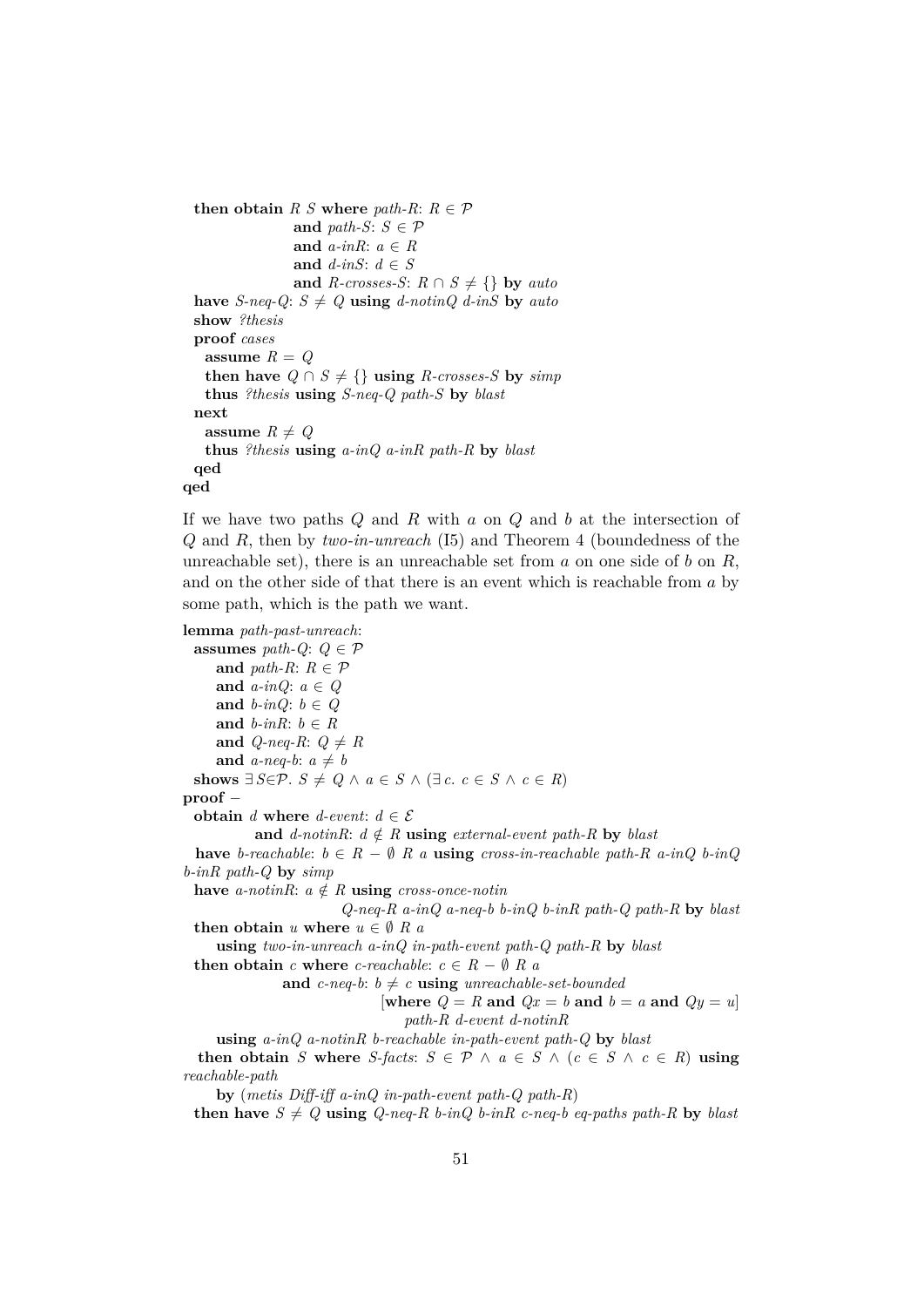```
thus ?thesis using S-facts by auto
qed
theorem ex-crossing-at:
 assumes path-Q: Q \in \mathcal{P}and a-inQ: a ∈ Q
 shows ∃ ac \in \mathcal{P}. ac \neq Q \land (\exists c. c \notin Q \land a \in ac \land c \in ac)proof −
 obtain b where b-inQ: b \in Qand a-neq-b: a \neq b using a-inQ ge2-events path-Q by blast
 have ∃ R∈P. R ≠ Q ∧ (∃ e. e ∈ R ∧ e ∈ Q) by (simp add: ex-crossing-path
path-Q)
 then obtain R e where path-R: R \in \mathcal{P}and R-neq-Q: R \neq Qand e-inR: e ∈ R
                and e-inQ: e \in Q by auto
 thus ?thesis
 proof cases
   assume e-eq-a: e = a
   then have ∃ c. c ∈ ∅ R b using R-neq-Q a-inQ a-neq-b b-inQ e-inR path-Qpath-R
                              two-in-unreach path-unique in-path-event by metis
   thus ?thesis using R-neq-Q e-eq-a e-inR path-Q path-R
                   eq-paths ge2-events-lax by metis
 next
   assume e-neq-a: e \neq athen have ∃ S∈\mathcal{P}. S \neq Q ∧ a ∈ S ∧ (∃ c. c ∈ S ∧ c ∈ R)
      using path-past-unreach
            R-neq-Q a-inQ e-inQ e-inR path-Q path-R by auto
   thus ?thesis by (metis R-neq-Q e-inR e-neq-a eq-paths path-Q path-R)
 qed
qed
lemma ex-crossing-at-alt:
 assumes path-Q: Q \in \mathcal{P}and a-inQ: a ∈ Q
   shows ∃ ac. ∃ c. path ac a c \land ac \neq Q \land c \notin Q
```
**end**

## **27 3.4 Prolongation**

**context** *MinkowskiSpacetime* **begin**

**using** *ex-crossing-at assms* **by** *fastforce*

**lemma** (**in** *MinkowskiPrimitive*) *unreach-on-path*: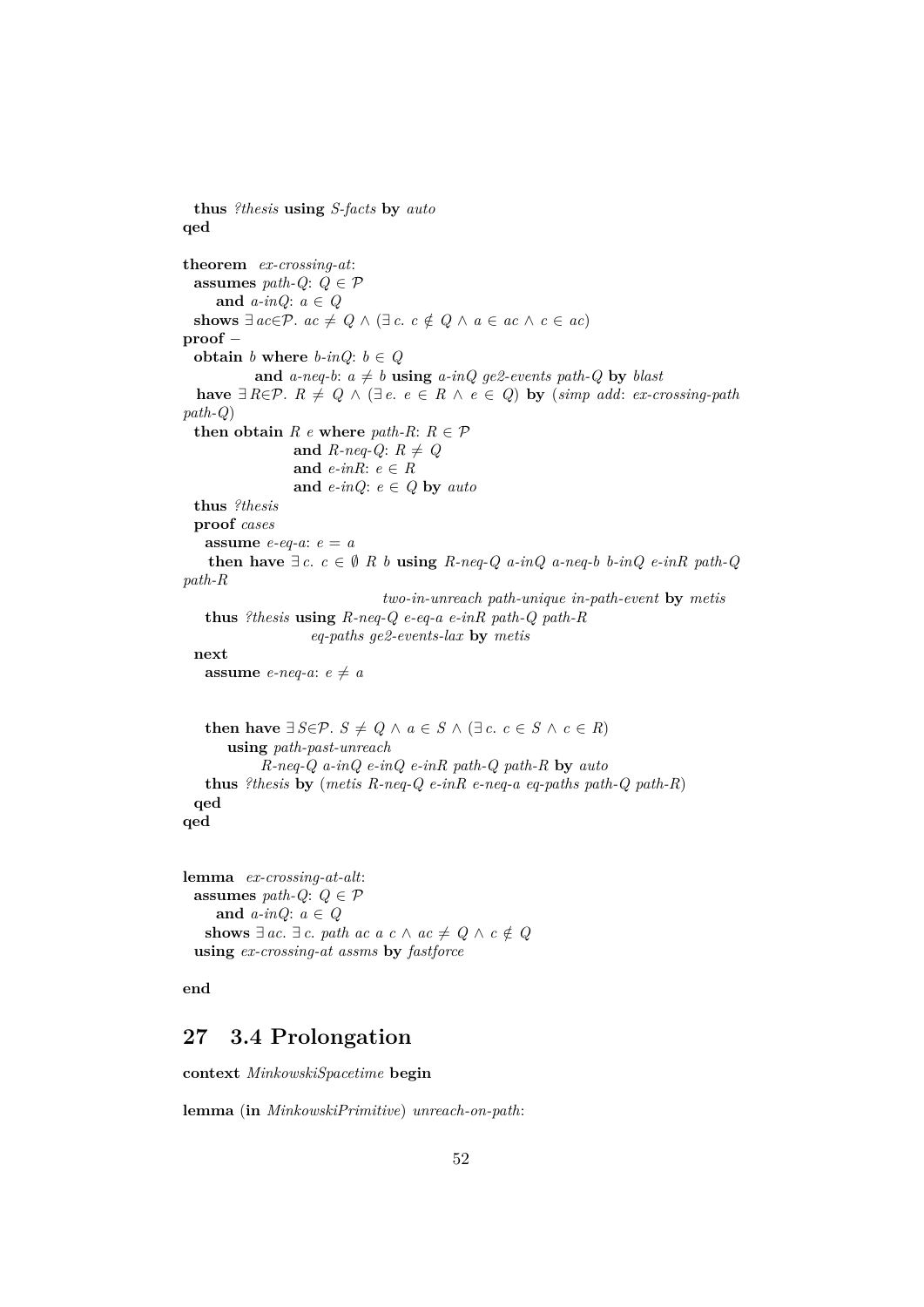$a \in \emptyset$   $Q$   $b \implies a \in Q$ **using** *unreachable-subset-def* **by** *simp*

**lemma** (**in** *MinkowskiUnreachable*) *unreach-equiv*:  $[Q \in \mathcal{P}; R \in \mathcal{P}; a \in Q; b \in R; a \in \emptyset \ Q \ b] \Longrightarrow b \in \emptyset \ R \ a$ **unfolding** *unreachable-subset-def* **by** *auto* **theorem** *prolong-betw*: **assumes** *path-Q*:  $Q \in \mathcal{P}$ **and** *a-inQ*: *a* ∈ *Q* **and** *b-inQ*: *b* ∈ *Q* and *ab-neq*:  $a \neq b$ **shows** ∃  $c \in \mathcal{E}$ . [[a b c]] **proof** − **obtain** *e ae* **where** *e-event*:  $e \in \mathcal{E}$ **and** *e-notinQ*:  $e \notin Q$ **and** *path-ae*: *path ae a e* **using** *ex-crossing-at a-inQ path-Q in-path-event* **by** *blast* **have**  $b \notin ae$  **using**  $a\text{-}inQ$   $ab\text{-}neq b\text{-}inQ$   $e\text{-}notinQ$   $eq\text{-}paths$   $path\text{-}Q$   $path\text{-}ae$  **by**  $blast$ **then obtain** *f* **where** *f*-*unreachable*:  $f \in \emptyset$  *ae b* **using** *two-in-unreach b-inQ in-path-event path-Q path-ae* **by** *blast* **then have** *b*-unreachable:  $b \in \emptyset$  Q f **using** *unreach-equiv* **by** (*metis* (*mono-tags*, *lifting*) *CollectD b-inQ path-Q unreachable-subset-def*) **have** *a-reachable*:  $a \in Q - \emptyset$  *Q f* **using** *same-path-reachable2* [where  $Q = ae$  and  $R = Q$  and  $a = a$  and *b*  $= f$ *path-ae a-inQ path-Q f-unreachable unreach-on-path* **by** *blast* **thus** *?thesis* **using** *unreachable-set-bounded* [where  $Qy = b$  and  $Q = Q$  and  $b = f$  and  $Qx = a$ *b-unreachable unreachable-subset-def* **by** *auto* **qed**

**lemma** (**in** *MinkowskiSpacetime*) *prolong-betw2*: **assumes** *path-Q*:  $Q \in \mathcal{P}$ **and** *a-inQ*: *a* ∈ *Q* **and** *b-inQ*: *b* ∈ *Q* and *ab-neq*:  $a \neq b$ **shows** ∃ *c*∈*Q*. [[*a b c*]] **by** (*metis assms betw-c-in-path prolong-betw*)

**lemma** (**in** *MinkowskiSpacetime*) *prolong-betw3*: **assumes** *path-Q*:  $Q \in \mathcal{P}$ **and** *a-inQ*: *a* ∈ *Q* **and**  $b$ -inQ:  $b \in Q$ and *ab-neq*:  $a \neq b$ **shows**  $\exists$  *c*∈*Q*.  $\exists$  *d*∈*Q*. [[*a b c*]] ∧ [[*a b d*]] ∧ *c*≠*d* **by** (*metis* (*full-types*) *abc-abc-neq abc-bcd-abd a-inQ ab-neq b-inQ path-Q prolong-betw2*)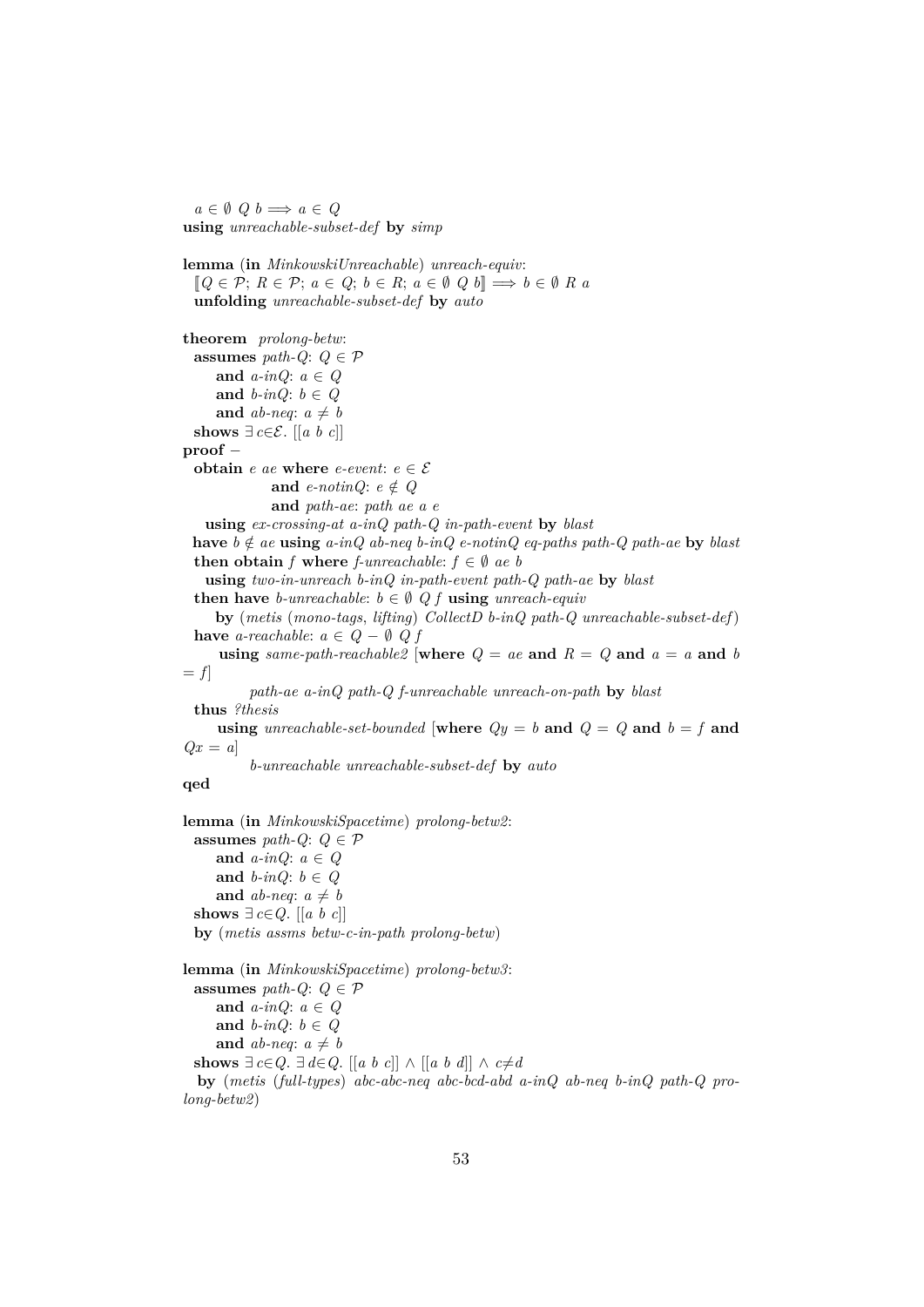```
lemma finite-path-has-ends:
 assumes Q \in \mathcal{P}and X ⊂ Qand finite X
     and card X > 3shows ∃ a∈X. ∃ b∈X. a \neq b ∧ (∀ c∈X. a \neq c ∧ b \neq c → [[a c b]])
using assms
proof (induct card X - 3 arbitrary: X)
 case 0
 then have card X = 3by linarith
 then obtain a b c where X-eq: X = \{a, b, c\}by (metis card-Suc-eq numeral-3-eq-3)
 then have abc-neq: a \neq b a \neq c b \neq cby (metis \langle \text{card } X = 3 \rangle empty-iff insert-iff order-refl three-in-set3)+
 then consider [[a \ b \ c]] \ | [[b \ c \ a]] \ | [[c \ a \ b]]using some-betw [of Q a b c] 0.prems(1) 0.prems(2) X-eq by auto
 thus ?case
 proof (cases)
   assume [[a b c]]
   thus ?thesis — All d not equal to a or c is just d = b, so it immediately follows.
     using X-eq abc-neq(2) by blast
 next
   assume [[b c a]]
   thus ?thesis
     by (simp add: X-eq abc-neq(1))
 next
   assume [[c a b]]
   thus ?thesis
     using X-eq abc-neq(3) by blast
 qed
next
 case IH: (Suc n)
 obtain Y x where X-eq: X = insert x Y and x \notin Yby (meson IH.prems(4) Set.set-insert three-in-set3)
 then have card Y - 3 = n card Y \ge 3using IH.hyps(2) IH.prems(3) X-eq \langle x \notin Y \rangle by auto
 then obtain a b where ab-Y: a \in Y b \in Y a \neq band Y-ends: \forall c \in Y. (a \neq c \land b \neq c) \longrightarrow [[a \ c \ b]]using IH(1) [of Y] IH.prems(1-3) X-eq by autoconsider [[a x b]] | [[x b a]] | [[b a x]]
   using some-betw [of Q a x b] ab-Y IH.prems(1,2) X-eq \langle x \notin Y \rangle by auto
 thus ?case
 proof (cases)
   assume [[a x b]]
   thus ?thesis
     using Y-ends X-eq ab-Y by auto
 next
```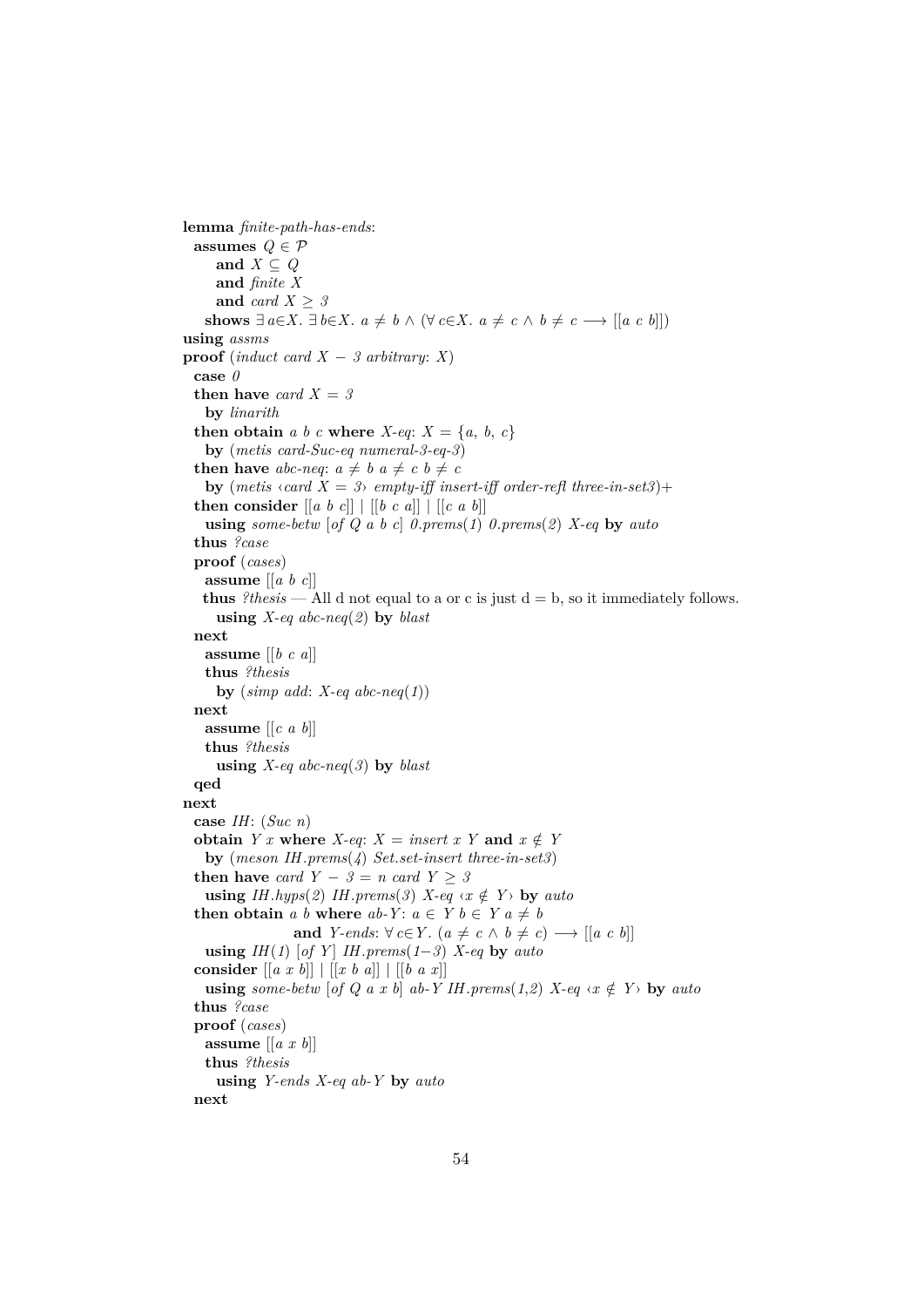```
assume [[x b a]]
   { fix c
     assume c \in X \times x \neq c \times a \neq cthen have [[x c a]]
      by (smt IH.prems(2) X-eq Y-ends ‹[[x b a]]› ab-Y (1) abc-abc-neq abc-bcd-abd
abc-only-cba(3) abc-sym \langle Q \in \mathcal{P} \rangle betw-b-in-path insert-iff some-betw subsetD)
    }
   thus ?thesis
     using X-eq \langle [x \ b \ a] \rangle ab-Y(1) abc\text{-}abc\text{-}neq insert-iff by force
  next
   assume [[b a x]]
    { fix c
     assume c \in X b \neq c x \neq cthen have [[b c x]]
      by (smt IH.prems(2) X-eq Y-ends ‹[[b a x]]› ab-Y (1) abc-abc-neq abc-bcd-acd
abc-only-cba(1)
           abc\text{-}sym \langle Q \in \mathcal{P} \rangle betw-a-in-path insert-iff some-betw subsetD)
    }
   thus ?thesis
     using X-eq \ll x \notin Y ab-Y(2) by fastforce
  qed
qed
lemma obtain-fin-path-ends:
  assumes path-X: X∈P
     and fin-Q: finite Q
     and card-Q: card Q \geq 3and events-Q: Q⊆X
  obtains a b where a \neq b and a \in Q and b \in Q and \forall c \in Q. (a \neq c \land b \neq c) \longrightarrow [[a \in Q, a \neq c \land b \neq c)]c b]]
proof −
 obtain n where n \ge 0 and card Q = n+3using card-Q nat-le-iff-add
   by auto
 then obtain a b where a \neq b and a \in Q and b \in Q and \forall c \in Q. (a \neq c \land b \neq c) \longrightarrow[[a c b]]
   using \text{finite-path-has-ends} assms \langle n \geq 0 \rangleby metis
  thus ?thesis
   using that by auto
qed
lemma path-card-nil:
 assumes Q∈P
 shows card Q = 0proof (rule ccontr)
```
**assume** *card*  $Q \neq 0$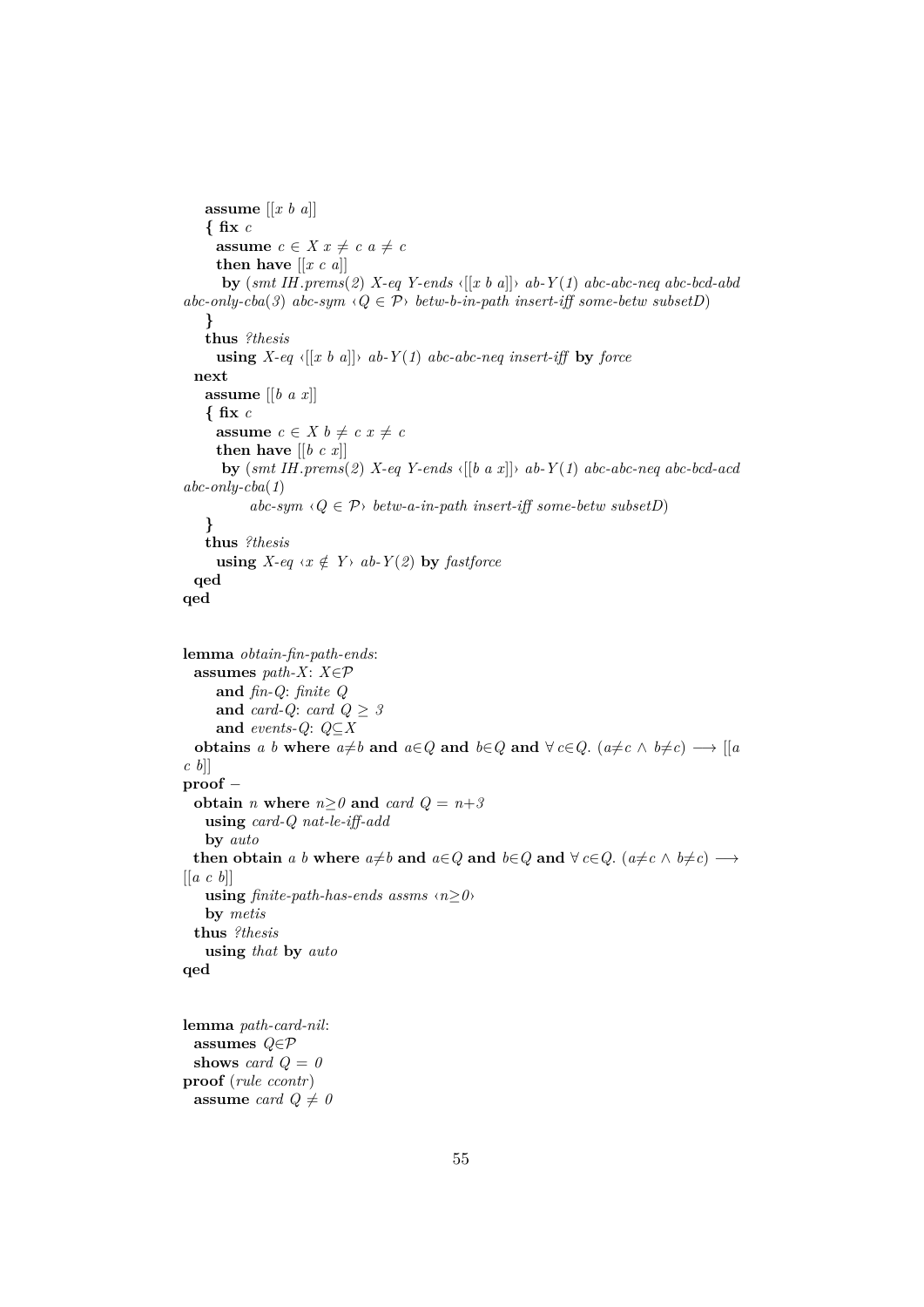```
obtain n where n = card Q
   by auto
  hence n≥1
   using \langle \text{card } Q \neq 0 \rangle by linarith
  then consider (n1) n=1 | (n2) n=2 | (n3) n\geq 3by linarith
  thus False
  proof (cases)
   case n1
   thus ?thesis
     using One-nat-def card-Suc-eq ge2-events-lax singletonD assms(1)
     by (metis \langle n = card \ Q \rangle)next
   case n2
   then obtain a b where a \neq b and a \in Q and b \in Qusing ge2-events-lax assms(1) by blast
   then obtain c where c \in Q and c \neq a and c \neq busing prolong-betw2 by (metis abc-abc-neq assms(1))
   hence card Q \neq 2by (metis \langle a \in Q \rangle \langle a \neq b \rangle \langle b \in Q \rangle \langle card - 2 - i \cdot f \rangle)thus False
     using \langle n = \text{card } Q \rangle \langle n = 2 \rangle by blast
  next
   case n3
   have fin-Q: finite Q
   proof −
     have (0::nat) \neq 1by simp
     then show ?thesis
       by (meson \langle \text{card } Q \neq 0 \rangle card.infinite)
   qed
   have card-Q: card Q \geq 3using \langle n = \text{card } Q \rangle n3 by blast
   have Q⊆Q by simp
   then obtain a b where a \in Q and b \in Q and a \neq band acb: \forall c \in Q. (c \neq a \land c \neq b) \longrightarrow [[a \ c \ b]]using obtain-fin-path-ends card-Q fin-Q assms(1)
     by metis
   then obtain x where [a \ b \ x] and x \in Qusing prolong-betw2 assms(1) by blast
   thus False
     by (metis acb abc-abc-neq abc-only-cba(2))
 qed
qed
```
**theorem** *infinite-paths*: **assumes** *P*∈P **shows** *infinite P*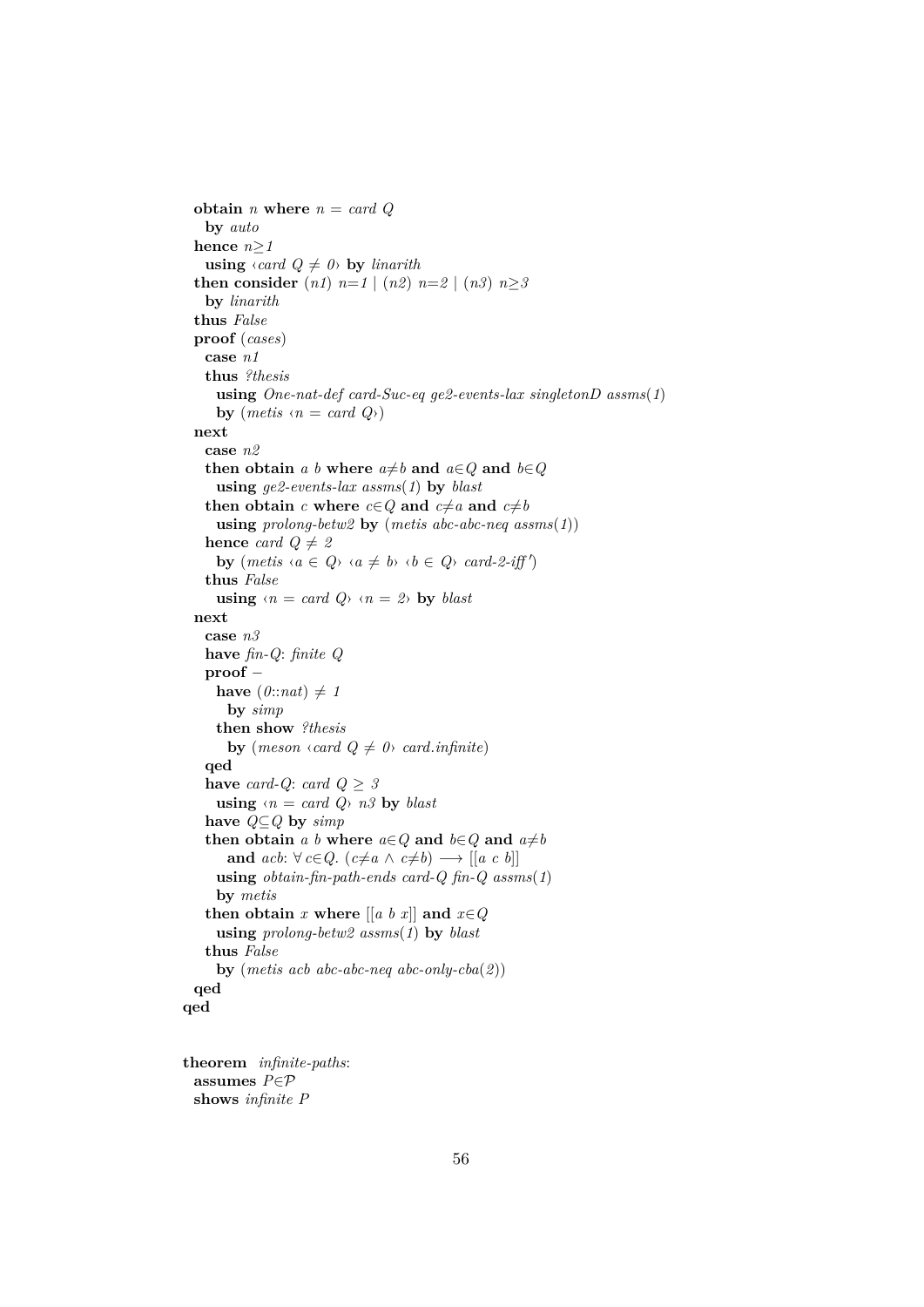```
proof
 assume fin-P: finite P
 have P \neq \{\}by (simp add: assms)
 hence card P \neq 0by (simp add: fin-P)
 moreover have \neg(card P > 1)
   using path-card-nil
   by (simp add: assms)
 ultimately show False
   by simp
qed
```
**end**

## **28 3.5 Second collinearity theorem**

We start with a useful betweenness lemma. **lemma** (**in** *MinkowskiBetweenness*) *some-betw2*: **assumes** *path-Q*:  $Q \in \mathcal{P}$ **and** *a-inQ*: *a* ∈ *Q* and  $b$ -inQ:  $b \in Q$ **and**  $c$ -inQ:  $c \in Q$ **shows**  $a = b \vee a = c \vee b = c \vee [a \ b \ c] \vee [b \ c \ a] \vee [c \ a \ b]$ **using** *a-inQ b-inQ c-inQ path-Q some-betw* **by** *blast* **lemma** (**in** *MinkowskiPrimitive*) *paths-tri*: **assumes** *path-ab*: *path ab a b* **and** *path-bc*: *path bc b c* **and** *path-ca*: *path ca c a* **and**  $a$ -notin-bc:  $a \notin bc$ **shows**  $\triangle$  *a b c* **proof** − **have** *abc-events*:  $a \in \mathcal{E} \land b \in \mathcal{E} \land c \in \mathcal{E}$ **using** *path-ab path-bc path-ca in-path-event* **by** *auto* **have** *abc-neq*:  $a \neq b \land a \neq c \land b \neq c$ **using** *path-ab path-bc path-ca* **by** *auto* **have** *paths-neq*:  $ab \neq bc \land ab \neq ca \land bc \neq ca$ **using** *a-notin-bc cross-once-notin path-ab path-bc path-ca* **by** *blast* **show** *?thesis* **unfolding** *kinematic-triangle-def* **using** *abc-events abc-neq paths-neq path-ab path-bc path-ca* **by** *auto* **qed**

**lemma** (**in** *MinkowskiPrimitive*) *paths-tri2*: **assumes** *path-ab*: *path ab a b*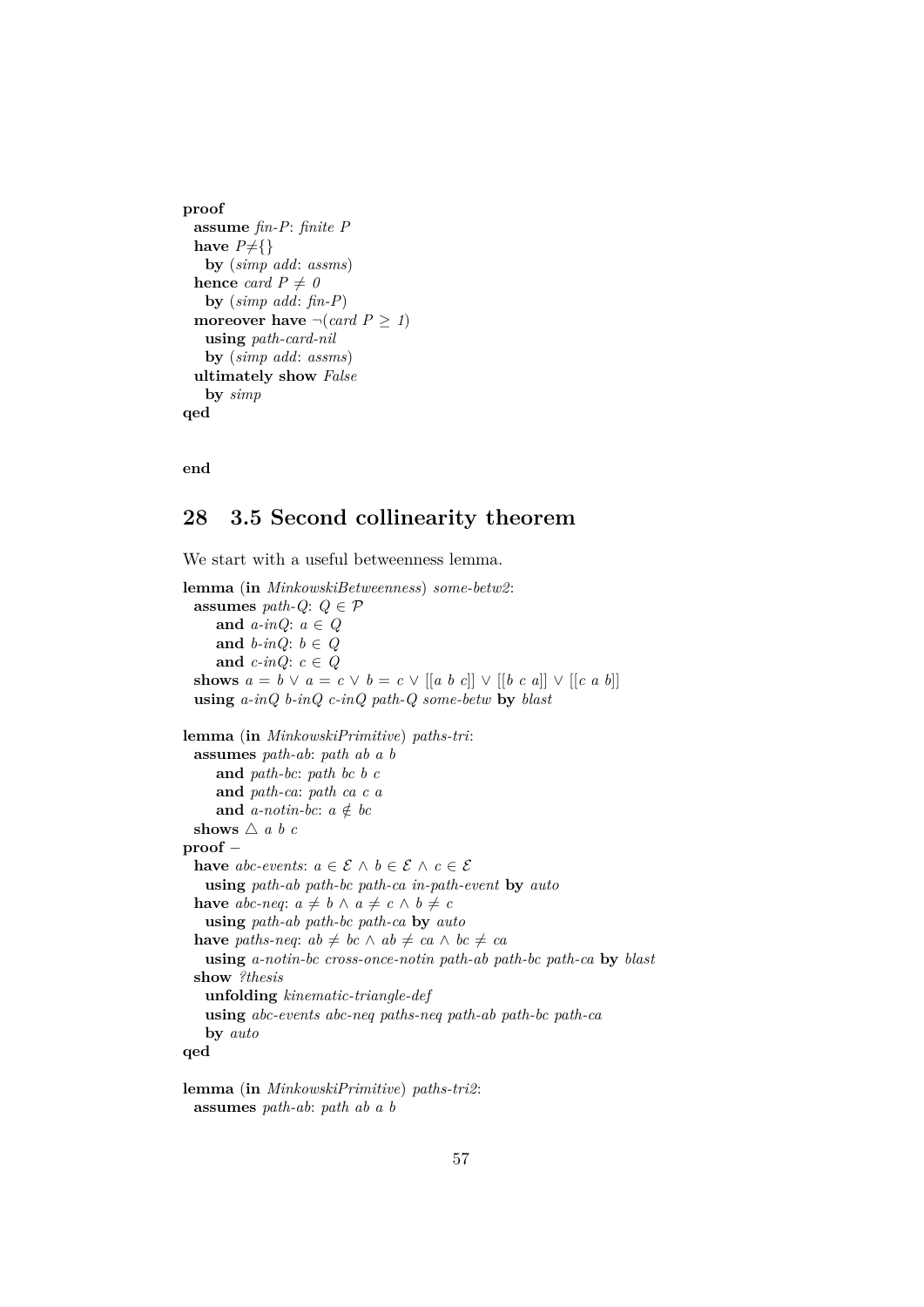**and** *path-bc*: *path bc b c* **and** *path-ca*: *path ca c a* **and**  $ab$ -neq-bc:  $ab \neq bc$ **shows**  $\triangle$  *a b c* 

**by** (*meson ab-neq-bc cross-once-notin path-ab path-bc path-ca paths-tri*)

Schutz states it more like  $[tri-abc; bcd; cea] \implies (path de d e \longrightarrow \exists f \in de.$ [[*a f b*]]∧[[*d e f* ]]). Equivalent up to usage of *impI*.

**theorem** (**in** *MinkowskiChain*) *collinearity2*: **assumes** *tri-abc*:  $\triangle$  *a b c* **and** *bcd*: [[*b c d*]] **and** *cea*: [[*c e a*]] **and** *path-de*: *path de d e* **shows**  $\exists f \in de$ . [[*a f b*]] ∧ [[*d e f*]] **proof** − **obtain** *ab* **where** *path-ab*: *path ab a b* **using** *tri-abc triangle-paths-unique* **by** *blast* **then obtain**  $f$  **where**  $afb$ :  $[[af b]]$ **and**  $f$ -in-de:  $f$  ∈  $de$  **using** collinearity tri-abc path-de path-ab bcd cea **by** *blast* **obtain** *af* **where** *path-af* : *path af a f* **using** *abc-abc-neq afb betw-b-in-path path-ab* **by** *blast* **have**  $\left[ \left[ d \, e \, f \right] \right]$ **proof** − **have** *def-in-de*: *d* ∈ *de*  $\land$  *e* ∈ *de*  $\land$  *f* ∈ *de* **using** *path-de f-in-de* **by** *simp* **then have**  $\text{five-poss:} f = d \lor f = e \lor [[e f d]] \lor [[f d e]] \lor [[d e f]]$ **using** *path-de some-betw2* **by** *blast* **have**  $f = d \lor f = e \longrightarrow (\exists Q \in \mathcal{P} \land e \in Q \land b \in Q \land c \in Q)$ **by** (*metis abc-abc-neq afb bcd betw-a-in-path betw-b-in-path cea path-ab*) **then have** *f-neq-d-e:*  $f \neq d \land f \neq e$  **using** *tri-abc* **using** *triangle-diff-paths* **by** *simp* **then consider** [[*e f d*]] | [[*f d e*]] | [[*d e f* ]] **using** *five-poss* **by** *linarith*

**thus** *?thesis*

**proof** (*cases*)

```
assume efd: [[e f d]]
```
**obtain** *dc* **where** *path-dc*: *path dc d c* **using** *abc-abc-neq abc-ex-path bcd* **by** *blast*

**obtain** *ce* **where** *path-ce*: *path ce c e* **using** *abc-abc-neq abc-ex-path cea* **by** *blast*

**have**  $dc{\neq}ce$ 

**using** *bcd betw-a-in-path betw-c-in-path cea path-ce path-dc tri-abc triangle-diff-paths*

**by** *blast* **hence**  $\triangle$  *d c e* **using** *paths-tri2 path-ce path-dc path-de* **by** *blast* **then obtain** *x* **where**  $x$ -*in*-*af*:  $x \in af$ **and** *dxc*: [[*d x c*]] **using** *collinearity*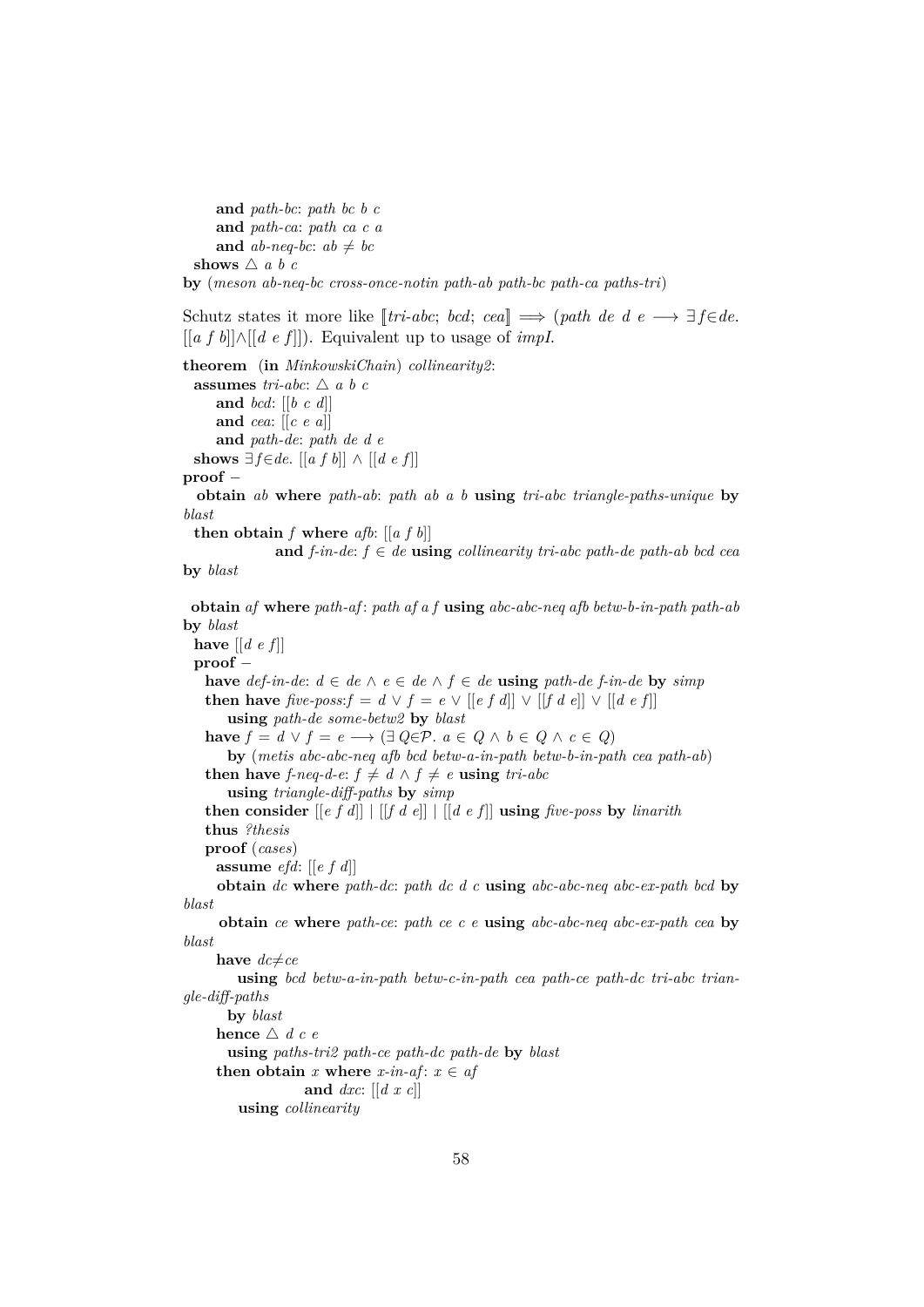[where  $a = d$  and  $b = c$  and  $c = e$  and  $d = a$  and  $e = f$  and  $de$  $= af$ 

*cea efd path-dc path-af* **by** *blast*

**then have**  $x$ -in-dc:  $x \in dc$  **using**  $b_{\text{at}}$  *using*  $a_{\text{at}}$  *b*  $a_{\text{at}}$  *x*  $b_{\text{at}}$  *x*  $c_{\text{at}}$  *x*  $c_{\text{at}}$  *x*  $c_{\text{at}}$  *x*  $c_{\text{at}}$  *x*  $c_{\text{at}}$  *x*  $c_{\text{at}}$  *x*  $c_{\text{at}}$  *x*  $c_{$ 

**then have**  $x = b$  **using** *eq-paths* **by** (*metis path-af path-dc afb bcd tri-abc x-in-af*

*betw-a-in-path betw-c-in-path triangle-diff-paths*) **then have** [[*d b c*]] **using** *dxc* **by** *simp*

**then have** *False* **using** *bcd abc-only-cba* [where  $a = b$  **and**  $b = c$  **and**  $c = c$ *d*] **by** *simp*

**thus** *?thesis* **by** *simp*

**next**

**assume** *fde*: [[*f d e*]]

**obtain** *bd* **where** *path-bd*: *path bd b d* **using** *abc-abc-neq abc-ex-path bcd* **by** *blast*

**obtain** *ea* **where** *path-ea*: *path ea e a* **using** *abc-abc-neq abc-ex-path-unique cea* **by** *blast*

**obtain** *fe* **where** *path-fe*: *path fe f e* **using** *f-in-de f-neq-d-e path-de* **by** *blast* **have**  $fe \neq ea$ 

**using** *tri-abc afb cea path-ea path-fe*

**by** (*metis abc-abc-neq betw-a-in-path betw-c-in-path triangle-paths-neq*) **hence**  $\triangle$  *e a f* 

**by** (*metis path-unique path-af path-ea path-fe paths-tri2*)

**then obtain** *y* **where** *y*-in-bd:  $y \in bd$ 

**and** *eya*: [[*e y a*]] **thm** *collinearity*

```
using collinearity
```

```
[where a = e and b = a and c = f and d = b and e = d and de= bdafb fde path-bd path-ea by blast
```

```
then have y = c by (metis (mono-tags, lifting)
                      afb bcd cea path-bd tri-abc
                      abc-ac-neq betw-b-in-path path-unique triangle-paths(2)
                        triangle-paths-neq)
then have [[e c a]] using eya by simp
```
**then have** *False* **using** *cea abc-only-cba* [where  $a = c$  **and**  $b = e$  **and**  $c =$ *a*] **by** *simp*

**thus** *?thesis* **by** *simp* **next assume** [[*d e f* ]] **thus** *?thesis* **by** *assumption* **qed qed thus** *?thesis* **using** *afb f-in-de* **by** *blast* **qed**

## **29 3.6 Order on a path - Theorems 8 and 9**

**context** *MinkowskiSpacetime* **begin**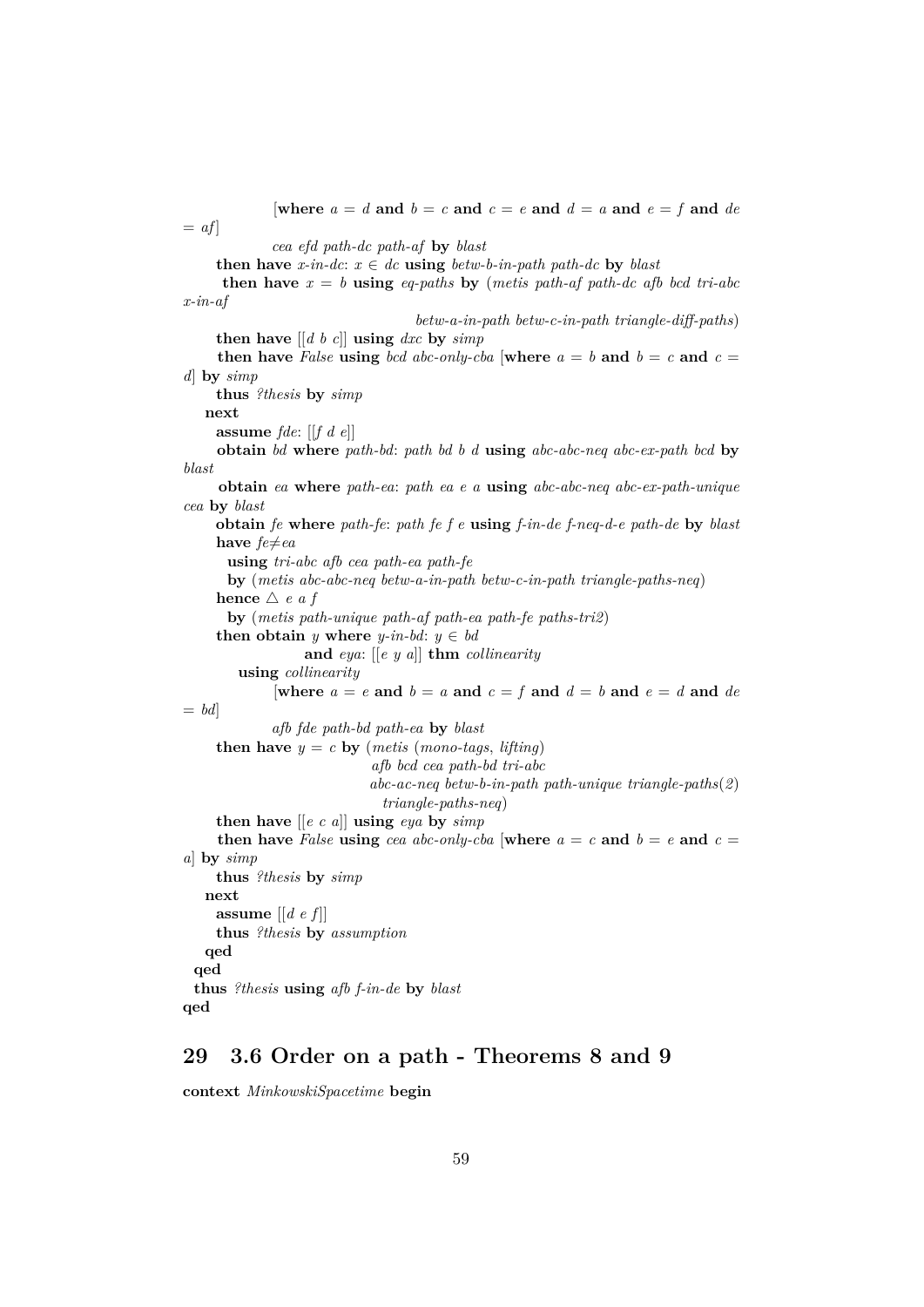### **29.1 Theorem 8 (as in Veblen (1911) Theorem 6)**

Note  $a'b'c'$  don't necessarily form a triangle, as there still needs to be paths between them.

**theorem** (**in** *MinkowskiChain*) *tri-betw-no-path*: **assumes** *tri-abc*:  $\triangle$  *a b c* and  $ab'c: [[a \; b' \; c]]$ **and**  $bc'a$ :  $[[b \ c' \ a]]$ and  $ca'b$ :  $[[c \ a' \ b]]$ **shows**  $\neg$  (∃ *Q*∈ $\mathcal{P}$ *.*  $a' \in Q \land b' \in Q \land c' \in Q$ ) **proof** − **have**  $abc-a'b'c'$ -neq:  $a \neq a' \land a \neq b' \land a \neq c'$  $\wedge$  *b*  $\neq$  *a'*  $\wedge$  *b*  $\neq$  *b'*  $\wedge$  *b*  $\neq$  *c'*  $\wedge$   $c \neq a' \wedge c \neq b' \wedge c \neq c'$ **using** *abc-ac-neq* by (metis ab'c abc-abc-neq bc'a ca'b tri-abc triangle-not-betw-abc trian*gle-permutes*(*4*)) **show** *?thesis* **proof** (*rule notI*) **assume**  $path\text{-}a'b'c': \exists Q \in \mathcal{P}$ .  $a' \in Q \land b' \in Q \land c' \in Q$ consider  $[[a' b' c']]$   $[[b' c' a']]$   $[[c' a' b']]$  using *some-betw*  $\frac{1}{2}$  by (*smt abc-a'b'c'-neq path-a'b'c' bc'a ca'b ab'c tri-abc abc-ex-path cross-once-notin triangle-diff-paths*) **thus** *False* **proof** (*cases*) **assume**  $a'b'c'$ :  $\left[ \left[ a' b' c' \right] \right]$ then have  $c'b'a'$ :  $\left[ \left[ c' b' a' \right] \right]$  using abc-sym by  $simp$ **have** nopath-a'c'b:  $\neg (\exists Q \in \mathcal{P} \land a' \in Q \land c' \in Q \land b \in Q)$ **proof** (*rule notI*) **assume** ∃  $Q \in \mathcal{P}$ .  $a' \in Q \land c' \in Q \land b \in Q$ **then obtain**  $Q$  **where**  $path \cdot Q$ :  $Q \in \mathcal{P}$ and  $a'-inQ$ :  $a' \in Q$ and  $c'$ -inQ:  $c' \in Q$ **and**  $b$ -inQ:  $b \in Q$  **by** *blast* **then have**  $ac\text{-}inQ$ :  $a \in Q \land c \in Q$  **using**  $eq\text{-}paths$ by (metis abc-a'b'c'-neq ca'b bc'a betw-a-in-path betw-c-in-path) **thus** *False* **using** *b-inQ path-Q tri-abc triangle-diff-paths* **by** *blast* **qed then have**  $tri-a'b'c'$ :  $\triangle a' b c'$ **by** (smt bc'a ca'b path-a'b'c' paths-tri abc-ex-path-unique) **obtain**  $ab'$  where  $path-ab'$ :  $path ab'$   $a$   $b'$  using  $ab'c$   $abc-a'b'c'$ -neq  $abc-ex-path$ **by** *blast* **obtain**  $a'b$  where  $path-a'b$ :  $path\ a'b\ a'b\ a'b$  **b** using  $tri-a'bc'$  *triangle-paths* $(1)$  by *blast* **then have**  $\exists x \in a'b$ . [[a' x b]] ∧ [[a b' x]] **using** *collinearity2* [where  $a = a'$  and  $b = b$  and  $c = c'$  and  $e = b'$  and  $d = a$  and  $de = ab'$ *bc*'*a betw-b-in-path c'b'a' path-ab' tri-a'bc'* by *blast* then obtain *x* where  $x$ -in- $a'b$ :  $x \in a'b$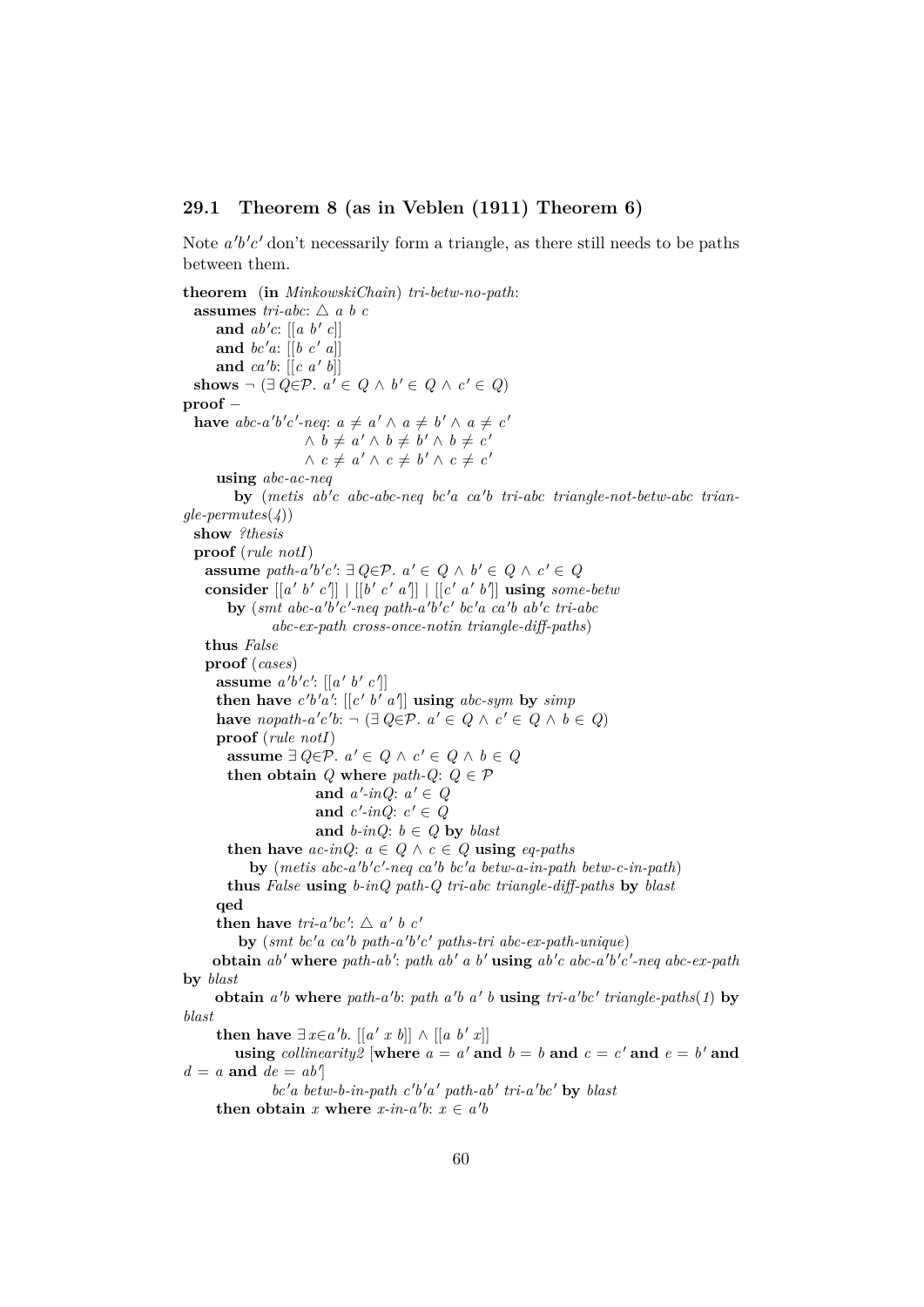and  $a'xb$ :  $\left[ \left[ a' \; x \; b \right] \right]$ and  $ab'x$ :  $[[a \; b' \; x]]$  by *blast* 

**have**  $c$ -in-ab':  $c \in ab'$  **using**  $ab'c$  betw-c-in-path path-ab' **by** auto **have**  $c$ -in-a'b:  $c \in a'$ b **using**  $ca'$ b betw-a-in-path path-a'b **by** auto have  $ab'$ -a'b-distinct:  $ab' \neq a'b$ using  $c$ -in-a<sup>'</sup>b path-a<sup>'</sup>b path-ab<sup>'</sup> tri-abc triangle-diff-paths by blast **have**  $ab' \cap a'b = \{c\}$  $using paths-cross-at ab'-a'b-distinct c-in-a'b c-in-ab' path-a'b path-ab' by$ *auto* **then have**  $x = c$  **using**  $ab'x$  path- $ab'$  x-in-a<sup>t</sup>b betw-c-in-path by auto **then have**  $[[a' c b]]$  **using**  $a'xb$  **by**  $auto$ **thus** *False* **using** *ca* <sup>0</sup> *b abc-only-cba* **by** *blast* **next assume**  $b'c'a'$ :  $[[b' c' a']]$ **then have**  $a'c'b'$ :  $[[a' c' b']]$  **using**  $abc-sym$  by  $simp$ **have** nopath-a'cb':  $\neg (\exists Q \in \mathcal{P} \land a' \in Q \land c \in Q \land b' \in Q)$ **proof** (*rule notI*) **assume** ∃  $Q \in \mathcal{P}$ .  $a' \in Q \land c \in Q \land b' \in Q$ **then obtain**  $Q$  **where**  $path \cdot Q$ :  $Q \in \mathcal{P}$ and  $a'-inQ$ :  $a' \in Q$ **and**  $c$ -inQ:  $c \in Q$ and  $b'$ -inQ:  $b' \in Q$  by *blast* **then have**  $ab$ -inQ:  $a \in Q \land b \in Q$ **using** *eq-paths* by (metis  $ab'c$  abc-a'b'c'-neq betw-a-in-path betw-c-in-path  $ca'b$ ) **thus** *False* **using** *c-inQ path-Q tri-abc triangle-diff-paths* **by** *blast* **qed then have**  $tri-a'cb'$ :  $\triangle a' c b'$  $\mathbf{b}$ **y** (smt ab'c abc-ex-path-unique b'c'a' ca'b paths-tri) obtain  $bc'$  where path-bc': path bc' b c' **using**  $abc-a'b'c'$ -neq  $abc-ex-path-unique$   $bc'a$ **by** *blast* **obtain**  $b'c$  where  $path-b'c$ :  $path b'c$   $b'$   $c$  **using**  $tri-a'cb'$  *triangle-paths* $(3)$  by *blast* **then have**  $\exists x \in b'c$ . [[*b' x c*]] ∧ [[*b c' x*]] **using** *collinearity2* [where  $a = b'$  and  $b = c$  and  $c = a'$ and  $e = c'$  and  $d = b$  and  $de = bc'$  $bc'a$  betw-b-in-path  $a'c'b'$  path-bc' tri- $a'cb'$  $\mathbf{by}$  (*meson ca'b triangle-permutes*(5)) **then obtain** *x* **where**  $x$ -*in*-*b*'*c*:  $x \in b$ '*c* and  $b'xc: [[b' x c]]$ and  $bc'x$ :  $[[b \ c' \ x]]$  by *blast* have  $a$ -in-bc':  $a \in bc'$  using  $bc'a$  betw-c-in-path path-bc' by blast **have**  $a$ -in-b'c:  $a \in b'c$  **using**  $ab'c$  betw-a-in-path path-b'c **by** blast **have**  $bc'$ -*b'c*-distinct:  $bc' \neq b'c$ using *a*-in-bc' path-b'c path-bc' tri-abc triangle-diff-paths by blast have  $bc' \cap b'c = \{a\}$ using paths-cross-at bc'-b'c-distinct a-in-b'c a-in-bc' path-b'c path-bc' by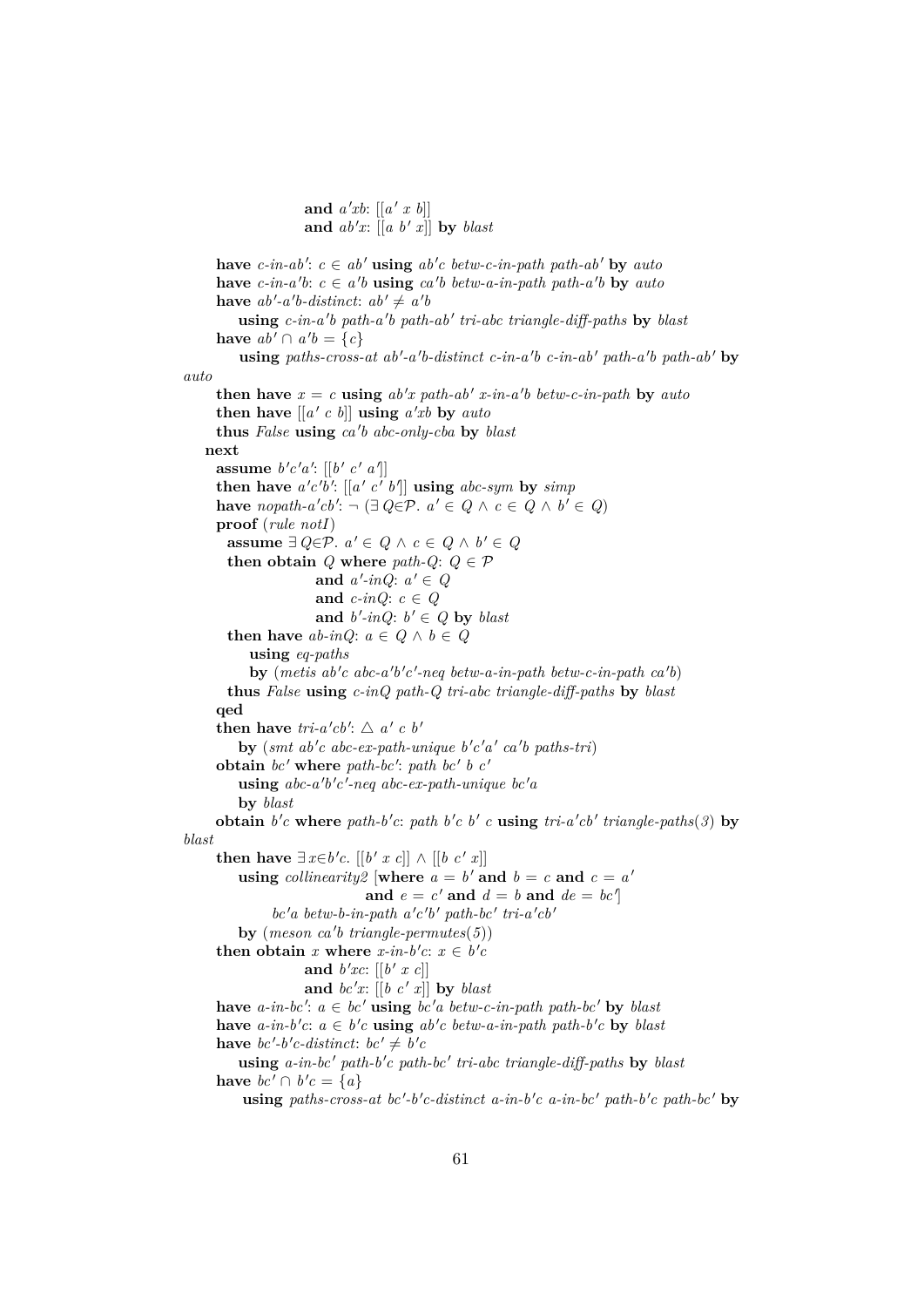*auto*

**then have**  $x = a$  **using**  $bc'x$  *betw-c-in-path path-bc' x-in-b'c* **by** *auto* **then have**  $[[b' a c]]$  **using**  $b'xc$  **by**  $auto$ **thus** *False* **using** *ab* <sup>0</sup> *c abc-only-cba* **by** *blast* **next assume**  $c'a'b'$ :  $\left[ \left[ c' a' b' \right] \right]$ then have  $b'a'c'$ :  $[[b' a' c']]$  using  $abc\text{-}sym$  by  $simp$ **have** nopath-c'ab':  $\neg (\exists Q \in \mathcal{P} \land c' \in Q \land a \in Q \land b' \in Q)$ **proof** (*rule notI*) **assume** ∃  $Q \in \mathcal{P}$ .  $c' \in Q \land a \in Q \land b' \in Q$ **then obtain**  $Q$  **where**  $path \cdot Q$ :  $Q \in \mathcal{P}$ and  $c'$ -inQ:  $c' \in Q$ **and** *a-inQ*: *a* ∈ *Q* and  $b'$ -inQ:  $b' \in Q$  by *blast* **then have** *bc-inQ*:  $b \in Q \land c \in Q$  $u$ sing *eq-paths ab'c abc-a'b'c'-neq bc'a betw-a-in-path betw-c-in-path* by *blast* **thus** *False* **using** *a-inQ path-Q tri-abc triangle-diff-paths* **by** *blast* **qed then have**  $tri-a'cb'$ :  $\triangle b' a c'$  $\mathbf{b}$ **y** (*smt* bc'a abc-ex-path-unique c'a'b' ab'c paths-tri) obtain *ca'* where *path-ca'*: *path ca'* c a'  $using$   $abc-a'b'c'$ -neq  $abc-ex-path-unique$   $ca'b$ **by** *blast* **obtain**  $c'$ **a** where  $path$ - $c'$ **a**:  $path$   $c'$ **a**  $c'$  **a using**  $tri$ **-** $a'$  $cb'$   $triangle$   $paths(3)$  **by** *blast* **then have**  $\exists x \in c'a$ . [[*c' x a*]] ∧ [[*c a' x*]] **using** *collinearity2* [where  $a = c'$  and  $b = a$  and  $c = b'$ and  $e = a'$  and  $d = c$  and  $de = ca'$  $ab'c$   $b'a'c'$   $betw-b-in-path$   $path-ca'$   $tri-a'cb'$   $triangle-permutes(5)$  by *blast* **then obtain** *x* **where**  $x$ -in-c'a:  $x \in c'a$ and  $c'xa$ :  $[[c' x a]]$ and  $ca'x$ :  $[[c \ a' \ x]]$  by *blast* **have**  $b$ -in-ca':  $b \in ca'$  **using**  $b$ etw-c-in-path ca'b path-ca' **by** blast **have** *b*-in-c'a: *b* ∈ *c*'a **using** *bc*'a *betw*-a-in-path path-c'a **by** auto **have**  $ca' - c'a$ -distinct:  $ca' \neq c'a$ **using** *b-in-c* <sup>0</sup>*a path-c* <sup>0</sup>*a path-ca* <sup>0</sup> *tri-abc triangle-diff-paths* **by** *blast* have  $ca' \cap c'a = \{b\}$ **using** *b*-in-c'a *b*-in-ca' ca'-c'a-distinct path-c'a path-ca' paths-cross-at **by** *auto* **then have**  $x = b$  **using** *betw-c-in-path ca'x path-ca' x-in-c'a* by *auto* **then have**  $\left[ \left[ c' \mid b \right] a \right]$  **using**  $c'xa$  **by**  $auto$ **thus** *False* **using** *abc-only-cba bc* <sup>0</sup>*a* **by** *blast* **qed qed qed**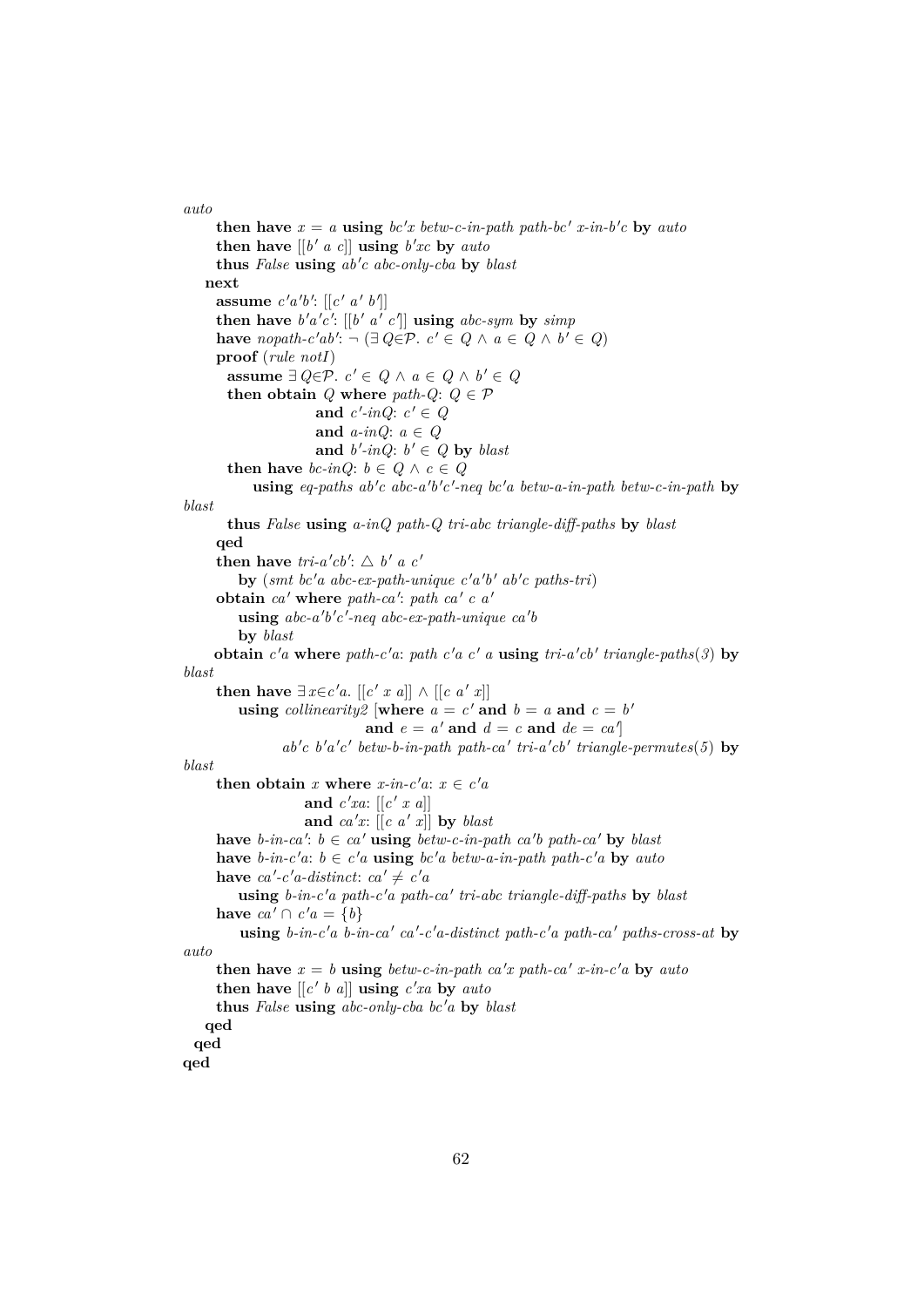### **29.2 Theorem 9**

We now begin working on the transitivity lemmas needed to prove Theorem 9. Multiple lemmas below obtain primed variables (e.g. d'). These are starred in Schutz (e.g. *d*∗), but that notation is already reserved in Isabelle.

```
lemma unreachable-bounded-path-only:
  assumes d'-def: d' \notin \emptyset ab e d' \in ab d' \neq eand e-event: e \in \mathcal{E}and path-ab: ab \in \mathcal{P}and e-notin-S: e \notin abshows ∃ d'e. path d'e d' e
proof (rule ccontr)
  assume \neg(\exists d'e. path d'e d'e)
  hence \neg(\exists R \in \mathcal{P} \cdot d' \in R \land e \in R \land d' \neq e)by blast
  hence \neg(\exists R \in \mathcal{P} \land \neg R \in R \land d' \in R)using d'-def(3) by blast
  moreover have ab \in \mathcal{P} \land e \in \mathcal{E} \land e \notin abby (simp add: e-event e-notin-S path-ab)
  ultimately have d' \in \emptyset ab e
    unfolding unreachable-subset-def using d
0
-def(2)
   by blast
  thus False
    using d'-def(1) by auto
qed
lemma unreachable-bounded-path:
  assumes S-neq-ab: S \neq aband a-inS: a ∈ S
     and e-inS: e \in Sand e-neq-a: e \neq aand path-S: S \in \mathcal{P}and path-ab: path ab a b
     and path-be: path be b e
     and no-de: ¬(∃ de. path de d e)
     and abd:[[a b d]]
    obtains d' d'e where d' \in ab \land path d'e d'e \land [[b d d']]proof −
  have e-event: e∈E
   using e-inS path-S by auto
  have e \notin abusing S-neq-ab a-inS e-inS e-neq-a eq-paths path-S path-ab by auto
  have ab \in \mathcal{P} \land e \notin abusing S-neq-ab a-inS e-inS e-neq-a eq-paths path-S path-ab
   by auto
  have b \in ab - ∅ ab e
   using cross-in-reachable path-ab path-be
   by blast
  have d \in \emptyset ab e
```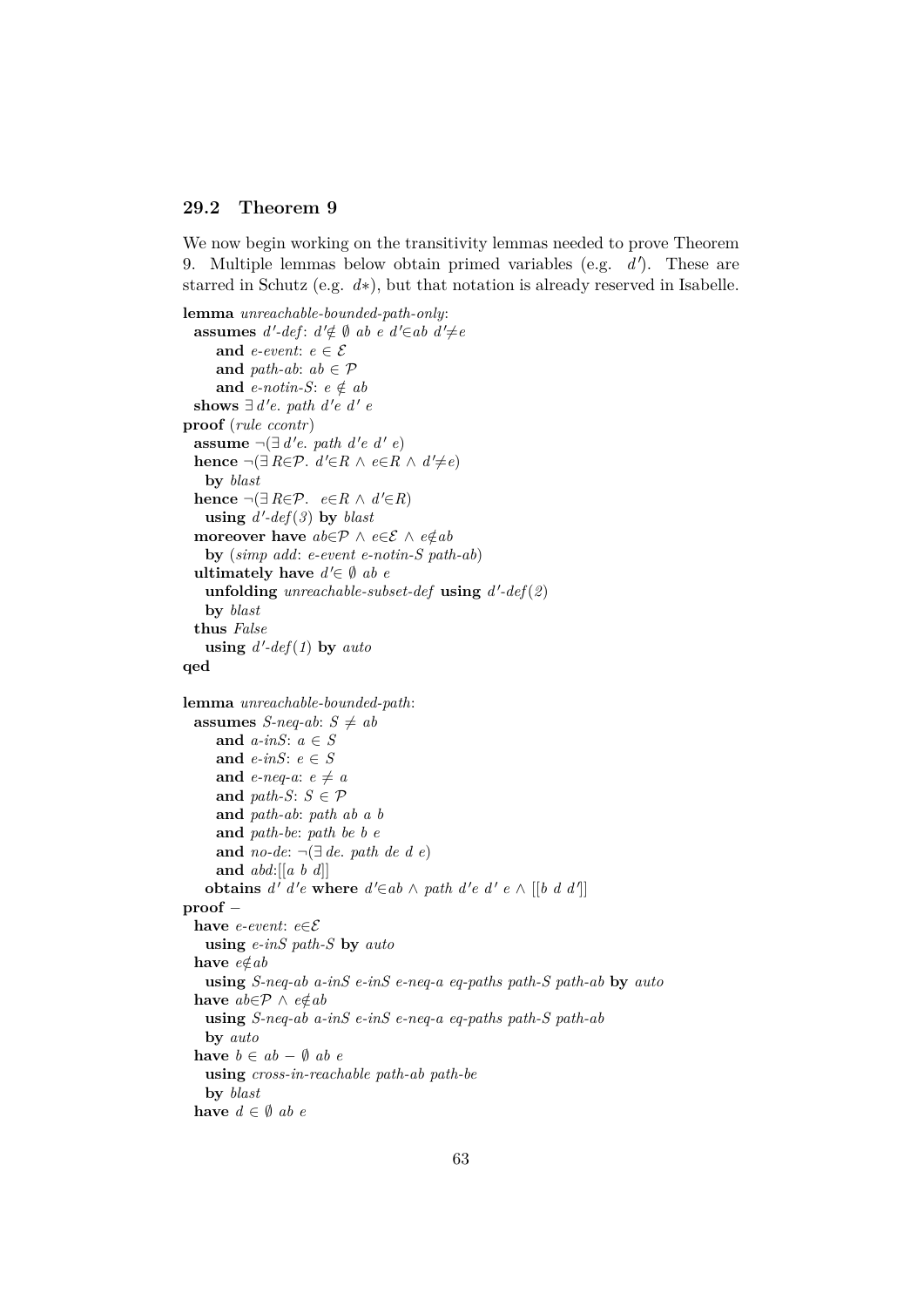```
using no-de abd path-ab e-event \langle e \notin ab \ranglebetw-c-in-path unreachable-bounded-path-only
    by blast
  have \exists d' d'e. d' \in ab \land path d'e d'e ∧ [[b d d']]
  proof −
    obtain d' where [[b \ d \ d]] \ d' \in ab \ d' \notin \emptyset ab e b\neq d' \ e \neq d'using unreachable-set-bounded \langle b \in ab - \emptyset \text{ ab } e \rangle \langle d \in \emptyset \text{ ab } e \rangle e-event \langle e \notin ab \ranglepath-ab
      by (metis DiffE)
    then obtain d'e where path d'e d'eusing unreachable-bounded-path-only e-event ‹e∈/ab› path-ab
      by blast
    thus ?thesis
       using \langle [(b \ d \ d')] \rangle \ \langle d' \in ab \rangleby blast
  qed
  thus ?thesis
    using that by blast
qed
```
This lemma collects the first three paragraphs of Schutz' proof of Theorem 9 - Lemma 1. Several case splits need to be considered, but have no further importance outside of this lemma: thus we parcel them away from the main proof.

```
{\bf lemma} \ exist-c'd'-alt:assumes abc: [[a b c]]
     and abd: [[a b d]]
     and dbc: [[d b c]]
     and c-neq-d: c \neq dand path-ab: path ab a b
     and path-S: S \in \mathcal{P}and a-inS: a ∈ S
     and e-inS: e ∈ S
     and e-neq-a: e \neq aand S-neq-ab: S \neq aband path-be: path be b e
  shows ∃ c' d'. ∃ d'e c'e. c'∈ab ∧ d'∈ab\wedge [[a b d']] \wedge [[c' b a]] \wedge [[c' b d']]
                     \land path d'e d' e ∧ path c'e c' e
proof (cases)
 assume ∃ de. path de d e
  then obtain de where path de d e
   by blast
 hence [[a b d]] ∧ d∈ab
   using abd betw-c-in-path path-ab by blast
  thus ?thesis
  proof (cases)
   assume ∃ ce. path ce c e
   then obtain ce where path ce c e by blast
```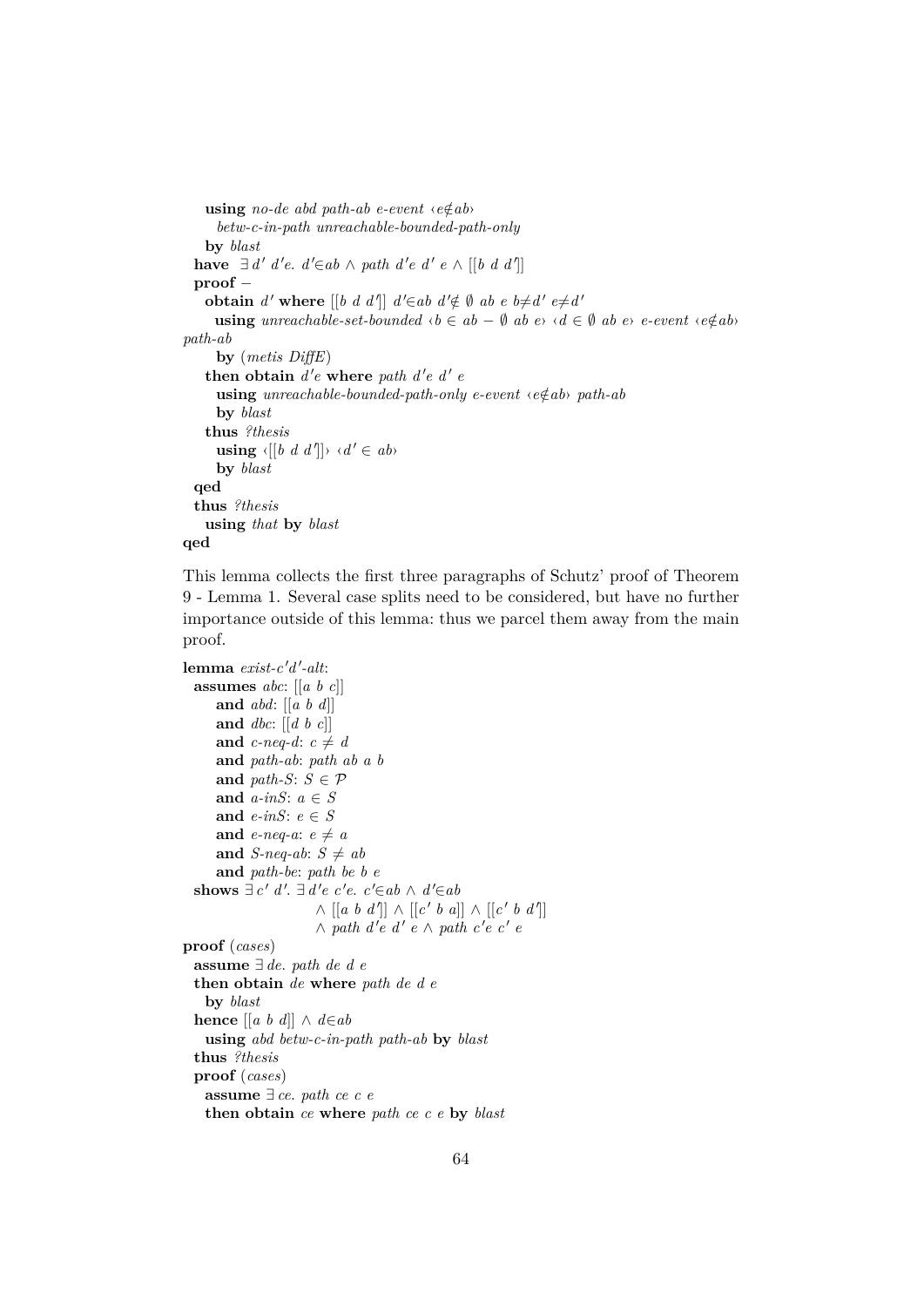```
have c \in abusing abc betw-c-in-path path-ab by blast
    thus ?thesis
     using \langle [a \ b \ d]] \wedge d \in ab \langle \exists \ ce, \ path \ ce \ c \ e \rangle \langle c \in ab \rangle \langle path \ de \ d \ e \rangle \ abc \ ab \c-symdbc
      by blast
 next
    assume \neg(\exists ce. path ce c e)
    obtain c' c'e where c' \in ab \land path \ c'e \ c' e \land [[b \ c \ c']]using unreachable-bounded-path [where ab = ab and e = e and b = b and d = cand a=a and S=S and be=be]
       S-neq-ab ‹¬(∃ ce. path ce c e)› a-inS abc e-inS e-neq-a path-S path-ab path-be
    by (metis (mono-tags, lifting))
    hence [[a \ b \ c]] \wedge [[d \ b \ c]]using abc dbc by blast
    hence \left[ \left[ c' b a \right] \right] \wedge \left[ \left[ c' b d \right] \right]using theorem1 by blast
    thus ?thesis
      using \langle [a \ b \ d] ] \wedge d \in ab \langle c' \in ab \wedge path \ c' \in c' \ e \wedge [[b \ c \ c'] ] \rangle \langle path \ de \ d \ e \rangleby blast
  qed
next
  assume \neg (∃ de. path de d e)
  obtain d' d'e where d'-in-ab: d' \in aband bdd': [[b \ d \ d']]and path d'e d' eusing unreachable-bounded-path [where ab = ab and e = e and b = b and d = dand a=a and S=S and be=beS-neg-ab \Leftrightarrow \text{d} de. path de d e> a-inS abd e-inS e-neq-a path-S path-ab path-be
    by (metis (mono-tags, lifting))
  hence \left[ \left[ a \; b \; d' \right] \right] using abd by blast
  thus ?thesis
  proof (cases)
    assume ∃ ce. path ce c e
    then obtain ce where path ce c e by blast
    have c \in abusing abc betw-c-in-path path-ab by blast
    thus ?thesis
      using \langle [a \ b \ d'] \rangle \ \langle d' \in ab \rangle \ \langle path \ ce \ c \ e \rangle \ \langle c \in ab \rangle \ \langle path \ d' \in d' \ e \rangle \ abc \ abc \text{-sym}dbc
      by (meson abc-bcd-acd bdd')
 next
    assume \neg(\exists ce. path ce c e)
    obtain c' c'e where c' \in ab \land path \ c'e \ c' e \land [[b \ c \ c']]using unreachable-bounded-path [where ab = ab and e = e and b = b and d = cand a=a and S=S and be=beS-neq-ab ‹¬(∃ ce. path ce c e)› a-inS abc e-inS e-neq-a path-S path-ab path-be
    by (metis (mono-tags, lifting))
    hence [[a \ b \ c]] \wedge [[d \ b \ c]]
```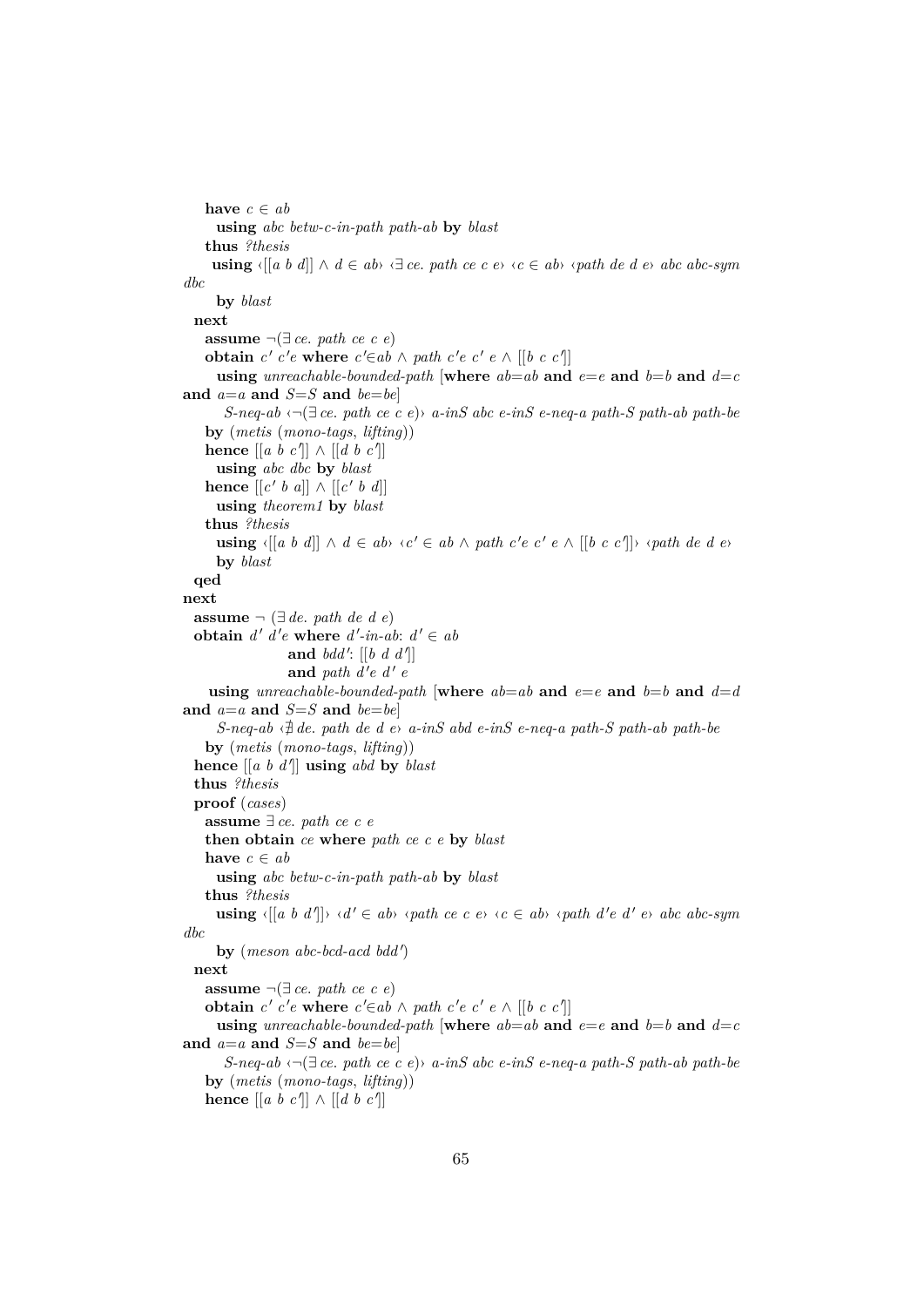```
using abc dbc by blast
    hence [[c' b a]] \wedge [[c' b d]]using theorem1 by blast
    thus ?thesis
       using \langle [a \ b \ d'] \rangle \ \langle c' \in ab \ \land \ path \ c' e \ c' \ e \ \land \ [[b \ c \ c'] \rangle \ \langle path \ d' e \ d' \ e \rangle \ bdd'd
0
-in-ab
      by blast
  qed
qed
lemma exist-c'd':
  assumes abc: [[a b c]]
     and abd: [[a b d]]
     and dbc: [[d b c]]
     and path-S: path S a e
      and path-be: path be b e
      and S-neq-ab: S \neq path\text{-}of a b
    shows \exists c' d'. \exists a b d'' \land \exists c' b a \land \exists c' b d'' \land \exists c' b d''path-ex\ d'\ e \wedge path-ex\ c'\ eproof (cases path-ex d e)
  let ?ab = path-of \, a \, bhave path-ex a b
    using abc abc-abc-neq abc-ex-path by blast
  hence path-ab: path ?ab a b using path-of-ex by simp
  have c \neq d using abc-ac-neq dbc by black{
    case True
    then obtain de where path de d e
     by blast
    hence [[a b d]] ∧ d∈?ab
      using abd betw-c-in-path path-ab by blast
    thus ?thesis
    proof (cases path-ex c e)
     case True
      then obtain ce where path ce c e by blast
     have c \in \mathscr{P}abusing abc betw-c-in-path path-ab by blast
      thus ?thesis
        using \langle [a \ b \ d]] \wedge d \in \{2ab\} \ \langle \exists \ ce, \ path \ ce \ c \ e \rangle \ \langle c \in \{2ab\} \ \langle \ path \ de \ d \ e \rangle \ abcabc-sym dbc
       by blast
    next
     case False
      obtain c' c'e where c' \in \{2ab \land path \; c'e \; c' \; e \land [[b \; c \; c']]\}using unreachable-bounded-path [where ab = ?ab and e = e and b = b and
d = c and a = a and S = S and be = beS-neq-ab ‹¬(∃ ce. path ce c e)› abc path-S path-ab path-be
      by (metis (mono-tags, lifting))
      hence [[a \ b \ c]] \wedge [[d \ b \ c]]
```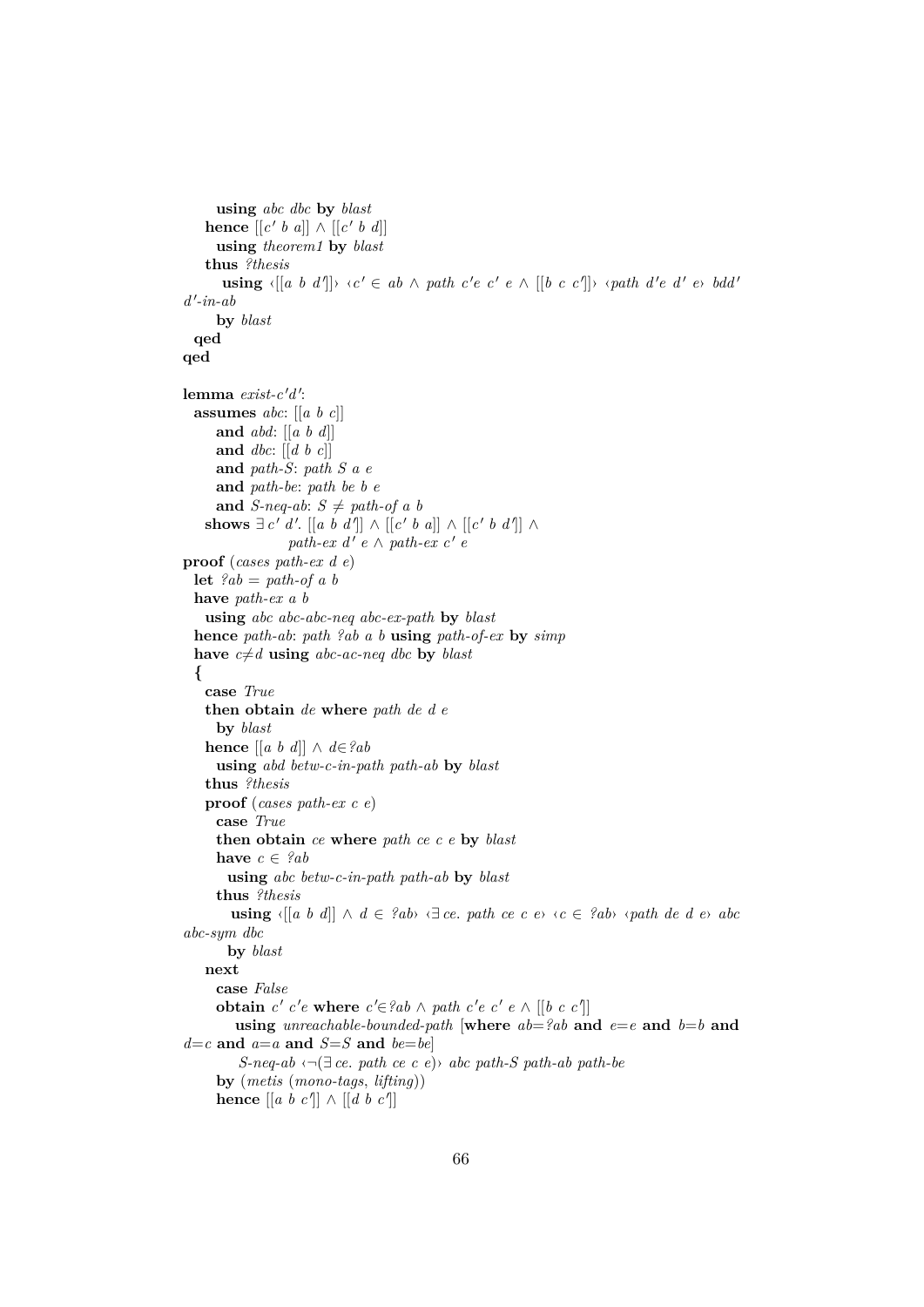```
using abc dbc by blast
       hence [[c' b a]] \wedge [[c' b d]]using theorem1 by blast
      thus ?thesis
        using \langle [a \ b \ d]] \wedge d \in {}^{\circ}ab \rangle \langle c' \in {}^{\circ}ab \wedge path \ c' \in c' \ e \wedge [[b \ c \ c']] \rangle \langle path \ de \ d \ e \rangleby blast
    qed
  } {
    case False
    obtain d' d'e where d'-in-ab: d' \in {}^{\circ}aband bdd': [[b \ d \ d']]and path d'e d' e
      using unreachable-bounded-path [where ab = ?ab and e = e and b = b and d = dand a=a and S=S and be=beS-neq-ab ‹¬path-ex d e› abd path-S path-ab path-be
      by (metis (mono-tags, lifting))
    hence \begin{bmatrix} a & b & d' \end{bmatrix} using abd by blast
    thus ?thesis
    proof (cases path-ex c e)
      case True
      then obtain ce where path ce c e by blast
      have c \in \mathscr{P}abusing abc betw-c-in-path path-ab by blast
      thus ?thesis
           using \langle [a \ b \ d''] \rangle \ \langle d' \in \{2ab\} \ \langle path \ ce \ c \ e \rangle \ \langle c \in \{2ab\} \ \langle path \ d'e \ d' \ e \rangle \ abcabc-sym dbc
         by (meson abc-bcd-acd bdd')
    next
      case False
       obtain c' c'e where c' \in \{2ab \land path \; c'e \; c' \; e \land [[b \; c \; c']\}using unreachable-bounded-path [where ab = ?ab and e = e and b = b and
d = c and a = a and S = S and be = beS-neq-ab ‹¬(path-ex c e)› abc path-S path-ab path-be
      by (metis (mono-tags, lifting))
       hence \begin{bmatrix} a & b & c' \end{bmatrix} \wedge \begin{bmatrix} d & b & c' \end{bmatrix}using abc dbc by blast
       hence \left[ \left[ c' \; b \; a \right] \right] \wedge \left[ \left[ c' \; b \; d \right] \right]using theorem1 by blast
      thus ?thesis
         using \langle [a \ b \ d'] \rangle \langle c' \in \ell ab \land path \ c' \ e \ c' \ e \land [[b \ c \ c']] \rangle \langle path \ d' \ e \ d' \ e \rangle \ bdd'd
0
-in-ab
        by blast
    qed
  }
qed
lemma exist-f'-alt:
```

```
assumes path-ab: path ab a b
```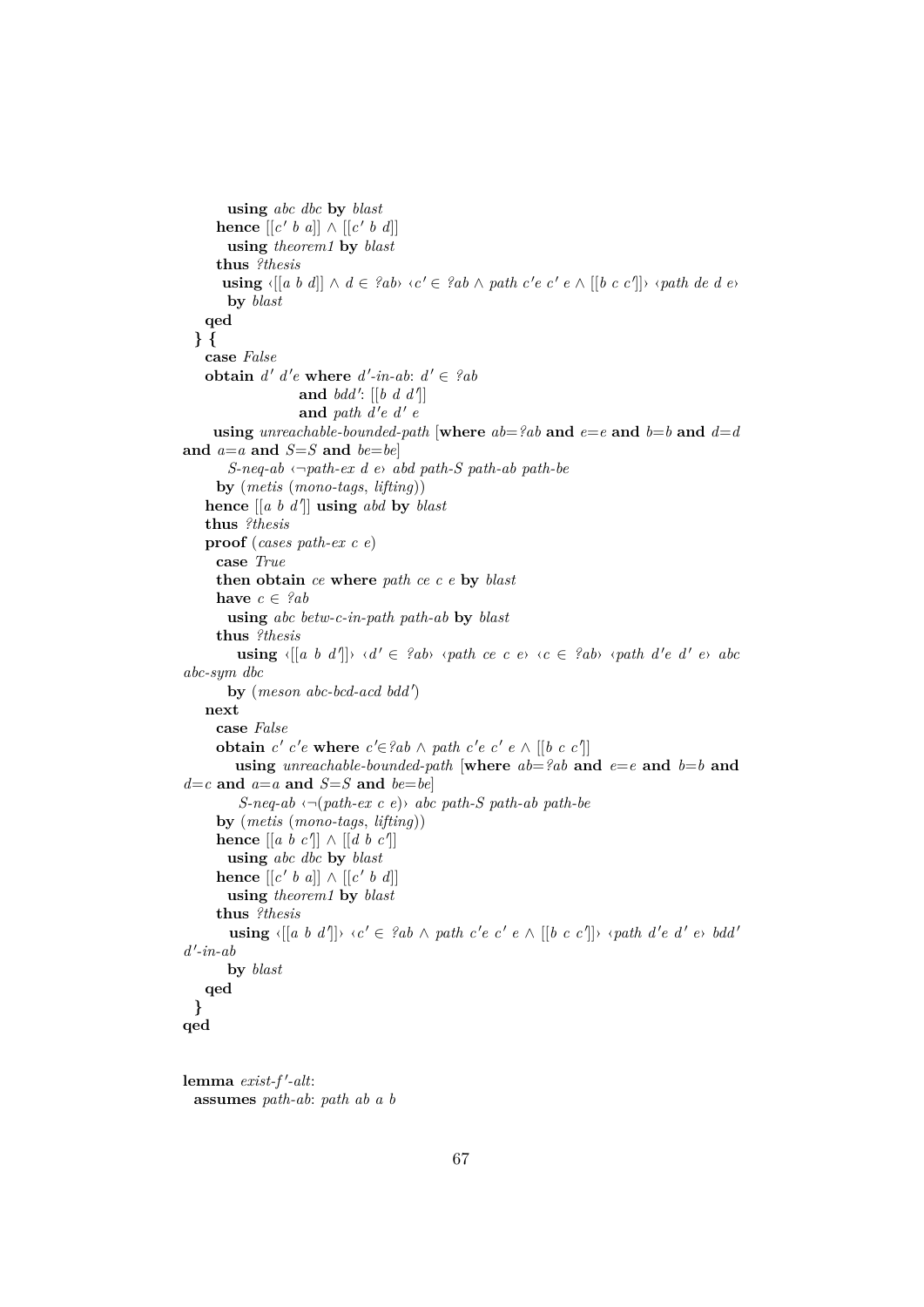```
and path-S: S \in \mathcal{P}and a-inS: a ∈ S
      and e-inS: e ∈ S
      and e-neq-a: e \neq aand f-def: [[e \ c' \ f]] f \in c'e
      and S-neq-ab: S \neq aband c'd'-def: c' \in ab \land d' \in ab\wedge [[a b d']] \wedge [[c' b a]] \wedge [[c' b d']]
             \wedge path d'e d' e ∧ path c'e c' e
    shows \exists f'. \exists f'b. [[e c' f'|] ∧ path f'b f' b
proof (cases)
  assume ∃ bf. path bf b f
  thus ?thesis
    \textbf{using } \left\{ \left[ \left[ e \right] c' \right] \right\} \rightarrow \textbf{by } \textit{blast}next
  assume \neg(\exists bf. path bf b f)
  hence f \in \emptyset c'e b
  using assms(1−5,7−9) abc-abc-neq betw-events eq-paths unreachable-bounded-path-only
    by metis
  moreover have c' \in c'e - \emptyset c'e busing c
0d
0
-def cross-in-reachable path-ab by blast
  moreover have b \in \mathcal{E} \land b \notin c' eusing \langle f \in \emptyset \rangle c'e b betw-events c'd'-def same-empty-unreach by auto
  ultimately obtain f' where f'-def: [[c' f f']] f' \in c' e f' \notin \emptyset \ c' e b c' \neq f' b \neq f'using unreachable-set-bounded c'd'-def
    by (metis DiffE)
  hence \left[ \left[ e \ c' f' \right] \right]\textbf{using } \langle [e \ c' f] \rangle by blast
  moreover obtain f' where path f' f' busing \langle b \in \mathcal{E} \land b \notin c'e \rangle c'd'-def f'-def(2,3) unreachable-bounded-path-only
    by blast
  ultimately show ?thesis by blast
qed
lemma exist-f':
  assumes path-ab: path ab a b
      and path-S: path S a e
      and f-def: [[e \ c' f]]and S-neq-ab: S \neq aband c'd'-def: [[a \ b \ d']] [[c' \ b \ a]] [[c' \ b \ d']]path d'e d' e path c'e c' e
    shows \exists f'. [[e \ c' f']] \land path-ex f' bproof (cases)
 assume path-ex b f
  thus ?thesis
    using f-def by blast
```

```
assume no-path: \neg(\text{path-ex } b \text{ } f)have path-S-2: S \in \mathcal{P} a \in S e \in S e \neq a
```
**next**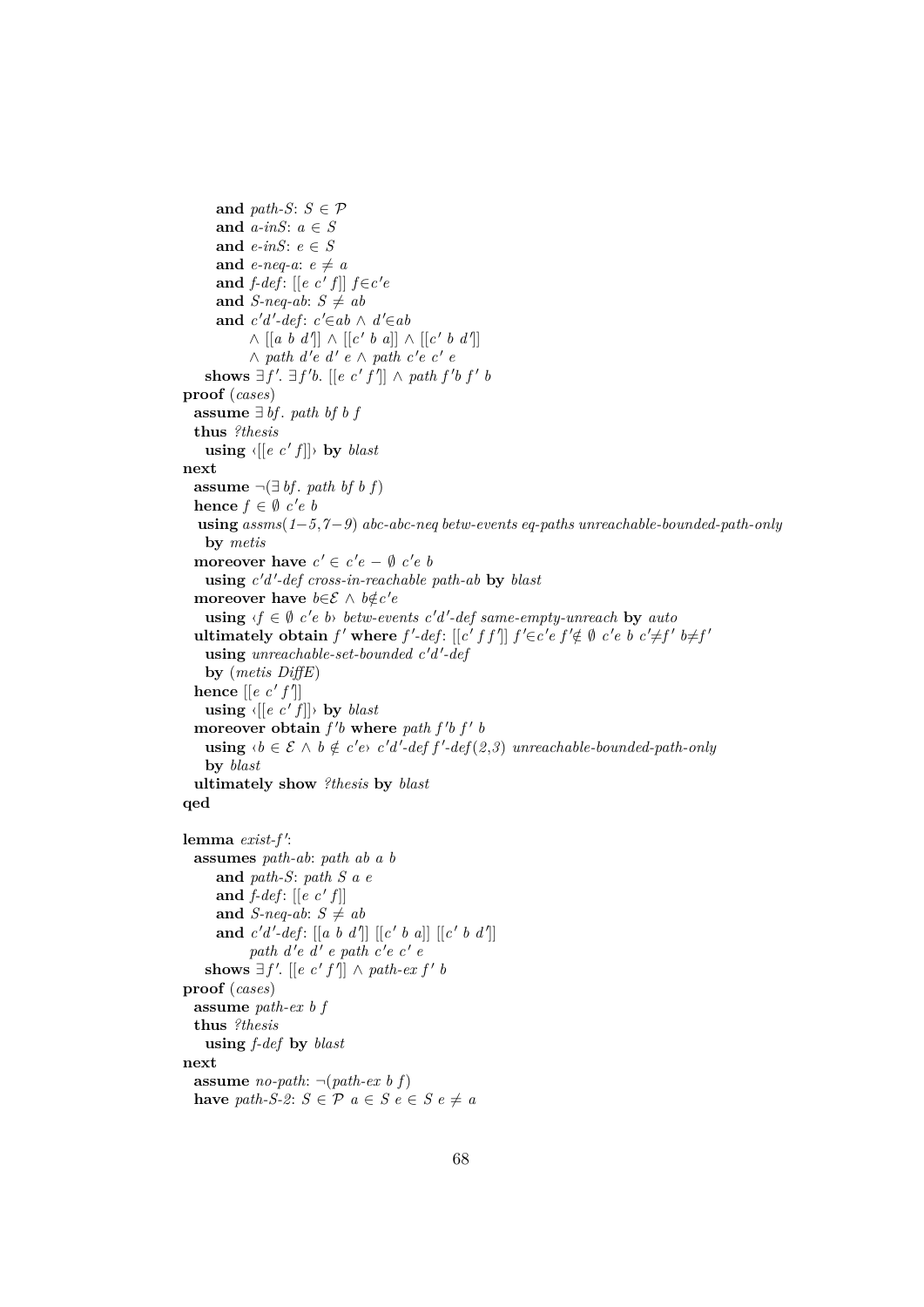**using** *path-S* **by** *auto* have  $f \in c'$ e  $using$   $between -c$ - $in$ - $path$   $f$ - $def$   $c'd'$ - $def$   $(5)$   $by$   $blast$ **have**  $c' \in ab \ d' \in ab$  $using$   $between -a$ -in-path  $between -c$ -in-path  $c'd'$ - $def(1,2)$   $path-ab$  by  $blast+$ **have**  $f \in \emptyset$  *c*'*e b* **using** *no-path assms*( $1,4−9$ )  $path-S-2$   $\langle f \in c'e \rangle$   $\langle c' \in ab \rangle$   $\langle d' \in ab \rangle$ *abc-abc-neq betw-events eq-paths unreachable-bounded-path-only* **by** *metis* **moreover have**  $c' \in c'e - \emptyset$   $c'e$   $b$ **using**  $c'd'$ -def cross-in-reachable path-ab  $\langle c' \in ab \rangle$  by blast **moreover** have  $b \in \mathcal{E} \land b \notin c' e$ **using**  $\langle f \in \emptyset \rangle$  *c'e b betw-events c'd'-def same-empty-unreach* by *auto* **ultimately obtain**  $f'$  where  $f'$ -def:  $[[c' f f']] f' \in c' e f' \notin \emptyset \ c' e b c' \neq f' b \neq f'$ using *unreachable-set-bounded*  $c'd'$ -def **by** (*metis DiffE*) **hence**  $\left[ \left[ e \ c' f' \right] \right]$  $\textbf{using } \langle [e \ c' f] \rangle$  by *blast* moreover obtain  $f'$  where path  $f'$   $f'$   $b$ **using**  $\langle b \in \mathcal{E} \land b \notin c'e \rangle$  *c'd'-def f'-def*(*2,3*) *unreachable-bounded-path-only* **by** *blast* **ultimately show** *?thesis* **by** *blast* **qed lemma** *abc-abd-bcdbdc*: **assumes** *abc*: [[*a b c*]] **and** *abd*: [[*a b d*]] and *c-neq-d*:  $c \neq d$ **shows** [[*b c d*]] ∨ [[*b d c*]] **proof** − **have**  $\neg$   $\left[ \left[ d \; b \; c \right] \right]$ **proof** (*rule notI*) **assume** *dbc*: [[*d b c*]] **obtain** *ab* **where** *path-ab*: *path ab a b* **using** *abc-abc-neq abc-ex-path-unique abc* **by** *blast* **obtain** *S* **where**  $path-S: S \in \mathcal{P}$ **and** *S-neq-ab*:  $S \neq ab$ **and** *a-inS*: *a* ∈ *S* **using** *ex-crossing-at path-ab* **by** *auto* **have** ∃ *e*∈*S*. *e*  $\neq$  *a* ∧ (∃ *be*∈*P*. *path be b e*) **proof** − **have** *b-notinS*:  $b \notin S$  **using** *S-neq-ab a-inS path-S path-ab path-unique* **by** *blast* **then obtain**  $x \, y \, z$  **where**  $x$ -in-unreach:  $x \in \emptyset$  *S b* **and** *y-in-unreach*:  $y \in \emptyset$  *S b* 

```
and x-neq-y: x \neq y
```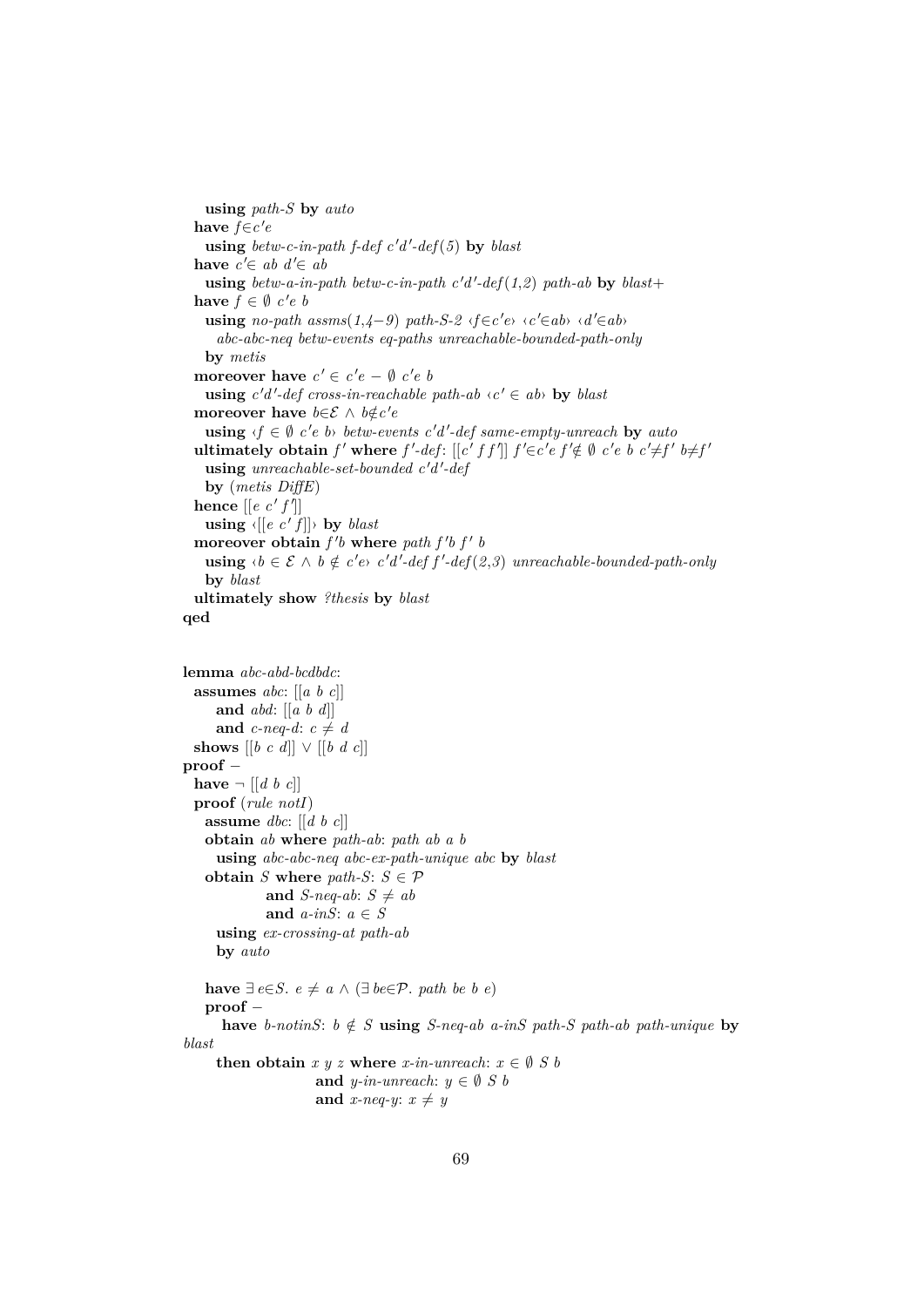**and**  $z\text{-}in\text{-}reach: z \in S - \emptyset S$ **using** *two-in-unreach* [where  $Q = S$  and  $b = b$ ] *in-path-event path-S path-ab a-inS cross-in-reachable* **by** *blast* **then obtain** *w* **where** *w-in-reach*:  $w \in S - \emptyset S$  *b* **and** *w-neq-z*:  $w \neq z$ **using** *unreachable-set-bounded* [where  $Q = S$  and  $b = b$  and  $Qx = z$ and  $Qy = x$ *b-notinS in-path-event path-S path-ab* **by** *blast* **thus** *?thesis* **by** (*metis DiffD1 b-notinS in-path-event path-S path-ab reachable-path z-in-reach*) **qed then obtain**  $e$  *be* where  $e$ -*inS*:  $e \in S$ **and** *e-neq-a*:  $e \neq a$ **and** *path-be*: *path be b e* **by** *blast* **have** *path-ae*: *path S a e* **using** *a-inS e-inS e-neq-a path-S* **by** *auto* **have** *S-neq-ab-2*:  $S \neq path-of \, a \, b$ **using** *S-neq-ab cross-once-notin path-ab path-of-ex* **by** *blast* have  $\exists c' d'.$  $c' \in ab$  ∧  $d' \in ab$  $\wedge$  [[a b d']]  $\wedge$  [[c' b a]]  $\wedge$  [[c' b d']]  $\wedge$  path-ex  $d'$  e  $\wedge$  path-ex  $c'$  e **using**  $exist\text{-}c'd'$  [where  $a=a$  and  $b=b$  and  $c=c$  and  $d=d$  and  $e=e$  and *be*=*be* **and** *S*=*S*] **using** *assms*(*1*−*2*) *dbc e-neq-a path-ae path-be S-neq-ab-2* **using** *abc-sym betw-a-in-path path-ab* **by** *blast* **then obtain**  $c' d' d'e c'e$ where  $c'd'$ - $def: c' \in ab \wedge d' \in ab$  $\wedge$  [[*a b d'*]]  $\wedge$  [[*c' b a*]]  $\wedge$  [[*c' b d'*]]  $\wedge$  path d'e d' e ∧ path c'e c' e **by** *blast* **obtain** *f* where *f-def*:  $f \in c' e$  [[*e c'f*]] **using** *c* 0*d* 0 *-def prolong-betw2* **by** *blast* **then obtain**  $f' f' b$  where  $f'$ -def:  $[[e \ c' f]] \wedge path f' b f' b$  $using \; exist-f'$ [where  $e=e$  and  $c'=c'$  and  $b=b$  and  $f=f$  and  $S=S$  and  $ab=ab$  and  $d'=d'$ and  $a=a$  and  $c'e=c'e$ using path-ab path-S a-inS e-inS e-neq-a f-def S-neq-ab c'd'-def **by** *blast*

**obtain** *ae* **where** *path-ae*: *path ae a e* **using** *a-inS e-inS e-neq-a path-S* **by** *blast*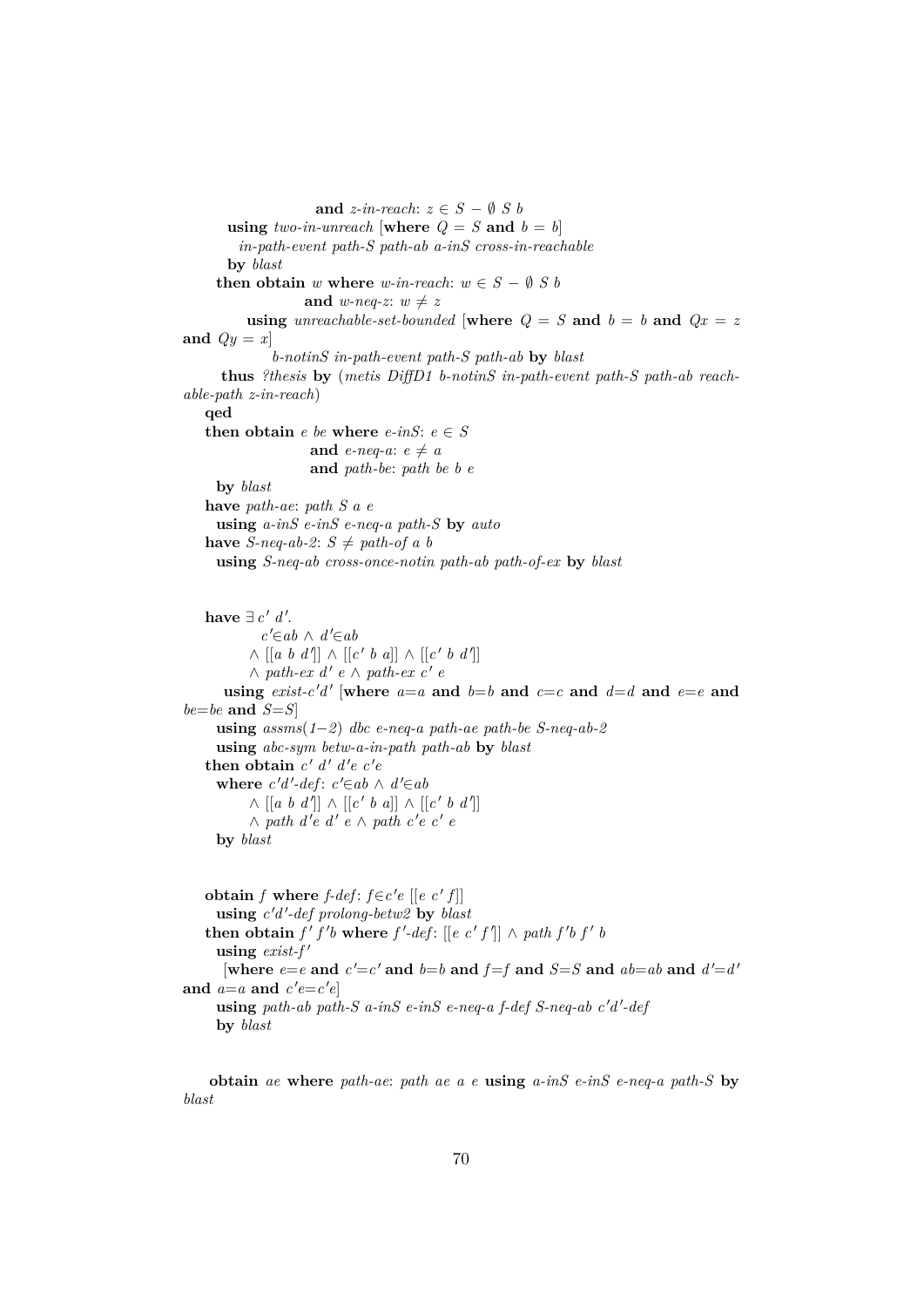**have** *tri-aec*:  $\triangle$  *a e c'* **by** (*smt cross-once-notin S-neq-ab a-inS abc abc-abc-neq abc-ex-path*  $e\text{-}inS$   $e\text{-}neq\text{-}a$   $path\text{-}S$   $path\text{-}ab$   $c'd'\text{-}def$   $path\text{-}tri)$ **then obtain** *h* **where** *h*-*in-f*'*b*:  $h \in f'$ *b* **and** *ahe*: [[*a h e*]] and  $f'bh$ :  $[[f' b h]]$ **using** *collinearity2* [where  $a = a$  and  $b = e$  and  $c = c'$  and  $d = f'$  and  $e$  $= b$  **and**  $de = f'b$  $f'$ -def  $c'd'$ -def  $f'$ -def by blast **have** *tri-dec*:  $\triangle d' e$  *c'* **using** *cross-once-notin S-neq-ab a-inS abc abc-abc-neq abc-ex-path*  $e$ -inS  $e$ -neq-a path-S path-ab  $c'd'$ -def paths-tri by smt **then obtain** *g* where *g*-in-*f*'b:  $g \in f'$ and  $d'ge: [[d' g e]]$ and  $f'bg$ :  $[[f' b g]]$ **using** *collinearity2* [where  $a = d'$  and  $b = e$  and  $c = c'$  and  $d = f'$  and  $e = b$  **and**  $de = f'b$  $f'$ -def  $c'd'$ -def **by** *blast* **have**  $\triangle$  *e a d'* **by** (*smt betw-c-in-path paths-tri2 S-neq-ab a-inS abc-ac-neq*  $abd$   $e$ - $inS$   $e$ - $neq$ - $a$   $c'd'$ - $def$   $path-S$   $path-ab)$ **thus** *False* **using**  $tri\text{-}betw\text{-}no\text{-}path$  [where  $a = e$  and  $b = a$  and  $c = d'$  and  $b' = g$  and  $a' = b$  **and**  $c' = h$ *f*'-def c'd'-def h-in-f'b g-in-f'b abd d'ge ahe abc-sym **by** *blast* **qed thus** *?thesis* **by** (*smt abc abc-abc-neq abc-ex-path abc-sym abd c-neq-d cross-once-notin some-betw*) **qed**

**lemma** *abc-abd-acdadc*: **assumes** *abc*: [[*a b c*]] **and** *abd*: [[*a b d*]] and *c-neq-d*:  $c \neq d$ shows  $[[a \ c \ d]] \lor [[a \ d \ c]]$ **proof** − **have** *cba*: [[*c b a*]] **using** *abc-sym abc* **by** *simp* **have** *dba*: [[*d b a*]] **using** *abc-sym abd* **by** *simp* **have** *dcb-over-cba*:  $[[d \ c \ b]] \wedge [[c \ b \ a]] \Longrightarrow [[d \ c \ a]]$  **by** *auto* 

**have** *cdb-over-dba*:  $[[c \ d \ b]] \wedge [[d \ b \ a]] \Longrightarrow [[c \ d \ a]]$  **by** *auto* 

**have** *bcdbdc*: [[*b c d*]] ∨ [[*b d c*]] **using** *abc abc-abd-bcdbdc abd c-neq-d* **by** *auto* **then have**  $dcb$ -or-cdb:  $[[d \ c \ b]] \lor [[c \ d \ b]]$  **using**  $abc$ -sym by blast **then have** [[*d c a*]] ∨ [[*c d a*]] **using** *abc-only-cba dcb-over-cba cdb-over-dba cba*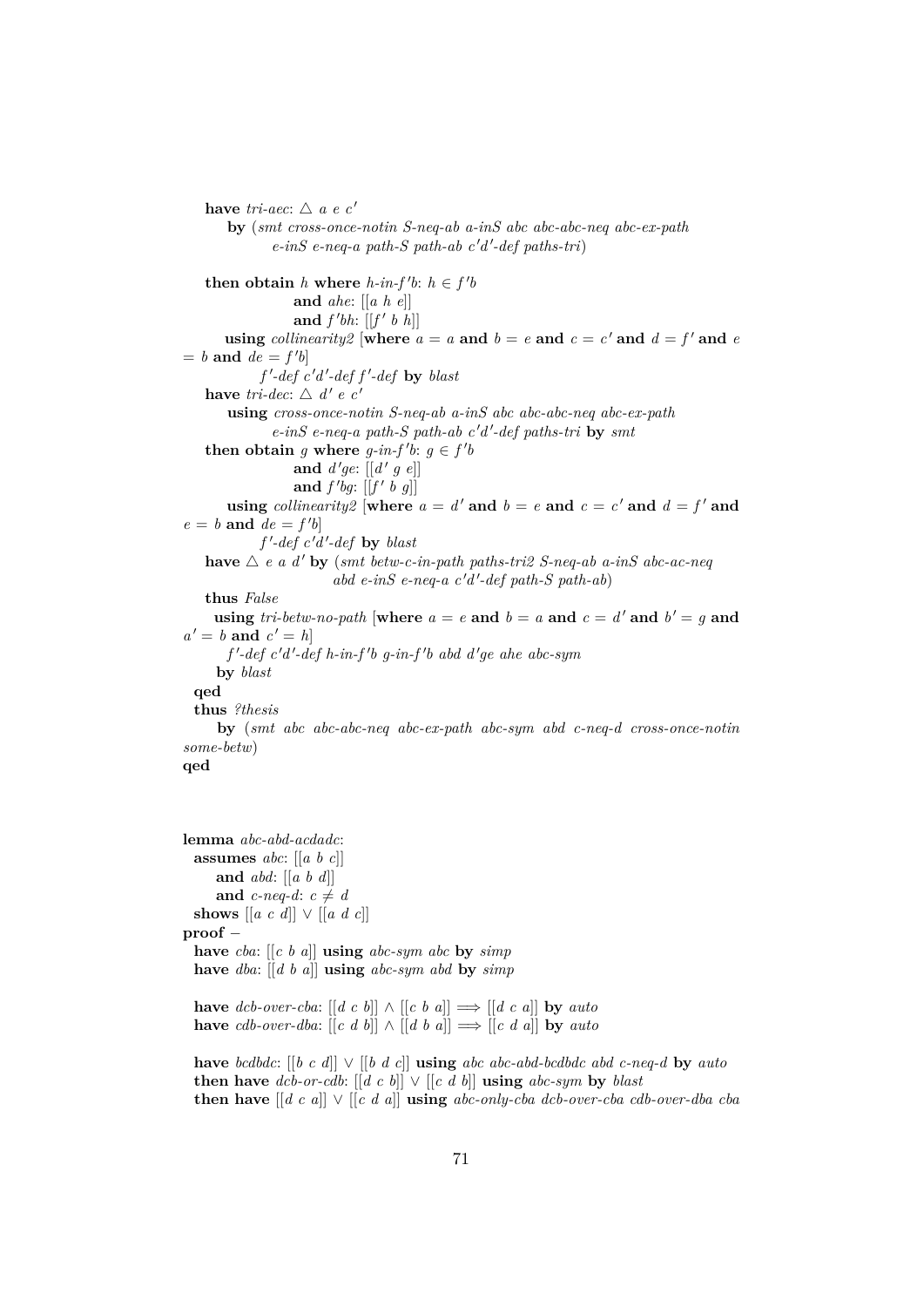*dba* **by** *blast* **thus** *?thesis* **using** *abc-sym* **by** *auto* **qed**

**lemma** *abc-acd-bcd*: **assumes** *abc*: [[*a b c*]] **and** *acd*: [[*a c d*]] **shows** [[*b c d*]] **proof** − **have** *path-abc*: ∃  $Q \in \mathcal{P}$ .  $a \in Q \land b \in Q \land c \in Q$  **using** *abc* **by** (*simp add*: *abc-ex-path*) **have** *path-acd*: ∃  $Q \in \mathcal{P}$ .  $a \in Q \land c \in Q \land d \in Q$  **using** *acd* **by** (*simp add*: *abc-ex-path*) **then have**  $∃ Q∈P$ .  $b ∈ Q ∧ c ∈ Q ∧ d ∈ Q$  **using**  $path-abc$  abc-abc-neq acd *cross-once-notin* **by** *metis*

**then have** *bcd3*:  $[[b \ c \ d]] \lor [[b \ d \ c]] \lor [[c \ b \ d]]$  **by** (*metis abc abc-only-cba*(1,2) *acd some-betw2*) **show** *?thesis* **proof** (*rule ccontr*) **assume**  $\neg$   $[[b \ c \ d]]$ **then have**  $[[b \ d \ c]] \lor [[c \ b \ d]]$  **using** *bcd3* **by** *simp* **thus** *False* **proof** (*rule disjE*) **assume** [[*b d c*]] **then have**  $\left[ \begin{array}{cc} c & d \\ d & \end{array} \right]$  **using** *abc-sym* by *simp* **then have** [[*a c b*]] **using** *acd abc-bcd-abd* **by** *blast* **thus** *False* **using** *abc abc-only-cba* **by** *blast* **next assume** *cbd*: [[*c b d*]] **have** *cba*: [[*c b a*]] **using** *abc abc-sym* **by** *blast* have *a-neq-d*:  $a \neq d$  **using** *abc-ac-neq acd* by *auto* **then have**  $[[c \ a \ d]] \lor [[c \ d \ a]]$  **using**  $abc \ abd \ bc \ abd \ cbd$  **by**  $simp$ **thus** *False* **using** *abc-only-cba acd* **by** *blast* **qed qed qed**

A few lemmas that don't seem to be proved by Schutz, but can be proven now, after Lemma 3. These sometimes avoid us having to construct a chain explicitly.

**lemma** *abd-bcd-abc*: **assumes** *abd*: [[*a b d*]] **and** *bcd*: [[*b c d*]] **shows** [[*a b c*]] **proof** − **have** *dcb*: [[*d c b*]] **using** *abc-sym bcd* **by** *simp* **have** *dba*: [[*d b a*]] **using** *abc-sym abd* **by** *simp*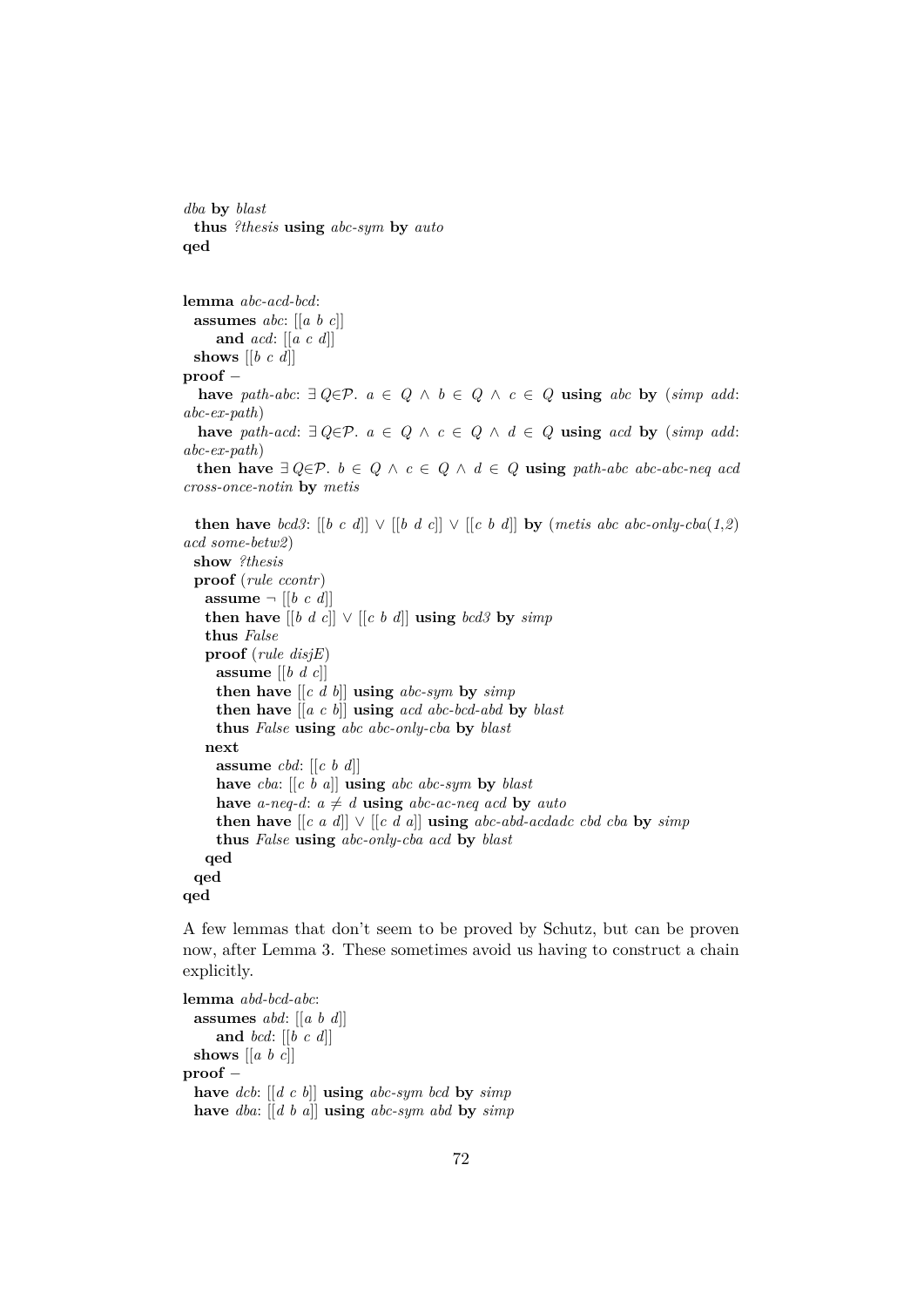```
have [[c b a]] using abc-acd-bcd dcb dba by blast
 thus ?thesis using abc-sym by simp
qed
lemma abc-acd-abd:
 assumes abc: [[a b c]]
    and acd: [[a c d]]
   shows [[a b d]]
 using abc abc-acd-bcd acd by blast
lemma abd-acd-abcacb:
 assumes abd: [[a b d]]
    and acd: [[a c d]]
    and bc: b \neq cshows [[a \; b \; c]] \lor [[a \; c \; b]]proof −
 obtain P where P-def: P \in \mathcal{P} a∈P b∈P d∈P
   using abd abc-ex-path by blast
 hence c∈P
   using acd abc-abc-neq betw-b-in-path by blast
 have \neg[[b a c]]
   using abc-only-cba abd acd by blast
 thus ?thesis
   by (metis P-def(1-3) ⋅c ∈ P<sup>></sup> abc-abc-neq abc-sym abd acd bc some-betw)
qed
lemma abe-ade-bcd-ace:
 assumes abe: [[a b e]]
    and ade: [[a d e]]
    and bcd: [[b c d]]
   shows [[a c e]]
proof −
 have abdadb: [[a b d]] ∨ [[a d b]]
   using abc-ac-neq abd-acd-abcacb abe ade bcd by auto
 thus ?thesis
 proof
   assume [[a b d]] thus ?thesis
     by (meson abc-acd-abd abc-sym ade bcd)
 next assume [[a d b]] thus ?thesis
     by (meson abc-acd-abd abc-sym abe bcd)
 qed
qed
```
Now we start on Theorem 9. Based on Veblen (1904) Lemma 2 p357.

```
lemma (in MinkowskiBetweenness) chain3:
 assumes path-Q: Q \in \mathcal{P}and a-inQ: a ∈ Q
    and b-inQ: b \in Qand c-inQ: c \in Q
```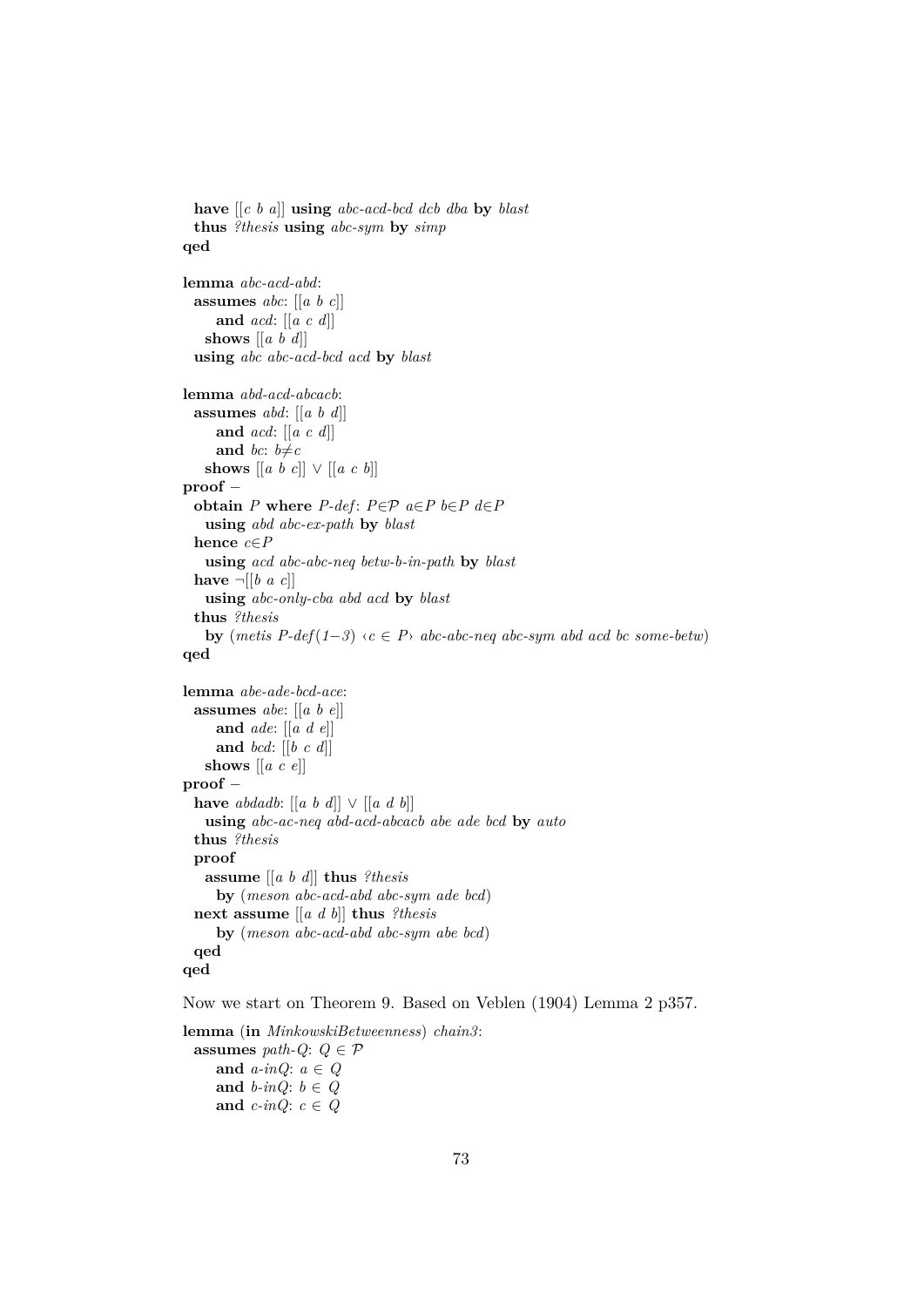**and**  $abc$ -neq:  $a \neq b \land a \neq c \land b \neq c$ **shows** *ch*  $\{a,b,c\}$ **proof** − **have**  $abc\text{-}betw: [[a \ b \ c]] \lor [[a \ c \ b]] \lor [[b \ a \ c]]$ **using** *assms* **by** (*meson in-path-event abc-sym some-betw insert-subset*) **have**  $ch1: [[a \ b \ c]] \longrightarrow ch \{a,b,c\}$ **using** *abc-abc-neq ch-by-ord-def ch-def ord-ordered between-chain* **by** *auto* **have** *ch2*:  $\left[ \left[ a \ c \ b \right] \right] \longrightarrow ch \ \{a,c,b\}$ **using** *abc-abc-neq ch-by-ord-def ch-def ord-ordered between-chain* **by** *auto* **have**  $ch3: [[b \ a \ c]] \longrightarrow ch \{b,a,c\}$ **using** *abc-abc-neq ch-by-ord-def ch-def ord-ordered between-chain* **by** *auto* **show** *?thesis* **using** *abc-betw ch1 ch2 ch3* **by** (*metis insert-commute*)

#### **qed**

The book introduces Theorem 9 before the above three lemmas but can only complete the proof once they are proven. This doesn't exactly say it the same way as the book, as the book gives the ordering (abcd) explicitly (for arbitrarly named events), but is equivalent.

**theorem** *chain4*: **assumes** *path-Q*:  $Q \in \mathcal{P}$ **and**  $inQ: a \in Q$   $b \in Q$   $c \in Q$   $d \in Q$ **and**  $abcd$ -neq:  $a \neq b \land a \neq c \land a \neq d \land b \neq c \land b \neq d \land c \neq d$ **shows** *ch*  $\{a,b,c,d\}$ **proof** − **obtain**  $a' b' c'$  where  $a'$ -pick:  $a' \in \{a,b,c,d\}$ and  $b'$ -pick:  $b' \in \{a, b, c, d\}$ and *c*'-pick:  $c' \in \{a, b, c, d\}$ and  $a'b'c'$ :  $[[a' b' c']]$ **using** *some-betw* **by** (*metis inQ*(*1*,*2*,*4*) *abcd-neq insert-iff path-Q*) **then obtain** *d'* where *d'-neq*:  $d' \neq a' \wedge d' \neq b' \wedge d' \neq c'$ and  $d'$ -pick:  $d' \in \{a, b, c, d\}$ **using** *insert-iff abcd-neq* **by** *metis* **have** *all-picked-on-path*:  $a' \in Q$   $b' \in Q$   $c' \in Q$   $d' \in Q$  $\textbf{using } a'-pick \ b'-pick \ c'-pick \ d'-pick \ inQ \ \textbf{by} \ blast+$ consider  $[[d' a' b']] | [[a' d' b']] || [a' b' d']]$ **using** *some-betw abc-only-cba all-picked-on-path*(*1*,*2*,*4*)  $\mathbf{b}$ **y** (metis a'b'c' d'-neq path-Q) **then have** picked-chain: ch  $\{a\prime, b\prime, c\prime, d\}$ **proof** (*cases*) **assume**  $\left[ \left[ d^{\prime} \, a^{\prime} \, b^{\prime} \right] \right]$ **thus** *?thesis* **using** *a* 0 *b* 0 *c* <sup>0</sup> *overlap-chain* **by** (*metis* (*full-types*) *insert-commute*) **next assume**  $a'd'b'$ :  $[[a'd'b']]$ **then have**  $\left[ \left[ d' \; b' \; c' \right] \right]$  **using** abc-acd-bcd  $a'b'c'$  by blast **thus** *?thesis* **using** *a* 0*d* 0 *b* <sup>0</sup> *overlap-chain* **by** (*metis* (*full-types*) *insert-commute*) **next assume**  $a'b'd'$ :  $\left[ \left[ a' b' d' \right] \right]$ **then have** *two-cases*:  $[[b' c' d']] \vee [[b' d' c']]$  **using** *abc-abd-bcdbdc a*<sup>*'b'c' d'-neq*</sup>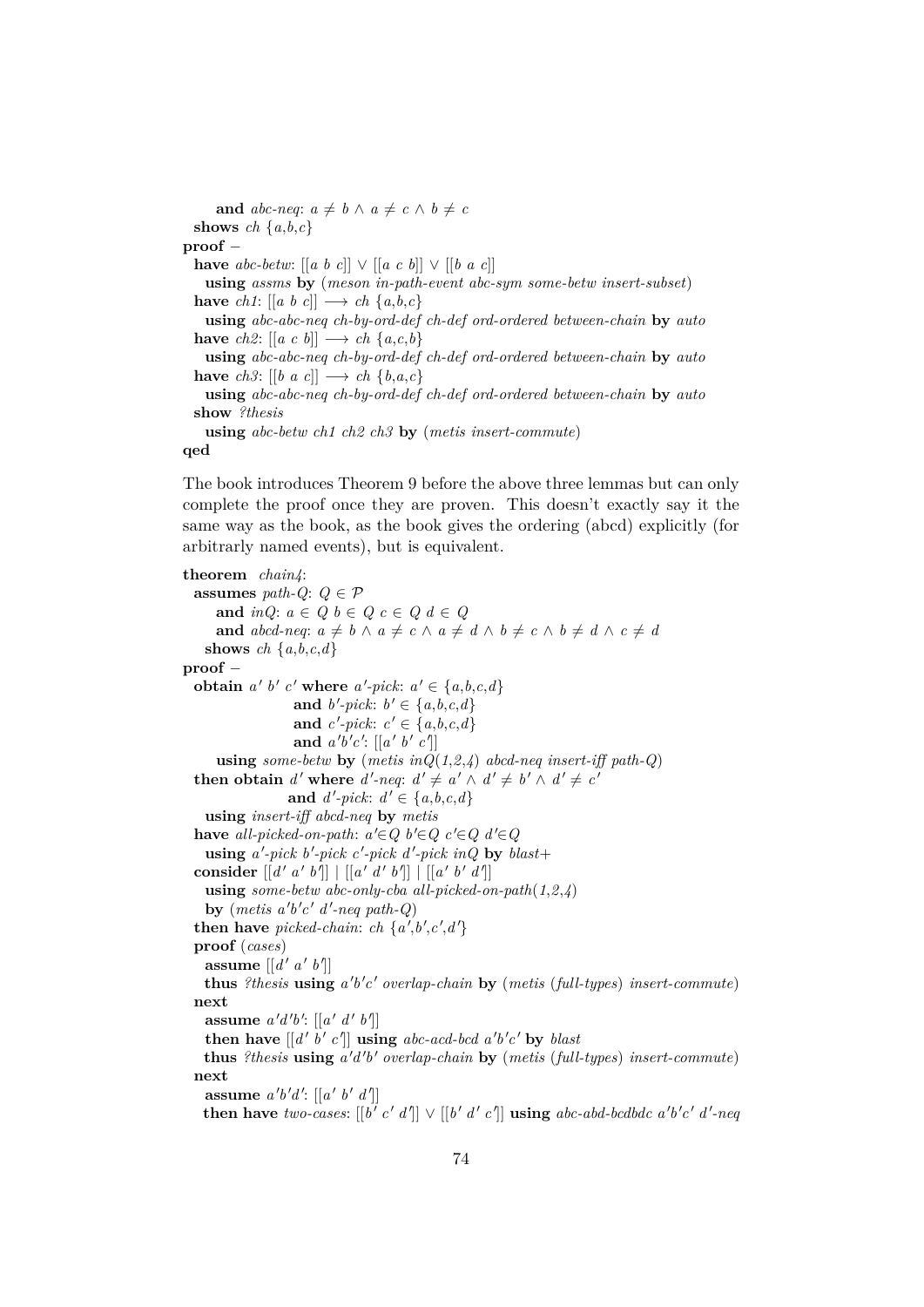#### **by** *blast*

```
have case1: [[b' c' d']] \implies ?thesis using a'b'c' overlap-chain by blast
    have case2: [[b' d' c]] \implies ?thesisusing abc-only-cba abc-acd-bcd a'b'd' overlap-chain
       by (metis (full-types) insert-commute)
   show ?thesis using two-cases case1 case2 by blast
  qed
  have \{a', b', c', d'\} = \{a, b, c, d\}proof (rule Set.set-eqI, rule iffI)
   fix x
    assume x \in \{a', b', c', d'\}thus x \in \{a,b,c,d\} using a'-pick b'-pick c'-pick d'-pick by auto
 next
   fix x
   assume x-pick: x \in \{a,b,c,d\}have a' \neq b' \land a' \neq c' \land a' \neq d' \land b' \neq c' \land c' \neq d'u \sin g a'b'c' abc-abc-neq d'-neq by blast
    thus x \in \{a', b', c', d'\}using a'-pick b'-pick c'-pick d'-pick x-pick d'-neq by auto
 qed
  thus ?thesis using picked-chain by simp
qed
```
**end**

# **30 Interlude - Chains and Equivalences**

This section is meant for our alternative definitions of chains, and proofs of equivalence. If we want to regain full independence of our axioms, we probably need to shuffle a few things around. Some of this may be redundant, but is kept for compatibility with legacy proofs.

Three definitions are given (cf 'Betweenness: Chains' in Minkowski.thy): - one relying on explicit betweenness conditions - one relying on a total ordering and explicit indexing - one equivalent to the above except for use of the weaker, local-only ordering2

**context** *MinkowskiChain* **begin**

## **30.1 Proofs for totally ordered index-chains**

### **30.1.1 General results**

```
lemma inf-chain-is-long:
 assumes semifin-chain f x X
 shows long-ch-by-ord f X \wedge f \theta = x \wedge \text{ infinite } Xproof −
```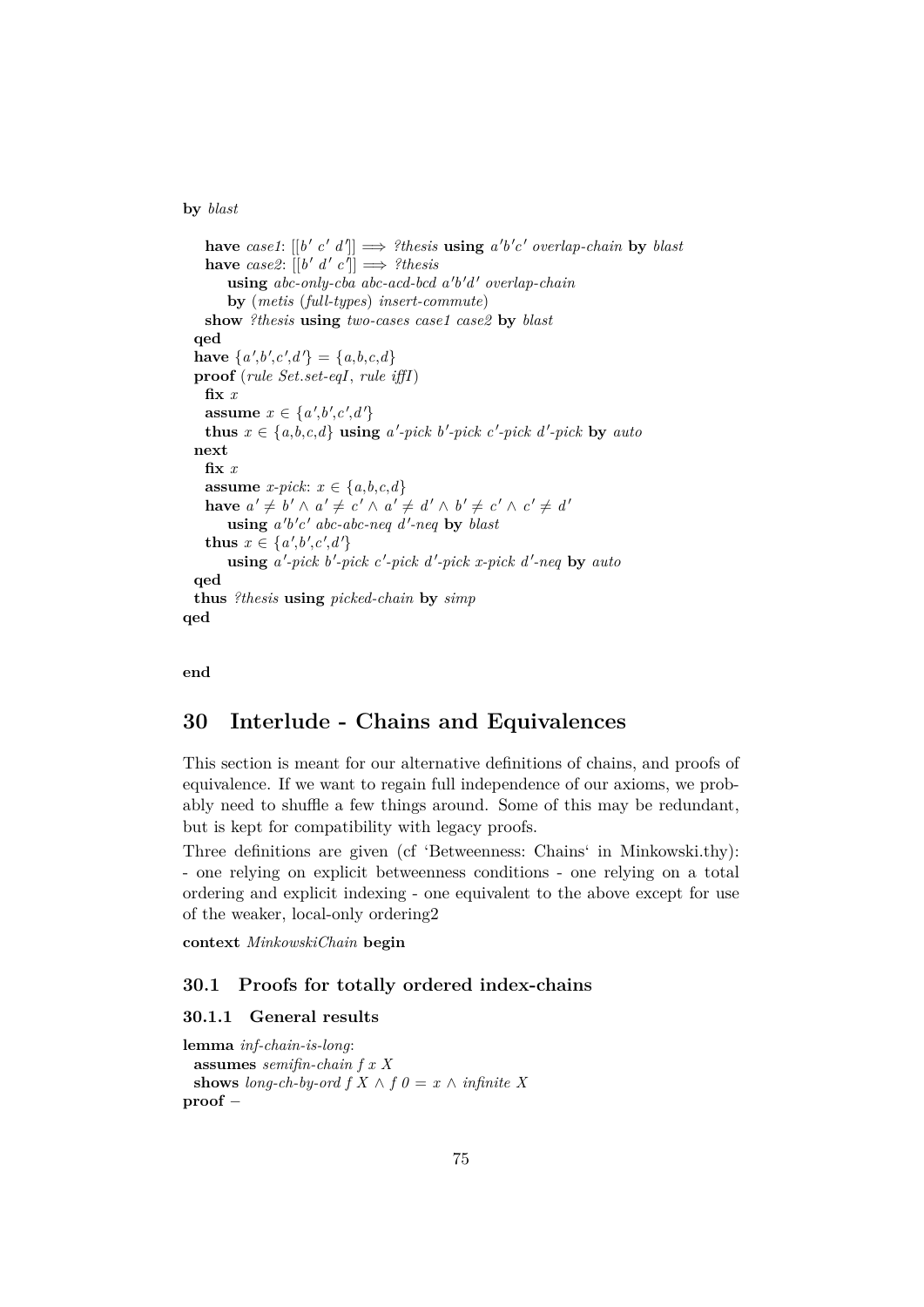**have** *infinite*  $X \longrightarrow \text{card } X \neq 2$  **using** *card.infinite* **by** *simp* **hence** *semifin-chain f*  $x \times \rightarrow$  *long-ch-by-ord f*  $X$ **using** *long-ch-by-ord-def semifin-chain-def short-ch-def* **by** *simp* **thus** *?thesis* **using** *assms semifin-chain-def* **by** *blast* **qed**

A reassurance that the starting point  $x$  is implied.

**lemma** *long-inf-chain-is-semifin*: **assumes** *long-ch-by-ord f X* ∧ *infinite X* shows  $∃ x. [f[x..]X]$ **by** (*simp add*: *assms semifin-chain-def*)

**lemma** *endpoint-in-semifin*: **assumes** *semifin-chain f x X* **shows** *x*∈*X* **using** *assms semifin-chain-def zero-into-ordering inf-chain-is-long long-ch-by-ord-def* **by** (*metis finite*.*emptyI*)

**lemma** *three-in-long-chain*:

**assumes** *long-ch-by-ord f X* **and** *fin*: *finite X* **obtains**  $x \ y \ z$  where  $x \in X$  and  $y \in X$  and  $z \in X$  and  $x \neq y$  and  $x \neq z$  and  $y \neq z$ **using** *assms*(*1*) *long-ch-by-ord-def* **by** *auto*

#### **30.1.2 Index-chains lie on paths**

**lemma** *all-aligned-on-semifin-chain*: assumes  $[f[x..]X]$ **and** *a*: *y*∈*X* **and** *b*:*z*∈*X* **and** *xy*: *x* $\neq$ *y* **and** *xz*: *x* $\neq$ *z* **and** *yz*: *y* $\neq$ *z* shows  $[[x\ y\ z]] \lor [[x\ z\ y]]$ **proof** − **obtain**  $n_y$   $n_z$  **where**  $f$   $n_y$  =  $y$  **and**  $f$   $n_z$  =  $z$ **by** (*metis TernaryOrdering*.*ordering-def a assms*(*1*) *b inf-chain-is-long long-ch-by-ord-def*) **have**  $(0 \lt n_y \land n_y \lt n_z) \lor (0 \lt n_z \land n_z \lt n_y)$ **using**  $\langle f | n_y = y \rangle \langle f | n_z = z \rangle$  *assms less-linear semifin-chain-def xy xz yz* **by** *auto* **hence**  $[[(f 0) (f n_y) (f n_z)]] ∨ [[(f 0) (f n_z) (f n_y)]]$ **using** *ordering-def assms*(*1*) *long-ch-by-ord-def semifin-chain-def* **by** (*metis long-ch-by-ord-def*) **thus**  $[ [x \ y \ z] ] ∨ [x \ z \ y] ]$ **using**  $\langle f \rangle n_y = y \rangle \langle f \rangle n_z = z \rangle$  *assms semifin-chain-def* by *auto* **qed**

**lemma** *semifin-chain-on-path*: assumes  $[f[x..]X]$ shows  $∃P∈P$ . *X*⊂*P* **proof** − **obtain** *y* **where**  $y \in X$  **and**  $y \neq x$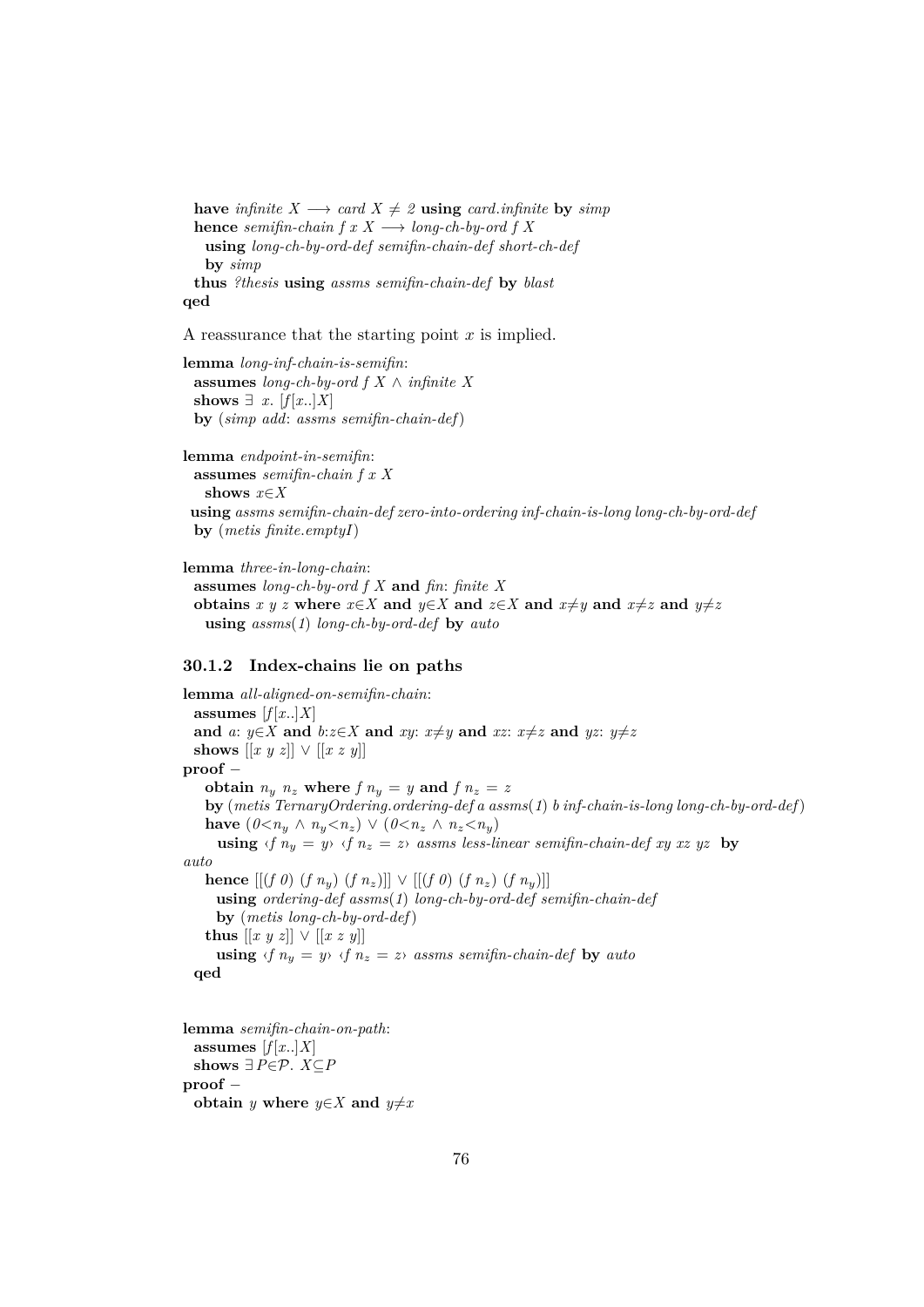```
using assms inf-chain-is-long
   by (metis Diff-iff all-not-in-conv finite-Diff2 finite-insert infinite-imp-nonempty
insert-iff )
  have path-exists: ∃P∈P. path P x y
 proof −
    obtain e where e \in X and e \neq x and e \neq y and [[x \ y \ e]] \lor [[x \ e \ y]]using all-aligned-on-semifin-chain inf-chain-is-long long-ch-by-ord-def assms
            ordering-def lessI \langle y \in X \rangle \langle \langle y \neq x \rangle finite.emptyI finite-insert
            finite-subset insert-iff subsetI
     by smt
    obtain P where path P x y
     using \langle [x \ y \ e] ] \ \lor \ [x \ e \ y] \rangle abc-abc-neq abc-ex-path
     by blast
    show ?thesis
      using ‹path P x y›
     by blast
  qed
  obtain P where path P x y
    using path-exists
    by blast
  have X⊆P
  proof
    fix e
    assume e∈X
    show e∈P
    proof −
     have e=x \vee e=y \vee (e \neq x \wedge e \neq y) by auto
     moreover { assume e \neq x \land e \neq yhave [[x \ y \ e]] \lor [[x \ e \ y]]using all-aligned-on-semifin-chain assms
                \langle e \in X \rangle \langle e \neq x \land e \neq y \rangle \langle y \in X \rangle \langle y \neq x \rangleby blast
        hence ?thesis
          using ‹path P x y› abc-ex-path path-unique
          by blast
      } moreover { assume e=x
       have ?thesis
          by (\textit{simp add: } \langle e = x \rangle \langle \textit{path } P \ x \ y \rangle)} moreover { assume e=y
        have e∈P
          by (\textit{simp add: } \langle e = y \rangle \langle \textit{path } P \textit{x } y \rangle)}
     ultimately show ?thesis by blast
    qed
  qed
  thus ?thesis
    using ‹path P x y›
    by blast
qed
```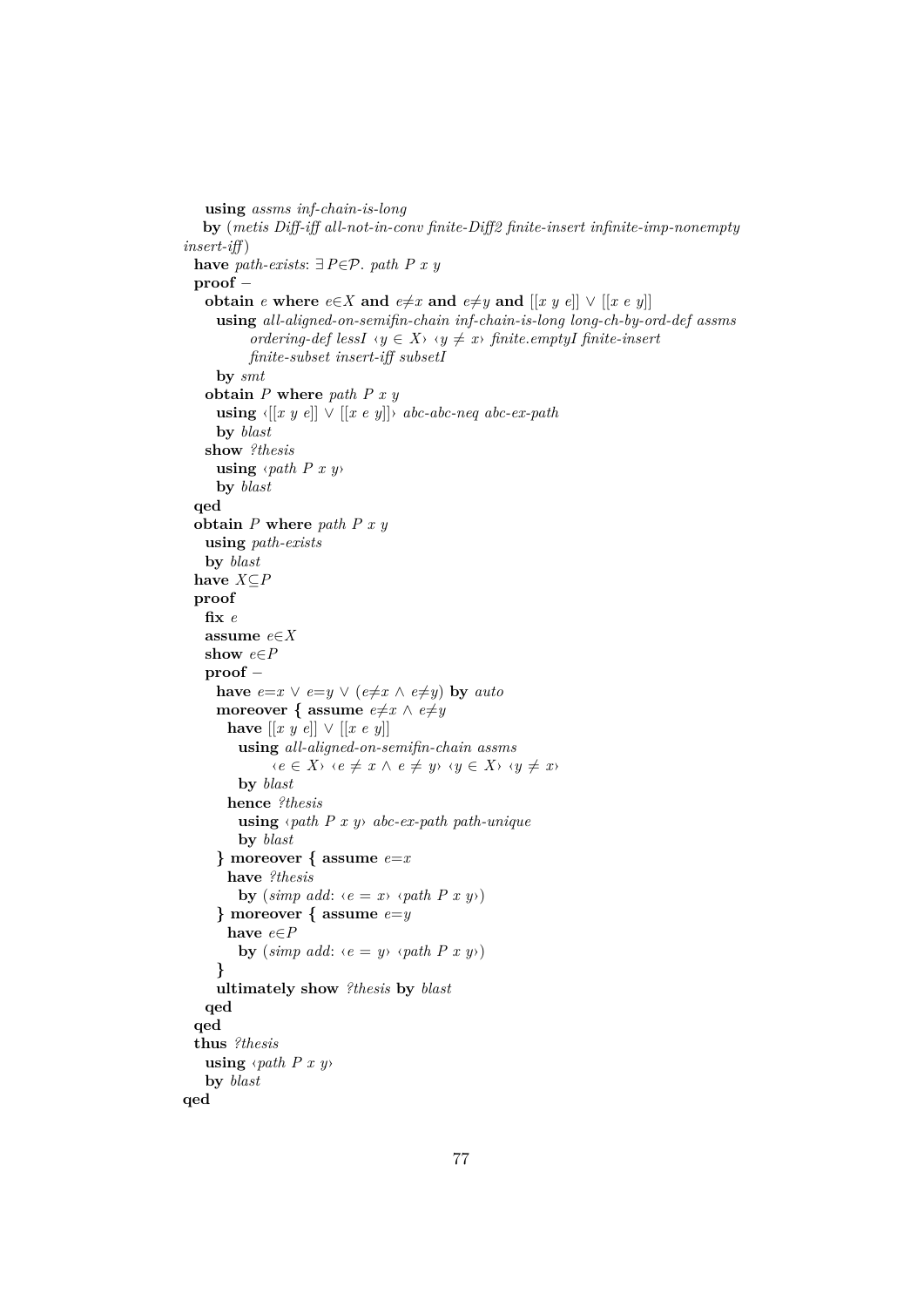```
lemma card2-either-elt1-or-elt2:
  assumes card X = \mathcal{Z} and x \in X and y \in X and x \neq yand z \in X and z \neq xshows z=y
by (metis assms card-2-iff')
lemma short-chain-on-path:
  assumes short-ch X
  shows ∃P∈P. X⊆P
proof −
  obtain x y where x \neq y and x \in X and y \in Xusing assms short-ch-def by auto
  obtain P where path P x y
    using \langle x \in X \rangle \langle x \neq y \rangle \langle y \in X \rangle assms short-ch-def
    by metis
  have X⊆P
  proof
    fix z
    assume z∈X
    show z∈P
    proof cases
      assume z=x
      show z \in P using \langle path \ P \ x \ y \rangle by (\textit{simp add: } \langle z=x \rangle)next
      assume z \neq xhave z=y
        using \langle x \in X \rangle \langle y \in X \rangle \langle z \neq x \rangle \langle z \in X \rangle \langle x \neq y \rangle assms short-ch-def
        by metis
      thus z \in P using \langle path \ P \ x \ y \rangle by (\text{simp } add: \ \langle z=y \rangle)qed
  qed
  thus ?thesis
    using \langle path \space P \space x \space y \rangle by blast
qed
```
**lemma** *all-aligned-on-long-chain*: **assumes** *long-ch-by-ord f X* **and** *finite X* and a:  $x \in X$  and b:  $y \in X$  and  $c:z \in X$  and  $xy: x \neq y$  and  $xz: x \neq z$  and  $yz: y \neq z$ **shows**  $[[x y z]] ∨ [[x z y]] ∨ [[z x y]]$ **proof** − **obtain**  $n_x$   $n_y$   $n_z$  where  $fx$ :  $f n_x = x$  and  $fy$ :  $f n_y = y$  and  $f z$ :  $f n_z = z$ **and** *xx*:  $n_x <$  *card X* **and** *yy*:  $n_y <$  *card X* **and** *zz*:  $n_z <$  *card X* **proof** − **assume** a1:  $\bigwedge n_x$   $n_y$   $n_z$ . [[f  $n_x = x$ ;  $f n_y = y$ ;  $f n_z = z$ ;  $n_x < card X$ ;  $n_y < card$  $X$ ;  $n_z < \text{card } X$   $\Rightarrow$  *thesis* **obtain** *nn* ::  $'a$  *set*  $\Rightarrow$   $(nat \Rightarrow 'a) \Rightarrow 'a \Rightarrow nat$  **where**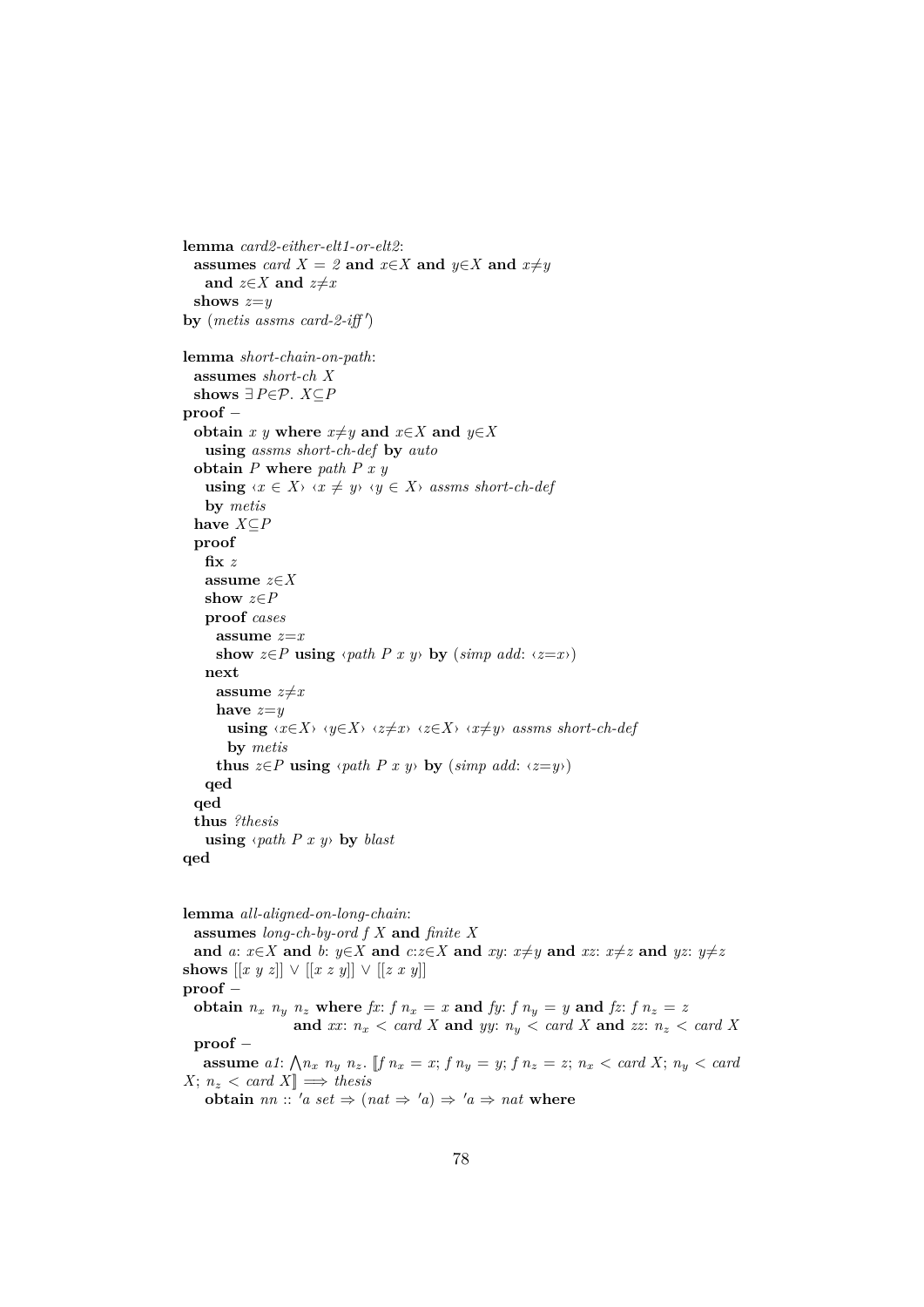$\bigwedge a \land f \ p \text{ pa.} \ (a \notin A \lor \neg \text{ ordering } f \ p \land \lor f \ (nn \land f \ a) = a)$  $\wedge$  (*infinite*  $A \vee a \notin A \vee \neg$  *ordering*  $f$  *pa*  $A \vee nn$   $A$   $f$   $a < \text{card } A$ ) **by** (*metis* (*no-types*) *ordering-def*) **then show** *?thesis* **using** *a1* **by** (*metis a assms*(*1*) *assms*(*2*) *b c long-ch-by-ord-def*) **qed have** less-or:  $(n_x < n_y \land n_y < n_z) \lor (n_x < n_z \land n_z < n_y) \lor (n_z < n_x \land n_x < n_y) \lor$  $(n_z < n_u \land n_u < n_x) \lor (n_u < n_z \land n_z < n_x) \lor (n_u < n_x \land n_x < n_z)$ **using** *fx fy fz assms less-linear* **by** *metis* **have**  $int\text{-}imp-1$ :  $(n_x < n_y \land n_y < n_z) \land long\text{-}ch\text{-}by\text{-}ord f X \land n_z < card X \longrightarrow [[(f\text{-}log\text{-}1) \land (f\text{-}log\text{-}1)]$  $n_x$ ) (*f*  $n_y$ ) (*f*  $n_z$ )]] **using** *assms long-ch-by-ord-def ordering-def* **by** *metis* **hence**  $[(f n_x)(f n_y)(f n_z)] \vee [(f n_x)(f n_z)(f n_y)] \vee [(f n_z)(f n_y)] \vee [(f n_z)(f n_x)]$  $[(f\ n_z)\ (f\ n_y)\ (f\ n_x)][\ \vee\ [[(f\ n_y)\ (f\ n_z)\ (f\ n_x)]]\ \vee\ [[(f\ n_y)\ (f\ n_x)\ (f\ n_z)]]$ **proof** − **have**  $f1$ :  $\bigwedge n$  *na*  $nb$ .  $\neg$   $n < na \vee \neg nb < n \vee \neg na < card X \vee [[(f nb) (f n) (f m)$ *na*)]] **by** (*metis* (*no-types*) *ordering-def* ‹*long-ch-by-ord f X*› *long-ch-by-ord-def*) **then have**  $f2: ∎ n_z < n_y ∨ ∎ n_x < n_z ∨ [[x z y]]$ **using** *fx fy fz yy* **by** *blast* **have**  $\neg$  *n<sub>x</sub>* < *n<sub>y</sub>* ∨  $\neg$  *n<sub>z</sub>* < *n<sub>x</sub>* ∨ [[*z x y*]] **using** *f1 fx fy fz yy* **by** *blast* **then show** *?thesis* **using** *f2 f1 fx fy fz less-or xx zz* **by** *auto* **qed hence**  $[[x \ y \ z]] \ \lor \ [[x \ z \ y]] \ \lor \ [[z \ x \ y]] \ \lor$ [[*z y x*]] ∨ [[*y z x*]] ∨ [[*y x z*]] **using** *fx fy fz assms semifin-chain-def long-ch-by-ord-def* **by** *metis* **thus** *?thesis* **using** *abc-sym* **by** *blast* **qed lemma** *long-chain-on-path*: **assumes** *long-ch-by-ord f X* **and** *finite X* shows  $∃P∈P$ . *X*⊆*P* **proof** − **obtain** *x y* **where**  $x \in X$  **and**  $y \in X$  **and**  $y \neq x$ **using** *long-ch-by-ord-def assms* **by** (*metis* (*mono-tags*, *opaque-lifting*))

```
obtain z where z \in X and x \neq z and y \neq zusing long-ch-by-ord-def assms
 by metis
```
**have**  $[[x \ y \ z]] \ \lor \ [[x \ z \ y]] \ \lor \ [[z \ x \ y]]$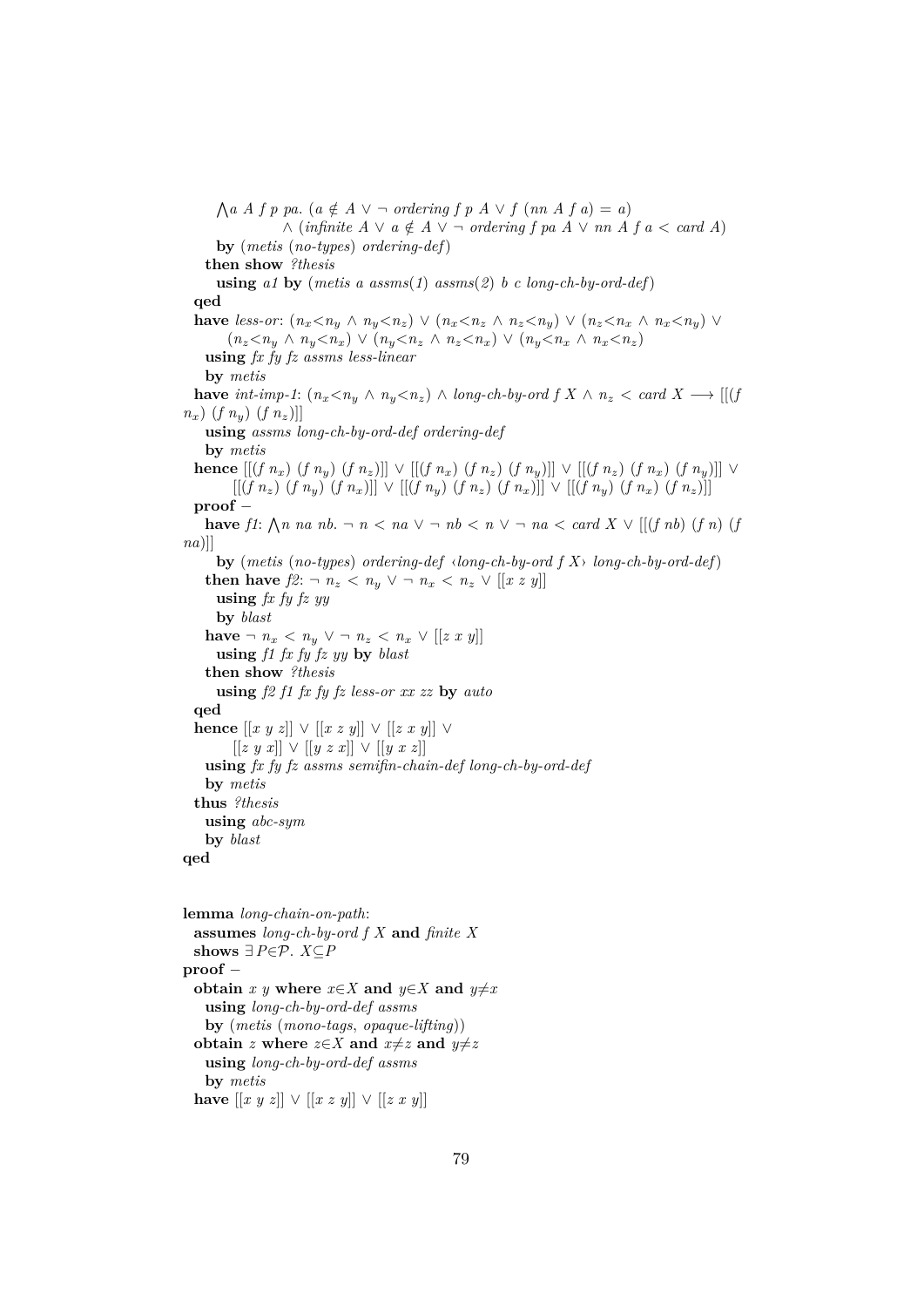```
using all-aligned-on-long-chain assms
    using \langle x \in X \rangle \langle x \neq z \rangle \langle y \in X \rangle \langle y \neq x \rangle \langle y \neq z \rangle \langle z \in X \rangleby auto
  then have path-exists: ∃P∈P. path P x yusing all-aligned-on-long-chain abc-ex-path
    by (metis \langle y \neq x \rangle)obtain P where path P x y
    using path-exists
    by blast
  have X⊆P
  proof
    fix e
    assume e∈X
    show e∈P
    proof −
      have e=x \vee e=y \vee (e \neq x \wedge e \neq y) by auto
      moreover {
        assume e\neq x \land e\neq yhave [[x y e]] ∨ [[x e y]] ∨ [[e x y]]using all-aligned-on-long-chain all-aligned-on-long-chain assms
                 \langle e \in X \rangle \langle e \neq x \land e \neq y \rangle \langle y \in X \rangle \langle y \neq x \rangle \langle x \in X \rangleby metis
        hence ?thesis
          using ‹path P x y› abc-ex-path path-unique
          by blast
      }
      moreover {
        assume e=x
        have ?thesis
          by (\textit{simp add: } \langle e = x \rangle \langle \textit{path } P \ x \ y \rangle)}
      moreover {
        assume e=y
        have e∈P
          by (\textit{simp add: } \langle e = y \rangle \langle \textit{path } P \textit{x } y \rangle)}
      ultimately show ?thesis by blast
    qed
  qed
  thus ?thesis
    using ‹path P x y›
    by blast
qed
```
Notice that this whole proof would be unnecessary if including path-belongingness in the definition, as Schutz does. This would also keep path-belongingness independent of axiom O1 and O4, thus enabling an independent statement of axiom O6, which perhaps we now lose. In exchange, our definition is slightly weaker (for *card X*  $\geq$  *3* and *infinite X*).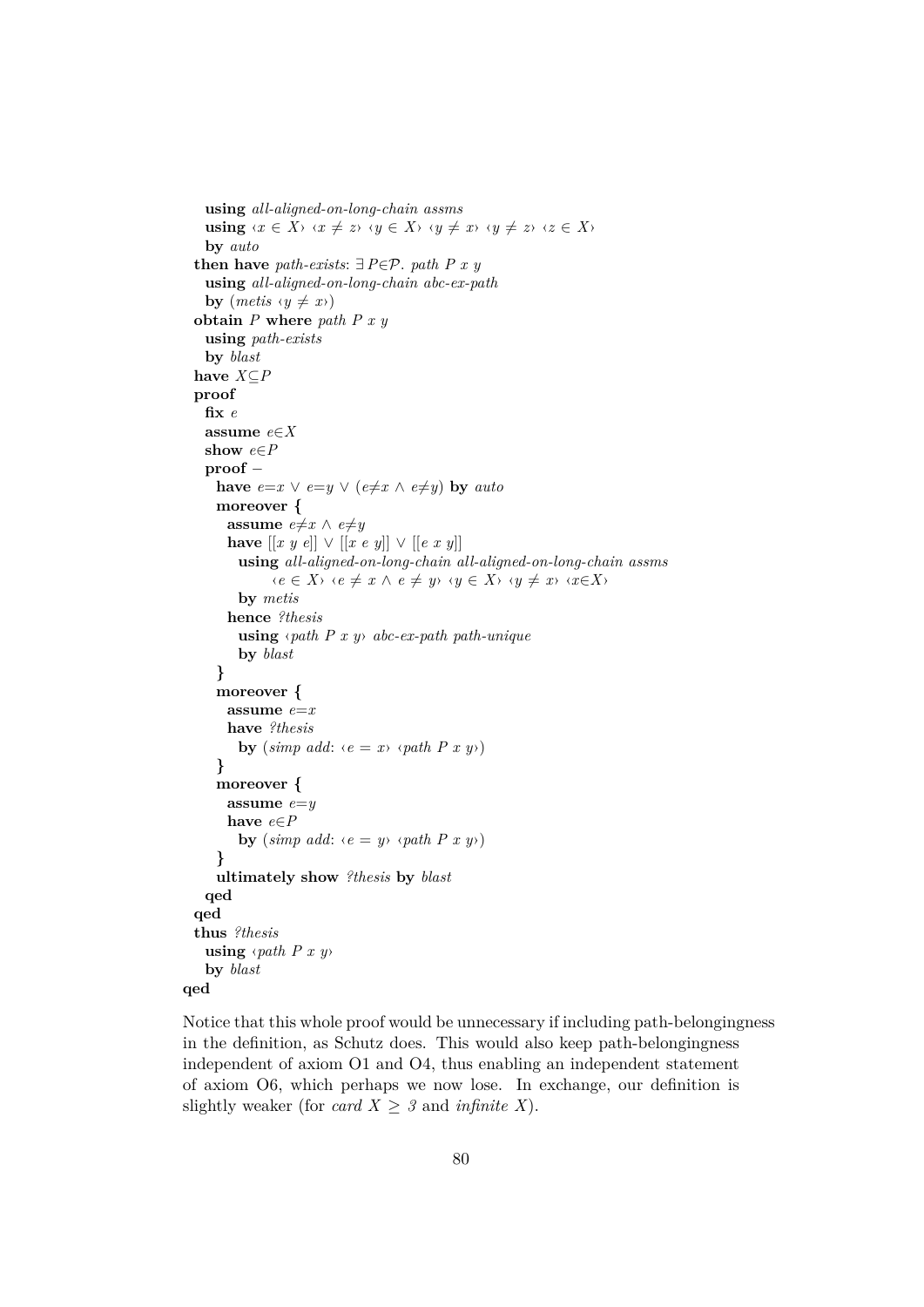**lemma** *chain-on-path*: **assumes** *ch-by-ord f X* shows  $∃P∈P$ . *X*⊆*P* **using** *assms ch-by-ord-def* **using** *semifin-chain-on-path long-chain-on-path short-chain-on-path long-inf-chain-is-semifin* **by** *meson*

#### **30.1.3 More general results**

**lemma** *ch-some-betw:*  $[x \in X; y \in X; z \in X; x \neq y; x \neq z; y \neq z; ch X$  $\implies$  [[*x y z*]] ∨ [[*y x z*]] ∨ [[*y z x*]] **proof** − **assume**  $asm: x \in X, y \in X, z \in X, x \neq y, x \neq z, y \neq z, ch X$ **{ fix** *f* **assume** *f-def* : *long-ch-by-ord f X* **assume** *evts*:  $x \in X$   $y \in X$   $z \in X$   $x \neq y$   $x \neq z$   $y \neq z$ **assume** *ords*:  $\neg$   $[[x \ y \ z]] \neg [[y \ z \ x]]$ **obtain** *P* **where** *X*⊆*P P*∈P **using** *chain-on-path f-def ch-by-ord-def* **by** *meson* **have** [[*y x z*]] **proof** − **have**  $f1: ∀ A \text{ } Aa \text{ } a. \neg A ⊆ Aa \lor (a::'a) \notin A \lor a ∈ Aa$ **by** *blast* **have**  $f2: y \in P$ **using**  $\langle X \subseteq P \rangle$  *evts*(2) **by** *blast* have  $f3: x \in P$ **using** *f1* **by**  $(metis \langle X \subseteq P \rangle evts(1))$ have  $z \in P$ **using**  $\langle X \subseteq P \rangle$  *evts* $(\beta)$  **by** *blast* **then show** *?thesis* **using** *f3 f2* **by** (*metis some-betw-xor*  $\langle P \in \mathcal{P} \rangle$  *abc-sym evts*( $4,5,6$ ) *ords*) **qed } thus** *?thesis* **unfolding** *ch-def long-ch-by-ord-def ch-by-ord-def ordering-def short-ch-def* **using** *asm ch-by-ord-def ch-def short-ch-def* **by** (*metis*  $\{\bigwedge f\}$ . [*long-ch-by-ord*  $f X; x \in X; y \in X; z \in X; x \neq y; x \neq z; y \neq z;$  $\neg [[x \ y \ z]]$ ;  $\neg [[y \ z \ x]]$ ]  $\implies [[y \ x \ z]]$ **qed**

**lemma** *ch-all-betw-f* : **assumes**  $[f[x..yy..z]X]$  and  $y \in X$  and  $y \neq x$  and  $y \neq z$ **shows** [[*x y z*]] **proof** (*rule ccontr*) **assume**  $asm: \neg [[x \ y \ z]]$ **obtain**  $Q$  **where**  $Q \in \mathcal{P}$  **and**  $x \in Q \land y \in Q \land z \in Q$ **using** *chain-on-path assms ch-by-ord-def asm fin-ch-betw fin-long-chain-def*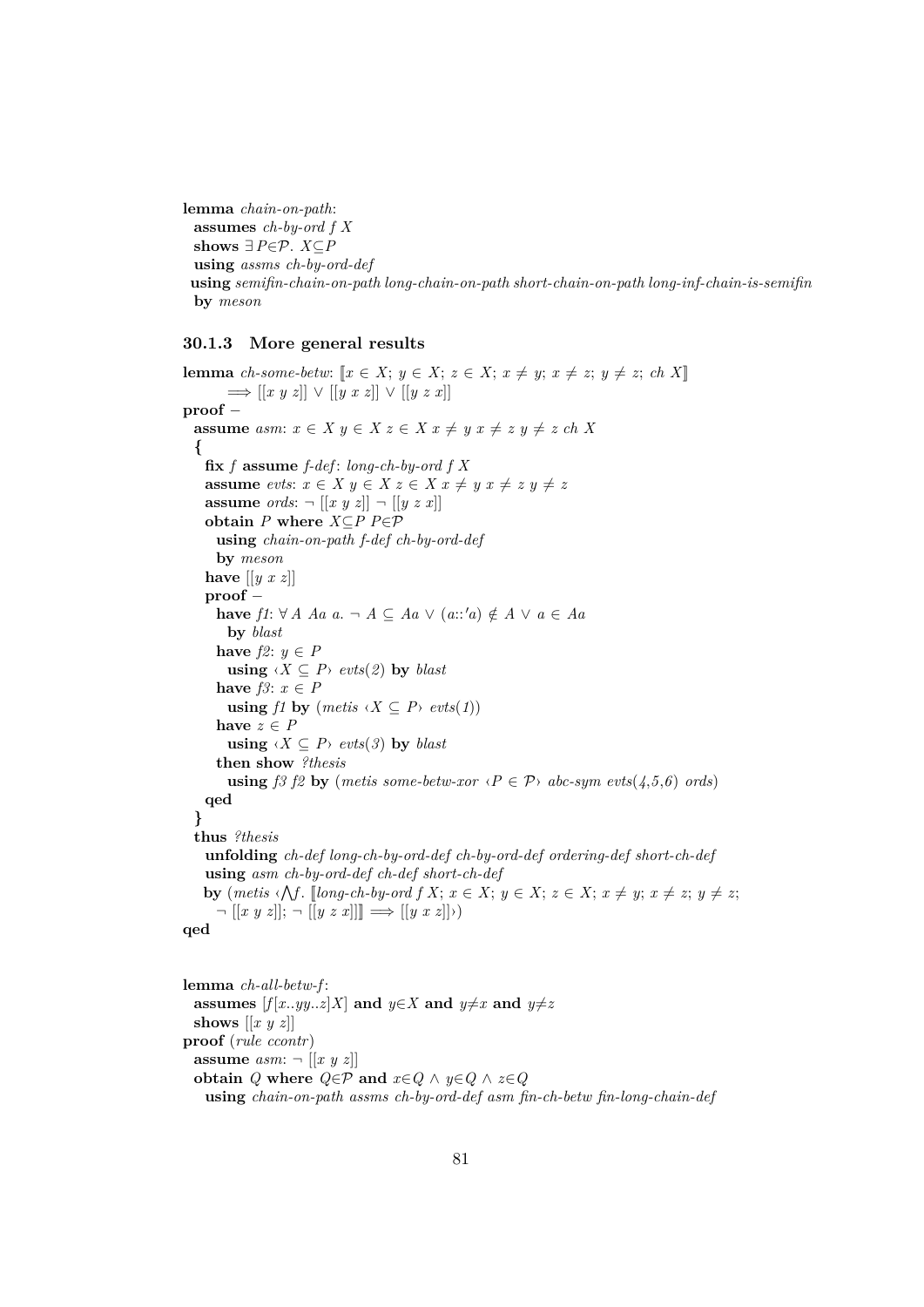```
by auto
 hence [[x y z]] ∨ [[y x z]] ∨ [[y z x]]using some-betw assms
   by (metis abc-sym fin-long-chain-def)
 hence [[y \ x \ z]] \lor [[x \ z \ y]]using asm abc-sym
   by blast
 thus False
   using fin-long-chain-def long-ch-by-ord-def asm assms fin-ch-betw
   by (metis (no-types, opaque-lifting))
qed
```

```
lemma get-fin-long-ch-bounds:
  assumes long-ch-by-ord f X
     and finite X
   shows ∃ x∈X. ∃ y∈X. ∃ z∈X. [f[x..y..z]X]
proof −
  obtain x where x = f \theta by simpobtain z where z = f (card X − 1) by simpobtain y where y-def: y \neq x \land y \neq z \land y \in Xby (metis assms(1) long-ch-by-ord-def)
  have x∈X
   using ordering-def \langle x = f \theta \rangle assms(1) long-ch-by-ord-def
   by (metis card-gt-0-iff equals0D)
  have z∈X
   using ordering-def \langle z = f \rangle (\text{card } X - 1)<sup>i</sup> \langle z = 1 \rangle \langle z = 1 \rangle assms(1) long-ch-by-ord-def
   by (metis card-gt-0-iff equals0D Suc-diff-1 lessI)
  obtain n where n < card X and f n = yusing ordering-def y-def long-ch-by-ord-def assms
   by metis
  have n>0using y-def \langle f \rangle n = y \rangle \langle x = f \rangleusing neq0-conv by blast
  moreover have n < card X - 1using y\text{-}def \text{ }\langle f \rangle n = y \rangle \langle n \rangle \langle card(X) \rangle \langle z \rangle = f \langle card(X - 1) \rangle \langle assms(2) \rangleby (metis card.remove card-Diff-singleton less-SucE)
  ultimately have [f[x..y..z]X]using long-ch-by-ord-def y-def \langle x = f \theta \rangle \langle z = f (card X - 1) \rangle abc-abc-neq assms
ordering-ord-ijk
   unfolding fin-long-chain-def
   by (metis (no-types, lifting) card-gt-0-iff diff-less equals0D zero-less-one)
  thus ?thesis
   using points-in-chain
   by blast
qed
```

```
lemma get-fin-long-ch-bounds2:
 assumes long-ch-by-ord f X
```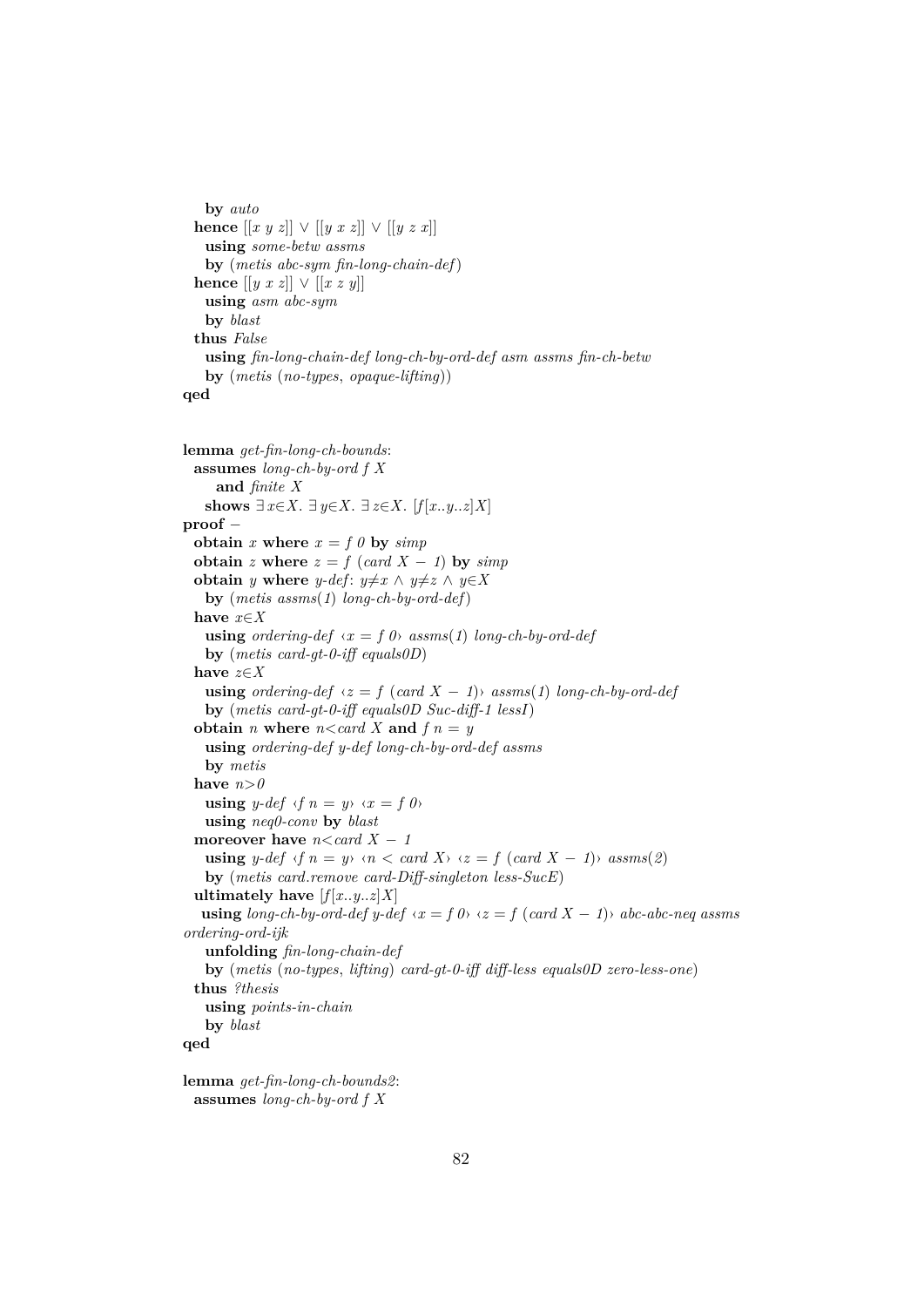**and** *finite X* **obtains**  $x y z n_x n_y n_z$ **where**  $x \in X \land y \in X \land z \in X \land [f[x..y..z]X] \land f\ n_x = x \land f\ n_y = y \land f\ n_z = z$ **by** (*meson assms*(*1*) *assms*(*2*) *fin-long-chain-def get-fin-long-ch-bounds index-middle-element*) **lemma** *long-ch-card-ge3*: **assumes** *ch-by-ord f X finite X* **shows** *long-ch-by-ord*  $f X \leftrightarrow \text{card } X > 3$ **proof assume** *long-ch-by-ord f X* **then obtain** *a b c* **where**  $[f[a..b..c]X]$ **using** *get-fin-long-ch-bounds assms*(*2*) **by** *blast* **thus**  $3 \leq \text{card } X$ **by** (*metis* (*no-types*, *opaque-lifting*) *One-nat-def card-eq-0-iff diff-Suc-1 empty-iff fin-long-chain-def index-middle-element leI less-3-cases less-one*) **next assume** *3* ≤ *card X* **hence** ¬*short-ch X* **using** *assms*(*1*) *short-ch-card-2* **by** *auto* **thus** *long-ch-by-ord f X* **using** *assms*(*1*) *ch-by-ord-def* **by** *auto* **qed lemma** *chain-bounds-unique*: **assumes**  $[f[a..b..c]X]$   $[g[x..y..z]X]$ **shows**  $(a=x \land c=z) \lor (a=z \land c=x)$ **proof** − **have** ∀ *p*∈*X*. (*a* = *p* ∨ *p* = *c*) ∨ [[*a p c*]] **using** *assms*(*1*) *ch-all-betw-f* **by** *force* **then show** *?thesis* **by** (*metis* (*full-types*) *abc-abc-neq abc-bcd-abd abc-sym assms*(*1*,*2*) *ch-all-betw-f points-in-chain*) **qed**

**lemma** *chain-bounds-unique2*: **assumes**  $[f[a..c]X]$   $[g[x..z]X]$  *card*  $X \geq 3$ **shows**  $(a=x \land c=z) \lor (a=z \land c=x)$ **using** *chain-bounds-unique* **by** (*metis abc-ac-neq assms*(*1*,*2*) *ch-all-betw-f fin-chain-def points-in-chain short-ch-def*)

## **30.2 Chain Equivalences**

### **30.2.1 Betweenness-chains and strong index-chains**

**lemma** *equiv-chain-1a*: **assumes** [[..*a*..*b*..*c*..]*X*] **shows**  $\exists f$ *. ch-by-ord*  $f X \wedge a \in X \wedge b \in X \wedge c \in X \wedge a \neq b \wedge a \neq c \wedge b \neq c$ **proof** − **have**  $in-X$ :  $a \in X \land b \in X \land c \in X$ **using** *assms chain-with-def* **by** *auto*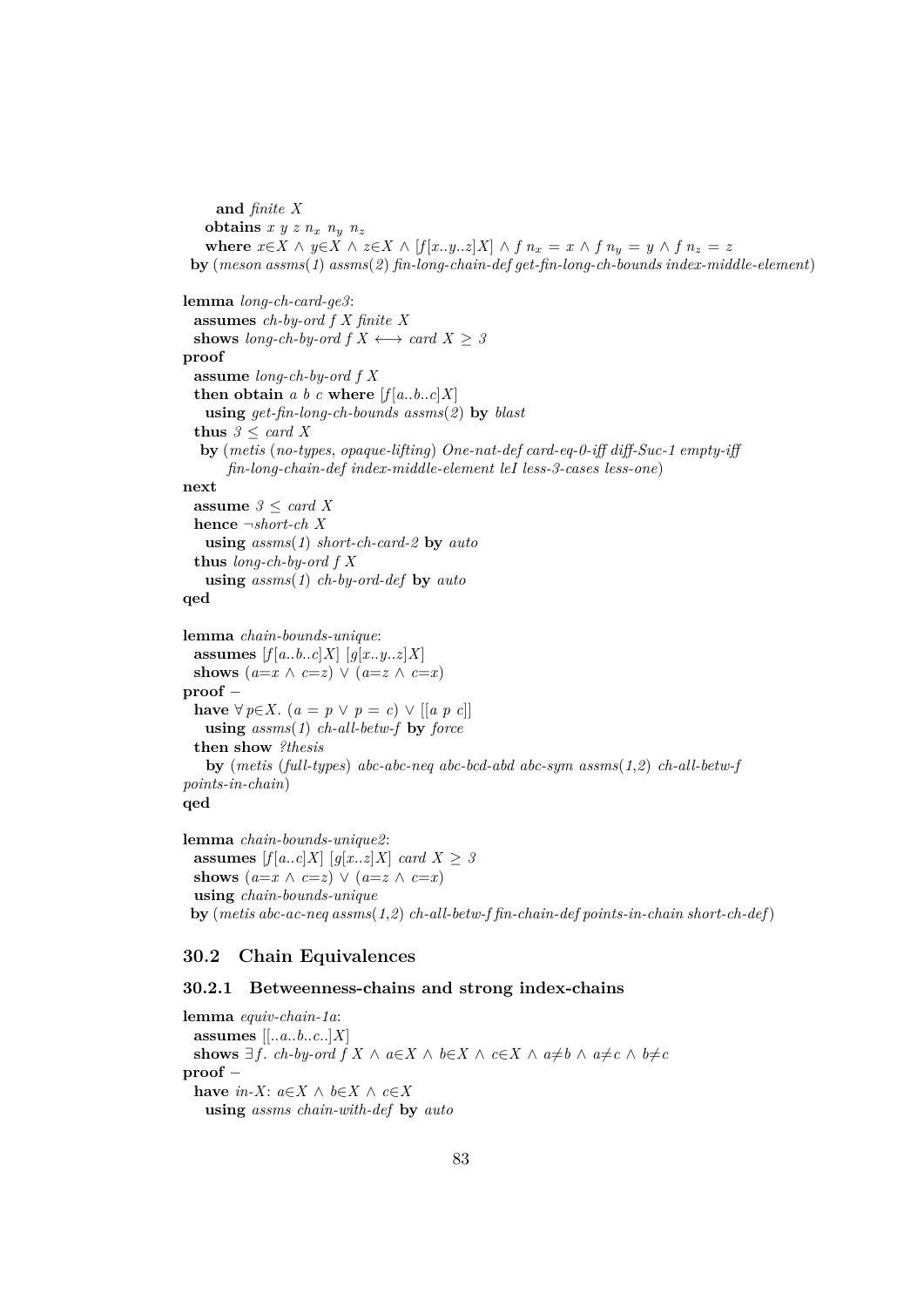**have** *all-neq*:  $a \neq c \land a \neq b \land b \neq c$ **using** *abc-abc-neq assms chain-with-def* **by** *auto* **obtain** *f* **where** *ordering f betw X* **using** *assms chain-with-def* **by** *auto* **hence** *long-ch-by-ord f X* **using** *in-X all-neq long-ch-by-ord-def* **by** *blast* **hence** *ch-by-ord f X* **by** (*simp add*: *ch-by-ord-def*) **thus** *?thesis* **using** *all-neq in-X* **by** *blast* **qed**

```
lemma equiv-chain-1b:
 assumes ch-by-ord f X \land a∈X \land b∈X \land c∈X \land a≠b \land a≠c \land b≠c \land [[a b c]]
 shows [[..a..b..c..]X]
 using assms chain-with-def ch-by-ord-def
 by (metis long-ch-by-ord-def short-ch-def)
```

```
lemma equiv-chain-1:
  [[...a..b..c..]X] \longleftrightarrow (\exists f. \; ch \text{-} by \; ord \; f \; X \; \wedge \; a \in X \; \wedge \; b \in X \; \wedge \; c \in X \; \wedge \; a \neq b \; \wedge \; a \neq c \; \wedge \; b \neq c∧ [[a b c]])
  using equiv-chain-1a equiv-chain-1b long-chain-betw
  by meson
```

```
lemma index-order:
  assumes chain-with x y z X
     and ch-by-ord f X and f a = x and f b = y and f c = zand finite X \longrightarrow a < \text{card } X and finite X \longrightarrow b < \text{card } X and finite X \longrightarrowc<card X
   shows (a < b \land b < c) \lor (c < b \land b < a)proof (rule ccontr)
  assume a1: \neg (a < b \land b < c \lor c < b \land b < a)hence (a \geq b \lor b \geq c) ∧ (c \geq b \lor b \geq a)by auto
  have all-neq: x \neq y \land x \neq z \land y \neq zusing assms(1) equiv-chain-1 by blast
  hence is-long: long-ch-by-ord f X
   by (metis assms(1) assms(2) ch-by-ord-def equiv-chain-1 short-ch-def)
  have a \neq b \land a \neq c \land b \neq cusing assms(3) assms(4) assms(5) all-neq by blast
  hence (a > b \lor b > c) \land (c > b \lor b > a)using a1 linorder-neqE-nat by blast
  hence (a>b \land c>b) \lor (b>c \land b>a)using not-less-iff-gr-or-eq by blast
  have a > c ∨ c > ausing \langle a \neq b \land a \neq c \land b \neq c \rangle by auto
```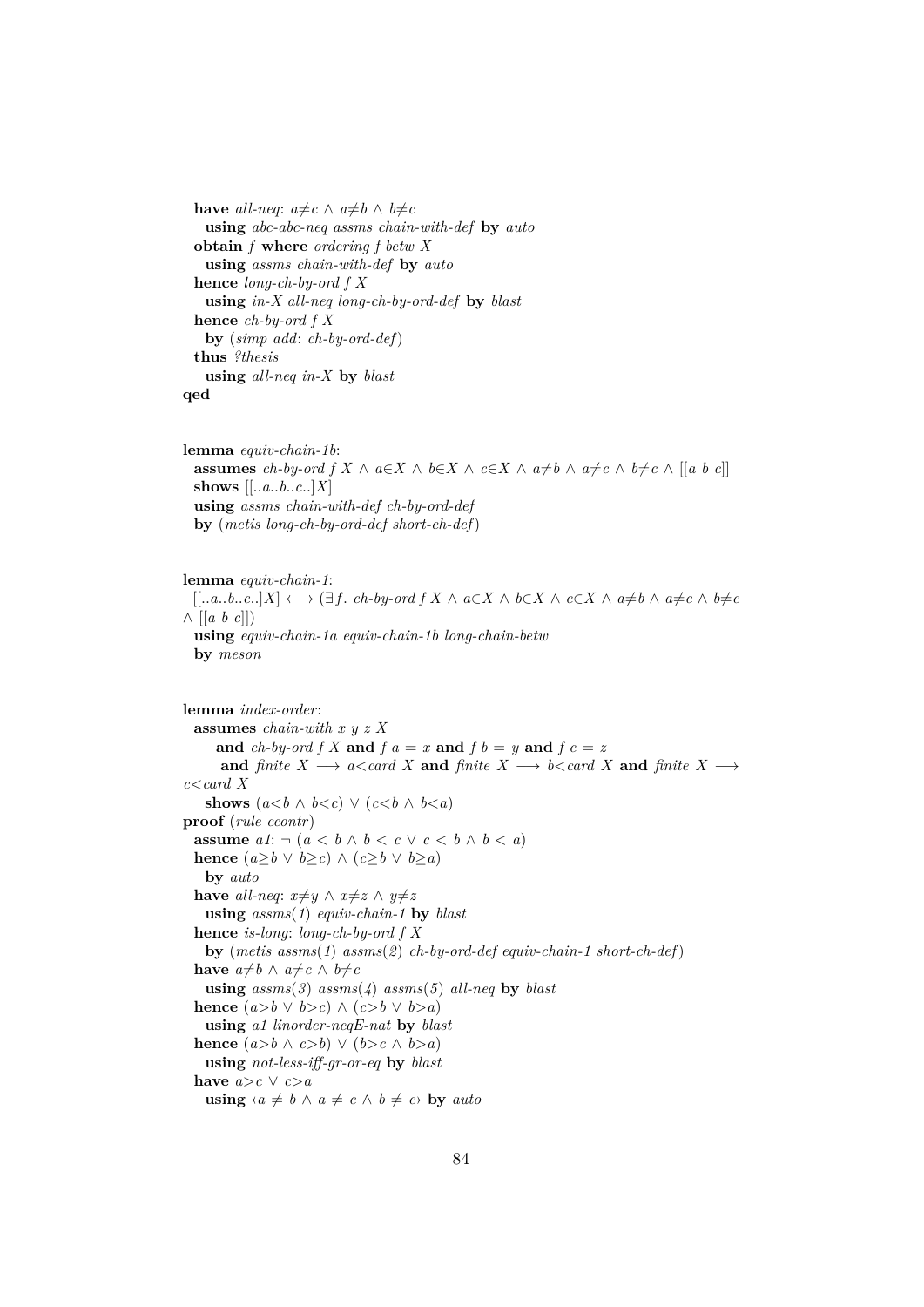**hence**  $(a>c \land c>b) \lor (a>c \land b>a) \lor (a>b \land c>a) \lor (b>c \land c>a)$ **using**  $\langle (b < a \lor c < b) \land (b < c \lor a < b) \rangle$  by *blast* **hence** *o1*:  $(b < c \land c < a) \lor (c < a \land a < b) \lor (b < a \land a < c) \lor (a < c \land c < b)$ **by** *blast* **have**  $(b < c \land c < a) \longrightarrow [[y \ z \ x]]$ **using** *assms ordering-ord-ijk long-ch-by-ord-def is-long* **by** *metis* **moreover have**  $(c < a \land a < b) \longrightarrow [[z x y]]$ **using** *assms ordering-ord-ijk long-ch-by-ord-def is-long* **by** *metis* **moreover have**  $(b < a \land a < c) \rightarrow [[y \ x \ z]]$ **using** *assms ordering-ord-ijk long-ch-by-ord-def is-long* **by** *metis* **moreover have**  $(a < c \land c < b) \longrightarrow [[x \, z \, y]]$ **using** *assms ordering-ord-ijk long-ch-by-ord-def is-long* **by** *metis* **ultimately have**  $[[y z x]] ∨ [[z x y]] ∨ [[y x z]] ∨ [[x z y]]$ **using** *assms long-ch-by-ord-def is-long o1* **by** *metis* **thus** *False* **by** (*meson abc-only-cba assms*(*1*) *chain-with-def*) **qed**

```
lemma old-fin-chain-finite:
 assumes finite-chain-with3 x y z X
 shows finite X
proof (rule ccontr)
 assume infinite X
 have x∈X
   using assms finite-chain-with3-def chain-with-def by simp
 have y∈X
   using assms finite-chain-with3-def chain-with-def by simp
 have z∈X
   using assms finite-chain-with3-def chain-with-def by simp
  obtain f where ch-by-ord f X
   using assms equiv-chain-1 finite-chain-with3-def
   by auto
  obtain a where f a = xusing equiv-chain-1 ordering-def \langle ch-by\text{-}ord\ fX\rangle assms
   by (metis ch-by-ord-def finite-chain-with3-def long-ch-by-ord-def short-ch-def)
  obtain c where f c = z and a \neq cusing equiv-chain-1 ordering-def \langle ch-by\text{-}ord\ f\ X\rangle \ \langle f\ a\ =\ x\rangle assms
   using ch-by-ord-def finite-chain-with3-def long-ch-by-ord-def short-ch-def
   by metis
  obtain b where f b = y and a \neq b and b \neq cusing equiv-chain-1 ordering-def \langlech-by-ord f(X)\langle f \ranglea = x) \langle f \ranglec = z) assms
   using ch-by-ord-def finite-chain-with3-def long-ch-by-ord-def short-ch-def
   by metis
```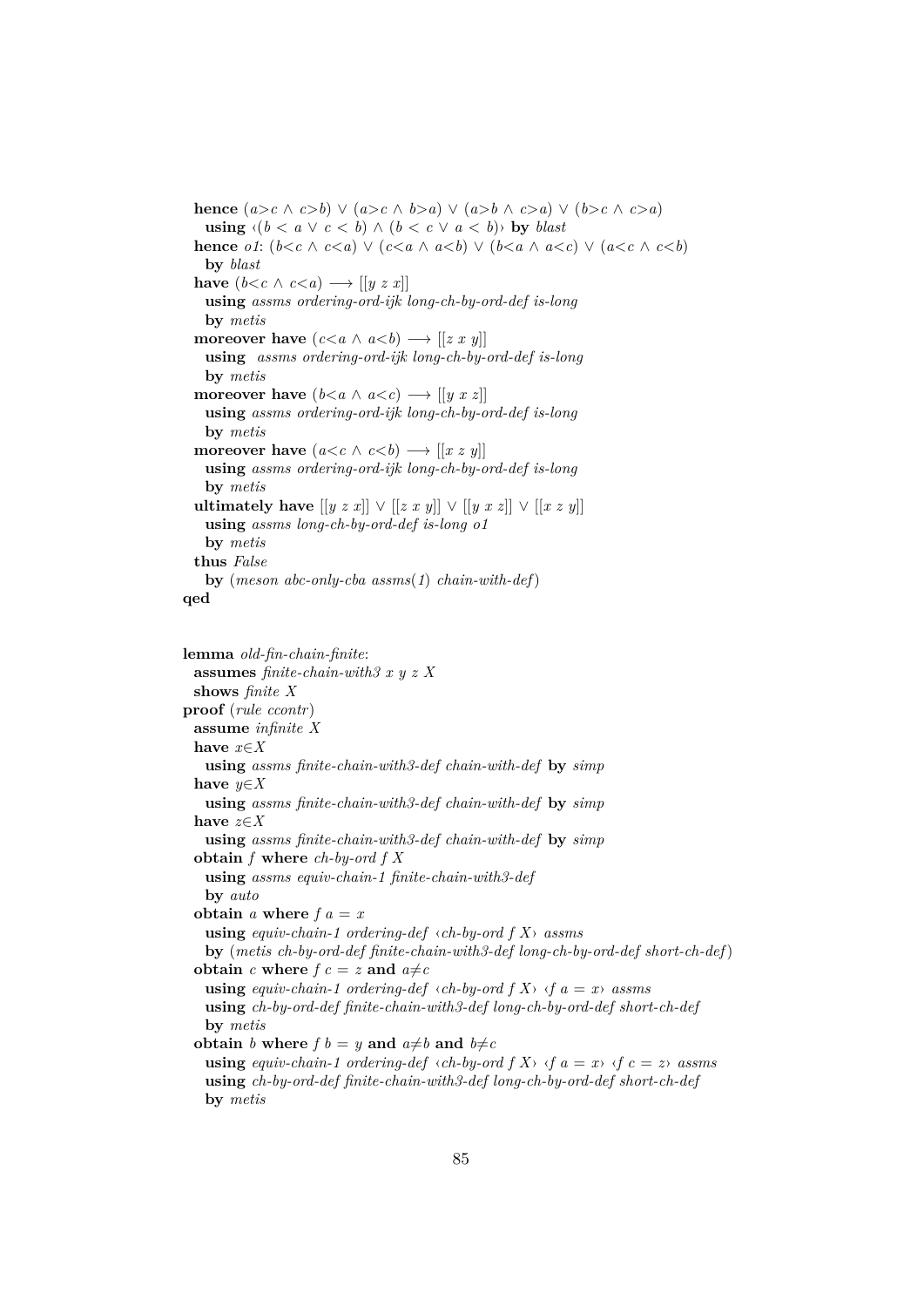**obtain** *n* **where**  $a \leq n$  **and**  $c \leq n$ **using**  $\langle ch-by-ord\ f\ X\rangle \ \langle f\ a=x\rangle \ \langle f\ c=z\rangle$  *assms equiv-chain-1*  $\langle \text{infinite } X\rangle$ **using** *ch-by-ord-def finite-chain-with3-def long-ch-by-ord-def short-ch-def* **by** (*metis less-Suc-eq-le not-le not-less-iff-gr-or-eq*) **have**  $\left[ \left[ x \ y \ z \right] \right]$ **using** *assms chain-with-def finite-chain-with3-def* **by** *auto* **hence**  $(a < b \land b < c) \lor (c < b \land b < a)$ **using**  $\langle f \, a = x \rangle$   $\langle f \, b = y \rangle$   $\langle f \, c = z \rangle$   $\langle ch \, b \, y \, \cdot \rangle$   $\langle f \, X \rangle$   $\langle x \in X \rangle$   $\langle y \in X \rangle$   $\langle z \in X \rangle$ *index-order* **using** ‹*infinite X*› *assms finite-chain-with3-def* **by** *blast* **hence**  $(a < b \land b < c \land c < n) \lor (c < b \land b < a \land a < n)$ **using**  $\langle a \neq c \rangle$   $\langle a \neq b \rangle$   $\langle b \neq c \rangle$   $\langle a \leq n \rangle$   $\langle c \leq n \rangle$  *less-linear* **by** *blast* **hence** *acn-can*:  $(b < c \land c < n) \lor (b < a \land a < n)$ **by** *blast* **have**  $f n \in X$ **by** (*metis ordering-def* ‹*ch-by-ord f X*› ‹*infinite X*› *assms ch-by-ord-def equiv-chain-1 finite-chain-with3-def long-ch-by-ord-def short-ch-def*) **hence** *outside*:  $[[y z (f n)]] \vee [[(f n) x y]]$ **using**  $acn-can \langle ch-by-cnd \rangle fX \rangle \langle f a = x \rangle \langle f c = z \rangle \langle \langle \langle \rangle f \rangle$  assms equiv-chain-1 *abc-sym* **using** *ch-by-ord-def finite-chain-with3-def long-ch-by-ord-def ordering-ord-ijk short-ch-def* **by**  $(metis \langle f \ b = y \rangle)$ **thus** *False* **using**  $\langle f \rangle$  *n*  $\in$  *X* $\rangle$  *assms finite-chain-with3-def* **by** *blast* **qed lemma** *index-from-with3*: **assumes** *finite-chain-with3 a b c X* **shows** ∃ *f*. (*f*  $0 = a ∨ f 0 = c$ ) ∧ *ch-by-ord f X* **proof** − **obtain** *f* **where** *ch-by-ord f X*

**using** *assms equiv-chain-1 finite-chain-with3-def* **by** *auto* **have** *no-elt*:  $\neg(∃ w∈X$ . [[*w a b*]] ∨ [[*b c w*]]) **using** *assms finite-chain-with3-def* **by** *blast* **obtain**  $n_a$   $n_b$  where  $f$   $n_a = a$  and  $n_a < card X$ and  $f n_b = b$  and  $n_b < card X$ **using** *assms old-fin-chain-finite ch-by-ord-def ordering-def* **using** ‹*ch-by-ord f X*› *equiv-chain-1 finite-chain-with3-def long-ch-by-ord-def short-ch-def* **by** *metis* **obtain**  $n_c$  **where**  $f n_c = c$  **and**  $n_c < c$  *and*  $X$ **using** *assms old-fin-chain-finite ch-by-ord-def ordering-def*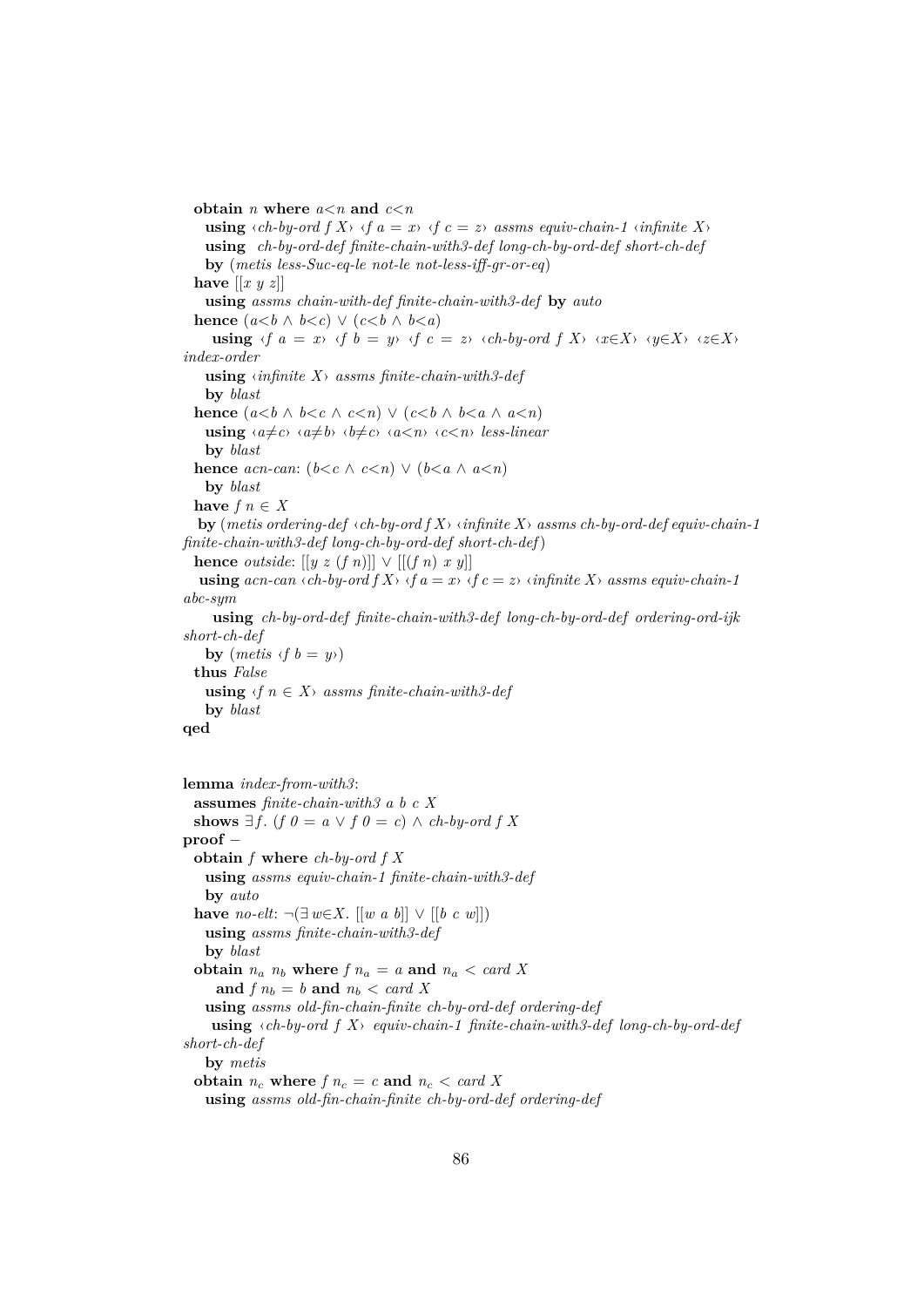**using** ‹*ch-by-ord f X*› *equiv-chain-1 finite-chain-with3-def long-ch-by-ord-def short-ch-def* **by** *metis* **have**  $a \neq b \land b \neq c \land a \neq c$ **using** *assms equiv-chain-1 finite-chain-with3-def* **by** *auto*  $h$ **ave**  $a \neq b \longrightarrow n_a \neq n_b \land b \neq c \longrightarrow n_a \neq n_c \land a \neq c \longrightarrow n_b \neq n_c$ **using**  $\langle f \rangle n_a = a \rangle \langle f \rangle n_b = b \rangle \langle f \rangle n_c = c \rangle$  by *blast* **hence**  $n_a \neq n_b \land n_a \neq n_c \land n_b \neq n_c$ **using**  $\langle a \neq b \land b \neq c \land a \neq c \rangle$   $\langle f \rangle n_a = a \rangle$   $\langle f \rangle n_b = b \rangle$   $\langle f \rangle n_c = c \rangle$ **by** *auto* **have**  $n_a = 0 \vee n_c = 0$ **proof** (*rule ccontr*) **assume**  $\neg$   $(n_a = 0 \lor n_c = 0)$ **hence** *not-0*:  $n_a \neq 0 \land n_c \neq 0$ **by** *linarith* **then obtain** *p* where  $f \theta = p$ **by** *simp* **hence** *p*∈*X* **using**  $\langle ch-by\text{-}ord\ f\ X\rangle \langle n_a\ \langle\ \text{card}\ X\rangle\ \text{assms}\ \text{card-0-eq}\ \text{ch-by-}ord\ \text{-}def$ *zero-into-ordering* **using** *equiv-chain-1 finite-chain-with3-def inf* .*strict-coboundedI2 inf* .*strict-order-iff less-one long-ch-by-ord-def old-fin-chain-finite short-ch-def* **by** *metis* **have**  $n_a < n_c \vee n_c < n_a$ **using**  $\langle n_a \neq n_b \land n_a \neq n_c \land n_b \neq n_c \rangle$  *less-linear* by *blast* **{ assume**  $n_a < n_c$ **hence**  $n_a < n_b$ **using** index-order  $\langle ch-by\text{-}ord\ f\ X\rangle$   $\langle f\ n_a = a\rangle$   $\langle f\ n_b = b\rangle$   $\langle f\ n_c = c\rangle$   $\langle n_c \rangle$ *card X*› **using** *finite-chain-with3-def assms* **by** *fastforce* **have**  $0 \le n_a \land n_a \le n_b$ **using** *index-order*  $\langle n_a \rangle$  *not-0* **by** *blast* **hence** [[*p a b*]] **using**  $\langle ch-by\text{-}ord\ f\ X\rangle \ \langle f\ \theta=p\rangle \ \langle f\ n_a=a\rangle \ \langle f\ n_b=b\rangle \ \langle n_b\text{-}card\ X\rangle \ \text{assms}$ *equiv-chain-1 short-ch-def* **by** (*metis ch-by-ord-def finite-chain-with3-def long-ch-by-ord-def ordering-ord-ijk*) **hence** *False* **using**  $finite-chain-with3-def$   $\langle p \in X \rangle$ **by** (*metis no-elt*) **} moreover { assume**  $n_c < n_a$ **hence**  $n_c < n_b$ **using** index-order  $\langle ch-by\text{-}ord\ f\ X\rangle$   $\langle f\ n_a = a \rangle$   $\langle f\ n_b = b \rangle$   $\langle f\ n_c = c \rangle$   $\langle n_a \rangle$ *card X*›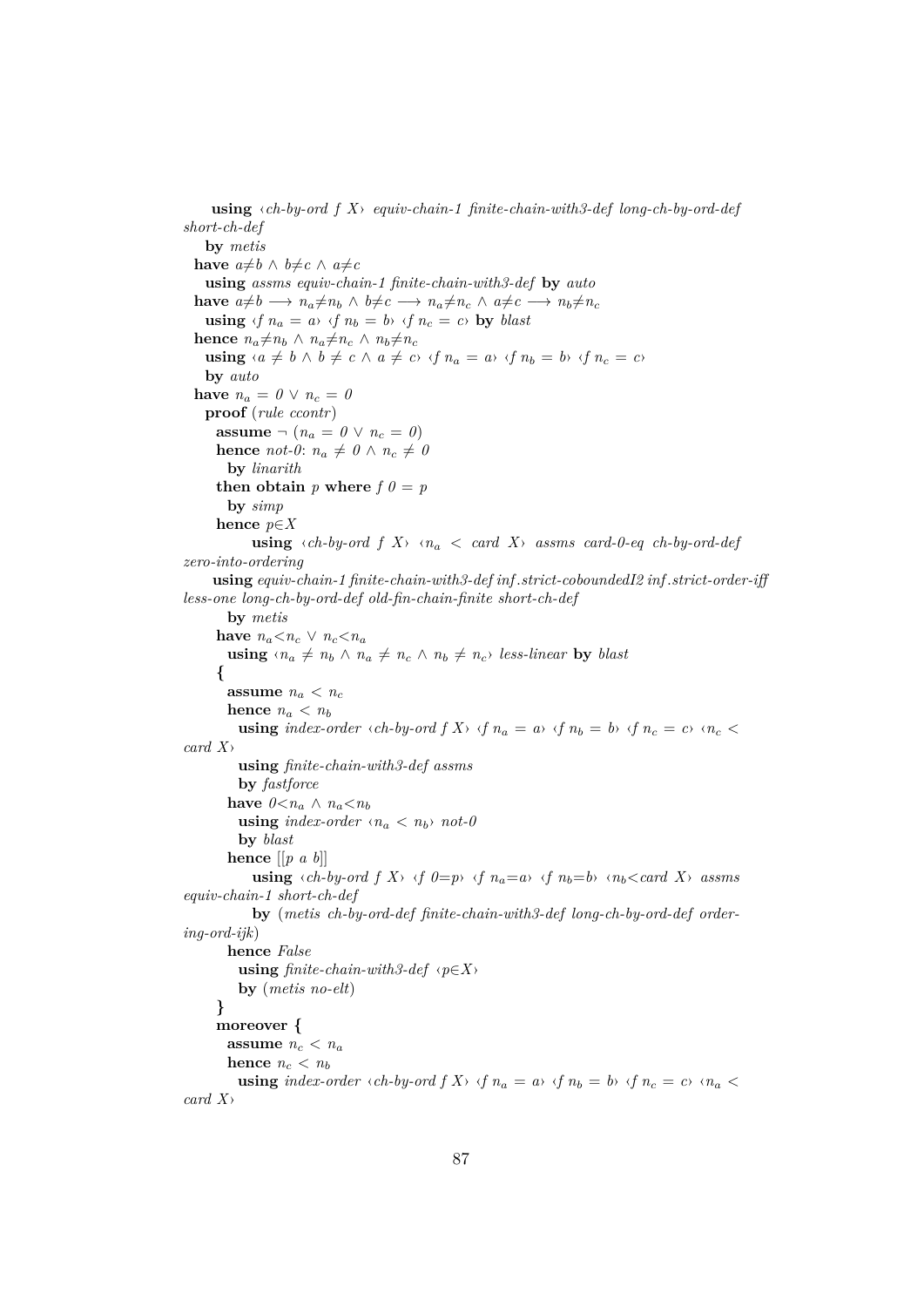```
using finite-chain-with3-def assms
          by fastforce
        have 0 \lt n_c \land n_c \lt n_busing index-order \langle n_c \rangle not-0
          by blast
        hence [[p c b]]
             using \langle ch-by\text{-}ord\ f\ X\rangle \ \langle f\ \theta=p\rangle \ \langle f\ n_c=c\rangle \ \langle f\ n_b=b\rangle \ \langle n_b\langle card\ X\rangle\ \text{assms}equiv-chain-1 short-ch-def
        using ch-by-ord-def finite-chain-with3-def long-ch-by-ord-def ordering-ord-ijk
          by metis
        hence [[b c p]]
          by (simp add: abc-sym)
        hence False
          using finite-chain-with3-def \langle p \in X \rangleby (metis no-elt)
      }
      ultimately show False
        using \langle n_a \rangle \langle n_c \rangle \langle n_a \rangle by blast
    qed
  thus ?thesis
    using \langle ch-by\text{-}ord\ f\ X\rangle \ \langle f\ n_a = a\rangle \ \langle f\ n_c = c\rangleby blast
qed
lemma (in MinkowskiSpacetime) with3-and-index-is-fin-chain:
  assumes f \theta = a and ch-by-ord f X and finite-chain-with3 a b c X
  shows [f[a..b..c]X]proof −
  have finite X
```

```
using ordering-def assms old-fin-chain-finite
   by auto
 moreover have long-ch-by-ord f X
    using assms(2) assms(3) ch-by-ord-def equiv-chain-1 finite-chain-with3-def
short-ch-def
   by metis
 moreover have a \neq b \land a \neq c \land b \neq c \land f \circ b = a \land b \in Xusing assms(1) assms(3) equiv-chain-1 finite-chain-with3-def
   by auto
 moreover have f (card X - 1) = c
   proof −
    obtain n where f n = c and n < card Xusing ordering-def equiv-chain-1 finite-chain-with3-def long-ch-by-ord-def
      by (metis \;assms(3) \; calculation(1,2)){
      assume n < card X - 1then obtain m where n < m and m < card X by simphence [ [a \ c \ (f \ m) ] ] \wedge (f \ m) \in Xproof −
```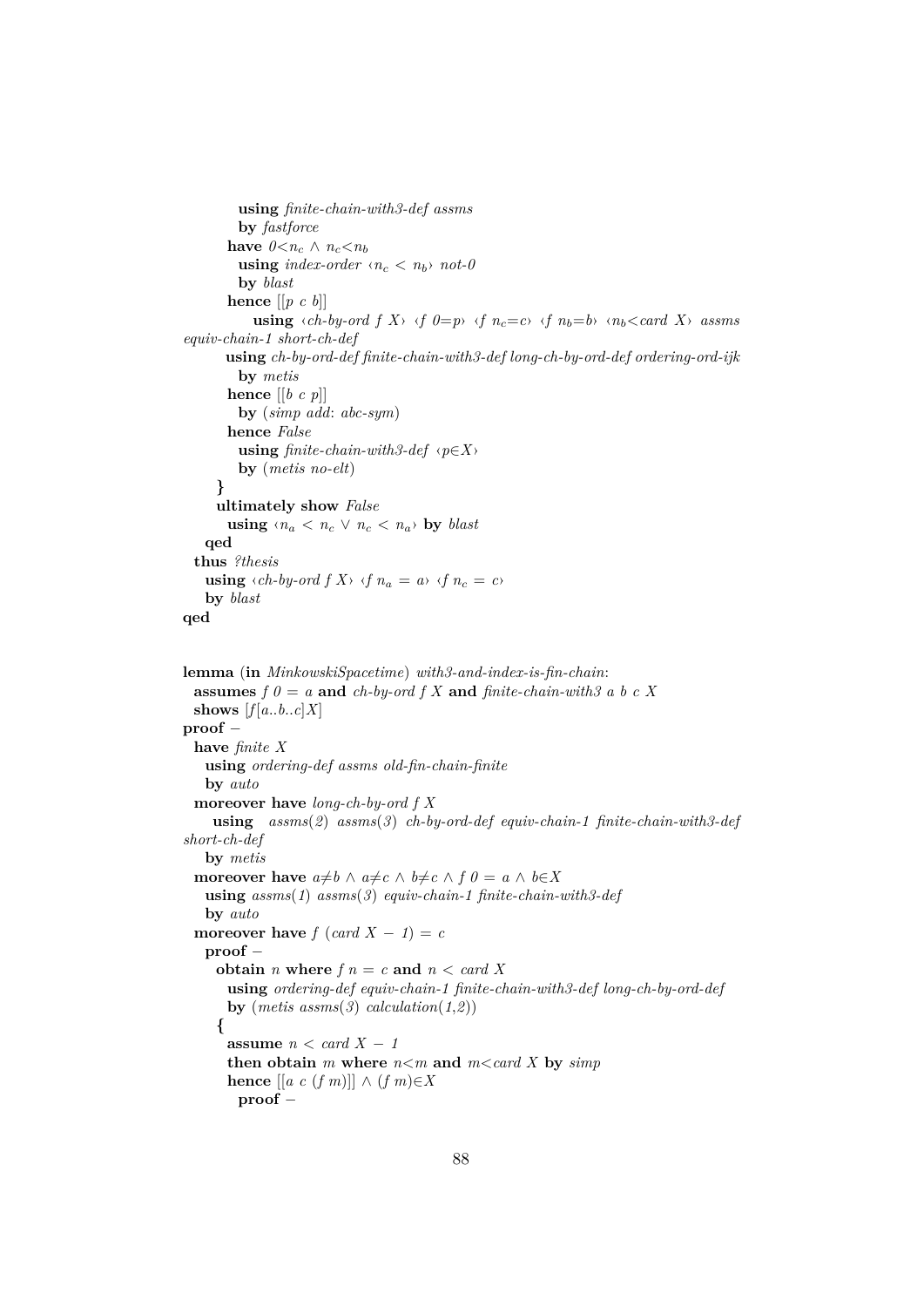```
have f1: TernaryOrdering.ordering f betw X
            using ‹long-ch-by-ord f X› long-ch-by-ord-def by blast
            have f2: \forall f \land p \text{ na. } ((p (f na::'a) (f n) (f m) ∨ ∤ m < card A) ∨ ¬ordering f p A)
                                 ∨ ¬ na < n
            by (metis ordering-def \langle n \ranglehave f m \in Xusing f1 by (simp add: ordering-def \langle m \rangle < card X\rangle)
          then show ?thesis
            using f2 f1 \cdot a \neq b \land a \neq c \land b \neq c \land f0 = a \land b \in X \land f1 = c \land m < c \text{ and }X›
            using gr-implies-not0 linorder-neqE-nat
            by (metis (no-types))
        qed
       hence [[b c (f m)]] using abc-acd-bcd
         by (meson assms(3) chain-with-def finite-chain-with3-def)
       hence False
         using assms(3) ‹[[a c (f m)]] ∧ f m ∈ X
         by (metis finite-chain-with3-def)
     }
     hence n = card X - 1using \langle n \rangle \langle n \rangle by fastforce
     thus ?thesis
       using \langle f \rangle n = c \rangle by blast
   qed
 ultimately show ?thesis
   by (simp add: fin-long-chain-def)
qed
lemma (in MinkowskiSpacetime) g-from-with3:
 assumes finite-chain-with3 a b c X
 obtains g where [g[a..b..c]X] \vee [g[c..b..a]X]proof −
 have old-chain-sym: finite-chain-with3 c b a X
   by (metis abc-sym assms chain-with-def finite-chain-with3-def)
 obtain f where f-def: (f 0 = a \lor f \circ 0 = c) ∧ ch-by-ord f X
   using index-from-with3 assms
   by blast
 hence f \theta = a \longrightarrow [f[a..b..c]X]using with3-and-index-is-fin-chain f-def assms
   by simp
 moreover have f \theta = c \longrightarrow [f[c..b..a]X]using with3-and-index-is-fin-chain f-def assms old-chain-sym
   by simp
  ultimately show ?thesis
   using f-def that
   by auto
```
**qed**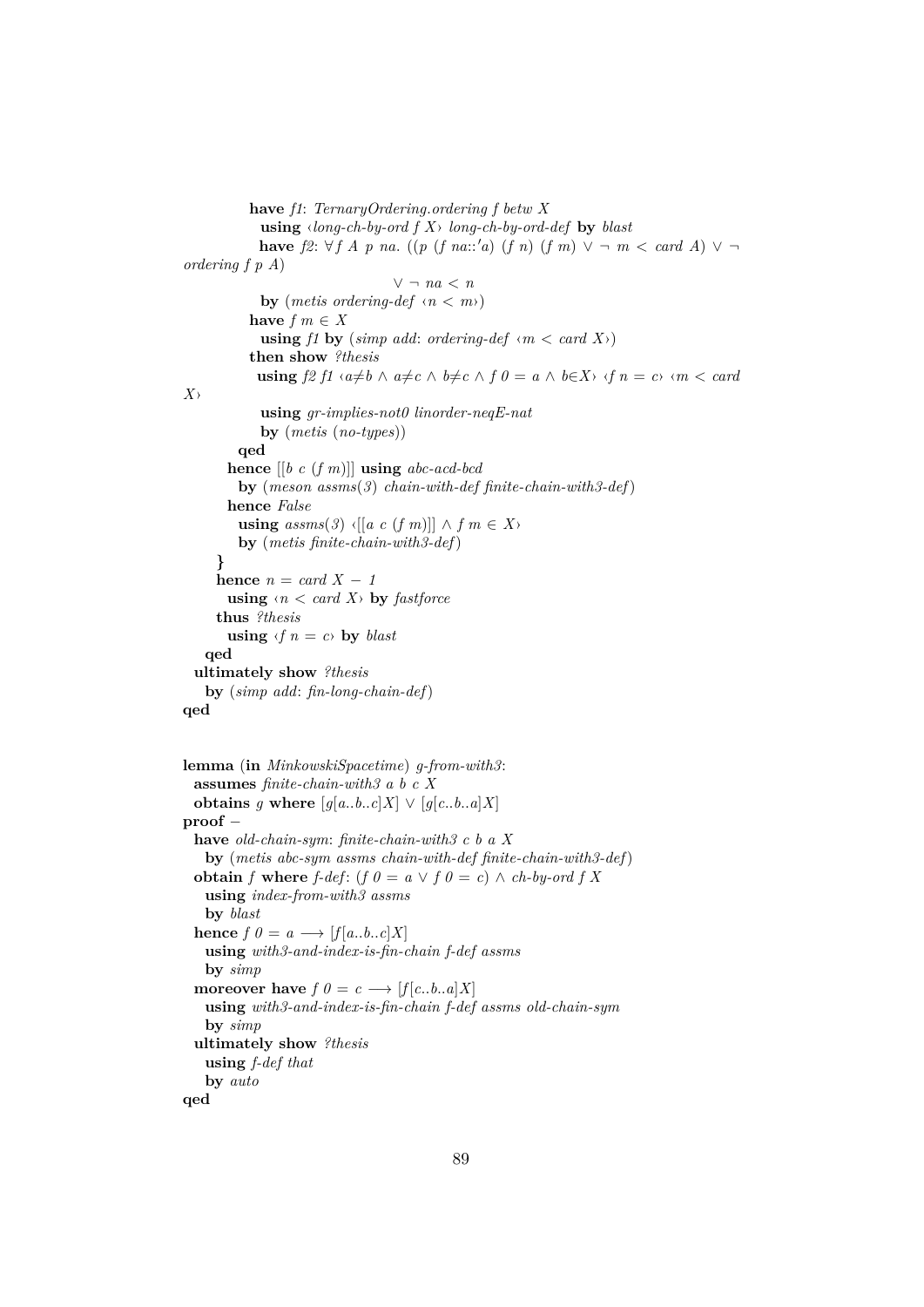```
lemma (in MinkowskiSpacetime) equiv-chain-2a:
 assumes finite-chain-with3 a b c X
 obtains f where [f[a..b..c]X]proof −
 obtain g where [g[a..b..c]X] \vee [g[c..b..a]X]using assms g-from-with3 by blast
 thus ?thesis
 proof
   assume [g[a..b..c]X]show ?thesis
     using \langle g[a \dots b \dots c]X \rangle that
    by blast
 next
   assume [q[c..b..a]X]show ?thesis
    using \langle [g]c \dots b \dots a]X \rangle chain-sym that
    by blast
 qed
qed
lemma equiv-chain-2b:
 assumes [f[a..b..c]X]shows finite-chain-with3 a b c X
proof −
 have aligned: [[a b c]]
   using assms fin-ch-betw
   by auto
 hence some-chain: [[..a..b..c..]X]
   using assms ch-by-ord-def equiv-chain-1b fin-long-chain-def points-in-chain
   by metis
 have \neg(\exists w∈X. [[w a b]] \vee [[b c w]])
 proof (safe)
   fix w assume w∈X
   {
    assume case1: [[w a b]]
     then obtain n where f n = w and n < card Xusing ‹w∈X› abc-bcd-abd abc-only-cba aligned assms fin-ch-betw fin-long-chain-def
      by (metis (no-types, opaque-lifting))
     have f \theta = ausing assms fin-long-chain-def
      by blast
     hence n < 0proof −
        have f1: f (card X - 1) = c
         by (meson MinkowskiBetweenness.fin-long-chain-def MinkowskiBetween-
ness-axioms assms)
```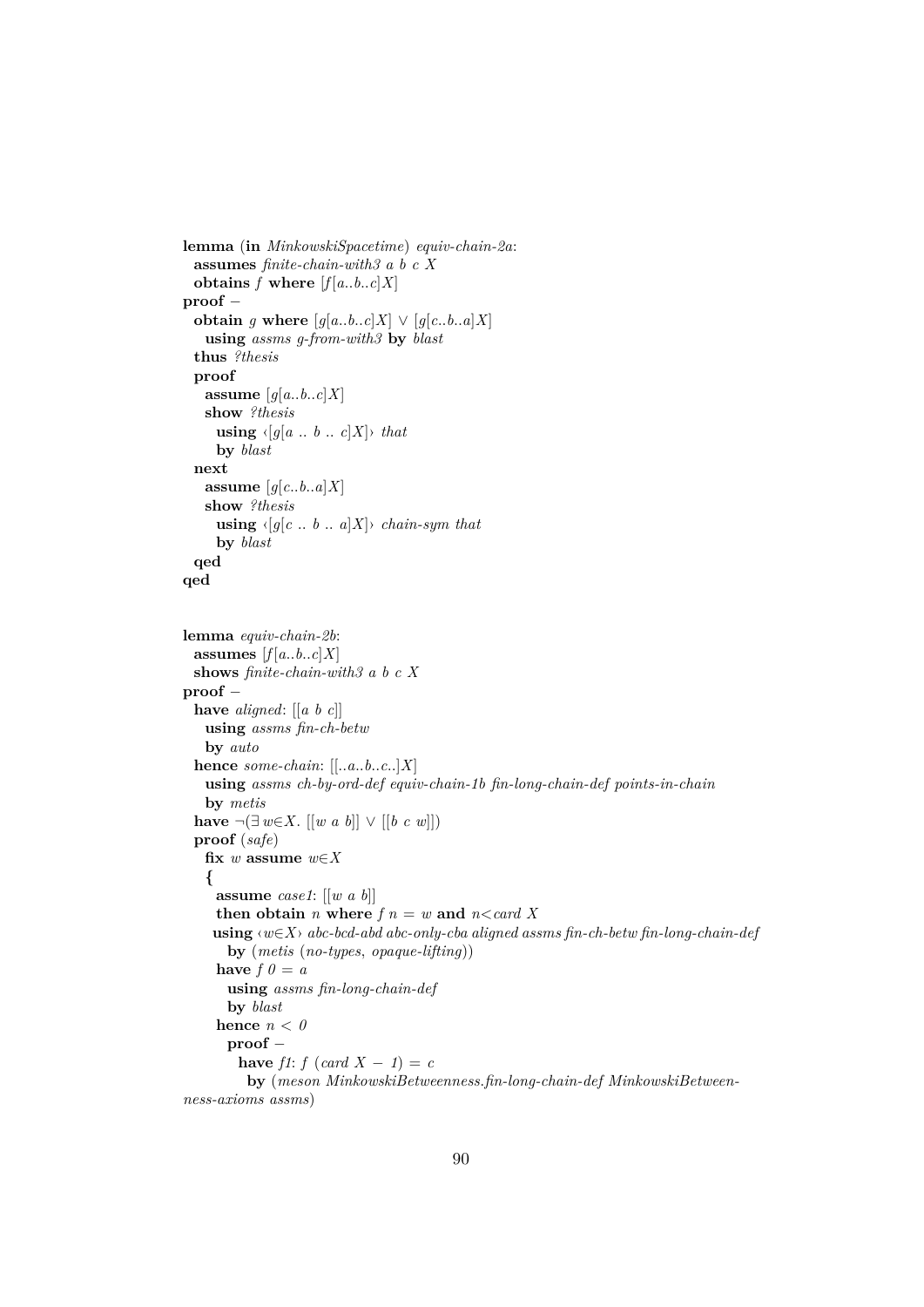```
have \neg [[a \ w \ c]]by (meson abc-bcd-abd abc-only-cba assms case1 fin-ch-betw)
        thus ?thesis
         using f1 fin-long-chain-def \langle w \in X \rangle abc-only-cba assms case1 fin-ch-betw
          by (metis (no-types))
       qed
     thus False
       by simp
   }
   moreover {
       assume case2: [[b c w]]
     then obtain n where f n = w and n < card Xusing ‹w∈X› ordering-def abc-bcd-abd abc-only-cba aligned assms fin-ch-betw
      using fin-long-chain-def long-ch-by-ord-def
      by metis
     have f (card X - 1) = c
       using assms fin-long-chain-def
      by blast
     have \neg [[a \ w \ c]]using abc-bcd-abd abc-only-cba assms case2 fin-ch-betw abc-bcd-acd
       by meson
     hence n > card X - 1using \langle \neg \left[ [a \ w \ c] \right] \rangle \langle w \in X \rangle abc-only-cba assms case2 fin-ch-betw
       unfolding fin-long-chain-def
       by (metis (no-types))
     thus False
      using \langle n \rangle \langle n \rangleby linarith
   }
 qed
 thus ?thesis
   by (simp add: finite-chain-with3-def some-chain)
qed
```

```
lemma (in MinkowskiSpacetime) equiv-chain-2:
 \exists f. [f[a..b..c]X] \longleftrightarrow [a..b..c]X]using equiv-chain-2a equiv-chain-2b
 by meson
```
**end**

# **31 Results for segments, rays and chains**

**context** *MinkowskiChain* **begin**

```
lemma inside-not-bound:
 assumes [f[a..b..c]X]and j<card X
```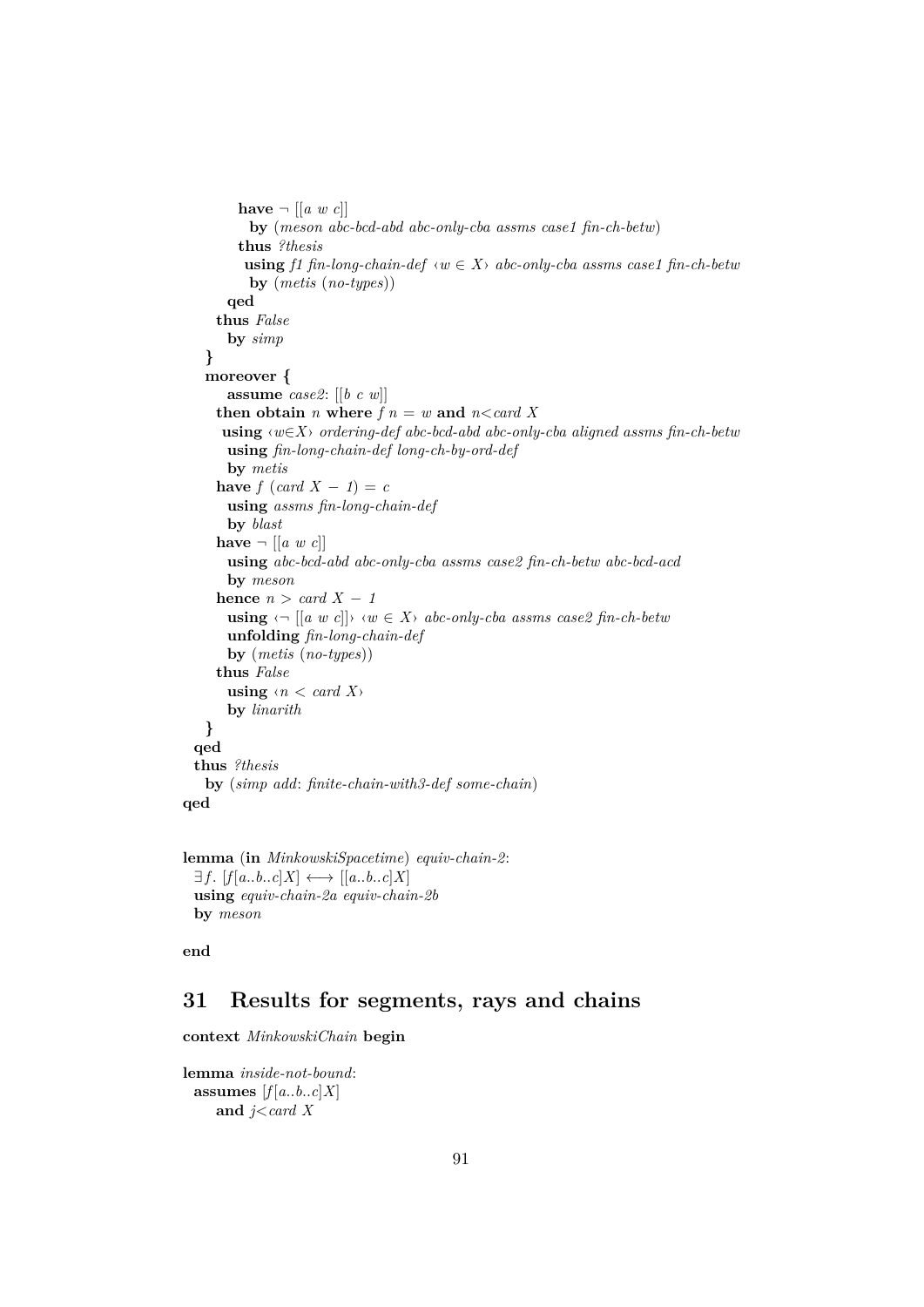**shows**  $j>0 \implies f \, j \neq a \, j < \text{card } X - 1 \implies f \, j \neq c$ **proof** − **have** *bound-indices:*  $f \theta = a \wedge f (card X - 1) = c$ **using** *assms*(*1*) *fin-long-chain-def* **by** *auto* **show**  $f \, j \neq a$  **if**  $j > 0$ **proof** (*cases*) **assume**  $f$   $j = c$ **then have**  $[(f \theta)(f \dot{\theta}) \dot{\theta}] \vee [(f \theta) \dot{\theta}(f \dot{\theta})]$ **using** *assms*(*1*) *fin-ch-betw fin-long-chain-def* **by** *metis* **thus** *?thesis* **using** *abc-abc-neq bound-indices* **by** *blast* **next assume**  $f \neq c$ **then have**  $[[ (f 0) (f j) c]] ∨ [[ (f 0) c (f j)]]$ **using** *assms fin-ch-betw* **unfolding** *fin-long-chain-def long-ch-by-ord-def ordering-def* **by** (*metis abc-abc-neq assms that ch-all-betw-f nat-neq-iff* ) **thus** *?thesis* **using** *abc-abc-neq bound-indices* **by** *blast* **qed show**  $f \, j \neq c$  **if**  $j \leq card X - 1$ **proof** (*cases*) **assume**  $f \, j = a$ **show** *?thesis* **using**  $\langle f \rangle = a \rangle$  *assms*(1) *fin-long-chain-def* **by** *blast* **next assume**  $f \neq a$ **have**  $0 < \text{card } X$ **using** *assms*(*2*) **by** *linarith* **hence**  $[[a (f j) (f (card X − 1))]] ∨ [[(f j) a (f (card X − 1))]]$ **using** *assms fin-ch-betw fin-long-chain-def order-finite-chain* **by** (*metis*  $\langle f \, j \neq a \rangle$  *diff-less le-numeral-extra*(1-3) *neq0-conv that*) **thus**  $f \neq c$ **using** *abc-abc-neq bound-indices* **by** *auto* **qed qed lemma** *some-betw2*: assumes  $[f[a..b..c]X]$ and  $j <$ *card*  $X$   $j > 0$   $f$   $j \neq b$ shows  $[[a \; b \; (f \; j)]] \vee [[a \; (f \; j) \; b]]$ **proof** −

**obtain** *ab* **where** *ab-def*: *path ab a b*  $X \subseteq ab$ 

**by** (*metis fin-long-chain-def long-chain-on-path assms*(*1*) *points-in-chain subsetD*)

**have** *bound-indices*:  $f \theta = a \wedge f (card X - 1) = c$ 

**using** *assms*(*1*) *fin-long-chain-def* **by** *auto*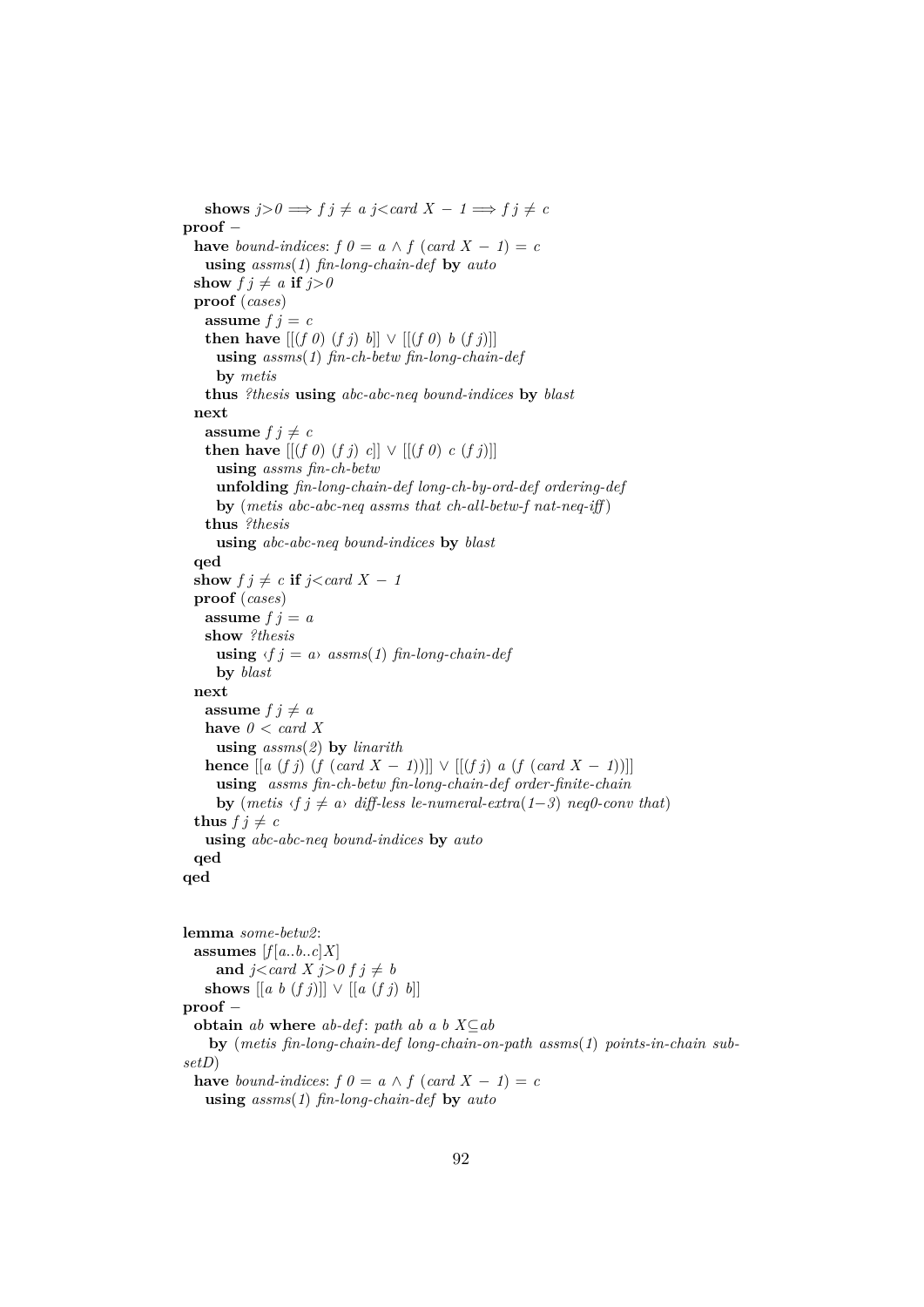**have**  $f \neq a$ **using**  $inside-not-bound(1)$   $assms(1)$   $assms(2)$   $assms(3)$ **by** *blast* **have**  $\neg$   $[(f \, j) \, a \, b]$ **using** *abc-bcd-abd abc-only-cba assms*(*1*,*2*) *fin-ch-betw fin-long-chain-def* **by** (*metis ordering-def ch-all-betw-f long-ch-by-ord-def*) **thus**  $[[a \; b \; (f \; j)]] \vee [[a \; (f \; j) \; b]]$ **using** *some-betw* [where  $Q=ab$  **and**  $a=a$  **and**  $b=b$  **and**  $c=f$  *j*] **using**  $ab$ -def assms(4)  $\langle f | j \neq a \rangle$ **by** (*metis ordering-def abc-sym assms*(*1*,*2*) *fin-long-chain-def long-ch-by-ord-def subsetD*) **qed lemma** *i-le-j-events-neq1*: **assumes**  $[f[a..b..c]X]$ and  $i < j$  j $\leq$  *card*  $X f j \neq b$ **shows**  $f \, i \neq f \, j$ **proof** − **have**  $in-X$ :  $f \in X \wedge f j \in X$ **by** (*metis ordering-def assms*(*1*,*2*,*3*) *fin-long-chain-def less-trans long-ch-by-ord-def*) **have** *bound-indices:*  $f \theta = a \wedge f (card X - 1) = c$ **using** *assms*(*1*) *fin-long-chain-def* **by** *auto* **obtain** *ab* **where**  $ab$ - $def$ :  $path$   $ab$   $a$   $b$   $X \subseteq ab$ **by** (*metis fin-long-chain-def long-chain-on-path assms*(*1*) *points-in-chain subsetD*) **show** *?thesis* **proof** (*cases*) **assume**  $f \neq a$ **hence**  $\left[ \left[ a \left( f \right) \right] b \right] \vee \left[ \left[ a \right] b \left( f \right) \right]$ **using** *some-betw2 assms* **by** *blast* **thus** *?thesis* **using**  $\langle f \rangle$  *i* = *a* $\rangle$  *abc-abc-neq* **by** *blast* **next assume**  $f \, i \neq a$ **hence** [[*a* (*f i*) (*f j*)]] **using** *assms*(*1*,*2*,*3*) *ch-equiv fin-long-chain-def order-finite-chain2* **by** (*metis gr-implies-not-zero le-numeral-extra*(*3*) *less-linear*) **thus** *?thesis* **using** *abc-abc-neq* **by** *blast* **qed qed lemma** *i-le-j-events-neq*: **assumes**  $[f[a..b..c]X]$ **and** *i*<*j j*<*card X* **shows**  $f \, i \neq f \, j$ **proof** − **have**  $in-X$ :  $f \in X \wedge f \in X$ **by** (*metis ordering-def assms*(*1*,*2*,*3*) *fin-long-chain-def less-trans long-ch-by-ord-def*) **have** *bound-indices:*  $f \theta = a \wedge f (card X - 1) = c$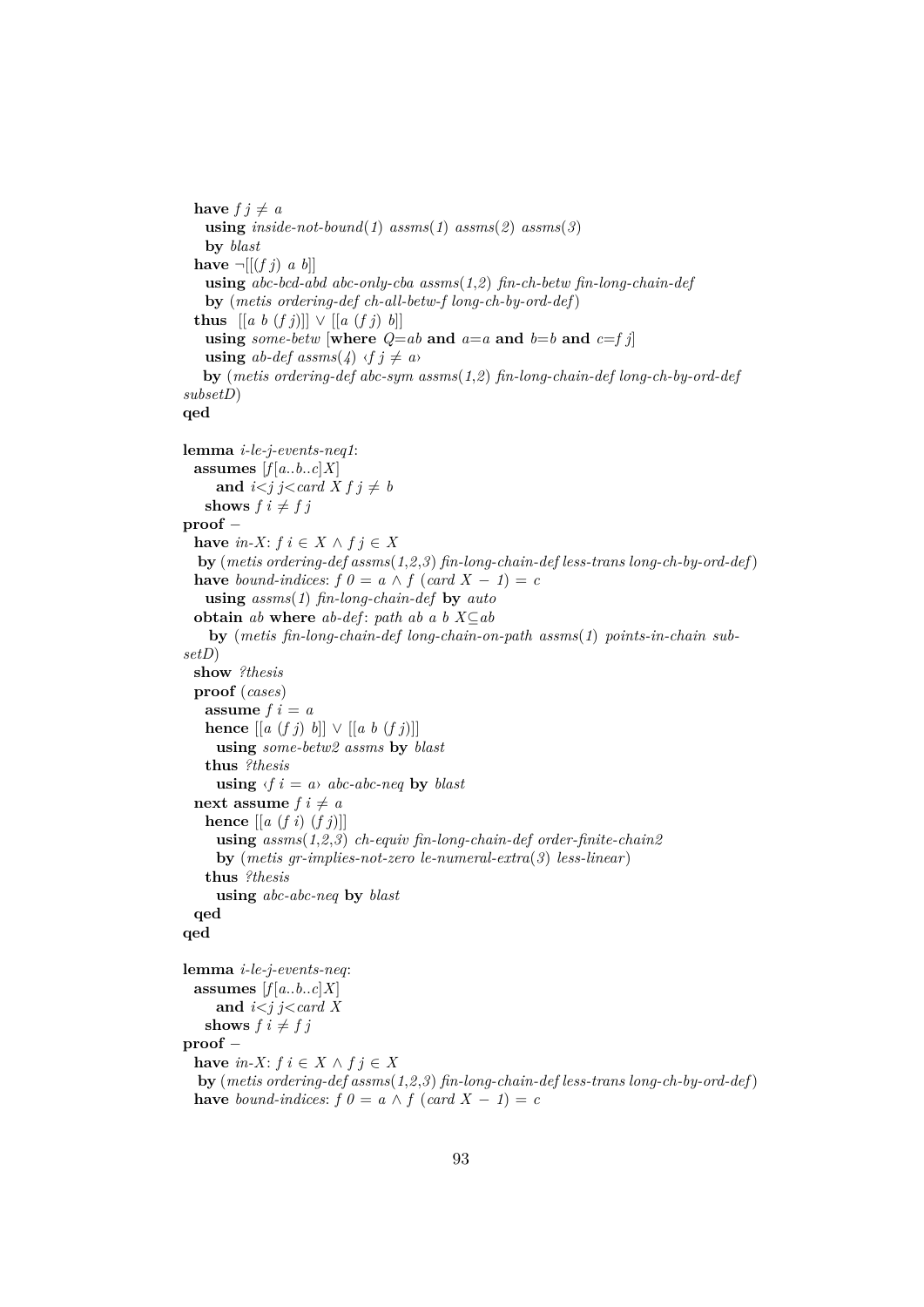```
using assms(1) fin-long-chain-def by auto
  obtain ab where ab-def: path ab a b X \subseteq abby (metis fin-long-chain-def long-chain-on-path assms(1) points-in-chain sub-
setD)
 show ?thesis
 proof (cases)
   assume f \, i = ashow ?thesis
   proof (cases)
   assume (f j) = bthus ?thesis
       by (\text{simp add: } \langle f \text{ } i \rangle = a \text{grave } ab\text{-}def(1))next assume (f j) \neq bhave [[a(fj) b]] ∨ [[a b(fj)]]using some-betw2 assms \langle (f \, j) \, \neq \, b \rangle by blast
     thus ?thesis
       using \langle f \, i \rangle = a abc-abc-neq by blast
   qed
  next assume (f i) \neq ahence \left[ \left[ a \left( f i \right) \left( f j \right) \right] \right]using assms(1,2,3) ch-equiv fin-long-chain-def order-finite-chain2
     by (metis gr-implies-not-zero le-numeral-extra(3) less-linear)
   thus ?thesis
     using abc-abc-neq by blast
 qed
qed
lemma indices-neq-imp-events-neq:
 assumes [f[a..b..c]X]and i \neq j j<card X i<card X
   shows f \, i \neq f \, jby (metis assms i-le-j-events-neq less-linear)
lemma index-order2:
 assumes [f[x..y..z]X] and f a = x and f b = y and f c = zand finite X \longrightarrow a \leq card X and finite X \longrightarrow b \leq card X and finite X \longrightarrowc < \text{card } Xshows (a < b \land b < c) \lor (c < b \land b < a)using index-order [where x=x and y=y and z=z and a=a and b=b and c=cand f=f and X=Xby (metis assms ch-by-ord-def equiv-chain-2b fin-long-chain-def finite-chain-with3-def)
lemma index-order3:
```
**assumes**  $[[x \ y \ z]]$  and  $f \ a = x$  and  $f \ b = y$  and  $f \ c = z$  and *long-ch-by-ord*  $f X$ **and** *finite*  $X \longrightarrow a < \text{card } X$  **and** *finite*  $X \longrightarrow b < \text{card } X$  **and** *finite*  $X \longrightarrow$  $c < \text{card } X$ **shows**  $(a < b \land b < c) \lor (c < b \land b < a)$ 

**using**  $index-order2$  [where  $x=x$  and  $y=y$  and  $z=z$  and  $a=a$  and  $b=b$  and  $c=c$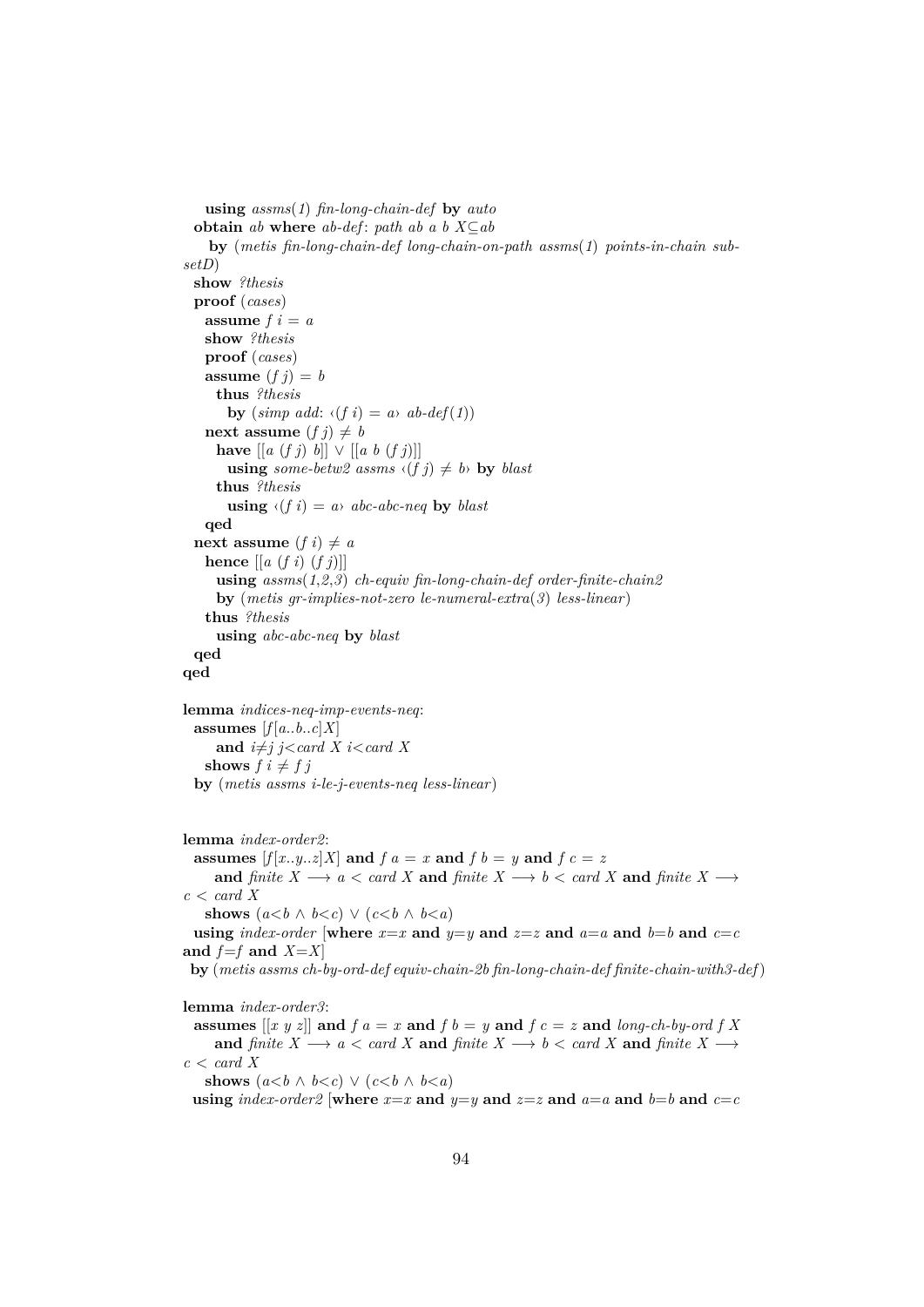and  $f=f$  and  $X=X$ **using** *assms long-ch-by-ord-def ordering-ord-ijk* **by** (*smt abc-abc-neq abc-only-cba*(*1*−*3*) *linorder-neqE-nat*)

## **end**

**context** *MinkowskiSpacetime* **begin**

```
lemma bound-on-path:
 assumes Q \in \mathcal{P} [f[(f 0)..]X] X \subseteq Q is-bound-f b X f
 shows b∈Q
proof −
 obtain a \text{ } c where a \in X \in X [[a \in b]]
   using assms(4)
  by (metis ordering-def inf-chain-is-long is-bound-f-def long-ch-by-ord-def zero-less-one)
 thus ?thesis
   using abc-abc-neq assms(1) assms(3) betw-c-in-path by blast
qed
lemma pro-basis-change:
 assumes [[a b c]]
 shows prolongation a c = prolongation b c (is ?ac = ?bc)
proof
 show ?ac ⊆ ?bc
 proof
   fix x assume x∈?ac
   hence [[a c x]]
     by (simp add: pro-betw)
   hence [[b c x]]
     using assms abc-acd-bcd by blast
   thus x∈?bc
     using abc-abc-neq pro-betw by blast
 qed
 show ?bc \subseteq ?acproof
   fix x assume x∈?bc
   hence [[b c x]]
     by (simp add: pro-betw)
   hence [[a c x]]
     using assms abc-bcd-acd by blast
   thus x∈?ac
     using abc-abc-neq pro-betw by blast
 qed
qed
lemma adjoining-segs-exclusive:
 assumes [[a b c]]
 shows seqment \overline{a} \overline{b} \cap seqment \overline{b} \overline{c} = {}
proof (cases)
```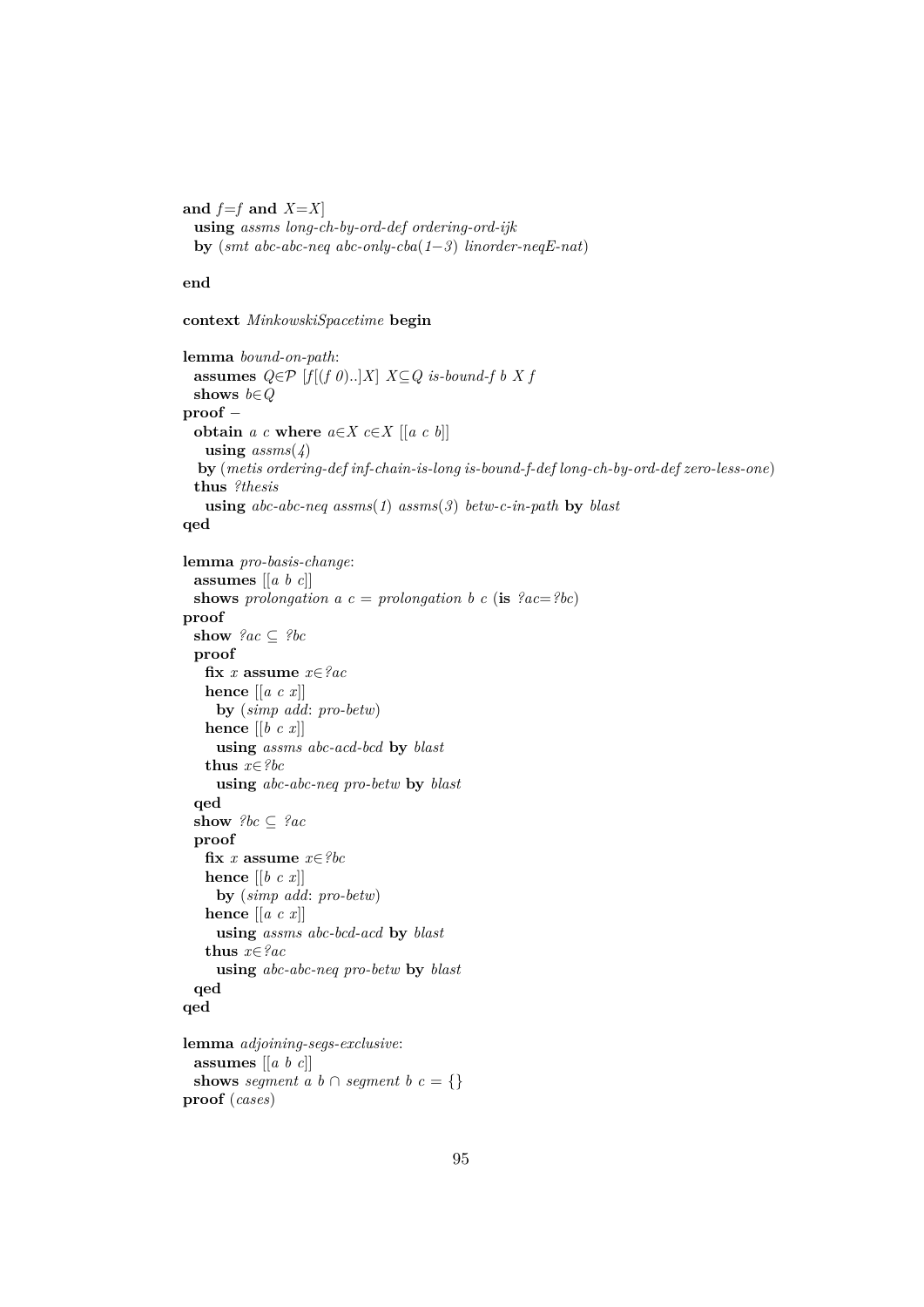```
assume segment a b = \{\} thus ?thesis by blast
next
  assume segment a \, b \neq \{\}have x \in \text{segment } a \text{ } b \longrightarrow x \notin \text{segment } b \text{ } c \text{ for } xproof
    fix x assume x∈segment a b
    hence [[a x b]] by (simp add: seg-betw)
    have \neg[[a b x]] by (meson \langle[[a x b]]\rangle abc-only-cba)
    have \neg \exists \exists \exists x c \existsusing \langle \neg \vert [a \; b \; x] \rangle abd-bcd-abc assms by blast
    thus x \notin segment \ b \ cby (simp add: seg-betw)
  qed
  thus ?thesis by blast
qed
```
**end**

# **32 3.6 Order on a path - Theorems 10 and 11**

**context** *MinkowskiSpacetime* **begin**

### **32.1 Theorem 10 (based on Veblen (1904) theorem 10).**

```
lemma (in MinkowskiBetweenness) two-event-chain:
 assumes finiteX: finite X
    and path-Q: Q \in \mathcal{P}and events-X: X \subseteq Qand card-X: card X = 2
   shows ch X
proof −
 obtain a b where X-is: X=\{a,b\}using card-le-Suc-iff numeral-2-eq-2
   by (meson card-2-iff card-X)
 have no-c: ¬(∃ c∈{a,b}. c≠a ∧ c≠b)
   by blast
 have a \neq b \land a \in Q & b \in Qusing X-is card-X events-X by force
 hence short-ch {a,b}
   using path-Q short-ch-def no-c by blast
 thus ?thesis
   by (simp add: X-is ch-by-ord-def ch-def)
qed
```

```
lemma (in MinkowskiBetweenness) three-event-chain:
 assumes finiteX: finite X
    and path-Q: Q \in \mathcal{P}and events-X: X \subseteq Qand card-X: card X = 3
```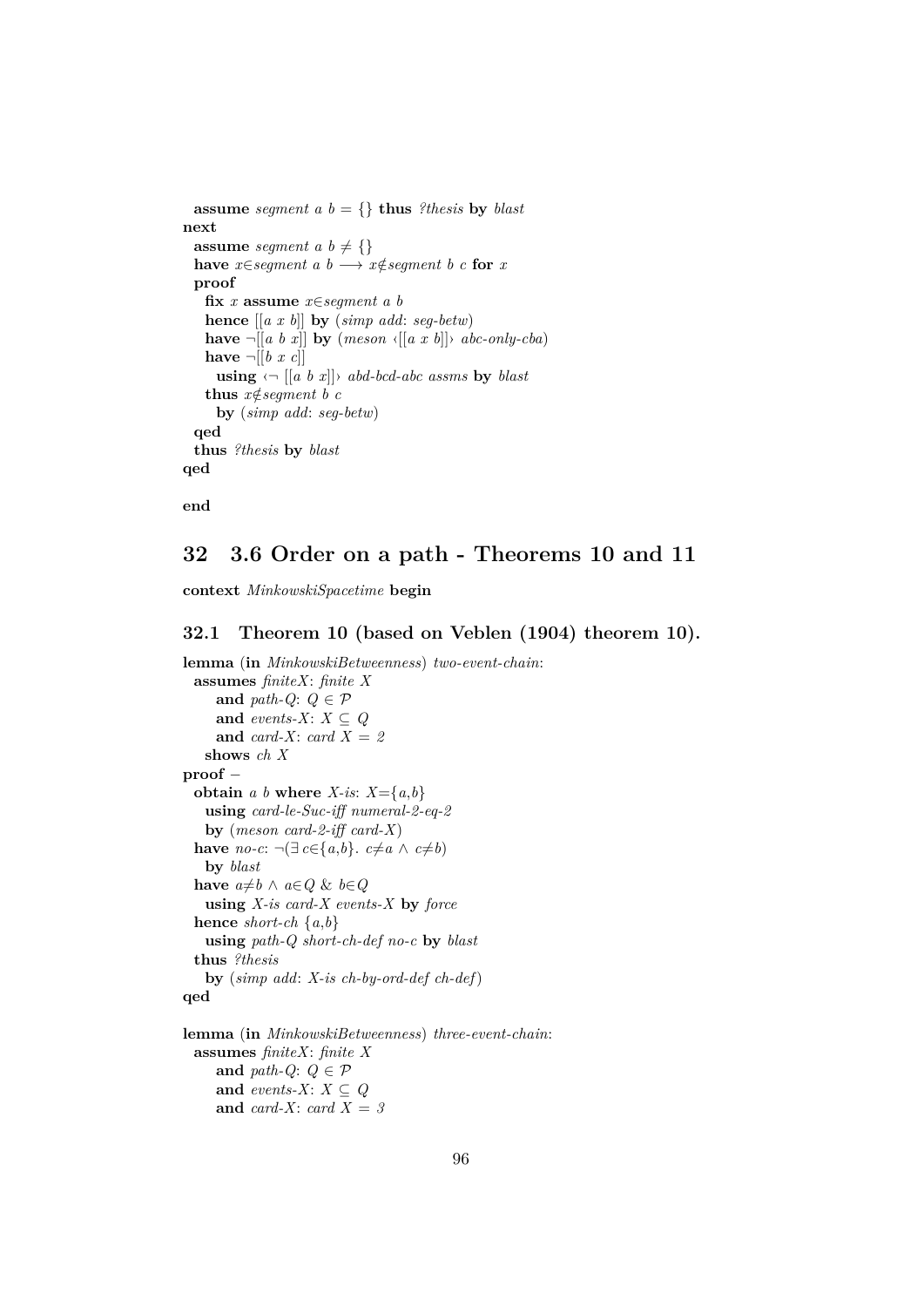**shows** *ch X* **proof** − **obtain** *a b c* **where** *X*-*is*:  $X = \{a, b, c\}$ **using** *numeral-3-eq-3 card-X* **by** (*metis card-Suc-eq*) **then have** *all-neq*:  $a \neq b \land a \neq c \land b \neq c$ **using** *card-X numeral-2-eq-2 numeral-3-eq-3* **by** (*metis Suc-n-not-le-n insert-absorb2 insert-commute set-le-two*) **have** *in-path*:  $a \in Q$  ∧  $b \in Q$  ∧  $c \in Q$ **using** *X-is events-X* **by** *blast* **hence**  $[ [a \ b \ c] ] ∨ [[b \ c \ a]] ∨ [[c \ a \ b]]$ **using** *some-betw all-neq path-Q* **by** *auto* **thus** *ch X* **using** *between-chain X-is all-neq chain3 in-path path-Q* **by** *auto* **qed**

This is case (i) of the induction in Theorem 10.

**lemma** *chain-append-at-left-edge*: **assumes**  $long-ch-Y$ :  $[f[a_1..a..a_n]Y]$ **and**  $bY$ :  $[[b \ a_1 \ a_n]]$ **fixes** *g* **defines**  $g$ -def:  $g \equiv (\lambda j : nat.$  *if*  $j \ge 1$  *then*  $f(j-1)$  *else b*) **shows**  $[g[b \dots a_1 \dots a_n](\text{insert } b \ Y)]$ **proof** − let  $?X$  = *insert b Y* **have**  $b \notin Y$ **by** (*metis abc-ac-neq abc-only-cba*(*1*) *bY ch-all-betw-f long-ch-Y* ) **have** bound-indices:  $f \theta = a_1 \wedge f (card Y - 1) = a_n$ **using** *long-ch-Y* **by** (*simp add*: *fin-long-chain-def*) **have** *fin-Y*: *card*  $Y \geq 3$ **using** *fin-long-chain-def long-ch-Y numeral-2-eq-2* **by** (*metis ch-by-ord-def long-ch-card-ge3*) **hence** *num-ord*:  $0 \leq (0::nat) \land 0 \leq (1::nat) \land 1 \leq card Y - 1 \land card Y - 1 \leq$ *card Y* **by** *linarith* **hence**  $\left[\left[a_1 \left(f_1\right) a_n\right]\right]$ **using** *order-finite-chain fin-long-chain-def long-ch-Y* **by** *auto*

Schutz has a step here that says  $[b \ a_1 \ a_2 \ a_n]$  is a chain (using Theorem 9). We have no easy way of denoting an ordered 4-element chain, so we skip this step using an ordering lemma from our script for 3.6, which Schutz doesn't list.

**hence**  $[[b \ a_1 \ (f \ 1)]]$ **using** *bY abd-bcd-abc* **by** *blast* **have** *ordering2 g betw ?X* **proof** − **{** fix *n* assume *finite*  $?X \rightarrow n <$  *card*  $?X$ **have**  $g \, n \in \mathcal{X}$ apply (*cases n* $\geq$ *1*)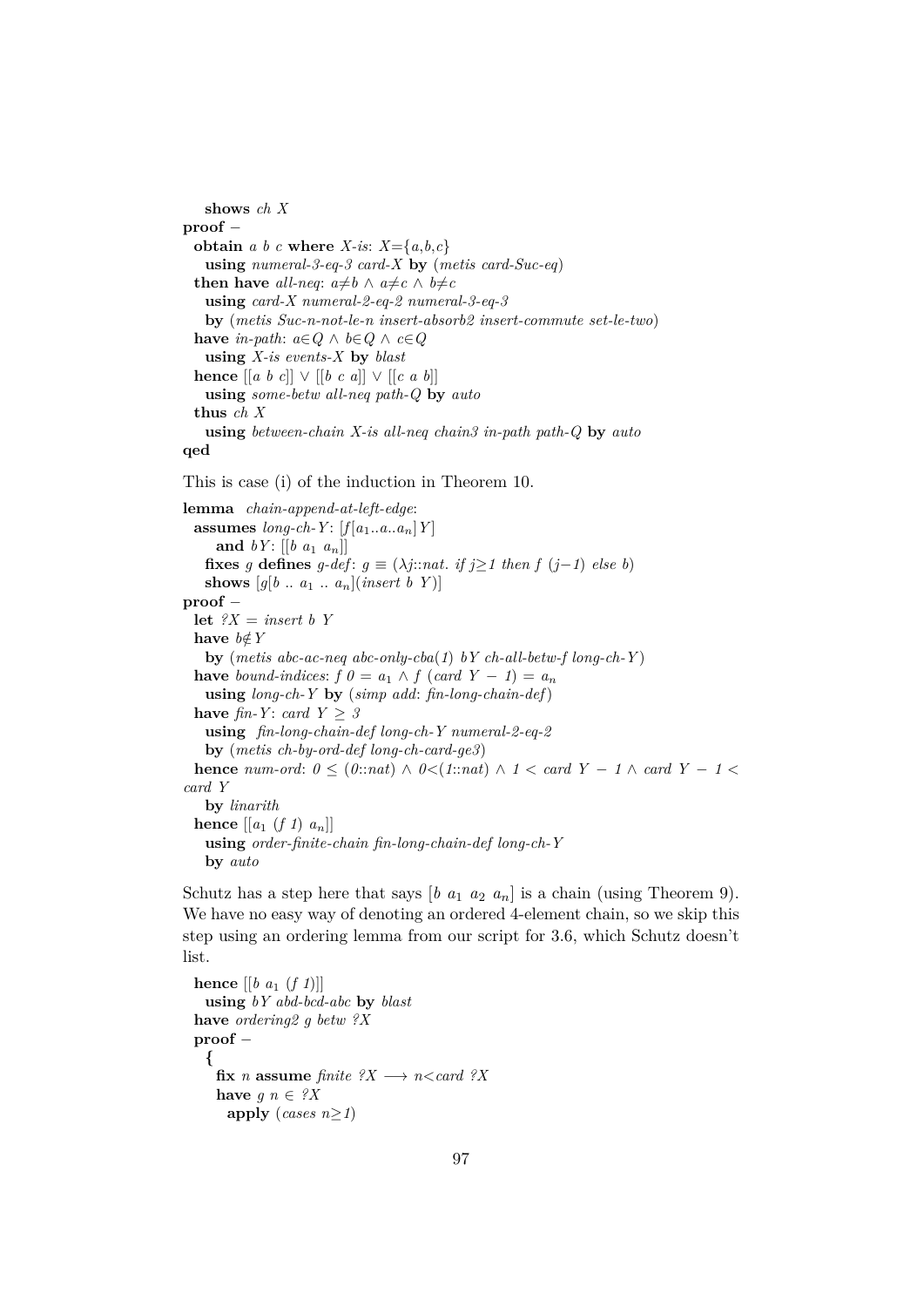```
prefer 2 apply (simp add: g-def)
      proof
        assume 1 \leq n \leq n \notin Yhence g \neq n = f(n-1) unfolding g-def by autohence q \, n \in Yproof (cases n = card ?X − 1)
           case True
           thus ?thesis
                     using \langle b \notin Y \rangle card.insert diff-Suc-1 fin-long-chain-def long-ch-Y
points-in-chain
             by (metis \langle q \rangle n = f(n-1) \rangle)next
           case False
           hence n < card Y
             using points-in-chain \langlefinite ?X \longrightarrow n \langle card ?X \rangle \langle q \rangle n = f(n-1) \langle q \ranglen \notin Y › ‹b \notin Y ›
        by (metis card.insert fin-long-chain-def finite-insert long-ch-Y not-less-simps(1))
          hence n−1 < card Y − 1
             using \langle 1 \leq n \rangle diff-less-mono by blast
           hence f(n-1) \in Yusing long-ch-Y unfolding fin-long-chain-def long-ch-by-ord-def order-
ing-def
             by (meson less-trans num-ord)
           thus ?thesis
             using \langle q \rangle n = f(n-1)by presburger
        qed
        hence False using \langle q \, n \notin Y \rangle by auto
        thus q n = b by simpqed
    } moreover {
      fix n n<sup>'</sup> n<sup>''</sup> assume (finite ?X \longrightarrow n<sup>''</sup> \lt card ?X) Suc n = n' \land Suc n' = n''hence \left[\left[\left(g\ n\right)\left(g\ n'\right)\left(g\ n''\right)\right]\right]using \langle b \notin Y \rangle \langle [b \ a_1 \ (f \ 1)] \rangle g-def long-ch-Y ordering-ord-ijk
        by (smt (verit, ccfv-threshold) fin-long-chain-def long-ch-by-ord-def
             One-nat-def card.insert diff-Suc-Suc diff-diff-cancel diff-is-0-eq
             finite-insert nat-less-le not-less not-less-eq-eq)
    } moreover {
      fix x assume x \in \mathcal{X} x = bhave (finite ?X \longrightarrow 0 < card ?X) \land q 0 = x
        by (\textit{simp add:} \langle \mathit{b} \notin Y \rangle \langle \mathit{x} = \mathit{b} \rangle \mathit{g}\text{-} \mathit{def})} moreover {
      fix x assume x \in ?X x \neq bhence \exists n. (finite \mathcal{X} \longrightarrow n < \text{card } \mathcal{X}) \wedge g \subseteq n = xproof −
        obtain n where f n = x n < \text{card } Yusing \langle x \in ?X \rangle \langle x \neq b \rangleby (metis ordering-def fin-long-chain-def insert-iff long-ch-Y long-ch-by-ord-def)
        have (finite ?X \longrightarrow n+1 < card ?X) g(n+1) = xapply (\textit{simp add:} \langle \mathit{b\notin} Y \rangle \langle \mathit{n} \langle \textit{card} Y \rangle)
```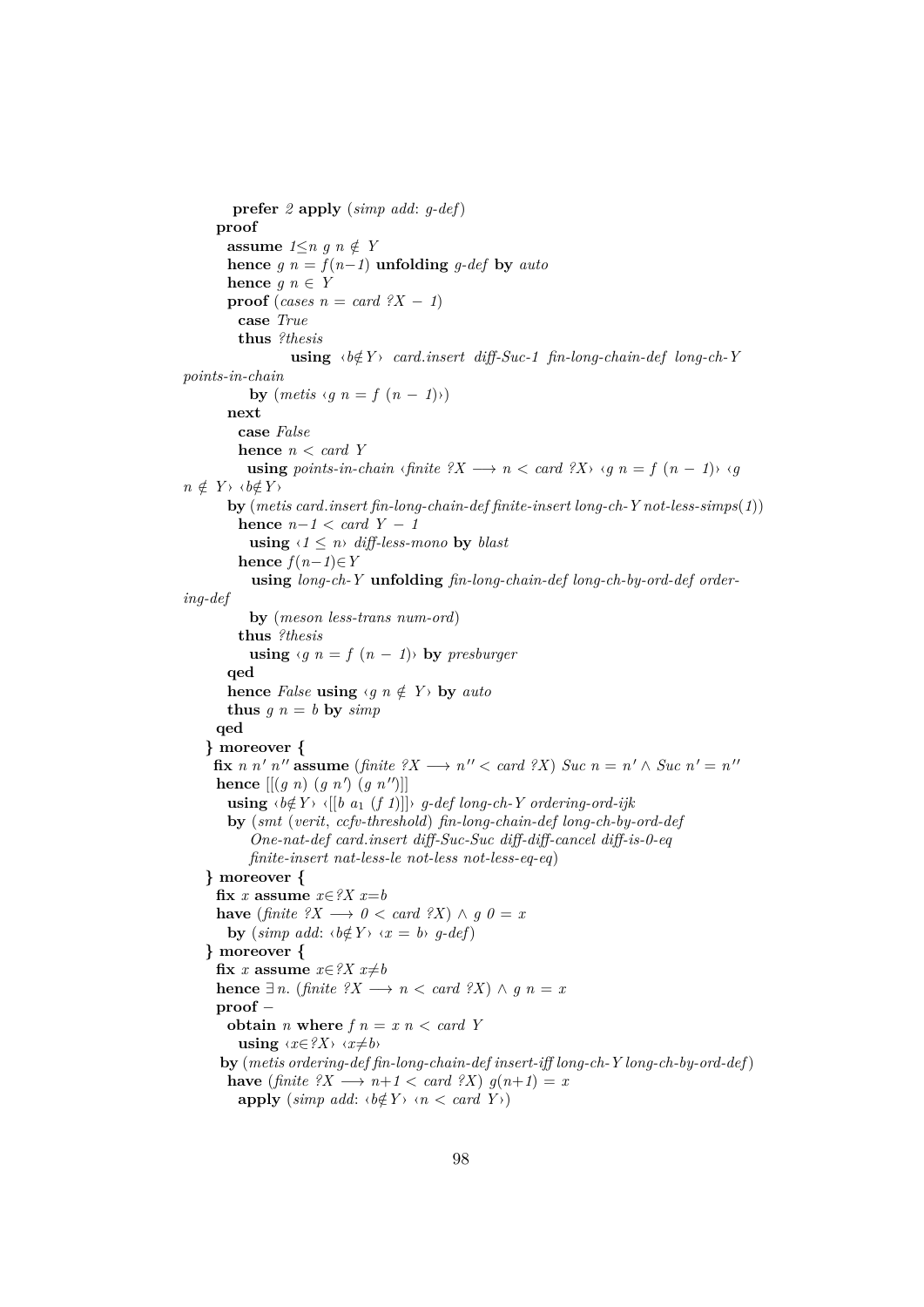```
by (simp add: \langle f \rangle n = x \rangle g-def)
     thus ?thesis by auto
   qed
 }
 ultimately show ?thesis
   unfolding ordering2-def
   by smt
qed
hence long-ch-by-ord2 g ?X
 unfolding long-ch-by-ord2-def
 using points-in-chain fin-long-chain-def \langle b \notin Y \rangleby (metis abc-abc-neq bY insert-iff long-ch-Y points-in-chain)
hence long-ch-by-ord g ?X
 using ch-equiv fin-Y
 by (meson fin-long-chain-def finite-insert long-ch-Y )
thus ?thesis
 unfolding fin-long-chain-def
using bound-indices \langle b \notin Y \rangle g-def num-ord points-in-chain long-ch-Y fin-long-chain-def
 by (metis card.insert diff-Suc-1 finite-insert insert-iff less-trans nat-less-le)
```


This is case (iii) of the induction in Theorem 10. Schutz says merely "The proof for this case is similar to that for Case (i)." Thus I feel free to use a result on symmetry, rather than going through the pain of Case (i) (*chain-append-at-left-edge*) again.

**lemma** *chain-append-at-right-edge*: **assumes**  $long-ch-Y$ :  $[f[a_1..a..a_n]Y]$ **and** *Yb*:  $[ [a_1 \ a_n \ b]]$ **fixes** *g* **defines** *g-def*:  $g \equiv (\lambda j : \text{nat. if } j \leq (\text{card } Y - 1)$  *then f j else b*) **shows**  $[q[a_1 \ldots a_n \ldots b](insert b Y)]$ **proof** − **let**  $?X$  = *insert b Y* **have**  $b \notin Y$ **by** (*metis Yb abc-abc-neq abc-only-cba*(*2*) *ch-all-betw-f long-ch-Y* ) **have** *fin-X*: *finite ?X* **using** *fin-long-chain-def long-ch-Y* **by** *blast* **have** *fin-Y*: *card*  $Y \geq 3$ **by** (*meson ch-by-ord-def fin-long-chain-def long-ch-Y long-ch-card-ge3*) **have**  $a_1 ∈ Y ∆ a_n ∈ Y ∆ a ∈ Y$ **using** *long-ch-Y points-in-chain* **by** *blast* **have**  $a_1 \neq a \land a \neq a_n \land a_1 \neq a_n$ **using** *fin-long-chain-def long-ch-Y* **by** *auto* **have** *Suc* (*card Y*) = *card ?X* **using**  $\langle b \notin Y \rangle$  *fin-X fin-long-chain-def long-ch-Y* by *auto* **obtain**  $f2$  where  $f2$ -def:  $[f2[a_n..a..a_1]Y]$   $f2=(\lambda n.f (card Y - 1 - n))$ **using** *chain-sym long-ch-Y* **by** *blast* **obtain**  $g2$  **where**  $g2$ -def:  $g2 = (\lambda j$ ::*nat. if*  $j \ge 1$  *then*  $f2$  ( $j-1$ ) *else b*) **by** *simp* **have**  $[[b \ a_n \ a_1]]$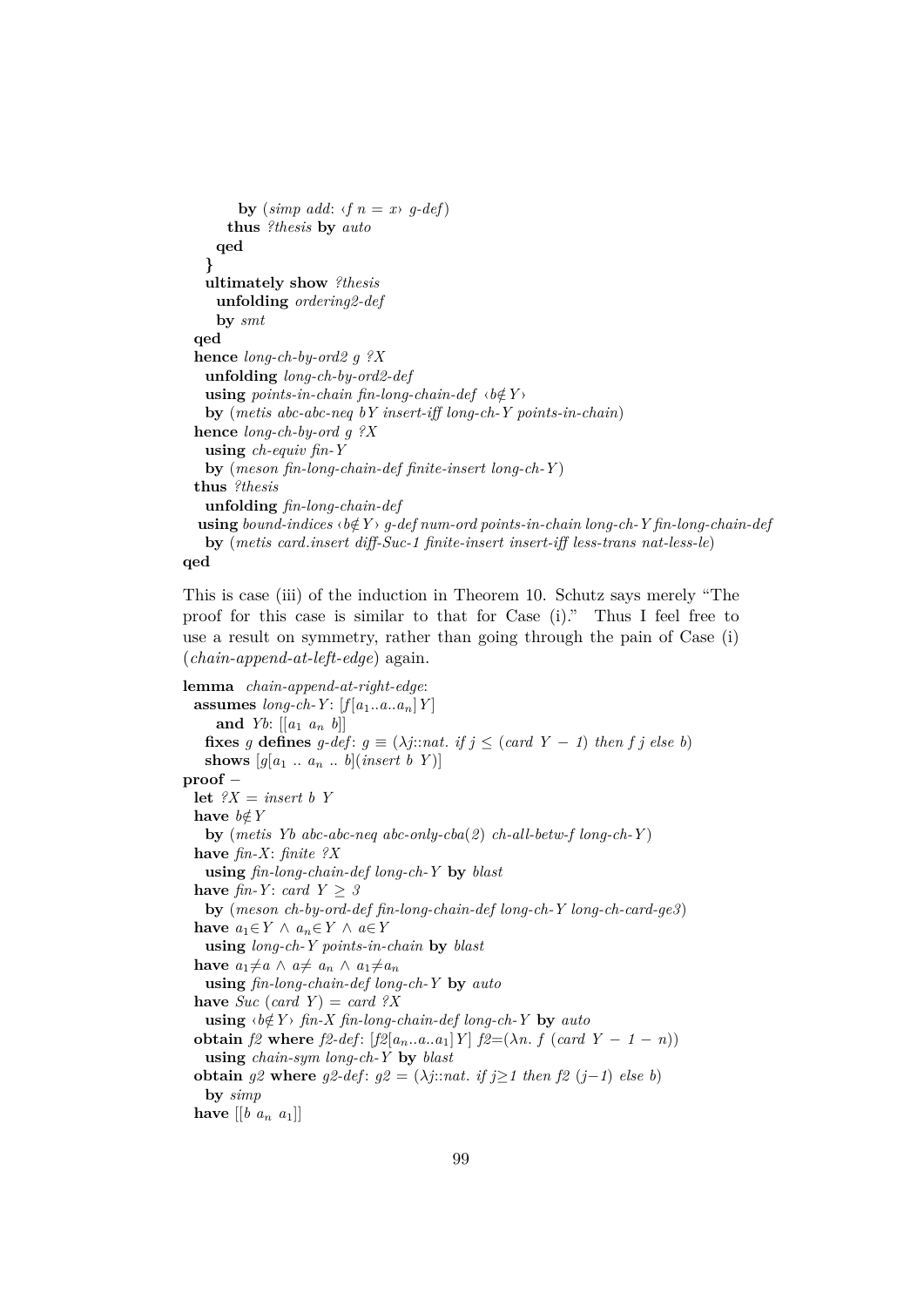**using** *abc-sym Yb* **by** *blast* **hence**  $g2\text{-}ord-X$ :  $[g2[b \dots a_n \dots a_1]$ ?X] **using** *chain-append-at-left-edge* [where  $a_1 = a_n$  and  $a_n = a_1$  and  $f=f2$ ] *fin-X*  $\langle b \notin Y \rangle$  *f2-def g2-def* **by** *blast* **then obtain** *g1* **where** *g1-def*:  $[g1[a_1..a_n..b]$  *?X*]  $g1=(\lambda n. g2 \text{ (card } ?X - 1 - n))$ **using** *chain-sym* **by** *blast* have  $sYX$ :  $(card Y) = (card 2X) - 1$ **using**  $assms(2,3)$  *fin-long-chain-def long-ch-Y*  $\langle \textit{Suc} \rangle$  (*card Y*) = *card ?X* $\rangle$  **by** *linarith* have  $q1 = q$ **unfolding** *g1-def g2-def f2-def g-def* **proof fix** *n* **show** ( *if*  $1 \leq \text{card } ?X - 1 - n$  *then*  $f (card Y - 1 - (card 2X - 1 - n - 1))$ *else b*  $) = ($ *if n* ≤ *card Y* − *1 then f n else b* ) (**is** *?lhs*=*?rhs*) **proof** (*cases*) **assume**  $n \leq card \, ?X - 2$ **show** *?lhs*=*?rhs* **using**  $\langle n \rangle \langle \text{card } ?X - 2 \rangle$  *fin-long-chain-def long-ch-Y sYX* **by** (*metis Suc-1 Suc-diff-1 Suc-diff-le card-gt-0-iff diff-Suc-eq-diff-pred diff-commute diff-diff-cancel equals0D less-one nat*.*simps*(*3*) *not-less*) **next assume**  $\neg$  *n*  $\leq$  *card ?X*  $-$  *2* **thus** *?lhs*=*?rhs* **by** (*metis*  $\langle Suc \rangle$  (*card Y*) = *card ?X* $\rangle$  *Suc-1 diff-Suc-1 diff-Suc-eq-diff-pred diff-diff-cancel*  $diff-is-0-eq'$  *nat-le-linear not-less-eq-eq*) **qed qed thus** *?thesis* **using**  $q1-def(1)$  **by** *blast* **qed lemma** *S-is-dense*: assumes  $long-ch-Y$ :  $[f[a_1..a..a_n]Y]$ **and** *S-def*:  $S = \{k : \text{nat.} \mid [a_1 \ (f \ k) \ b] \mid \land \ k < \text{card } Y \}$ and  $k$ -def:  $S \neq \{ \} k = Max S$ and  $k'$ -def:  $k'$ >0  $k'$  <  $k$ **shows**  $k' \in S$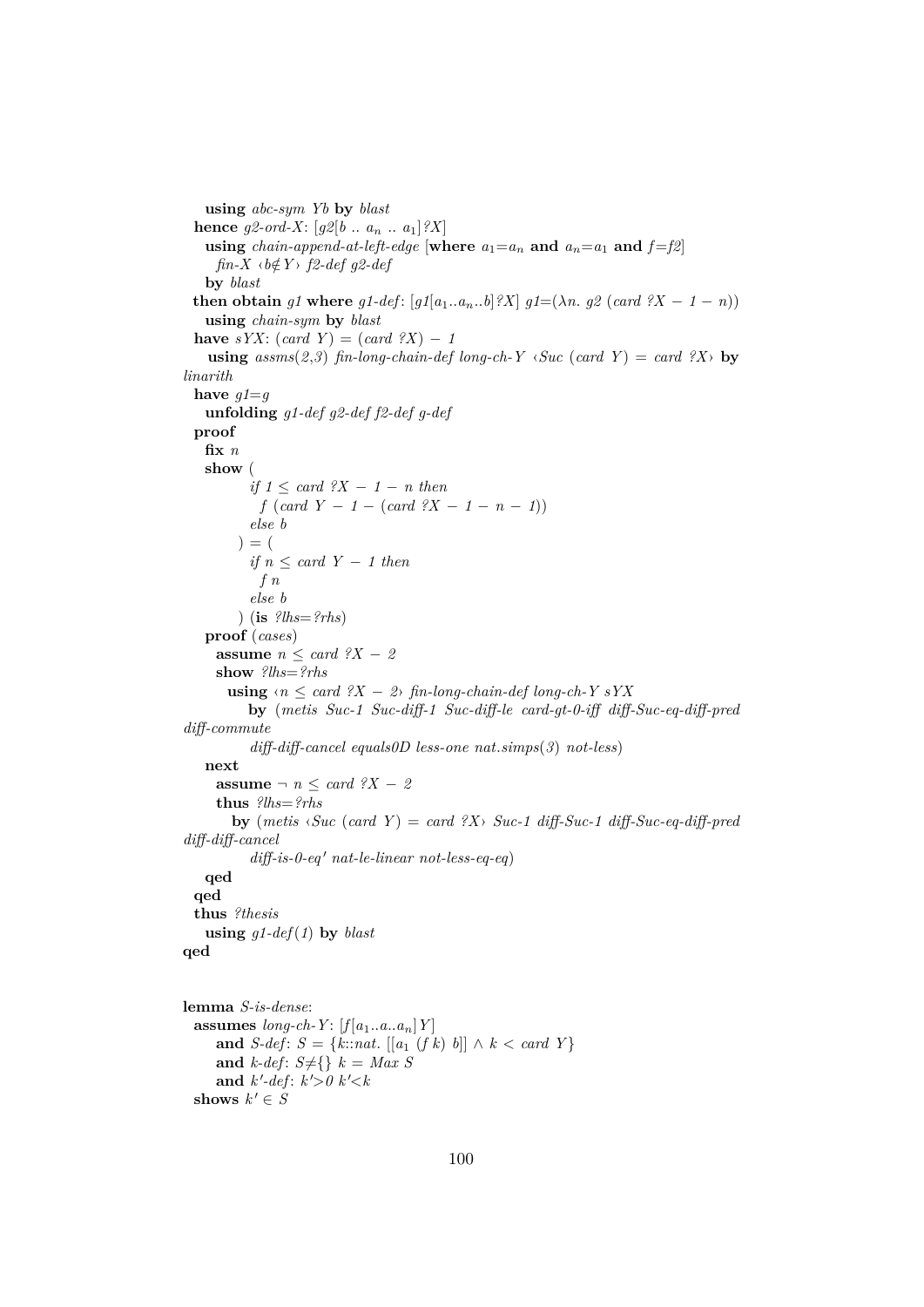**proof** − **have** *k*∈*S* **using** *k-def Max-in S-def* **by** (*metis finite-Collect-conjI finite-Collect-less-nat*) **show**  $k' \in S$ **proof** (*rule ccontr*) **assume**  $\neg k' \in S$ **hence**  $[[a_1 \ b \ (f \ k')]$ **using** *order-finite-chain S-def abc-acd-bcd abc-bcd-acd abc-sym long-ch-Y* **by**  $(\text{smt fin-long-chain-def} \land 0 \leq k' \land \land k \in S \land \land k' \leq k) \text{ le-numberal-extra}(3)$ *less-trans mem-Collect-eq*) **have**  $[[a_1 (f k) b]]$ **using**  $S$ -def  $\langle k \in S \rangle$  **by** *blast* **have**  $[[ (f k) b (f k')] ]$ **using**  $abc\text{-}acd\text{-}bcd \langle [[a_1 \ b \ (f k')]] \rangle \langle [[a_1 \ (f k) \ b]] \rangle$  by *blast* **have**  $k' < card$  Y **using**  $S$ -def  $\langle k \in S \rangle$   $\langle k' \leq k \rangle$  *less-trans* by *blast* **thus** *False* **using** *abc-bcd-abd order-finite-chain S-def abc-only-cba*(*2*) *long-ch-Y*  $\langle 0 \leq k' \rangle \langle [(f k) b (f k')] \rangle \langle k \in S \rangle \langle k' \leq k \rangle$ **unfolding** *fin-long-chain-def* **by** (*metis* (*mono-tags*, *lifting*) *le-numeral-extra*(*3*) *mem-Collect-eq*) **qed lemma** *smallest-k-ex*: **assumes**  $\text{long-ch-}Y$ :  $\left[\text{f}[a_1..a..a_n]Y\right]$ and *Y-def*:  $b \notin Y$ and *Yb*:  $\left[ \left[ a_1 \; b \; a_n \right] \right]$ **shows**  $\exists k > 0$ . [[a<sub>1</sub> *b* (*f k*)]] ∧ *k* < *card Y* ∧ ¬( $\exists k' < k$ . [[a<sub>1</sub> *b* (*f k'*)]]) **proof** − **have** *bound-indices:*  $f \theta = a_1 \wedge f (card Y - 1) = a_n$ 

**qed**

```
using fin-long-chain-def long-ch-Y by auto
have fin-Y : finite Y
 using fin-long-chain-def long-ch-Y by blast
have card-Y: card Y \geq 3using fin-long-chain-def long-ch-Y points-in-chain
by (metis (no-types, lifting) One-nat-def antisym card2-either-elt1-or-elt2 diff-is-0-eq 0
     not-less-eq-eq numeral-2-eq-2 numeral-3-eq-3)
```
We consider all indices of chain elements between  $a_1$  and  $b$ , and find the maximal one.

**let**  $?S = \{k::nat. [[a_1 (f k) b]] \land k < card Y\}$ **obtain** *S* **where** *S-def* : *S*=*?S* **by** *simp* **have**  $S \subseteq \{0$ .*card Y*} **using** *S-def* **by** *auto* **hence** *finite S*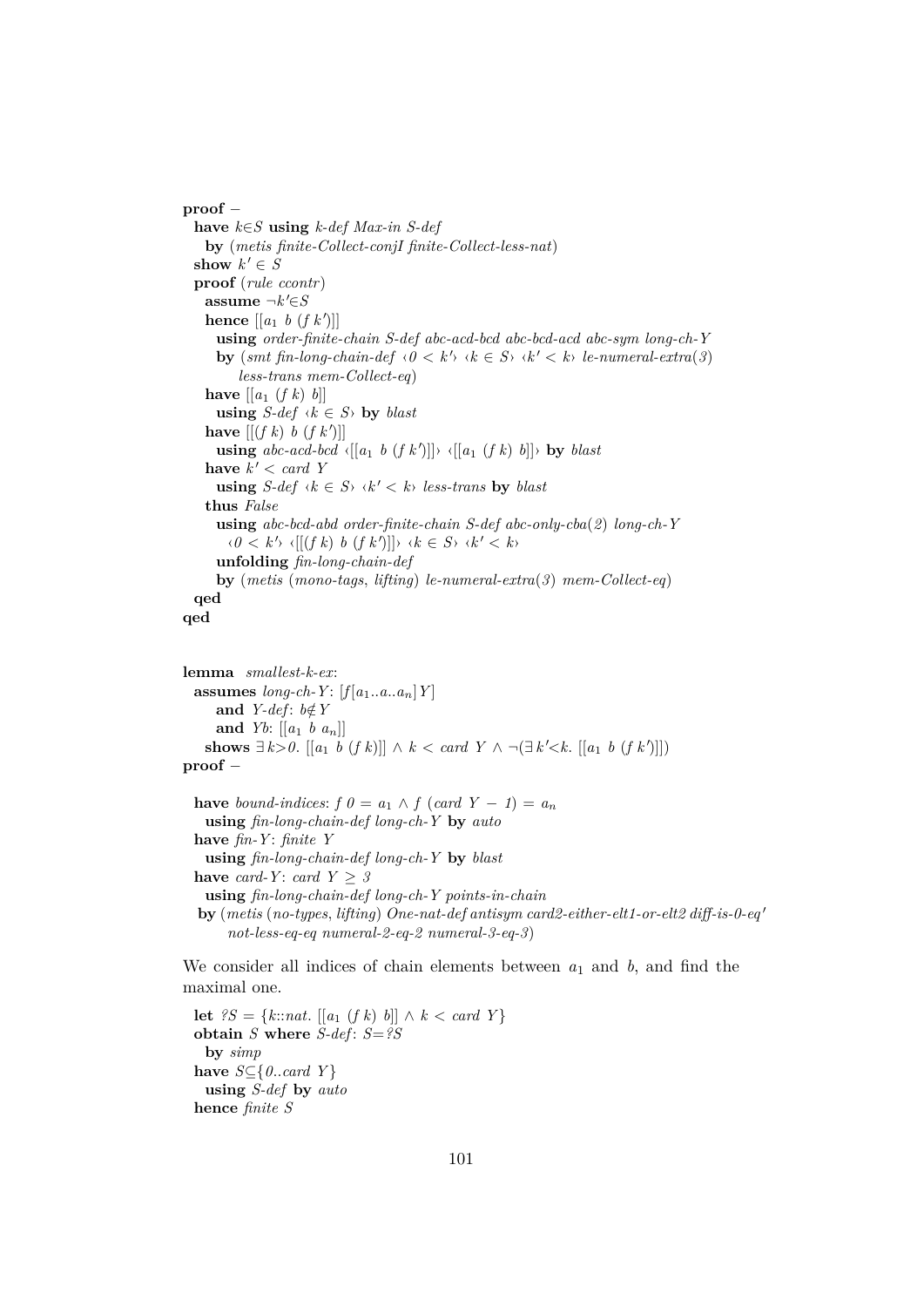```
using finite-subset by blast
  show ?thesis
  proof (cases)
   assume S=\{\}show ?thesis
   proof
      show (0::nat) < 1 \wedge [[a_1 \ b \ (f \ 1)]] \wedge 1 < card Y \wedge \neg (\exists k':nat. k' < 1 \wedge [[a_1 \ b \ (b \ 1)]] \wedge 1 < id)(f k')]
     proof (intro conjI)
       show (0:nat) < 1 by simpshow 1 < card Y
         using Yb abc-ac-neq bound-indices not-le by fastforce
        show ¬ (∃ k'::nat. k' < 1 ∧ [[a_1 b (f k')]])
         using abc-abc-neq bound-indices
         by blast
       show \left[\begin{bmatrix} a_1 & b & (f \ 1) \end{bmatrix}\right]proof −
         have f \in Yby (metis ordering-def diff-0-eq-0 fin-long-chain-def less-one long-ch-Y
long-ch-by-ord-def nat-neq-iff )
         hence [[a_1 (f 1) a_n]]using bound-indices long-ch-Y
            unfolding fin-long-chain-def long-ch-by-ord-def ordering-def
               by (smt One-nat-def card.remove card-Diff1-less card-Diff-singleton
diff-is-0-ea'le-eq-less-or-eq less-SucE neq0-conv zero-less-diff zero-less-one)
         hence [[a_1 \; b \; (f \; 1)]] \vee [[a_1 \; (f \; 1) \; b]] \vee [[b \; a_1 \; (f \; 1)]]using abc-ex-path-unique some-betw abc-sym
           by (smt Y-def Yb \langle f \mid f \in Y \rangle abc-abc-neq cross-once-notin)
         thus [[a_1 \; b \; (f \; 1)]]proof −
           have ∀ n. ¬ ([[a<sub>1</sub> (f n) b]] ∧ n < card Y)
             using S\text{-}def \ (S = \{\}by blast
            then have [[a_1 \; b \; (f \; 1)]] \vee \neg [[a_n \; (f \; 1) \; b]] \wedge \neg [[a_1 \; (f \; 1) \; b]]using bound-indices abc-sym abd-bcd-abc Yb
             by (metis (no-types) diff-is-0-eq' nat-le-linear nat-less-le)
            then show ?thesis
             using abc-bcd-abd abc-sym
             by {meson \{[a_1 \ b \ (f1)]\} \lor [[a_1 \ (f1) \ b]] \lor [[b \ a_1 \ (f1)]\} \lor [[a_1 \ (f1) \ a_n]]})}qed
       qed
     qed
   qed
  next assume \neg S = \{\}
```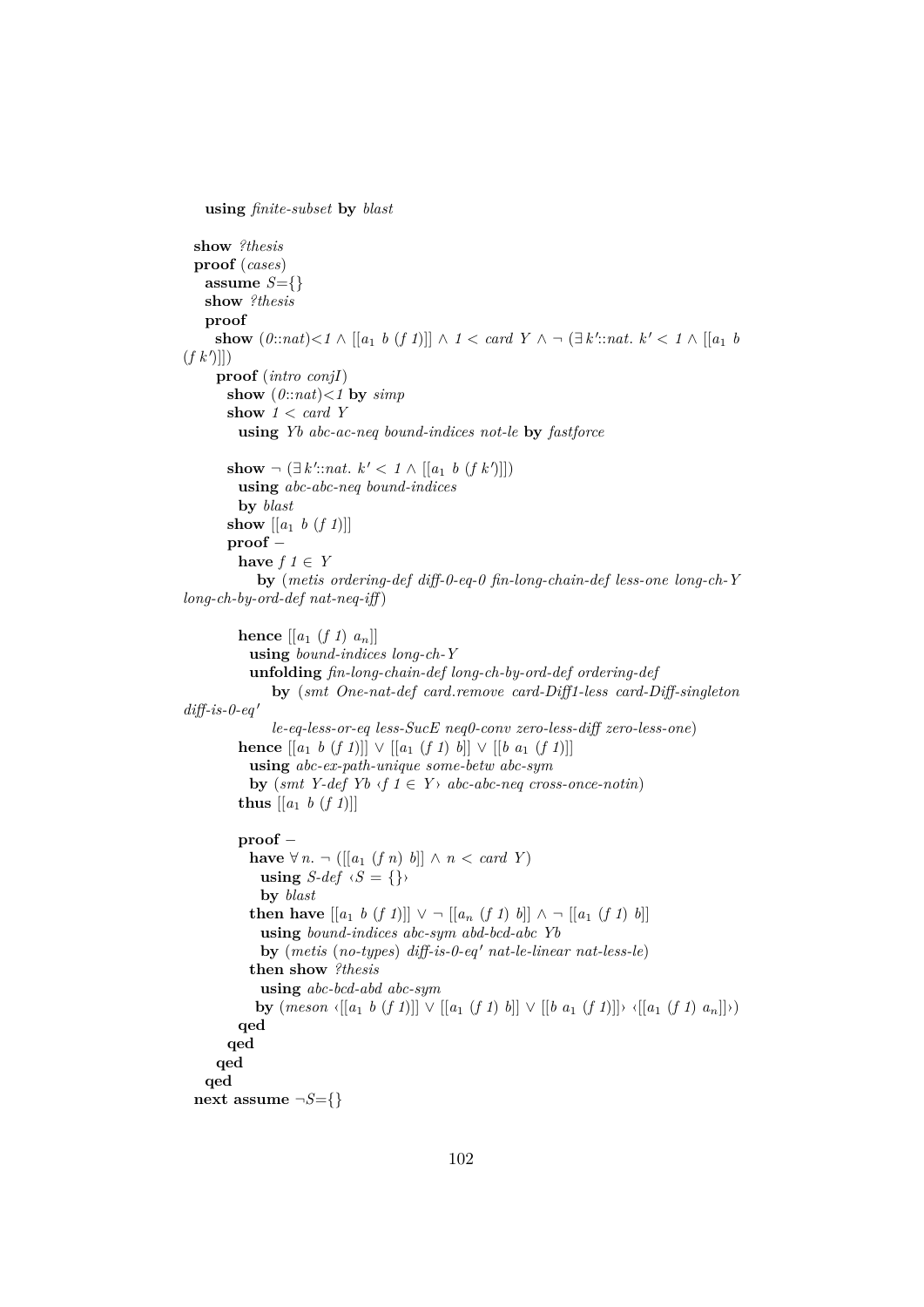```
obtain k where k = Max Sby simp
   hence k \in S using Max-inby (\textit{simp add:} \langle S \neq \{\} \rangle \langle \textit{finite} \rangle)have k≥1
   proof (rule ccontr)
     assume \neg 1 \leq k
     hence k=0 by simphave \left[ \left[ a_1 \left( f \right) b \right] \right]using ‹k∈S› S-def
       by blast
     thus False
       using bound-indices \langle k = 0 \rangle abc-abc-neq
       by blast
   qed
   show ?thesis
   proof
     let ?k = k + 1show 0 < ?k \wedge [[a_1 \ b \ (f \ ?k)]] \wedge ?k < card \ Y \wedge \neg (\exists k' :: nat \ k' < ?k \wedge [[a_1 \ b(f k')]
     proof (intro conjI)
       show (0:nat) < ?k by simpshow ?k < card Y
        by (metis (no-types, lifting) S-def Yb \langle k \in S \rangle abc-only-cba(2) add.commute
         add\text{-}diff\text{-}cancel\text{-}right' bound-indices less-SucE mem-Collect-eq nat-add-left-cancel-less
             plus-1-eq-Suc)
       show \left[ \left[ a_1 \; b \; (f \; ?k) \right] \right]proof −
         have f \, ?k \in Yusing \langle k + 1 \rangle \langle card Y
           by (metis ordering-def fin-long-chain-def long-ch-Y long-ch-by-ord-def)
          have [[a_1 (f % a_2) (f % a_3) ] ∨ f (f % a_4) (f % a_5) (g_1(g_2) g_2(g_3))using bound-indices long-ch-Y \langle k + 1 \rangle \langle card Y
            unfolding fin-long-chain-def long-ch-by-ord-def ordering-def
         by (metis (no-types, lifting) Suc-lessI add.commute add-gr-0 card-Diff1-less
                card-Diff-singleton less-diff-conv plus-1-eq-Suc zero-less-one)
          thus [[a_1 \; b \; (f \; ?k)]]proof (rule disjE)
           assume [[a1 (f ?k) an]]
           hence f \, \mathscr{R} \neq a_nby (simp add: abc-abc-neq)
           hence [[a_1 \; b \; (f \; ?k)]] \vee [[a_1 \; (f \; ?k) \; b]] \vee [[b \; a_1 \; (f \; ?k)]]using abc-ex-path-unique some-betw abc-sym \langle [a_1 (f \, ?k) \, a_n] \rangle\langle f \rangle^2 k \in Y Yb abc-abc-neq assms(3) cross-once-notin
             by (smt Y-def)
            moreover have \neg [[a_1 (f \, ?k) b]]proof
             assume [[a1 (f ?k) b]]
```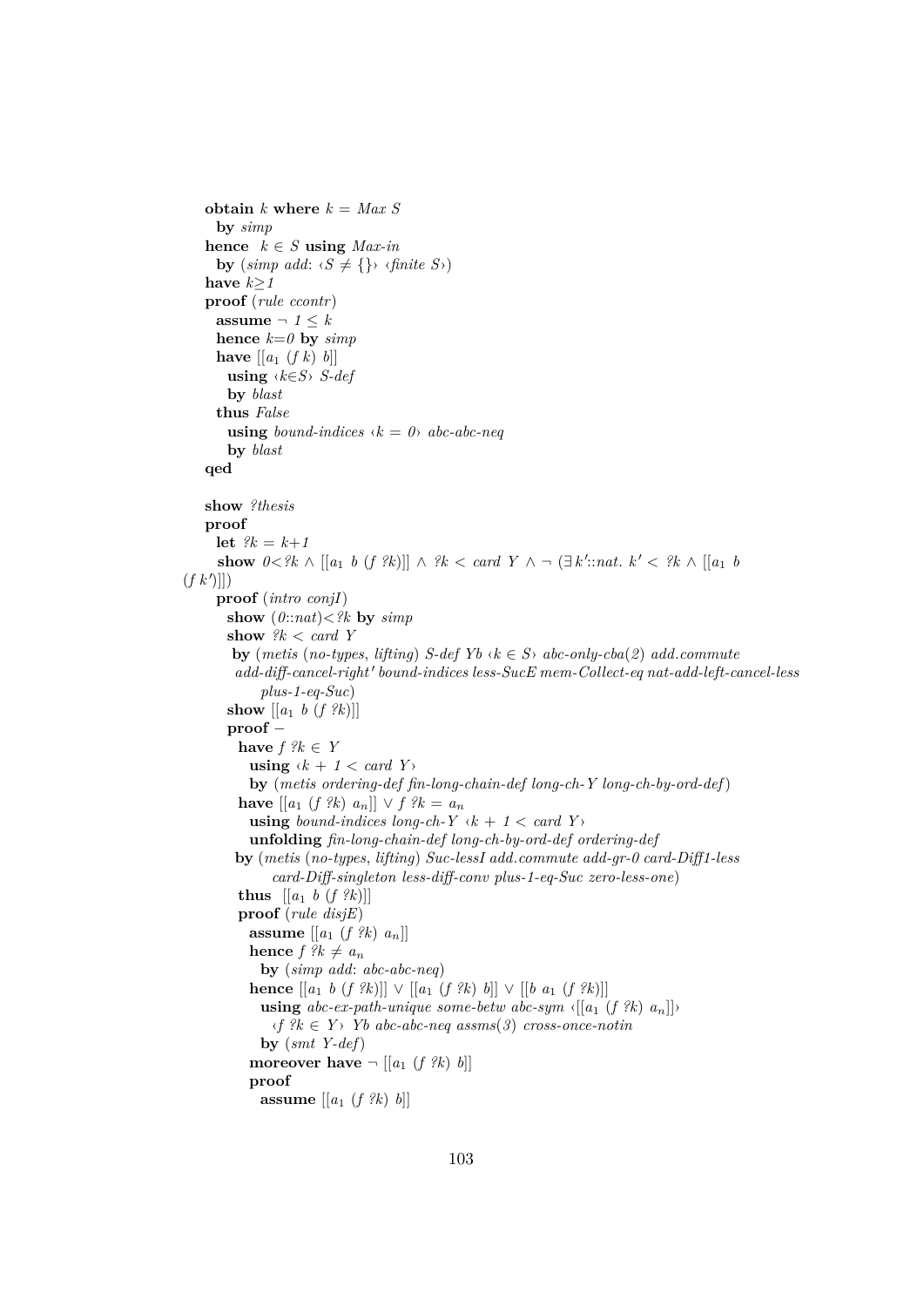```
hence ?k \in Susing S-def \{[a_1 \ (f \ R) \ b]\} \ \ k + 1 < \text{card } Y by blast
             hence ?k \leq kby (simp add: \langlefinite S \rangle \langle k = Max S \rangle)
             thus False
                by linarith
            qed
            moreover have \neg [[b \ a_1 \ (f \ \mathscr{R})]]using Yb \in [a_1 (f \mathcal{R}) a_n] \rightarrow abc\text{-}only\text{-}cbaby blast
            ultimately show [[a_1 \; b \; (f \; ?k)]]by blast
          next assume f ?k = a_nshow ?thesis
             using Yb \nvert f(k+1) = a_n by blast
         qed
        qed
        show ¬(∃ k'::nat. k' < k + 1 \wedge [[a_1 \ b (f k')]])proof
          assume \exists k': \text{nat. } k' < k + 1 \land [[a_1 \ b \ (f k')]]then obtain k' where k'-def: k' > 0 k' < k + 1 [[a_1 b (f k')]]
            using abc-ac-neq bound-indices neq0-conv
            by blast
          hence k' < kusing S-def \langle k \in S \rangle abc-only-cba(2) less-SucE by fastforce
          hence k' \in Susing S-is-dense long-ch-Y S-def \langle \neg S = \{\} \rangle \langle k = Max S \rangle \langle k' \rangle 0>
           by blast
          thus False
            using S-def abc-only-cba(2) k'-def(3) by blastqed
     qed
    qed
 qed
qed
```

```
lemma greatest-k-ex:
  assumes long-ch-Y: [f[a_1..a..a_n]Y]and Y-def: b \notin Yand Yb: \left[ \begin{bmatrix} a_1 & b & a_n \end{bmatrix} \right]shows ∃ k. [[(f k) b a_n]] ∧ k < card Y - 1 \wedge \neg (\exists k' < card Y. k' > k \wedge [[(f k') b
an]])
proof −
```

```
have bound-indices: f \theta = a_1 \wedge f (card Y - 1) = a_nusing fin-long-chain-def long-ch-Y by auto
have fin-Y : finite Y
```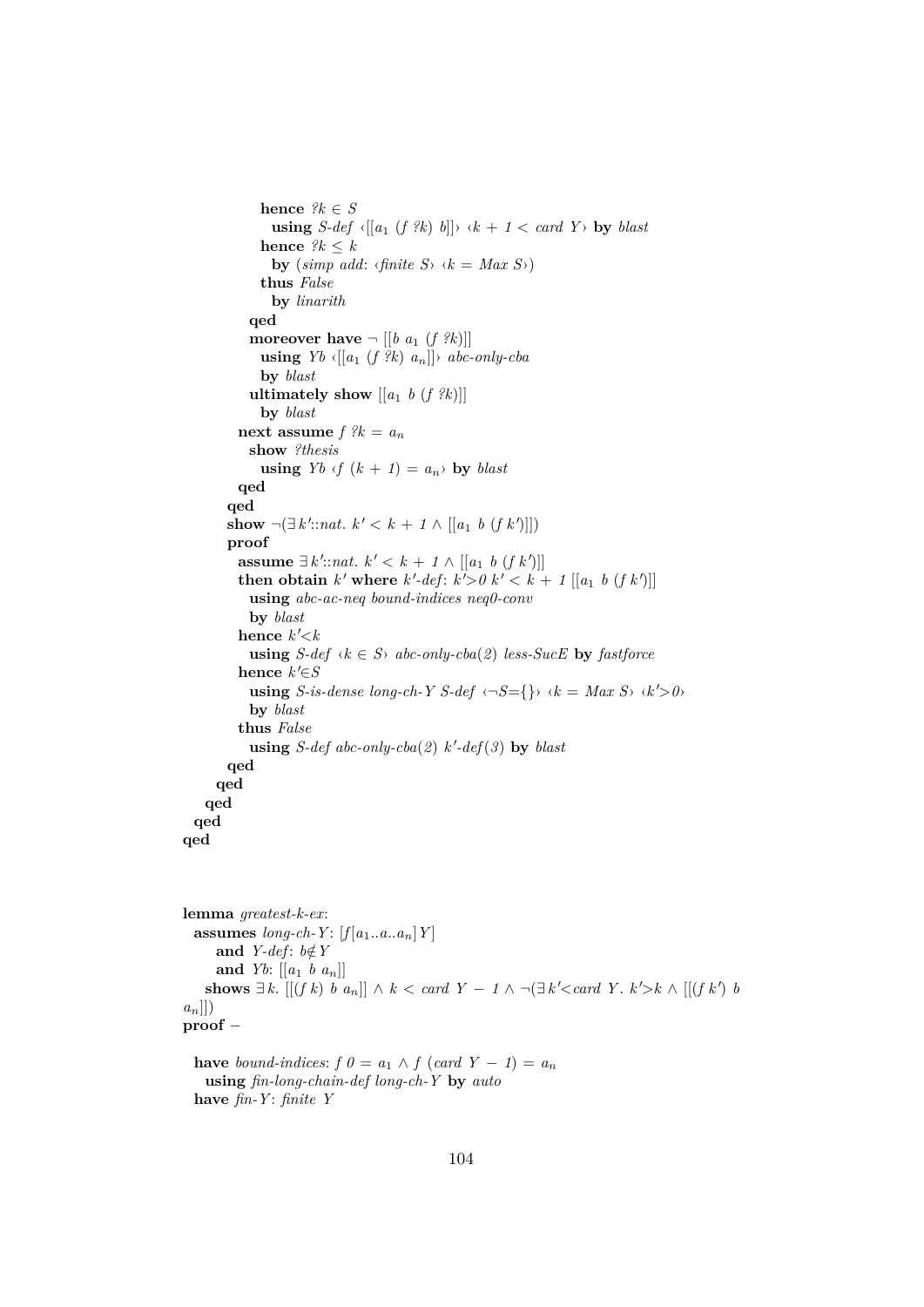```
using fin-long-chain-def long-ch-Y by blast
have card-Y : card Y \geq 3using fin-long-chain-def long-ch-Y points-in-chain
by (metis (no-types, lifting) One-nat-def antisym card2-either-elt1-or-elt2 diff-is-0-eq'
     not-less-eq-eq numeral-2-eq-2 numeral-3-eq-3)
```
Again we consider all indices of chain elements between *a*<sup>1</sup> and *b*.

```
let ?S = \{k::nat. [[a_n (f k) b]] \wedge k < card Y\}obtain S where S-def : S=?S
   by simp
  have S⊆{0..card Y }
   using S-def by auto
  hence finite S
   using finite-subset by blast
  show ?thesis
  proof (cases)
   assume S = \{\}show ?thesis
   proof
     let ?n = card Y - 2show [[(f \nvert \nvert n) b a_n]] \wedge \nvert n < \text{card } Y - 1 \wedge \neg (\exists k' < \text{card } Y \nvert k' > \text{ln } \wedge [[(f k') b_n] \nvert k')a_n]])
     proof (intro conjI)
       show ?n < card Y - 1using Yb abc-ac-neq bound-indices not-le by fastforce
      next show \neg(∃ k' < card Y. k' > ?n ∧ [[(f k') b a<sub>n</sub>]])using abc-abc-neq bound-indices
            by (metis One-nat-def Suc-diff-le Suc-leD Suc-lessI card-Y diff-Suc-1
diff-Suc-Suc
             not-less-eq numeral-2-eq-2 numeral-3-eq-3)
     next show [(f ?n) b a_n]proof −
         have f \, ?n \in Yby (metis ordering-def diff-less fin-long-chain-def gr-implies-not0 long-ch-Y
               long-ch-by-ord-def neq0-conv not-less-eq numeral-2-eq-2)
         hence \left[ \left[ a_1 \left( f^2 n \right) a_n \right] \right]using bound-indices long-ch-Y
           unfolding fin-long-chain-def long-ch-by-ord-def ordering-def
           using card-Y by force
         hence [[a_n \; b \; (f \; ?n)]] \lor [[a_n \; (f \; ?n) \; b]] \lor [[b \; a_n \; (f \; ?n)]]using abc-ex-path-unique some-betw abc-sym
           by (smt Y-def Yb \langle f, g \rangle \in Y abc-abc-neq cross-once-notin)
         thus [(f ?n) b a_n]proof −
           have \forall n. ¬ ([[a<sub>n</sub> (f n) b]] ∧ n < card Y)
             using S-def \langle S = \{\} \rangleby blast
           then have [[a_n \; b \; (f \; ?n)]] \lor \neg [[a_1 \; (f \; ?n) \; b]] \land \neg [[a_n \; (f \; ?n) \; b]]
```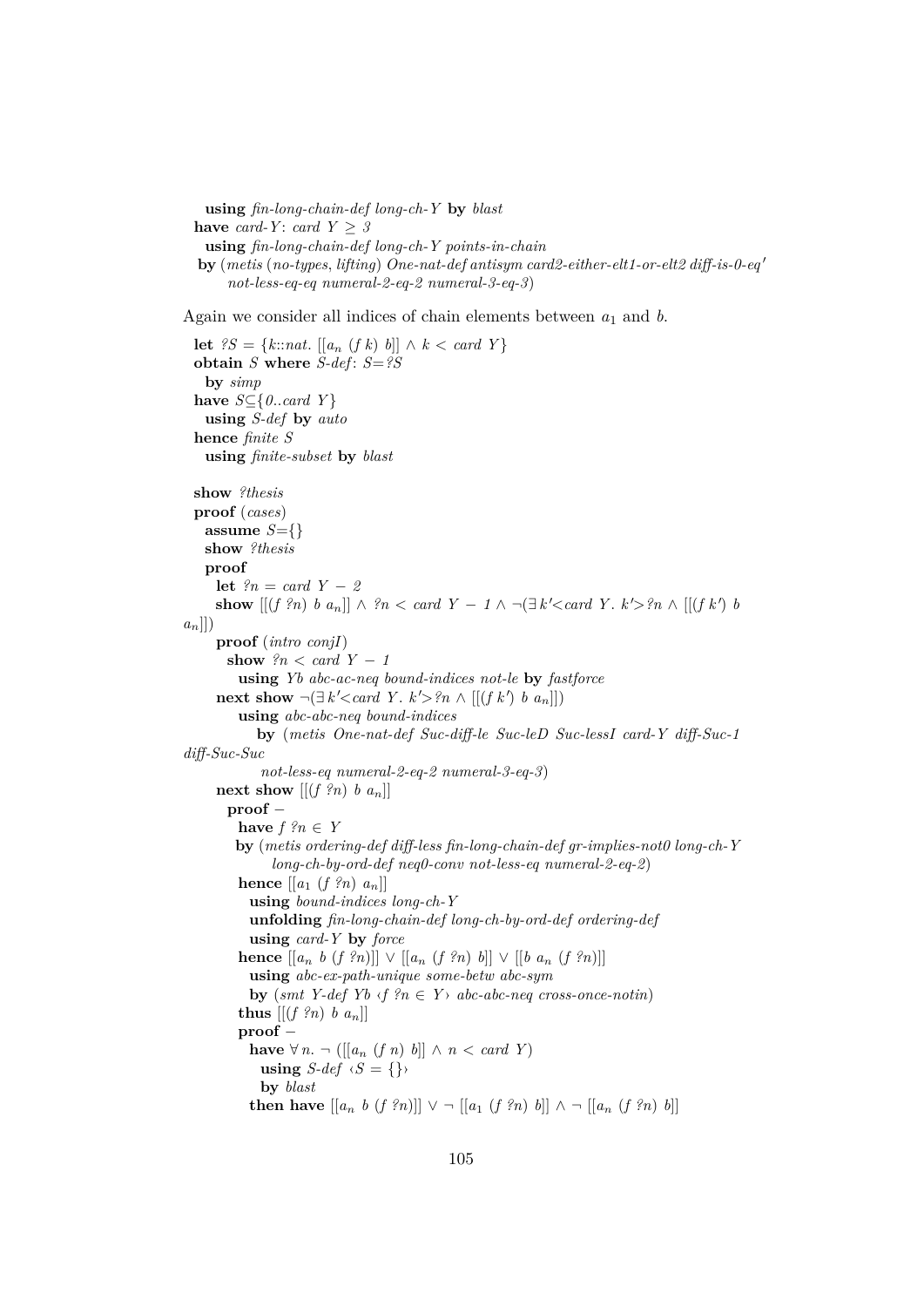```
using bound-indices abc-sym abd-bcd-abc Yb
             by (metis (no-types, lifting) \langle f \rangle (card Y - 2 \rangle \in Y> card-gt-0-iff diff-less
empty-iff fin-Y zero-less-numeral)
            then show ?thesis
              using abc-bcd-abd abc-sym
             by (meson \{[a_n, b (f?n)] \} \vee [a_n (f?n) b] \vee [b a_n (f?n)] \times [a_1 (f?n)a_n]\rangle)
          qed
        qed
      qed
    qed
  next assume \neg S = \{\}obtain k where k = Min Sby simp
   hence k \in S using Max-inby (simp add: \langle S \neq \{\} \rangle \langle \text{finite } S \rangle)
    show ?thesis
    proof
     let ?k = k-1show [[(f \, ?k) \, b \, a_n]] \land \, ?k < \text{card } Y - 1 \land \neg (\exists k' < \text{card } Y \, . \, ?k < k' \land [[(f \, k') \,b an]])
      proof (intro conjI)
       show ?k < card Y - 1using S-def \langle k \in S \rangle less-imp-diff-less card-Y
           by (metis (no-types, lifting) One-nat-def diff-is-0-eq' diff-less-mono lessI
less-le-trans
              mem-Collect-eq nat-le-linear numeral-3-eq-3 zero-less-diff )
       show [(f \, ?k) \, b \, a_n]proof −
          have f ?k \in Yusing \langle k − 1 \rangle card Y − 1 long-ch-Y long-ch-by-ord-def ordering-def
            by (metis diff-less fin-long-chain-def less-trans neq0-conv zero-less-one)
          have [[a_1 (f % a_2) (f % a_3) ] ∨ f (f % a_1) (f % a_2) (f % a_2)using bound-indices long-ch-Y \langle k - 1 \rangle \langle card Y − 1
            unfolding fin-long-chain-def long-ch-by-ord-def ordering-def
        by (smt S-def ‹k ∈ S› add-diff-inverse-nat card-Diff1-less card-Diff-singleton
              less-numeral-extra(4) less-trans mem-Collect-eq nat-add-left-cancel-less
                neq0-conv zero-less-diff )
          thus [(f \nvert \nvert k) b a_n]proof (rule disjE)
            assume \left[\left[a_1 \left(f \, \hat{\mathcal{E}} \mathcal{E}\right) \, a_n\right]\right]hence f ?k \neq a_1using abc-abc-neq by blast
            hence [[a_n \; b \; (f \; ?k)]] \vee [[a_n \; (f \; ?k) \; b]] \vee [[b \; a_n \; (f \; ?k)]]using abc-ex-path-unique some-betw abc-sym \langle [a_1 (f \, ?k) a_n] \rangle\langle f \rangle^2 k \in Y Yb abc-abc-neq assms(3) cross-once-notin
              by (smt Y-def)
            moreover have \neg [[a_n (f \, ?k) b]]
```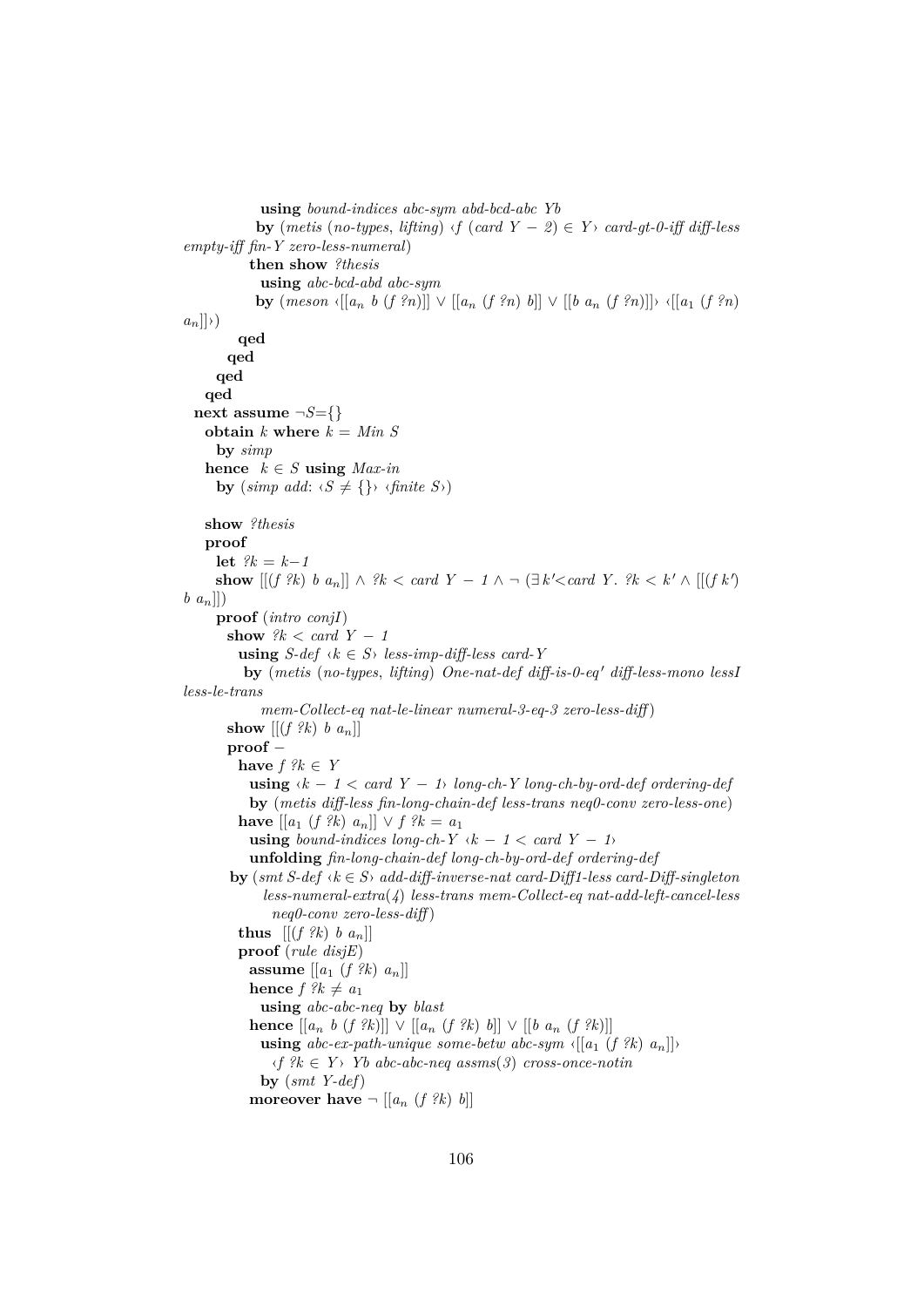```
proof
             assume [[an (f ?k) b]]
             hence ?k \in Susing S-def \langle [a_n (f \, ?k) b] \rangle \langle k - 1 \rangle \langle and \langle Y - 1 \rangle \rangleby simp
             hence ?k > kby (\textit{simp add: } \langle \textit{finite} \rangle \land k = \textit{Min} \rangle)thus False
               using \langle f (k − 1) ≠ a_1 \rangle fin-long-chain-def long-ch-Y
               by auto
           qed
           moreover have \neg [[b \ a_n \ (f \ \mathscr{R})]]using Yb \in [[a_1 (f \nvert k) a_n]] abc-only-cba(2) abc-bcd-acd
             by blast
           ultimately show [(f \, ?k) \, b \, a_n]]using abc-sym by auto
         next assume f ?k = a_1show ?thesis
             using Yb \le f (k-1) = a_1 by blast
         qed
       qed
        show \neg(∃ k' < card Y. k−1 < k' ∧ [[(f k') b a<sub>n</sub>]])proof
          assume ∃k' < card Y. k-1 < k' \wedge [[(f k') b a_n]]then obtain k' where k'-def: k'<card Y - 1 k' > k − 1 [[a_n b (f k')]]
           using abc-ac-neq bound-indices neq0-conv
           by (metis Suc-diff-1 abc-sym gr-implies-not0 less-SucE)
          hence k'<sub>></sub>kusing S\text{-}def \langle k \in S \rangle abc-only-cba(2) less-SucE
           by (metis (no-types, lifting) add-diff-inverse-nat less-one mem-Collect-eq
               not-less-eq plus-1-eq-Suc)
          hence k \in Susing S-is-dense long-ch-Y S-def \langle \neg S = \{\} \rangle \langle k = Min S \rangle \langle k' < card Y - 1 \rangleby (smt \ Yb \ \ k \in S) abc-acd-bcd abc-only-cba(3) card-Diff1-less
card-Diff-singleton
                    fin-long-chain-def k'-def(3) less-le mem-Collect-eq neq0-conv or-
der-finite-chain)
         thus False
            using S-def abc-only-cba(2) k'-def(3)
           by blast
       qed
     qed
   qed
 qed
qed
lemma get-closest-chain-events:
```

```
assumes long-ch-Y: [f[a_0..a..a_n]Y]
```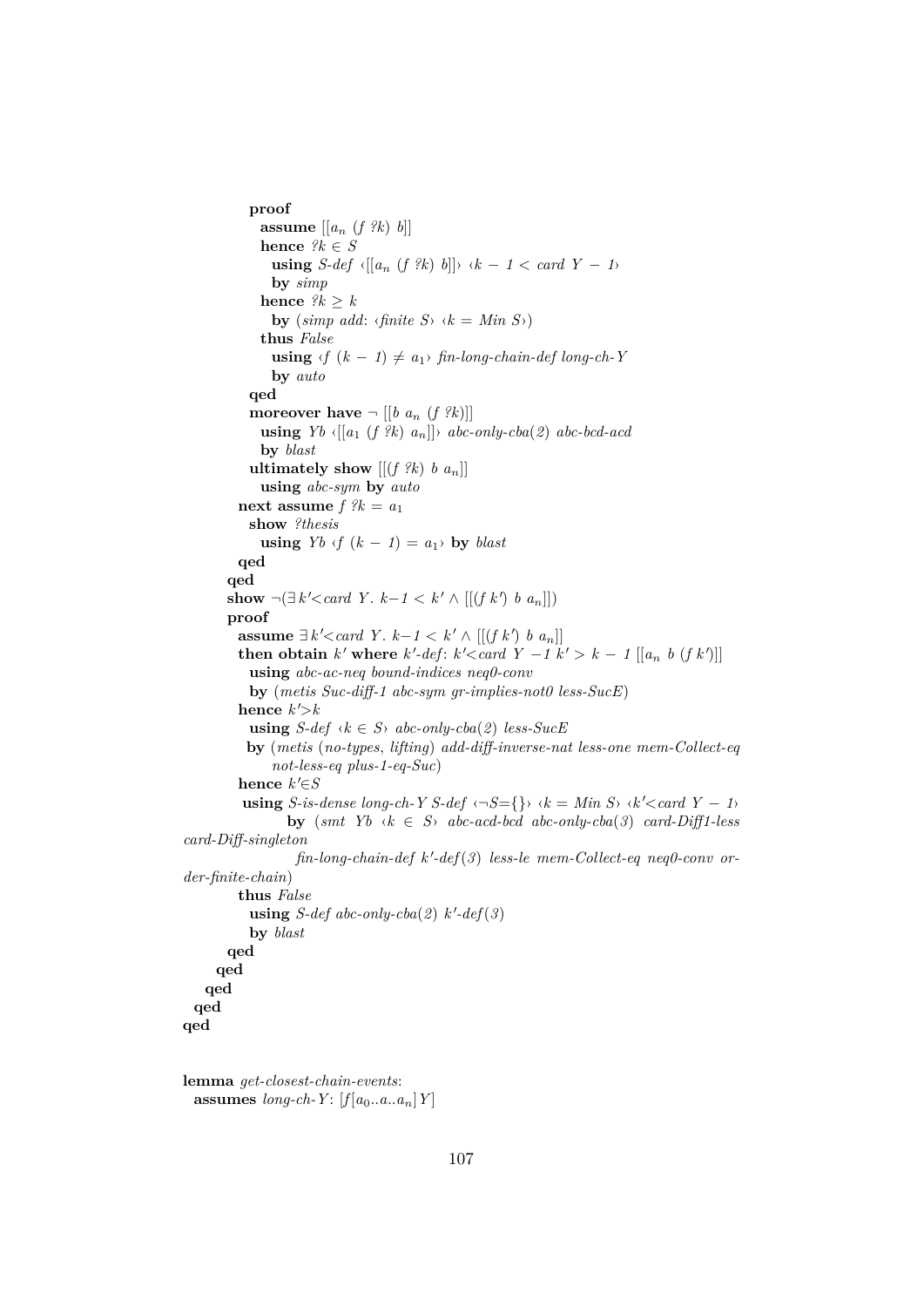**and**  $x$ -def:  $x \notin Y$  [[a<sub>0</sub>  $x$  a<sub>n</sub>]] **obtains**  $n_b$   $n_c$   $b$   $c$ **where**  $b=f n_b$   $c=f n_c$  [[b x c]]  $b \in Y c \in Y n_b = n_c - 1 n_c < \text{card } Y n_c > 0$ ¬(∃ *k* < *card Y* . [[(*f k*) *x a*n]] ∧ *k*>*n*b) ¬(∃ *k*<*n*c. [[*a*<sup>0</sup> *x* (*f k*)]]) **proof** − **have** ∃  $n_b$   $n_c$  *b c. b*=*f*  $n_b$  ∧ *c*=*f*  $n_c$  ∧ [[*b x c*]] ∧ *b*∈*Y* ∧ *c*∈*Y* ∧  $n_b$  =  $n_c$  − *1* ∧  $n_c$ <*card Y* ∧  $n_c > 0$ ∧  $\neg \exists k < \text{card } Y$ .  $[(f k) x a_n] \land k > n_b$ ) ∧  $\neg \exists k < n_c$ .  $[[a_0 x (f k)]]$ **proof** − **have** *bound-indices:*  $f \theta = a_0 \wedge f (card Y - 1) = a_n$ **using** *fin-long-chain-def long-ch-Y* **by** *auto* **have** *finite Y* **using** *fin-long-chain-def long-ch-Y* **by** *blast* **obtain**  $P$  **where**  $P$ -def:  $P \in \mathcal{P}$   $Y \subseteq P$ **using** *chain-on-path long-ch-Y* **unfolding** *fin-long-chain-def ch-by-ord-def* **by** *blast* **hence** *x*∈*P* **using** *betw-b-in-path x-def*(*2*) *long-ch-Y points-in-chain* **by** (*metis abc-abc-neq in-mono*) **obtain**  $n_c$  where  $nc$ -def:  $\neg(\exists k. [[a_0 x (f k)]] \wedge k \leq n_c) [[a_0 x (f n_c)]]$   $n_c \leq card$ *Y*  $n_c > 0$ **using** *smallest-k-ex* [where  $a_1 = a_0$  and  $a = a$  and  $a_n = a_n$  and  $b = x$  and  $f = f$ and  $Y = Y$ *long-ch-Y x-def* **by** *blast* **then obtain**  $c$  **where**  $c$ -def:  $c = f n_c$   $c \in Y$ **using** *long-ch-Y long-ch-by-ord-def fin-long-chain-def* **by** (*metis ordering-def*) **have** *c-goal:*  $c = f n_c \land c \in Y \land n_c < card Y \land n_c > 0 \land \neg (\exists k < card Y$ . [[ $a_0 x (f$ ]] *k*)]] ∧  $k < n_c$ ) **using**  $c$ -def nc-def(1,3,4) **by** blast **obtain**  $n_b$  where  $nb\text{-}def: \neg (\exists k < card Y$ .  $[(\int f k) \ x \ a_n]] \wedge k > n_b)$   $[(\int f n_b) \ x \ a_n]]$ *n*b<*card Y*−*1* **using** greatest-k-ex [where  $a_1 = a_0$  and  $a = a$  and  $a_n = a_n$  and  $b = x$  and  $f = f$ and  $Y = Y$ *long-ch-Y x-def* **by** *blast* **hence**  $n_b$ <card Y **by** *linarith* **then obtain** *b* **where** *b-def*:  $b=f$  *n<sub>b</sub>*  $b \in Y$ **using** *nb-def long-ch-Y long-ch-by-ord-def fin-long-chain-def ordering-def* **by** *metis* **have** [[*b x c*]] **proof** − **have**  $[[b \; x \; a_n]]$ **using**  $b\text{-}def(1)$   $nb\text{-}def(2)$  **by**  $blast$ **have**  $\left[ \left[ a_0 \ x \ c \right] \right]$ **using**  $c$ -def(1)  $\operatorname{nc-def}(2)$  **by** *blast*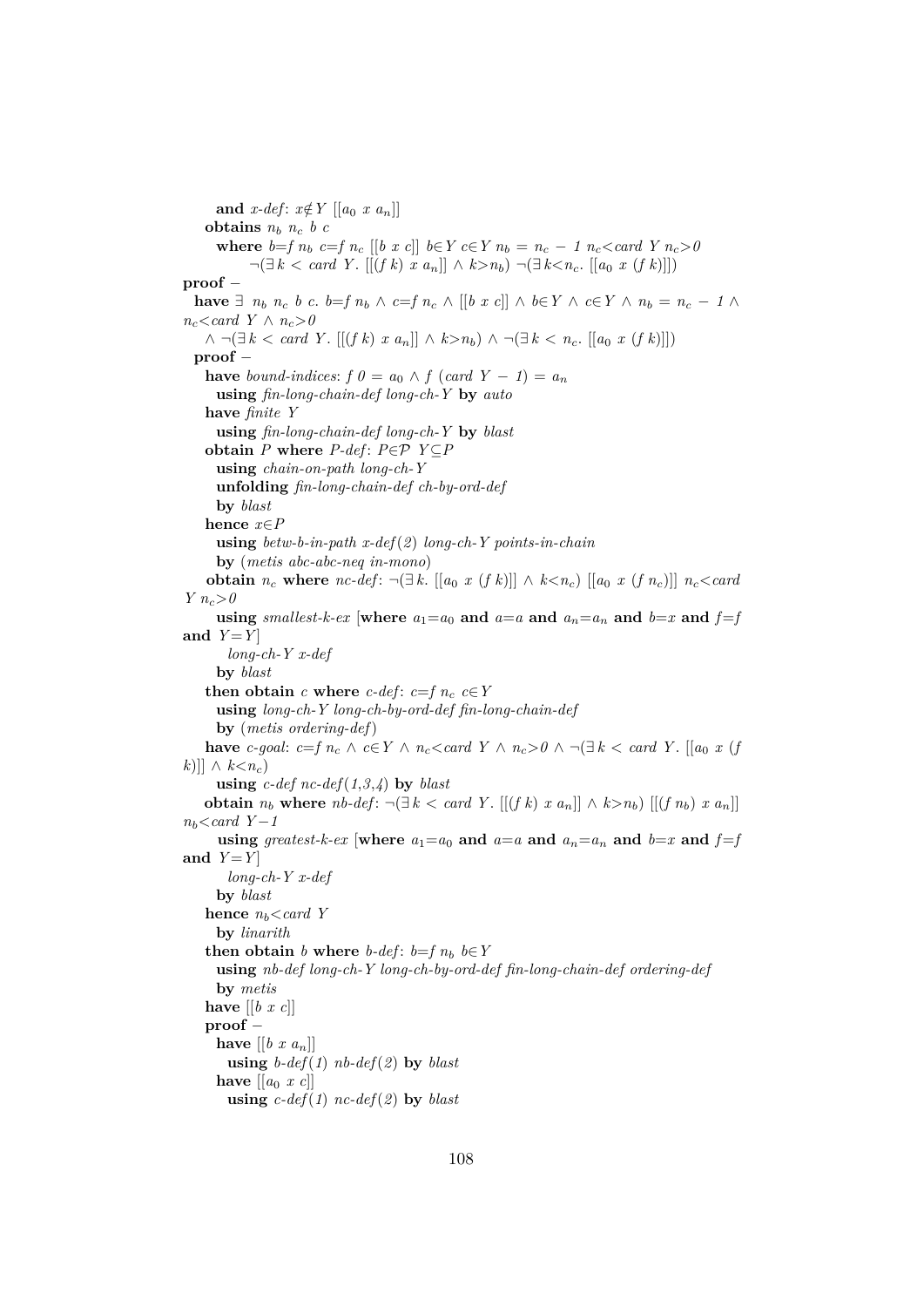**moreover have**  $\forall a. \left[ \left[ a \ x \ b \right] \right] \vee \neg \left[ \left[ a \ a_n \ x \right] \right]$ **using**  $\langle [(b \ x \ a_n)] \rangle$  *abc-bcd-acd* **by** (*metis* (*full-types*) *abc-sym*) **moreover have**  $\forall a. [[a \; x \; b]] \lor \neg [[a_n \; a \; x]]$ **using**  $\langle [(b \ x \ a_n)] \rangle$  **by** (*meson abc-acd-bcd abc-sym*) **moreover have**  $a_n = c \longrightarrow [[b \; x \; c]]$ **using**  $\langle [(b \ x \ a_n] \rangle \rangle$  **by** *meson* **ultimately show** *?thesis* **using** *abc-abd-bcdbdc abc-sym x-def*(*2*) **by** *meson* **qed have**  $n_b < n_c$ **using**  $\langle [(b \; x \; c)] \rangle$   $\langle n_c \langle \; card \; Y \rangle$   $\langle n_b \langle \; card \; Y \rangle$   $\langle c = f \; n_c \rangle$   $\langle b = f \; n_b \rangle$ **by** (*smt*  $\langle \bigwedge \text{thesis. } (\bigwedge n_b. \ [ \neg (\exists k < \text{card } Y \text{. } [[(f k) x a_n]] \land n_b < k); [[(f n_b) x a_n]]; n_b$ < *card Y* − *1*]] =⇒ *thesis*) =⇒ *thesis*› *abc-abd-acdadc abc-ac-neq abc-only-cba diff-less fin-long-chain-def le-antisym le-trans less-imp-le-nat less-numeral-extra*(*1*) *linorder-neqE-nat long-ch-Y nb-def*(*2*) *nc-def*(*4*) *order-finite-chain*) **have**  $n_b = n_c - 1$ **proof** (*rule ccontr*) **assume**  $n_b \neq n_c - 1$ **have**  $n_b < n_c − 1$ **using**  $\langle n_b \neq n_c - 1 \rangle$   $\langle n_b \langle n_c \rangle$  **by** *linarith* **hence**  $[(f n_b) (f (n_c−1)) (f n_c)]$ **using**  $\langle n_b \neq n_c - 1 \rangle$  *fin-long-chain-def long-ch-Y nc-def*(3) *order-finite-chain* **by** *auto* **have**  $\neg$ [[*a*<sub>0</sub> *x* (*f*(*n<sub>c</sub>−<i>1*))]] **using**  $nc\text{-}def(1,4)$  diff-less less-numeral-extra(1) **by** *blast* **have**  $n_c − 1 \neq 0$ **using**  $\langle n_b \rangle \langle n_c \rangle \langle n_b \neq n_c - 1 \rangle$  by *linarith* **hence**  $f(n_c-1) \neq a_0 \land a_0 \neq x$ **using** *bound-indices* **by**  $(metis \{[(f\ n_b)\ (f\ (n_c - 1))\ (f\ n_c)]\}$  *abc-abc-neq abd-bcd-abc b-def* $(1,2)$ *ch-all-betw-f*  $long-ch-Y nb-def(2) nc-def(2)$ **have**  $x\neq f(n_c-1)$ **using**  $x\text{-}def(1)$   $\operatorname{nc-def}(3)$   $\operatorname{long-ch-}Y$ **unfolding** *fin-long-chain-def long-ch-by-ord-def ordering-def* **by** (*metis less-imp-diff-less*) **hence**  $[[a_0 (f (n_c−1)) x]]$ **using** *some-betw P-def*(*1*,*2*) *abc-abc-neq abc-acd-bcd abc-bcd-acd abc-sym b-def*(*1*,*2*) *c-def*(*1*,*2*) *ch-all-betw-f in-mono long-ch-Y nc-def*(*2*) *betw-b-in-path* **by**  $(smt \{[(f \ n_b) \ (f \ (n_c-1)) \ (f \ n_c)]]\}$   $\left( \neg \ [a_0 \ x \ (f \ (n_c-1))]]\right)$   $\{x \in P\}$  $\langle f(n_c-1) \neq a_0 \land a_0 \neq x \rangle$ **hence**  $[(f(n_c-1))$  *x*  $a_n]$ **using** *abc-acd-bcd x-def*(*2*) **by** *blast*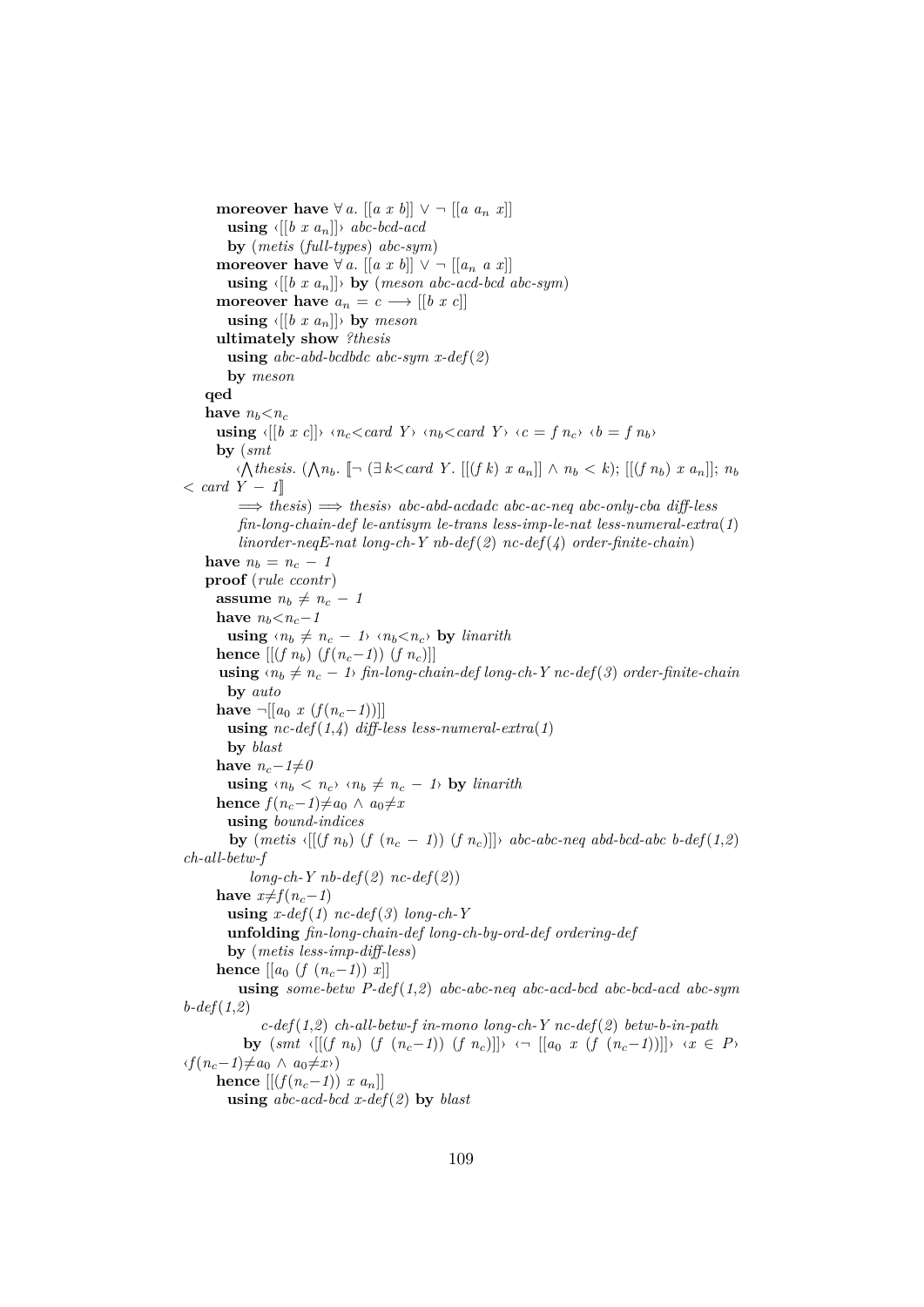**thus** *False* **using** *nb-def*(*1*) **using**  $\langle n_b \rangle \langle n_c - 1 \rangle$  *less-imp-diff-less nc-def*(3) **by** *blast* **qed have** *b*-goal:  $b=f$  *n*<sub>b</sub> ∧  $b \in Y$  ∧  $n_b=n_c-1$  ∧  $\neg(\exists k < card Y$ . [[(*f k*) *x an*]] ∧  $k > n_b$ ) **using** *b-def*  $nb$ - $def(1)$   $nb$ - $def(3)$   $\langle n_b=n_c-1 \rangle$  **by**  $blast$ **thus** *?thesis* **using**  $\langle [(b \ x \ c)] \rangle$  *c-goal* **using**  $\langle n_b \rangle \langle \text{card } Y \rangle$  *nc-def*(1) **by** *auto* **qed thus** *?thesis* **using** *that* **by** *auto* **qed** This is case (ii) of the induction in Theorem 10. **lemma** *chain-append-inside*: **assumes**  $long-ch-Y: [f[a_1..a..a_n]Y]$ and *Y-def*:  $b \notin Y$ **and** *Yb*: [[*a*<sup>1</sup> *b a*n]] **and**  $k$ -def:  $[[a_1 \ b \ (f \ k)]] \ k < card \ Y \ \neg (\exists k'. \ (0::nat) < k' \land k' < k \land [[a_1 \ b \ (f \ b))]$  $k^{\prime}$ ]]) **fixes** *g* **defines**  $g$ -def:  $g$  ≡ ( $\lambda j$ ::*nat. if* ( $j \leq k-1$ ) *then f j else* (*if* ( $j=k$ ) *then b else*  $f (j-1)$ )) **shows**  $[g[a_1 \ldots b \ldots a_n]$ *insert b Y* **proof** − **let**  $?X$  = *insert b Y* **have** *fin-X*: *finite ?X* **by** (*meson fin-long-chain-def finite*.*insertI long-ch-Y* ) **have** bound-indices:  $f \theta = a_1 \wedge f (card Y - 1) = a_n$ **using** *fin-long-chain-def long-ch-Y* **by** *auto* **have** *fin-Y* : *finite Y* **using** *fin-long-chain-def long-ch-Y* **by** *blast* **have** *f-def* : *long-ch-by-ord f Y* **using** *fin-long-chain-def long-ch-Y* **by** *blast* **have**  $\langle a_1 \neq a_n \land a_1 \neq b \land b \neq a_n \rangle$ **using** *Yb abc-abc-neq* **by** *blast* have  $k \neq 0$ **using** *abc-abc-neq bound-indices k-def* **by** *metis* **have** *b*-middle:  $[(f (k−1)) b (f k)]]$ **proof** (*cases*) **assume**  $k=1$  **show**  $[(f(k-1)) \; b \; (f \; k)]$ **using**  $\langle [a_1 \ b \ (f \ k) ] \rangle \ \langle k = 1 \rangle$  *bound-indices* by *auto* **next assume**  $k≠1$  **show**  $[[(f (k-1)) b (f k)]]$ **proof** − **have**  $[[a_1 (f (k−1)) (f k)]]$  **using** *bound-indices*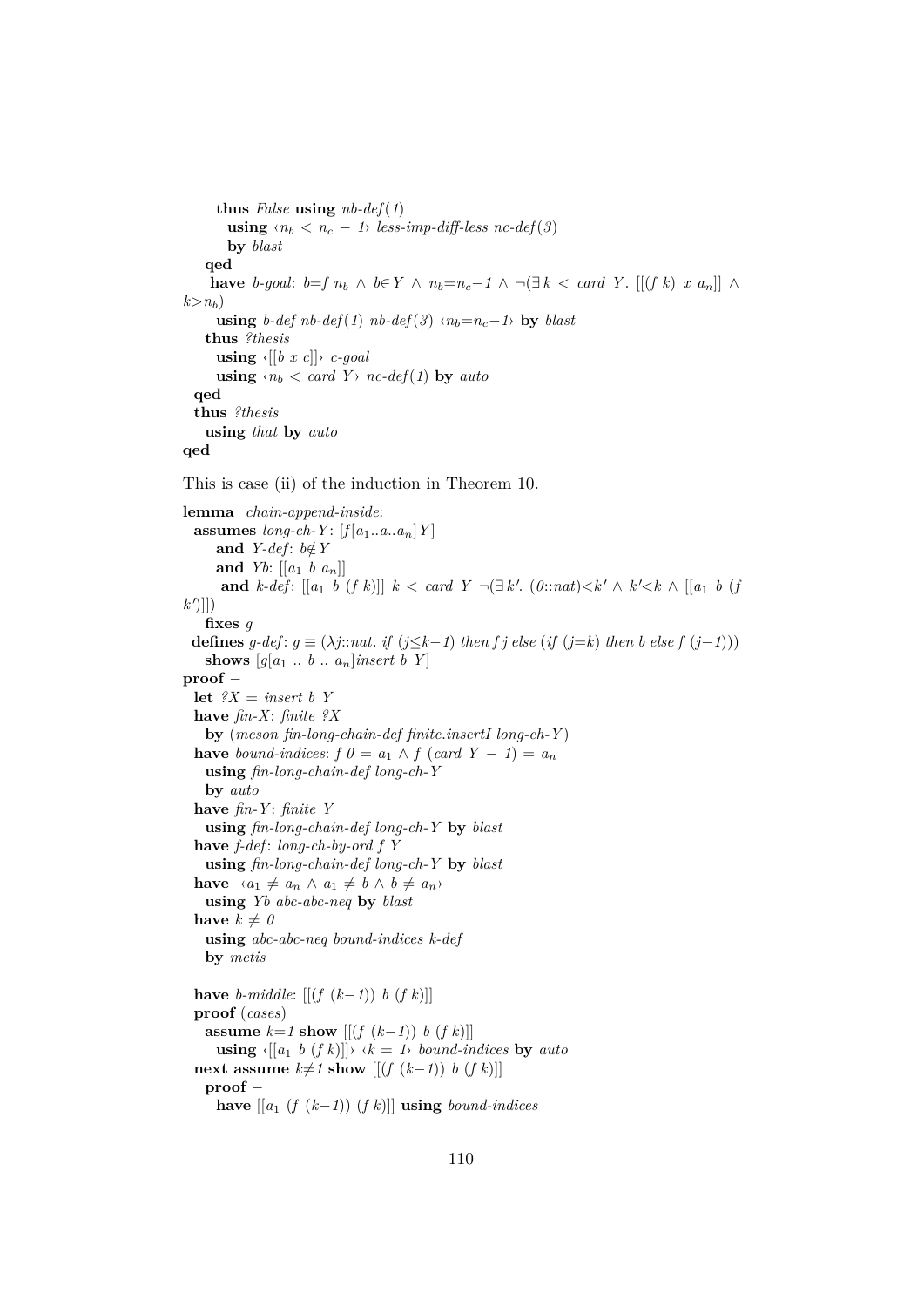**using**  $\langle k \rangle \langle \text{card } Y \rangle \langle k \rangle \neq 0$   $\langle k \rangle \langle k \rangle \neq 1$  *long-ch-Y fin-Y order-finite-chain* **unfolding** *fin-long-chain-def* **by** *auto*

In fact, the comprehension below gives the order of elements too. Our notation and Theorem 9 are too weak to say that just now.

**have** *ch*-with-b: *ch* {*a*<sub>1</sub>, (*f* (*k*−*1*)), *b*, (*f k*)} **using** *chain4* **using** *k-def*(*1*) *abc-ex-path-unique between-chain cross-once-notin* **by**  $(smt \{[a_1 \ (f \ (k-1)) \ (f \ k)]\}$  *abc-abc-neq insert-absorb2*)

**have**  $f(k-1) \neq b \land (f k) \neq (f (k-1)) \land b \neq (f k)$ **using** *abc-abc-neq f-def k-def*(*2*) *Y-def* **by** (*metis ordering-def*  $\langle [(a_1 (f (k-1)) (fk)] \rangle$  *less-imp-diff-less long-ch-by-ord-def*) **hence** *some-ord-bk*:  $[(\int (k-1)) b (f k)] \vee [(b (f (k-1)) (f k)]] \vee [(f (k-1))$  $(f k) b]$ **using** *chain-on-path ch-with-b some-betw Y-def* **unfolding** *ch-def* **by** (*metis abc-sym insert-subset*) **thus**  $\left[ \left[ \left( \frac{f}{k-1} \right) \right) b \left( \frac{f}{k} \right) \right]$ **proof** − **have**  $\neg$   $[[a_1 (f k) b]]$ **by**  $(\textit{simp add: } \{[[a_1 \ b \ (f \ k)]]\} \ \textit{abc-only-cba(2)})$ **thus** *?thesis* **using** *some-ord-bk k-def abc-bcd-acd abd-bcd-abc bound-indices* **by** (*metis diff-is-0-eq* <sup>0</sup> *diff-less less-imp-diff-less less-irrefl-nat not-less zero-less-diff zero-less-one*  $\langle [(a_1 \ b \ (f \ k)]] \rangle \ \langle [(a_1 \ (f \ (k-1)) \ (f \ k)]] \rangle)$ **qed qed qed let** *?case1* ∨ *?case2* = *k*−*2* ≥ *0* ∨ *k*+*1* ≤ *card Y* −*1* **have** *b-right*:  $[(f (k-2)) (f (k-1)) b]$  **if**  $k > 2$ **proof** − **have**  $k−1$  < ( $k::nat$ ) **using**  $\langle k \neq 0 \rangle$  *diff-less zero-less-one* by *blast* **hence** *k*−*2* < *k*−*1* **using**  $\langle 2 \leq k \rangle$  **by** *linarith* **have**  $[(f (k−2)) (f (k−1)) (f k)]$ **using** *f-def k-def*(*2*) ‹*k*−*2* < *k*−*1*› ‹*k*−*1* < *k*› **unfolding** *long-ch-by-ord-def ordering-def* **by** *blast* **thus**  $[(f (k−2)) (f (k−1)) b]$ **using**  $\langle [(f (k-1)) b (f k)] \rangle$  *abd-bcd-abc* **by** *blast* **qed have** *b*-*left*: [[*b* (*f k*) (*f* (*k*+*1*))]] **if**  $k+1 \leq card$  *Y* −*1* 

**proof** −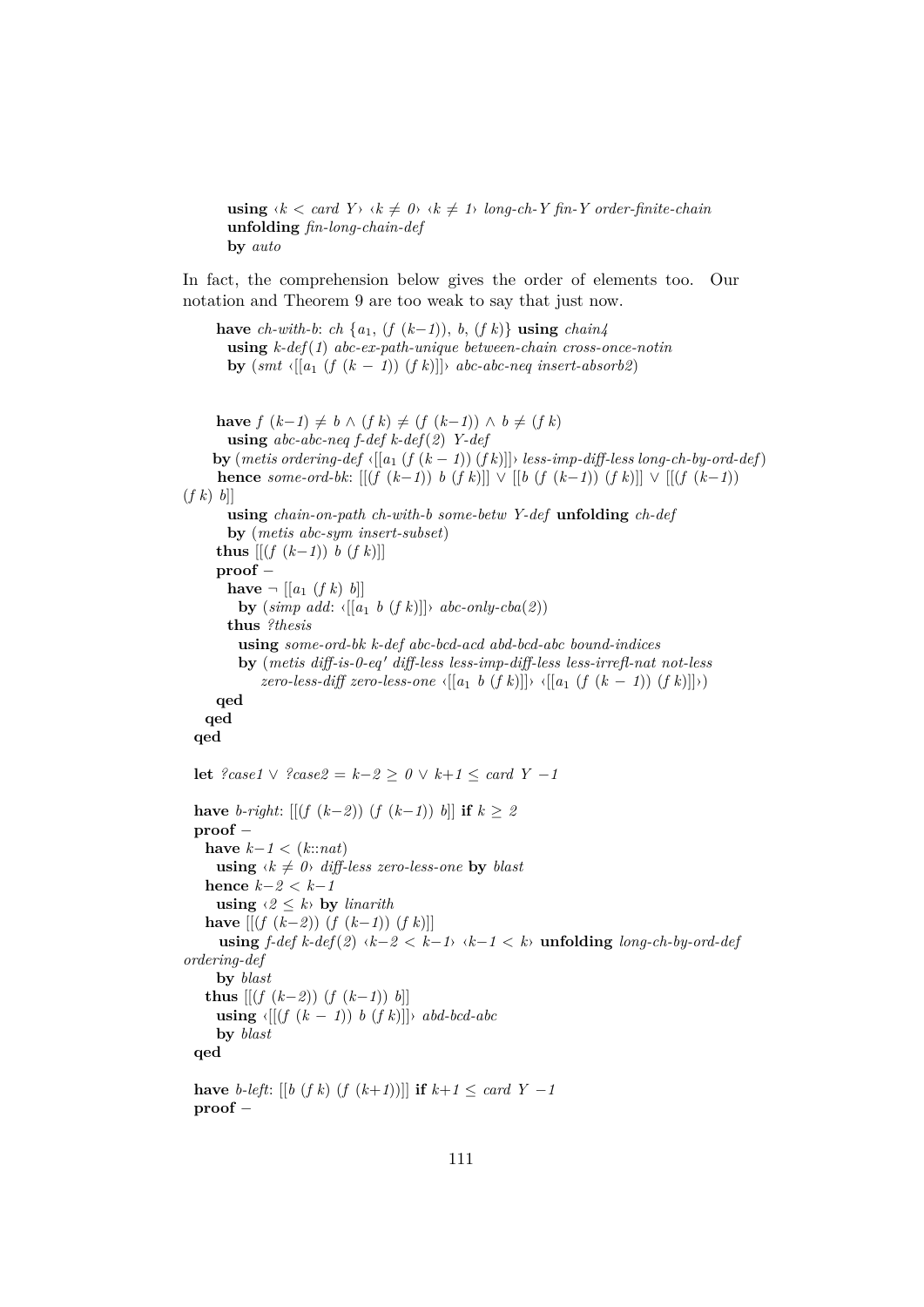```
have [(f (k-1)) (f k) (f (k+1))]using \langle k \neq 0 \rangle f-def fin-Y order-finite-chain that
       by auto
     thus [ [b (f k) (f (k+1))] ]using \langle [(f (k-1)) b (f k)] \rangle abc-acd-bcd
       by blast
  qed
  have ordering2 g betw ?X
  proof −
     have \forall n. (finite \mathcal{X} \longrightarrow n < \text{card } \mathcal{X}) \longrightarrow g \in \mathcal{X}proof (clarify)
       fix n assume finite ?X \longrightarrow n < \text{card } ?X g n \notin Yconsider n \leq k-1 \mid n \geq k+1 \mid n = kby linarith
       thus q n = bproof (cases)
         assume n \leq k - 1thus g \, n = busing f-def k-def(2) Y-def(1) long-ch-by-ord-def ordering-def g-def
            by (metis \langle g \, n \notin Y \rangle \langle k \neq 0 \rangle diff-less le-less less-one less-trans not-le)
       next
         assume k + 1 \leq nshow g n = bproof −
            have f \circ n \in Y \vee \neg (n < \text{card } Y) for nby (metis ordering-def f-def long-ch-by-ord-def)
            then show q n = b\text{using }\langle \text{finite }\rangle X\longrightarrow n<\text{card }\rangle X\quad\text{fin-} Y\text{ }g\text{-}def\text{ }Y\text{-}def\text{ }\langle g\text{ }\text{ }n\notin Y\rangle\text{ }\langle k+1\rangle Y\text{ }g\text{-}def\text{ }X\text{-}\langle g\text{ }\text{ }n\notin Y\text{ }\rangle\text{ }\langle k+1\rangle Y\text{ }g\text{-}def\text{ }X\text{-}\langle k+1\rangle Y\text{ }g\text{-}def\text{ }Y\text{-}\langle k+1\rangle Y\text{ }g\text{-}def\text{ }X\text{-}\langle k+1\rangle Y\text{ }g\text{-}≤ n›
                 not-less not-less-simps(1) not-one-le-zero
               by fastforce
         qed
       next
         assume n=k
         thus g \, n = busing Y-def \ (k \neq 0) \ g-defby auto
       qed
     qed
     moreover have \forall x \in \mathcal{X}. \exists n. (finite \mathcal{X} \rightarrow n < \text{card } \mathcal{X}) \land g n = xproof
       fix x assume x∈?X
       show ∃ n. (finite ?X → n < card ?X) \land g n = x
       proof (cases)
         assume x∈Y
         show ?thesis
         proof −
```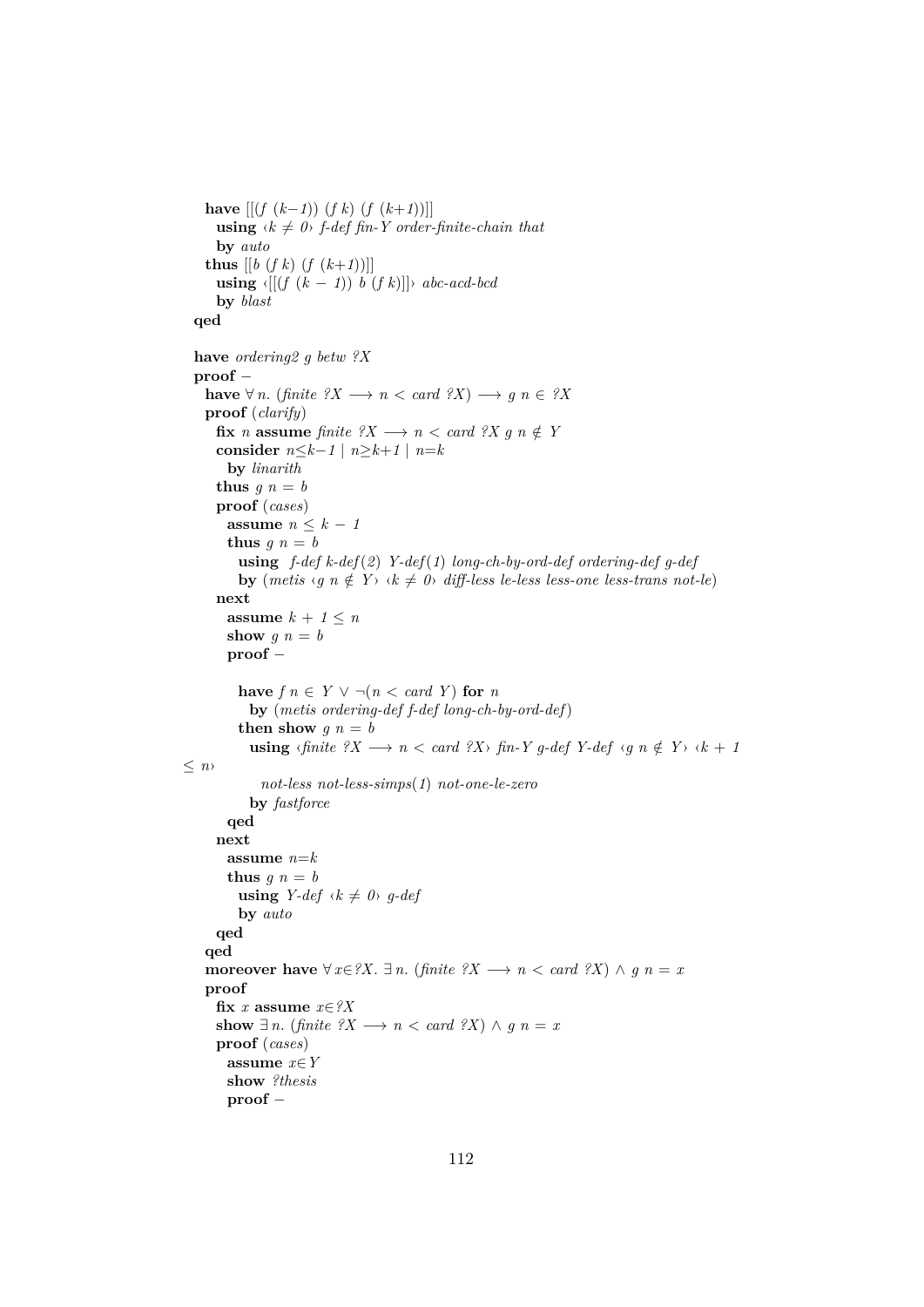```
obtain ix where f ix = x ix < card Yusing \langle x \in Y \rangle f-def fin-Y
           unfolding long-ch-by-ord-def ordering-def
           by auto
         have ix≤k-1 ∨ ix≥kby linarith
         thus ?thesis
         proof
           assume ix≤k−1
           hence q ix = xusing \langle f \rangle = x, g-def by automoreover have finite ?X \rightarrow ix < card ?Xusing Y\text{-}def \text{ }\langle \textit{ix} \rangle \langle \textit{card} \rangle \langle \textit{Y} \rangle by auto
           ultimately show ?thesis by metis
         next assume ix≥k
           hence q (ix+1) = x
             using \langle f \rangle = x, g-def by auto
           moreover have finite ?X \rightarrow ix+1 < card ?Xusing Y-def \langle ix \rangle \langle card \rangle by autoultimately show ?thesis by metis
         qed
       qed
     next assume x \notin Yhence x=b
         using Y\text{-}def \text{`x} \in \{?X\} by blast
       thus ?thesis
      using Y\text{-}def \&\neq 0<sup>l</sup> k\text{-}def(2) ordered-cancel-comm-monoid-diff-class.le-diff-conv2
g-def
         by auto
     qed
   qed
    moreover have \forall n \; n' \in \mathbb{R} n''. (finite ?X \longrightarrow n'' < \text{card } ?X) ∧ Suc n = n' \land \text{Suc}n' = n''−→ [[(g n) (g (Suc n)) (g (Suc (Suc n)))]]
   proof (clarify)
      fix n n' n'' assume a: (finite ?X \longrightarrow (Suc (Suc n)) < card ?X)
Introduce the two-case splits used later.
     have cases-sn: Suc n≤k-1 ∨ Suc n=k if n≤k-1using \langle k \neq 0 \rangle that by linarith
     have cases-ssn: Suc(Suc|n) \leq k-1 \vee Suc(Suc|n) = k if n \leq k-1 Suc|n \leq k-1using that(2) by linarith
     consider n \leq k-1 \mid n \geq k+1 \mid n = kby linarith
     then show [(g \; n) \; (g \; (Suc \; n)) \; (g \; (Suc \; n)))
```
**proof** (*cases*)

**using** *cases-sn*

**assume** *n*≤*k*−*1* **show** *?thesis*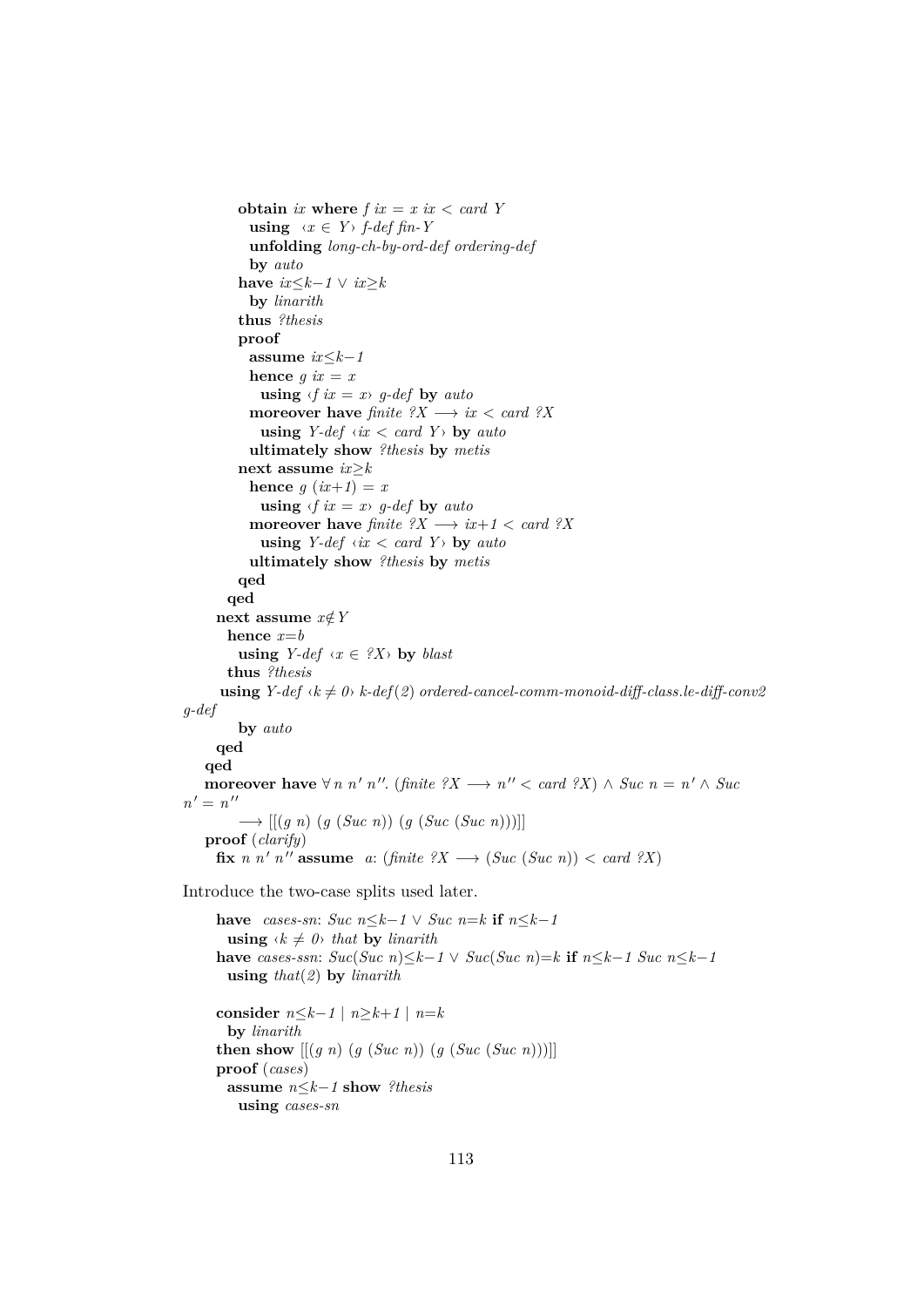```
proof (rule disjE)
         assume Suc \; n \leq k - 1show ?thesis using cases-ssn
         proof (rule disjE)
           show n \leq k - 1 using \langle n \leq k - 1 \rangle by blast
           show \langle \textit{Suc~} n \leq k - 1 \rangle using \langle \textit{Suc~} n \leq k - 1 \rangle by blast
         next
           assume Suc (Suc n) \leq k - 1thus ?thesis
            using \langle \textit{Suc~} n \leq k - 1 \rangle \langle k \neq 0 \rangle \langle n \leq k - 1 \rangle ordering-ord-ijk f-def g-def
k-def(2)
             by (metis (no-types, lifting) add-diff-inverse-nat lessI less-Suc-eq-le
               less-imp-le-nat less-le-trans less-one long-ch-by-ord-def plus-1-eq-Suc)
         next
           assume Suc (Suc n) = k
           thus ?thesis
             using b-right g-def by force
         qed
       next
         assume Suc n = kshow ?thesis
           using b-middle \langle \textit{Suc~} n = k \rangle \langle n \leq k - 1 \rangle g-def
           by auto
       next show n \leq k-1 using \langle n \leq k-1 \rangle by blast
       qed
     next assume n≥k+1 show ?thesis
       proof −
         have q n = f(n-1)using \langle k + 1 \leq n \rangle less-imp-diff-less g-def
           by auto
         moreover have g(Suc n) = f(n)using \langle k + 1 \leq n \rangle g-def by auto
         moreover have g(Suc(Suc n)) = f(Suc n)using \langle k + 1 \leq n \rangle g-def by auto
         moreover have n−1<n ∧ n<Suc n
           using \langle k + 1 \leq n \rangle by auto
         moreover have finite Y \rightarrow \textit{Suc } n < \textit{card } Yusing Y-def a by auto
         ultimately show ?thesis
           using f-def unfolding long-ch-by-ord-def ordering-def
           by auto
       qed
     next assume n=k
       show ?thesis
         using \langle k \neq 0 \rangle \langle n = k \rangle b-left q-def Y\text{-}def(1) a assms(3) fin-Y
         by auto
     qed
   qed
   ultimately show ordering2 g betw ?X
```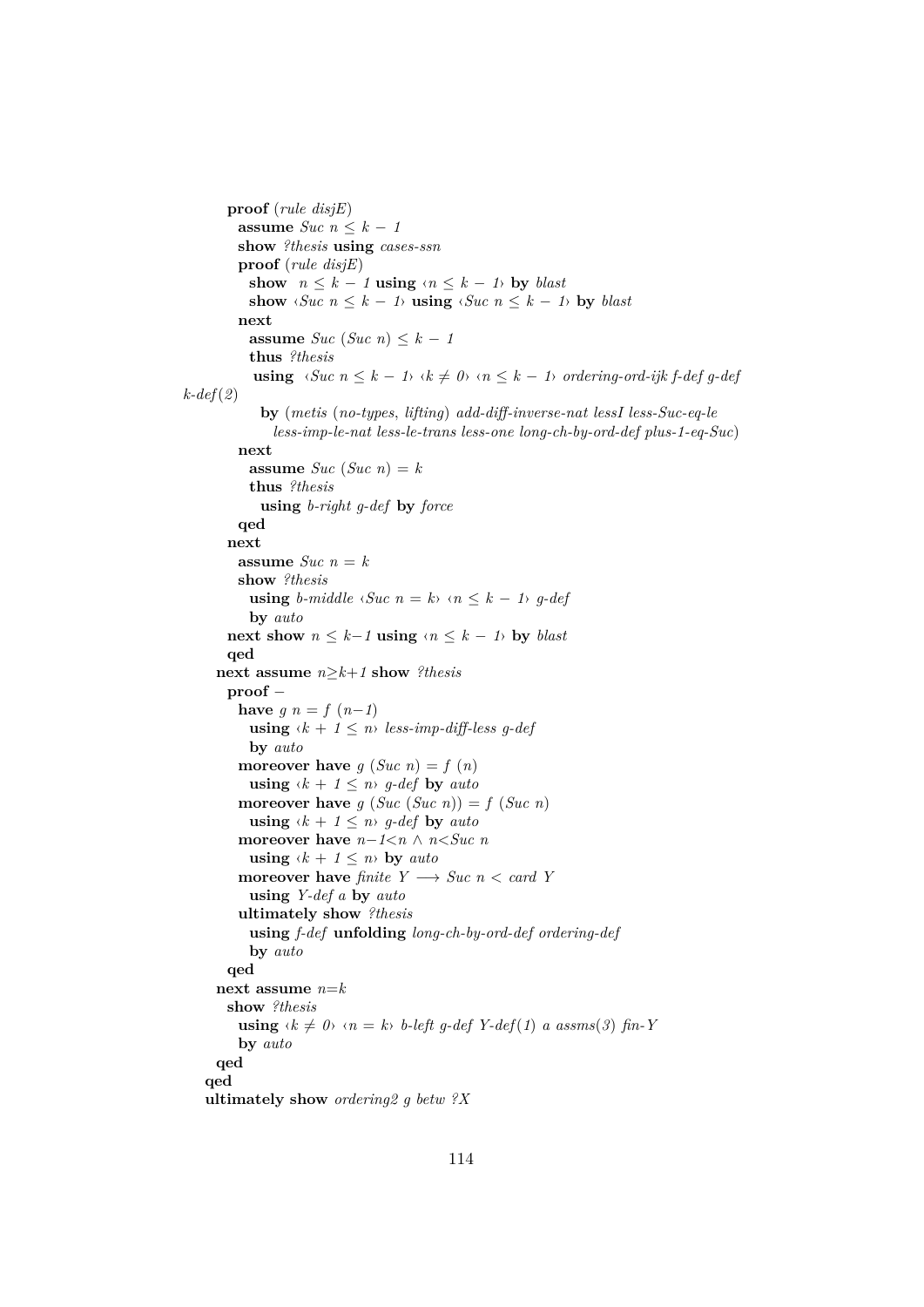```
unfolding ordering2-def
    by presburger
 qed
 hence long-ch-by-ord2 g ?X
   using Y-def f-def long-ch-by-ord2-def long-ch-by-ord-def
   by auto
 thus [q[a_1..b..a_n] ?X
    unfolding fin-long-chain-def
     using ch-equiv fin-X \langle a_1 \neq a_n \land a_1 \neq b \land b \neq a_n \rangle bound-indices k-def(2)
Y-def g-def
    by simp
```

```
qed
```

```
lemma card4-eq:
  assumes card X = \lambdashows \exists a \ b \ c \ d. \ a \neq b \ \land \ a \neq c \ \land \ a \neq d \ \land \ b \neq c \ \land \ b \neq d \ \land \ c \neq d \ \land \ X = \{a,b, c, d}
proof −
  obtain a X' where X = insert a X' and a \notin X'by (metis Suc-eq-numeral assms card-Suc-eq)
  then have card X' = 3by (metis add-2-eq-Suc' assms card-eq-0-iff card-insert-if diff-Suc-1 finite-insert
numeral-3-eq-3 numeral-Bit0 plus-nat.add-0 zero-neq-numeral)
  then obtain b X'' where X' = insert b X'' and b \notin X''by (metis card-Suc-eq numeral-3-eq-3)
  then have card X'' = 2by (metis Suc-eq-numeral \langle \text{card } X' = 3 \rangle card.infinite card-insert-if finite-insert
pred-numeral-simps(3) zero-neq-numeral)
  then have \exists c \ d. c ≠ d \land X'' = \{c, d\}by (meson card-2-iff )
  thus ?thesis
    using \langle X = \text{insert } a \ X' \rangle \ \langle X' = \text{insert } b \ X'' \rangle \ \langle a \notin X' \rangle \ \langle b \notin X'' \rangle by blast
qed
```

```
theorem path-finsubset-chain:
  assumes Q \in \mathcal{P}and X \subseteq Qand card X \geq 2shows ch X
proof −
 have finite X
   using assms(3) not-numeral-le-zero by fastforce
 consider card X = 2 \mid \text{card } X = 3 \mid \text{card } X \ge 4using \langle \text{card } X \geq 2 \rangle by linarith
  thus ?thesis
 proof (cases)
   assume card X = 2
```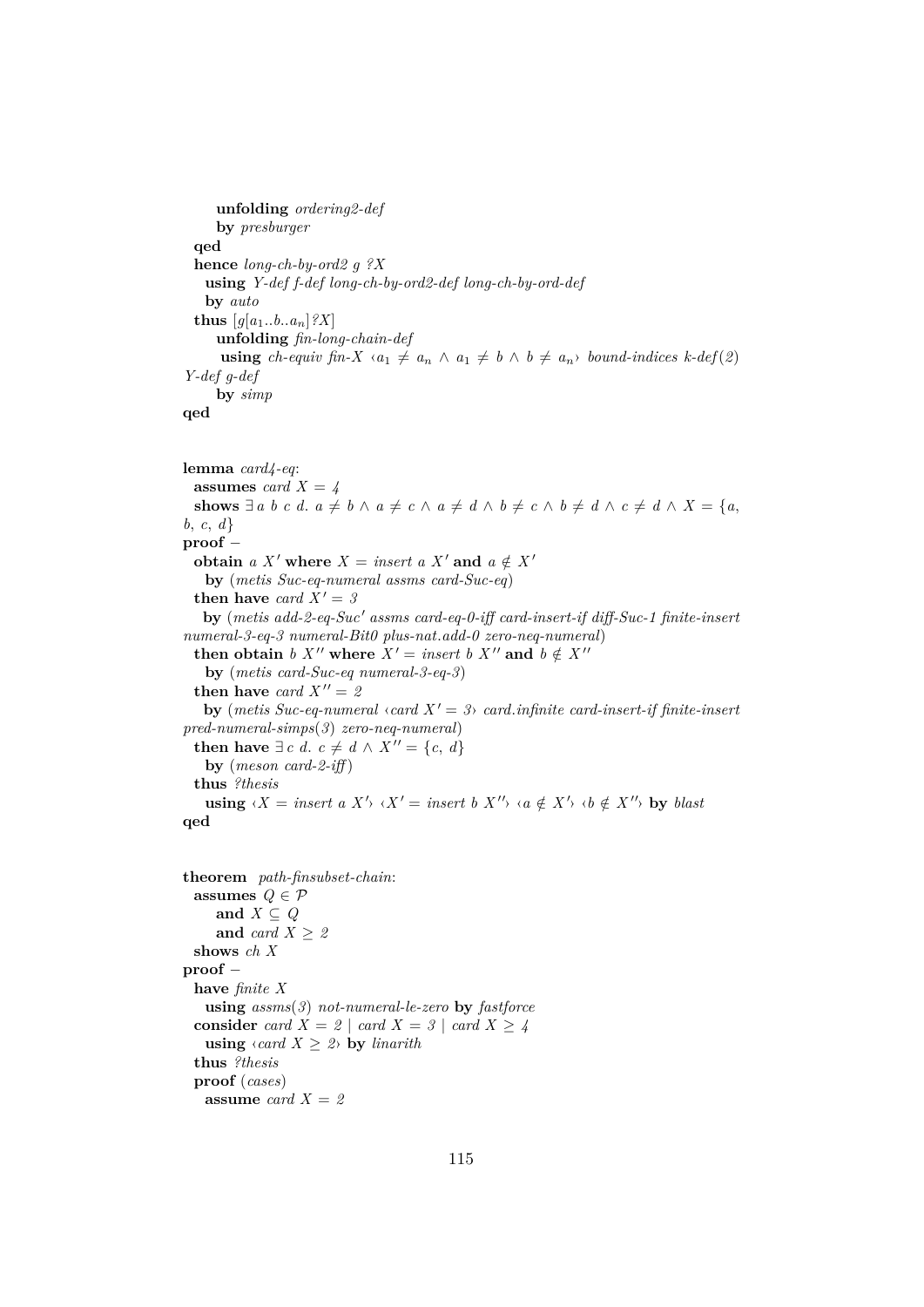**thus** *?thesis* **using** ‹*finite X*› *assms two-event-chain* **by** *blast* **next assume** *card*  $X = 3$ **thus** *?thesis* **using** ‹*finite X*› *assms three-event-chain* **by** *blast* **next assume** *card*  $X > 4$ **thus** *?thesis* **using**  $assms(1,2)$  ‹*finite X*› **proof** (*induct card X* –  $4$  *arbitrary*: *X*) **case** *0* **then have** *card*  $X = 4$ **by** *auto* **then have**  $\exists a \ b \ c \ d. \ a \neq b \ \land \ a \neq c \ \land \ a \neq d \ \land \ b \neq c \ \land \ b \neq d \ \land \ c \neq d \ \land \ X$  $= \{a, b, c, d\}$ **using** *card4-eq* **by** *fastforce* **thus** *?case* **using** *0*.*prems*(*3*) *assms*(*1*) *chain4* **by** *auto* **next case** *IH*: (*Suc n*) **then obtain** *Y b* **where** *X-eq*: *X* = *insert b Y* **and**  $b \notin Y$ **by** (*metis Diff-iff card-eq-0-iff finite*.*cases insertI1 insert-Diff-single not-numeral-le-zero*) **have** *card*  $Y \geq 4$  *n* = *card*  $Y - 4$ **using** *IH*.*hyps*(2) *IH*.*prems*(4) *X-eq*  $\langle b \notin Y \rangle$  **by** *auto* **then have** *ch Y* **using**  $IH(1)$  [of Y]  $IH.prems(3,4)$   $X$ -eq assms(1) **by** auto **then obtain** *f* **where** *f-ords*: *long-ch-by-ord f Y* **using** *ch-long-if-card-ge3*  $\langle 4 \leq \text{card } Y \rangle$  **by** *fastforce* **then obtain**  $a_1$  *a*  $a_n$  **where** *long-ch-Y*:  $[f|a_1...a...a_n]Y$ **using**  $\langle 4 \leq \text{card } Y \rangle$  *get-fin-long-ch-bounds* **by** *fastforce* **hence** *bound-indices*:  $f \theta = a_1 \wedge f (card Y - 1) = a_n$ **by** (*simp add*: *fin-long-chain-def*) **have**  $a_1 \neq a_n \land a_1 \neq b \land b \neq a_n$ **using**  $\langle b \notin Y \rangle$  *abc-abc-neq fin-ch-betw long-ch-Y points-in-chain* **by** *blast* **moreover have**  $a_1 \in Q \land a_n \in Q \land b \in Q$ **using** *IH*.*prems*(*3*) *X-eq long-ch-Y points-in-chain* **by** *auto* **ultimately consider**  $[[b \ a_1 \ a_n]] \ | [[a_1 \ a_n \ b]] \ | [[a_n \ b \ a_1]]$ **using** *some-betw* [*of Q b a*<sub>1</sub>  $a_n$ ]  $\langle Q \in \mathcal{P} \rangle$  **by** *blast* **thus** *ch X* **proof** (*cases*) **assume**  $\begin{bmatrix} b & a_1 & a_n \end{bmatrix}$ **have** *X*-*eq*': *X* = *Y* ∪ {*b*} **using** *X-eq* **by** *auto* **let**  $?g = \lambda j$ , *if*  $j \ge 1$  *then*  $f(j - 1)$  *else b* **have**  $[?g[b..a_1..a_n]X]$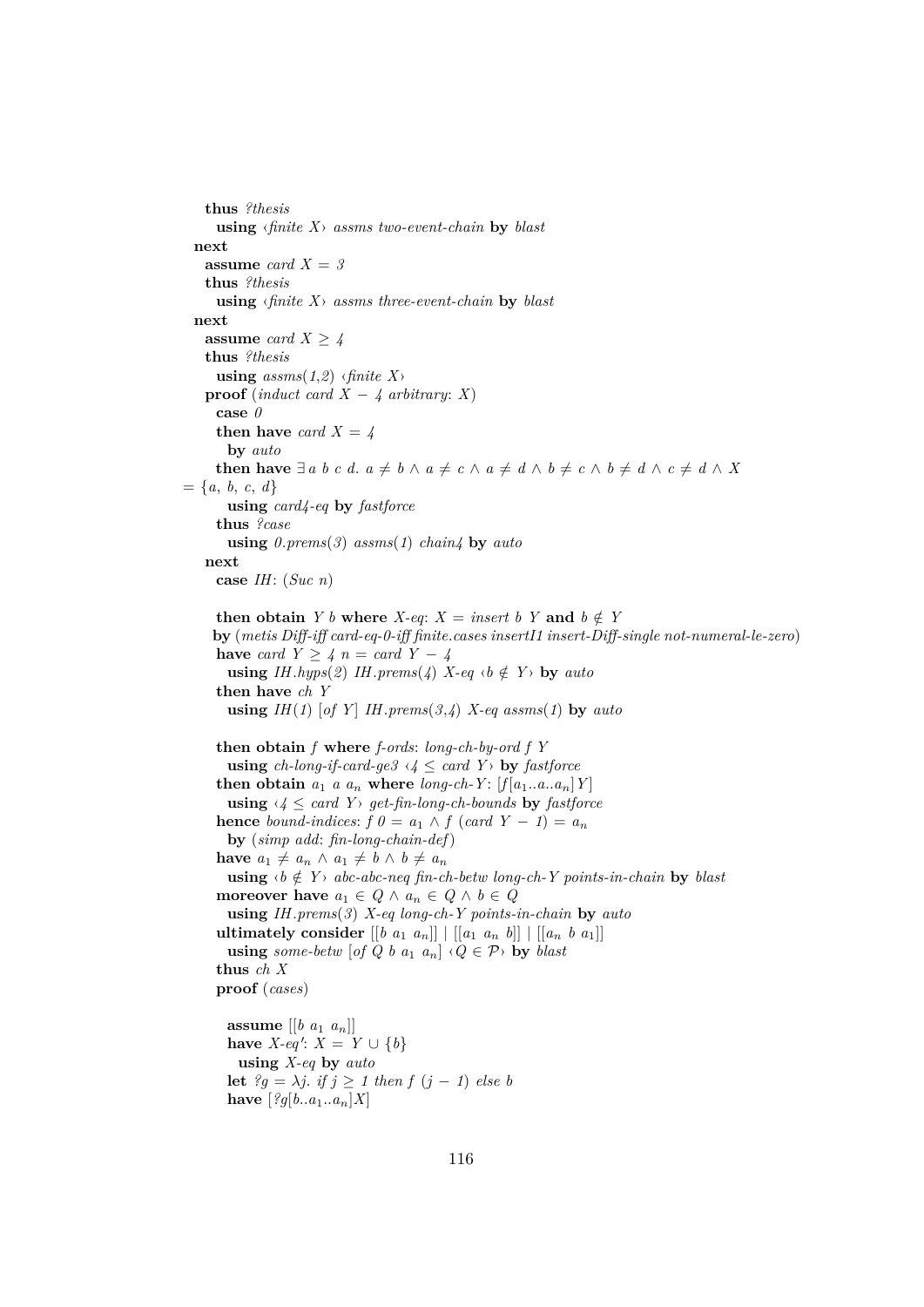```
using chain-append-at-left-edge IH.prems(4) X-eq' \langle [[b \ a_1 \ a_n]] \rangle \ \langle b \notin Y \ranglelong-ch-Y X-eq
          by presburger
        thus ch X
          using ch-by-ord-def ch-def fin-long-chain-def by auto
      next
        assume \begin{bmatrix} a_1 & a_n & b \end{bmatrix}let ?g = \lambda j. if j \leq (card X - 2) then f j else b
        have [?g[a_1...a_n..b]X]using chain-append-at-right-edge IH.prems(4) X-eq \{[a_1 \ a_n \ b]\}\ \ \ \ \ b \notin Ylong-ch-Y
          by auto
        thus ch X
          unfolding ch-def ch-by-ord-def using fin-long-chain-def by auto
      next
        assume \left[\begin{bmatrix} a_n & b & a_1 \end{bmatrix}\right]then have \left[ \begin{bmatrix} a_1 & b & a_n \end{bmatrix} \right]by (simp add: abc-sym)
        obtain k where
            k-def: [[a<sub>1</sub> b (f k)]] k < \text{card } Y → (∃ k'. 0 < k' \wedge k' < k \wedge [[a<sub>1</sub> b (f k')]])
          using \{[a_1 \ b \ a_n]\} \forall b \notin Y long-ch-Y smallest-k-ex by blast
        obtain g where g = (\lambda j : \text{nat. if } j \leq k - 1)then f j
                                          else if j = kthen b else f (i - 1)by simp
        hence [g[a_1..b..a_n]X]using chain-append-inside [of f a<sub>1</sub> a a_n Y b k] IH.prems(4) X-eq
            \langle [a_1 \ b \ a_n] \rangle \ \langle b \notin Y \rangle \ \textit{k-def long-ch-Y}by auto
        thus ch X
          using ch-by-ord-def ch-def fin-long-chain-def by auto
      qed
    qed
  qed
qed
lemma path-finsubset-chain2:
  assumes Q \in \mathcal{P} and X \subseteq Q and card X \geq 2obtains f a b where [f[a..b]X]
```
**proof** − **have** *finX*: *finite X* **by** (*metis assms*(*3*) *card*.*infinite rel-simps*(*28*)) **have** *ch-X*: *ch X* **using** *path-finsubset-chain*[*OF assms*] **by** *blast*

**obtain**  $f$  a  $b$  **where**  $f$ -def:  $[f]$   $a..b]X$   $a \in X \wedge b \in X$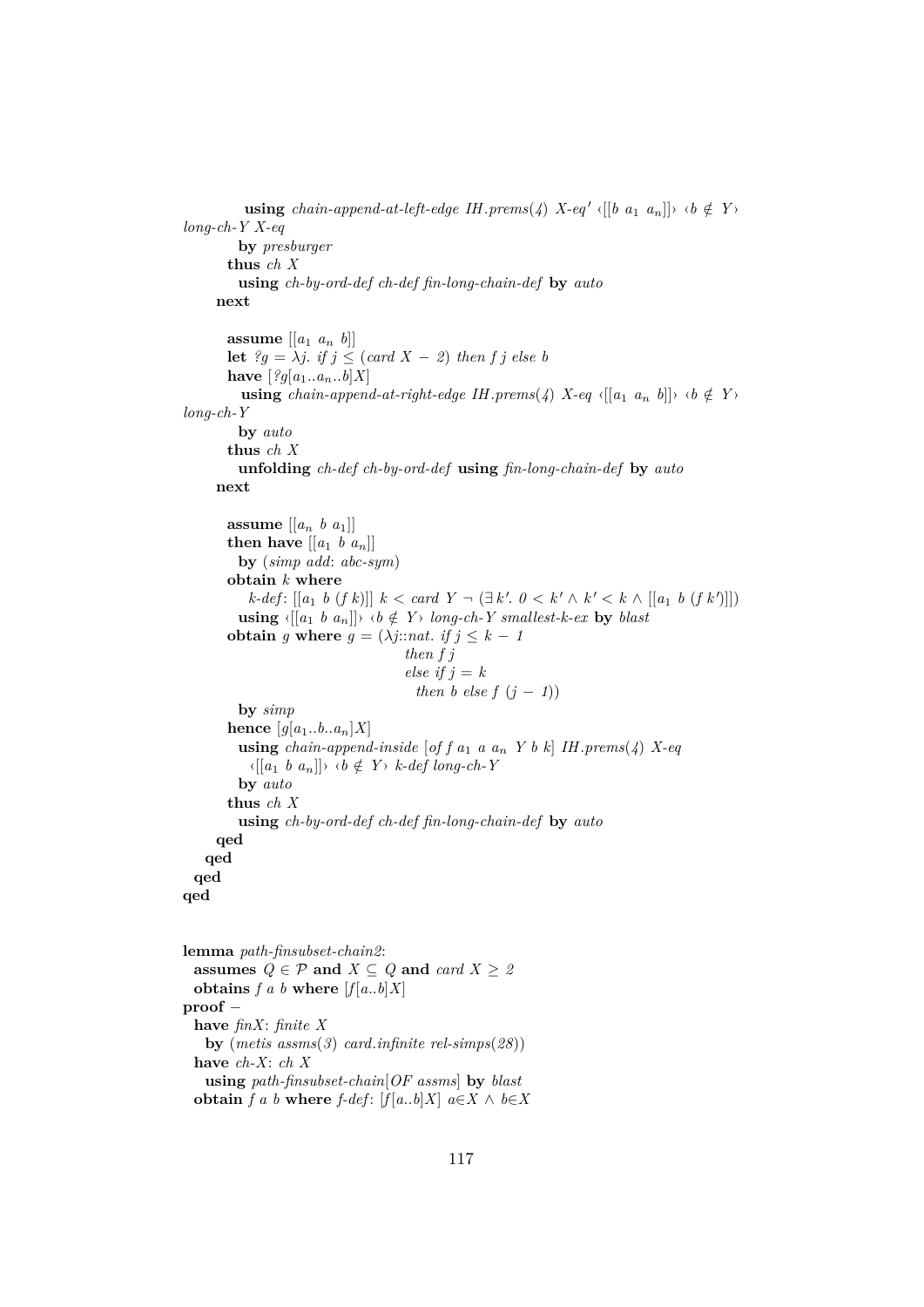**using** *assms finX ch-X ch-some-betw get-fin-long-ch-bounds ch-long-if-card-ge3* **by** (*metis ch-by-ord-def ch-def fin-chain-def short-ch-def*) **thus** *?thesis* **using** *that* **by** *auto* **qed**

### **32.2 Theorem 11**

Notice this case is so simple, it doesn't even require the path density larger sets of segments rely on for fixing their cardinality.

```
lemma segmentation-ex-N2:
  assumes path-P: P∈P
     and Q-def: finite (Q::'a set) card Q = N Q \subseteq P N=2and f-def: [f[a..b]Q]and S-def: S = \{segment \ a \ b\}and P1-def: P1 = prolongation b aand P2-def : P2 = prolongation a b
    shows P = ((\bigcup S) \cup P1 \cup P2 \cup Q) \wedgecard S = (N-1) \land (\forall x \in S. is-seqment x) ∧
        P1 \cap P2 = \{\} \wedge (\forall x \in S, (x \cap P1 = \{\} \wedge x \cap P2 = \{\} \wedge (\forall y \in S, x \neq y \longrightarrow x \cap y = \{\}))proof −
  have a \in Q \land b \in Q \land a \neq bby (metis f-def fin-chain-def fin-long-chain-def points-in-chain)
  hence Q = \{a, b\}using assms(3,5)by (smt card-2-iff insert-absorb insert-commute insert-iff singleton-insert-inj-eq)
  have a \in P ∧ b \in Pusing \langle Q=\{a,b\}\rangle assms(4) by auto
  have a \neq b using \langle Q = \{a, b\} \rangleusing \langle N = 2 \rangle assms(3) by force
  obtain s where s-def: s = segment \ a \ b \ by \ simplet ?S = \{s\}have P = ((U{s}) ∪ P1 ∪ P2 ∪ Q) ∧
         card {s} = (N-1) ∧ (\forall x \in \{s\}. is-segment x) ∧
            P1∩P2={} ∧ (∀ x∈{s}. (x∩P1={} ∧ x∩P2={} ∧ (∀ y∈{s}. x≠y →
x∩y={})))
  proof (rule conjI)
    { fix x assume x∈P
      have [ [a x b] ] ∨ [[b a x]] ∨ [[a b x]] ∨ x=a ∨ x=busing \langle a \in P \land b \in P \rangle some-betw path-P \langle a \neq b \rangleby (meson \langle x \in P \rangle abc-sym)then have x \in s \lor x \in P1 \lor x \in P2 \lor x = a \lor x = busing pro-betw seq-betw P1-def P2-def s-def \langle Q = \{a, b\} \rangleby auto
      hence x \in (\bigcup \{s\}) \cup P1 \cup P2 \cup Qusing \langle Q = \{a, b\} \rangle by auto
    } moreover {
      f(x \mid x) = x \in (\bigcup \{s\}) \cup P1 \cup P2 \cup Qhence x \in s \lor x \in P1 \lor x \in P2 \lor x = a \lor x = b
```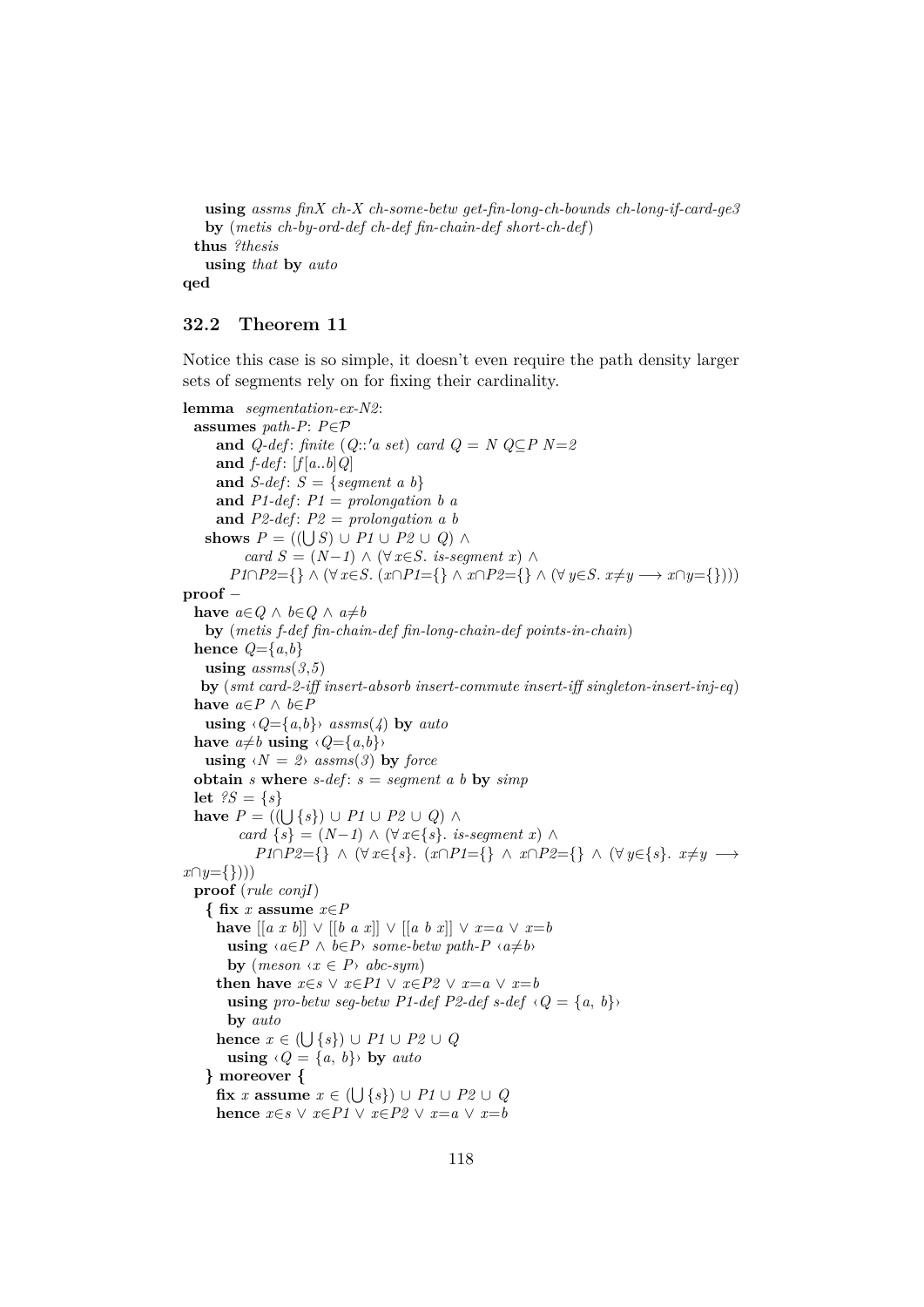```
using \langle Q = \{a, b\} \rangle by blast
      hence [[a x b]] \vee [[b a x]] \vee [[a b x]] \vee x=a \vee x=busing s-def P1-def P2-def
       unfolding segment-def prolongation-def
       by auto
     hence x∈P
        using \langle a \in P \land b \in P \rangle \langle a \neq b \rangle betw-b-in-path betw-c-in-path path-P
        by blast
    }
    ultimately show union-P: P = ((\bigcup \{ s \}) \cup P1 \cup P2 \cup Q)by blast
    show card \{s\} = (N-1) \wedge (\forall x \in \{s\}. is-segment x) \wedge P1∩P2={} \wedge(\forall x \in \{s\} \colon (x \cap P1 = \{\} \land x \cap P2 = \{\} \land (\forall y \in \{s\} \colon x \neq y \longrightarrow x \cap y = \{\}))proof (safe)
     show card \{s\} = N - 1using \langle Q = \{a, b\} \rangle \langle a \neq b \rangle assms(3) by auto
     show is-segment s
       using s-def by blast
      {
       fix x assume x \in P1 x \in P2show x∈{}
          using P1-def P2-def \langle x \in P1 \rangle \langle x \in P2 \rangle abc-only-cba pro-betw
          by metis
      } {
       fix x assume x∈s x∈P1
       show x∈{}
          using abc-only-cba seq-betw pro-betw P1-def \{x \in P1\} \{x \in s\} s-def
          by (metis)
      } {
       fix x assume x∈s x∈P2
       show x∈{}
          using abc-only-cba seg-betw pro-betw
          by (metis P2-def \langle x \in P2 \rangle \langle x \in s \rangle s-def)
     }
    qed
  qed
  thus ?thesis
    by (simp add: S-def s-def)
qed
lemma int-split-to-segs:
```
assumes  $f$ -def:  $[f[a..b..c]Q]$ **fixes** *S* **defines**  $S$ -def:  $S \equiv \{segment(f_i) (f(i+1)) | i. \}$  *i*. *i*<*card Q-1*} **shows** *interval*  $a \ c = (\bigcup S) \cup Q$ **proof let** *?N* = *card Q* **have**  $f$ -def-2:  $a \in Q \land b \in Q \land c \in Q$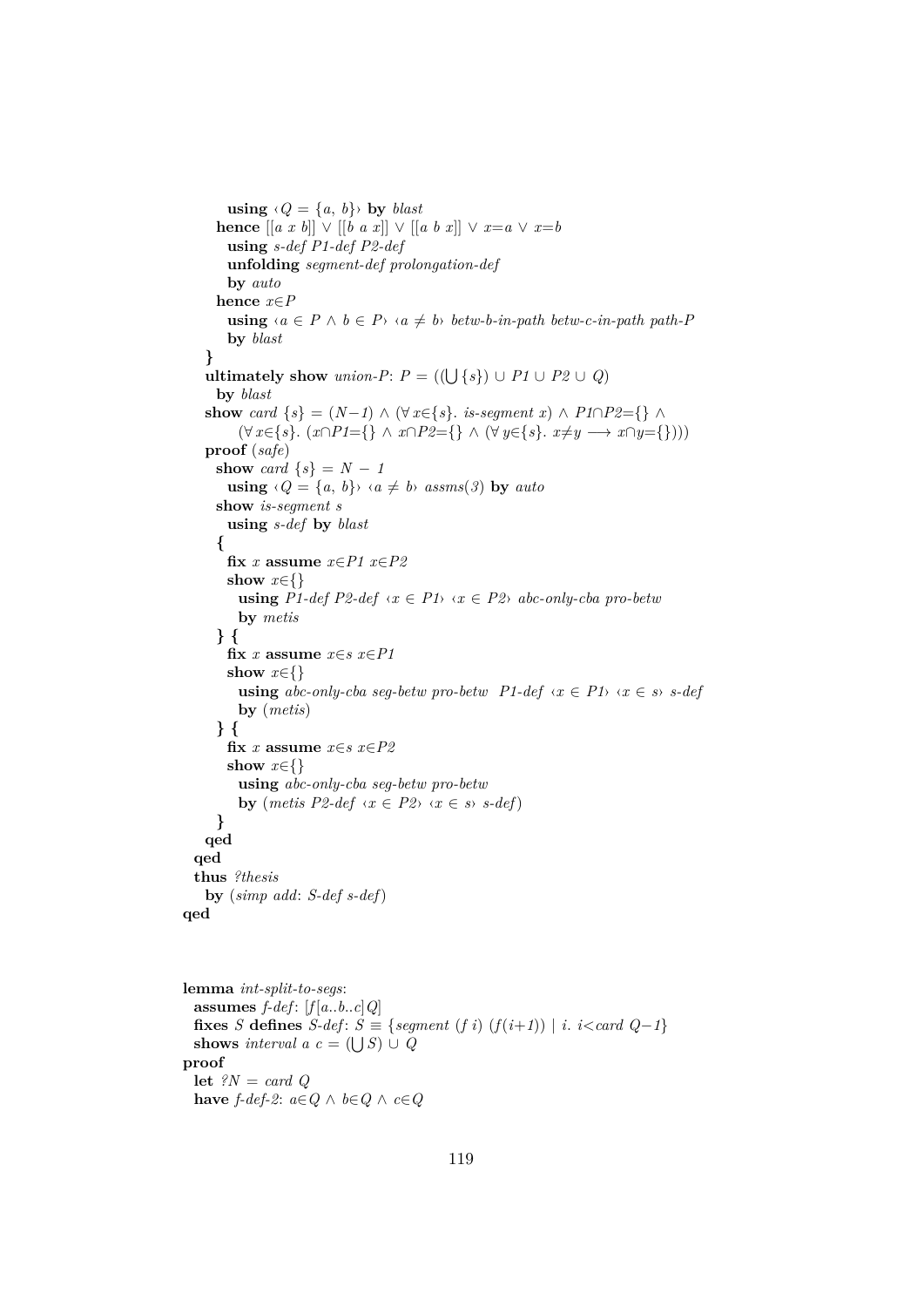**using** *f-def points-in-chain* **by** *blast* **hence**  $?N \geq 3$ **by** (*meson ch-by-ord-def f-def fin-long-chain-def long-ch-card-ge3*) **have** bound-indices:  $f \theta = a \wedge f (card Q - 1) = c$ **using** *f-def fin-long-chain-def* **by** *auto* **let**  $\mathscr{D}i = \mathscr{D}u = \text{interval } a \ c = (\bigcup S) \cup Q$ **show** *?i*⊆*?u* **proof fix** *p* **assume**  $p \in \mathcal{P}$ *i* **show** *p*∈*?u* **proof** (*cases*) **assume** *p*∈*Q* **thus** *?thesis* **by** *blast* **next** assume  $p \notin Q$ **hence**  $p \neq a \land p \neq c$ **using** *f-def f-def-2* **by** *blast* **hence** [[*a p c*]] **using**  $seq\text{-}betw \, \langle p \in interval \, a \, c \rangle$  *interval-def* **by** *auto* **then obtain**  $n_y$   $n_z$   $y$   $z$ **where** *yz-def*:  $y=f n_y z=f n_z [[y p z]]$   $y \in Q z \in Q n_y=n_z-1 n_z < \text{card } Q$ ¬(∃ *k* < *card Q*. [[(*f k*) *p c*]] ∧ *k*>*n*y) ¬(∃ *k*<*n*z. [[*a p* (*f k*)]]) **using**  $get\text{-}closest\text{-}chain\text{-}events$  [where  $f=f$  and  $x=p$  and  $Y=Q$  and  $a_n=c$ and  $a_0=a$  and  $a=b$ ] *f-def*  $\langle p \notin Q \rangle$ **by** *metis* have  $n_y <$ *card Q*−1 **using** *yz-def*(*6*,*7* ) *f-def index-middle-element* **by** *fastforce* **let**  $?s = segment (f n_y) (f n_z)$ **have** *p*∈*?s* **using**  $\langle [(y \ p \ z)] \rangle$  *abc-abc-neq seq-betw yz-def* $(1,2)$ **by** *blast* have  $n_z = n_y + 1$ **using**  $yz\text{-}def(6)$ **by** (*metis abc-abc-neq add*.*commute add-diff-inverse-nat less-one yz-def*(*1*,*2*,*3*) *zero-diff* ) **hence** *?s*∈*S* **using** *S-def*  $\langle n_y \rangle \langle \text{card } Q - 1 \rangle$  *assms*(2) **by** *blast* **hence** *p*∈ S *S* **using**  $\langle p \in \{0\} \rangle$  **by** *blast* **thus** *?thesis* **by** *blast* **qed qed show** *?u*⊆*?i* **proof fix** *p* **assume**  $p \in \mathcal{P}u$ **hence**  $p ∈ ∪ S ∨ p ∈ Q$  **by** *blast* **thus** *p*∈*?i*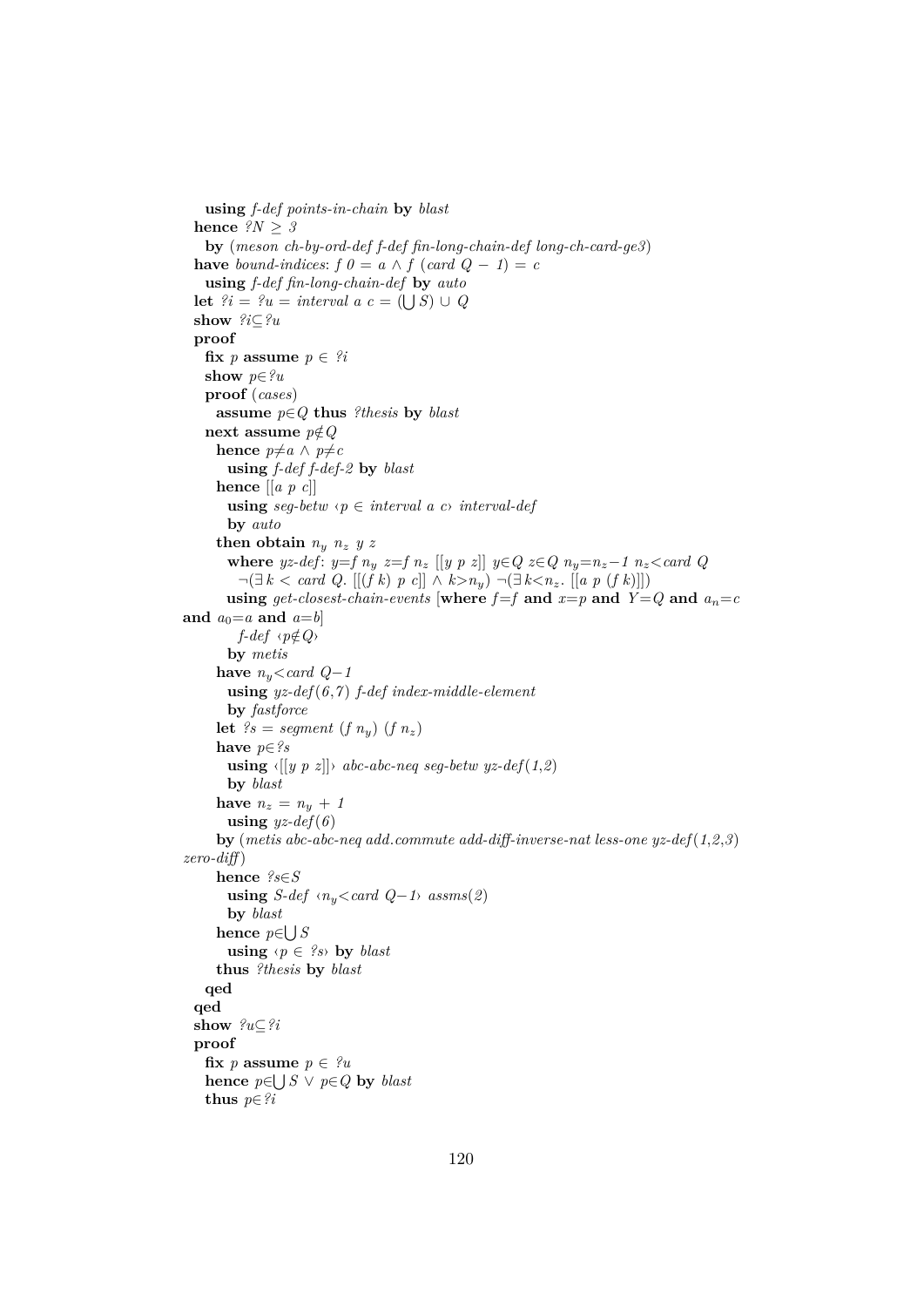```
proof
     assume p∈Q
     then consider p=a|p=c|[[a \ p \ c]]using ch-all-betw-f f-def by blast
     thus ?thesis
     proof (cases)
       assume p=a
       thus ?thesis by (simp add: interval-def)
     next assume p=c
       thus ?thesis by (simp add: interval-def)
     next assume [[a p c]]
       thus ?thesis using interval-def seg-betw by auto
     qed
   next assume p∈
S
S
     then obtain s where p \in s s∈S
       by blast
     then obtain y where s = segment (f y) (f (y+1)) y < ?N-1using S-def by blast
     hence y+1\leq?N by (simp add: assms(2))
     hence fy-in-Q: (f y)∈Q ∧ f (y+1) ∈ Qusing f-def unfolding fin-long-chain-def long-ch-by-ord-def ordering-def
       by (meson add-lessD1)
     have [[a (f y) c]] \vee y=0using ‹y <?N − 1› assms(2) f-def fin-long-chain-def order-finite-chain by
auto
     moreover have \left[ \left[ a \left( f \left( y+1 \right) \right) c \right] \right] \vee y = ?N-2using \langle y + 1 \rangle \langle x \rangle assms(2) f-def fin-long-chain-def order-finite-chain
    by (smt One-nat-def Suc-diff-1 Suc-eq-plus1 diff-Suc-eq-diff-pred gr-implies-not0
          lessI less-Suc-eq-le linorder-neqE-nat not-le numeral-2-eq-2)
     ultimately consider y=0|y=?N-2|([[a (f y) c]] ∧ [[a (f (y+1)) c]])
       by linarith
     hence [[a p c]]
     proof (cases)
       assume y=0hence f y = aby (simp add: bound-indices)
      hence \left[ \left[ a \ p \ (f(y+1)) \right] \right]using \langle p \in s \rangle \langle s = segment (f y) (f (y + 1)) \rangle seg-betw
        by auto
       moreover have [[a(f(y+1)) c]]using \langle [(a \ (f(y+1)) \ c]] \ \lor \ y = ?N - 2 \rangle \ \land \ y = 0 \rangle \ \land \ ?N \geq 3 \rangleby linarith
       ultimately show [[a p c]]
        using abc-acd-abd by blast
     next
       assume y=?N−2
       hence f(y+1) = cusing bound-indices ‹?N≥3› numeral-2-eq-2 numeral-3-eq-3
           by (metis One-nat-def Suc-diff-le add.commute add-leD2 diff-Suc-Suc
```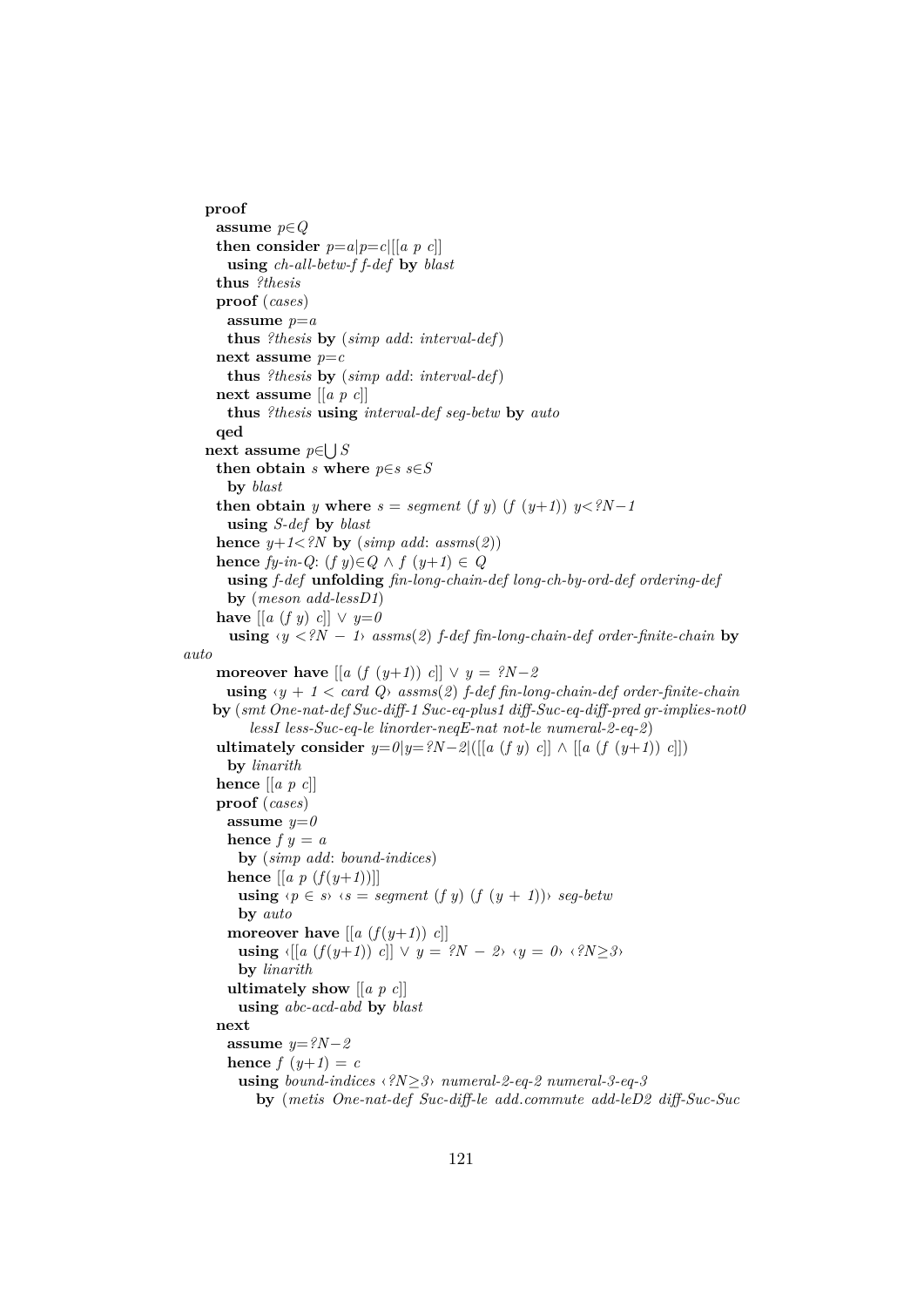```
plus-1-eq-Suc)
       hence [[ (f \, y) \, p \, c]]using \langle p \in s \rangle \langle s = segment (f \ y) (f (y + 1)) \rangle seg-betw
         by auto
       moreover have [[a (f y) c]]using \langle [(a (f y) c)] \vee (y = 0) \vee (y = ?N - ? \vee (?N \ge 3) \rangleby linarith
       ultimately show [[a p c]]
         by (meson abc-acd-abd abc-sym)
     next
       assume [[a (f y) c]] ∧ [[a (f (y+1)) c]]thus [[a p c]]
         using abe-ade-bcd-ace [where a=a and b=f y and d=f (y+1) and e=cand c=pusing \langle p \in s \rangle \langle s = \text{segment}(f \ y) \ (f(y+1)) \rangle \ \text{seq-beta}by auto
     qed
     thus ?thesis
       using interval-def seg-betw by auto
   qed
 qed
qed
lemma path-is-union:
 assumes path-P: P∈P
     and Q-def: finite (Q::'a set) card Q = N Q \subseteq P N > 3and f\text{-}def: a \in Q \land b \in Q \land c \in Q [f[a..b..c]Q]
     and S-def: S = {s. \exists i < (N-1). s = segment (f i) (f (i+1))}
     and P1-def: P1 = prolongation b a
     and P2-def: P2 = prolongation b cshows P = ((\bigcup S) \cup P1 \cup P2 \cup Q)proof −
 have in-P: a \in P \land b \in P \land c \in Pusing assms(4) f-def by blast
 have bound-indices: f \theta = a \wedge f (c \theta \theta - 1) = cusing f-def fin-long-chain-def by auto
 have points-neq: a \neq b \land b \neq c \land a \neq cusing f-def fin-long-chain-def by auto
```
The proof in two parts: subset inclusion one way, then the other.

**{ fix** *x* **assume** *x*∈*P* **have**  $[ [a \ x \ c] ] ∨ [[b \ a \ x] ] ∨ [[b \ c \ x] ] ∨ x=a ∨ x=c$ **using** in-P some-betw path-P points-neq  $\langle x \in P \rangle$  abc-sym **by** (*metis* (*full-types*) *abc-acd-bcd ch-all-betw-f f-def*) **then have**  $(\exists s \in S, x \in s) \lor x \in P1 \lor x \in P2 \lor x \in Q$ **proof** (*cases*) **assume** [[*a x c*]]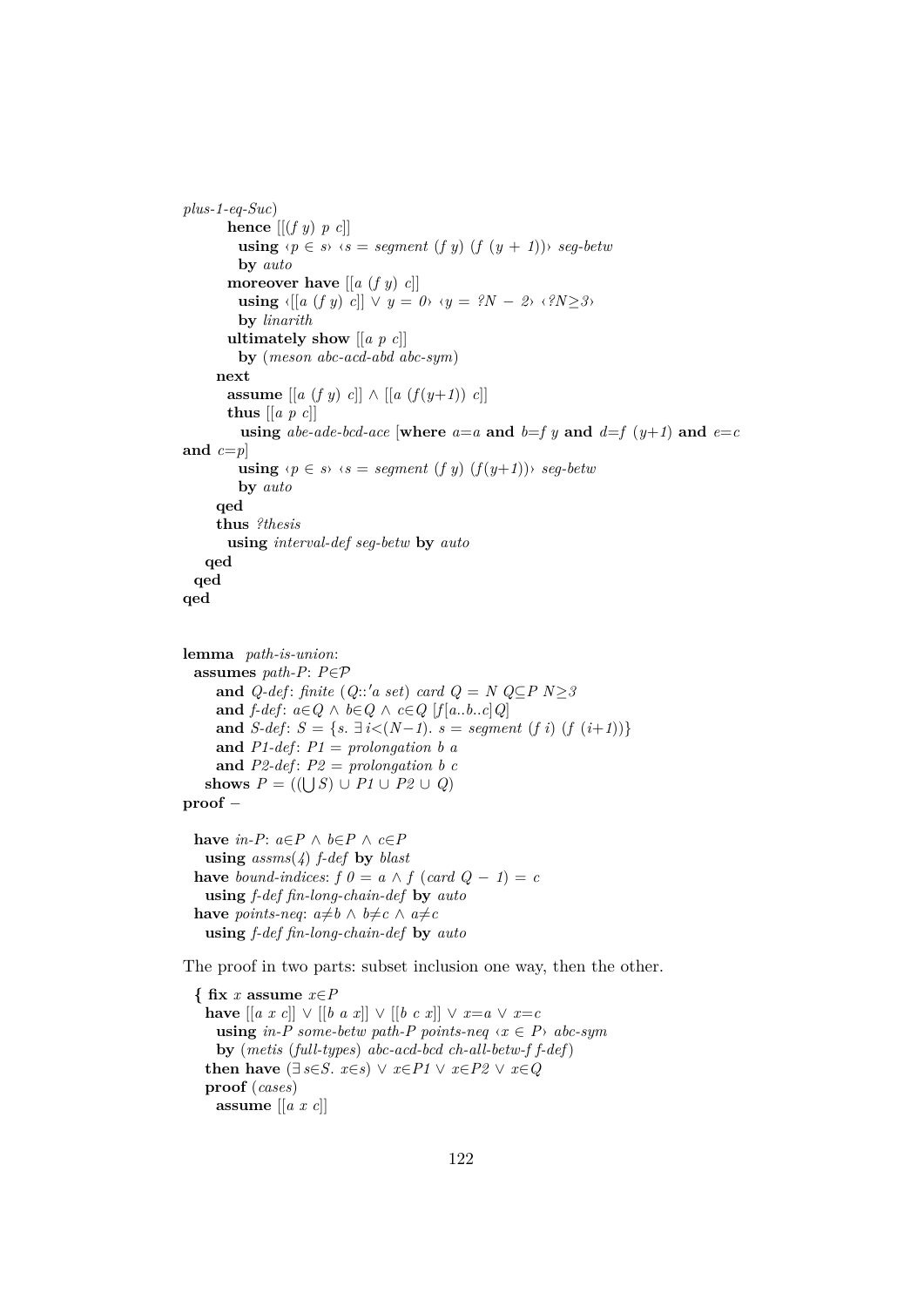**hence** *only-axc*:  $\neg([b \ a \ x]] \lor [[b \ c \ x]] \lor x=a \lor x=c)$ **using** *abc-only-cba* **by** (*meson abc-bcd-abd abc-sym f-def fin-ch-betw*) **have** *x* ∈ *interval a c* **using** ‹[[*a x c*]]› *interval-def seg-betw* **by** *auto* **hence**  $x \in Q$  ∨  $x \in \bigcup S$ **using** *int-split-to-segs S-def assms*(*2*,*3*,*5*) *f-def* **by** *blast* **thus** *?thesis* **by** *blast* **next assume**  $\neg$   $[$ [ $a \ x \ c$ ]] **hence**  $[[b \ a \ x]] \lor [[b \ c \ x]] \lor x=a \lor x=c$ **using**  $\langle [a \ x \ c] \rangle \lor [b \ a \ x] \rangle \lor [b \ c \ x] \lor x = a \lor x = c$  by *blast* **hence** *x*∈*P1* ∨ *x*∈*P2* ∨ *x*∈*Q* **using** *P1-def P2-def f-def pro-betw* **by** *auto* **thus** *?thesis* **by** *blast* **qed hence**  $x \in (\bigcup S) \cup P1 \cup P2 \cup Q$  **by** *blast* **} moreover {**  $f(x \mid x) = x \in (\bigcup S) \cup P1 \cup P2 \cup Q$ **hence** (∃ *s*∈*S*. *x*∈*s*) ∨ *x*∈*P1* ∨ *x*∈*P2* ∨ *x*∈*Q* **by** *blast* **hence**  $x \in \bigcup S$  ∨  $[[b \ a \ x]]$  ∨  $[[b \ c \ x]]$  ∨  $x \in Q$ **using** *S-def P1-def P2-def* **unfolding** *segment-def prolongation-def* **by** *auto* **hence** *x*∈*P* **proof** (*cases*) **assume** *x*∈ S *S* **have**  $S = \{segment(f i) (f(i+1)) | i. i < N-1 \}$ **using** *S-def* **by** *blast* **hence** *x*∈*interval a c* **using**  $int-split-to-segs$   $[OF_f-def(2)]$  assms  $\langle x \in \bigcup S \rangle$ **by** (*simp add*: *UnCI*) **hence**  $[[a \ x \ c]] \lor x=a \lor x=c$ **using** *interval-def seg-betw* **by** *auto* **thus** *?thesis* **proof** (*rule disjE*) **assume**  $x=a \vee x=c$ **thus** *?thesis* **using** *in-P* **by** *blast* **next assume** [[*a x c*]] **thus** *?thesis* **using** *betw-b-in-path in-P path-P points-neq* **by** *blast* **qed next assume** *x*∈/ S *S* **hence**  $[[b \ a \ x]] \lor [[b \ c \ x]] \lor x \in Q$ **using**  $\langle x \in \bigcup S \vee [b \ a \ x] \rangle \vee [b \ c \ x] \rangle \vee x \in Q$ **by** *blast*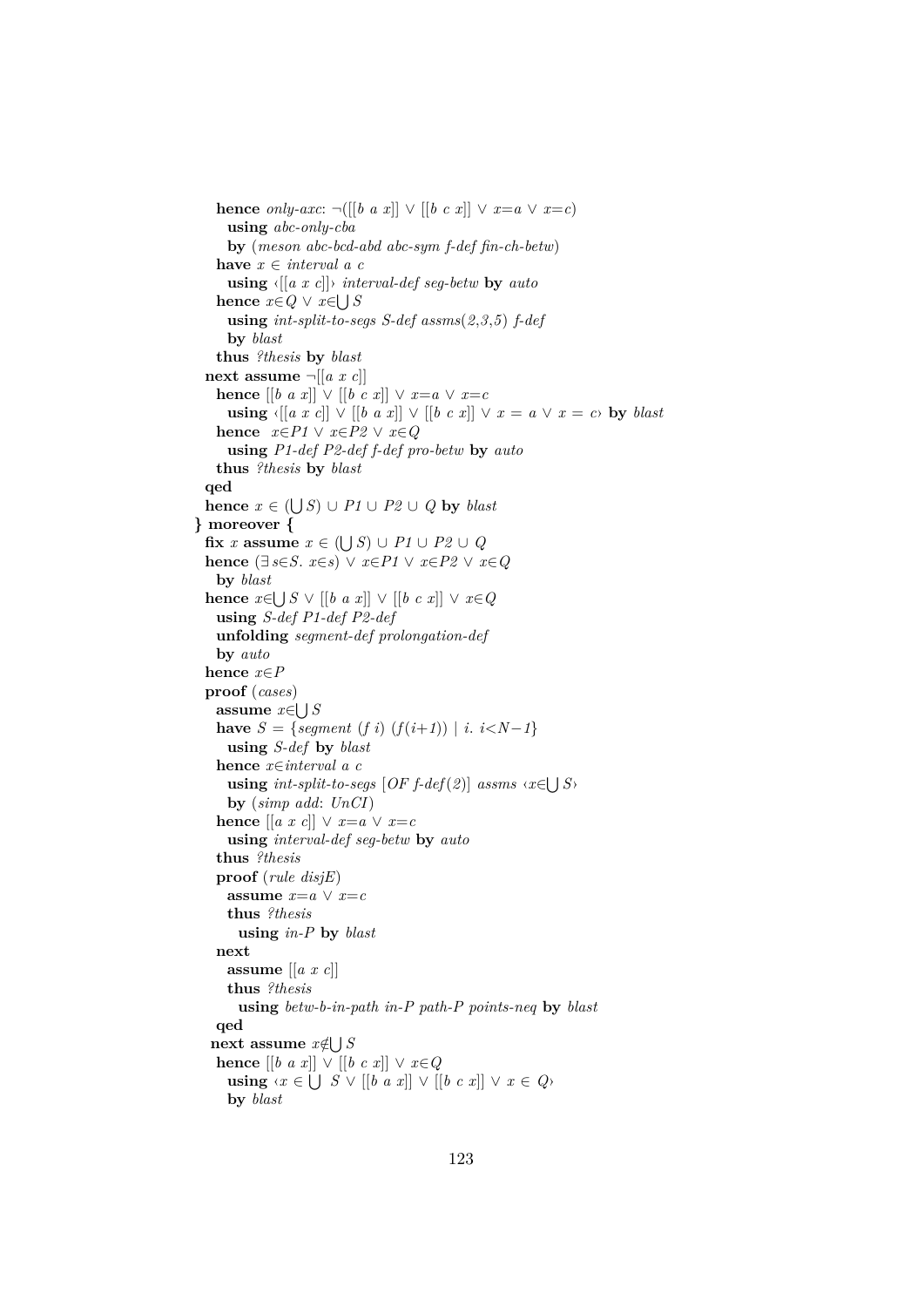```
thus ?thesis
       using assms(4) betw-c-in-path in-P path-P points-neq
       by blast
   qed
  }
  ultimately show P = ((\bigcup S) \cup P1 \cup P2 \cup Q)by blast
qed
lemma inseg-axc:
  assumes path-P: P∈P
     and Q-def: finite (Q::'a set) card Q = N Q \subseteq P N \geq 3and f\text{-}def: a \in Q \land b \in Q \land c \in Q [f[a..b..c]Q]
     and S-def: S = \{s, \exists i \le (N-1), s = segment (f i) (f (i+1))\}and x-def: x \in s s \in Sshows [[a x c]]
proof −
  have inseq-neq-ac: x \neq a \land x \neq c if x \in s s \in S for x s
  proof
   show x \neq aproof (rule notI)
     assume x=a
     obtain n where s-def: s = segment (f n) (f (n+1)) n < N-1using S-def \langle s \in S \rangle by blast
     have f n \in Qusing f\text{-}def \langle n \rangle \langle N-1 \rangle fin-long-chain-def long-ch-by-ord-def ordering-def
       by (metis assms(3) diff-diff-cancel less-imp-diff-less less-irrefl-nat not-less)
     hence \left[ \left[ a \left( f \right) n \right) c \right]using f-def fin-long-chain-def assms(3) order-finite-chain seg-betw that(1)
       using \langle n \rangle \langle N - 1 \rangle \langle s = \text{segment}(f n) (f (n + 1)) \rangle \langle x = a \rangleby (metis abc-abc-neq add-lessD1 ch-all-betw-f inside-not-bound(2) less-diff-conv)
     moreover have [[ (f(n)) x (f(n+1))] ]using \langle x \in s \rangle seg-betw s-def(1) by simp
     ultimately show False
          using \langle x=a \rangle abc-only-cba(1) assms(3) f-def fin-long-chain-def s-def(2)
order-finite-chain
       by (metis le-numeral-extra(3) less-add-one less-diff-conv neq0-conv)
   qed
   show x \neq cproof (rule notI)
     assume x=c
     obtain n where s-def: s = segment (f n) (f (n+1)) n < N-1using S-def \langle s \in S \rangle by blast
     hence n+1<N by simp
     have [[(f(n)) x (f(n+1))]
```
**using**  $\langle x \in s \rangle$  *seq-betw s-def*(1) **by** *simp* 

```
have f(n) \in Q
```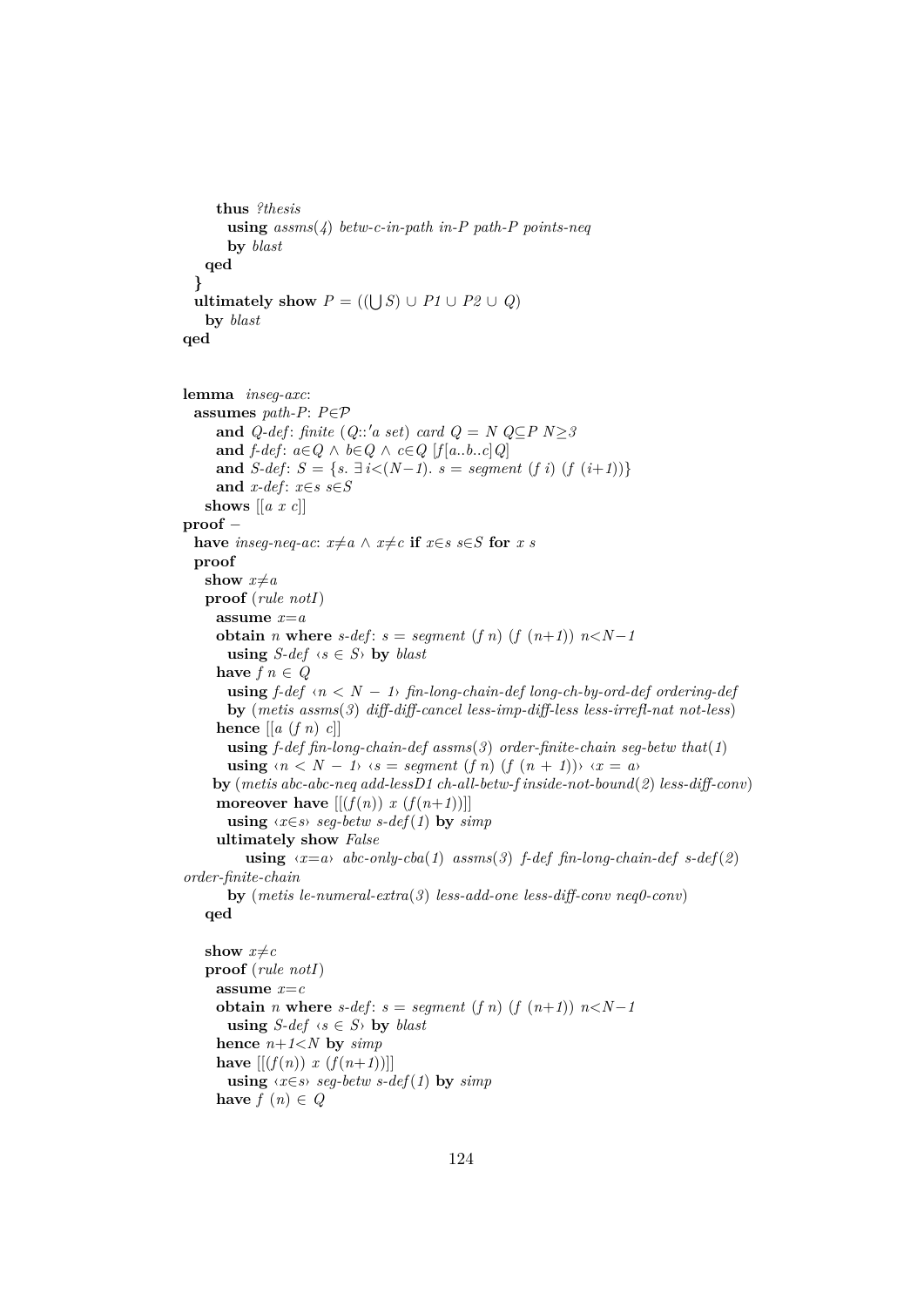```
using f-def ‹n+1 < N› fin-long-chain-def long-ch-by-ord-def ordering-def
       by (metis add-lessD1 assms(3))
      have f(n+1) \in Qusing f-def ‹n+1 < N› fin-long-chain-def long-ch-by-ord-def ordering-def
       by (metis assms(3))
      have f(n+1) \neq cusing \langle x=c \rangle \langle [(f(n)) \ x \ (f(n+1))] \rangle abc-abc-neq
       by blast
      hence \left[ \left[ a \left( f(n+1) \right) c \right] \right]using f-def fin-long-chain-def assms(3) order-finite-chain seg-betw that(1)
          abc-abc-neq abc-only-cba ch-all-betw-f
       by (metis \langle [(f\ n) \ x\ (f\ (n+1))] \rangle \ \langle f\ (n+1) \in Q \rangle \ \langle f\ n \in Q \rangle \ \langle x = c \rangle)thus False
       using \langle x=c \rangle \langle [(f(n)) \ x \ (f(n+1))] \rangle assms(3) f-def s-def(2)
          abc-only-cba(1) fin-long-chain-def order-finite-chain
       by (metis \langle f \circ n \in Q \rangle abc-bcd-acd abc-only-cba(1,2) ch-all-betw-f)
   qed
  qed
  show [[a x c]]
  proof −
   have x∈interval a c
      using int-split-to-segs [OF f-def(2)] S-def assms(2,3,5) x-def
      by blast
   have x \neq a ∧ x \neq c using inseq-neq-ac
      using x-def by auto
   thus ?thesis
      using \text{seq}-betw \langle x \in \text{interval } a \rangle c interval-def
     by auto
  qed
qed
lemma disjoint-segmentation:
 assumes path-P: P∈P
     and Q-def: finite (Q::'a set) card Q = N Q \subseteq P N > 3and f\text{-}def: a \in Q \land b \in Q \land c \in Q [f[a..b..c]Q]
      and S-def: S = \{s, \exists i < (N-1), s = segment (f i) (f (i+1))\}and P1-def: P1 = prolongation b aand P2-def: P2 = prolongation b cshows P1 \cap P2 = \{\} \wedge (\forall x \in S. \ (x \cap P1 = \{\} \wedge x \cap P2 = \{\} \wedge (\forall y \in S. \ x \neq y \rightarrow \{ \}x∩y={})))
proof (rule conjI)
  show P1 \cap P2 = \{\}proof (safe)
   fix x assume x∈P1 x∈P2
   show x∈{}
      using abc-only-cba pro-betw P1-def P2-def
      by (metis \ x \in P1 \rightarrow x \in P2 \rightarrow abc-bcd-abd \ f\text{-}def(2) \ fin-ch-betw)
```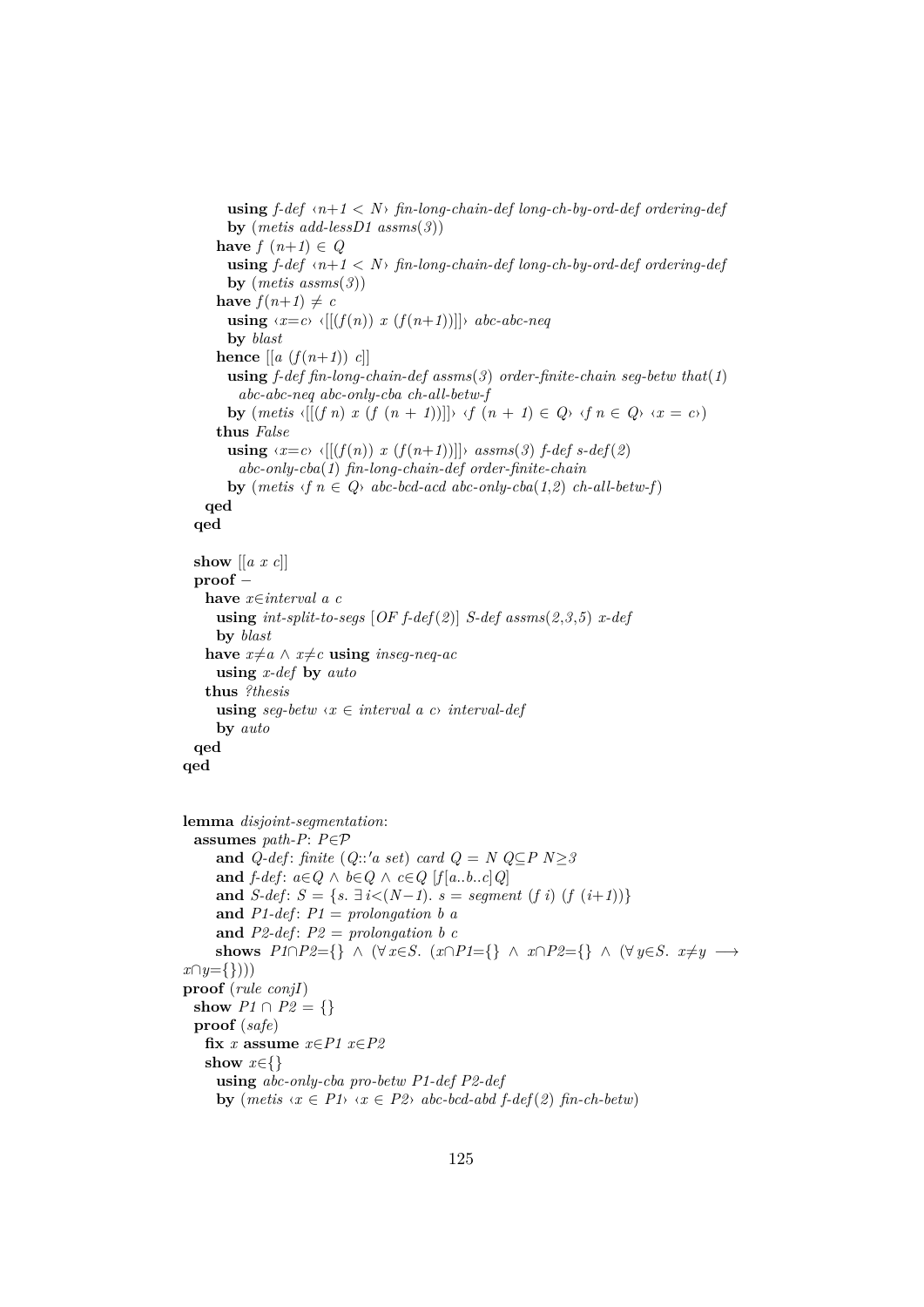### **qed**

```
show ∀ x∈S. (x∩P1={} ∧ x∩P2={} ∧ (∀ y∈S. x≠y → x∩y={}))
  proof (rule ballI)
   fix s assume s∈S
   show s \cap P1 = \{\} \land s \cap P2 = \{\} \land (\forall y \in S. s \neq y \rightarrow s \cap y = \{\})proof (intro conjI ballI impI)
     show s∩P1={}
     proof (safe)
       fix x assume x∈s x∈P1
       hence [[a x c]]
         using inseg-axc \langle s \in S \rangle assms by blast
       thus x∈{}
         by (metis P1-def \langle x \in P1 \rangle abc-bcd-abd abc-only-cba(1) f-def(2) \hat{f}in-ch-betw
pro-betw)
     qed
     show s \cap P2 = \{\}proof (safe)
       fix x assume x \in s x \in P2hence [[a x c]]
         using inseg-axc \langle s \in S \rangle assms by blast
       thus x∈{}
        by (metis P2-def \langle x \in P2 \rangle abc-bcd-acd abc-only-cba(2) f-def(2) fin-ch-betw
pro-betw)
     qed
     fix r assume r \in S s \neq rshow s \cap r = \{\}proof (safe)
       fix y assume y \in r y \in sobtain n m where rs-def: r = segment (f n) (f (n+1)) s = segment (f m)(f(m+1))n \neq m n < N-1 m < N-1using S-def \langle r \in S \rangle \langle s \neq r \rangle \langle s \in S \rangle by blast
       have y-betw: [(f n) y (f (n+1))] \wedge [[(f m) y (f (m+1))]]using \text{seg-}b\text{etw} \land \text{y} \in \text{r} \land \text{y} \in \text{s} \land \text{rs-} \text{def}(1,2) by \text{simp}have False
       proof (cases)
         assume n<m
         have [(f\ n)(f\ m)(f(m+1))]using \langle n \rangle \langle m \rangle assms(3) f-def fin-long-chain-def order-finite-chain
rs-def(5) by auto
         have n+1 musing \langle [(f\ n)(f\ m)(f(m+1))] \rangle \langle n \rangle \langle m \rangle abc-only-cba(2) abd-bcd-abc
y-betw
           by (metis Suc-eq-plus1 Suc-leI le-eq-less-or-eq)
         hence [(f n) (f (n+1)) (f m)]using f-def assms(3) rs-def(5)
           unfolding fin-long-chain-def long-ch-by-ord-def ordering-def
           by (metis add-lessD1 less-add-one less-diff-conv)
```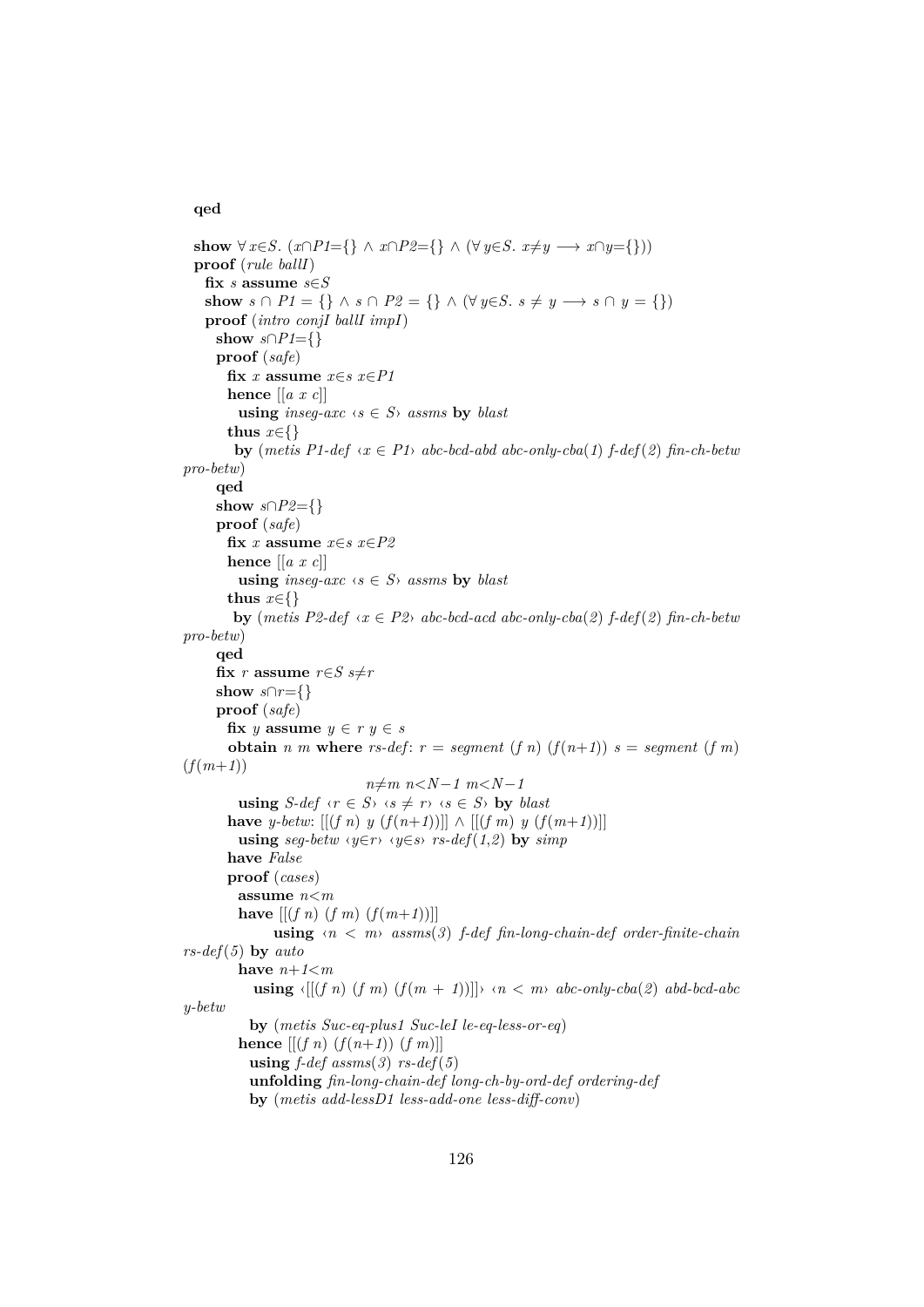**hence**  $[(f \, n) \, (f(n+1)) \, y]$ **using**  $\langle [(f\ n)(f\ m)(f(m + 1))] \rangle$  *abc-acd-abd abd-bcd-abc y-betw* **by** *blast* **thus** *?thesis* **using** *abc-only-cba y-betw* **by** *blast* **next assume** ¬*n*<*m* **hence**  $n>m$  **using**  $nat-neq$ -iff  $rs\text{-}def(3)$  **by**  $blast$ **have**  $[(f \, m) \, (f \, n) \, (f(n+1))]$ **using**  $\langle n \rangle$  *m assms*(3) *f-def fin-long-chain-def order-finite-chain rs-def*(*4*) **by** *auto* **hence**  $m+1\leq n$ **using**  $\langle n \rangle$  *m abc-only-cba(2) abd-bcd-abc y-betw* **by** (*metis Suc-eq-plus1 Suc-leI le-eq-less-or-eq*) **hence**  $[(f \, m) \, (f(m+1)) \, (f \, n)]$ **using**  $f\text{-}def$  assms(3)  $rs\text{-}def(\lambda)$ **unfolding** *fin-long-chain-def long-ch-by-ord-def ordering-def* **by** (*metis add-lessD1 less-add-one less-diff-conv*) **hence**  $[(f \, m) \, (f(m+1)) \, y]$ **using**  $\langle [(f \, m) \, (f \, n) \, (f(n+1))] \rangle$  *abc-acd-abd abd-bcd-abc y-betw* **by** *blast* **thus** *?thesis* **using** *abc-only-cba y-betw* **by** *blast* **qed thus** *y*∈{} **by** *blast* **qed qed qed qed lemma** *segmentation-ex-Nge3*: **assumes** *path-P*: *P*∈P **and** *Q-def*: *finite* (*Q*::'*a set*) *card*  $Q = N$   $Q \subseteq P$   $N > 3$ **and**  $f\text{-}def$ :  $a \in Q \land b \in Q \land c \in Q$  [ $f[a..b..c]Q$ ] **and** *S*-def: *S* = { $s$ .  $\exists i < (N-1)$ .  $s = segment (f i) (f (i+1))$ } and  $P1$ -def:  $P1 = prolongation b a$ and  $P2$ -def:  $P2 = prolongation b c$ **shows**  $P = ((\bigcup S) \cup P1 \cup P2 \cup Q) \wedge$ (∀ *x*∈*S*. *is-segment x*) ∧ *P1*∩*P2*={} ∧ (∀ *x*∈*S*. (*x*∩*P1*={} ∧ *x*∩*P2*={} ∧ (∀ *y*∈*S*. *x*≠*y* → *x*∩*y*={}))) **proof** − **have**  $P = ((\bigcup S) \cup P1 \cup P2 \cup Q) \wedge$ (∀ *x*∈*S*. *is-segment x*) ∧ *P1*∩*P2*={} ∧  $(\forall x \in S$ .  $(x \cap P1 = \{\} \land x \cap P2 = \{\} \land (\forall y \in S$ .  $x \neq y \longrightarrow x \cap y = \{\})$ **proof** (*intro disjoint-segmentation conjI*) **show**  $P = ((\bigcup S) \cup P1 \cup P2 \cup Q)$ **using** *path-is-union assms* **by** *blast*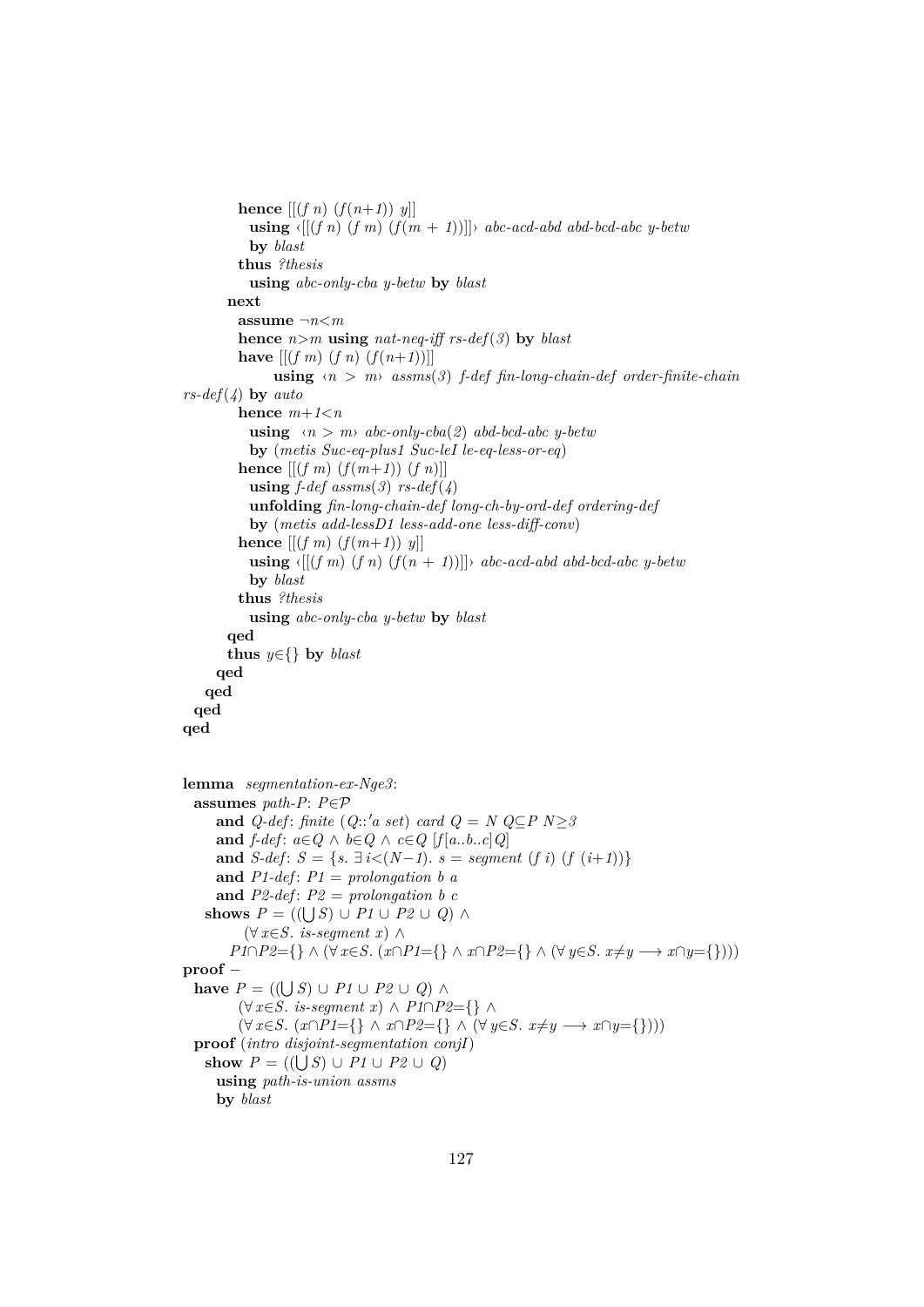```
show ∀ x \in S. is-segment x
   proof
    fix s assume s∈S
    thus is-segment s using S-def by auto
   qed
 qed (use assms disjoint-segmentation in auto)
 then show ?thesis by auto
qed
```
We define *disjoint* to be the same as in HOL-Library.DisjointSets. This saves importing a lot of baggage we don't need. The two lemmas below are just for safety.

```
abbreviation disjoint
  where disjoint A \equiv (\forall a \in A \land \forall b \in A \land a \neq b \rightarrow a \cap b = \{\})
```

```
lemma
```

```
fixes S:: (a set) set and P1:: 'a set and P2:: 'a setassumes \forall x \in S. (x \cap P1 = \{\} \land x \cap P2 = \{\} \land (\forall y \in S. x \neq y \longrightarrow x \cap y = \{\}) P1∩P2={}
 shows disjoint (S \cup \{P1, P2\})proof (rule ballI)
  let ?U = S ∪ {P1,P2}fix a assume a∈?U
  then consider (aS)a \in S|(a1)a = P1|(a2)a = P2by fastforce
  thus \forall b \in \{U, a \neq b \longrightarrow a \cap b = \{\}\}\proof cases
   case aS
    { fix b assume b \in \mathscr{V}U a \neq bthen consider b \in S | b = P1 | b = P2by fastforce
     hence a \cap b = \{\}apply cases
       apply (simp add: \langle a \in S \rangle \langle a \neq b \rangle assms)
       apply (meson \leq a \leq S \leq s)by (simp add: \langle a \in S \rangle assms)
    }
   thus ?thesis
     by meson
  next
   case a1
    { fix b assume b∈?U a \neq bthen consider b∈S|b=P2
       using a1 by fastforce
     hence a \cap b = \{\}apply cases
       apply (metis a1 assms(1) inf-commute)
       by (simp add: a1 assms(2))
   }
   thus ?thesis
```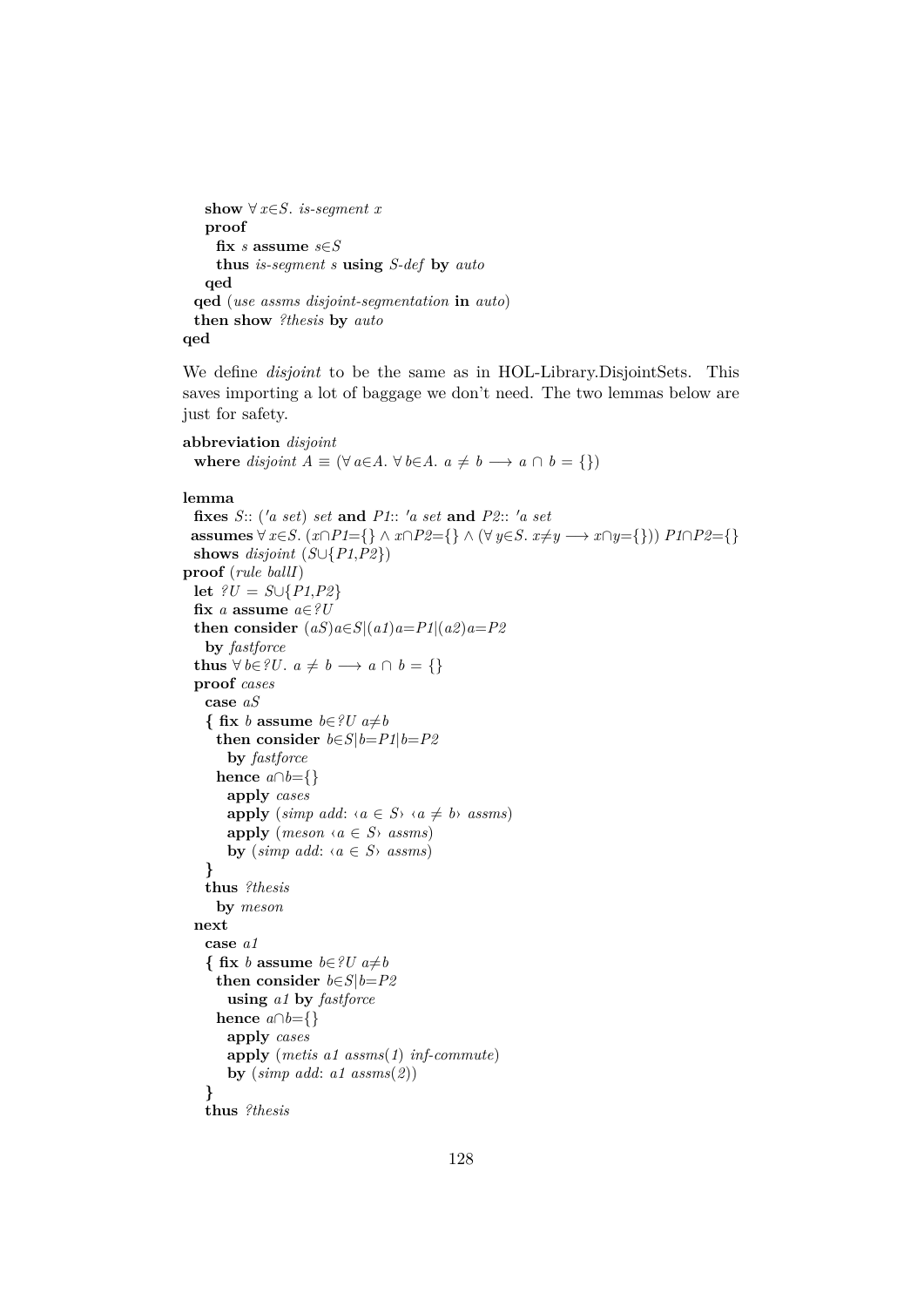```
by meson
  next
   case a2
    { fix b assume b∈?U a≠b
     then consider b \in S | b = P1using a2 by fastforce
     hence a \cap b = \{\}apply cases
       apply (metis a2 assms(1) inf-commute)
       by (simp add: a2 assms(2) inf-commute)
    }
   thus ?thesis
     by meson
  qed
qed
lemma
  fixes S: (a \text{ set}) \text{ set and } P1: (a \text{ set} \text{ and } P2: : a \text{ set})assumes disjoint (S \cup \{P1, P2\}) P1 \notin S P2 \notin S P1 \neq P2shows \forall x \in S. (x∩P1={} ∧ x∩P2={} ∧ (\forall y \in S. x≠y → x∩y={})) P1∩P2={}
proof (rule ballI)
  show P1∩P2={}
    using assms(1,4) by simpfix x assume x∈S
  show x \cap P1 = \{\} \land x \cap P2 = \{\} \land (\forall y \in S. x \neq y \rightarrow x \cap y = \{\})proof (rule conjI, rule-tac[2] conjI, rule-tac[3] ballI, rule-tac[3] impI)
   show x \cap P1 = \{\}using \langle x \in S \rangle assms(1,2) by fastforce
   show x \cap P2 = \{\}using \langle x \in S \rangle assms(1,3) by fastforce
   fix y assume y∈S x≠ythus x \cap y = \{\}by (\textit{simp add:} \langle x \in S \rangle \textit{assms}(1))qed
```
**qed**

Schutz says "As in the proof of the previous theorem [...]" - does he mean to imply that this should really be proved as induction? I can see that quite easily, induct on  $N$ , and add a segment by either splitting up a segment or taking a piece out of a prolongation. But I think that might be too much trouble.

**theorem** *show-segmentation*: **assumes** *path-P*: *P*∈P **and** *Q-def* : *Q*⊆*P* **and** *f-def* : [*f* [*a*..*b*]*Q*] **fixes** *P1* **defines**  $P1$ -def:  $P1 \equiv$  *prolongation b a* **fixes**  $P2$  **defines**  $P2$ -def:  $P2 \equiv$  prolongation a b **fixes** *S* **defines** *S-def*:  $S \equiv \text{if card } Q = 2 \text{ then } \{ \text{segment } a \text{ } b \}$ *else* {*segment* (*f i*) (*f* ( $i+1$ )) | *i*.  $i$  < *card*  $Q-1$ } **shows**  $P = ((\bigcup S) \cup P1 \cup P2 \cup Q)$  (∀ *x*∈*S*. *is-segment x*)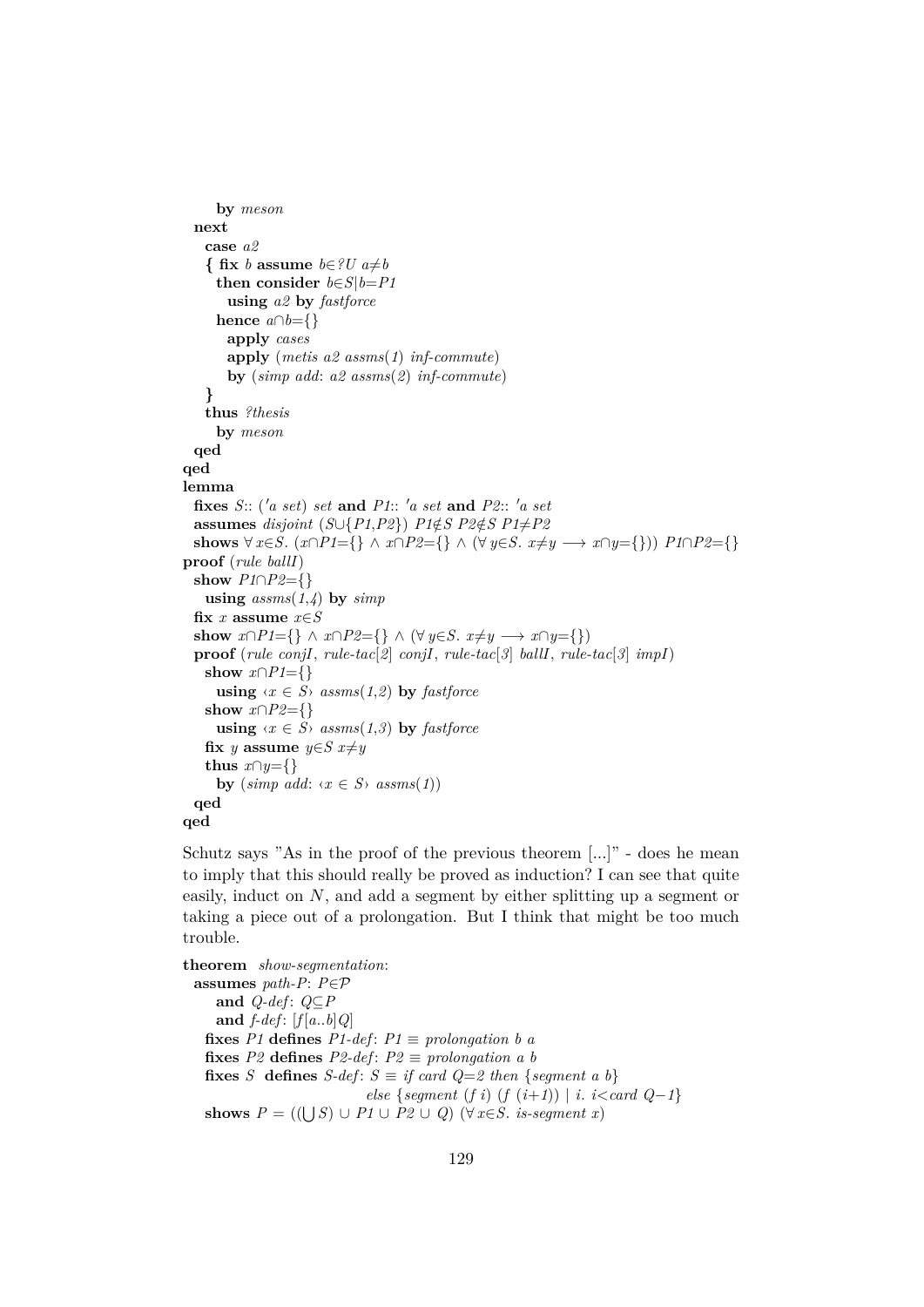$disjoint(S \cup \{P1, P2\})$   $P1 \neq P2$   $P1 \notin S$   $P2 \notin S$ **proof** − **have** *card-Q*: *card*  $Q \geq 2$ **using** *fin-chain-card-geq-2 f-def* **by** *blast* **have** *finite Q* **by** (*metis card*.*infinite card-Q rel-simps*(*28*)) **have** *ch-Q*: *ch Q* **using**  $Q$ -def card-Q path-P path-finsubset-chain [where  $X = Q$  and  $Q = P$ ] **by** *blast* **have** *f*-*def*-2:  $a \in Q$  ∧  $b \in Q$ **using** *f-def points-in-chain fin-chain-def* **by** *auto* **have**  $a \neq b$ **using** *f-def fin-chain-def fin-long-chain-def* **by** *auto* **{ assume** *card Q* = *2* **hence** *S*={*segment a b*} **by** (*simp add*: *S-def*) **have**  $P = ((\bigcup S) \cup P1 \cup P2 \cup Q)$  (∀ *x*∈*S*. *is-segment x*)  $P1 \cap P2 = \{\}$  $(\forall x \in S$ .  $(x \cap P1 = \{\} \land x \cap P2 = \{\} \land (\forall y \in S$ .  $x \neq y \longrightarrow x \cap y = \{\})$ **using** *assms ch-Q* ‹*finite Q*› *segmentation-ex-N2*  $[where P = P \text{ and } Q = Q \text{ and } N = card Q]$ **by** (*metis* (*no-types*, *lifting*)  $\langle \text{card } Q = 2 \rangle$ )+ **} moreover { assume** *card*  $Q \neq 2$ **hence** *card*  $Q > 3$ **using** *card-Q* **by** *auto* **then obtain**  $c$  **where**  $c$ -def:  $[f[a..c..b]Q]$ **using**  $assms(3,5) \land a \neq b$ **by** (*metis f-def fin-chain-def short-ch-def three-in-set3*) **have** *pro-equiv:*  $PI = prolongation$  *c*  $a \wedge P2 = prolongation$  *c*  $b$ **using** *pro-basis-change* **using** *P1-def P2-def abc-sym c-def fin-ch-betw* **by** *auto* **have** *S*-def2: *S* = {*s*. ∃ *i*<(*card Q*−*1*). *s* = *segment* (*f i*) (*f* (*i*+*1*))} **using** *S-def*  $\langle \text{card } Q \geq 3 \rangle$  **by**  $\text{auto}$ **have**  $P = ((\bigcup S) \cup P1 \cup P2 \cup Q)$  (∀ *x*∈*S*. *is-segment x*)  $P1 \cap P2 = \{\}$  $(\forall x \in S, (x \cap P1 = \{\} \land x \cap P2 = \{\} \land (\forall y \in S, x \neq y \longrightarrow x \cap y = \{\})$ **using**  $f$ -def-2 assms ch-Q  $\langle$  card  $Q \geq 3 \rangle$  c-def pro-equiv *segmentation-ex-Nge3* [where  $P = P$  and  $Q = Q$  and  $N = card$  Q and  $S = S$ and  $a=a$  and  $b=c$  and  $c=b$  and  $f=f$ **using** *points-in-chain* ‹*finite Q*› *S-def2* **by** *presburger*+ **} ultimately have** *old-thesis*:  $P = ((\bigcup S) \cup P1 \cup P2 \cup Q)$  ( $\forall x \in S$ . *is-segment x*) *P1*∩*P2*={}  $(\forall x \in S, (x \cap P1 = \{\} \land x \cap P2 = \{\} \land (\forall y \in S, x \neq y \longrightarrow x \cap y = \{\}))$  by *meson*+ **thus** disjoint  $(S \cup \{P1, P2\})$   $P1 \neq P2$   $P1 \notin S$   $P2 \notin S$ *P* = (( $\bigcup S$ ) ∪ *P1* ∪ *P2* ∪ *Q*) ( $\forall$  *x*∈*S*. *is-segment x*) **apply** (*simp add*: *Int-commute*)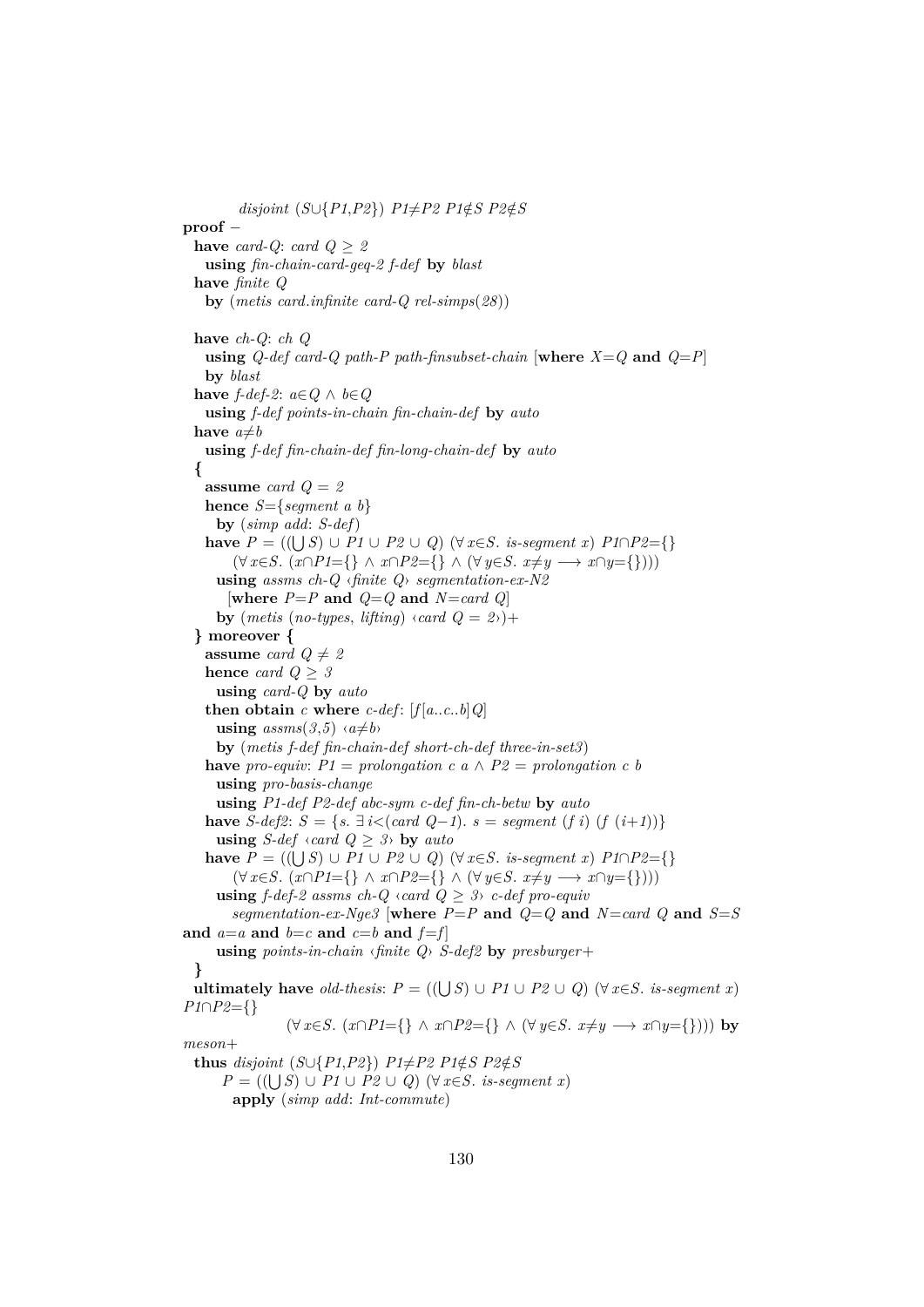```
apply (metis P2-def Un-iff old-thesis(1,3) \langle a \neq b \rangle disjoint-iff f-def-2 path-P
pro-betw prolong-betw2)
      apply (metis P1-def Un-iff old-thesis(1,4) \langle a \neq b \rangle disjoint-iff f-def-2 path-P
pro-betw prolong-betw3)
      apply (metis P2-def Un-iff old-thesis(1,4) \langle a \neq b \rangle disjoint-iff f-def-2 path-P
pro-betw prolong-betw)
   using old-thesis(1,2) by linarith+
```
#### **qed**

```
theorem segmentation:
 assumes path-P: P∈P
     and Q-def: card Q \geq 2 Q \subseteq Pshows \exists S \; P1 \; P2. P = ((\bigcup S) \cup P1 \cup P2 \cup Q) \land P2disjoint (S \cup \{P1, P2\}) ∧ P1 \neq P2 ∧ P1 \notin S ∧ P2 \notin S ∧
                  (∀ x∈S. is-segment x) ∧ is-prolongation P1 ∧ is-prolongation P2
proof −
 let ?N = card Q
 obtain f a b where f-def: [f(a..b]Q]using path-finsubset-chain2[OF path-P Q-def(2,1)]
   by metis
 let {}^{2}S = i f {}^{2}N = 2 then {segment a b} else {segment (f i) (f (i+1)) | i. i<card
Q−1}
 let ?P1 = prolongation b a
 let ?P2 = prolongation a b
  have from-seg: P = ((\bigcup ?S) \cup ?P1 \cup ?P2 \cup Q) (∀ x∈?S. is-segment x)
        disjoint (?S∪{?P1,?P2}) ?P1≠?P2 ?P1∉?S ?P2∉?S
   using show-seqmentation [OF path-P Q-def(2) \langle f[a..b]Q] \rangle]by force+
 thus ?thesis
   by blast
qed
```
#### **end**

# **33 Chains are unique up to reversal**

**lemma** (**in** *MinkowskiSpacetime*) *chain-remove-at-right-edge*: **assumes**  $[f(a..c]X]$   $f$  (*card*  $X - 2$ ) =  $p$   $3 \leq$  *card*  $X X =$  *insert c*  $Y c \notin Y$ **shows**  $[f[a..p]Y]$ **proof** −

**have** *lch-X*: *long-ch-by-ord f X* **using** *assms*(*1*,*3*) *fin-chain-def fin-long-chain-def ch-by-ord-def short-ch-card-2* **by** *fastforce* **have** *p*∈*X* **by** (*metis ordering-def assms*(*2*,*3*) *card*.*empty card-gt-0-iff diff-less lch-X*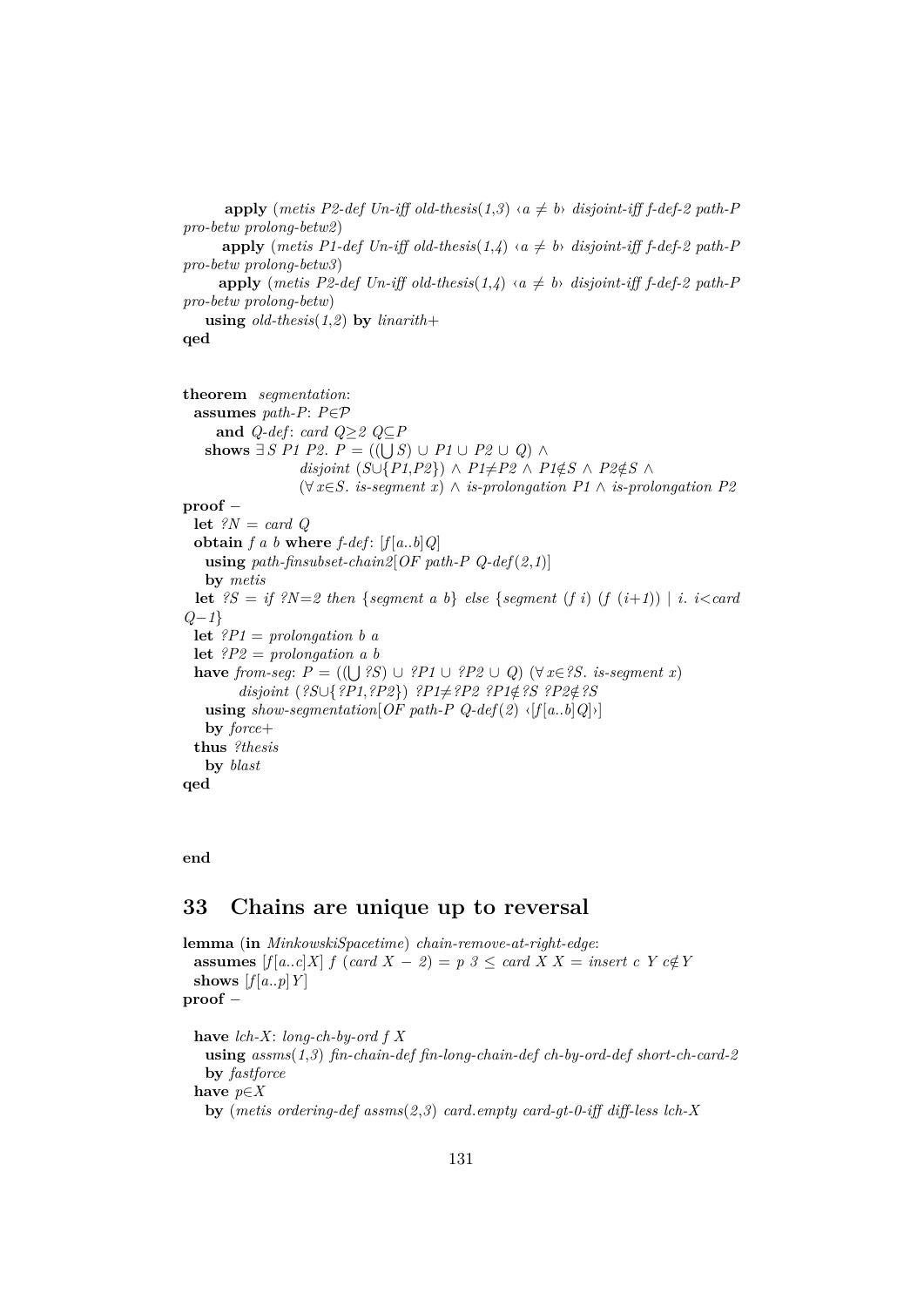```
long-ch-by-ord-def not-numeral-le-zero zero-less-numeral)
 have bound-ind: f \theta = a \wedge f (card X - 1) = cusing lch-X assms(1,3) unfolding fin-chain-def fin-long-chain-def
  by (metis (no-types, opaque-lifting) One-nat-def Suc-1 ch-by-ord-def diff-Suc-Suc
       less-Suc-eq-le neq0-conv numeral-3-eq-3 short-ch-card-2 zero-less-diff )
 have [[a p c]]
 proof −
   have card X - 2 < card X - 1using \langle \vartheta \rangle \leq \text{card } X by \text{auto}moreover have card X - 2 > 0using \langle \vartheta \rangle \leq \text{card } X by linarith
   ultimately show ?thesis
     using assms(2) lch-X bound-ind \langle 3 \leq \text{card } X \rangle unfolding long-ch-by-ord-def
ordering-def
     by (metis One-nat-def diff-Suc-less less-le-trans zero-less-numeral)
 qed
 hence p \neq cusing abc-abc-neq by blast
 hence p∈Y
   using \langle p \in X \rangle assms(4) by blast
 show ?thesis
 proof (cases)
   assume 3 = card Xhence 2 = card Y
   by (metis assms(4,5) card.insert card.infinite diff-Suc-1 finite-insert nat.simps(3)
         numeral-2-eq-2 numeral-3-eq-3)
   have a \neq pusing ‹[[a p c]]› abc-abc-neq by auto
   moreover have a \in Y \land p \in Yusing \langle [a \ p \ c] \rangle \ \langle p \in Y \rangle abc-abc-neq assms(1,4) fin-chain-def points-in-chain
     by fastforce
   moreover have short-ch Y
   proof −
     obtain ap where path ap a p
       using \langle [a \ p \ c] \rangle abc-ex-path-unique calculation(1) by blast
     hence ∃ Q. path Q a p
       by blast
     moreover have \neg (\exists z \in Y, z \neq a \land z \neq p)
       using \langle 2 = \text{card } Y \rangle \langle a \in Y \land p \in Y \rangle \langle a \neq p \rangleby (metis card-2-iff')
     ultimately show ?thesis
       unfolding short-ch-def using \langle a \in Y \land p \in Y \rangleby blast
   qed
   ultimately show ?thesis unfolding fin-chain-def by blast
 next
   assume 3 \neq card X
```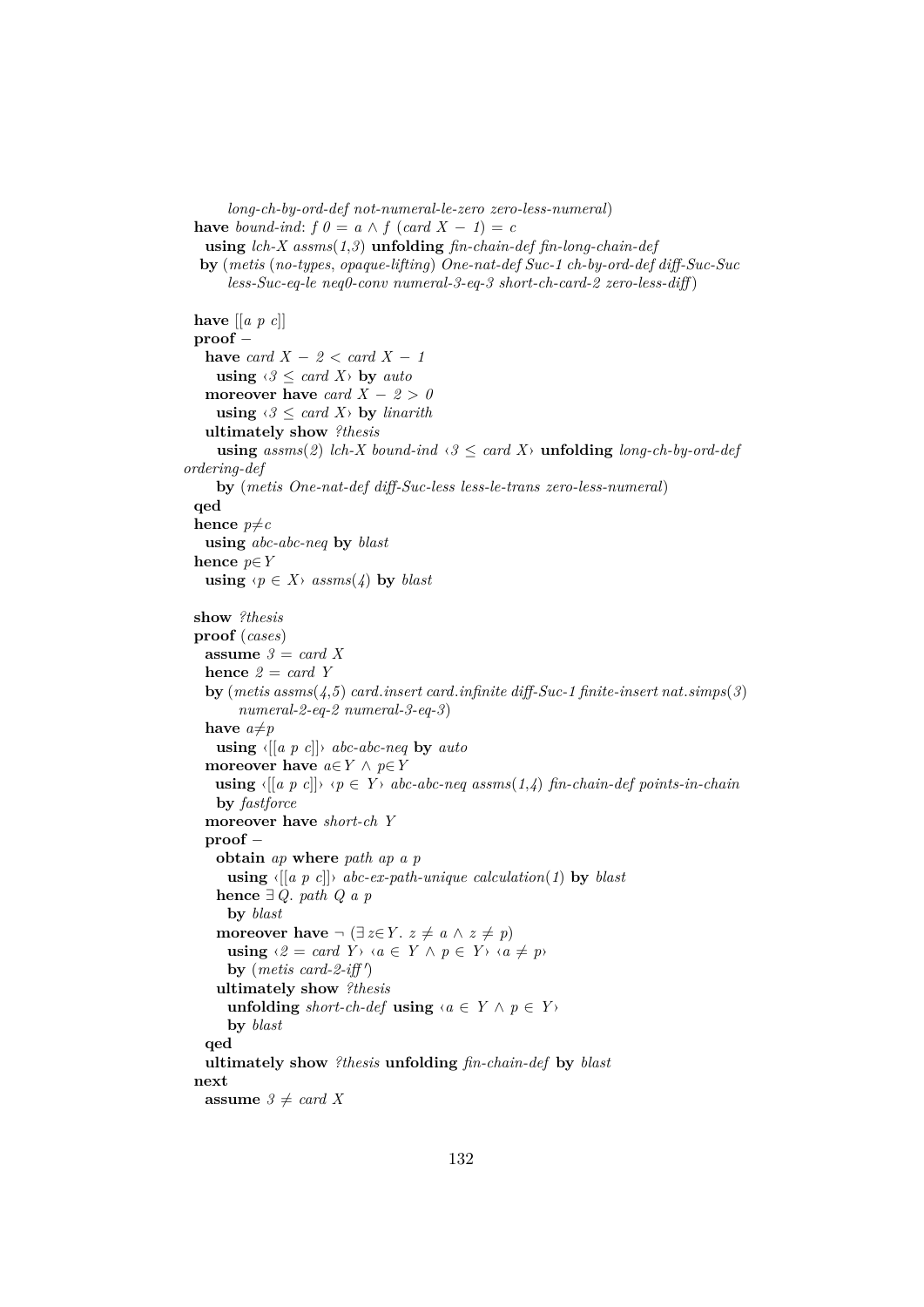```
hence 4 \leq \text{card } Xusing assms(3) by auto
   obtain b where b = f \mathbf{1} by simphave ∃ b. [f[a..b..p]Y]proof
     have [[a b p]]
       using bound-ind \langle b = f \rangle \langle \vartheta \rangle \neq \operatorname{card} X \rangle assms(2,3) lch-X order-finite-chain
       by fastforce
      hence all-neq: b \neq a \land b \neq p \land a \neq pusing abc-abc-neq by blast
      have b∈X
       using \langle b = f \rangle lch-X assms(3) unfolding long-ch-by-ord-def ordering-def
       by force
      hence b∈Y
       using \langle [a \ b \ p] \rangle \langle [a \ p \ c] \rangle abc-only-cba(2) assms(4) by blast
      have ordering f betw Y
       unfolding ordering-def
      proof (safe)
        show \bigwedge n. infinite Y \implies f n \in Yusing assms(3) assms(4) by auto
        show \bigwedge n. n < card Y \Longrightarrow f n \in Yusing assms(3,4,5) bound-ind lch-X
         unfolding long-ch-by-ord-def ordering-def
         using get-fin-long-ch-bounds indices-neq-imp-events-neq
            by (smt Suc-less-eq add-leD1 cancel-comm-monoid-add-class.diff-cancel
card-Diff1-less
                  card-Diff-singleton card-eq-0-iff card-insert-disjoint gr-implies-not0
insert-iff lch-X
             le-add-diff-inverse less-SucI numeral-3-eq-3 plus-1-eq-Suc zero-less-diff )
        {
         fix x assume x∈Y
         hence x∈X
           using assms(4) by blast
         then obtain n where n < card X f n = xusing lch-X unfolding long-ch-by-ord-def ordering-def
            using assms(3) by auto
         show ∃ n. (finite Y \rightarrow n < \text{card } Y) ∧ f n = xproof
           show (finite Y \rightarrow n < \text{card } Y) \wedge f n = xusing \langle f \rangle n = x \rangle \langle n \rangle \langle \langle \rangle card X\rangle \langle \langle x \rangle \langle \rangle x \langle \rangle x \langle \rangle ssms(4,5) bound-ind
             by (metis Diff-insert-absorb card.remove card-Diff-singleton
                 finite.insertI insertI1 less-SucE)
         qed
        }
        fix n n' n''assume (n::nat) < n' n' < n''{
```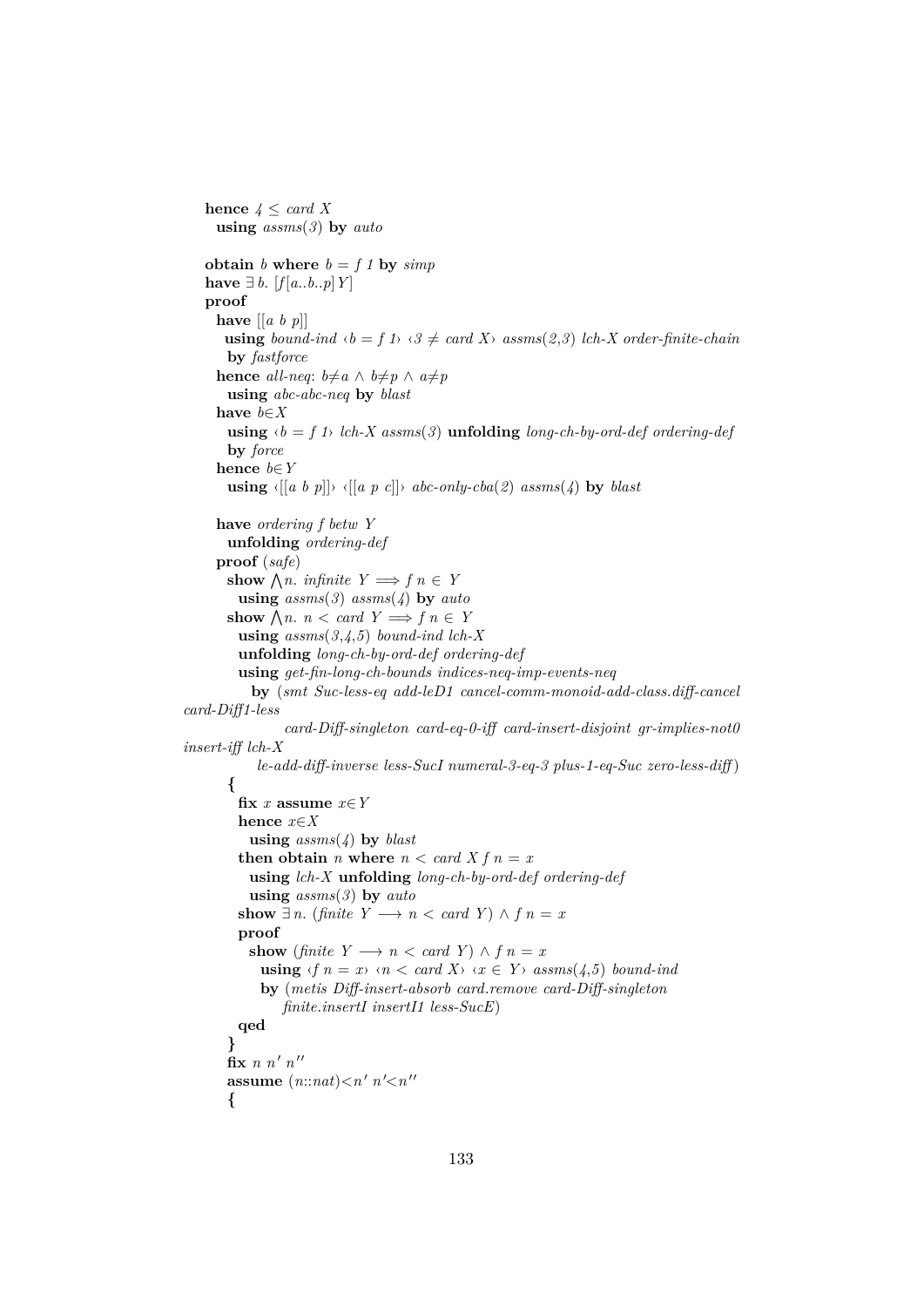```
assume infinite Y
           show [(f n) (f n') (f n'')]\textbf{using } \langle \bigwedge n \rangle infinite Y \Longrightarrow f \circ n \in Y \rangle \langle \textit{infinite } Y \rangle \textit{assms}(5) bound-ind by
blast
        } {
           assume n'' < card Y
           show [(f n)(f n') (f n'')]using \langle n \leq n' \rangle \langle n' \leq n'' \rangle \langle n'' \leq card \ Y \rangle \; \text{assms}(4,5) \; \text{lch-X} \; \text{order-finite-chain}using \langle \text{infinite } Y \implies [[(f \ n) \ (f \ n') \ (f \ n'')]] \rangle by fastforce
        }
      qed
      hence lch-Y : long-ch-by-ord f Y
        using \langle [a \ p \ c] \rangle \ \langle b \in Y \rangle \ \langle p \in X \rangle abc-abc-neq all-neq assms(4) bound-ind
          long-ch-by-ord-def zero-into-ordering
        by fastforce
      show [f[a..b..p]Y]using all-neq lch-Y bound-ind ⋅b∈Y > assms(2,3,4,5) unfolding fin-long-chain-def
        by (metis Diff-insert-absorb One-nat-def add-leD1 card.infinite finite-insert
plus-1-eq-Suc
               diff-diff-left card-Diff-singleton not-one-le-zero insertI1 numeral-2-eq-2
numeral-3-eq-3)
    qed
    thus ?thesis unfolding fin-chain-def
      using points-in-chain by blast
  qed
qed
```

```
lemma (in MinkowskiChain) fin-long-ch-imp-fin-ch:
 assumes [f[a..b..c]X]shows [f[a..c]X]using assms fin-chain-def points-in-chain by auto
```
If we ever want to have chains less strongly identified by endpoints, this result should generalise -  $a, c, x, z$  are only used to identify reversal/no-reversal cases.

**lemma** (**in** *MinkowskiSpacetime*) *chain-unique-induction-ax*:

```
assumes card X > 3and i < card X
    and [f[a..c]X]and [q[x..z]X]and a = x \vee c = zshows f \mathbf{i} = q \mathbf{i}using assms
proof (induct card X − 3 arbitrary: X a c x z)
 case Nil: 0
 have card X = 3
```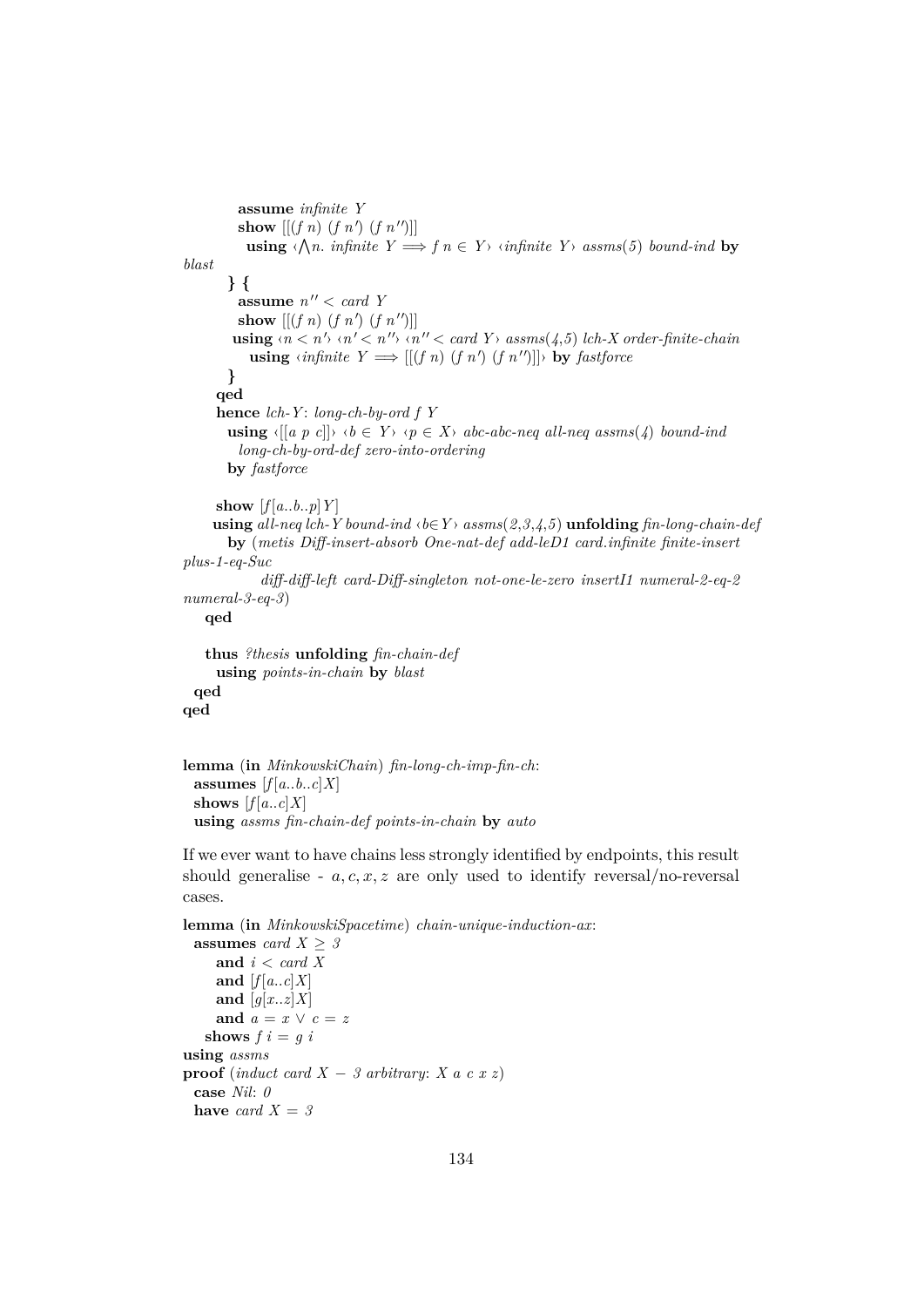**using** *Nil*.*hyps Nil*.*prems*(*1*) **by** *auto*

**obtain** *b* **where**  $f\text{-}ch$ :  $[f(a..b..c]X]$ **by** (*metis Nil*.*prems*(*1*,*3*) *fin-chain-def short-ch-def three-in-set3*) **obtain** *y* **where** *q-ch*:  $[q[x..y..z]X]$ **using** *Nil*.*prems fin-chain-def short-ch-card-2* **by** (*metis Suc-n-not-le-n ch-by-ord-def numeral-2-eq-2 numeral-3-eq-3*) **have**  $i=1 \vee i=0 \vee i=2$ **using**  $\langle \text{card } X = 3 \rangle$  *Nil.* prems(2) **by** *linarith* **thus** *?case* **proof** (*rule disjE*) **assume** *i*=*1* **hence**  $f \circ i = b \land q \circ i = y$ **using** *index-middle-element f-ch g-ch*  $\langle$  *card X = 3* $\rangle$  *numeral-3-eq-3* **by** (*metis One-nat-def add-diff-cancel-left' less-SucE not-less-eq plus-1-eq-Suc*) **have**  $f$ *i* =  $g$ *i* **proof** (*rule ccontr*) **assume**  $f \, i \neq g \, i$ **hence**  $g \, i \neq b$ **by**  $(\text{simp add:} \langle f \rangle i = b \land g \rangle i = y$ **have**  $g$   $i \in X$ **using**  $\langle f \, i = b \land g \, i = y \rangle$  *g-ch points-in-chain* **by** *blast* **hence**  $(g \, i = a \vee g \, i = c)$ **using**  $\langle g \, i \neq b \rangle \langle \text{card } X = 3 \rangle$  points-in-chain **by** (*smt f-ch card2-either-elt1-or-elt2 card-Diff-singleton diff-Suc-1 fin-long-chain-def insert-Diff insert-iff numeral-2-eq-2 numeral-3-eq-3*) **hence**  $\neg$  [[*a* (*q i*) *c*]] **using** *abc-abc-neq* **by** *blast* **hence**  $g \, i \notin X$ **using**  $\langle f \rangle$ *i*=*b* ∧ *g i*=*y*  $\langle g \rangle$  *i*=*a*  $\lor$  *g i*=*c* $\land$  *f-ch g-ch chain-bounds-unique fin-long-chain-def* **by** *blast* **thus** *False* **by** (*simp add:*  $\langle q \mid i \in X \rangle$ ) **qed thus** *?thesis* **by**  $(\textit{simp add: } \langle \textit{card } X = 3 \rangle \langle i = 1 \rangle)$ **next assume**  $i = 0 \vee i = 2$ **show** *?thesis* **using**  $Nil. \text{prems}(5) \triangleleft card X = 3 \triangleleft i = 0 \vee i = 2 \triangleleft chain-bounds-unique \text{ } f-chi$ *g-ch* **by** (*metis diff-Suc-1 fin-long-chain-def numeral-2-eq-2 numeral-3-eq-3*) **qed next case** *IH*: (*Suc n*) **have** *lch-fX*: *long-ch-by-ord f X* **using** *ch-by-ord-def fin-chain-def fin-long-chain-def long-ch-card-ge3 IH*(*3*,*5*)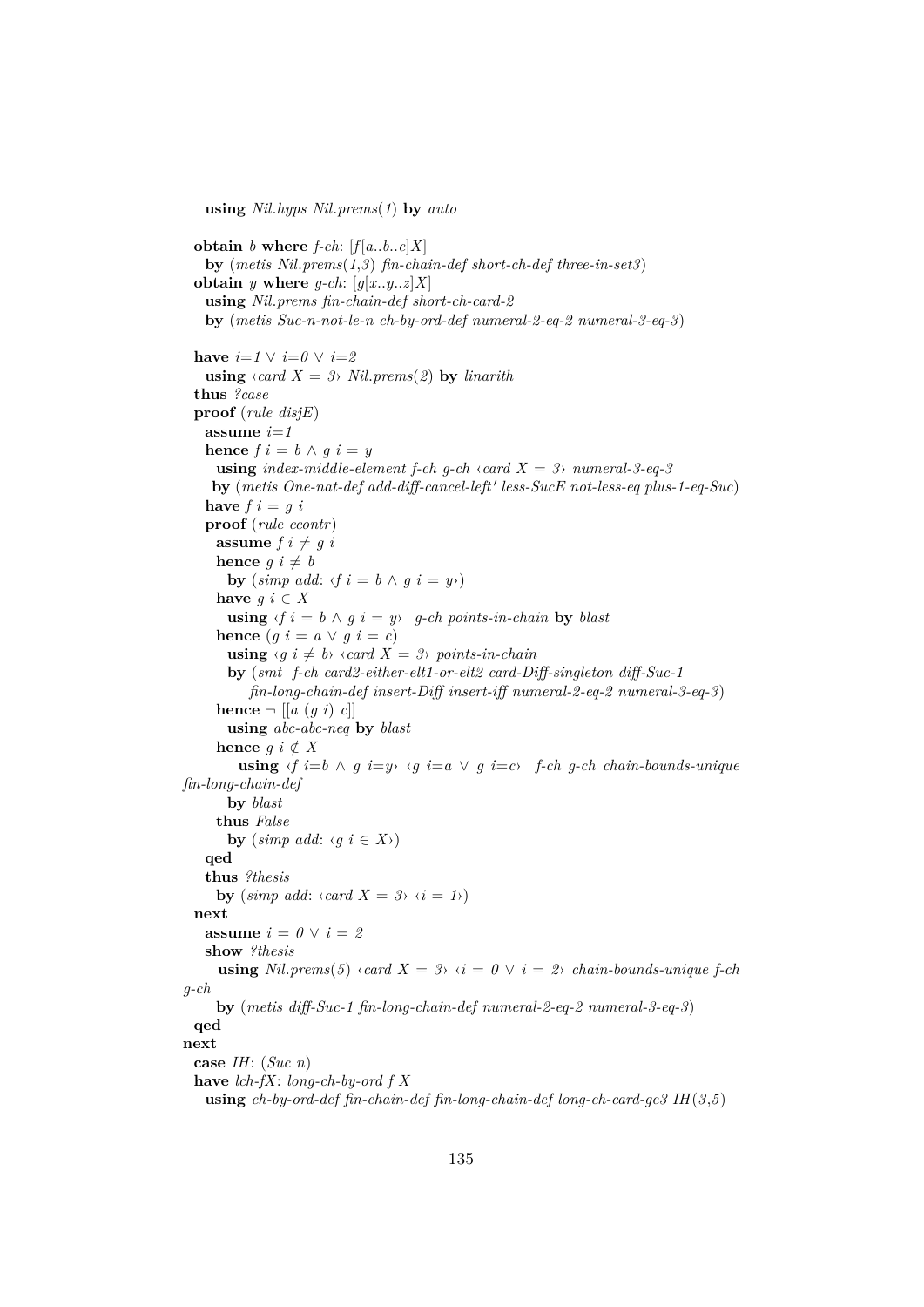```
by fastforce
 have lch-gX: long-ch-by-ord g X
   using IH(3,6) ch-by-ord-def fin-chain-def fin-long-chain-def long-ch-card-ge3
   by fastforce
 have fin-X: finite X
   using IH(4) le-0-eq by fastforce
 have ch-by-ord f X
   using lch-fX unfolding ch-by-ord-def by blast
 have card X \geq 4using IH.hyps(2) by linarith
 obtain b where f-ch: [f(a..b..c]X]using \langle ch-by\text{-}ord\ f\ X\rangle IH(3,5) fin-chain-def short-ch-card-2
   by auto
 obtain y where g-ch: [q[x..y..z]X]using \langle ch-by\text{-}ord\ f\ X\rangle IH. prems(1,4) fin-chain-def short-ch-card-2
   by auto
 obtain p where p-def: p = f (card X − 2) by simphave [[a p c]]
 proof −
   have card X - 2 < card X - 1using \langle 4 \leq \text{card } X \rangle by \text{auto}moreover have card X - 2 > 0using \langle \vartheta \rangle \langle \vartheta \rangle card X\rangle by linarith
  ultimately show ?thesis
    using f-ch p-def unfolding fin-long-chain-def long-ch-by-ord-def ordering-def
    by (metis card-Diff1-less card-Diff-singleton)
 qed
 hence p \neq c \land p \neq ausing abc-abc-neq by blast
 obtain Y where Y-def: X = insert\ c\ Y\ c \notin Yusing f-ch points-in-chain
   by (meson mk-disjoint-insert)
 hence fin-Y : finite Y
   using f-ch fin-long-chain-def by auto
 hence n = card Y - 3using \langle \textit{Suc~} n = \textit{card~} X - 3 \rangle \langle X = \textit{insert~} c \, Y \rangle \langle c \notin Y \rangle card-insert-if
   by auto
 hence card-Y: card Y = n + 3using Y-def(1) Y-def(2) fin-Y IH.hyps(2) by fastforce
 have card Y = card X - 1using Y\text{-}def(1,2) fin-X by auto
 have p∈Y
    using \langle X = \text{insert } c \ Y \rangle \langle [a \ p \ c] \rangle abc-abc-neq lch-fX p-def IH.prems(1.3)
Y-def(2)
   by (metis chain-remove-at-right-edge fin-chain-def points-in-chain)
```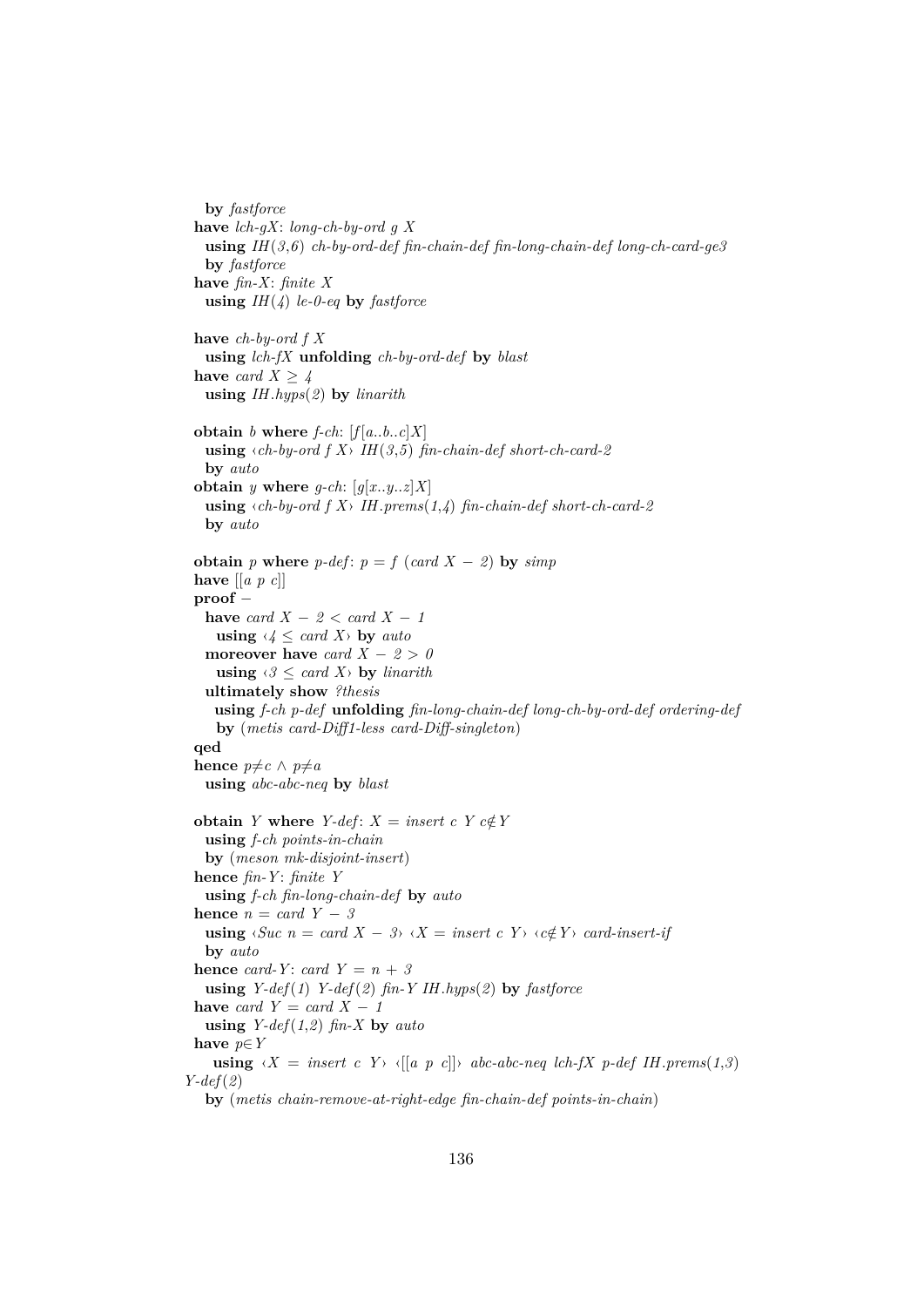have  $[f[a..p]Y]$ **using** *chain-remove-at-right-edge* [where  $f=f$  and  $a=a$  and  $c=c$  and  $X=X$ and  $p=p$  and  $Y=Y$ **using**  $\int$ *fin-long-ch-imp-fin-ch* [where  $f=f$  and  $a=a$  and  $c=c$  and  $b=b$  and *X*=*X*] **using** *f-ch p-def*  $\langle \text{card } X \rangle$  *3* $\rangle$  *Y-def* **by** *blast* **hence** *ch-fY* : *long-ch-by-ord f Y* **unfolding** *fin-chain-def* **using** *card-Y ch-by-ord-def fin-Y fin-long-chain-def long-ch-card-ge3* **by** *force* **have** *p-closest*:  $\neg$  (∃ *q*∈*X*. [[*p q c*]]) **proof assume**  $(∃ q∈X. [[p q c]])$ **then obtain** *q* **where**  $q \in X$  [[*p q c*]] **by** *blast* **then obtain** *j* **where**  $j < \text{card } X f j = q$ **using** *lch-fX lch-gX fin-X points-in-chain*  $\langle p \neq c \land p \neq a \rangle$ **by** (*metis ordering-def long-ch-by-ord-def*) **have**  $j > \text{card } X - 2 \land j < \text{card } X - 1$ **proof** − **have**  $j > \text{card } X - 2 \land j < \text{card } X - 1 \lor j < \text{card } X - 2 \land j > \text{card } X - 1$ **using**  $index-order3$  [where  $b=j$  and  $a=card X - 2$  and  $c=card X - 1$ ] **using**  $\langle [p \ q \ c] \rangle \ \langle f \ j = q \rangle \ \langle j \ < \mathit{card } X \rangle \ f \text{-}ch \ p \text{-}def$ **by** (*metis* (*no-types*, *lifting*) *One-nat-def card-gt-0-iff diff-less empty-iff fin-long-chain-def lessI zero-less-numeral*) **thus** *?thesis* **by** *linarith* **qed thus** *False* **by** *linarith* **qed have**  $g$  (*card*  $X - 2 = p$ **proof** (*rule ccontr*) **assume** *asm-false:*  $g$  (*card*  $X - 2$ )  $\neq p$ **obtain** *j* **where**  $g$  *j* =  $p$  *j* < *card*  $X - 1$  *j*>0  $using \langle X = insert\ c \ Y \rangle \langle p \in Y \rangle$  *points-in-chain*  $\langle p \neq c \land p \neq a \rangle$ **by** (*metis* (*no-types*, *opaque-lifting*) *chain-bounds-unique f-ch fin-long-chain-def g-ch index-middle-element insert-iff* ) **hence**  $j < \text{card } X - 2$ **using** *asm-false le-eq-less-or-eq* **by** *fastforce* **hence**  $j < card$   $Y - 1$ **by** (*simp add*: *Y-def*(*1*,*2*) *fin-Y* ) **obtain** *d* **where**  $d = g$  (*card X* − *2*) **by**  $simp$ **have** [[*p d z*]] **proof** − **have** *card*  $X - 1 > \text{card } X - 2$ **using**  $\langle i \rangle$  < card  $X$  − 1 $\rangle$  **by** *linarith* **thus** *?thesis* **using**  $\text{lc} h \cdot gX \leq \text{card } Y - 1 \leq \text{card } Y = \text{card } X - 1 \leq d = g \text{ (card } X - 1$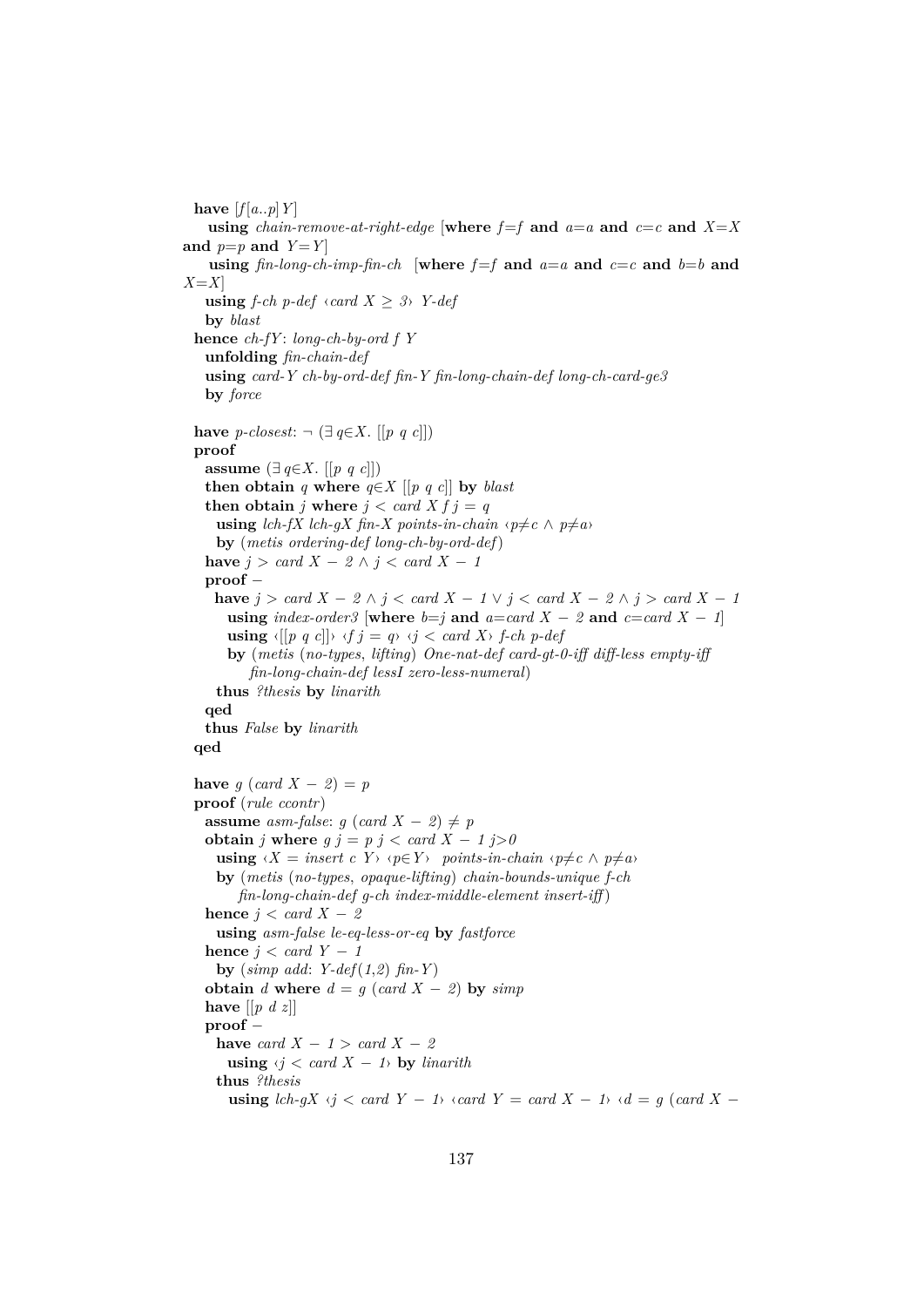```
(2) \rightarrow (qj = p)unfolding long-ch-by-ord-def ordering-def
      by (metis (mono-tags, lifting) One-nat-def card-Diff1-less card-Diff-singleton
           diff-diff-left fin-long-chain-def g-ch numeral-2-eq-2 plus-1-eq-Suc)
   qed
   moreover have d∈X
    using lch-qX \cdot d = q (card X - 2)) unfolding long-ch-by-ord-def ordering-def
     by auto
   ultimately show False
     using p-closest abc-sym IH.prems(5) chain-bounds-unique f-ch g-ch
     by blast
  qed
  hence ch-gY : long-ch-by-ord g Y
  using IH.prems(1,4,5) g-ch f-ch ch-fY card-Y ch-by-ord-def chain-remove-at-right-edge
fin-Y
  by (metis Y-def chain-bounds-unique fin-chain-def fin-long-chain-def long-ch-card-ge3)
  have f \in Y \lor f \in cby (metis ordering-def \langle X = \text{insert } c \ Y \rangle \ \langle i \rangle \langle c \rangle card X\rangle lch-fX insert-iff
long-ch-by-ord-def)
  thus f \, i = g \, iproof (rule disjE)
   assume f \in Yhence f \, i \neq cusing \langle c \notin Y \rangle by blast
   hence i < card Y
   using \langle X = \text{insert } c \ Y \rangle \langle c \notin Y \rangle IH(3,4) f-ch fin-Y fin-long-chain-def not-less-less-Suc-eq
     by fastforce
   hence 3 \leq \text{card } Yusing card-Y le-add2 by presburger
   show f \mathbf{i} = q \mathbf{i}using IH(1) [of Y]
     using \langle n = \text{card } Y - 3 \rangle \langle 3 \leq \text{card } Y \rangle \langle i < \text{card } Y \rangleusing Y-def card-Y chain-remove-at-right-edge le-add2
     by (metis IH.prems(1,3,4,5) chain-bounds-unique2)
  next
   assume f i = cshow ?thesis
   using IH.prems(2.5) \langle f \, i \, \rangle = c chain-bounds-unique f-ch g-ch indices-neq-imp-events-neq
   by (metis \langle \text{card } Y = \text{card } X - 1 \rangle Y-def card-insert-disjoint fin-Y fin-long-chain-def
lessI)
 qed
qed
```
I'm really impressed *sledgehammer*/*smt* can solve this if I just tell them "Use symmetry!".

**lemma** (**in** *MinkowskiSpacetime*) *chain-unique-induction-cx*: **assumes** *card*  $X \geq 3$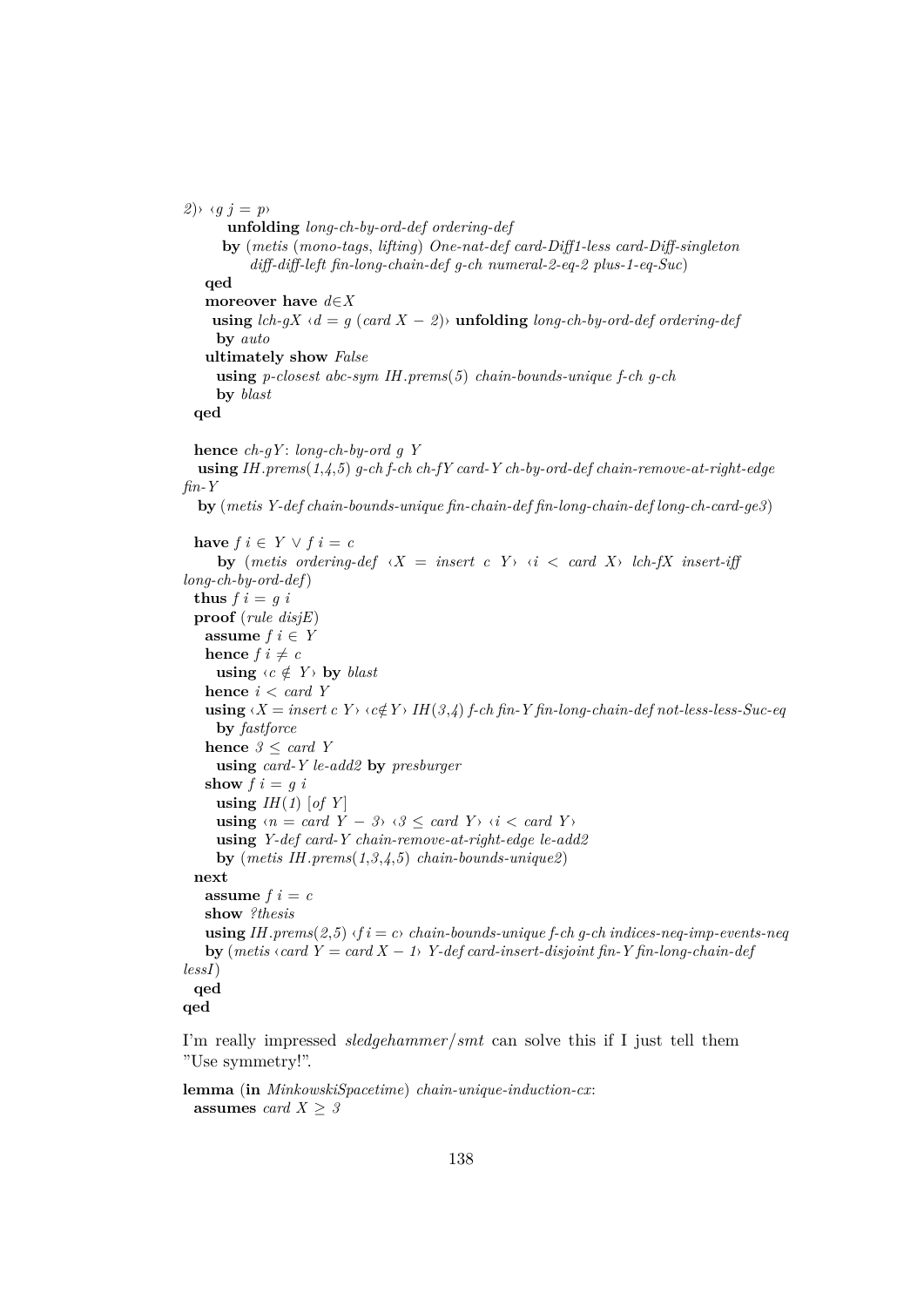**and** *i* < *card X* and  $[f[a..c]X]$ and  $[g[x..z]X]$ and  $c = x \vee a = z$ **shows**  $f \mathbf{i} = q \ (card \ X - \mathbf{i} - 1)$ **using** *chain-sym chain-unique-induction-ax* **by** (*smt* (*verit*, *best*) *assms diff-right-commute fin-chain-def fin-long-ch-imp-fin-ch*)

This lemma has to exclude two-element chains again, because no order exists within them. Alternatively, the result is trivial: any function that assigns one element to index 0 and the other to 1 can be replaced with the (unique) other assignment, without destroying any (trivial, since ternary) "ordering" of the chain. This could be made generic over the ordering similar to *chain-sym* relying on *ordering-sym*.

```
lemma (in MinkowskiSpacetime) chain-unique-upto-rev-cases:
 assumes ch-f: [f[a..c]X]and ch-g: [g[x..z]X]
     and card-X: card X \geq 3and valid-index: i < card X
 shows ((a=x \vee c=z) \rightarrow (f \cdot i = g \cdot i)) ((a=z \vee c=x) \rightarrow (f \cdot i = g \cdot (card X - i -1)))
proof −
 obtain n where n-def: n = card X - 3by blast
 hence valid-index-2: i < n + 3by (simp add: card-X valid-index)
 show ((a=x \vee c=z) \rightarrow (f \, i = q \, i))using card-X ch-f ch-g chain-unique-induction-ax valid-index by blast
  show ((a=z \vee c=x) \longrightarrow (f \, i = g \, (card X - i - 1)))using assms(3) ch-f ch-g chain-unique-induction-cx valid-index by blast
qed
lemma (in MinkowskiSpacetime) chain-unique-upto-rev:
 assumes [f[a..c]X] [g[x..z]X] card X \geq 3 i < card X
 shows f i = g i \lor f i = g (card X - i - 1) a = x \land c = z \lor c = x \land a = zproof −
  have (a=x \vee c=z) \vee (a=z \vee c=x)using chain-bounds-unique
   by (metis assms(1,2) fin-chain-def points-in-chain short-ch-def)
  thus f \circ i = g \circ \vee f \circ i = g \ (card \ X - i - 1)using assms(3) \le i < card X assms chain-unique-upto-rev-cases by blast
  thus (a=x \wedge c=z) \vee (c=x \wedge a=z)by (meson assms(1−3) chain-bounds-unique2)
qed
```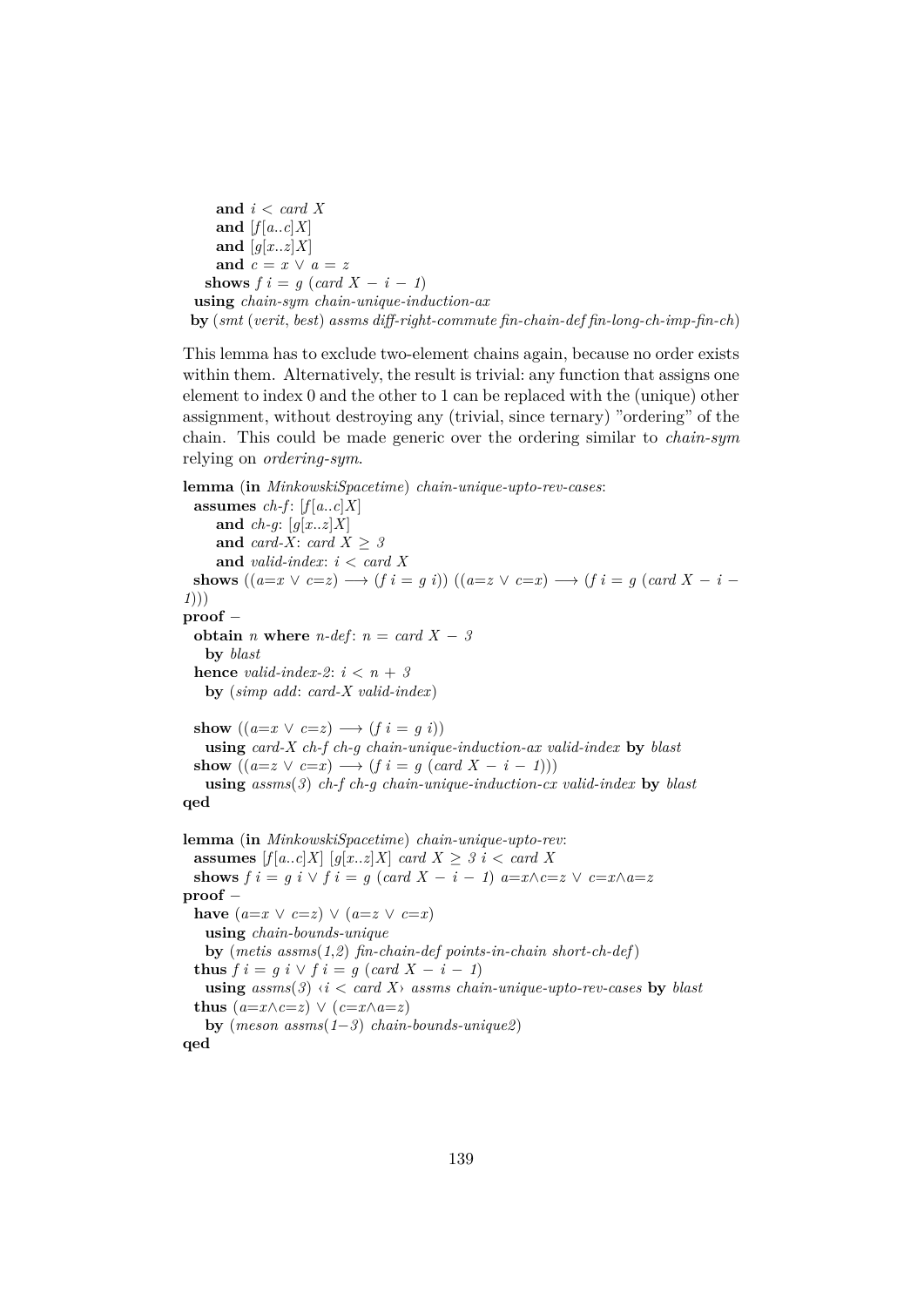### **34 Subchains**

**context** *MinkowskiSpacetime* **begin**

```
lemma f-img-is-subset:
 assumes [f|(f \theta) \dots | X| \leq \theta j > i \ Y = f' \{i..j\}shows Y⊆X
proof
 fix x assume x \in Ythen obtain n where n \in \{i..j\} f \in \mathbb{R}using assms(4) by blast
 hence f n \in Xby (metis ordering-def assms(1) inf-chain-is-long long-ch-by-ord-def)
 thus x∈X
   using \langle f \rangle n = xby blast
qed
lemma f-inj-on-index-subset:
 assumes [f|(f \theta) \dots | X| \leq \theta j > i \ Y = f' \{i..j\}shows inj-on f {i..j}
 unfolding inj-on-def
proof (safe)
 fix x y assume x∈{i..j} y∈{i..j} f x = f y
 show x=y
 proof (rule ccontr)
   assume x \neq ylet ?P = \lambda r \ s, f r \neq f s{
     assume x≤y
     hence x<y
      using \langle x \neq y \rangle le-imp-less-or-eq by blast
     obtain n where n>y by blast
     hence [(f x)(f y)(f n)]using assms(1) ‹x<y› inf-chain-is-long long-ch-by-ord-def ordering-ord-ijk
by fastforce
     hence ?P x y
      using abc-abc-neq by blast
   } moreover {
     assume x>y
     obtain n where n>x by blast
     hence [(f \, y)(f \, x)(f \, n)]using assms(1) ‹x>y› inf-chain-is-long long-ch-by-ord-def ordering-ord-ijk
by fastforce
     hence ?P y x
      using abc-abc-neq by blast
   }
   ultimately show False
```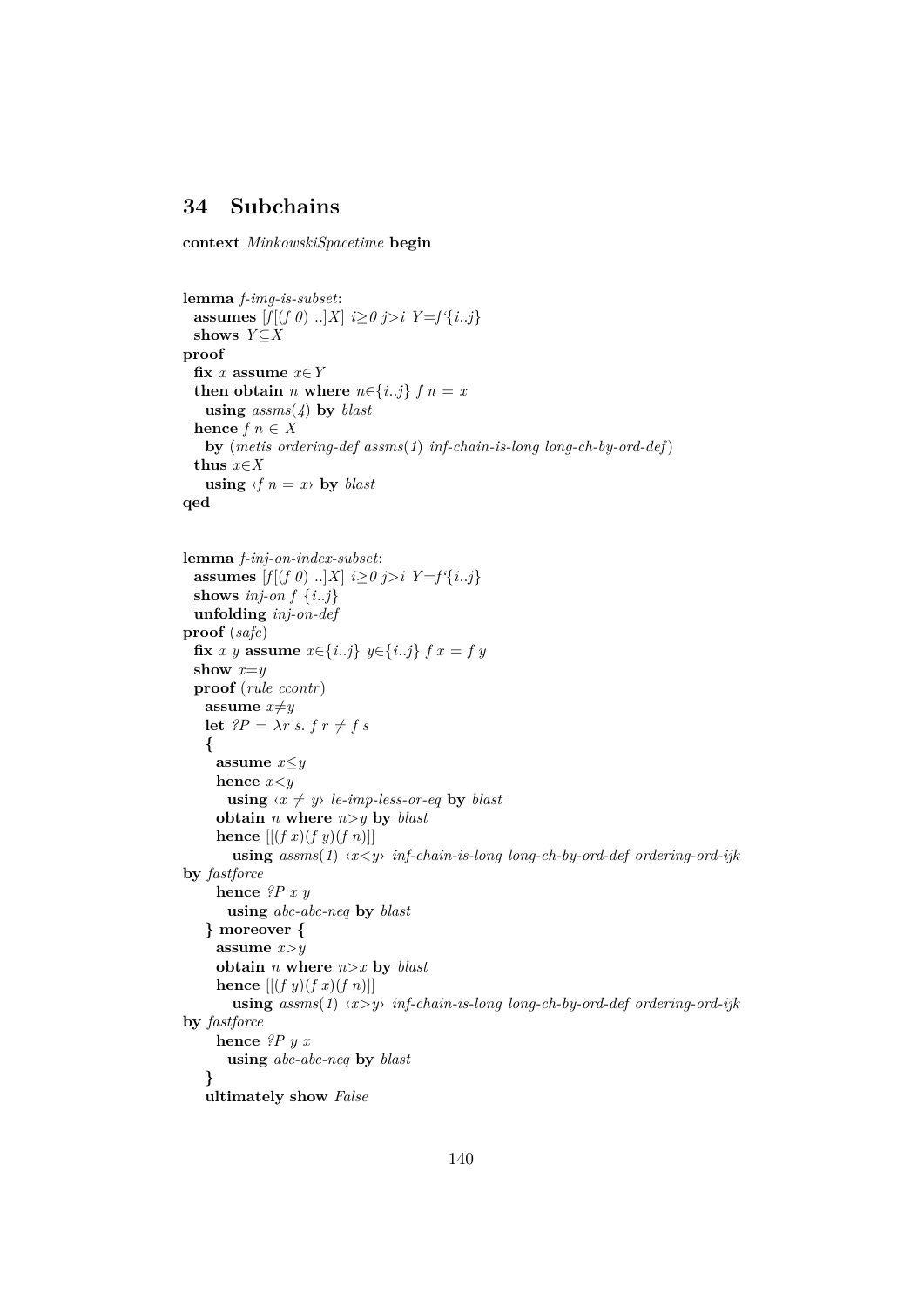```
using not-le-imp-less \langle f x = f y \rangle by auto
  qed
qed
lemma f-bij-on-index-subset:
  assumes [f](f \theta)..]X i > 0 j>i Y=f'{i..j}
  shows bij-betw f\{i..j\} Y
  using f-inj-on-index-subset
  by (metis assms inj-on-imp-bij-betw)
lemma only-one-index:
  assumes [f|(f \theta) \dots | X| \leq \theta j > i \ Y = f' \{i..j\} \ f \ n \in Yshows n \in \{i..j\}proof −
  obtain m where m \in \{i..j\} f m = f nusing assms(4) assms(5) by auto
  have inj-on f \{i..j\}using assms(1,3) f-inj-on-index-subset by blast
  have m = nproof (rule ccontr)
   assume m \neq nobtain l where f l \in X l\neqm l\neqn
      using assms(1) inf-chain-is-long
      by (metis ordering-def le-eq-less-or-eq lessI long-ch-by-ord-def not-less-eq-eq)
   hence [(f l)(f m)(f n)] \vee [(f m)(f l)(f n)] \vee [(f l)(f n)(f m)]]using \langle f | m = f | n \rangle \langle m \neq n \rangleusing\ abc\text{-}abc\text{-}neg\ assms(1)\ inf\text{-}chain\text{-}is\text{-}long\ inf\text{-}ordering\text{-}inj'\ long\text{-}ch\text{-}by\text{-}ord\text{-}def\}by blast
   thus False
      using \langle f | m = f | n \rangle abc-abc-neq by auto
  qed
  thus ?thesis
   using \langle m \in \{i..j\} \rangle by blast
qed
```
**lemma** *f-one-to-one-on-index-subset*: **assumes**  $[f[(f \ 0) \ ..]X]$  *i*≥*0 j*>*i Y*=*f'*{*i*..*j*} *y*∈*Y* shows ∃! $k \in \{i..j\}$ .  $f k = y f k = y \longrightarrow k \in \{i..j\}$ **using** *f-inj-on-index-subset only-one-index assms image-iff inj-on-eq-iff* **apply** *metis* **using** *assms*(*1*,*3*,*4*,*5*) *only-one-index* **by** *blast*

**lemma** *card-of-subchain*: **assumes**  $[f|(f \theta) ... | X| \leq \theta j > i \ Y = f' \{i..j\}$ **shows** *card*  $Y = card \{i..j\}$  *card*  $Y = j-i+1$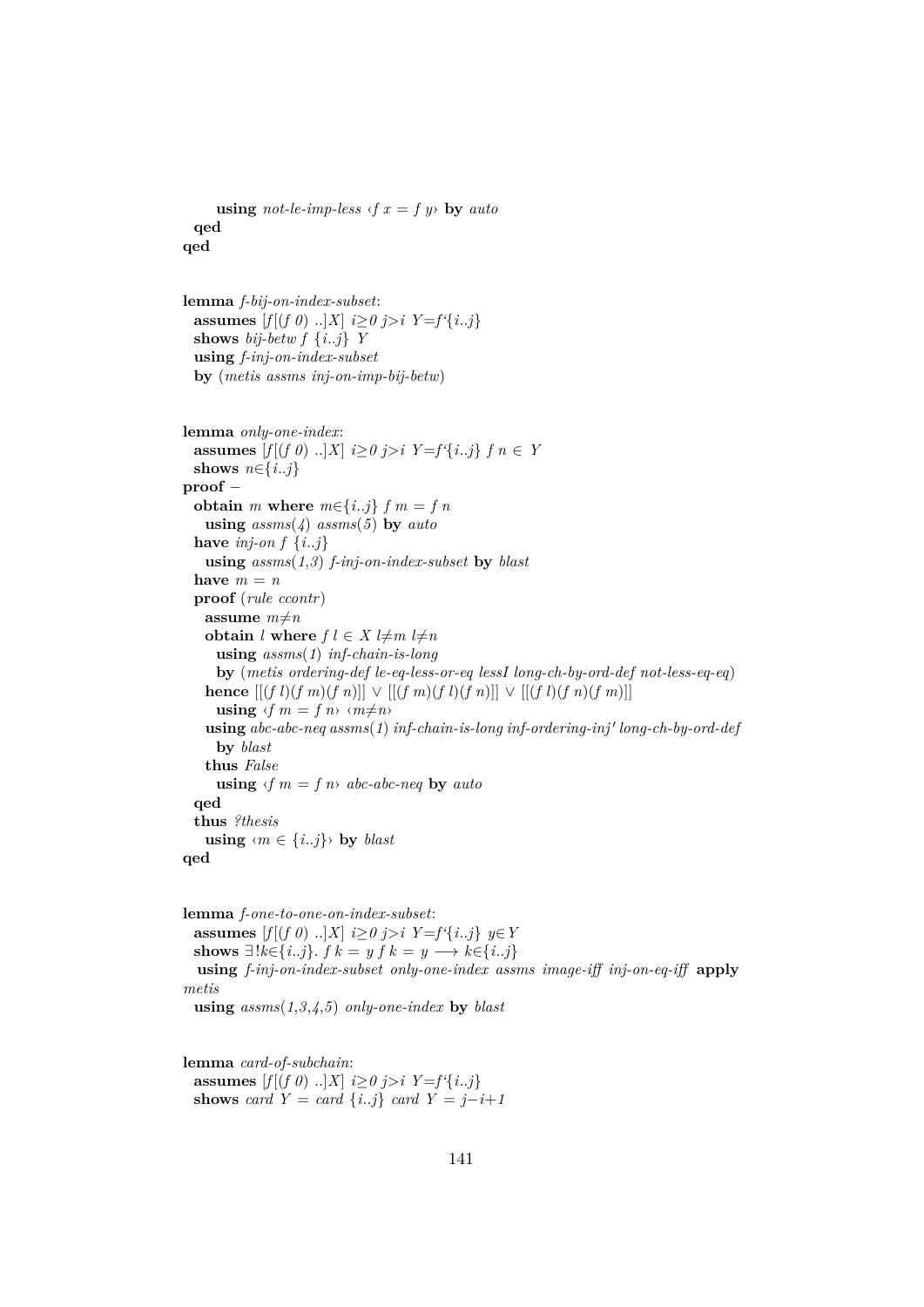```
proof −
 show card Y = card \{i..j\}by (metis assms bij-betw-same-card f-bij-on-index-subset)
 thus card Y = j - i + 1using card-Collect-nat
   by (simp add: assms(3))
qed
```

```
lemma fin-long-subchain-of-semifin:
 assumes [f[(f \ 0) \ ...]X] i \geq 0 j > i+1 Y = f' {i..j}g = (\lambda n. f(n+i))shows [g[(f\ i)..(f\ j)]Y]proof −
 obtain k where k=i+1 by simphence ind-ord: i \leq k \land k \leq j using assms(3) by simphave [g[(f\ i) \ ..\ (f\ k) \ ..\ (f\ j)]\ Y]proof −
   have f i \neq f k \land f i \neq f j \land f k \neq f jproof −
     have [[ (f i) (f k) (f j)]]using assms(1) ind-ord long-ch-by-ord-def ordering-ord-ijk semifin-chain-def
       by fastforce
     thus ?thesis
       using abc-abc-neq by blast
   qed
   moreover have finite Y
   proof −
     have inj f
       using inf-ordering-inj [where ord=betw] abc-abc-neq
       using assms(1) long-ch-by-ord-def semifin-chain-def by auto
     hence card Y \leq card \{i..j\}using assms(4) inf-ordering-inj
       using card-image-le by blast
     have finite \{i..j\}by simp
     thus finite Y
       by (\textit{simp add:} \textit{assms}(4))qed
   moreover have long-ch-by-ord g Y
   proof −
     obtain x y z where x=f i y=f k z=f jby auto
     have x \in Y \land y \in Y \land z \in Y \land x \neq y \land y \neq z \land x \neq zusing \langle x = f \, i \rangle \langle y = f \, k \rangle \langle z = f \, j \rangle assms(4) calculation(1) ind-ord by auto
     moreover have ordering g betw Y
       unfolding ordering-def
     proof (intro conjI)
       show \forall n. (finite Y \rightarrow n < \text{card } Y \rightarrow g n \in Y
```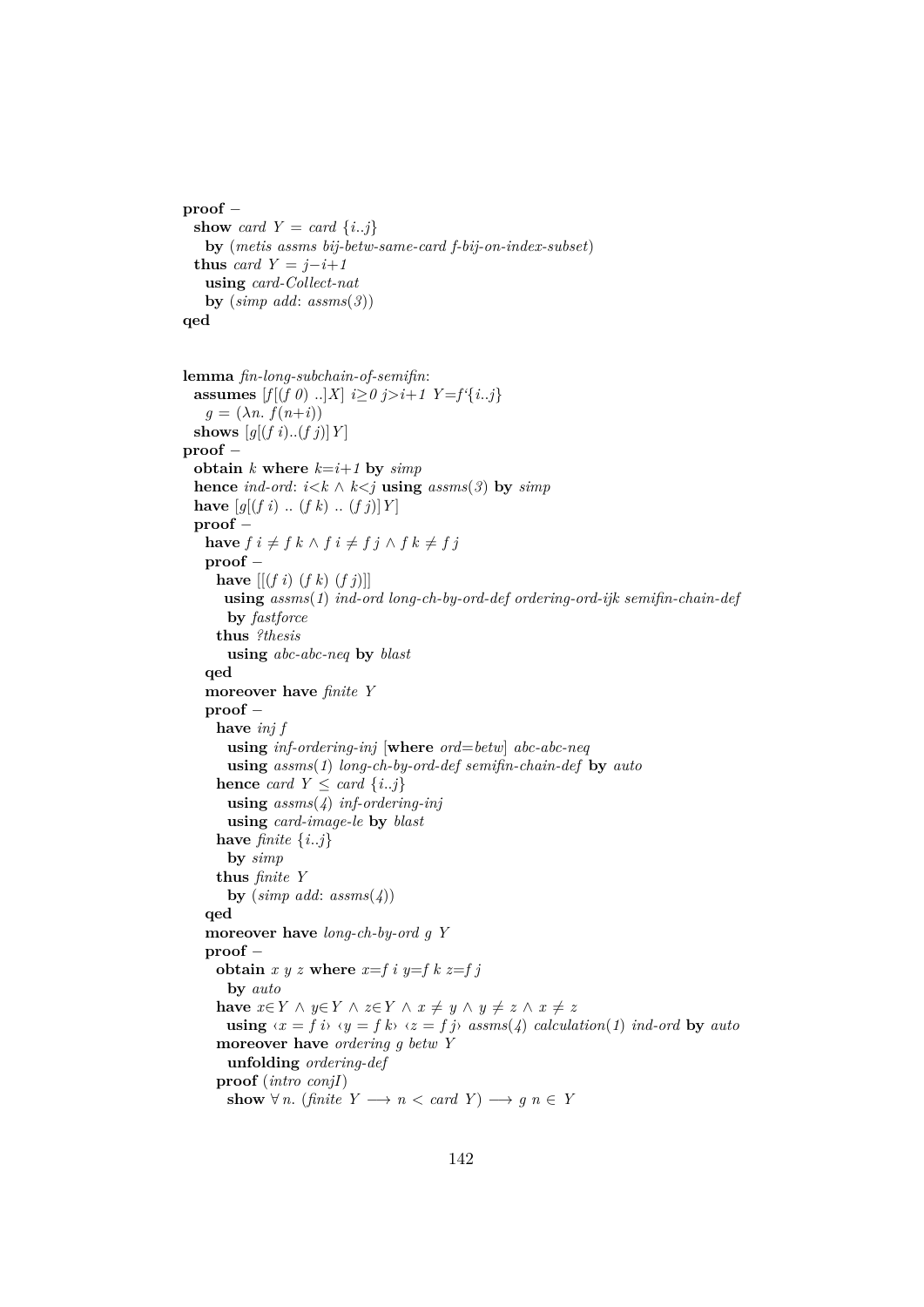```
apply (safe) apply (auto simp add: ‹finite Y ›)
       proof −
          fix n assume n<card Y
          then obtain n' where n+i = n' n'\in{i..j}
          proof −
            assume asm: \bigwedge n'. \llbracket n + i = n'; n' \in \{i..j\} \rrbracket \implies \text{thesis}have n < \text{card } \{i..j\}by (metis \langle n \rangle \langle card Y \rangle assms(\angle) card-image-le finite-atLeastAtMost
less-le-trans)
           thus ?thesis
             using asm by simp
          qed
          show g \circ n \in Yusing \langle n + i = n' \rangle \langle n' \in \{i..j\} \rangle assms(4,5) by blast
       qed
       show \forall x \in Y. ∃ n. (finite Y \rightarrow n \ltq card Y) ∧ q n = xproof (rule ballI)
          fix x assume x∈Y
          hence x∈X
           using f-img-is-subset assms(1,4)
           by (metis ordering-def imageE inf-chain-is-long long-ch-by-ord-def)
          then obtain n where f n = xusing \langle x \in Y \rangle assms(4) by blast
          have n∈{i..j} using only-one-index
           by (metis \langle f \ranglen = x \langle x \rangle \langle f \rangle x = Y \langle f \rangle assms(1,2,4) ind-ord less-trans)
          show \exists n. (finite Y \rightarrow n < \text{card } Y) \land q n = xproof (rule exI, rule conjI)
           have n−i≥0
             by blast
           have g(n-i) = f(n-i+i)using assms(5) by blast
           show q(n-i) = xproof (cases)
             assume n−i>0
             thus ?thesis
               by (\textit{simp add:} \langle f \rangle n = x) \langle q \rangle (n - i) = f(n - i + i))next assume ¬n−i>0
             hence n−i=0 by blast
             thus ?thesis
               using \langle n \in \{i..j\} \rangle \langle f \rangle = x \langle g \rangle = f \rangle = f \langle n - i + i \rangle by auto
           qed
           show finite Y \rightarrow (n-i) < \text{card } Yproof
             assume finite Y
             show n−i<card Y
               using card-of-subchain
               using \langle n \in \{i..j\}\rangle assms(1,4) ind-ord by auto
           qed
          qed
```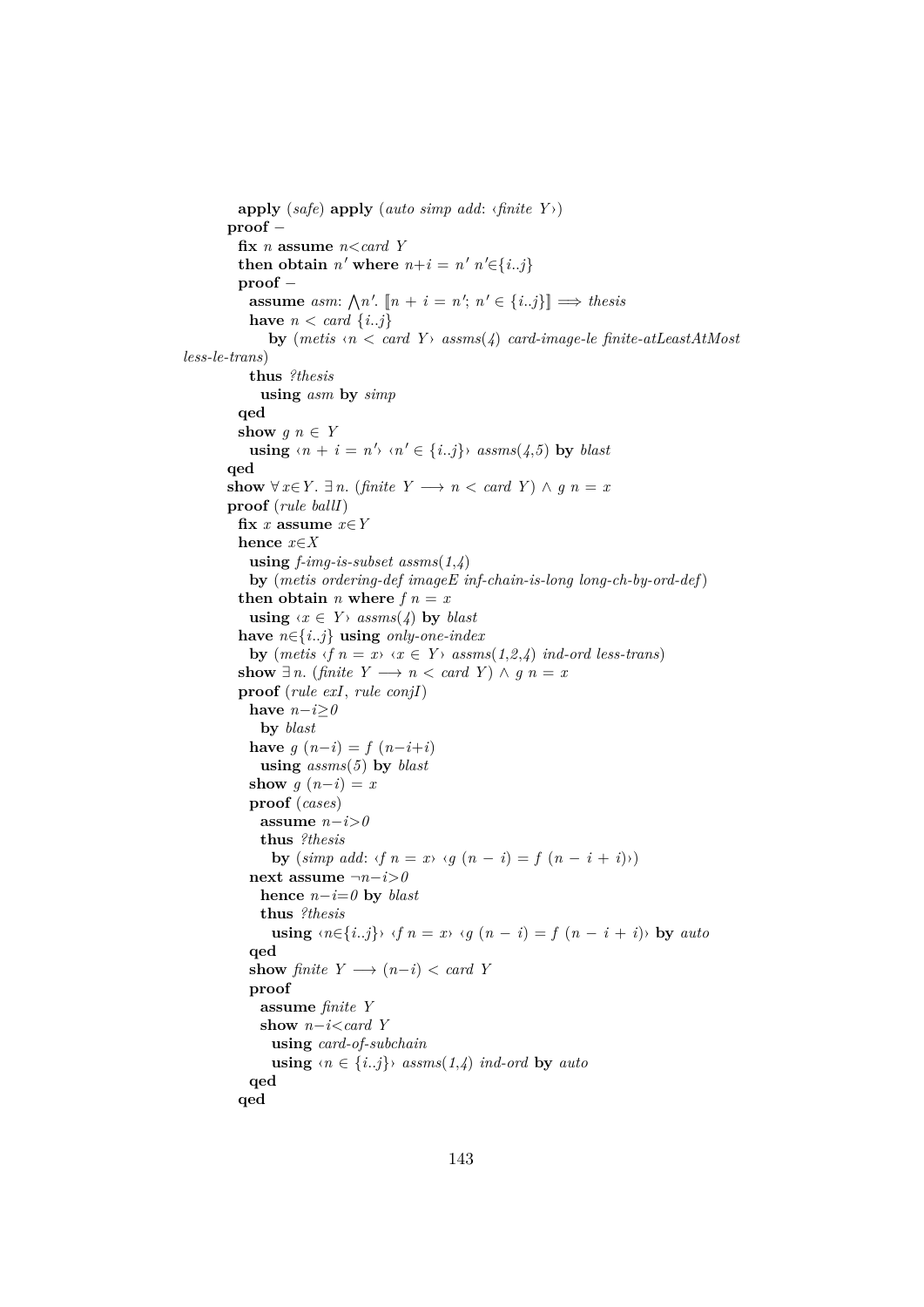```
qed
       show \forall n \; n' \; n''. (finite Y \longrightarrow n'' < \text{card } Y) \land n < n' \land n' < n'' \longrightarrow [[(g \; n)(gn'(g \ n'')]
        apply (safe) using ‹finite Y › apply blast
       proof −
        fix l m n
        assume l<m m<n n<card Y
        hence l+i < m+i m+i < n+iapply simp by (simp add: \langle m \rangle)
        hence [[(f(l+i))(f(m+i))(f(n+i))]using assms(1) inf-chain-is-long long-ch-by-ord-def ordering-ord-ijk by
fastforce
        thus [(g \, l)(g \, m)(g \, n)]using assms(5) by blast
       qed
     qed
     ultimately show ?thesis
       using long-ch-by-ord-def by auto
   qed
   moreover have g \theta = f i \wedge f k \in Y \wedge g (card Y - 1) = f jusing card-of-subchain assms(1,4,5) ind-ord less-imp-le-nat
     by force
   ultimately show ?thesis
     using fin-long-chain-def by blast
 qed
 thus ?thesis
   using fin-long-ch-imp-fin-ch by blast
qed
```
**end**

# **35 Extensions of results to infinite chains**

**context** *MinkowskiSpacetime* **begin**

```
lemma i-neq-j-imp-events-neq-inf :
 assumes [f[(f \theta) \dots]X] i \neq jshows f \, i \neq f \, jproof −
 let ?P = \lambda i j. i \neq j \rightarrow f i \neq f j
  {
   fix i j assume (i::nat) \leq jhave ?P i j
   proof (cases)
     assume i<j
     then obtain k where k > j by \text{blast}hence [(f\ i)(f\ j)(f\ k)]using ‹i < j› assms(1) inf-chain-is-long long-ch-by-ord-def ordering-ord-ijk
by fastforce
```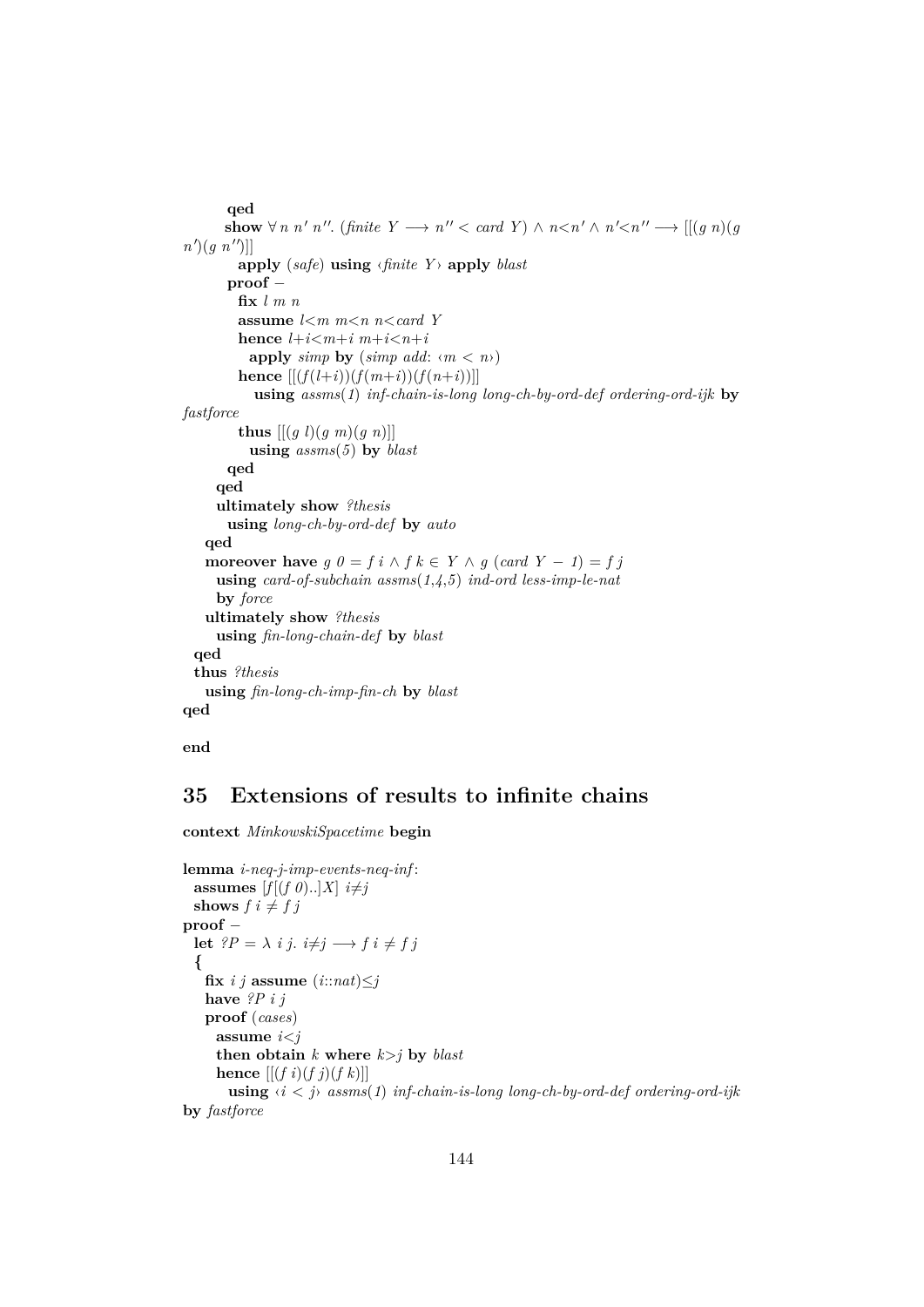```
thus ?P i j
      using abc-abc-neq by blast
   next
     assume \neg i < j hence i = j using \langle i \rangle by auto
     show ?P i j by (simp add: \langle i = j \rangle)
   qed
  } moreover {
   fix i j assume ?P j i
   hence ?P i j by auto
  }
 ultimately show ?thesis
   by (metis assms(2) leI less-imp-le-nat)
qed
```

```
lemma i-neq-j-imp-events-neq:
 assumes long-ch-by-ord f X i\neq j finite X \longrightarrow (i<card X \land j<card X)
 shows f \, i \neq f \, jusing i-neq-j-imp-events-neq-inf indices-neq-imp-events-neq
 by (meson assms get-fin-long-ch-bounds semifin-chain-def)
```

```
lemma inf-chain-origin-unique:
 assumes [f|f \theta..]X] [g[g \theta..]X]
 shows f \theta = q \thetaproof (rule ccontr)
 assume f \theta \neq g \thetaobtain P where P \in \mathcal{P} X \subseteq Pusing assms(1) semifin-chain-on-path by blast
 obtain x where x = g 1 by simphence x \neq q 0
   using assms(2) i-neq-j-imp-events-neq-inf zero-neq-one by blast
 have x∈X
   by (metis ordering-def \langle x = g \rangle t) assms(2) inf-chain-is-long long-ch-by-ord-def)
 have x=f \theta \lor x \neq f \theta by auto
 thus False
 proof (rule disjE)
   assume x=f 0
   hence [(g \theta)(f \theta)(g \theta)]using ‹x=g 1› ‹x=f 0› assms(2) inf-chain-is-long long-ch-by-ord-def order-
ing-ord-ijk
     by fastforce
   then obtain m n where f m = g 0 f n = g 2
    by (metis ordering-def assms(1) assms(2) inf-chain-is-long long-ch-by-ord-def)
   hence [(f \, m)(f \, 0)(f \, n)]by (\text{simp } \text{add: } \langle [((g \ 0)(f \ 0)(g \ 2)]|) \rangle)hence m \neq nusing abc-abc-neq by blast
   have m>0 \land n>0
```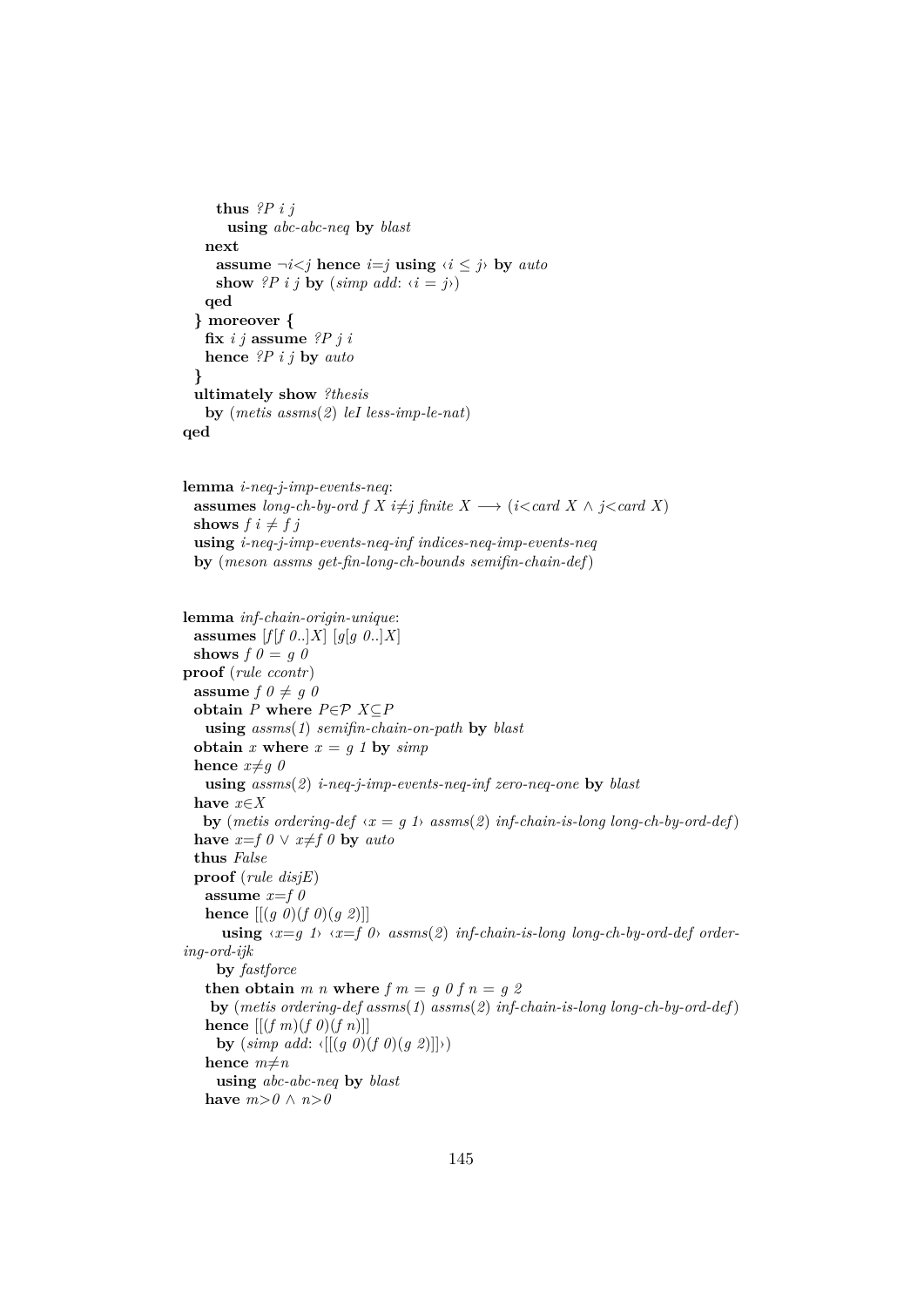**using**  $\langle [(f \, m)(f \, 0)(f \, n)] \rangle$  *abc-abc-neq neq0-conv* **by** *blast* **hence**  $(0 < m \land m < n) \lor (0 < n \land n < m)$ **using**  $\langle m \neq n \rangle$  **by** *auto* **thus** *False* **using**  $\langle [(f \, m)(f \, 0)(f \, n)] \rangle$  *assms*(1) *index-order3 inf-chain-is-long* by *blast* **next assume**  $x \neq f \theta$ 

```
have fn: \forall n. f \in Xby (metis (no-types) ordering-def assms(1) inf-chain-is-long long-ch-by-ord-def)
    have gn: \forall n. g n \in Xby (metis ordering-def assms(2) inf-chain-is-long long-ch-by-ord-def)
    have [(q \theta)x(f \theta)]proof −
      have [[ (f \theta)(g \theta)x]] \lor [[ (g \theta)(f \theta)x]] \lor [[ (g \theta)x(f \theta)]]]using \langle f \circ \theta \neq g \circ \theta \rangle \langle x \neq f \circ \theta \rangle \langle x \neq g \circ \theta \rangle all-aligned-on-semifin-chain
        by (metis ordering-def \langle x \in X \rangle assms inf-chain-is-long long-ch-by-ord-def)
      moreover have \neg [(f \theta)(g \theta)x]using abc-only-cba(1,3) all-aligned-on-semifin-chain assms(2) fn
        by (metis \langle x \in X \rangle \langle x \neq f \theta \rangle \langle x \neq g \theta \rangle)moreover have \neg [(g \theta)(f \theta)x]using fn gn \ (x \in X) \ (x \neq g \ 0)by (metis (no-types) abc-only-cba(1,2,4) all-aligned-on-semifin-chain assms(1))
      ultimately show ?thesis by blast
    qed
   obtain m \cdot m' where g \cdot m' = f \cdot 0 m = Suc \cdot m'using ordering-def assms inf-chain-is-long long-ch-by-ord-def by metis
    hence [(q \theta)(f \theta)(q \theta)]by (metis Suc-le-eq \langle f \theta \neq g \theta \rangle assms(2) inf-chain-is-long lessI linorder-neqE-nat
          long-ch-by-ord-def not-le ordering-ord-ijk zero-less-Suc)
    then obtain n p where f n = g 0 f p = g m
     by (metis abc-abc-neq abc-only-cba(1,4) all-aligned-on-semifin-chain assms(1)
gn)
    hence m < 0 \vee n < 0using all-aligned-on-semifin-chain assms(1) \langle [(g \ 0)(f \ 0)(g \ m)] \rangleby (metis abc-abc-neq abc-only-cba(1,4) fn)
    thus False by simp
  qed
qed
lemma inf-chain-unique:
  assumes [f|f \theta..|X] [g[g 0..]X]
 shows \forall i::nat. f i = g i
proof −
  {
```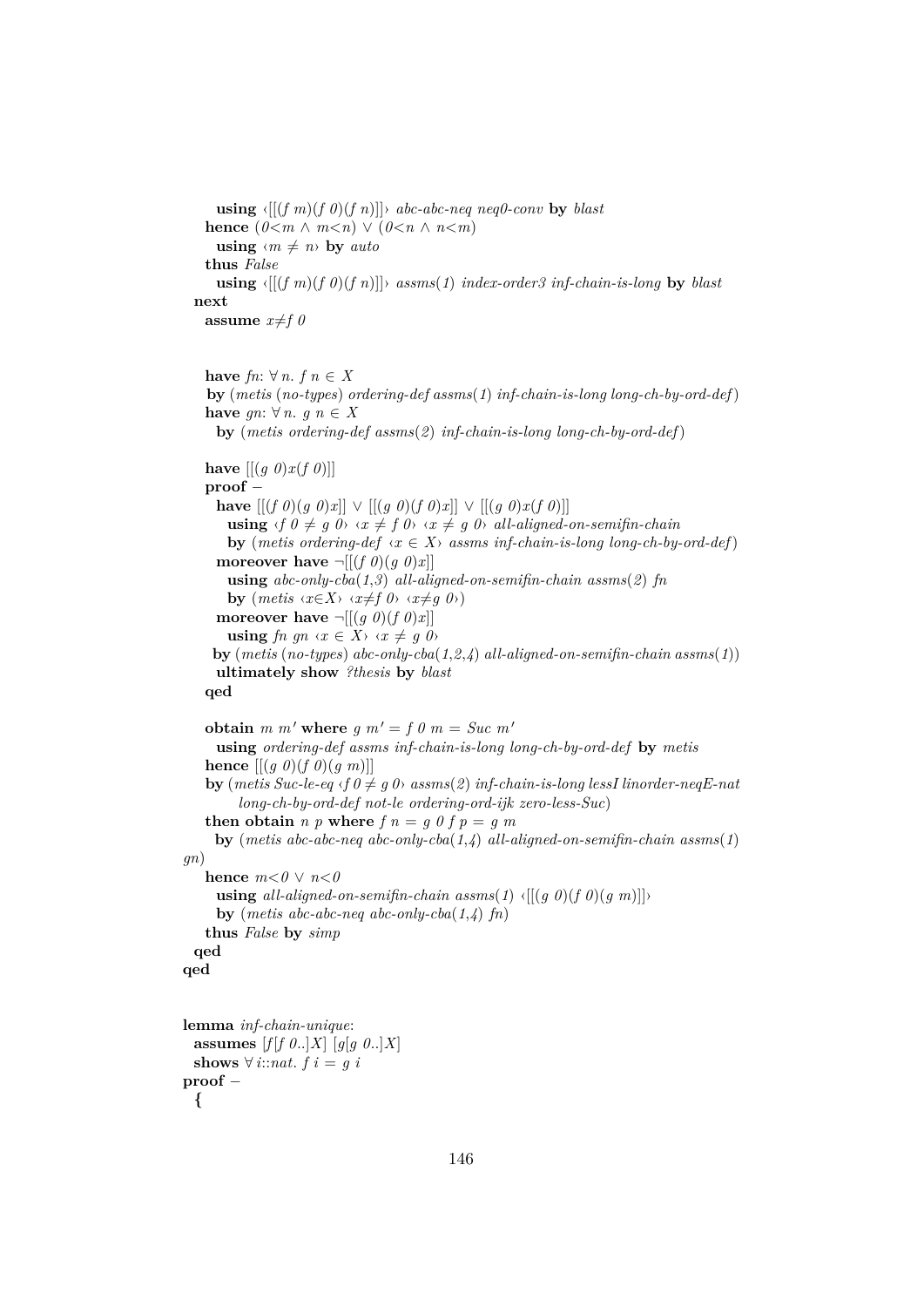**assume** *asm:*  $[f|f \theta..|X]$   $[g|f \theta..|X]$ **have** ∀ *i*::*nat*. *f i* = *g i* **proof fix** *i*::*nat* **show**  $f \mathbf{i} = q \mathbf{i}$ **proof** (*induct i*) **show**  $f \theta = q \theta$ **using** *asm*(*2*) *inf-chain-is-long* **by** *fastforce* fix *i* assume  $f i = q i$ **show**  $f(Suc i) = g(Suc i)$ **proof** (*rule ccontr*) **assume**  $f(Suc i) \neq g(Suc i)$ **let** *?i* = *Suc i* **have**  $f \theta \in X \land q?i \in X \land f?i \in X$ **by** (*metis ordering-def assms*(*1*) *assms*(*2*) *inf-chain-is-long long-ch-by-ord-def*) **hence**  $[[ (f \theta)(f \hat{?}i)(g \hat{?}i)]] \vee [[ (f \theta)(g \hat{?}i)(f \hat{?}i)]] \vee [[ (f \hat{?}i)(f \theta)(g \hat{?}i)]]$ **using** *all-aligned-on-semifin-chain assms*(*1*,*2*) *i-neq-j-imp-events-neq-inf* **by**  $(metis \langle f?i \neq g?i \rangle \langle f \theta = g \theta \rangle)$ **hence** [[(*f 0*)(*f ?i*)(*g ?i*)]] ∨ [[(*f 0*)(*g ?i*)(*f ?i*)]] **using** *all-aligned-on-semifin-chain asm*(*2*) **by**  $(metis \text{ } f \text{ } 0 \in X \land g \text{ } (Suc \text{ } i) \in X \land f \text{ } (Suc \text{ } i) \in X \land abc\text{-}abc\text{-}neg)$ **have** ([[(*f 0*)(*f i*)(*f ?i*)]] ∧ [[(*f 0*)(*g i*)(*g ?i*)]]) ∨ *i*=*0* **using** *long-ch-by-ord-def ordering-ord-ijk asm*(*1*,*2*) **by** (*metis Suc-inject Suc-lessI Suc-less-eq inf-chain-is-long lessI zero-less-Suc*) **thus** *False* **proof** (*rule disjE*) **assume**  $i=0$ **have**  $[(g \theta)(f \theta)(f \theta)]$ **proof** − **obtain** *x* **where**  $x = g \, 1$  **by**  $simp$ **hence** *x*∈*X* **using**  $\langle f \mid \theta \in X \land g$  (*Suc i*) ∈ *X*  $\land$  *f* (*Suc i*) ∈ *X*  $\land$  *i* =  $\theta$  **by** *force* **then obtain** *m* where  $f$   $m = x$ **by** (*metis ordering-def assms*(*1*) *inf-chain-is-long long-ch-by-ord-def*) **hence**  $f$   $m = q$  1 **using**  $\langle x = q \rangle$  **by** *blast* **have** *m*>*1* **using**  $assms(2)$  *i-neq-j-imp-events-neq-inf*  $\langle f^2i \neq g^2i \rangle$ **by** (*metis One-nat-def Suc-lessI*  $\langle f \theta \rangle = g \theta$   $\langle f \theta \rangle = g \theta$   $\langle f \theta \rangle = g \theta$   $\langle g \rangle = g \theta$ *1*› *neq0-conv*) **thus**  $[(g \theta)(f \theta)(f \theta)]$ **using**  $\{[(f\ \theta)(f^{2}i)(g^{2}i)]\}$  ∨  $[(f\ \theta)(g^{2}i)(f^{2}i)]\}$  *⋅f*  $\theta = g\ \theta$ *⋅ if*  $m = x$ *γ*  $\langle i=0 \rangle \langle x=q \rangle$ **by** (*metis One-nat-def assms*(*1*) *gr-implies-not-zero index-order3 inf-chain-is-long order*.*asym*) **qed** have  $f \in X$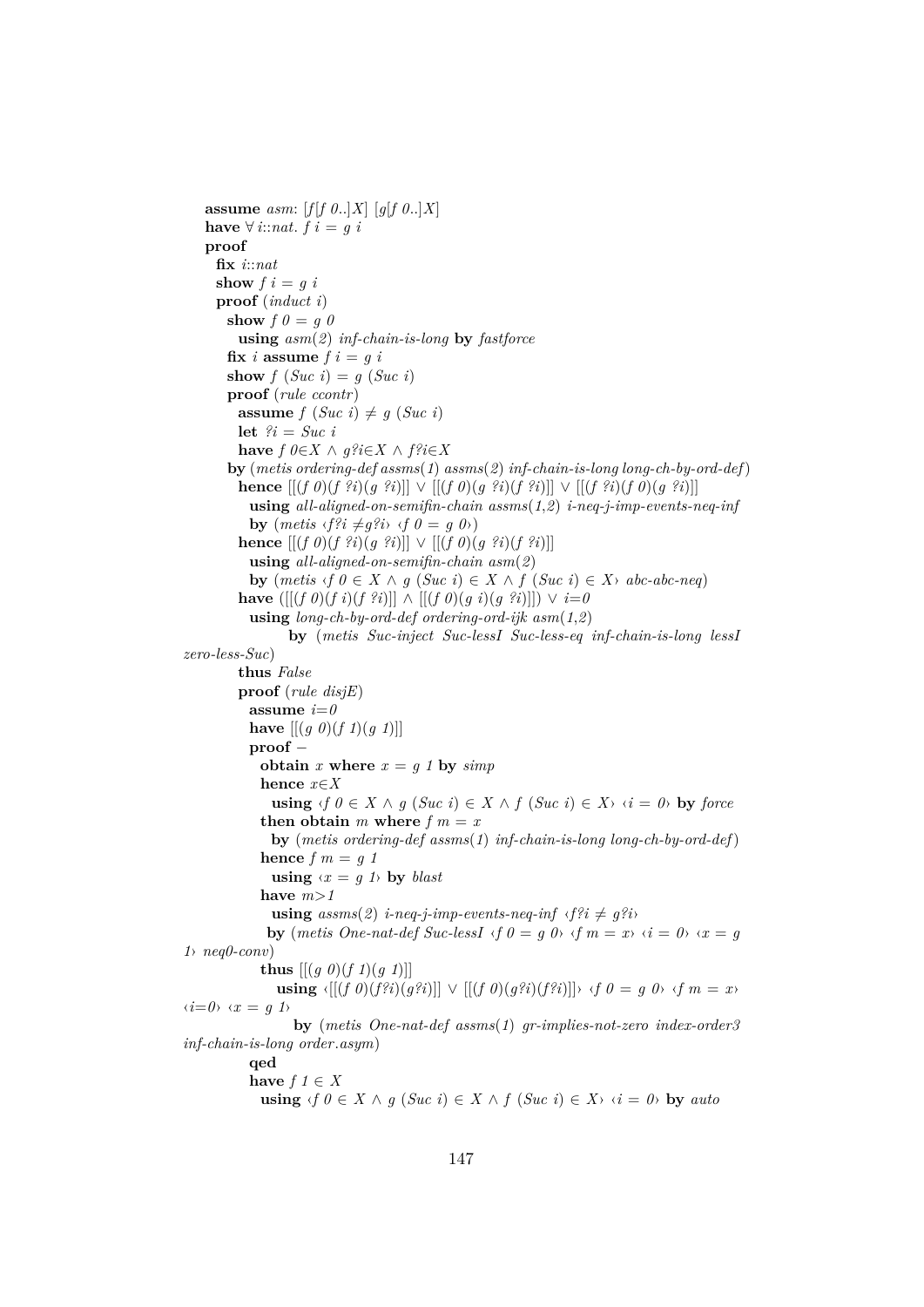```
then obtain m' where q m' = f 1
               by (metis ordering-def assms(2) inf-chain-is-long long-ch-by-ord-def)
             hence [[ (g \ 0) (g \ m')(g \ 1)]]using \langle [(g \theta)(f \theta)(f \theta)] \rangle by auto
             have [[ (g \ 0) (g \ 1) (g \ m')]proof −
               have m' \neq 1 \land m' \neq 0using \langle [(g \theta)(g \pi') (g \theta)] \rangle by (meson abc-abc-neq)
               hence m'>1 by auto
               thus [(g \theta)(g \theta)(g \pi)]using \{[(g\ 0)(g\ m')(g\ 1)]\} is a asms(2) index-order 3 inf-chain-is-longby blast
             qed
             thus False
               \textbf{using } \{[(g \theta)(g \theta)(g \theta)]\} \rightarrow abc\text{-}only\text{-}cba(2) \text{ by } blastnext
             assume [(f \theta)(f \hat{i})(f \hat{i})] \wedge [[(f \theta)(g \hat{i})(g \hat{i})]]have [(g \theta)(f \hat{?}i)(g \hat{?}i)]proof −
               obtain x where x = g ?i by simphence x∈X
                 by (\text{simp add: } \{f \mid \theta \in X \land g \text{ (}Suc \text{ } i\text{)} \in X \land f \text{ (}Suc \text{ } i\text{)} \in X \}then obtain m where f m = xby (metis ordering-def assms(1) inf-chain-is-long long-ch-by-ord-def)
               hence f \, m = g \, \hat{?}i
                 using \langle x = q \rangle?i\rangle by blast
               have m>?i
                 using assms(2) i-neq-j-imp-events-neq-inf \langle f^2i \neq g^2i \rangleby (metis \;Suc\; lessI \; \langle [(f \; 0)(f \; i)(f \; ?i)] \rangle \wedge [(f \; 0)(q \; i)(q \; ?i)] \rangle \; \langle f \; i = q \; i \rangle\langle f | m = x \rangle\langle x \rangle = g (Suc i) assms(1) index-order3 less-nat-zero-code
semifin-chain-def)
               thus [[ (g \theta)(f \hat{?}i)(g \hat{?}i)]]using \{[(f\ \theta)(f^{2}i)(g^{2}i)]\} \lor [[(f\ \theta)(g^{2}i)(f^{2}i)]\} ⋅f 0 = g 0⋅ ·f m = x⋅ ·x
= q \hat{i}by (metis assms(1) gr-implies-not-zero index-order3 inf-chain-is-long
order.asym)
             qed
             obtain m where q m = f ?i
               using \langle (f \theta) \in X \land g?i \in X \land f?i \in X \rangle assms(2)
               by (metis ordering-def inf-chain-is-long long-ch-by-ord-def)
             hence [[(g i)(g m)(g ?i)]]
              using abc\text{-}acd\text{-}bcd <sub>i</sub>[[(f 0)(f i)(f?i)]] ∧ [[(f 0)(g i)(g ?i)]]› \langle[[(g 0)(f ?i)(g
?i)]]›
               by (metis \t f \t 0 = g \t 0 \t \cdot f \t i = g \t i)have [[(g i)(g ?i)(g m)]]
             proof −
               have m > iusing \langle [(g\ i)(g\ m)(g\ ?i)] \rangle assms(2) index-order3 inf-chain-is-long by
```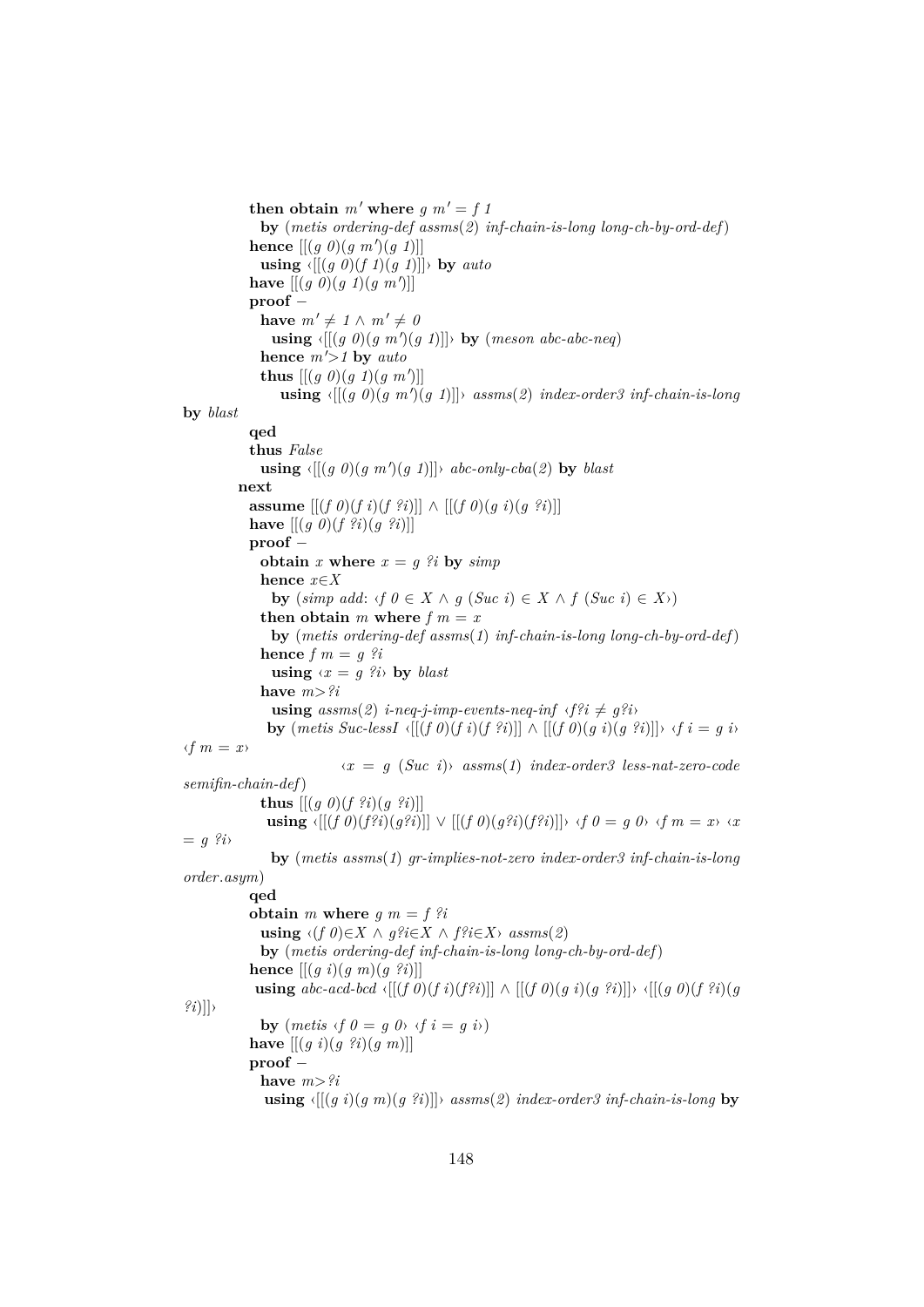```
fastforce
            thus ?thesis
               using assms(2) inf-chain-is-long long-ch-by-ord-def ordering-ord-ijk
by fastforce
          qed
          thus False
            using \langle [(q \ i)(q \ m)(q \ 2i)] \rangle abc-only-cba by blast
        qed
      qed
     qed
   qed
  }
 moreover have f \theta = q \theta using inf-chain-origin-unique assms by blast
 ultimately show ?thesis using assms by auto
qed
```
**end**

## **36 Interlude: betw4 and WLOG**

#### **36.1 betw4 - strict and non-strict, basic lemmas**

**context** *MinkowskiBetweenness* **begin**

Define additional notation for non-strict ordering - cf Schutz' monograph [\[1,](#page-190-0) p. 27].

**abbreviation** *nonstrict-betw-right* ::  $'a \Rightarrow 'a \Rightarrow 'a \Rightarrow bool$  ([[- - -]]) where *nonstrict-betw-right a b c*  $\equiv$   $\left[ \begin{bmatrix} a & b & c \end{bmatrix} \right] \vee b = c$ 

- **abbreviation** *nonstrict-betw-left* ::  $'a \Rightarrow 'a \Rightarrow 'a \Rightarrow bool$  ([[- --]]) where *nonstrict-betw-left a b c*  $\equiv$  [[*a b c*]]  $\vee$  *b* = *a*
- **abbreviation** *nonstrict-betw-both* ::  $'a \Rightarrow 'a \Rightarrow 'a \Rightarrow bool$  where  $nonstrict-betw-both \, a \, b \, c \equiv nonstrict-betw-left \, a \, b \, c \vee nonstrict-betw-right \, a \, b \, c$

**abbreviation** *betw4* ::  $'a \Rightarrow 'a \Rightarrow 'a \Rightarrow 'a \Rightarrow bool$  ([[- - - -]]) where *betw4 a b c d*  $\equiv$  [[*a b c*]]  $\wedge$  [[*b c d*]]

- **abbreviation** *nonstrict-betw-right4* ::  $'a \Rightarrow 'a \Rightarrow 'a \Rightarrow 'a \Rightarrow bool$  ([[- - -]]) where *nonstrict-betw-right4 a b c d*  $\equiv$  *betw4 a b c d*  $\vee$  *c* = *d*
- **abbreviation** *nonstrict-betw-left4* ::  $'a \Rightarrow 'a \Rightarrow 'a \Rightarrow 'a \Rightarrow bool$  ([[- - -]]) where *nonstrict-betw-left4 a b c d*  $\equiv$  *betw4 a b c d*  $\vee$  *a* = *b*

**abbreviation** *nonstrict-betw-both4* ::  $'a \Rightarrow 'a \Rightarrow 'a \Rightarrow 'a \Rightarrow bool$  where  $nonstrict-betw-both4$  a b c  $d \equiv nonstrict-betw-left4$  a b c  $d \vee nonstrict-betw-right4$ *a b c d*

**lemma** *betw4-strong*: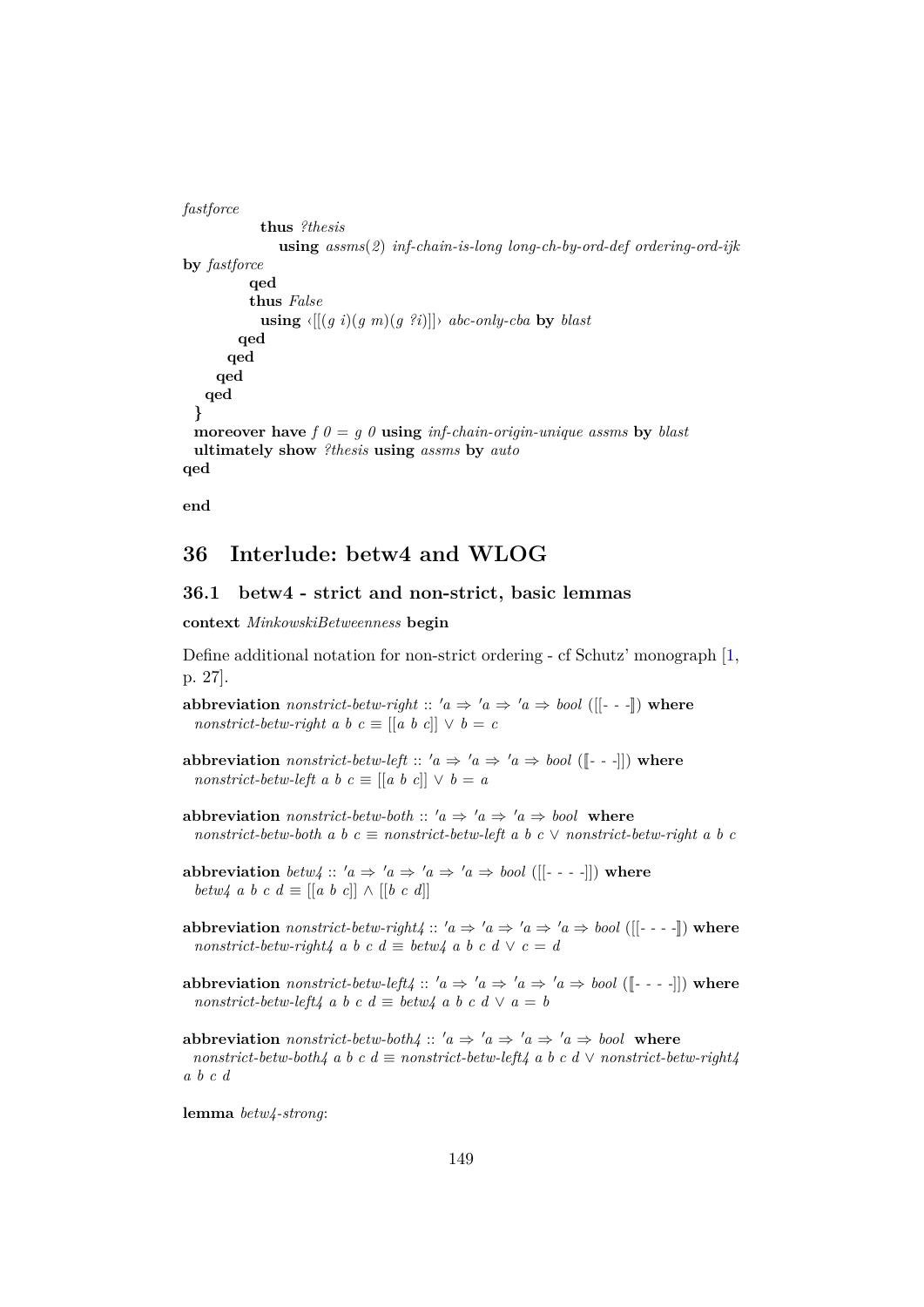**assumes** *betw4 a b c d* **shows** [[*a b d*]] ∧ [[*a c d*]] **using** *abc-bcd-acd assms* **by** *blast*

**lemma** *betw4-imp-neq*: **assumes** *betw4 a b c d* **shows**  $a \neq b \land a \neq c \land a \neq d \land b \neq c \land b \neq d \land c \neq d$ **using** *abc-only-cba assms* **by** *blast*

#### **end context** *MinkowskiSpacetime* **begin**

**lemma** *betw4-weak*: fixes  $a \, b \, c \, d :: 'a$ **assumes** [[*a b c*]] ∧ [[*a c d*]] ∨ [[*a b c*]] ∧ [[*b c d*]] ∨ [[*a b d*]] ∧ [[*b c d*]] ∨ [[*a b d*]] ∧ [[*b c d*]] **shows** *betw4 a b c d* **using** *abc-acd-bcd abd-bcd-abc assms* **by** *blast*

**lemma** *betw4-sym*: fixes  $a::'a$  and  $b::'a$  and  $c::'a$  and  $d::'a$ **shows** *betw4 a b c d*  $\longleftrightarrow$  *betw4 d c b a* **using** *abc-sym* **by** *blast*

**lemma** *abcd-dcba-only*: **fixes** *a*::0*a* **and** *b*::0*a* **and** *c*::0*a* **and** *d*::0*a* **assumes** *betw4 a b c d* shows  $\neg betw4$  *a b d c*  $\neg betw4$  *a c b d*  $\neg betw4$  *a c d b*  $\neg betw4$  *a d b c*  $\neg betw4$  *a d c b* ¬*betw4 b a c d* ¬*betw4 b a d c* ¬*betw4 b c a d* ¬*betw4 b c d a* ¬*betw4 b d c a* ¬*betw4 b d a c* ¬*betw4 c a b d* ¬*betw4 c a d b* ¬*betw4 c b a d* ¬*betw4 c b d a* ¬*betw4 c d a b* ¬*betw4 c d b a* ¬*betw4 d a b c* ¬*betw4 d a c b* ¬*betw4 d b a c* ¬*betw4 d b c a* ¬*betw4 d c a b* **using** *abc-only-cba assms* **by** *blast*+

## **lemma** *some-betw4a*:

fixes  $a::'a$  and  $b::'a$  and  $c::'a$  and  $d::'a$  and  $P$ **assumes**  $P \in \mathcal{P}$   $a \in P$   $b \in P$   $c \in P$   $d \in P$   $a \neq b \wedge a \neq c \wedge a \neq d \wedge b \neq c \wedge b \neq d \wedge c \neq d$ **and** ¬(*betw4 a b c d* ∨ *betw4 a b d c* ∨ *betw4 a c b d* ∨ *betw4 a c d b* ∨ *betw4 a d b c* ∨ *betw4 a d c b*) shows *betw4 b a c d*  $\vee$  *betw4 b a d*  $\vee$  *c kotw4 b c a d*  $\vee$  *betw4 b d a c*  $\vee$  *betw4 c a b d* ∨ *betw4 c b a d* **by** (*smt abc-bcd-acd abc-sym abd-bcd-abc assms some-betw-xor*)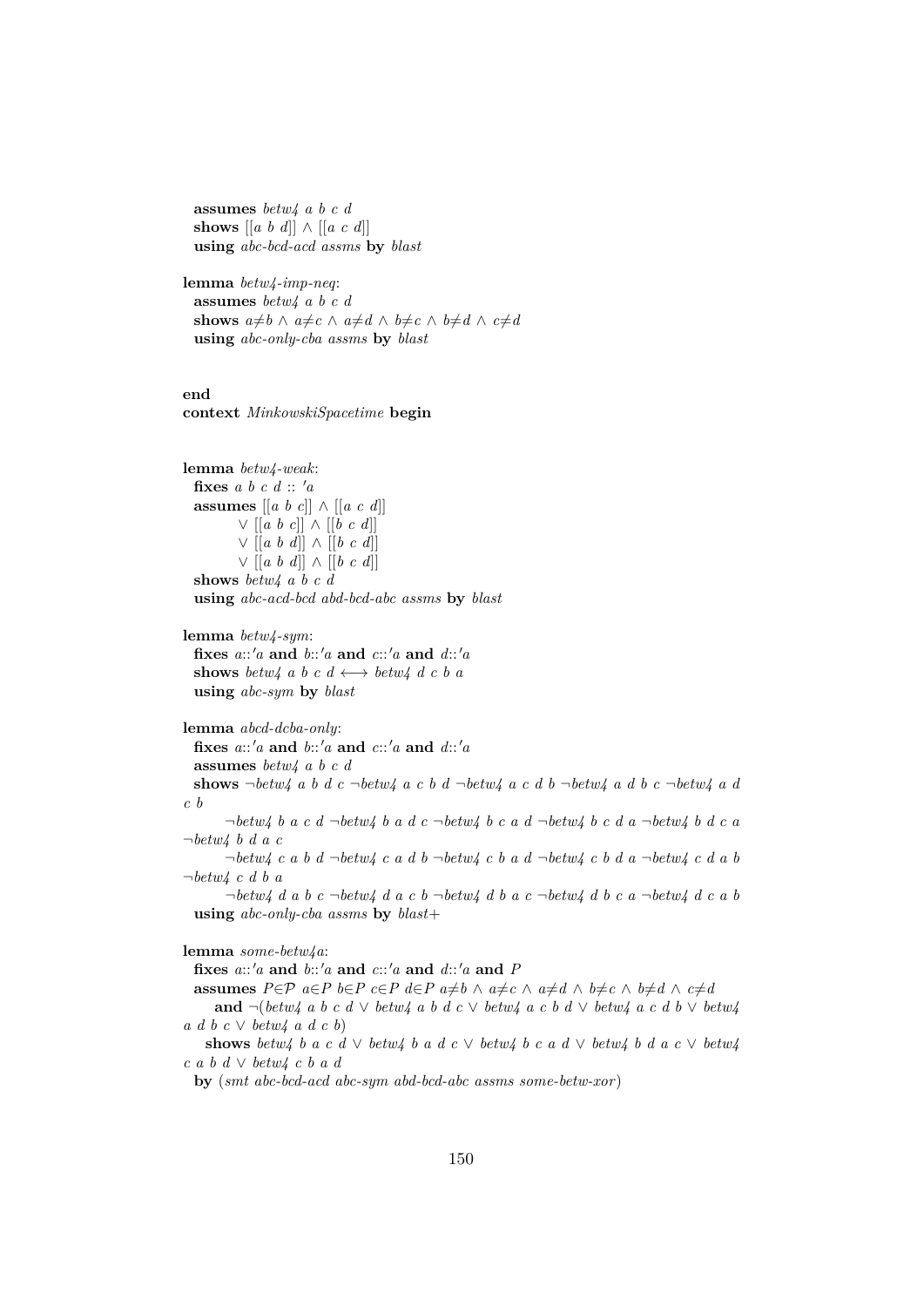**lemma** *some-betw4b*: fixes  $a::'a$  and  $b::'a$  and  $c::'a$  and  $d::'a$  and  $P$ **assumes**  $P \in \mathcal{P}$   $a \in P$   $b \in P$   $c \in P$   $d \in P$   $a \neq b \wedge a \neq c \wedge a \neq d \wedge b \neq c \wedge b \neq d \wedge c \neq d$ **and**  $\neg$ (*betw4 b a c d*  $\vee$  *betw4 b a d c*  $\vee$  *betw4 b c a d*  $\vee$  *betw4 b d a c*  $\vee$  *betw4 c a b d* ∨ *betw4 c b a d*) shows *betw4* a *b c*  $d \vee betw4$  a *b*  $d$  *c*  $\vee$  *betw4* a *c*  $b$   $d \vee$  *betw4*  $a$  *c*  $d$   $b \vee$  *betw4 a d b c* ∨ *betw4 a d c b*

**by** (*smt abc-bcd-acd abc-sym abd-bcd-abc assms some-betw-xor*)

**lemma** *abd-acd-abcdacbd*: **fixes** *a*::<sup>0</sup>*a* **and** *b*::<sup>0</sup>*a* **and** *c*::<sup>0</sup>*a* **and** *d*::<sup>0</sup>*a* **assumes** abd:  $[[a \ b \ d]]$  **and**  $acd$ :  $[[a \ c \ d]]$  **and**  $b \neq c$ **shows** *betw4 a b c d*  $\vee$  *betw4 a c b d* **proof** − **obtain**  $P$  **where**  $P \in \mathcal{P}$   $a \in P$   $b \in P$   $d \in P$ **using** *abc-ex-path abd* **by** *blast* **have** *c*∈*P* **using**  $\langle P \in \mathcal{P} \rangle$   $\langle a \in P \rangle$   $\langle d \in P \rangle$  *abc-abc-neq acd betw-b-in-path* by *blast* **have**  $\neg$   $[$ *b d c* $]$ **using** *abc-sym abcd-dcba-only*(*5*) *abd acd* **by** *blast* **hence** [[*b c d*]] ∨ [[*c b d*]] **using** *abc-abc-neq abc-sym abd acd assms*(*3*) *some-betw* **by**  $(metis \langle P \in \mathcal{P} \rangle \langle b \in P \rangle \langle c \in P \rangle \langle d \in P \rangle)$ **thus** *?thesis* **using** *abd acd betw4-weak* **by** *blast* **qed**

**end**

## **36.2 WLOG for two general symmetric relations of two elements on a single path**

#### **context** *MinkowskiBetweenness* **begin**

This first one is really just trying to get a hang of how to write these things. If you have a relation that does not care which way round the "endpoints" (if Q is the interval-relation) go, then anything you want to prove about both undistinguished endpoints, follows from a proof involving a single endpoint.

**lemma** *wlog-sym-element*: **assumes** *symmetric-rel*:  $\bigwedge a \ b \ I. \ Q \ I \ a \ b \Longrightarrow Q \ I \ b \ a$ and *one-endpoint*:  $\bigwedge a \ b \ x \ I. \ \llbracket Q \ I \ a \ b; \ x = a \rrbracket \Longrightarrow P \ x \ I$ shows *other-endpoint*:  $\bigwedge a \ b \ x \ I. \ [Q \ I \ a \ b; x = b] \Longrightarrow P \ x \ I$ **using** *assms* **by** *fastforce*

This one gives the most pertinent case split: a proof involving e.g. an element of an interval must consider the edge case and the inside case.

**lemma** *wlog-element*: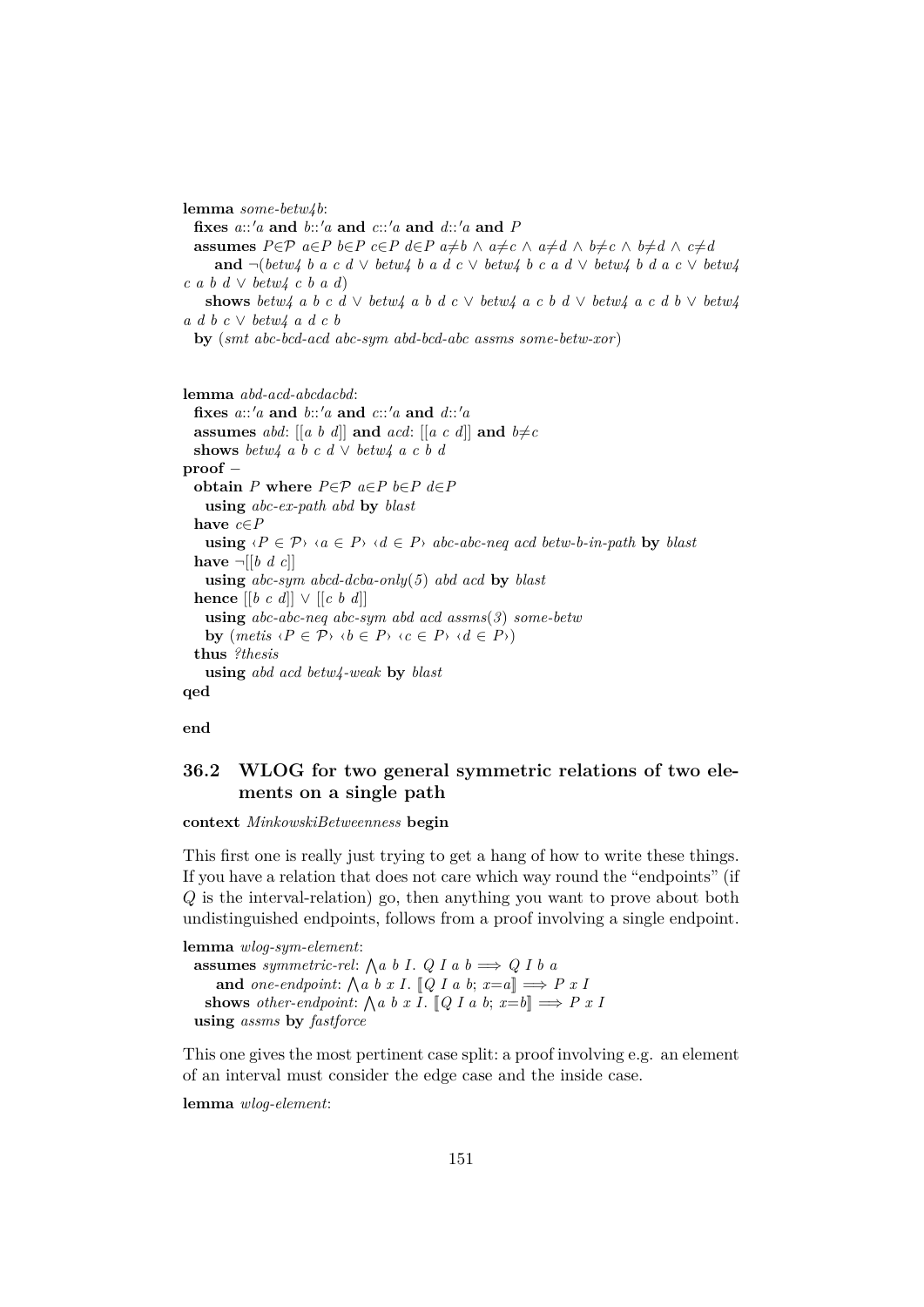**assumes** *symmetric-rel*:  $\bigwedge a \ b \ I. \ Q \ I \ a \ b \Longrightarrow Q \ I \ b \ a$ and *one-endpoint*:  $\bigwedge a \ b \ x \ I. \ [Q \ I \ a \ b; \ x=a] \Longrightarrow P \ x \ I$ **and** *neither-endpoint:*  $\bigwedge a \ b \ x \ I$ . [*Q I a b*;  $x \in I$ ;  $(x \neq a \land x \neq b)$ ]  $\implies P \ x \ I$ **shows** any-element:  $\bigwedge x \ I$ . [ $x \in I$ ;  $(\exists a \ b \ldotp \ Q \ I \ a \ b)$ ]  $\implies P \ x \ I$ **by** (*metis assms*)

Summary of the two above. Use for early case splitting in proofs. Doesn't need  $P$  to be symmetric - the context in the conclusion is explicitly symmetric.

**lemma** *wlog-two-sets-element*: **assumes** symmetric-Q:  $\bigwedge a \ b \ I. \ Q \ I \ a \ b \Longrightarrow Q \ I \ b \ a$ and *case-split*:  $\bigwedge a \ b \ c \ d \ x \ I \ J. \ [Q \ I \ a \ b; \ Q \ J \ c \ d] \Longrightarrow$  $(x=a \vee x=c \longrightarrow P x I J) \wedge (\neg(x=a \vee x=b \vee x=c \vee x=d) \longrightarrow P x I J)$ shows  $\bigwedge x \mid J$ .  $[\exists a \ b. \ Q \ I \ a \ b; \exists a \ b. \ Q \ J \ a \ b] \Longrightarrow P \ x \mid J$ **by** (*smt case-split symmetric-Q*)

Now we start on the actual result of interest. First we assume the events are all distinct, and we deal with the degenerate possibilities after.

**lemma** *wlog-endpoints-distinct1*: **assumes** symmetric-Q:  $\bigwedge a \ b \ I. \ Q \ I \ a \ b \Longrightarrow Q \ I \ b \ a$ and  $\bigwedge I J a b c d. [Q I a b; Q J c d; betw4 a b c d] \Rightarrow P I J$ shows  $\bigwedge I J a b c d. \big[ Q I a b; Q J c d; \big]$ *betw4 b a c d* ∨ *betw4 a b d c* ∨ *betw4 b a d c* ∨ *betw4 d c b a*]] =⇒ *P I J* **by** (*meson abc-sym assms*(*2*) *symmetric-Q*)

**lemma** *wlog-endpoints-distinct2*: **assumes** symmetric-Q:  $\bigwedge a \ b \ I. \ Q \ I \ a \ b \Longrightarrow Q \ I \ b \ a$ and  $\bigwedge I J a b c d. [Q I a b; Q J c d; betw4 a c b d] \Rightarrow P I J$ shows  $\bigwedge I J a b c d. \big[ Q I a b; Q J c d; \big]$ *betw4 b c a d* ∨ *betw4 a d b c* ∨ *betw4 b d a c* ∨ *betw4 d b c a*]] =⇒ *P I J* **by** (*meson abc-sym assms*(*2*) *symmetric-Q*)

**lemma** *wlog-endpoints-distinct3*: **assumes** symmetric-Q:  $\bigwedge a \ b \ I. \ Q \ I \ a \ b \Longrightarrow Q \ I \ b \ a$ **and** symmetric-P:  $\bigwedge I J$ . [ $\exists a \ b$ . *Q I a b*;  $\exists a \ b$ . *Q J a b*;  $P I J$ ]  $\Longrightarrow P J I$ and  $\bigwedge I J a b c d. [Q I a b; Q J c d; betw4 a c d b] \Rightarrow P I J$ shows  $\bigwedge I J a b c d. \big[ Q I a b; Q J c d; \big]$ *betw4* a d c b  $\vee$  *betw4* b c d a  $\vee$  *betw4* b d c a  $\vee$  *betw4* c a b d $\Rightarrow$  P I J **by** (*meson assms*)

**lemma** (**in** *MinkowskiSpacetime*) *wlog-endpoints-distinct4*: **fixes**  $Q$ :: ('a set)  $\Rightarrow$  'a  $\Rightarrow$  'a  $\Rightarrow$  bool and  $P: (\text{a set}) \Rightarrow (\text{a set}) \Rightarrow \text{bool}$ **and** *A*:: ('*a set*) **assumes** *path-A*: *A*∈P and *symmetric-Q*:  $\bigwedge a \ b \ I. \ Q \ I \ a \ b \Longrightarrow Q \ I \ b \ a$ **and**  $Q$ -implies-path:  $\bigwedge a \ b \ I$ .  $\bigupharpoonright I \subseteq A$ ;  $Q \ I \ a \ b \bigupharpoonright \Rightarrow b \in A \ \wedge \ a \in A$ and *symmetric-P*:  $\bigwedge I J$ .  $\Box a b$ . *Q I a b*;  $\Box a b$ . *Q J a b*;  $P I J \Box \Rightarrow P J I$ and  $\bigwedge I J a b c d$ .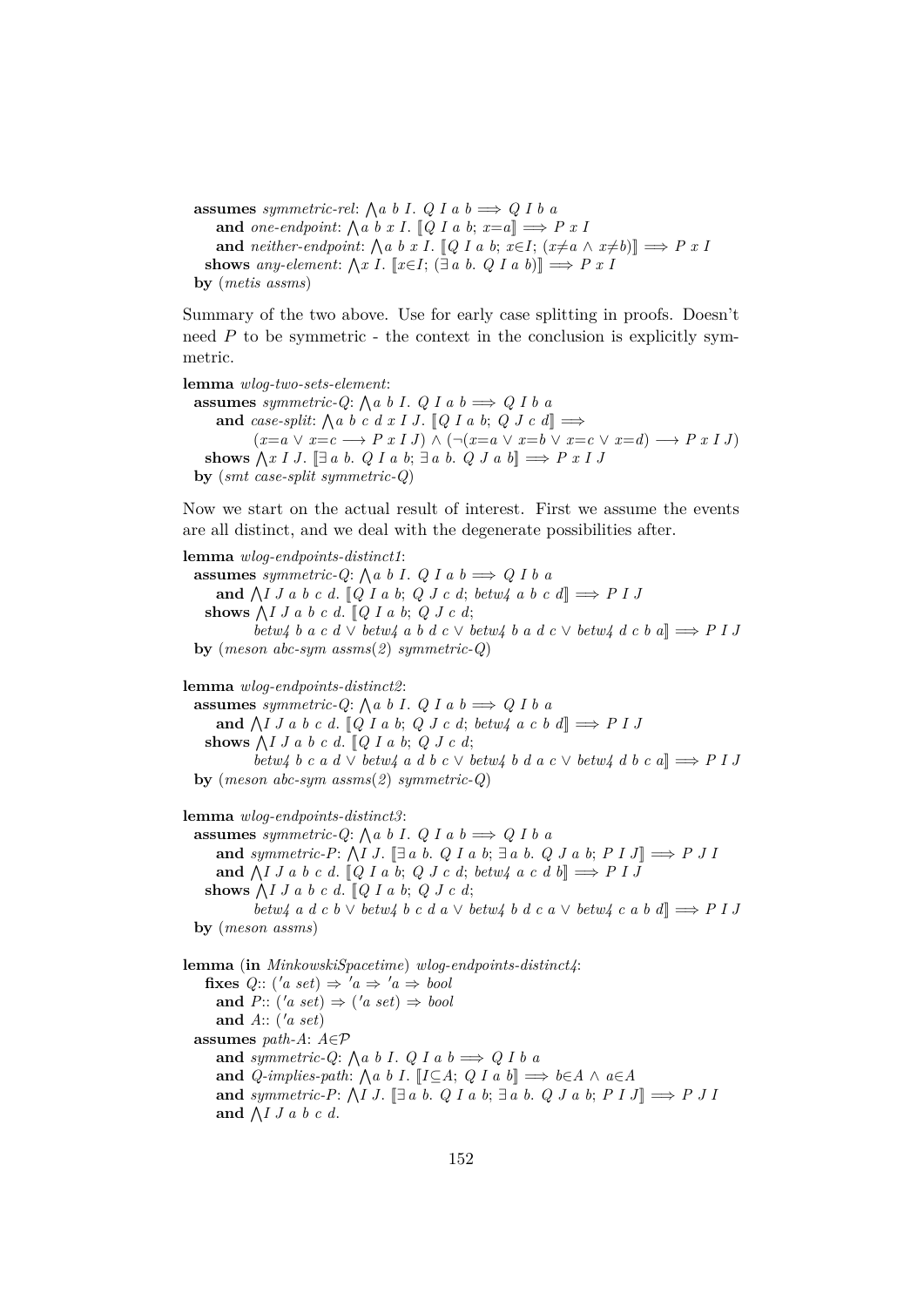[[*Q I a b*; *Q J c d*; *I*⊆*A*; *J*⊆*A*; *betw4 a b c d* ∨ *betw4 a c b d* ∨ *betw4 a c d*  $b \implies P I J$ shows  $\bigwedge I J a b c d$ . [*Q I a b*; *Q J c d*; *I*⊆*A*; *J*⊆*A*;  $a \neq b \land a \neq c \land a \neq d \land b \neq c \land b \neq d \land c \neq d$ ]  $\implies$  *P I J* **proof** − **fix** *I J a b c d* **assume** *asm: Q I a b Q J c d I*  $\subseteq$  *A J*  $\subseteq$  *A a*≠*b* ∧ *a*≠*c* ∧ *a*≠*d* ∧ *b*≠*c* ∧ *b*≠*d* ∧ *c*≠*d* **have** *endpoints-on-path*:  $a \in A$  *b*∈*A*  $c \in A$  *d*∈*A* **using** *Q-implies-path asm* **by** *blast*+ **show** *P I J* **proof** (*cases*) **assume** *betw4 b a c d* ∨ *betw4 b a d c* ∨ *betw4 b c a d* ∨ *betw4 b d a c* ∨ *betw4 c a b d* ∨ *betw4 c b a d* **then consider** *betw4 b a c d*|*betw4 b a d c*|*betw4 b c a d*| *betw4 b d a c*|*betw4 c a b d*|*betw4 c b a d* **by** *linarith* **thus** *P I J* **apply** (*cases*) **apply** (*metis*(*mono-tags*) *asm*(*1*−*4*) *assms*(*5*) *symmetric-Q*)+  $\text{apply}$  (*metis asm*(1−*4*)  $\text{assms}(4,5)$ ) **by** (*metis asm*(*1*−*4*) *assms*(*2*,*4*,*5*) *symmetric-Q*) **next assume** ¬(*betw4 b a c d* ∨ *betw4 b a d c* ∨ *betw4 b c a d* ∨ *betw4 b d a c* ∨ *betw4 c a b d* ∨ *betw4 c b a d*) **hence** *betw4 a b c d*  $\vee$  *betw4 a b d c*  $\vee$  *betw4 a c b d*  $\vee$ *betw4 a c d b* ∨ *betw4 a d b c* ∨ *betw4 a d c b* **using** some-betw $\Delta b$  [where  $P = A$  and  $a = a$  and  $b = b$  and  $c = c$  and  $d = d$ ] **using** *endpoints-on-path asm path-A* **by** *simp* **then consider** *betw4 a b c d*|*betw4 a b d c*|*betw4 a c b d*| *betw4 a c d b*|*betw4 a d b c*|*betw4 a d c b* **by** *linarith* **thus** *P I J* **apply** (*cases*) **by**  $(metis asm(1-4) assms(5) symmetric-Q)+$ **qed qed**

lemma (in *MinkowskiSpacetime*) wlog-endpoints-distinct': **assumes**  $A \in \mathcal{P}$ and  $\bigwedge a \ b \ I. \ Q \ I \ a \ b \Longrightarrow Q \ I \ b \ a$ and  $\bigwedge a \ b \ I. \ [I \subseteq A; \ Q \ I \ a \ b] \Longrightarrow a \in A$ **and**  $\bigwedge I J$ .  $[\exists a \ b. \ Q I a \ b; \exists a \ b. \ Q J a \ b; P I J] \Longrightarrow P J I$ and  $\bigwedge I J a b c d$ . [[*Q I a b*; *Q J c d*; *I*⊆*A*; *J*⊆*A*; *betw4 a b c d* ∨ *betw4 a c b d* ∨ *betw4 a c d*  $b \rceil \Rightarrow P I J$ **and** *Q I a b* **and** *Q J c d*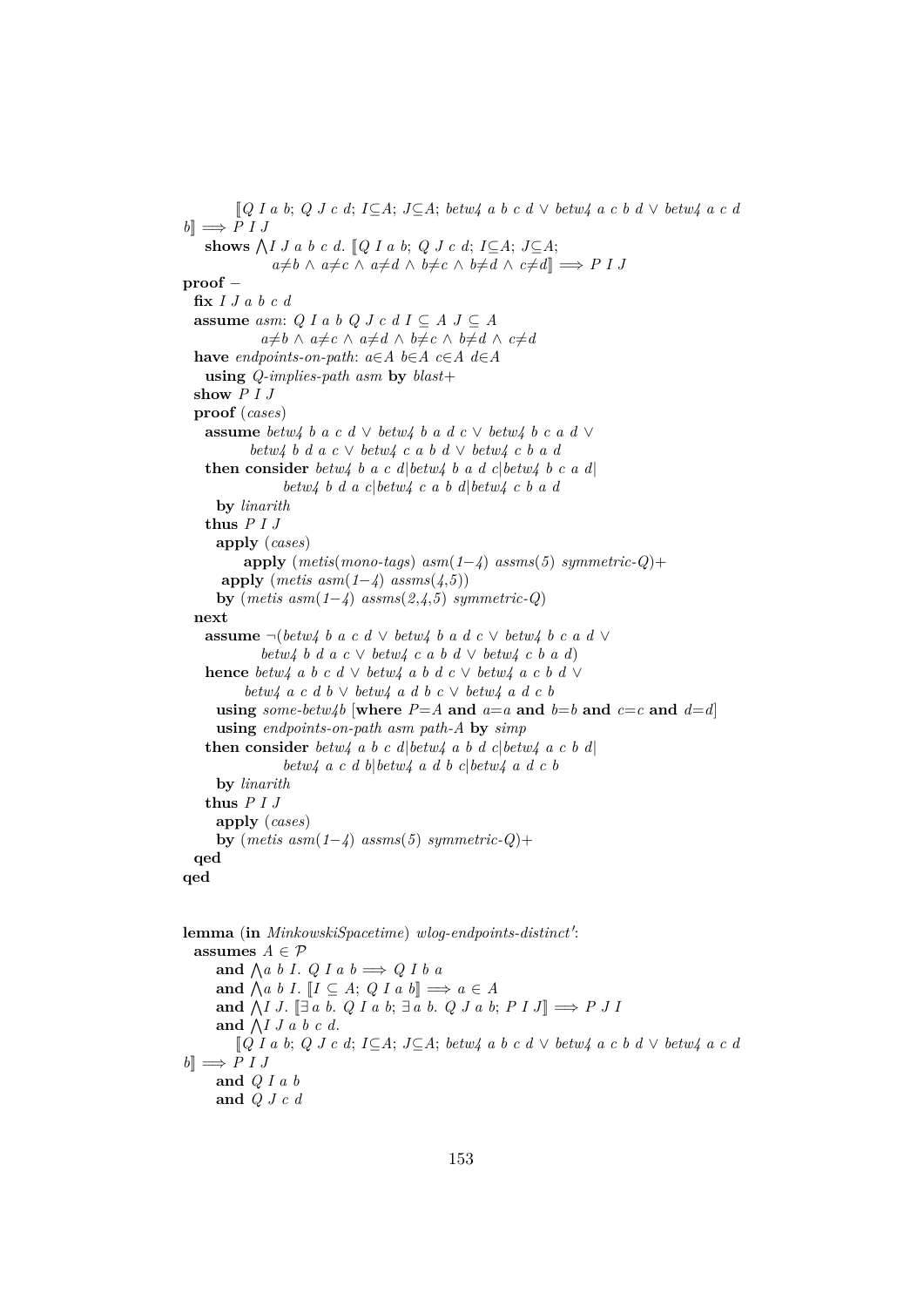**and**  $I \subseteq A$ and  $J \subseteq A$ and  $a \neq b$   $a \neq c$   $a \neq d$   $b \neq c$   $b \neq d$   $c \neq d$ **shows** *P I J* **proof** − **{ let**  $?R = (\lambda I. (\exists a b. Q I a b))$ have  $\bigwedge I J$ . [*?R I*; *?R J*; *P I J*]  $\implies$  *P J I* **using** *assms*(*4*) **by** *blast* **} thus** *?thesis* **using** *wlog-endpoints-distinct4* [where  $P = P$  and  $Q = Q$  and  $A = A$  and  $I = I$  and  $J = J$  and  $a = a$  and  $b = b$ and  $c=c$  and  $d=d$ **by** (*smt assms*(*1*−*3*,*5*−)) **qed**

**lemma** (**in** *MinkowskiSpacetime*) *wlog-endpoints-distinct*: **assumes** *path-A*: *A*∈P and *symmetric-Q*:  $\bigwedge a \ b \ I. \ Q \ I \ a \ b \Longrightarrow Q \ I \ b \ a$ **and**  $Q$ -implies-path:  $\bigwedge a \ b \ I$ .  $\big[ I \subseteq A; \ Q \ I \ a \ b \big] \Longrightarrow b \in A \ \wedge \ a \in A$ **and** symmetric-P:  $\bigwedge I J$ . [ $\exists a \ b$ . *Q I a b*;  $\exists a \ b$ . *Q J a b*;  $P I J$ ]  $\Longrightarrow P J I$ and  $\bigwedge I J a b c d$ . [[*Q I a b*; *Q J c d*; *I*⊆*A*; *J*⊆*A*; *betw4 a b c d* ∨ *betw4 a c b d* ∨ *betw4 a c d*  $b \rVert \Rightarrow P I J$ shows  $\bigwedge I J a b c d$ .  $[Q I a b; Q J c d; I \subseteq A; J \subseteq A;$  $a \neq b$  ∧  $a \neq c$  ∧  $a \neq d$  ∧  $b \neq c$  ∧  $b \neq d$  ∧  $c \neq d$ ]  $\implies$  *P I J* **by** (*smt* (*verit*, *ccfv-SIG*) *assms some-betw4b*)

**lemma** *wlog-endpoints-degenerate1*: **assumes** symmetric-Q:  $\bigwedge a \ b \ I. \ Q \ I \ a \ b \Longrightarrow Q \ I \ b \ a$ **and** symmetric-P:  $\bigwedge I J$ . [ $\exists a \ b$ . *Q I a b*;  $\exists a \ b$ . *Q I a b*;  $P I J$ ]  $\Longrightarrow P J I$ and *two*:  $\bigwedge I J a b c d$ .  $\lbrack Q I a b; Q J c d;$  $(a=b \land b=c \land c=d) \lor (a=b \land b \neq c \land c=d)$ and *one*:  $\bigwedge I J a b c d$ .  $\mathbb{Q} I a b$ ;  $Q J c d$ ;  $(a=b \land b=c \land c \neq d) \lor (a=b \land b \neq c \land c \neq d \land a \neq d)$ ]  $\implies$  *P I J* 

**and** *no*: V *I J a b c d*. [[*Q I a b*; *Q J c d*;  $(a \neq b \land b \neq c \land c \neq d \land a = d) \lor (a \neq b \land b = c \land c \neq d \land a = d)$ **shows**  $\bigwedge I J a b c d$ .  $[Q I a b; Q J c d; \neg(a \neq b \land b \neq c \land c \neq d \land a \neq d \land a \neq c \land c \neq d)$  $b \neq d$ <sup> $\parallel \Rightarrow$ </sup> *P I J* **by** (*metis assms*)

**lemma** *wlog-endpoints-degenerate2*: **assumes** *symmetric-Q*:  $\bigwedge a \ b \ I. \ Q \ I \ a \ b \Longrightarrow Q \ I \ b \ a$ **and**  $Q$ -implies-path:  $\bigwedge a \ b \ I \ A$ .  $\llbracket I \subseteq A; A \in \mathcal{P}; Q \ I \ a \ b \rrbracket \Longrightarrow b \in A \ \wedge \ a \in A$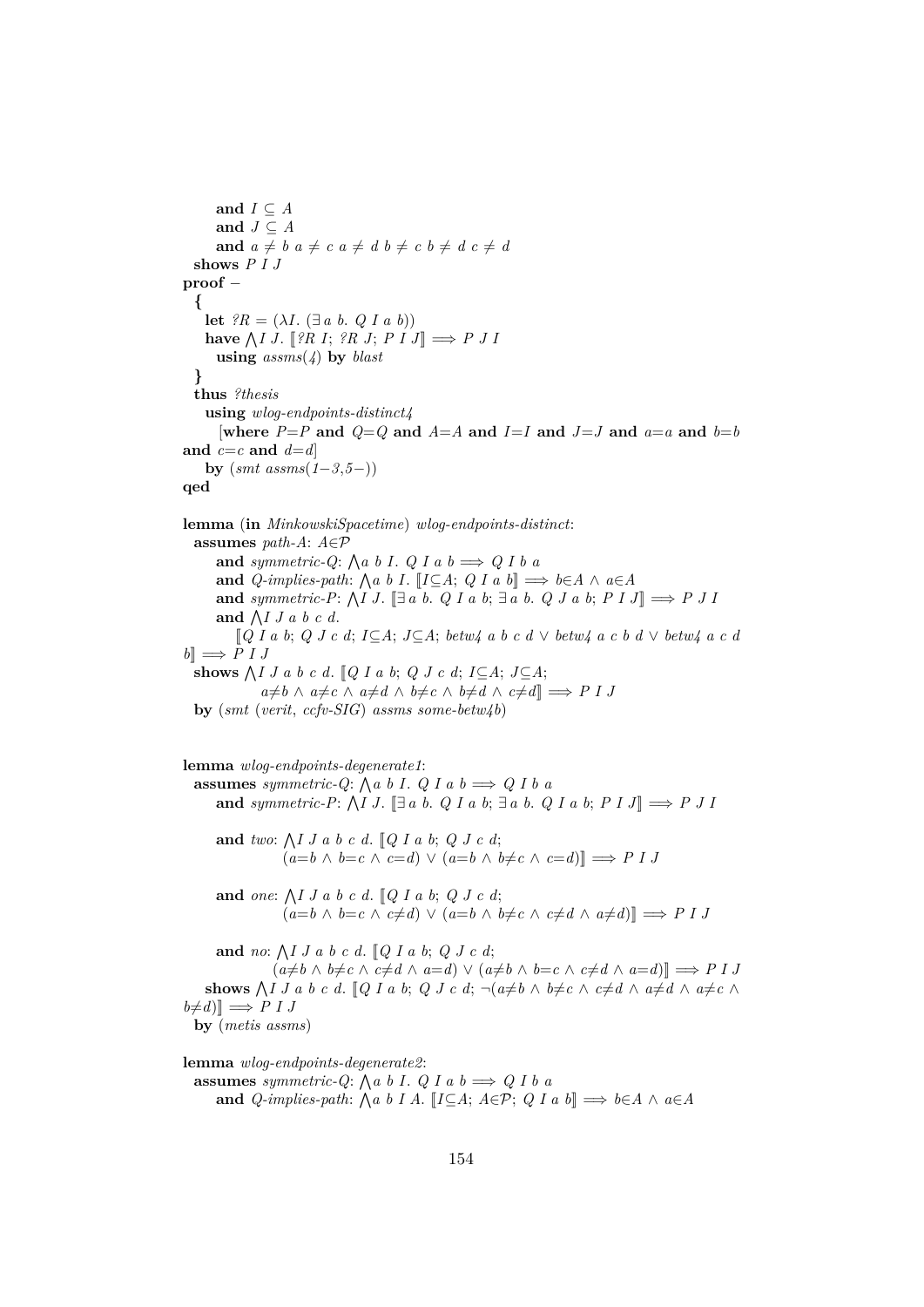and *symmetric-P*:  $\bigwedge I J$ .  $\Box a b$ . *Q I a b*;  $\Box a b$ . *Q J a b*;  $P I J \Box \Rightarrow P J I$ **and**  $\bigwedge I J a b c d A$ . [*Q I a b*; *Q J c d*; *I*⊆*A*; *J*⊆*A*; *A*∈*P*; [[*a b c*]] ∧ *a*=*d*]] =⇒ *P I J* and  $\bigwedge I J a b c d A$ . [Q I a b; Q J c d; I ⊆A; J ⊆A;  $A \in \mathcal{P}$ ;  $[[b \ a \ c]] \wedge a=d] \implies P I J$ shows  $\bigwedge I J a b c d A$ .  $[Q I a b; Q J c d; I \subseteq A; J \subseteq A; A \in \mathcal{P};$  $a \neq b$  ∧  $b \neq c$  ∧  $c \neq d$  ∧  $a = d$ ]  $\implies$  *P I J* **proof** − have *last-case*:  $\bigwedge I J a b c d A$ . [*Q I a b*; *Q J c d*; *I*⊆*A*; *J*⊆*A*; *A*∈P;  $[[b \ c \ a]] \wedge a=d] \implies P I J$ **using**  $assms(1,3-5)$  **by** (*metis abc-sym*) **thus**  $\bigwedge I J a b c d A$ . [Q I a b; Q J c d; I ⊆A; J ⊆A; A ∈P;  $a \neq b$  ∧  $b \neq c$  ∧  $c \neq d$  ∧  $a = d$ ]  $\implies$  *P I J* **by**  $(smt (z3) abc-sym assms(2,4,5) some-betw)$ **qed**

**lemma** *wlog-endpoints-degenerate*:

**assumes** *path-A*: *A*∈P and *symmetric-Q*:  $\bigwedge a \ b \ I. \ Q \ I \ a \ b \Longrightarrow Q \ I \ b \ a$ **and**  $Q$ -implies-path:  $\bigwedge a \ b \ I$ .  $\big[ I \subseteq A; \ Q \ I \ a \ b \big] \Longrightarrow b \in A \ \wedge \ a \in A$ **and** symmetric-P:  $\bigwedge I J$ . [ $\exists a \ b$ . *Q I a b*;  $\exists a \ b$ . *Q J a b*;  $P I J$ ]  $\Longrightarrow P J I$ and  $\bigwedge I J a b c d$ . [*Q I a b*; *Q J c d*; *I*⊆*A*; *J*⊆*A*]  $\implies ((a=b \land b=c \land c=d) \longrightarrow P \cup I) \land ((a=b \land b \neq c \land c=d) \longrightarrow P \cup I)$  $\wedge ((a=b \wedge b=c \wedge c\neq d) \longrightarrow P I J) \wedge ((a=b \wedge b\neq c \wedge c\neq d \wedge a\neq d) \longrightarrow$ *P I J*)  $∧ ((a \neq b ∧ b = c ∧ c \neq d ∧ a = d) \rightarrow P I J)$ ∧ (([[*a b c*]] ∧ *a*=*d*) −→ *P I J*) ∧ (([[*b a c*]] ∧ *a*=*d*) −→ *P I J*) shows  $\bigwedge I J a b c d$ .  $[Q I a b; Q J c d; I \subseteq A; J \subseteq A;$  $\neg(a \neq b \land b \neq c \land c \neq d \land a \neq d \land a \neq c \land b \neq d)$ ]  $\implies$  *P I J* 

#### **proof** −

We first extract some of the assumptions of this lemma into the form of other WLOG lemmas' assumptions.

have *ord1*:  $\bigwedge I J a b c d$ .  $\lbrack Q I a b; Q J c d; I \subseteq A; J \subseteq A;$  $[[a \ b \ c]] \wedge a=d] \implies P I J$ **using** *assms*(*5*) **by** *auto* have *ord2*:  $\bigwedge I J a b c d$ . [ $Q I a b$ ;  $Q J c d$ ;  $I \subseteq A$ ;  $J \subseteq A$ ;  $[[b \ a \ c]] \wedge a=d] \implies P I J$ **using** *assms*(*5*) **by** *auto* have *last-case*:  $\bigwedge I J a b c d. [Q I a b; Q J c d; I \subseteq A; J \subseteq A;$  $a \neq b$  ∧  $b \neq c$  ∧  $c \neq d$  ∧  $a = d$ ]  $\implies$  *P I J* **using** *ord1 ord2 wlog-endpoints-degenerate2 symmetric-P symmetric-Q Q-implies-path path-A* **by** (*metis abc-sym some-betw*) show  $\bigwedge I \cup A$  b c d.  $[Q \cup A \cup B] \cup Q \cup C$  d;  $I \subseteq A$ ;  $J \subseteq A$ ;  $\neg(a \neq b \land b \neq c \land c \neq d \land a \neq d \land a \neq c \land b \neq d)$ ]  $\implies$  *P I J* 

**proof** −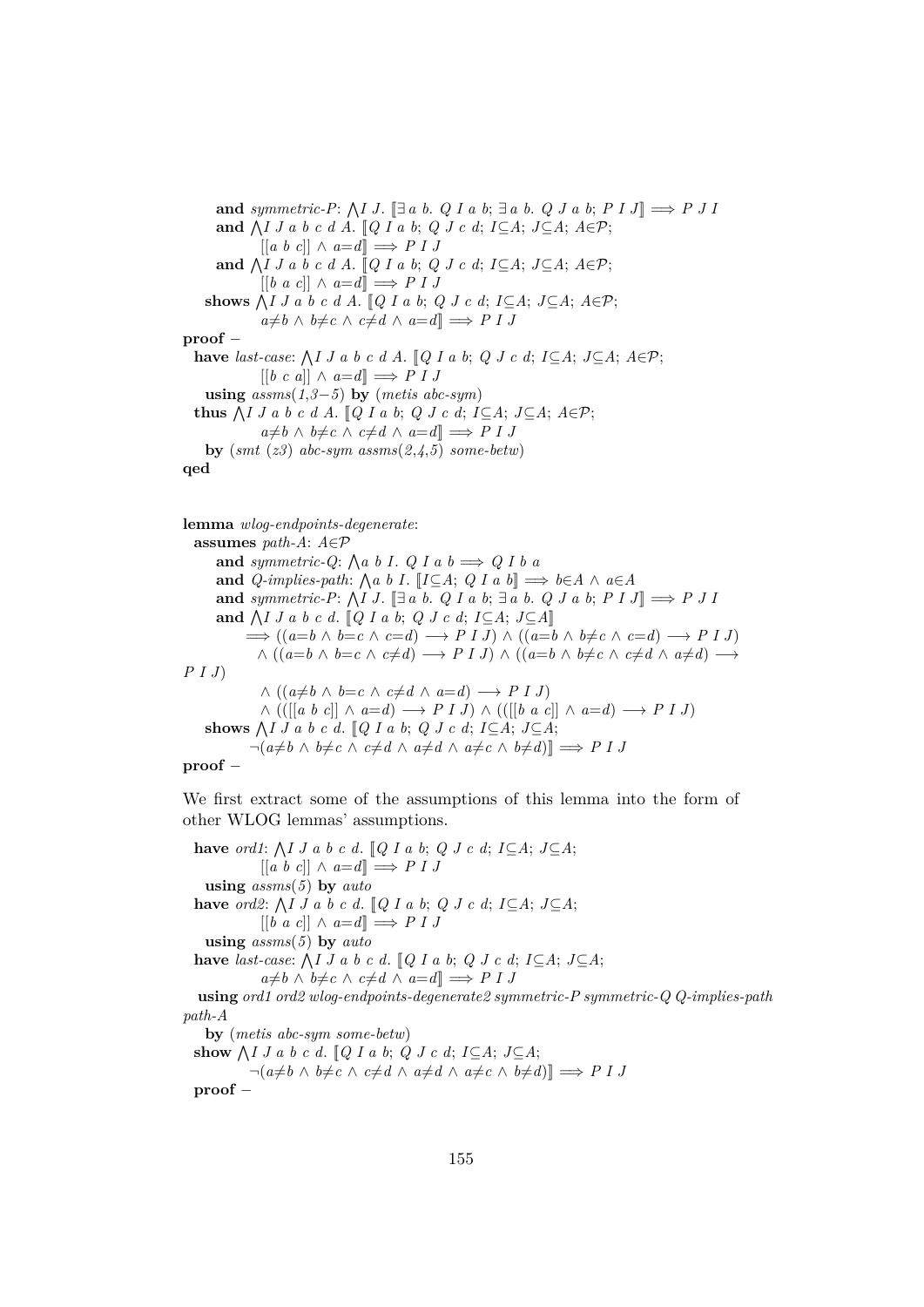Fix the sets on the path, and obtain the assumptions of *wlog-endpoints-degenerate1*.

**fix** *I J* **assume** *asm1*: *I*⊆*A J*⊆*A* **have** *two*:  $\bigwedge a \ b \ c \ d$ .  $\lbrack\!\lbrack Q \ l \ a \ b; \ Q \ J \ c \ d; \ a = b \ \wedge \ b = c \ \wedge \ c = d \rbrack \Longrightarrow P \ I \ J$  $\bigwedge a \ b \ c \ d. \ [Q \ I \ a \ b; \ Q \ J \ c \ d; \ a = b \ \land \ b \neq c \ \land \ c = d] \Longrightarrow P \ I \ J$ **using**  $\langle J \subseteq A \rangle$   $\langle I \subseteq A \rangle$  *path-A assms*(5) **by** *blast*+ **have** one:  $\bigwedge$  a b c d.  $[Q \mid a \mid b; Q \mid c \mid d; a = b \land b = c \land c \neq d] \implies P \mid J$  $\bigwedge$  *a b c d*.  $[Q I a b; Q J c d; a=b \wedge b \neq c \wedge c \neq d \wedge a \neq d] \Longrightarrow P I J$ **using**  $\langle I \subseteq A \rangle$   $\langle J \subseteq A \rangle$  *path-A assms*(5) **by** *blast*+ **have** *no*:  $\bigwedge$  *a b c d*. [*Q I a b*; *Q J c d*;  $a \neq b \land b \neq c \land c \neq d \land a = d$ ]  $\implies$  *P I J*  $\bigwedge$  *a b c d*. [*Q I a b*; *Q J c d*;  $a \neq b \land b = c \land c \neq d \land a = d$ ]  $\implies$  *P I J* **using**  $\langle I \subseteq A \rangle$   $\langle J \subseteq A \rangle$  path-A last-case **apply** *blast* **using**  $\langle I \subseteq A \rangle$   $\langle J \subseteq A \rangle$  *path-A assms*(5) **by** *auto* 

Now unwrap the remaining object logic and finish the proof.

**fix** *a b c d* **assume** *asm2*: *Q* I *a b Q* J *c d*  $\neg (a \neq b \land b \neq c \land c \neq d \land a \neq c \land b \neq d)$ **show** *P I J* **using** *two* [where  $a=a$  and  $b=b$  and  $c=c$  and  $d=d$ ] **using** *one* [where  $a=a$  and  $b=b$  and  $c=c$  and  $d=d$ ] **using** *no* [where  $a=a$  and  $b=b$  and  $c=c$  and  $d=d$ ] **using** *wlog-endpoints-degenerate1* [where  $I=I$  and  $J=J$  and  $a=a$  and  $b=b$  and  $c=c$  and  $d=d$  and  $P=P$ **and** *Q*=*Q*] **using** *asm1 asm2 symmetric-P last-case assms*(*5*) *symmetric-Q* **by** *smt* **qed qed**

**end**

## **36.3 WLOG for two intervals**

**context** *MinkowskiBetweenness* **begin**

This section just specifies the results for a generic relation Q in the previous section to the interval relation.

**lemma** *wlog-two-interval-element*: **assumes**  $\bigwedge x \mid J$ . [*is-interval I*; *is-interval J*; *P*  $x \mid J$ ]  $\implies$  *P*  $x \mid J$ and  $\bigwedge a \ b \ c \ d \ x \ I \ J. \ [I = interval \ a \ b; \ J = interval \ c \ d] \Longrightarrow$  $(x=a \vee x=c \longrightarrow P x I J) \wedge (\neg(x=a \vee x=b \vee x=c \vee x=d) \longrightarrow P x I J)$ shows  $\bigwedge x \mid J$ . [*is-interval I*; *is-interval J*]  $\implies$  *P x I J* **by** (*metis assms*(*2*) *int-sym*)

**lemma** (**in** *MinkowskiSpacetime*) *wlog-interval-endpoints-distinct*: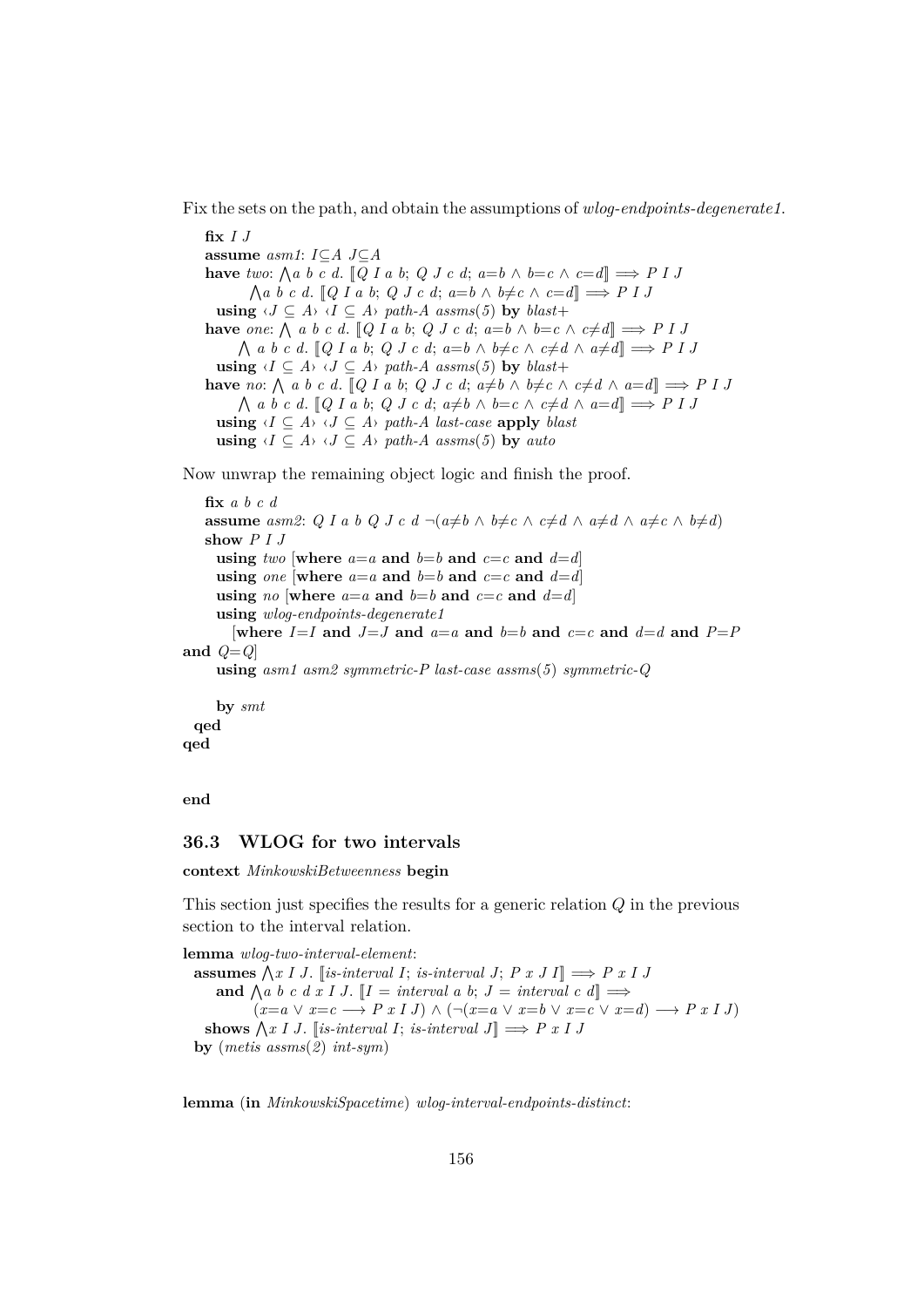assumes  $\bigwedge I$  *J*. [*is-interval I*; *is-interval J*; *P I J*]  $\implies$  *P J I*  $\bigwedge I$  *J a b c d*.  $\llbracket I = interval \ a \ b; \ J = interval \ c \ d \rrbracket$ =⇒ (*betw4 a b c d* −→ *P I J*) ∧ (*betw4 a c b d* −→ *P I J*) ∧ (*betw4 a c d*  $b \rightarrow P I J$ **shows**  $\bigwedge I \cup Q$  a b c d.  $[I = interval \ a \ b; \ J = interval \ c \ d; \ I \subseteq Q; \ J \subseteq Q; \ Q \in \mathcal{P};$  $a \neq b \land a \neq c \land a \neq d \land b \neq c \land b \neq d \land c \neq d$ ]  $\implies$  *P I J* **proof** − **let**  ${}^{\circ}Q = \lambda I a b. I = interval a b$ **fix** *I J A a b c d* **assume** asm: ?Q I a b ?Q J c d I ⊆A J⊆A  $A \in \mathcal{P}$  a ≠b  $\wedge$  a ≠c  $\wedge$  a ≠d  $\wedge$  b ≠c  $\wedge$  $b\neq d$  ∧  $c\neq d$ **show** *P I J* **proof** (*rule wlog-endpoints-distinct*) show  $\bigwedge a \ b \ I. \ \ \frac{2Q}{I} \ a \ b \Longrightarrow \ \frac{2Q}{I} \ b \ a$ **by** (*simp add*: *int-sym*) show  $\bigwedge a \ b \ I. \ I \subseteq A \Longrightarrow ?Q \ I \ a \ b \Longrightarrow b \in A \ \wedge \ a \in A$ **by** (*simp add*: *ends-in-int subset-iff* ) show  $\bigwedge I$  *J. is-interval*  $I \implies$  *is-interval*  $J \implies P I J \implies P J I$ **using** *assms*(*1*) **by** *blast*  $\mathbf{show } \bigwedge I \, J \, a \, b \, c \, d. \, [?Q \, I \, a \, b; \, ?Q \, J \, c \, d; \, betw4 \, a \, b \, c \, d \, \vee \, betw4 \, a \, c \, b \, d \, \vee \, betw4$ *a c d b*]]  $\implies$  *P I J* **by** (*meson assms*(*2*)) show  $I = interval a b J = interval c d I ⊆ A J ⊆ A A ∈ P$  $a \neq b \land a \neq c \land a \neq d \land b \neq c \land b \neq d \land c \neq d$ **using** *asm* **by** *simp*+ **qed qed**

**lemma** *wlog-interval-endpoints-degenerate*: **assumes** symmetry:  $\bigwedge I J$ . [is-interval *I*; *is-interval J*; *P I J*]  $\implies$  *P J I* **and**  $\bigwedge I$  *J a b c d Q*. [*I* = *interval a b*; *J* = *interval c d*; *I*⊆*Q*; *J*⊆*Q*; *Q*∈P]  $\implies ((a=b \land b=c \land c=d) \longrightarrow P I J) \land ((a=b \land b \neq c \land c=d) \longrightarrow P I J)$  $\wedge$  (( $a=b \wedge b=c \wedge c\neq d$ )  $\longrightarrow$  *P I J*)  $\wedge$  (( $a=b \wedge b\neq c \wedge c\neq d \wedge a\neq d$ )  $\longrightarrow$ *P I J*)  $\land$  (( $a \neq b \land b = c \land c \neq d \land a = d$ ) → *P I J*) ∧ (([[*a b c*]] ∧ *a*=*d*) −→ *P I J*) ∧ (([[*b a c*]] ∧ *a*=*d*) −→ *P I J*) **shows**  $\bigwedge I \cup I$  a b c d Q. [ $I =$  *interval a b*;  $J =$  *interval c d*;  $I \subseteq Q$ ;  $J \subseteq Q$ ;  $Q \in \mathcal{P}$ ;  $\neg(a \neq b \land b \neq c \land c \neq d \land a \neq d \land a \neq c \land b \neq d)$ ]  $\implies$  *P I J* **proof** − **let**  ${}^{\circ}Q = \lambda$  *I a b*. *I* = *interval a b* **fix** *I J a b c d A* **assume** *asm: ?Q I a b ?Q J c d I* $\subseteq$ *A J* $\subseteq$ *A A* $\in$ *P*  $\neg$ ( $a \neq b$   $\land$   $b \neq c$   $\land$   $c \neq d$   $\land$   $a \neq d$   $\land$  $a≠c \wedge b≠d)$ **show** *P I J* **proof** (*rule wlog-endpoints-degenerate*)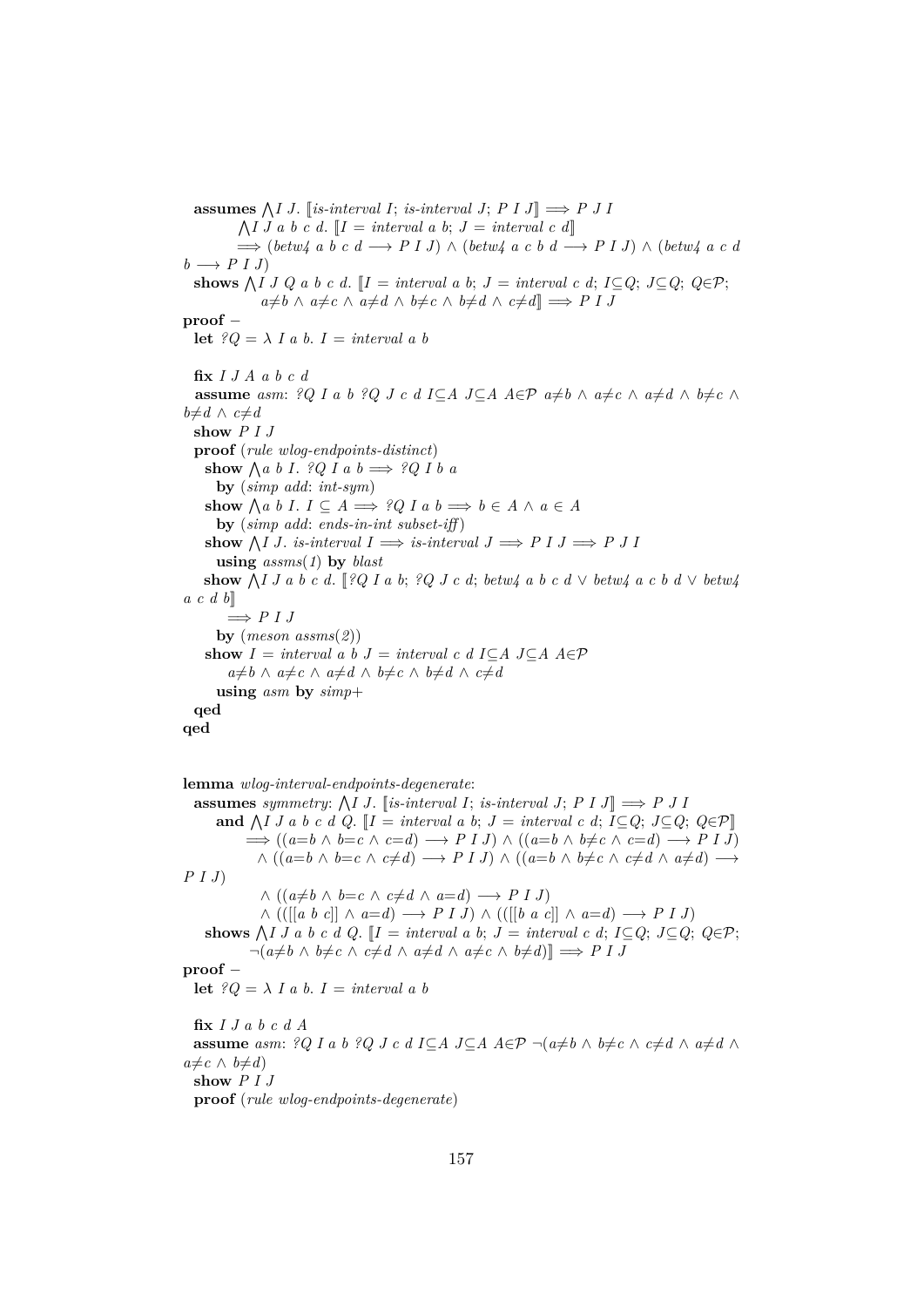```
show \bigwedge a \ b \ I. ?Q I a b \implies ?Q I b a
       by (simp add: int-sym)
     show \bigwedge a \ b \ I. \ I \subseteq A \Longrightarrow ?Q \ I \ a \ b \Longrightarrow b \in A \ \wedge \ a \in Aby (simp add: ends-in-int subset-iff )
     show \bigwedge I J. is-interval I \implies is-interval J \implies P I J \implies P J Iusing symmetry by blast
    show I = interval a b J = interval c d I C A J C A A \in \mathcal{P}\neg (a \neq b \land b \neq c \land c \neq d \land a \neq d \land a \neq c \land b \neq d)using asm by auto+
     show \bigwedge I J a b c d. [?Q I a b; ?Q J c d; I \subseteq A; J \subseteq A] \Longrightarrow(a = b \land b = c \land c = d \longrightarrow P I J) \land(a = b \land b \neq c \land c = d \longrightarrow P I J) \land(a = b \land b = c \land c \neq d \longrightarrow P I J) \land(a = b \land b \neq c \land c \neq d \land a \neq d \longrightarrow P I J) \land(a \neq b \land b = c \land c \neq d \land a = d \longrightarrow P I J) \land([[a \ b \ c]] \wedge a = d \longrightarrow P I J) \wedge ([[b \ a \ c]] \wedge a = d \longrightarrow P I J)using assms(2) \langle A \in \mathcal{P} \rangle by autoqed
qed
```
**end**

## **37 Interlude: Intervals, Segments, Connectedness**

#### **context** *MinkowskiSpacetime* **begin**

In this secion, we apply the WLOG lemmas from the previous section in order to reduce the number of cases we need to consider when thinking about two arbitrary intervals on a path. This is used to prove that the (countable) intersection of intervals is an interval. These results cannot be found in Schutz, but he does use them (without justification) in his proof of Theorem 12 (even for uncountable intersections).

```
lemma int-of-ints-is-interval-neq:
  assumes I1 = interval a b I2 = interval c d I1⊆P I2⊆P P∈P I1∩I2 \neq {}
      and events-neq: a \neq b a \neq c a \neq d b \neq c b \neq d c \neq dshows is-interval (I1 \cap I2)proof −
  have on-path: a \in P \land b \in P \land c \in P \land d \in Pusing assms(1−4) interval-def by auto
  let ?prop = \lambda \, I \, J \, . is-interval (I \cap J) \vee (I \cap J) = \{\}have symmetry: (\bigwedge I \cup J \cdot \text{is-interval } I \implies \text{is-interval } J \implies \text{?prop } I \cup \text{?prop } IJ I)
    by (simp add: Int-commute)
  {
    fix I J a b c d
```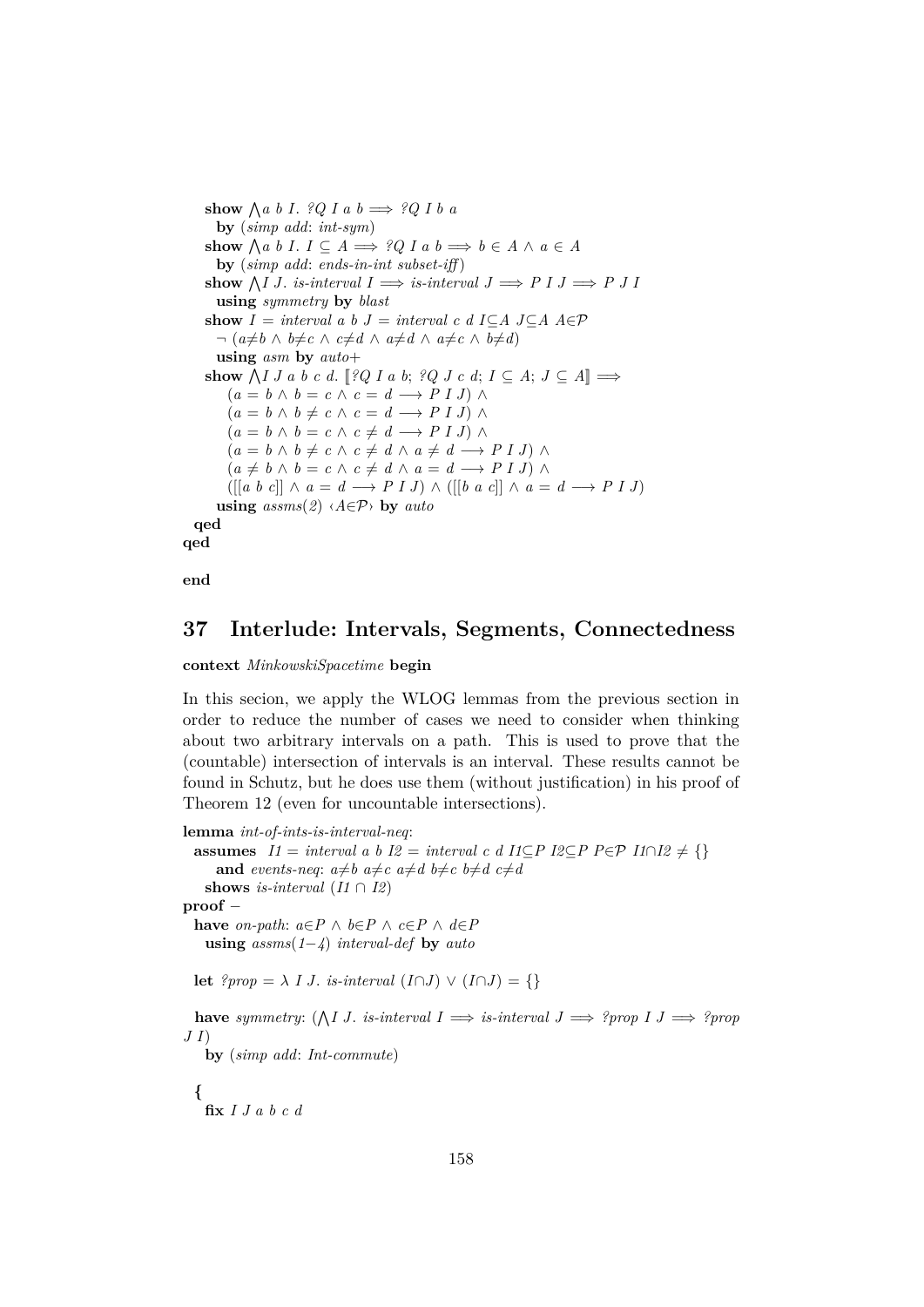**assume** *I* = *interval a b J* = *interval c d* **have** (*betw4 a b c d*  $\rightarrow$  *?prop I J*) (*betw4 a c b d* −→ *?prop I J*)  $(\text{between } I \text{ J})$ **proof** (*rule-tac* [!] *impI*) **assume** *betw4 a b c d* have  $I \cap J = \{\}$ **proof** (*rule ccontr*) **assume**  $I ∩ J ≠ { }$ **then obtain** *x* **where**  $x \in I \cap J$ **by** *blast* **show** *False* **proof** (*cases*) **assume**  $x \neq a \land x \neq b \land x \neq c \land x \neq d$ **hence** [[*a x b*]] [[*c x d*]] **using**  $\langle I = \text{interval } a \ b \rangle \langle x \in I \cap J \rangle \langle J = \text{interval } c \ d \rangle \langle x \in I \cap J \rangle$ **by** (*simp add*: *interval-def seg-betw*)+ **thus** *False* **by** (*meson* ‹*betw4 a b c d*› *abc-only-cba*(*3*) *abc-sym abd-bcd-abc*) **next assume**  $\neg(x \neq a \land x \neq b \land x \neq c \land x \neq d)$ **thus** *False* **using** *interval-def* seg-betw  $\langle I \rangle$  = *interval* a b $\langle J \rangle$  = *interval* c d *abcd-dcba-only*(*21*) ‹*x* ∈ *I* ∩ *J*› ‹*betw4 a b c d*› *abc-bcd-abd abc-bcd-acd abc-only-cba*(*1*,*2*) **by** (*metis* (*full-types*) *insert-iff Int-iff* ) **qed qed thus** *?prop I J* **by** *simp* **next assume** *betw4 a c b d* **then have**  $a \neq b \land a \neq c \land a \neq d \land b \neq c \land b \neq d \land c \neq d$ **using** *betw4-imp-neq* **by** *blast* **have**  $I \cap J = interval \ c \ b$ **proof** (*safe*) **fix** *x* **assume** *x* ∈ *interval c b* **{ assume**  $x=b \vee x=c$ **hence** *x*∈*I* **using**  $\langle \text{between } a \text{ } c \text{ } b \text{ } d \rangle$   $\langle I = \text{interval} \text{ } a \text{ } b \rangle$  *interval-def seg-betw* by *auto* **have** *x*∈*J* **using**  $\langle x=b \lor x=c \rangle$ **using**  $\langle \text{between } a \text{ } c \text{ } b \text{ } d \rangle$   $\langle J = \text{interval } c \text{ } d \rangle$  *interval-def seq-betw* by *auto* **hence**  $x \in I$  ∧  $x \in J$  **using**  $\langle x \in I \rangle$  **by** *blast* **} moreover { assume**  $\neg(x=b \lor x=c)$ **hence**  $\left[ \left[ c \; x \; b \right] \right]$ **using** ‹*x*∈*interval c b*› **unfolding** *interval-def segment-def* **by** *simp*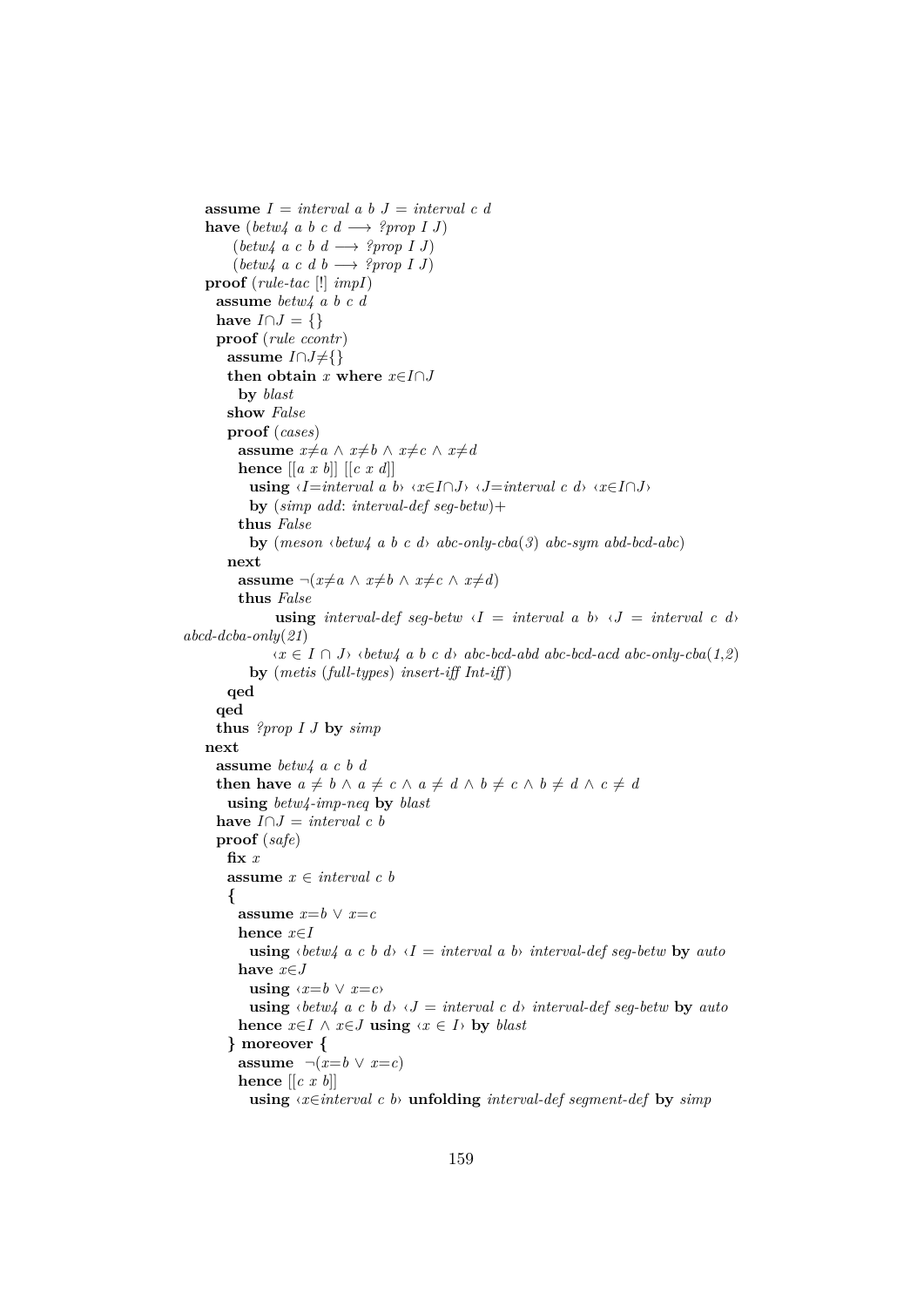```
hence [[a x b]]
             by (meson ‹betw4 a c b d› abc-acd-abd abc-sym)
           have [[c x d]]
             using \langle betw4 \ a \ c \ b \ d\rangle \ \langle \lceil \lfloor c \ x \ b \rceil \rceil \rangle \ abc\text{-}acd\text{-}abd \ \mathbf{by} \ blackhave x∈I x∈J
             using \langle I = interval \ a \ b \rangle \ \langle \lbrack \lbrack \ a \ x \ b \rbrack \rangle \ \langle \ J = interval \ c \ d \rangle \ \langle \lbrack \lbrack \ c \ x \ d \rbrack \rangleinterval-def seg-betw by auto
         }
         ultimately show x \in I x \in J by \text{blast} +next
         fix x
         assume x∈I x∈J
         show x \in interval \ c \ bproof (cases)
           assume not-eq: x \neq a \land x \neq b \land x \neq c \land x \neq dhave [[a x b]] [[c x d]]
             using \langle x \in I \rangle \langle I = interval \ a \ b \rangle \langle x \in J \rangle \langle J = interval \ c \ d \ranglenot-eq unfolding interval-def segment-def by blast+
           hence [[c x b]]
             by (meson ‹betw4 a c b d› abc-bcd-acd betw4-weak)
           thus ?thesis
             unfolding interval-def segment-def using seg-betw segment-def by auto
         next
           assume not-not-eq: \neg(x \neq a \land x \neq b \land x \neq c \land x \neq d){
              assume x=a
             have \neg \left[ \left[ d \ a \ c \right] \right]using \langle \text{between} \rangle a c b d\rangle abcd-dcba-only(9) by blast
             hence a \notin interval \in \mathcal{C} d unfolding interval-def seqment-def
               using abc\text{-}sym\text{ }\{a\neq b\land a\neq c\land a\neq d\land b\neq c\land b\neq d\land c\neq d\} by
blast
             hence False using \langle x \in J \rangle \langle J = interval \ c \ d \rangle \ \langle x = a \rangle by blast
           } moreover {
             assume x=d
             have \neg[[a d b]] using \langle betw4 \rangle a c b d \rangle abc-sym abcd-dcba-only(9) by blast
             hence d \notin interval \{a\} unfolding interval\{def\} interval-def seqment-def
                using \langle a \neq b \land a \neq c \land a \neq d \land b \neq c \land b \neq d \land c \neq d by blast
             hence False using \langle x \in I \rangle \langle x = d \rangle \langle I = interval \ a \ b \rangle by blast
           }
           ultimately show ?thesis
             using interval-def not-not-eq by auto
         qed
       qed
       thus ?prop I J by auto
    next
       assume betw4 a c d b
       have I ∩ J = interval c dproof (safe)
         fix x
```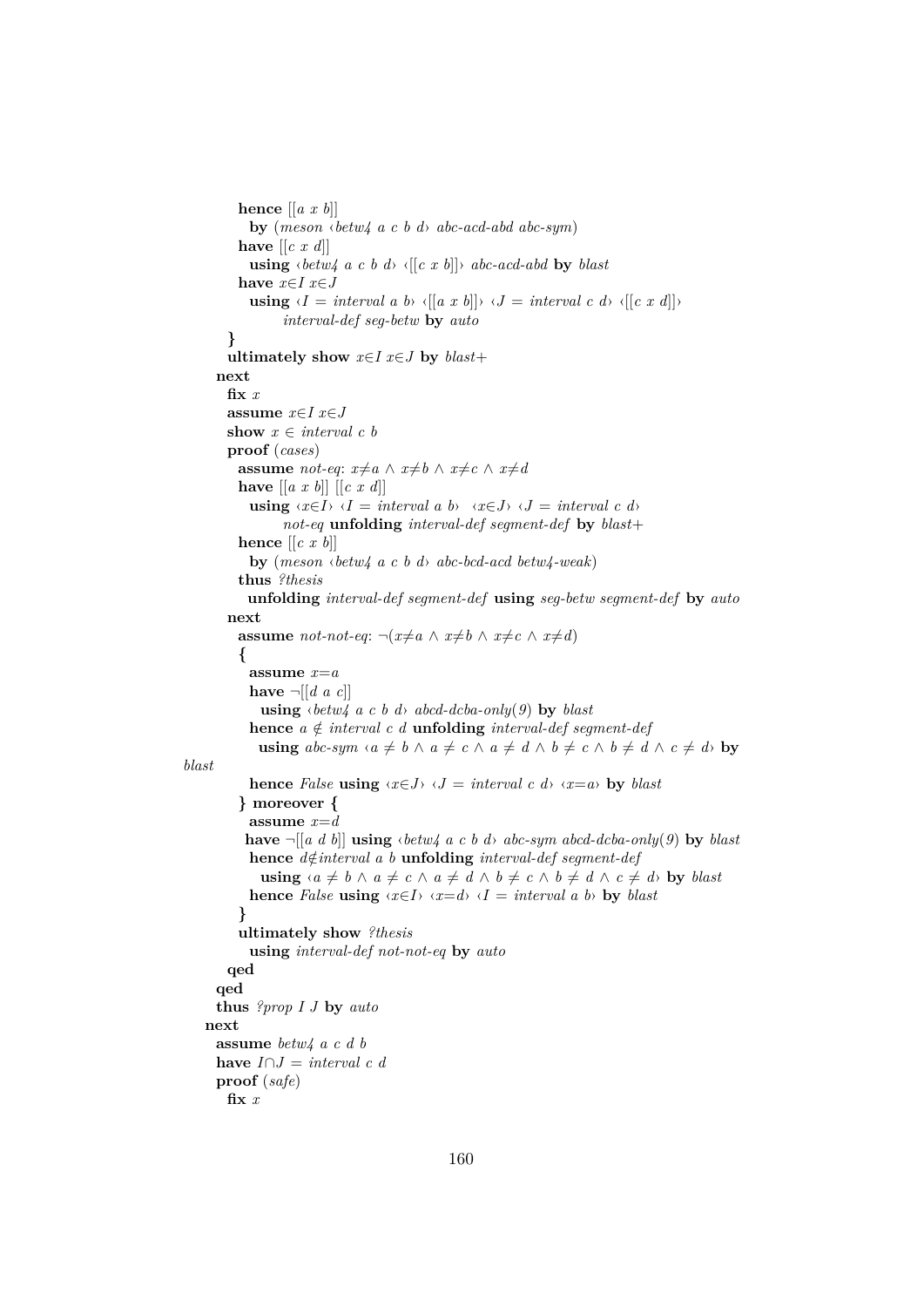```
assume x ∈ interval c d
         {
          assume x \neq c \land x \neq dhave x \in Jby (simp add: \langle J = interval \ c \ d \rangle \ \langle x \in interval \ c \ d \rangle)
           have [[c x d]]
             using \langle x \in \text{interval } c \, d \rangle \langle x \neq c \land x \neq d \rangle interval-def seq-betw by auto
           have [[a x b]]
           by (meson ‹betw4 a c d b› ‹[[c x d]]› abc-bcd-abd abc-sym abe-ade-bcd-ace)
           have x \in Iusing \langle I = interval \ a \ b \rangle \ \langle \left[ \left[ a \ x \ b \right] \right] \rangle \ interval interval-def seg-betw by auto
           hence x \in I \land x \in J by (simp add: \langle x \in J \rangle)
         } moreover {
           assume \neg (x \neq c \land x \neq d)hence x \in I \land x \in Jby (metis \langle I = interval \ a \ b \rangle \ \langle J = interval \ c \ d \rangle \ \langle \theta \rangle \ \langle \phi \rangle \ a \ c \ d \ b \rangle \ \langle \chi \in \mathcal{L}interval c d›
                 abc-bcd-abd abc-bcd-acd insertI2 interval-def seg-betw)
        }
        ultimately show x \in I x \in J by \text{blast} +next
        fix x
        assume x∈I x∈J
        show x \in interval \ c \ dusing \langle J = interval \ c \ d \rangle \ \langle x \in J \rangle by auto
      qed
      thus ?prop I J by auto
    qed
  }
  then show is-interval (I1∩I2)
    using wlog-interval-endpoints-distinct
       [where P = ?prop and I = I1 and J = I2 and Q = P and a=a and b=b and
c=c and d=d]
    using symmetry assms by simp
qed
lemma int-of-ints-is-interval-deg:
  assumes I = interval a b J = interval c d I ∩ J \neq \{\} I ⊆ P J ⊆ P P ∈ Pand events-deg: \neg(a \neq b \land b \neq c \land c \neq d \land a \neq d \land a \neq c \land b \neq d)shows is-interval (I \cap J)proof −
  let ?p = \lambda I J. (is-interval (I \cap J) \vee I \cap J = \{\})
```
**have** symmetry:  $\bigwedge I$  J. [is-interval I; is-interval J;  $?p$  I J]  $\implies ?p$  J I **by** (*simp add*: *inf-commute*)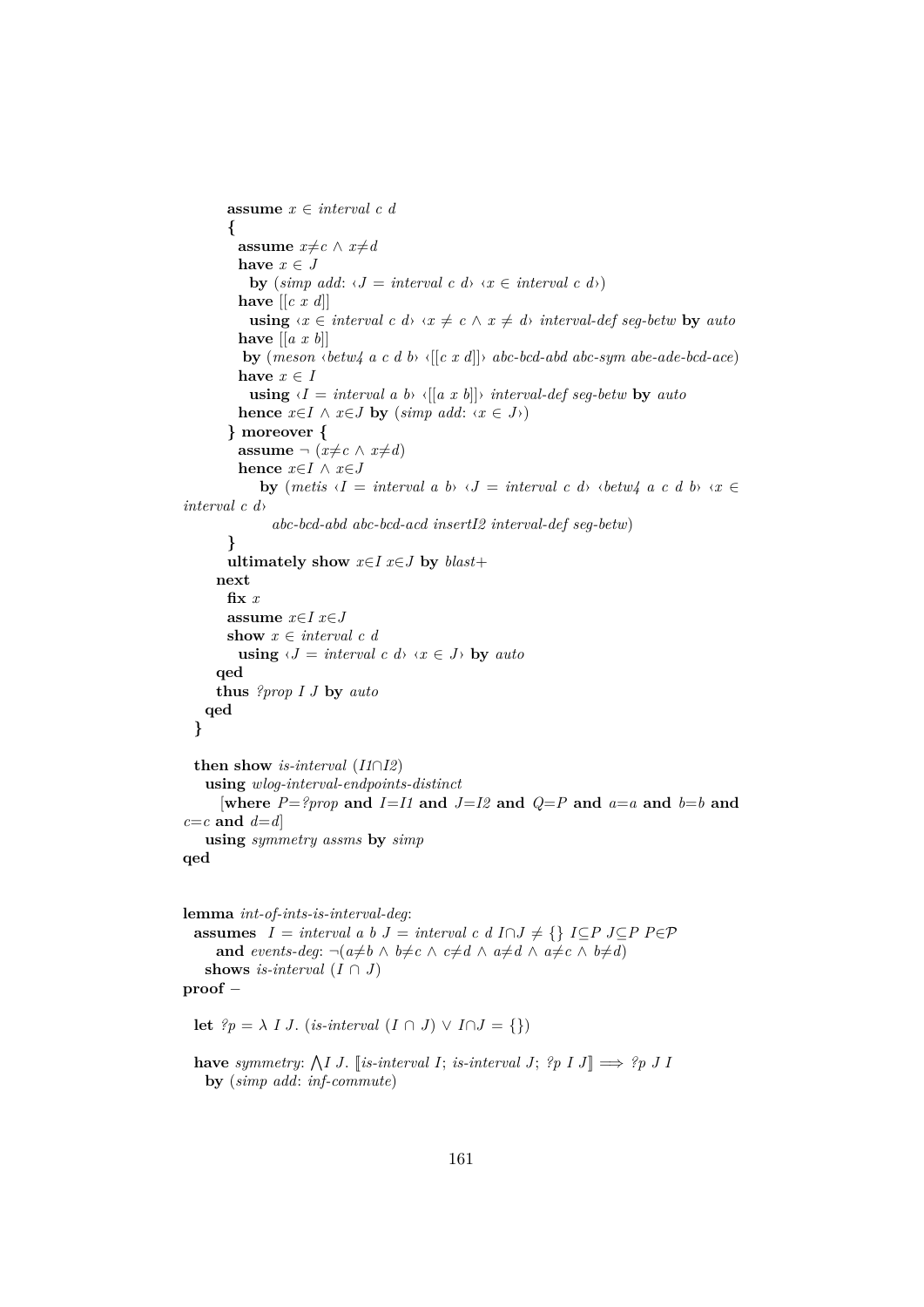have *degen-cases*:  $\bigwedge I J a b c d Q$ .  $I = interval a b$ ;  $J = interval c d$ ;  $I \subseteq Q$ ; *J*⊆*Q*; *Q*∈P]]  $\implies$   $((a=b \land b=c \land c=d) \longrightarrow ?p \cup I \land ((a=b \land b \neq c \land c=d) \longrightarrow ?p \cup J$  $\wedge$  (( $a=b \wedge b=c \wedge c\neq d$ )  $\longrightarrow$  *?p I J*)  $\wedge$  (( $a=b \wedge b\neq c \wedge c\neq d \wedge a\neq d$ )  $\longrightarrow$ *?p I J*)  $∧ ((a \neq b ∧ b = c ∧ c \neq d ∧ a = d) → ?p I J)$ ∧ (([[*a b c*]] ∧ *a*=*d*) −→ *?p I J*) ∧ (([[*b a c*]] ∧ *a*=*d*) −→ *?p I J*) **proof** − **fix** *I J a b c d Q* **assume**  $I = interval a b J = interval c d I ⊂ Q J ⊂ Q Q ∈ P$ **show**  $((a=b \land b=c \land c=d) \rightarrow ?p \text{ I } J) \land ((a=b \land b \neq c \land c=d) \rightarrow ?p \text{ I } J)$  $\wedge ((a=b \wedge b=c \wedge c\neq d) \longrightarrow ?p \cup (a=b \wedge b\neq c \wedge c\neq d \wedge a\neq d) \longrightarrow$ *?p I J*)  $∧ ((a≠b ∧ b=c ∧ c≠d ∧ a=d) → ?p I J)$ ∧ (([[*a b c*]] ∧ *a*=*d*) −→ *?p I J*) ∧ (([[*b a c*]] ∧ *a*=*d*) −→ *?p I J*) **proof** (*intro conjI impI*) **assume**  $a = b \land b = c \land c = d$  **thus** *?p I J* **using**  $\langle I = interval \ a \ b \rangle \ \langle J = interval \ c \ d \rangle$  **by**  $auto$ **next assume**  $a = b \land b \neq c \land c = d$  **thus**  $?p I J$ **using**  $\langle J = interval \ c \ d \rangle$  *empty-segment interval-def* by *auto* **next assume**  $a = b \land b = c \land c \neq d$  **thus**  $?p \cup J$ **using**  $\langle I = interval \ a \ b \rangle$  *empty-segment interval-def* by *auto* **next assume**  $a = b \land b \neq c \land c \neq d \land a \neq d$  **thus**  $?p \cup J$ **using**  $\langle I = interval \ a \ b \rangle$  *empty-segment interval-def* by *auto* **next assume**  $a \neq b \land b = c \land c \neq d \land a = d$  **thus**  $?p I J$ **using**  $\langle I = interval \ a \ b \rangle \ \langle J = interval \ c \ d \rangle \ int-sym$  **by** auto **next assume**  $\begin{bmatrix} a & b & c \end{bmatrix} \wedge a = d$  **show**  $\begin{bmatrix} ?p & I \end{bmatrix}$ **proof** (*cases*) **assume**  $I \cap J = \{\}$  **thus** *?thesis* **by** *simp* **next assume** *I*∩*J*  $\neq$  {} **have**  $I \cap J = interval \ a \ b$ **proof** (*safe*) fix *x* assume  $x \in I$   $x \in J$ **thus** *x*∈*interval a b* **using**  $\langle I = interval \ a \ b \rangle$  **by** *blast* **next fix** *x* **assume** *x*∈*interval a b* **show** *x*∈*I* **by**  $(\textit{simp add:} \langle I = \textit{interval a b} \rangle \langle x \in \textit{interval a b} \rangle)$ **have** [[*d b c*]] **using**  $\langle$  {[*a b c*]] ∧ *a* = *d* $\rangle$  **by** *blast* **have**  $\left[ \left[ a \right] \dot{x} \right] \vee \left[ x = a \vee x = b \right]$ **using**  $\langle I \rangle$  = *interval a b*  $\langle x \rangle$  *interval-def seg-betw* by *auto*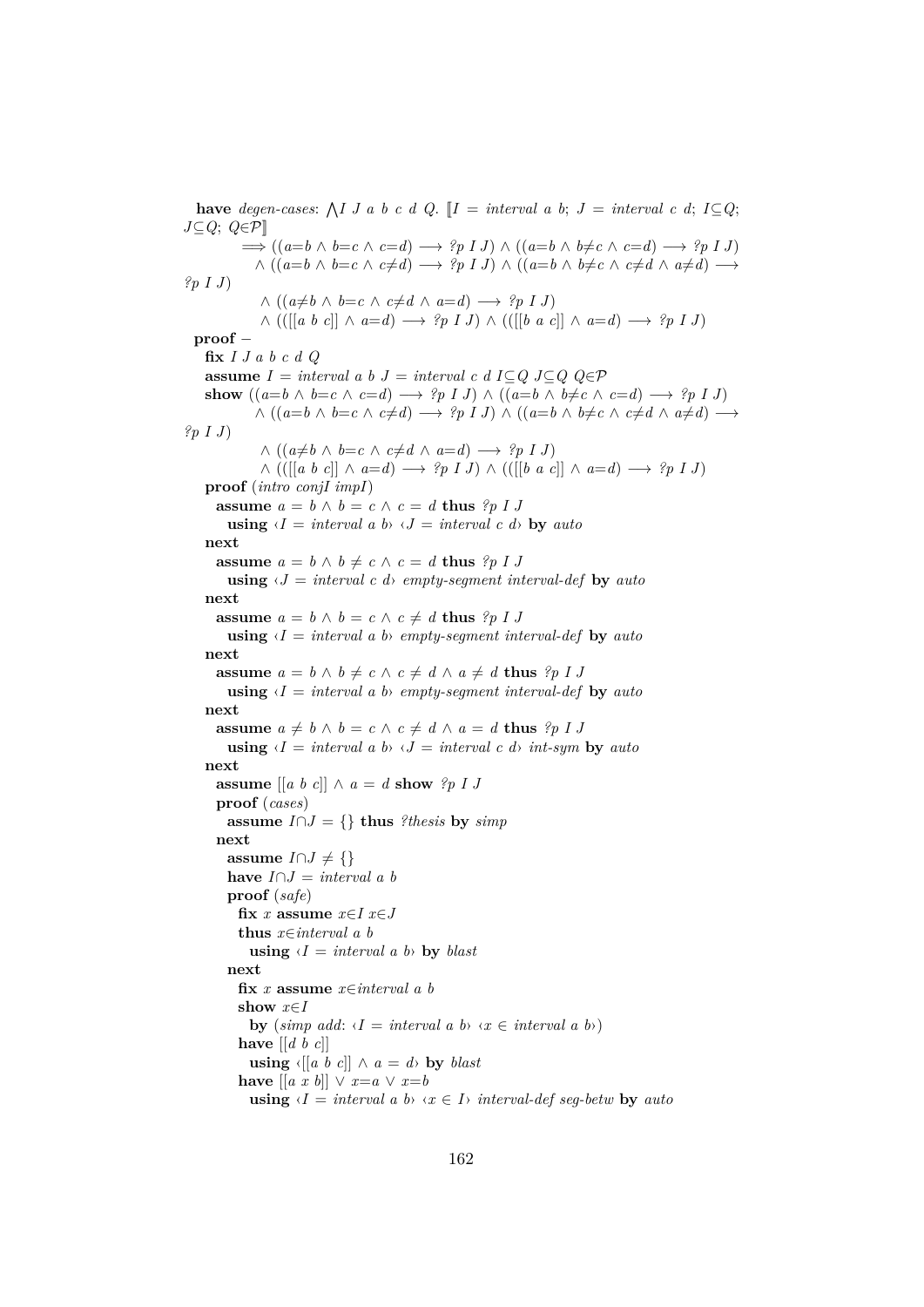```
consider \left[ \left[ d \; x \; c \right] \right] | x=a \lor x=busing \{[a \ b \ c]] \land a = d \} \{[a \ x \ b]] \lor x = a \lor x = b \} abc-acd-abd by blast
          thus x∈J
          proof (cases)
           case 1
            then show ?thesis
                 by (simp add: \langle J = interval \ c \ d \rangle abc-abc-neq abc-sym interval-def
seg-betw)
          next
            case 2
            then have x \in interval \ c \ dusing \langle [a \ b \ c] ] \wedge a = d int-sym interval-def seg-betw
             by force
           then show ?thesis
             using \langle J = interval \ c \ d \rangle by blast
         qed
       qed
       thus ?p I J by blast
      qed
    next
     assume [[b \ a \ c]] \wedge a = d show ?p \ I \ Jproof (cases)
        assume I∩J = {} thus ?thesis by simp
      next
        assume I∩J \neq {}
       have I \cap J = \{a\}proof (safe)
          fix x assume x \in I x \in J x \notin \{\}have cxd: \left[ \left[ c \; x \; d \right] \right] \vee x = c \vee x = dusing \langle J \rangle = interval c \, d \rangle \langle x \rangle (ii) interval-def seg-betw by auto
          consider \left[ \left[ a \; x \; b \right] \right] | x=a | x=busing \langle I = interval \ a \ b \rangle \ \langle x \in I \rangle \ interval\ -\then show x=a
          proof (cases)
           assume [[a x b]]
           hence betw4 b x d c
             using \{[b \ a \ c]| \wedge a = d \} abc-acd-bcd abc-sym by meson
            hence False
              using cxd abc-abc-neq by blast
            thus ?thesis by simp
          next
           assume x=b
           hence [[b d c]]
             using \{[b \ a \ c]] \wedge a = d by blast
           hence False
             using cxd \langle x=b \rangle abc-abc-neq by blast
            thus ?thesis
             by simp
         next
```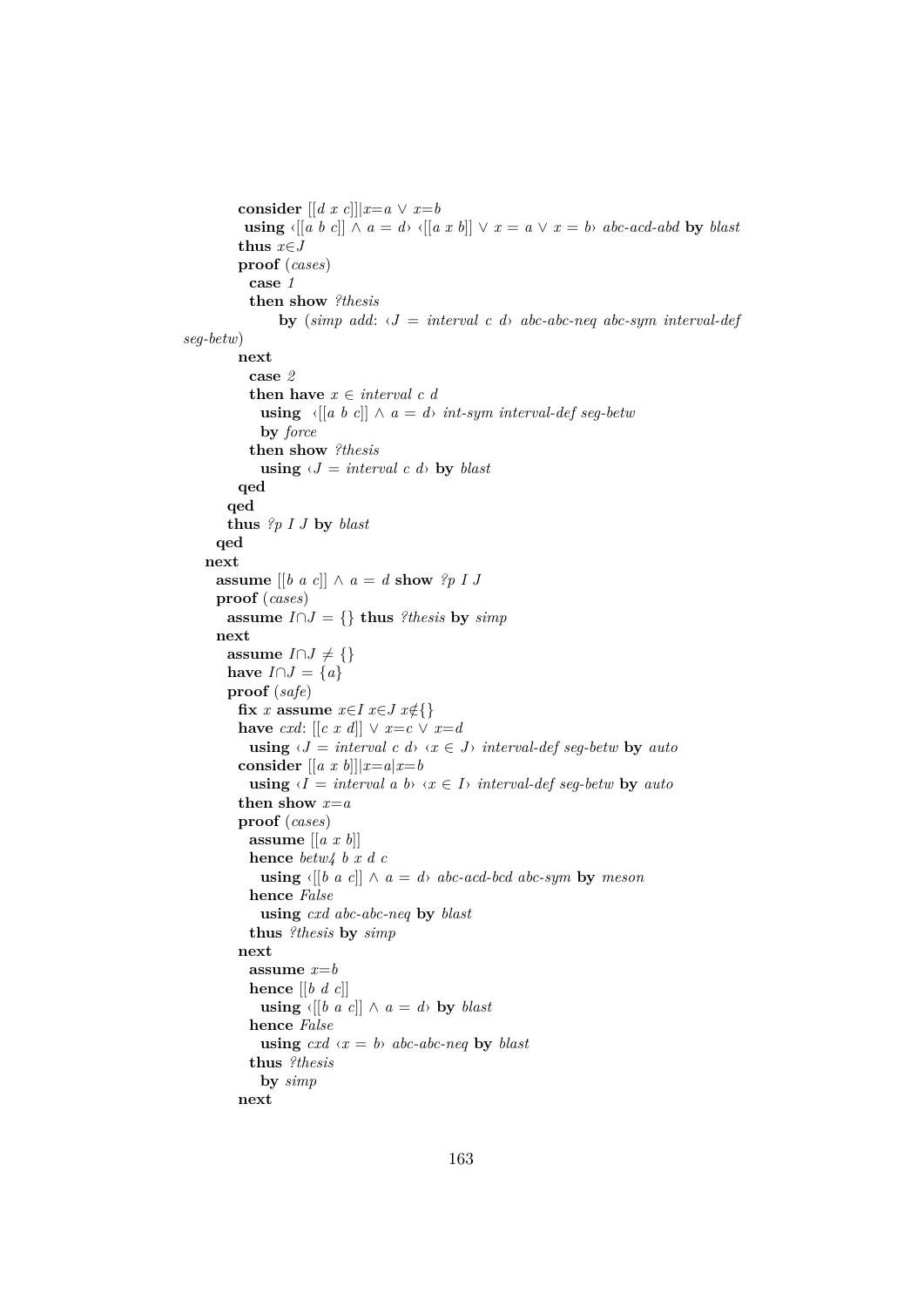```
assume x=a thus x=a by simp
        qed
      next
        show a∈I
          by (simp add: \langle I = interval \ a \ b \rangle \ ends-in-int)
        show a∈J
          by (simp add: \langle J = interval \ c \ d \rangle \langle [b \ a \ c] \rangle \wedge a = d \rangle ends-in-int)
      qed
      thus ?p I J
        by (simp add: empty-segment interval-def)
     qed
   qed
 qed
 have ?p I J
   using wlog-interval-endpoints-degenerate
      [where P = ?p and I = I and J = J and a = a and b = b and c = c and d = dand Q=P]
   using degen-cases
   using symmetry assms
   by smt
 thus ?thesis
   using assms(3) by blast
qed
lemma int-of-ints-is-interval:
 assumes is-interval I is-interval J I⊆P J⊆P P∈P I \cap J \neq \{\}shows is-interval (I \cap J)using int-of-ints-is-interval-neq int-of-ints-is-interval-deg
 by (meson assms)
lemma int-of-ints-is-interval2:
  assumes ∀ x∈S. (is-interval x ∧ x⊆P) P ∈ P ∩ S ≠ \{ \} finite S S≠\{ \}shows is-interval (\bigcap S)proof −
 obtain n where n = card S
   by simp
 consider n=0|n=1|n\geq 2by linarith
 thus ?thesis
 proof (cases)
   assume n=0
   then have False
     using \langle n = \text{card } S \rangle assms(4,5) by simp
   thus ?thesis
     by simp
```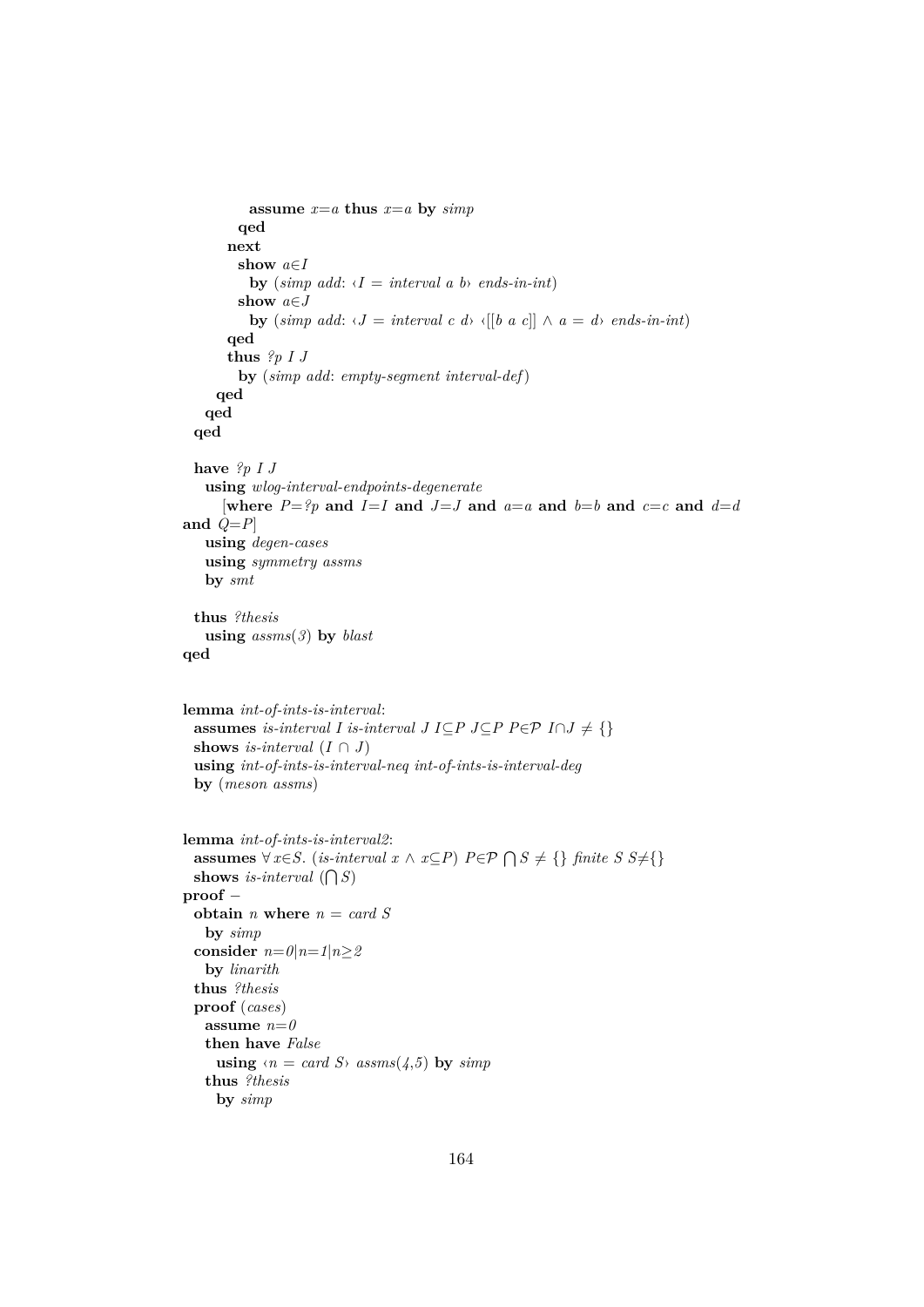```
next
   assume n=1
   then obtain I where S = \{I\}using \langle n = \text{card } S \rangle card-1-singletonE by auto
    then have \bigcap S = Iby simp
   moreover have is-interval I
      by (\textit{simp add: } \langle S = \{I\} \rangle \textit{assms}(1))ultimately show ?thesis
      by blast
  next
   assume 2≤n
   obtain m where m+2=n
      using \langle 2 \leq n \rangle le-add-diff-inverse2 by blast
    have ind: \bigwedge S. [\forall x \in S. (is-interval x \wedge x \subseteq P); P \in \mathcal{P}; \bigcap S \neq \{\}; finite S; S≠{};
m+2=card S\implies is-interval (\bigcap S)proof (induct m)
      case 0
      then have card S = 2by auto
      then obtain I J where S = \{I, J\} I \neq Jby (meson card-2-iff )
      then have I \in S J \in Sby blast+
      then have is-interval I is-interval J I⊆P J⊆P
          by (\textit{simp add: 0.prems(1)})+also have I∩J \neq {}
       using \langle S = \{I, J\} \rangle 0.prems(3) by force
      then have is-interval(I \cap J)
       using assms(2) calculation int-of-ints-is-interval[where I=I and J=J and
P=P]
       by fastforce
      then show ?case
       by (\textit{simp add: } \langle S = \{I, J\}\rangle)next
      case (Suc m)
      obtain S' I where I \in S S = insert I S' I \notin S'using Suc.prems(4,5) by (metis Set.set-insert finite.simps insertI1)
      then have is-interval (\bigcap S')proof −
       have m+2 = card S'using Suc. \text{prems}(4,6) \triangleleft S = \text{insert } I \text{ } S' \triangleleft I \notin S' by auto
        moreover have \forall x \in S'. is-interval x \land x \subseteq Pby (simp add: Suc.prems(1) \langle S = \text{insert } I \ S' \ranglemoreover have \bigcap S' \neq \{\}\using Suc.prems(3) \langle S = insert \, I \, S' \rangle by auto
       moreover have finite S'using Suc. \text{prems}(4) \langle S = \text{insert } I \rangle S' by auto
```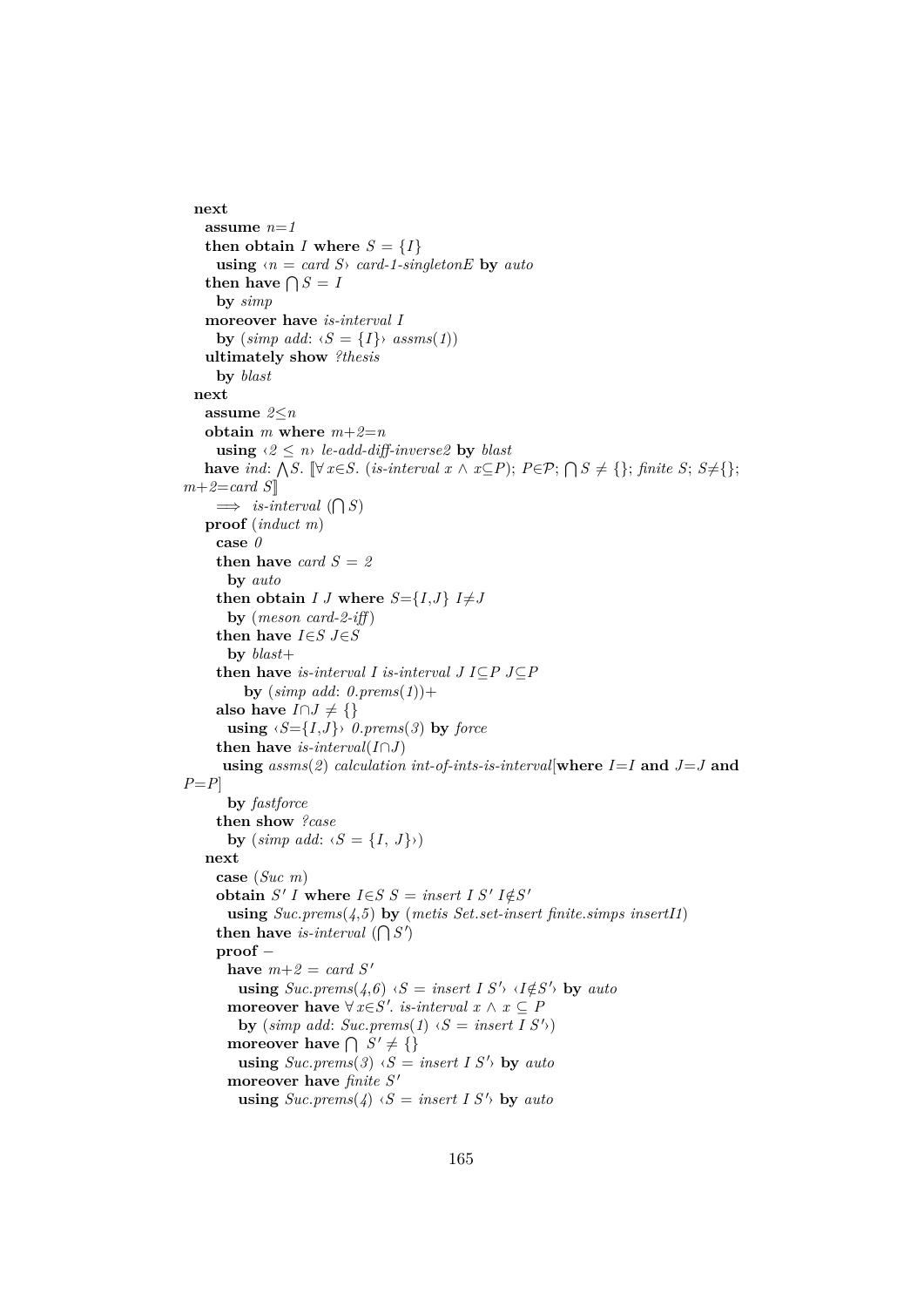```
ultimately show ?thesis
          using\;assms(2)\;Suc(1)\;[where\;S=S']\;by\;fastforceqed
      then have is-interval ((\bigcap S') \cap I)proof (rule int-of-ints-is-interval)
        show is-interval I
          by (\textit{simp add:} \textit{Suc.prems}(1) \land I \in S)show \bigcap S' \subseteq Pusing \langle I \notin S' \rangle \langle S = insert \, I \, S' \rangle Suc.prems(1, 4, 6) Inter-subset
          by (metis Suc-n-not-le-n card.empty card-insert-disjoint finite-insert
              le-add2 numeral-2-eq-2 subset-eq subset-insertI)
        show I \subseteq Pby (\textit{simp add:} \textit{Suc.prems}(1) \land I \in S)show P \in \mathcal{P}using assms(2) by auto
        show \bigcap S' \cap I \neq \{\}using Suc.prems(3) \langle S = insert \, I \, S' \rangle by auto
      qed
      thus ?case
        using \langle S = insert \, I \, S' \rangle by (simp \, add: \, inf. commute)qed
    then show ?thesis
      using \langle m + 2 = n \rangle \langle n = \text{card } S \rangle assms by blast
  qed
qed
```
**end**

# **38 3.7 Continuity and the monotonic sequence property**

**context** *MinkowskiSpacetime* **begin**

This section only includes a proof of the first part of Theorem 12, as well as some results that would be useful in proving part (ii).

**theorem** *two-rays*: **assumes** *path-Q*: *Q*∈P **and** *event-a*: *a*∈*Q* shows  $∃R$  *L*. (*is-ray-on R Q*  $∧$  *<i>is-ray-on L Q* ∧ *Q*−{*a*} ⊆ (*R* ∪ *L*) *////////events///of///Q///////excl*.*///a////////belong////to/////two//////rays* ∧ (∀ *r*∈*R*. ∀ *l*∈*L*. [[*l a r*]]) *//a///is//////betw//////any///*0*a///of//////one/////ray/////and//////any///*0*a //of/////the///////other*  $∧$   $(∀ x∈R. ∀ y∈R. ¬ [[x a y]])$  *but/a/is/not/betw/any/two/events/////* ∧ (∀ *x*∈*L*. ∀ *y*∈*L*. ¬ [[*x a y*]])) *////* . . .*///of/////the///////same/////ray* **proof** −

Schutz here uses Theorem 6, but we don't need it.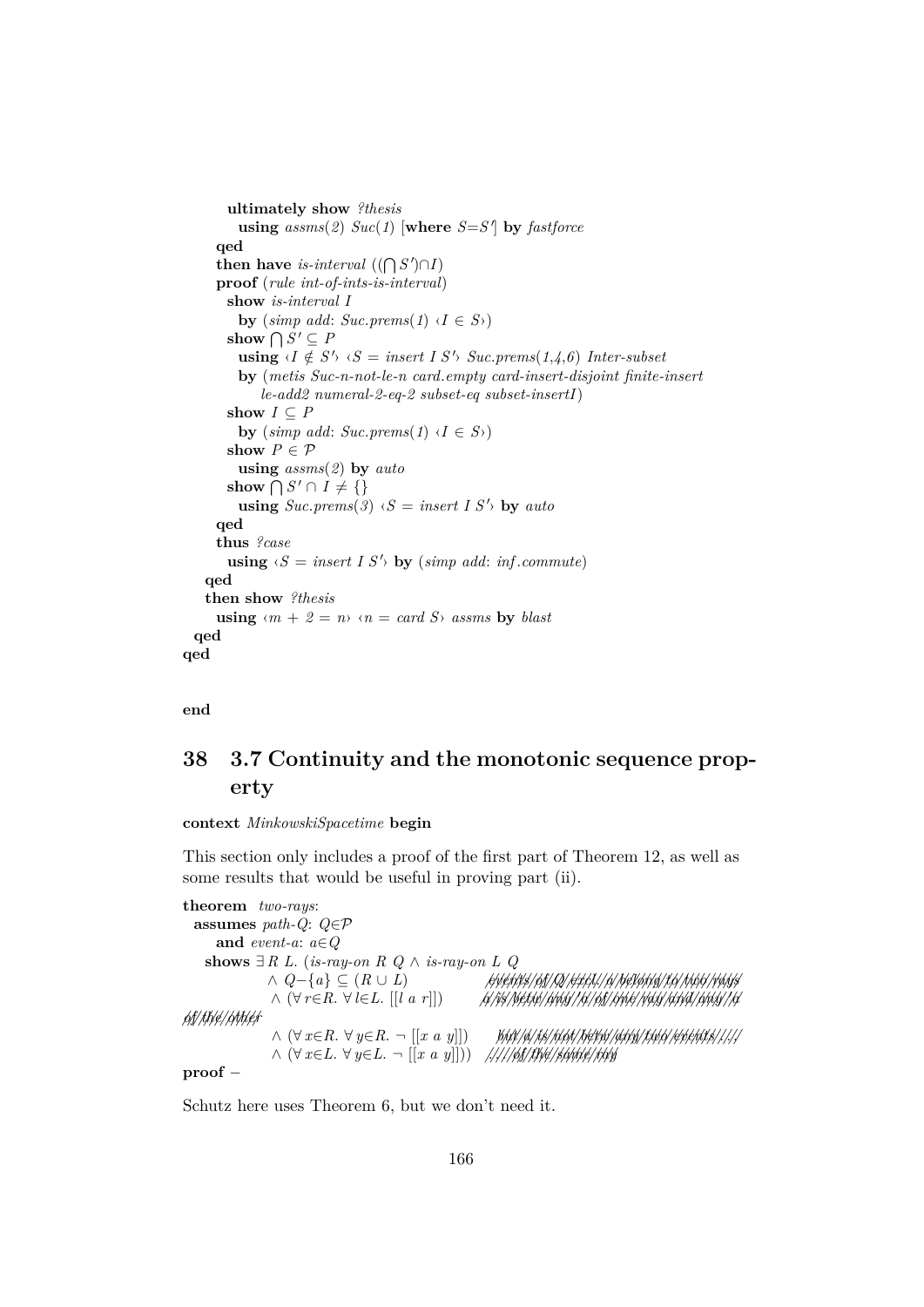**obtain** *b* **where**  $b \in \mathcal{E}$  **and**  $b \in Q$  **and**  $b \neq a$ **using** *event-a ge2-events in-path-event path-Q* **by** *blast* **let**  $?L = \{x, [[x a b]]\}$ **let**  $?R = \{y \in [[a \; y \; b]] \lor [[a \; b \; y]]\}$ **have**  $Q = \mathcal{L} \cup \{a\} \cup \mathcal{R}$ **proof** − **have** *inQ*: ∀ *x*∈*Q*. [[*x a b*]] ∨ *x*=*a* ∨ [[*a x b*]] ∨ [[*a b x*]] **by**  $(meson \tcdot b \in Q_1 \tcdot b \neq a_2 \tcdot abc-sym \t{ event-a path-Q} \t{ some-betw}$ **show** *?thesis* **proof** (*safe*) **fix** *x* **assume**  $x \in Q$   $x \neq a$   $\neg$   $[[x a b]] \neg [[a x b]]$   $b \neq x$ **then show**  $\left[ \begin{bmatrix} a & b & x \end{bmatrix} \right]$ **using** *inQ* **by** *blast* **next fix** *x* **assume** [[*x a b*]] **then show**  $x \in Q$ **by** (*simp add:*  $\langle b \in Q \rangle$  *abc-abc-neq betw-a-in-path event-a path-Q*) **next show**  $a \in Q$ **by** (*simp add*: *event-a*) **next fix** *x* **assume** [[*a x b*]] **then show**  $x \in Q$ **by** (*simp add:*  $\langle b \in Q \rangle$  *abc-abc-neq betw-b-in-path event-a path-Q*) **next fix** *x* **assume** [[*a b x*]] **then show**  $x \in Q$ **by** (*simp add:*  $\langle b \in Q \rangle$  *abc-abc-neq betw-c-in-path event-a path-Q*) **next show**  $b \in Q$  **using**  $\langle b \in Q \rangle$  **. qed qed have**  $disjointLR:$   $?L \cap ?R = \{\}$ **using** *abc-abc-neq abc-only-cba* **by** *blast* **have** *wxyz-ord*: *nonstrict-betw-right4 x a y b* ∨ *nonstrict-betw-right4 x a b y* ∧ (([[*w x a*]] ∧ [[*x a y*]]) ∨ ([[*x w a*]] ∧ [[*w a y*]])) ∧ (([[*x a y*]] ∧ [[*a y z*]]) ∨ ([[*x a z*]] ∧ [[*a z y*]])) **if**  $x∈?L$   $w∈?L$   $y∈?R$   $z∈?R$   $w≠x$   $y≠z$  for  $x \le y \le z$ **using** *path-finsubset-chain order-finite-chain2* **by** (*smt abc-abd-bcdbdc abc-bcd-abd abc-sym abd-bcd-abc mem-Collect-eq that*)

```
obtain x \, y where x \in \mathcal{L} y \in \mathcal{R}
```
**by**  $(metis (mono-tags) \land b \in Q \land b \neq a \land abc-sym event-a mem-Collect-eq path-Q$ *prolong-betw2*)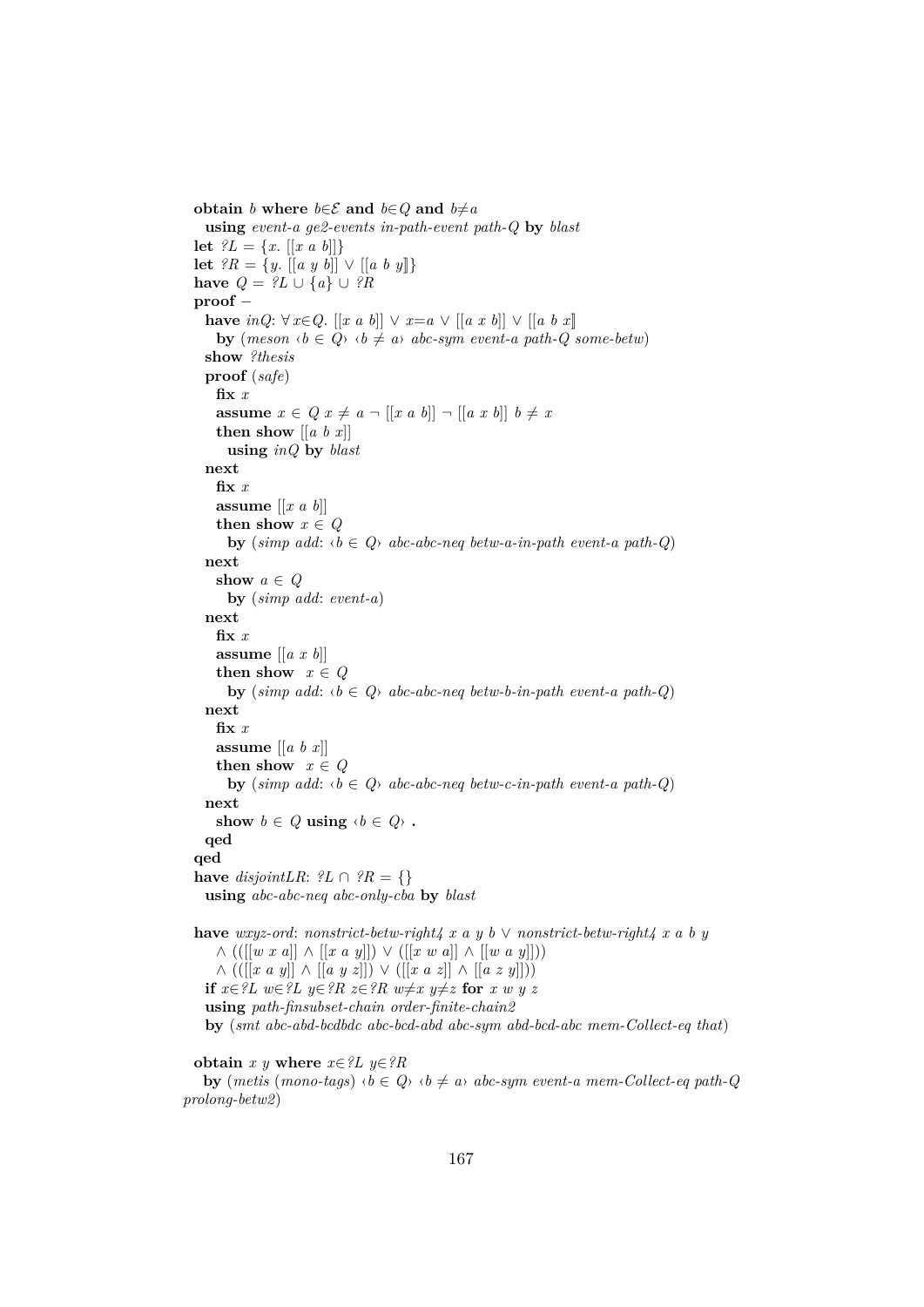**obtain** *w* **where**  $w \in \mathscr{L}L$   $w \neq x$ 

**by**  $(metis \langle b \in Q \rangle \langle b \neq a \rangle$  *abc-sym event-a mem-Collect-eq path-Q prolong-betw3*)

**obtain** *z* **where**  $z \in ?R$   $y \neq z$ 

**by** (*metis* (*mono-tags*)  $\langle b \in Q \rangle$   $\langle b \neq a \rangle$  *event-a mem-Collect-eq path-Q prolong-betw3*)

```
have is-ray-on ?R Q ∧
       is-ray-on ?L Q ∧
       Q − {a} ⊆ ?R ∪ ?L ∧
       (∀ r∈?R. ∀ l∈?L. [[l a r]]) ∧
       (∀ x∈?R. ∀ y∈?R. ¬ [[x a y]]) ∧
       (∀ x∈?L. ∀ y∈?L. ¬ [[x a y]])
proof (intro conjI)
 show is-ray-on ?L Q
 proof (unfold is-ray-on-def , safe)
   show Q \in \mathcal{P}by (simp add: path-Q)
 next
   fix x
   assume [[x a b]]
   then show x \in Qusing \langle b \in Q \rangle \langle b \neq a \rangle betw-a-in-path event-a path-Q by blast
 next
   show is-ray \{x, [[x a b]]\}proof −
   have \left[ \left[ x \ a \ b \right] \right]using \langle x \in \{L\} \rangle by \text{sim } phave ?L = ray a xproof
     show ray a x \subseteq ?Lproof
       fix e assume e∈ray a x
       show e∈?L
         using wxyz-ord ray-cases abc-bcd-abd abd-bcd-abc abc-sym
         by (metis \{[x \ a \ b] \} \ \langle e \in ray \ a \ x \rangle \ mem\text{-}Collect\text{-}eq)qed
     show ?L \subseteq ray \ a \ xproof
       fix e assume e \in \mathscr{C}Lhence [[e a b]]
         by simp
       show e∈ray a x
       proof (cases)
         assume e=x
         thus ?thesis
           by (simp add: ray-def)
       next
         assume e \neq x
```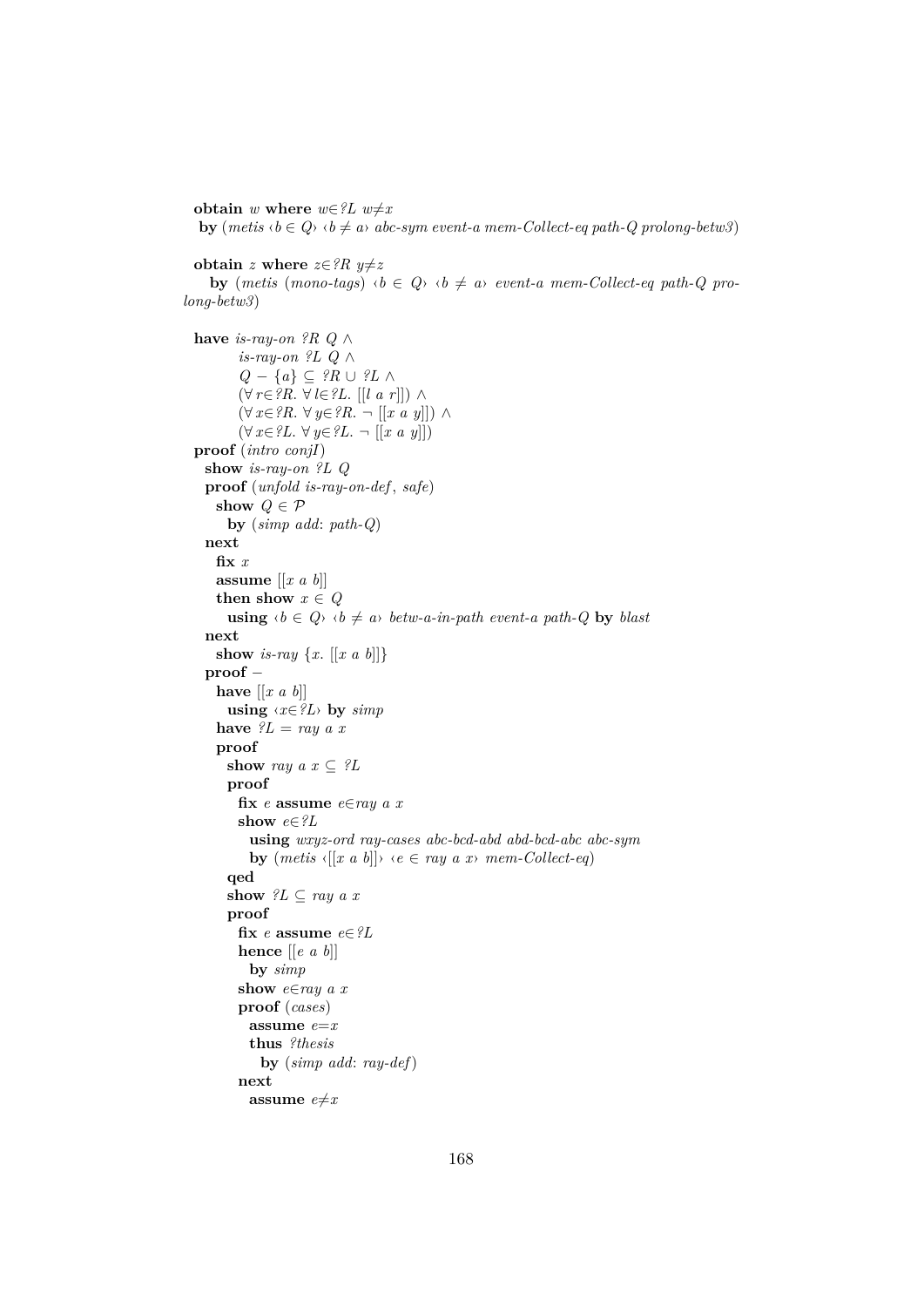```
hence [[e \ x \ a]] \lor [[x \ e \ a]] using wxyz\text{-}ordby (meson \{[e \ a \ b]]\} \{[[x \ a \ b]]\} abc-abd-bcdbdc abc-sym)
           thus e∈ray a x
             by (metis Un-iff abc-sym insertCI pro-betw ray-def seg-betw)
         qed
       qed
      qed
      thus is-ray ?L by auto
   qed
  qed
  show is-ray-on ?R Q
  proof (unfold is-ray-on-def , safe)
   show Q \in \mathcal{P}by (simp add: path-Q)
  next
   fix x
   assume [[a x b]]
   then show x \in Qby (\textit{simp add:} \langle b \in Q \rangle \textit{abc-abc-neg betw-b-in-path event-a path-Q})next
   fix x
   assume [[a b x]]
   then show x \in Qby (simp add: \langle b \in Q \rangle abc-abc-neq betw-c-in-path event-a path-Q)
  next
   show b \in Q using \langle b \in Q \rangle.
  next
   show is-ray \{y, [[a \; y \; b]] \vee [[a \; b \; y]]\}proof −
      have [[a y b]] \vee [[a b y]] \vee y=b
       using ‹y∈?R› by blast
     have {}^{\circ}R = ray \, a \, yproof
       show ray a \, y \subseteq \, ?Rproof
         fix e assume e∈ray a y
         hence [[a \ e \ y]] \lor [[a \ y \ e]] \lor y = eusing ray-cases by auto
          show e∈?R
          proof −
            { assume e \neq bhave (e \neq y \land e \neq b) \land [[w a y]] ∨ [[a e b]] ∨ [[a b e]]using \langle [a \ y \ b] ] \ \lor \ [a \ b \ y] ] \ \lor \ y = b \rangle \ \langle w \in \{x, [[x \ a \ b]] \} \rangle \ abd-bcd-abcby blast
             hence [[a e b]] ∨ [[a b e]]
               using abc-abd-bcdbdc abc-bcd-abd abd-bcd-abc
               by (metis \{[a \ e \ y]\} \lor \{[a \ y \ e]\} \lor w \in \{L\} \text{ mem-Collect-eq}\}}
```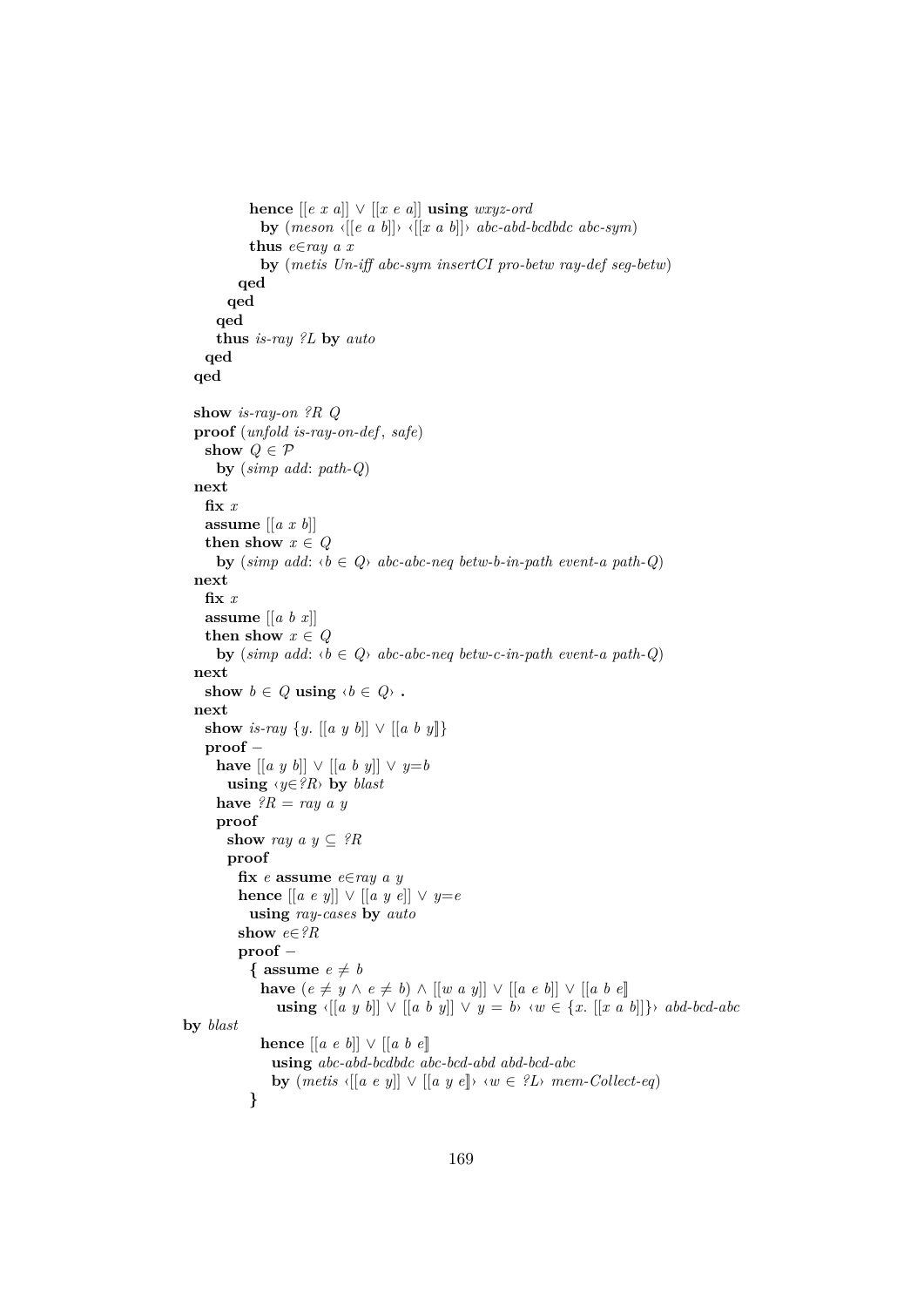```
thus ?thesis
              by blast
         qed
        qed
       \textbf{show} \ \textit{?R} \subseteq \textit{ray a } yproof
          fix e assume e∈?R
          hence aeb-cases: \left[ \left[ a \ e \ b \right] \right] \vee \left[ \left[ a \ b \ e \right] \right] \vee e=bby blast
          hence aey-cases: [[a \ e \ y]] \lor [[a \ y \ e]] \lor e=yusing abc-abd-bcdbdc abc-bcd-abd abd-bcd-abc
          by (metis \{[a \ y \ b]] \lor [[a \ b \ y]] \lor y = b \lor x \in \{x, [[x \ a \ b]]\} \land mem-Collect-eq)show e∈ray a y
          proof −
            {
              assume e=b
              hence ?thesis
               using \langle [a \ y \ b] \ \rangle \ \langle [a \ b \ y] \ \rangle \ \langle \ y = b \rangle \ \langle b \neq a \rangle \ \text{pro-betw ray-def} \ \text{seg-betw}by auto
            } moreover {
              assume [[a e b]] ∨ [[a b e]]
              assume y \neq ehence [[a e y]] ∨ [[a y e]]
                using aey-cases by auto
              hence e∈ray a y
                unfolding ray-def using abc-abc-neq pro-betw seg-betw by auto
            } moreover {
              assume [[a e b]] ∨ [[a b e]]
              assume y=e
              have e∈ray a y
                unfolding ray-def by (simp add: \langle y = e \rangle)
            }
            ultimately show ?thesis
              using aeb-cases by blast
         qed
        qed
      qed
      thus is-ray ?R by auto
    qed
  qed
    show (\forall r \in ?R. \forall l \in ?L. [[l a r]])using abd-bcd-abc by blast
    show ∀ x \in ?R. ∀ y \in ?R. ¬ [[x a y]]
     by (smt abc-ac-neq abc-bcd-abd abd-bcd-abc mem-Collect-eq)
    show ∀ x \in ?L. ∀ y \in ?L. ¬ [[x a y]]
     using abc-abc-neq abc-abd-bcdbdc abc-only-cba by blast
    show Q-\lbrace a \rbrace ⊂ ?R ∪ ?L
      using \{Q = \{x, [[x a b]]\} \cup \{a\} \cup \{y, [[a y b]] \} \cup \{a\} by blast
  qed
```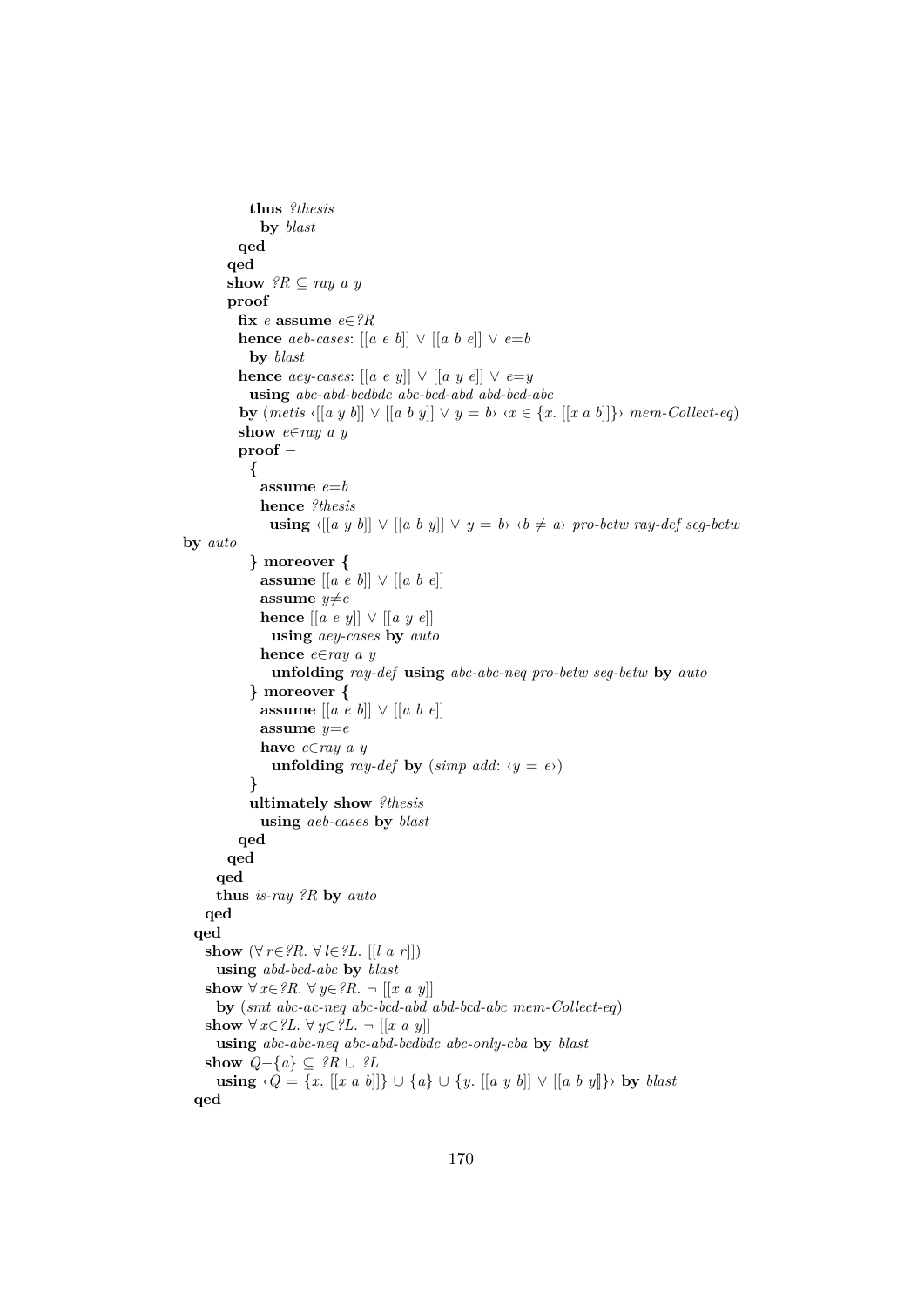**thus** *?thesis* **by** (*metis* (*mono-tags*, *lifting*)) **qed**

The definition *closest-to* in prose: Pick any  $r \in R$ . The closest event c is such that there is no closer event in  $L$ , i.e. all other events of  $L$  are further away from  $r$ . Thus in  $L$ ,  $c$  is the element closest to  $R$ .

**definition**  $closest\text{-}to :: ('a \text{ set}) \Rightarrow 'a \Rightarrow ('a \text{ set}) \Rightarrow bool$ **where** *closest-to L c R*  $\equiv$  *c*∈*L*  $\wedge$  ( $\forall$  *r*∈*R*.  $\forall$  *l*∈*L*−{*c*}. [[*l c r*]])

```
lemma int-on-path:
  assumes l∈L r∈R Q∈P
      and partition: L \subseteq Q L \neq \{\} R \subseteq Q R \neq \{\} L \cup R = Qshows interval l r \subseteq Qproof
  fix x assume x∈interval l r
  thus x∈Q
    unfolding interval-def segment-def
    using betw-b-in-path partition(5) \langle Q \in \mathcal{P} \rangle seq-betw \langle l \in L \rangle \langle r \in R \rangleby blast
qed
```

```
lemma ray-of-bounds1:
 assumes Q ∈ \mathcal{P} [f[(f 0)..]X] X ⊆ Q closest-bound c X is-bound-f b X f b≠c
 assumes is-bound-f x X f
 shows x=b \vee x=c \vee [[c \; x \; b]] \vee [[c \; b \; x]]proof −
 have x∈Q
  using bound-on-path assms(1,3,7 ) unfolding all-bounds-def is-bound-def is-bound-f-def
   by auto
 {
   assume x=b
   hence ?thesis by blast
 } moreover {
   assume x=c
   hence ?thesis by blast
 } moreover {
   assume x \neq b x \neq chence ?thesis
     by (meson abc-abd-bcdbdc assms(4,5,6,7 ) closest-bound-def is-bound-def)
 }
 ultimately show ?thesis by blast
```

```
qed
```

```
lemma ray-of-bounds2:
 assumes Q ∈ \mathcal{P} [f[(f 0)..]X] X ⊆ Q closest-bound-f c X f is-bound-f b X f b≠c
```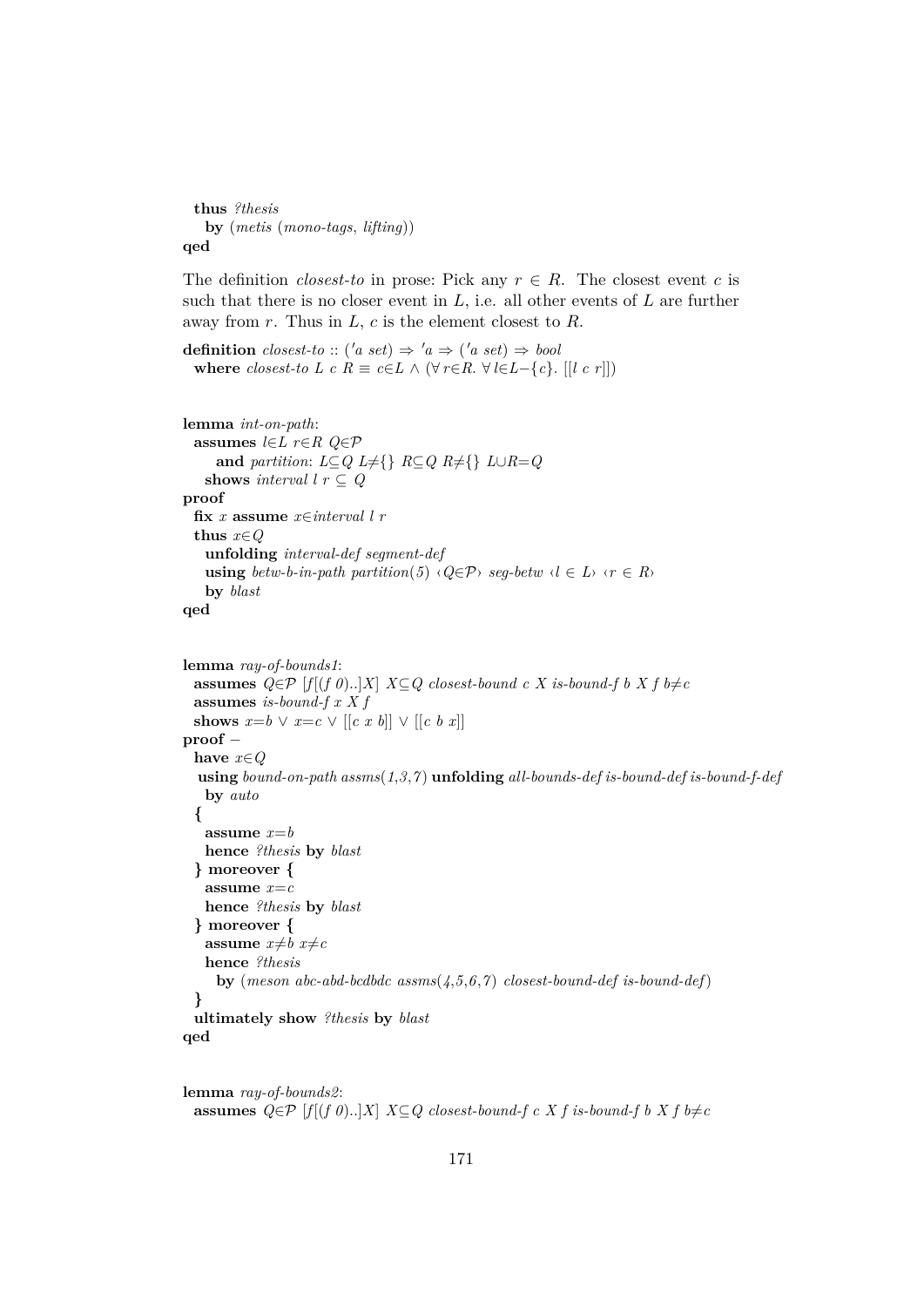```
assumes x=b \vee x=c \vee [(c \ x \ b)] \vee [(c \ b \ x)]shows is-bound-f x X f
proof −
  have x∈Q
   using assms(1,3,4,5,6,7 ) betw-b-in-path betw-c-in-path bound-on-path
   using closest-bound-f-def is-bound-f-def by metis
  {
   assume x=b
   hence ?thesis
     by (\textit{simp add:} \textit{assms}(5))} moreover {
   assume x=c
   hence ?thesis using assms(4)
     by (simp add: closest-bound-f-def)
  } moreover {
   assume [[c x b]]
   hence ?thesis unfolding is-bound-f-def
   proof (safe)
     fix i j::nat
     show [f|f\theta..|X]by (simp add: assms(2))
      assume i<j
      hence \left[ \left[ (f \; i)(f \; j) b \right] \right]using assms(5) is-bound-f-def by blast
     hence [(f \, j) \, b \, c] \ \lor \ [(f \, j) \, c \, b]using \langle i \rangle i \langle j \rangle abc-abd-bcdbdc assms(\langle j, 6 \rangle closest-bound-f-def is-bound-f-def
by auto
     thus [ (f i)(f j)(x) ] ]by {meson \{[c \; x \; b] \} \{[(f \; i)(f \; j)b] \} \; abc-bcd-acd \; abc-sym \; abd-bcd-abc\}}qed
  } moreover {
   assume [[c b x]]
   hence ?thesis unfolding is-bound-f-def
   proof (safe)
     fix i j::nat
     show [f|f \theta..|X]by (simp add: assms(2))
      assume i<j
      hence [(f\ i)(f\ j)b]using assms(5) is-bound-f-def by blast
      hence [(f \, j) \, b \, c]] \vee [(f \, j) \, c \, b]]using \langle i \rangle i \langle j \rangle abc-abd-bcdbdc assms(4,6) closest-bound-f-def is-bound-f-def
by auto
     thus [[(f\ i)(f\ j)(x)]]proof −
       have (c = b) \vee [(f \theta) \ c \ b]using assms(4,5) closest-bound-f-def is-bound-def by auto
       hence \left[ \left[ (f \, j) \, b \, c \right] \right] \longrightarrow \left[ \left[ x(f \, j) (f \, i) \right] \right]by (metis abc-bcd-acd abc-only-cba(2) assms(5) is-bound-f-def neq0-conv)
```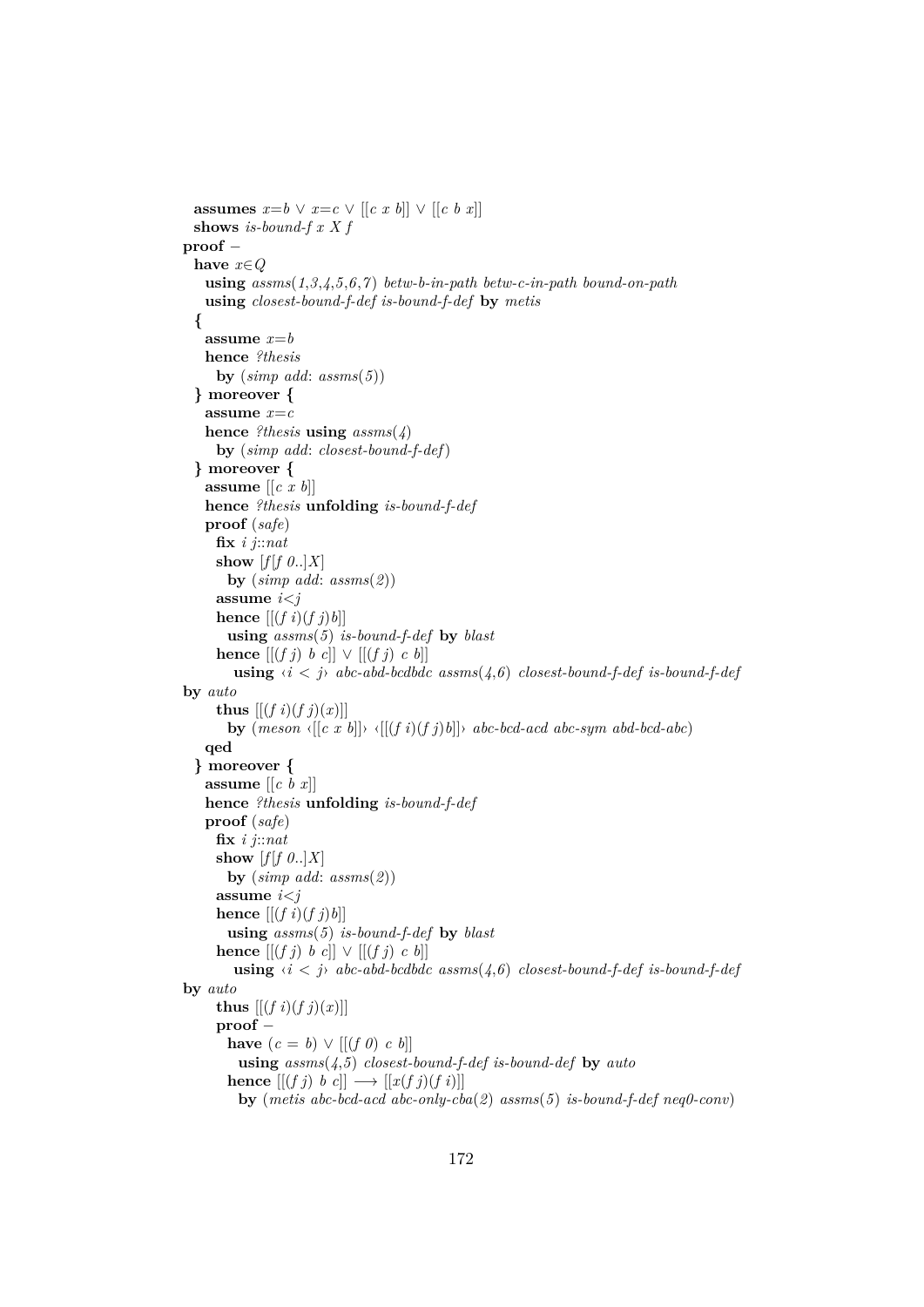```
thus ?thesis
          using \langle [(c \ b \ x]] \rangle \langle [(f \ i)(f \ j)b]] \rangle \langle [(f \ j) \ b \ c]] \ \rangle [ [(f \ j) \ c \ b]]} abc-bcd-acd
abc-sym
        by blast
     qed
   qed
 }
 ultimately show ?thesis using assms(7 ) by blast
qed
lemma ray-of-bounds3:
 assumes Q ∈ \mathcal{P} [f[(f 0)..]X] X ⊆ Q closest-bound-f c X f is-bound-f b X f b≠c
 shows all-bounds X = insert\ c\ (ray\ c\ b)proof
 let ?B = all-bounds X
 let ?C = insert\ c\ (ray\ c\ b)show ?B \subseteq ?Cproof
   fix x assume x∈?B
   hence is-bound x X
     by (simp add: all-bounds-def)
   hence x=b ∨ x=c ∨ [[c x b]] ∨ [[c b x]]
     using ray-of-bounds1 abc-abd-bcdbdc assms(4,5,6)
     by (meson closest-bound-f-def is-bound-def)
   thus x∈?C
     using pro-betw ray-def seg-betw by auto
 qed
 show ?C \subseteq ?Bproof
   fix x assume x \in \mathcal{C}Chence x=b ∨ x=c ∨ [[c x b]] ∨ [[c b x]]
     using pro-betw ray-def seg-betw by auto
   hence is-bound x X
     unfolding is-bound-def using ray-of-bounds2 assms
     by blast
   thus x∈?B
     by (simp add: all-bounds-def)
 qed
qed
```

```
lemma ray-of-bounds:
 assumes [f[(f\ 0).]X] closest-bound-f c X f is-bound-f b X f b\neqc
 shows all-bounds X = insert\ c\ (ray\ c\ b)using ray-of-bounds3 assms semifin-chain-on-path by blast
```
**lemma** *int-in-closed-ray*: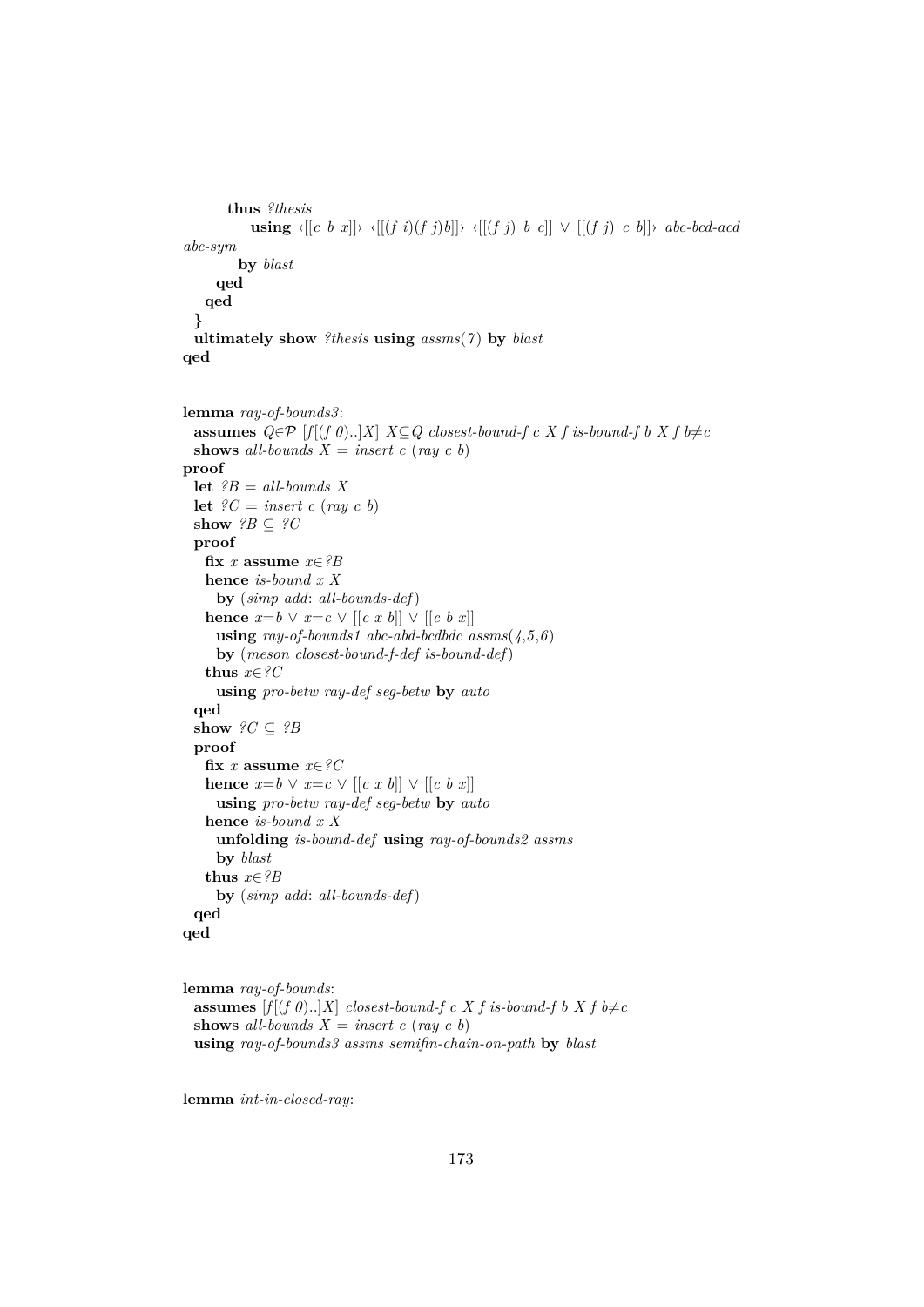```
assumes path ab a b
 shows interval a \, b \subset insert a \, (ray \, a \, b)proof
 let ?i = interval a b
 show interval a \, b \neq insert a \, (ray \, a \, b)proof −
   obtain c where [[a b c]] using prolong-betw2
     using assms by blast
   hence c∈ray a b
     using abc-abc-neq pro-betw ray-def by auto
   have c∉interval a b
     using ‹[[a b c]]› abc-abc-neq abc-only-cba(2) interval-def seg-betw by auto
   thus ?thesis
     using \langle c \in ray \ a \ b \rangle by blast
 qed
 show interval a \, b \subseteq insert a \, (ray \, a \, b)using interval-def ray-def by auto
qed
```

```
lemma bound-any-f :
  assumes Q ∈ P [f[(f 0)..]X] X ⊆ Q is-bound c X
  shows is-bound-f c X f
proof −
  obtain g where is-bound-f c X g [g[g] g 0..]X]
    using assms(4) is-bound-def is-bound-f-def by blast
 show ?thesis
    unfolding is-bound-f-def
  proof (safe)
    fix i j::nat
   show [f|f \theta ... X] by (simp add: assms(2))
    assume i<j
    have [[ (g \ i)(g \ j) c]]using \langle i \rangle \langle j \rangle \langle i \rangle is-bound-f c X g \ is-bound-f-def by blast
    thus \left[ \left[ (f \, i)(f \, j) c \right] \right]using inf\text{-}chain\text{-}unique \leq [g(g \theta \ldots]X] assms(2) by force
  qed
qed
```

```
lemma closest-bound-any-f :
 assumes Q ∈ \mathcal{P} [f[(f 0)..]X] X ⊆ Q closest-bound c X
 shows closest-bound-f c X f
proof (unfold closest-bound-f-def , safe)
 show is-bound-f c X f
 using bound-any-f assms closest-bound-def is-bound-def by blast
next
  \mathbf{fix} Q_b'assume is-bound Q_b' X Q_b' \neq c
```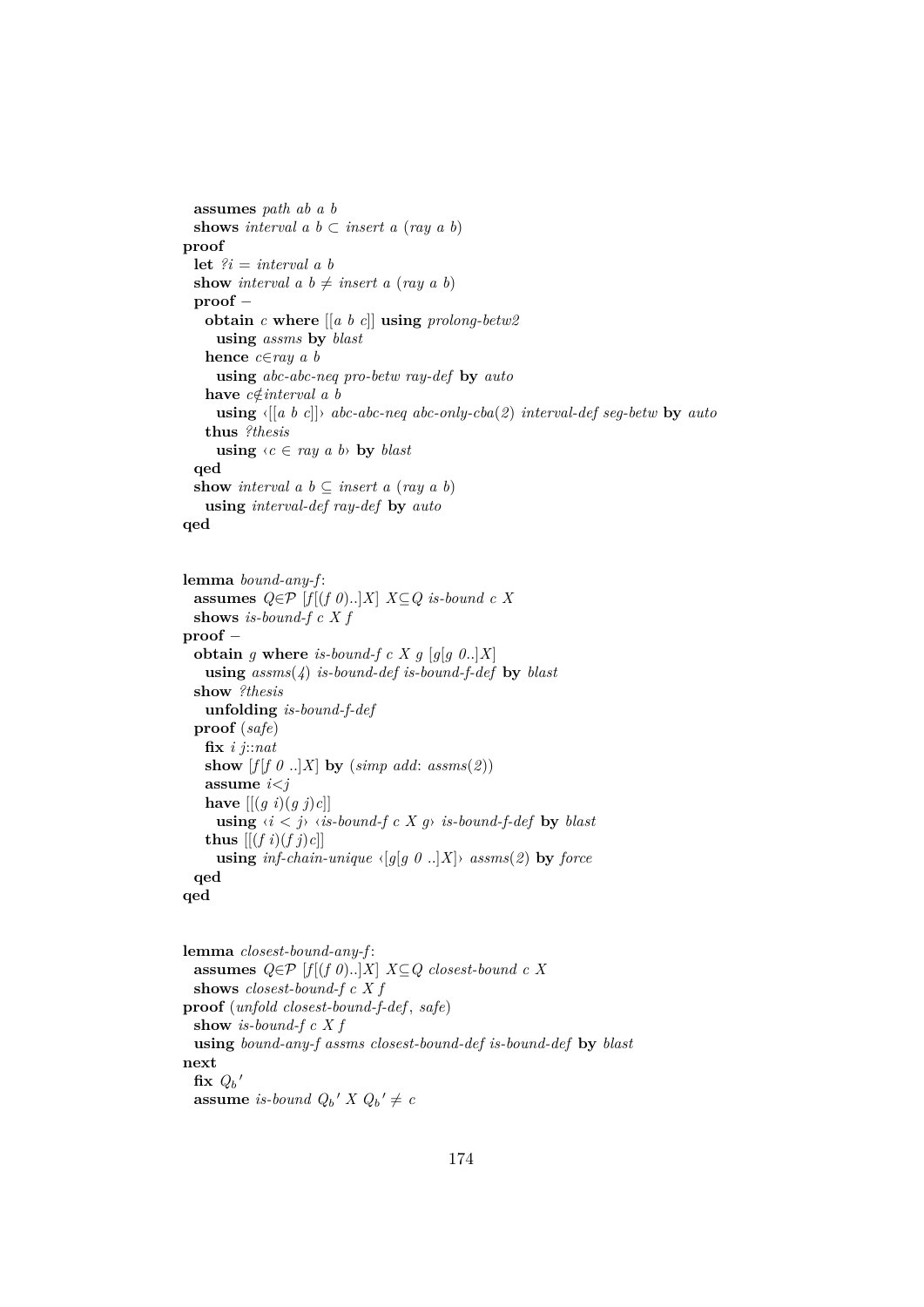**then show**  $[[(f\theta) \ c\ Q_b^\dagger]]$ **by** (*metis* (*full-types*) *assms*(*2*,*4*) *closest-bound-def inf-chain-unique is-bound-f-def*) **qed**

**end**

## **39 3.8 Connectedness of the unreachable set**

**context** *MinkowskiSpacetime* **begin**

#### **39.1 Theorem 13 (Connectedness of the Unreachable Set)**

**theorem** *unreach-connected*: **assumes** *path-Q*: *Q*∈P **and** *event-b*:  $b \notin Q$   $b \in \mathcal{E}$ **and** *unreach*:  $Q_x \in \emptyset$   $Q_b$   $Q_z \in \emptyset$   $Q_b$   $Q_x \neq Q_z$ and  $xyz$ :  $[[Q_x \ Q_y \ Q_z]]$ shows  $Q_y \in \emptyset$  Q *b* **proof** −

First we obtain the chain from I6.

**have** *in-Q*:  $Q_x \in Q \land Q_y \in Q \land Q_z \in Q$ **using** *betw-b-in-path path-Q unreach*(*1*,*2*,*3*) *unreach-on-path xyz* **by** *blast* **hence** *event-y:*  $Q_y \in \mathcal{E}$ **using** *in-path-event path-Q* **by** *blast* **obtain** *X f* where *X-def*: *ch-by-ord f X f*  $0 = Q_x$  *f* (*card X* − *1*) =  $Q_z$  $(\forall i \in \{1 \text{ .. } card X - 1\}$ .  $(f i) \in \emptyset$   $Q b \land (\forall Q y \in \mathcal{E}$ .  $[[ (f (i - 1)) Q y (f i)]] \longrightarrow$  $Qy \in \emptyset$   $Q$  *b*)) *short-ch*  $X$  →  $Q_x \in X \wedge Q_z \in X \wedge (\forall Q_y \in \mathcal{E}$ .  $[[Q_x \ Q_y \ Q_z]]$  →  $Q_y \in \emptyset$   $Q$   $b)$ **using** *I6* [*OF assms*(*1*−*6*)] **by** *blast* **hence** *fin-X*: *finite X* **using** *unreach*(*3*) *not-less* **by** *fastforce* **obtain** *N* **where** *N*=*card X N*≥*2* **using** *X-def*(*2*,*3*) *unreach*(*3*) **by** *fastforce*

Then we have to manually show the bounds, defined via indices only, are in the obtained chain. This step made me add the two-element-chain-case to I6 in *Minkowski*.*thy*; this case is referenced here as *X-def*(*5*).

**let**  $?a = f \theta$ **let**  $?d = f$  (*card*  $X - 1$ ) **{ assume** *card*  $X = 2$ **hence** *short-ch*  $X$  ? $a \in X \wedge ?d \in X$  ? $a \neq ?d$ **using**  $X$ -def  $\langle \text{card } X = 2 \rangle$  *short-ch-card-2 unreach*(3) **by** *blast*+ **} hence**  $[f(Q_x, Q_z|X])$ **unfolding** *fin-chain-def* **by** (*metis X-def*(*1*−*3*,*5*) *ch-by-ord-def fin-X fin-long-chain-def get-fin-long-ch-bounds unreach*(*3*))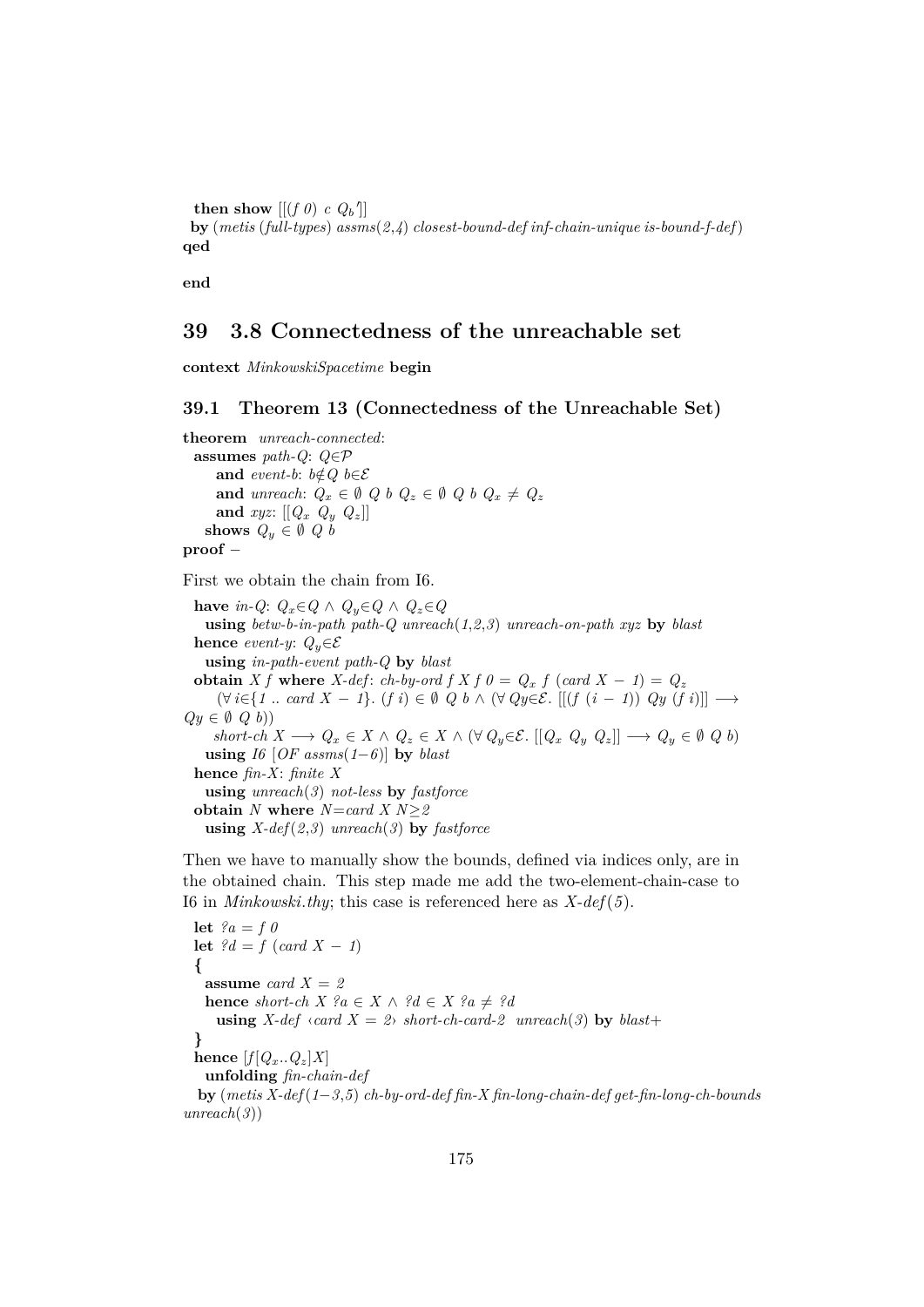Further on, we split the proof into two cases, namely the split Schutz absorbs into his non-strict ordering. Just below is the statement we use *disjE* with.

**have** *y*-cases:  $Q_y \in X$  ∨  $Q_y \notin X$  **by** *blast* **have** *y*-int:  $Q_y \in interval$   $Q_x$   $Q_z$ **using** *interval-def seg-betw xyz* **by** *auto* **have** *X-in-Q*: *X*⊆*Q* **using** *chain-on-path-I6* [where  $Q = Q$  and  $X = X$ ]  $X$ -def event-b path-Q unreach **by** *blast*

**show** *?thesis* **proof** (*cases*)

As usual, we treat short chains separately, and they have their own clause in I6.

```
assume N=2
 thus ?thesis
   using X-def(1,5) xyz \langle N = \text{card } X \rangle event-y short-ch-card-2 by auto
next
```
This is where Schutz obtains the chain from Theorem 11. We instead use the chain we already have with only a part of Theorem 11, namely *int-split-to-segs*. *?S* is defined like in *segmentation*.

```
assume N \neq 2hence N \geq 3 using \langle 2 \leq N \rangle by auto
have 2 \leq card X using \langle 2 \leq N \rangle \langle N = card X \rangle by blast
show ?thesis using y-cases
proof (rule disjE)
 assume Q_y \in Xthen obtain i where i-def: i<card X Q_y = f i
   using X-def(1)
   unfolding ch-by-ord-def long-ch-by-ord-def ordering-def
   by (metis X-def(5) abc-abc-neq fin-X short-ch-def xyz)
 have i \neq 0 \land i \neq card X - 1using X-def(2,3)
   by (metis abc-abc-neq i-def(2) xyz)
 hence i \in \{1..card \mid X -1\}using i-def(1) by fastforce
 thus ?thesis using X\text{-}def(\Lambda) i-def(2) by metis
next
 assume Q_y \notin X
```
**let**  $?S = if card X = 2 then {segment ?a ?d} else {segment (f i) (f(i+1))}$ *i*. *i*<*card X* − *1*}

**have** *Q*y∈ S *?S* **proof** − **obtain** *c* **where**  $[f|Q_x...c|Q_z|X]$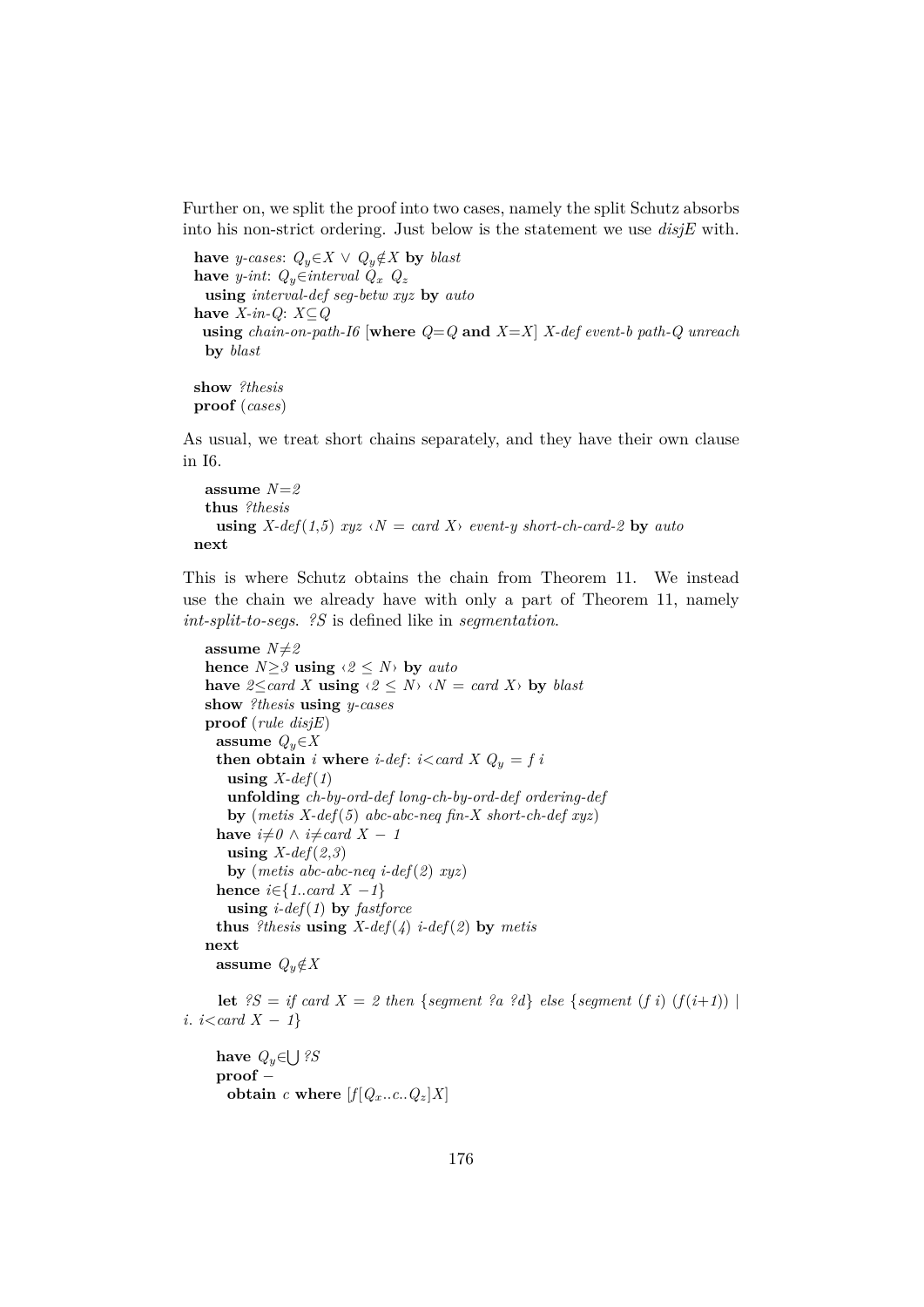```
using X\text{-}def(1) \triangleleft N = card(X) \triangleleft N \neq 2 \langle f|Q_x, Q_z|X\rangle fin-chain-def
short-ch-card-2 by auto
        have interval Q_x Q_z = \bigcup ?S \cup X
          using int-split-to-segs [OF \langle f|Q_x \ldots c \ldots Q_z|X] \rangle by auto
        thus ?thesis
          using \langle Q_y \notin X \rangle y-int by blast
      qed
      then obtain s where s \in \mathscr{S}S Q_y \in s by blast
      have \exists i. i∈{1..(card X)−1} ∧ [[(f(i−1)) Q<sub>y</sub> (f i)]]
      proof −
        obtain i' where i'-def: i' < N-1 s = segment (f i') (f (i' + 1))
          using \langle Q_y \in \mathcal{S} \rangle \langle s \in ?S \rangle \langle N = card X \rangleby (smt \leq 2 \leq N \leq N \leq k+2) le-antisym mem-Collect-eq not-less)
        show ?thesis
        proof (rule exI, rule conjI)
          show (i' + 1) \in \{1..card X - 1\}using i'-def(1)by (simp add: \langle N = \text{card } X \rangle)
          show [[ (f((i'+1) - 1)) Q_y (f(i'+1))] ]using i'-def(2) \langle Q_y \in s \rangle seg-betw by simpqed
      qed
      then obtain i where i-def: i \in \{1..(card X) - 1\} [[(f(i-1)) Q_y (f i)]]
        by blast
      show ?thesis
        by (meson X-def(4) i-def event-y)
    qed
  qed
qed
```
### **39.2 Theorem 14 (Second Existence Theorem)**

**lemma** *union-of-bounded-sets-is-bounded*: **assumes** ∀ *x*∈*A*. [[*a x b*]] ∀ *x*∈*B*. [[*c x d*]] *A*⊆*Q B*⊆*Q Q*∈P *card*  $A > 1 \vee$  *infinite*  $A$  *card*  $B > 1 \vee$  *infinite*  $B$ **shows** ∃*l*∈*Q*. ∃*u*∈*Q*. ∀ *x*∈*A*∪*B*. [[*l x u*]] **proof** − **let**  $?P = \lambda A B$ .  $\exists l \in Q$ .  $\exists u \in Q$ .  $\forall x \in A \cup B$ . [[*l x u*]] **let**  $?I = \lambda A$  *a b*. (*card*  $A > 1 \vee$  *infinite*  $A) \wedge (\forall x \in A$ . [[*a x b*]]) **let**  $?R = \lambda A$ .  $\exists a \ b$ .  $?I A a b$ **have** *on-path*:  $\bigwedge a \ b \ A. \ A \subseteq Q \Longrightarrow ?I \ A \ a \ b \Longrightarrow b \in Q \ \wedge \ a \in Q$ **proof** − **fix** *a b A* **assume** *A*⊆*Q ?I A a b* **show** *b*∈*Q*∧*a*∈*Q* **proof** (*cases*) **assume** *card*  $A \leq 1 \land$  *finite*  $A$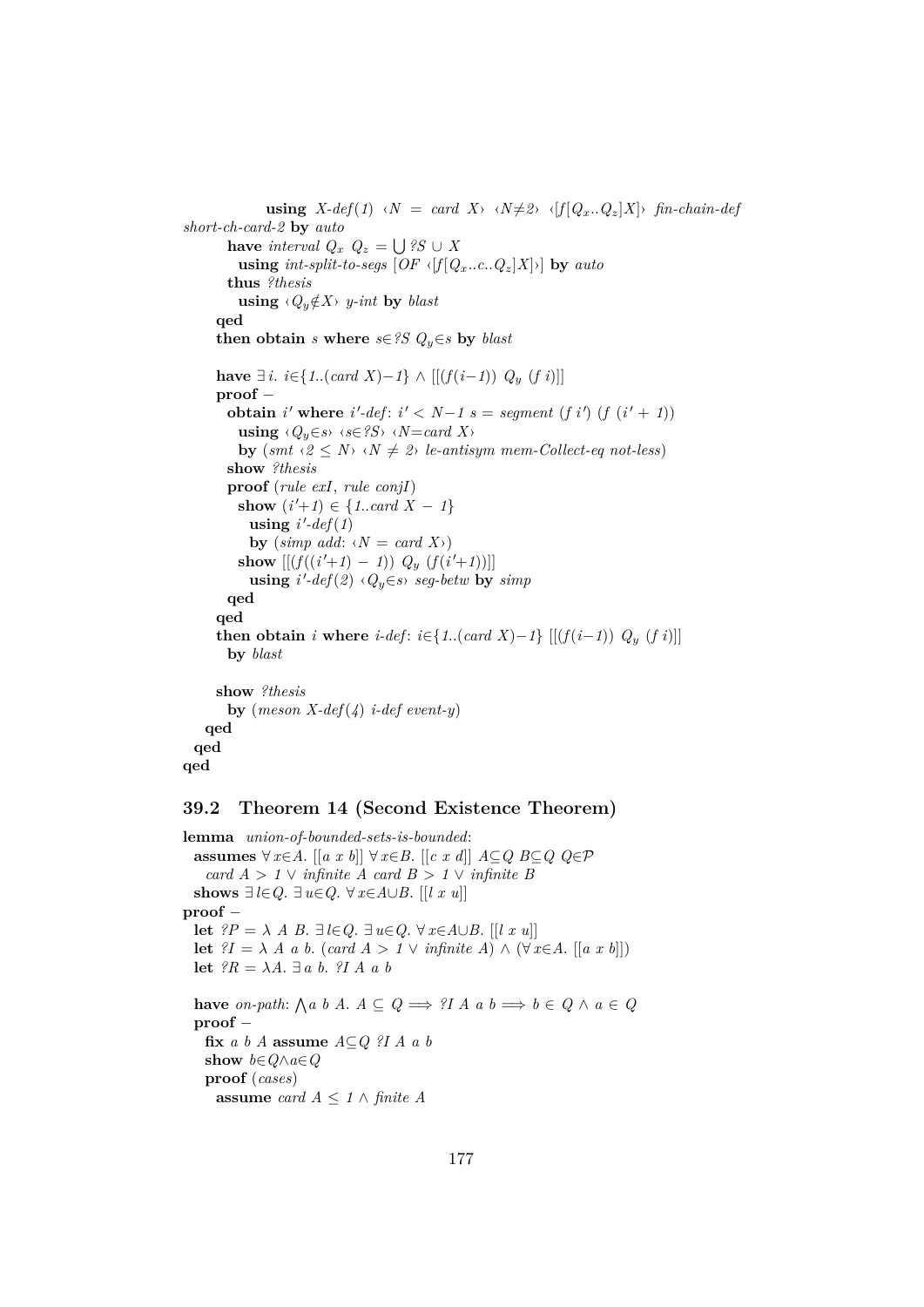```
thus ?thesis
        using ‹?I A a b› by auto
    next
      assume \neg (card A ≤ 1 ∧ finite A)
      hence asmA: card A > 1 \vee infinite Aby linarith
      then obtain x y where x \in A y \in A x \neq yproof
         assume 1 < \text{card } A \wedge x y. \llbracket x \in A; y \in A; x \neq y \rrbracket \implies \text{thesis}then show ?thesis
           by (metis One-nat-def Suc-le-eq card-le-Suc-iff insert-iff )
      next
         assume infinite A \bigwedge x y. [x \in A; y \in A; x \neq y] \implies thesis
        then show ?thesis
         using infinite-imp-nonempty by (metis finite-insert finite-subset singletonI
subsetI)
    qed
      have x∈Q y∈Q
        using \langle A \subseteq Q \rangle \langle x \in A \rangle \langle y \in A \rangle by auto
      have [[a x b]] [[a y b]]
        by (\textit{simp add: } \langle (1 \leq \textit{card } A \vee \textit{infinite } A) \wedge (\forall x \in A, [[a x b]]) \rangle \langle x \in A \rangle \langle y \in A, [[a x b]] \rangle)A<sup>2</sup>)+
      hence betw4 a x y b ∨ betw4 a y x b
        using \langle x \neq y \rangle abd-acd-abcdacbd by blast
      hence a∈Q ∧ b∈Q
         using \langle Q \in \mathcal{P} \rangle \langle x \in Q \rangle \langle x \neq y \rangle \langle x \in Q \rangle \langle y \in Q \rangle betw-a-in-path betw-c-in-path by
blast
      thus ?thesis by simp
    qed
  qed
  show ?thesis
  proof (cases)
    assume a \neq b \land a \neq c \land a \neq d \land b \neq c \land b \neq d \land c \neq dshow ?P A B
    proof (rule-tac P=?P and A=Q in w \log-endpoints-distinct)
First, some technicalities: the relations P, I, R have the symmetry required.
       show \bigwedge a \ b \ I. ?I I a b \implies ?I I b a using abc-sym by blast
        show \bigwedge a \ b \ A. \ A \subseteq Q \implies ?I \ A \ a \ b \implies b \in Q \ \wedge \ a \in Q \ using \text{on-path}assms(5) by blast
     \mathbf{show }\bigwedge I \, J. ?R \, I \Longrightarrow ?R \, J \Longrightarrow ?P \, I \, J \Longrightarrow ?P \, J \, I \, \mathbf{by} \, (simp \, add: \, Un-commute)Next, the lemma/case assumptions have to be repeated for Isabelle.
      show ?I A a b ?I B c d A⊆Q B⊆Q Q∈P
        using assms by simp+
```
Finally, the important bit: proofs for the necessary cases of betweenness.

**using**  $\langle a \neq b \land a \neq c \land a \neq d \land b \neq c \land b \neq d \land c \neq d$  **by** *simp* 

**show**  $a \neq b \land a \neq c \land a \neq d \land b \neq c \land b \neq d \land c \neq d$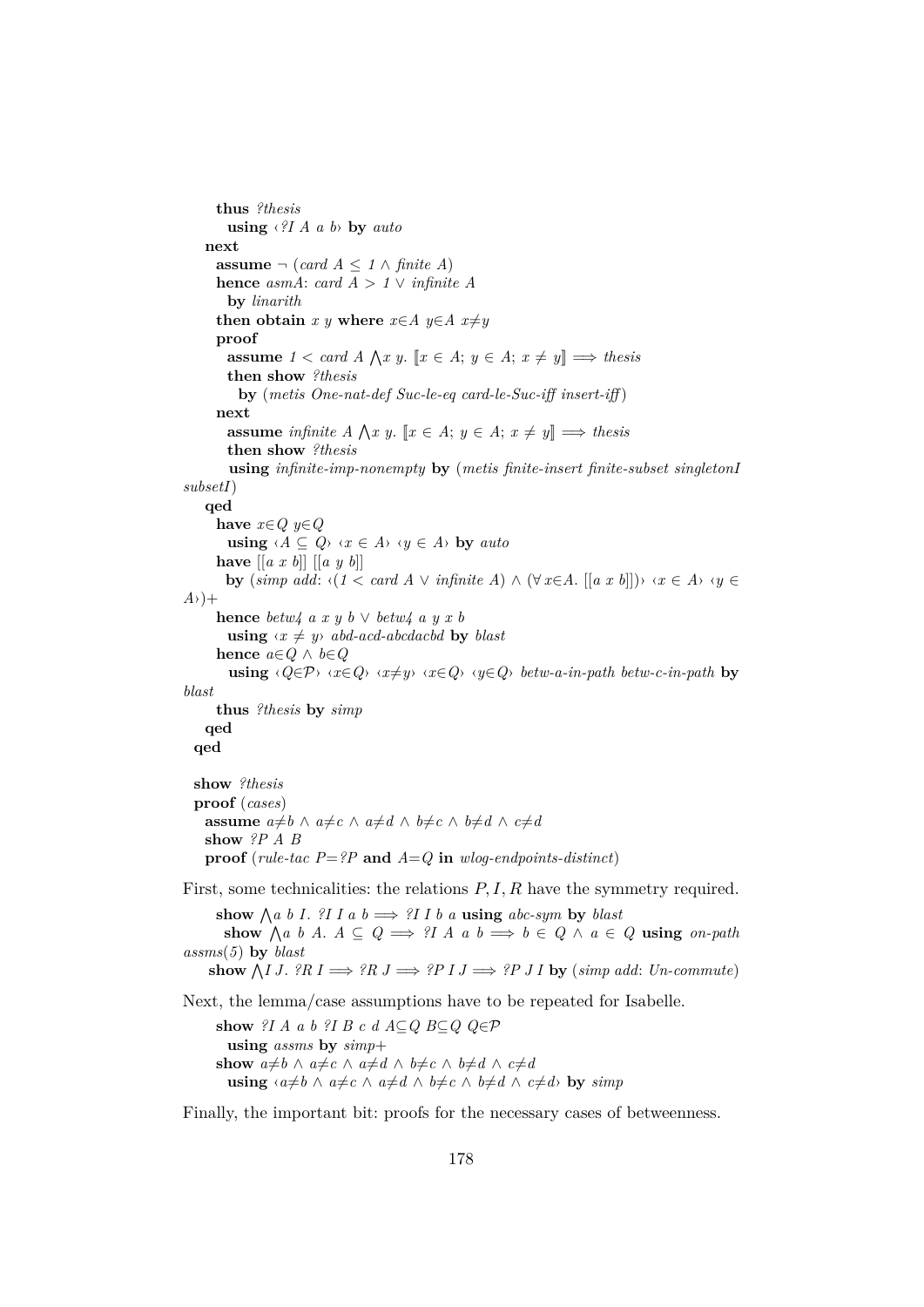```
show ?P I J
      if ?I I a b ?I J c d I⊆Q J⊆Q
        and betw4 a b c d ∨ betw4 a c b d ∨ betw4 a c d b
      for I J a b c d
    proof −
      consider betw4 a b c d|betw4 a c b d|betw4 a c d b
        using \langle \theta e^{\mu} \rangle b c d \vee betw4 a c b d \vee betw4 a c d b by fastforce
      thus ?thesis
      proof (cases)
        assume asm: betw4 a b c d show ?P I J
        proof −
         have ∀ x \in I \cup J. [[a x d]]
           by (metis Un-iff asm betw4-strong betw4-weak that(1) that(2))
         moreover have a∈Q d∈Q
           using assms(5) on-path that(1−4) by blast+
         ultimately show ?thesis by blast
        qed
      next
        assume betw4 a c b d show ?P I J
        proof −
         have ∀ x \in I \cup J. [[a x d]]
            by (metis Un-iff ‹betw4 a c b d› abc-bcd-abd abc-bcd-acd betw4-weak
that(1,2))
         moreover have a∈Q d∈Q
           using assms(5) on-path that(1−4) by blast+
         ultimately show ?thesis by blast
        qed
      next
        assume betw4 a c d b show ?P I J
        proof −
         have ∀ x \in I \cup J. [[a x b]]
           using ‹betw4 a c d b› abc-bcd-abd abc-bcd-acd abe-ade-bcd-ace
           by (meson UnE that(1,2))
         moreover have a∈Q b∈Q
           using assms(5) on-path that(1−4) by blast+
         ultimately show ?thesis by blast
        qed
      qed
    qed
   qed
 next
   assume \neg(a \neq b \land a \neq c \land a \neq d \land b \neq c \land b \neq d \land c \neq d)show ?P A B
   proof (rule-tac P=?P and A=Q in wlog-endpoints-degenerate)
```
This case follows the same pattern as above: the next five *show* statements are effectively bookkeeping.

show  $\bigwedge a \ b \ I$ . *?I I a*  $b \implies$  *?I I b a* **using** *abc-sym* by *blast*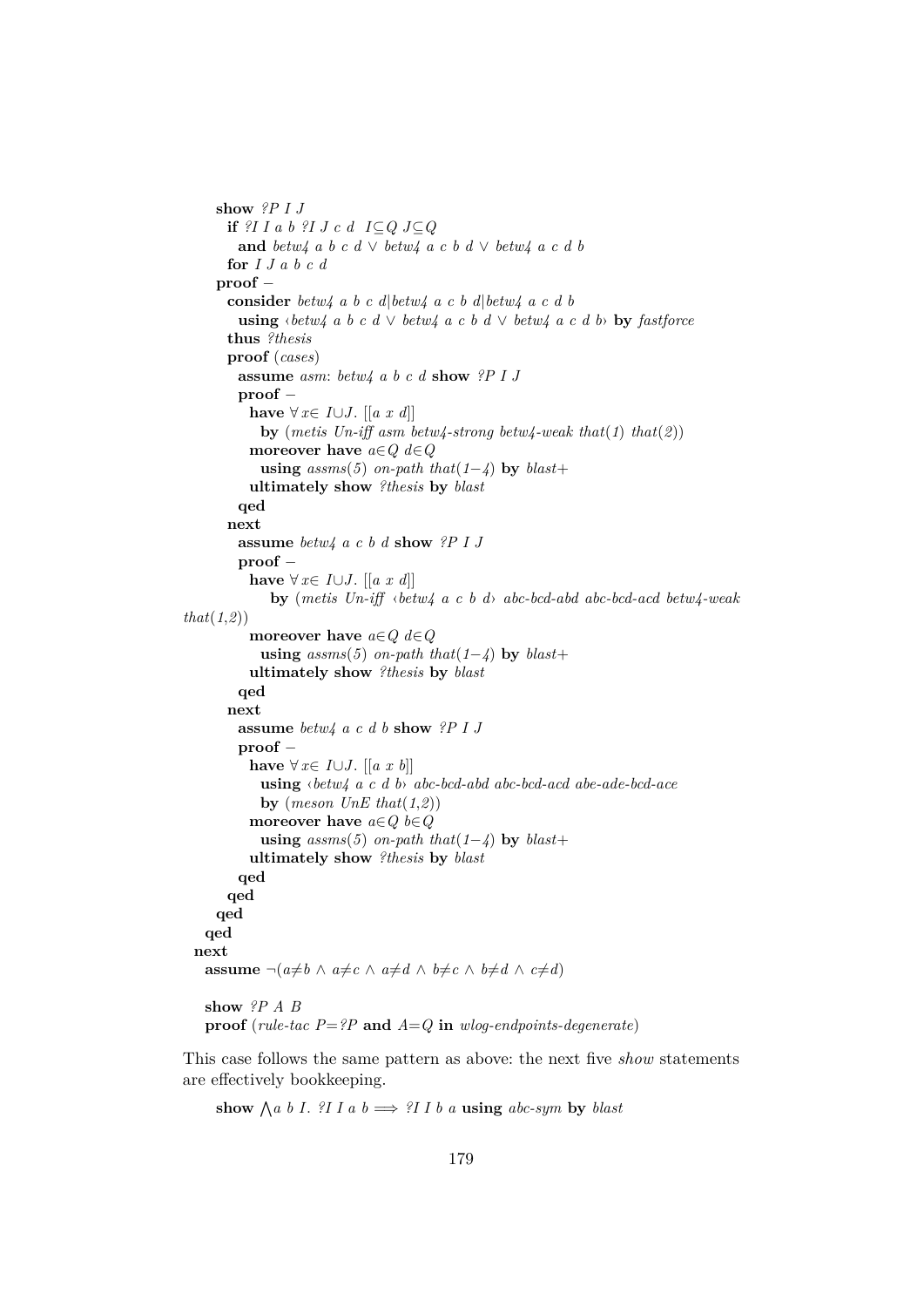show  $\bigwedge a \ b \ A. \ A \subseteq Q \Longrightarrow ?I \ A \ a \ b \Longrightarrow b \in Q \ \wedge \ a \in Q \ \text{using} \ on \ \text{-path} \ \langle Q \in \mathcal{P} \rangle$ **by** *blast*  $\mathbf{show }\bigwedge I \, J.$   $?R \, I \Longrightarrow ?R \, J \Longrightarrow ?P \, I \, J \Longrightarrow ?P \, J \, I \, \mathbf{by} \, (simp \, add: \, Un-commute)$ **show** *?I A a b ?I B c d A* $\subseteq$ *Q B* $\subseteq$ *Q Q* $\in$ *P* **using** *assms* **by** *simp*+ **show**  $\neg (a \neq b \land b \neq c \land c \neq d \land a \neq d \land a \neq c \land b \neq d)$  $using \neg (a \neq b \land a \neq c \land a \neq d \land b \neq c \land b \neq d \land c \neq d)$  by *blast* Again, this is the important bit: proofs for the necessary cases of degeneracy. **show**  $(a = b \land b = c \land c = d \rightarrow ?P \cup J) \land (a = b \land b \neq c \land c = d \rightarrow$ *?P I J*) ∧  $(a = b \land b = c \land c \neq d \rightarrow ?P \cup J) \land (a = b \land b \neq c \land c \neq d \land a \neq d$ −→ *?P I J*) ∧  $(a \neq b \land b = c \land c \neq d \land a = d \longrightarrow ?P I J \land \neg b$ ([[*a b c*]] ∧ *a* = *d* −→ *?P I J*) ∧ ([[*b a c*]] ∧ *a* = *d* −→ *?P I J*) **if**  $?I I a b ?I J c d I \subseteq Q J \subseteq Q$ **for** *I J a b c d* **proof** (*intro conjI impI*) **assume**  $a = b \land b = c \land c = d$ **show** ∃*l*∈*Q*. ∃*u*∈*Q*. ∀ *x*∈*I* ∪ *J*. [[*l x u*]] **using**  $\langle a \rangle = b \land b = c \land c = d \rangle$  *abc-ac-neq assms*(5) *ex-crossing-path that*(*1*,*2*) **by** *fastforce* **next assume**  $a = b \land b \neq c \land c = d$ **show** ∃*l*∈*Q*. ∃*u*∈*Q*. ∀*x*∈*I* ∪ *J*. [[*l x u*]] **using**  $\langle a = b \land b \neq c \land c = d \rangle$  *abc-ac-neq assms*(5) *ex-crossing-path that*(*1*,*2*) **by** (*metis Un-iff* ) **next assume**  $a = b \land b = c \land c \neq d$ **hence** ∀ *x*∈ *I*∪*J*. [[*c x d*]] **using** *abc-abc-neq that*(*1*,*2*) **by** *fastforce* **moreover have** *c*∈*Q d*∈*Q* **using** *on-path*  $\langle a = b \land b = c \land c \neq d \rangle$  *that*(1,3) *abc-abc-neq* by *metis*+ **ultimately show** ∃*l*∈*Q*. ∃*u*∈*Q*. ∀*x*∈*I* ∪ *J*. [[*l x u*]] **by** *blast* **next assume**  $a = b \land b \neq c \land c \neq d \land a \neq d$ **hence** ∀ *x*∈ *I*∪*J*. [[*c x d*]] **using** *abc-abc-neq that*(*1*,*2*) **by** *fastforce* **moreover have** *c*∈*Q d*∈*Q* **using** *on-path*  $\langle a = b \land b \neq c \land c \neq d \land a \neq d \rangle$  *that*(1,3) *abc-abc-neq* by *metis*+ **ultimately show** ∃*l*∈*Q*. ∃*u*∈*Q*. ∀*x*∈*I* ∪ *J*. [[*l x u*]] **by** *blast* **next assume**  $a \neq b \land b = c \land c \neq d \land a = d$ **hence**  $\forall x \in I \cup J$ . [[*c x d*]] **using** *abc-sym that*(*1*,*2*) **by** *auto*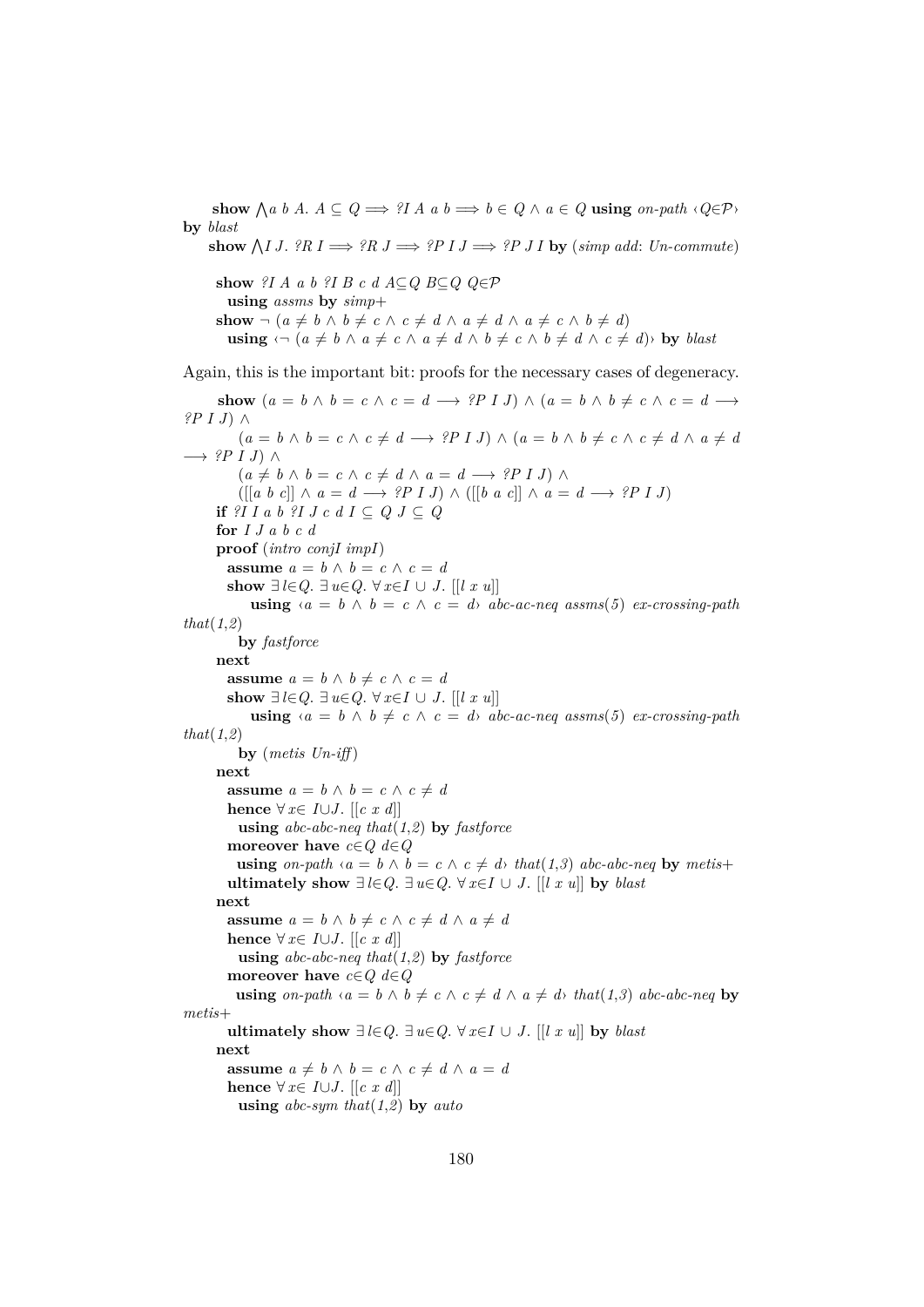```
moreover have c∈Q d∈Q
        using on-path \langle a \neq b \land b = c \land c \neq d \land a = d \rangle that(1,3) abc-abc-neq by
metis+
       ultimately show ∃ l∈Q. ∃ u∈Q. ∀ x∈I ∪ J. [[l x u]] by blast
     next
      assume \begin{bmatrix} a & b & c \end{bmatrix} \wedge a = dhence \forall x \in I \cup J. [[c x d]]
        by (metis UnE abc-acd-abd abc-sym that(1,2))
      moreover have c∈Q d∈Q
        using on-path that(2,\lambda) by blast+
       ultimately show ∃ l∈Q. ∃ u∈Q. ∀ x∈I ∪ J. [[l x u]] by blast
     next
      assume [[b \ a \ c]] \wedge a = dhence ∀ x∈ I∪J. [[c x b]]
        using abc-sym abd-bcd-abc betw4-strong that(1,2) by (metis Un-iff )
      moreover have c∈Q b∈Q
        using on-path that by blast+
      ultimately show ∃l∈Q. ∃ u∈Q. ∀ x∈I ∪ J. [[l x u]] by blast
     qed
   qed
 qed
qed
lemma union-of-bounded-sets-is-bounded2:
```
**assumes** ∀ *x*∈*A*. [[*a x b*]] ∀ *x*∈*B*. [[*c x d*]] *A*⊆*Q B*⊆*Q Q*∈P *1*<*card A* ∨ *infinite A 1*<*card B* ∨ *infinite B* **shows** ∃ *l*∈*Q*−(*A*∪*B*). ∃ *u*∈*Q*−(*A*∪*B*). ∀ *x*∈*A*∪*B*. [[*l x u*]] **using** *assms union-of-bounded-sets-is-bounded* [where  $A = A$  and  $a = a$  and  $b = b$  and  $B = B$  and  $c = c$  and  $d = d$  and  $Q = Q$ ] **by** (*metis Diff-iff abc-abc-neq*)

Schutz proves a mildly stronger version of this theorem than he states. Namely, he gives an additional condition that has to be fulfilled by the bounds y, z in the proof  $(y, z \notin \emptyset \ Q \ ab)$ . This condition is trivial given *abc-abc-neq*. His stating it in the proof makes me wonder whether his (strictly speaking) undefined notion of bounded set is somehow weaker than the version using strict betweenness in his theorem statement and used here in Isabelle. This would make sense, given the obvious analogy with sets on the real line.

```
theorem second-existence-thm-1:
 assumes path-Q: Q∈P
    and events: a \notin Q b\notin Qand reachable: path-ex a q1 path-ex b q2 q1∈Q q2 ∈ Qshows ∃ y∈Q. ∃ z∈Q. (∀ x∈Ø Q a. [[y x z]]) ∧ (∀ x∈Ø Q b. [[y x z]])
proof −
```
Slightly annoying: Schutz implicitly extends *bounded* to sets, so his statements are neater.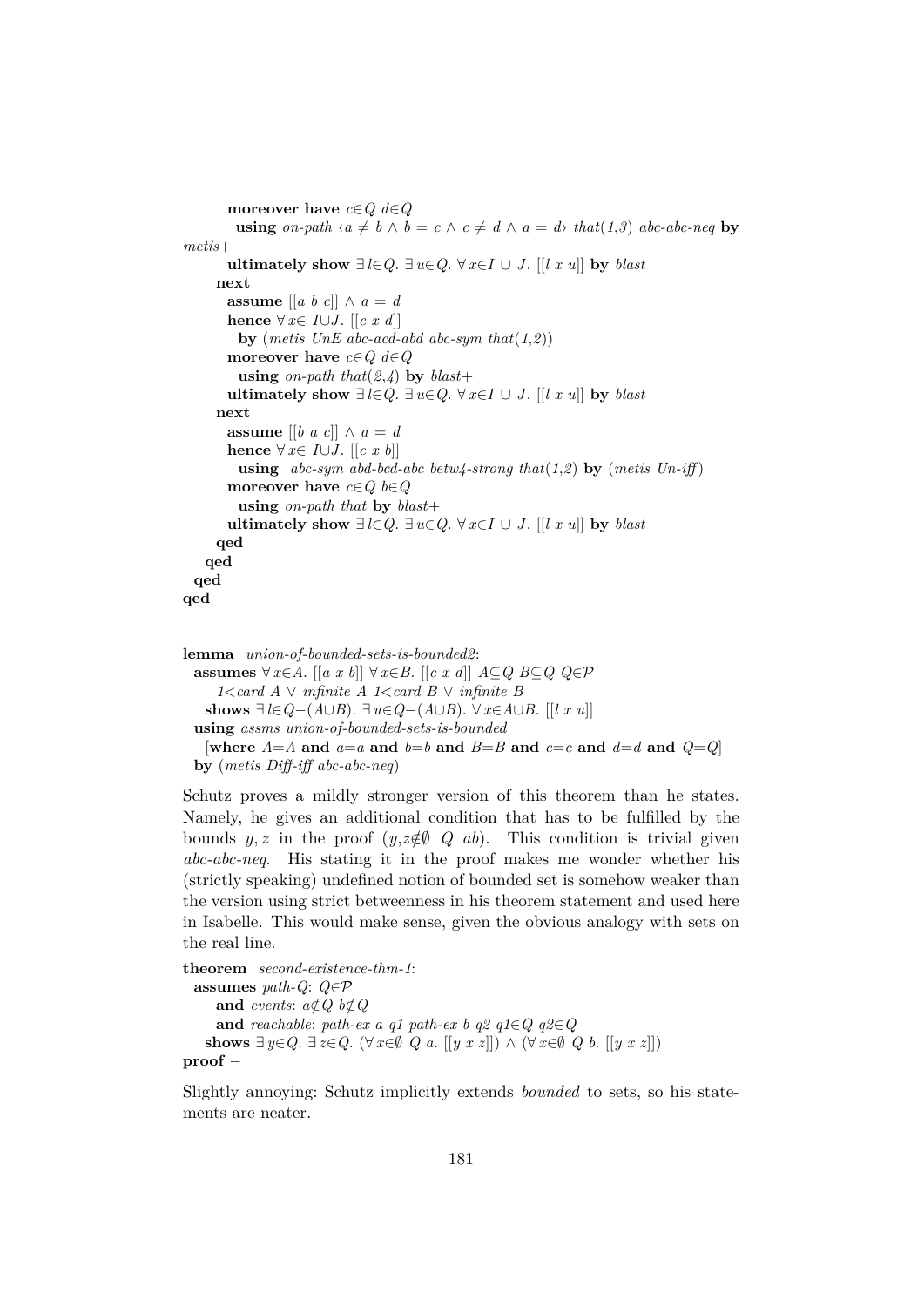**have** ∃ *q*∈*Q*.  $q \notin (\emptyset \ Q \ a) \ \exists \ q \in Q \ a \notin (\emptyset \ Q \ b)$ **using** *cross-in-reachable reachable* **by** *blast*+

This is a helper statement for obtaining bounds in both directions of both unreachable sets. Notice this needs Theorem 13 right now, Schutz claims only Theorem 4. I think this is necessary?

```
have get-bds: \exists la \in Q. \exists ua \in Q. la \notin \emptyset Q a ∧ ua \notin \emptyset Q a ∧ (\forall x \in \emptyset Q a. [[la x ua]])
    if asm: a \notin Q path-ex a q q∈Q
    for a q
  proof −
    obtain Qy where Qy \in \emptyset Q a
       using asm(2) \triangleleft a \notin Q in-path-event path-Q two-in-unreach by blast
    then obtain la where la \in Q - \emptyset Q a
       using asm(2,3) cross-in-reachable by blast
    then obtain ua where ua \in Q - \emptyset Q a [[la Qy ua]] la \neq uausing unreachable-set-bounded [where Q=Q and b=a and Qx=la and
Qy=Qy]
       using \langle Qy \in \emptyset \ Q \ a \rangle asm in-path-event path-Q by blast
    have la \notin \emptyset Q a \wedge ua \notin \emptyset Q a \wedge (\forall x \in \emptyset Q a \in (x \neq la \wedge x \neq ua) \longrightarrow [[la x \vee a]]proof (intro conjI)
       show la \notin \emptyset Q a
         using \langle la \in Q - \emptyset \ Q \ a \rangle by force
    next
       show ua \notin \emptyset Q a
         using \langle ua \in Q - \emptyset Q \rangle by force
    next show ∀ x∈∅ Q a. x \neq la \land x \neq ua \rightarrow [[la x ua]]
    proof (safe)
       fix x assume x∈Ø Q a x≠la x≠ua
       {
         assume x=Qy hence \left[ \begin{bmatrix} a & x & ua \end{bmatrix} \right] by \left( \textit{simp add: } \left\{ \begin{bmatrix} \begin{bmatrix} a & Qy & ua \end{bmatrix} \end{bmatrix} \right) \right)} moreover {
         assume x \neq Qyhave [[Qy \ x \ la]] \lor [[la \ Qy \ x]]proof −
            { assume [[x la Qy]]
              hence la∈∅ Q a
                 using unreach-connected \langle Qy \in \emptyset \mid Q \text{ a} \rangle \langle x \in \emptyset \mid Q \text{ a} \rangle \langle x \neq Qy \rangle in-path-event
path-Q that by blast
              hence False
                using \langle la \in Q - \emptyset Q \rangle a\rangle by blast }
            thus [Qy \ x \ la] \lor [Ia \ Qy \ x]using some-betw [where Q = Q and a=x and b=la and c=Qy] path-Q
unreach-on-path
               using \langle Qy \in \emptyset \ Q \ a \rangle \ \langle a \in Q - \emptyset \ Q \ a \rangle \ \langle x \in \emptyset \ Q \ a \rangle \ \langle x \neq Qy \rangle \ \langle x \neq la \rangleby force
         qed
         hence [[la x ua]]
```
**proof**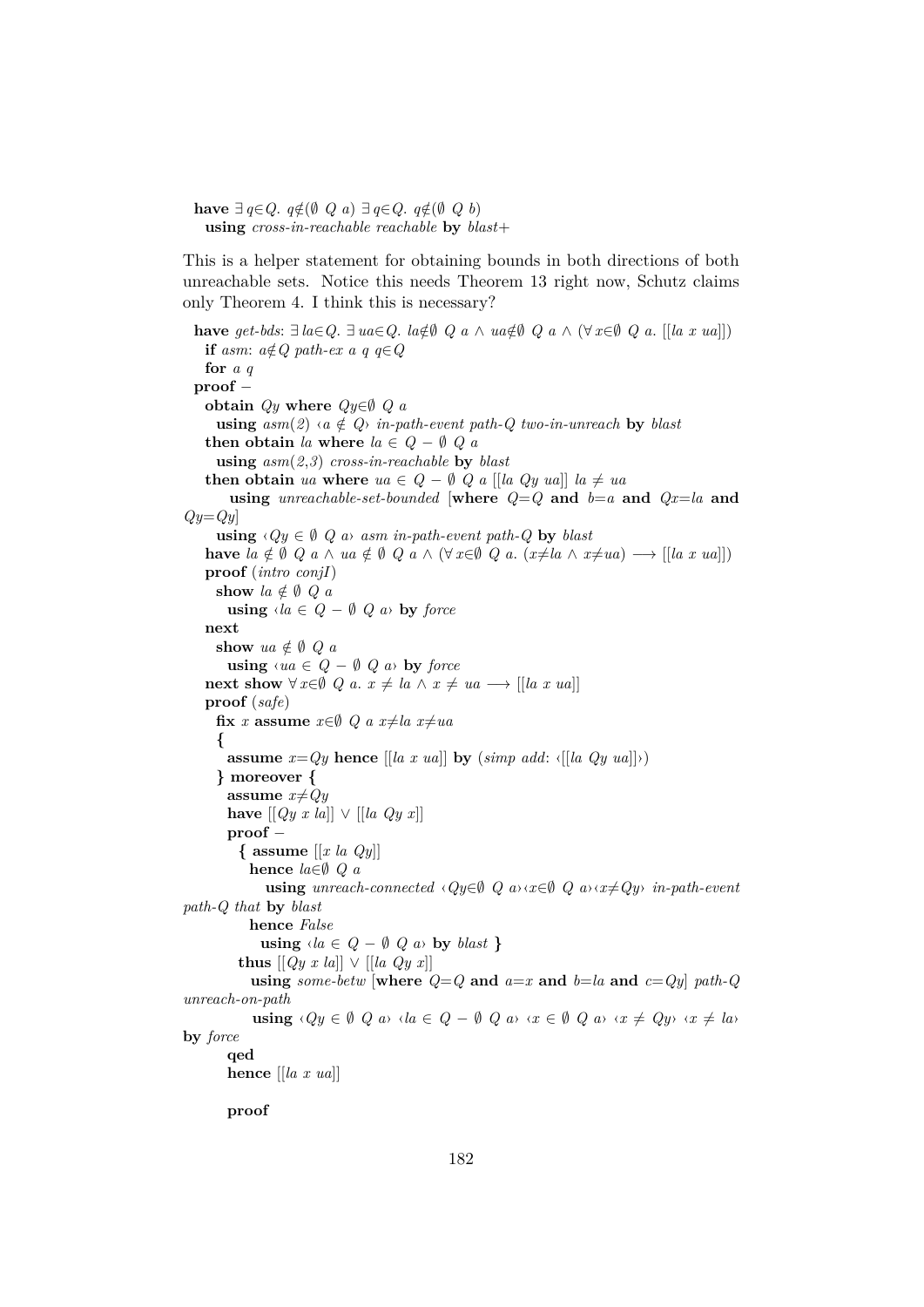**assume** [[*Qy x la*]] **thus** *?thesis* **using** ‹[[*la Qy ua*]]› *abc-acd-abd abc-sym* **by** *blast* **next assume** [[*la Qy x*]] **hence**  $\left[ \left[ \ln x \text{ ua} \right] \right] \vee \left[ \left[ \ln u \right] x \right]$ **using**  $\langle [[a \ Qy \ ua]] \rangle \langle x \neq ua \rangle$  *abc-abd-acdadc* by *auto* **have**  $\neg$  [[*la ua x*]] **using** *unreach-connected that abc-abc-neq abc-acd-bcd in-path-event path-Q* **by**  $(metis\ DiffD2 \cdot Qy \in \emptyset \ Q \ a$ <sup>}</sup>  $\{[[a\ Qy\ ua]]\} \cdot \{ua \in Q - \emptyset \ Q \ a$ <sup>}</sup>  $\{x \in \emptyset \}$ *Q a*›) **show** *?thesis* **using**  $\langle \left[ \lceil \ln x \, u \rceil \right] \rangle \sqrt{\left[ \lceil \ln u \, x \, x \rceil \right]} \rangle \langle \neg \left[ \lceil \ln u \, x \, x \rceil \right] \rangle$  by *linarith* **qed } ultimately show** [[*la x ua*]] **by** *blast* **qed qed thus** *?thesis* **using**  $\langle la \in Q - \emptyset \ Q \ a \rangle \ \langle ua \in Q - \emptyset \ Q \ a \rangle$  **by** *force* **qed have** ∃ *y*∈*Q*. ∃ *z*∈*Q*. (∀ *x*∈( $\emptyset$  *Q a*)∪( $\emptyset$  *Q b*). [[*y x z*]]) **proof** − **obtain** *la ua* **where**  $\forall x \in \emptyset$  *Q a.* [[*la x ua*]] **using** *events*(*1*) *get-bds reachable*(*1*,*3*) **by** *blast* **obtain** *lb ub* **where**  $\forall x \in \emptyset$  *Q b.* [[*lb x ub*]] **using**  $events(2)$   $qet-bds$  reachable $(2,4)$  **by** *blast* **have**  $\emptyset$   $Q$   $a \subseteq Q$   $\emptyset$   $Q$   $b \subseteq Q$ **by** (*simp add*: *subsetI unreach-on-path*)+ **moreover have**  $1 < \text{card } (\emptyset \ Q \ a) \lor \text{infinite } (\emptyset \ Q \ a)$ **using** *two-in-unreach events*(*1*) *in-path-event path-Q reachable*(*1*) **by** (*metis One-nat-def card-le-Suc0-iff-eq not-less*) **moreover have**  $1 < \text{card } (\emptyset \ Q \ b) \lor \text{infinite } (\emptyset \ Q \ b)$ **using** *two-in-unreach events*(*2*) *in-path-event path-Q reachable*(*2*) **by** (*metis One-nat-def card-le-Suc0-iff-eq not-less*) **ultimately show** *?thesis* **using** *union-of-bounded-sets-is-bounded* [**where** *Q*=*Q* **and** *A*=∅ *Q a* **and** *B*=*Q Q b*] **using**  $get-bds$  assms  $\forall x \in \emptyset$  *Q a*. [[*la x ua*]] $\forall x \in \emptyset$  *Q b*. [[*lb x ub*]] $\forall x \in \emptyset$ **by** *blast* **qed then obtain**  $y \, z$  where  $y \in Q$   $z \in Q$  ( $\forall x \in (\emptyset \, Q \, a) \cup (\emptyset \, Q \, b)$ . [[ $y \, x \, z$ ]]) **by** *blast* **show** *?thesis* **proof** (*rule bexI*)+ **show** *y*∈*Q* **by** (*simp add*:  $\langle y \in Q \rangle$ ) **show**  $z \in Q$  **by** (*simp add:*  $\langle z \in Q \rangle$ ) **show**  $(\forall x \in \emptyset \ Q \ a$ . [[z x y]]) ∧  $(\forall x \in \emptyset \ Q \ b$ . [[z x y]]) **by**  $(\textit{simp add:} \langle \forall x \in \emptyset \ Q \ a \cup \emptyset \ Q \ b. \ [[y \ x \ z]] \rangle \ abc-sym)$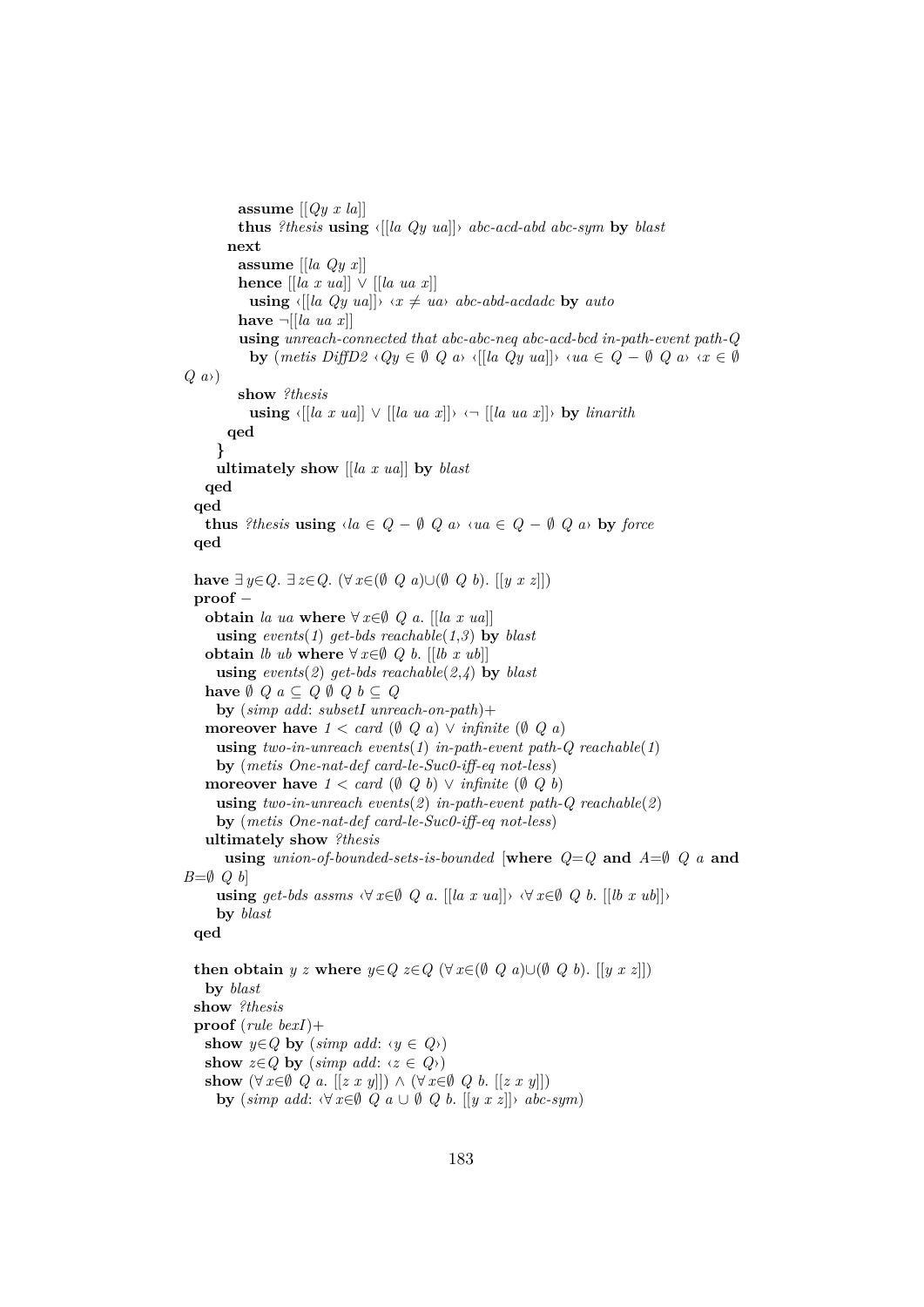## **qed qed**

**theorem** *second-existence-thm-2*: **assumes** *path-Q*: *Q*∈P **and** *events*:  $a \notin Q$   $b \notin Q$   $c \in Q$   $d \in Q$   $c \neq d$ **and** *reachable*: ∃*P*∈P. ∃ *q*∈*Q*. *path P a q* ∃*P*∈P. ∃ *q*∈*Q*. *path P b q* **shows**  $∃ e∈Q. ∃ ae∈P. ∃ be∈P. path ae a e ∧ path be b e ∧ [[c d e]]$ **proof** − **obtain** *y z* **where** *bounds-yz*:  $(\forall x \in \emptyset \ Q \ a$ .  $[[z \ x \ y]]) \land (\forall x \in \emptyset \ Q \ b$ .  $[[z \ x \ y]])$ **and** *yz-inQ*: *y*∈*Q z*∈*Q* **using** *second-existence-thm-1* [where  $Q = Q$  and  $a=a$  and  $b=b$ ] **using** *path-Q events*(*1*,*2*) *reachable* **by** *blast* **have**  $y \notin (\emptyset \ Q \ a) \cup (\emptyset \ Q \ b) \ z \notin (\emptyset \ Q \ a) \cup (\emptyset \ Q \ b)$ **by**  $(meson Un-if$   $\forall$   $(x \in \emptyset \ Q \ a. \ |[z \ x \ y]]) \land (\forall x \in \emptyset \ Q \ b. \ |[z \ x \ y]]) \land abc \ ab \ c \ \ ne \ c)$ + **let**  $?P = \lambda e$  ae be. ( $e \in Q \land path$  ae a  $e \land path$  be b  $e \land [(c \ d \ e]]$ ) **have** *exist-ay*: ∃ *ay*. *path ay a y* **if**  $a \notin Q$  ∃  $P \in \mathcal{P}$ . ∃  $q \in Q$ . path  $P$  a  $q$   $y \notin (\emptyset \ Q \ a)$   $y \in Q$ **for** *a y* **using** *in-path-event path-Q that unreachable-bounded-path-only* **by** *blast* **have**  $[[c \ d \ y]] \lor [[y \ c \ d]] \lor [[c \ y \ d]]$ **by**  $(meson \t y \in Q)$  *abc-sym events* $(3-5)$  *path-Q some-betw*) **moreover have**  $[[c \ d \ z]] \lor [[z \ c \ d]] \lor [[c \ z \ d]]$ **by** (*meson* ‹*z* ∈ *Q*› *abc-sym events*(*3*−*5*) *path-Q some-betw*) **ultimately consider**  $\left[ \begin{bmatrix} c & d & y \end{bmatrix} \right] \left[ \begin{bmatrix} c & d & z \end{bmatrix} \right]$  $(([[y c d]] ∨ [[c y d]]) ∧ [[z c d]] ∨ [[c z d]])$ **by** *auto* **thus** *?thesis* **proof** (*cases*) **assume** [[*c d y*]] **have**  $y \notin (\emptyset \ Q \ a) \ y \notin (\emptyset \ Q \ b)$ **using**  $\forall y \notin \emptyset$   $Q \in \emptyset$   $Q \in \emptyset$  by  $black$ **then obtain** *ay yb* **where** *path ay a y path yb b y* **using**  $\langle y \in Q \rangle$  *exist-ay events*(1,2) *reachable*(1,2) **by** *blast* **have** *?P y ay yb* **using**  $\{[c \ d \ y]\}$   $\{path \ ay \ a \ y \ \phi \ path \ y \ b \ y \ \ y \ \phi \in Q$  **by** *blast* **thus** *?thesis* **by** *blast* **next assume** [[*c d z*]] **have**  $z \notin (\emptyset \ Q \ a) \ z \notin (\emptyset \ Q \ b)$ **using**  $\{z \notin \emptyset \ Q \ a \cup \emptyset \ Q \ b$  **by**  $\mathit{blast}$ + **then obtain** *az bz* **where** *path az a z path bz b z* **using**  $\langle z \in Q \rangle$  *exist-ay events* $(1,2)$  *reachable* $(1,2)$  **by** *blast* **have** *?P z az bz* **using**  $\langle [c \ d \ z] \rangle \ \langle \ \rangle$  *(path az a z*)  $\langle \ \rangle$  *path bz b z*)  $\langle z \in Q \rangle$  by *blast*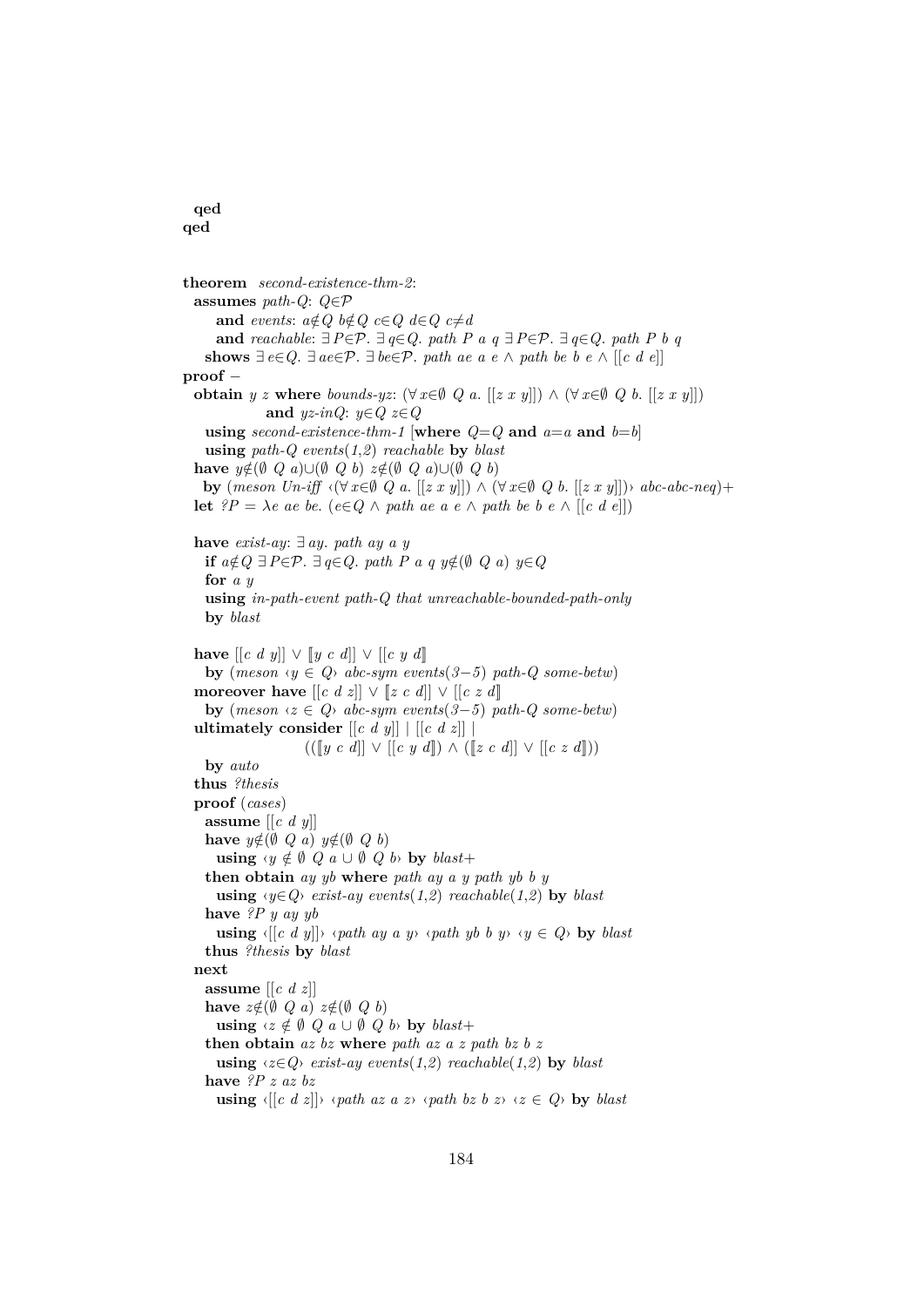```
thus ?thesis by blast
next
 assume ([[y \ c \ d]] \lor [[c \ y \ d]] \land ([z \ c \ d]] \lor [[c \ z \ d]])have ∃ e. [[c d e]]
   using prolong-betw
   using events(3−5) path-Q by blast
 then obtain e where [[c d e]] by auto
 have \neg [y e z]proof (rule notI)
```
Notice Theorem 10 is not needed for this proof, and does not seem to help *sledgehammer*. I think this is because it cannot be easily/automatically reconciled with non-strict notation.

```
assume [[y e z]]
      moreover consider ([ [y \ c \ d]] \wedge [z \ c \ d]]) | ([ [y \ c \ d]] \wedge [ [c \ z \ d]]) |
                ([[c y d]] ∧ [[z c d]]) | ([[c y d]] ∧ [[c z d]])
        using \langle [y \ c \ d]] \ \rangle [[c y d]) ∧ ([[z c d]] \lor [[c z d]]) by linarith
      ultimately show False
        by (smt ‹[[c d e]]› abc-ac-neq betw4-strong betw4-weak)
    qed
    have e∈Q
      using \langle [(c \ d \ e]] \rangle betw-c-in-path events(3−5) path-Q by blast
    have e \notin \emptyset Q a e \notin \emptyset Q busing bounds-yz \langle \neg \left[ \left[ y \ e \ z \right] \right] \rangle abc-sym by blast+
    hence ex-aebe: ∃ ae be. path ae a e ∧ path be b e
         using \langle e \in Q \rangle events(1,2) in-path-event path-Q reachable(1,2) unreach-
able-bounded-path-only
      by metis
    thus ?thesis
      using \langle [c \ d \ e] \rangle \ \langle e \in Q \rangle by blast
  qed
```

```
qed
```
The assumption  $Q \neq R$  in Theorem 14(iii) is somewhat implicit in Schutz. If  $Q=R, \emptyset, Q$  *a* is empty, so the third conjunct of the conclusion is meaningless.

**theorem** *second-existence-thm-3*: **assumes** *paths*:  $Q \in \mathcal{P}$  *R*∈ $\mathcal{P}$  *Q*≠*R* **and** *events*:  $x \in Q$   $x \in R$   $a \in R$   $a \neq x$   $b \notin Q$ **and** *reachable*: ∃*P*∈P. ∃ *q*∈*Q*. *path P b q* shows  $∃ e∈E. ∃ ae∈P. ∃ be∈P. path ae a e ∧ path be b e ∧ (∀ y∈∅ Q a. [[x y e]])$ **proof** − **have**  $a \notin Q$ **using** *events*(*1*−*4*) *paths eq-paths* **by** *blast* **hence**  $\emptyset$   $Q$   $a \neq \{\}$ **by** (*metis events*(*3*) *ex-in-conv in-path-event paths*(*1*,*2*) *two-in-unreach*) **then obtain** *d* **where**  $d \in \emptyset$  *Q a* **by** *blast* **have**  $x \neq d$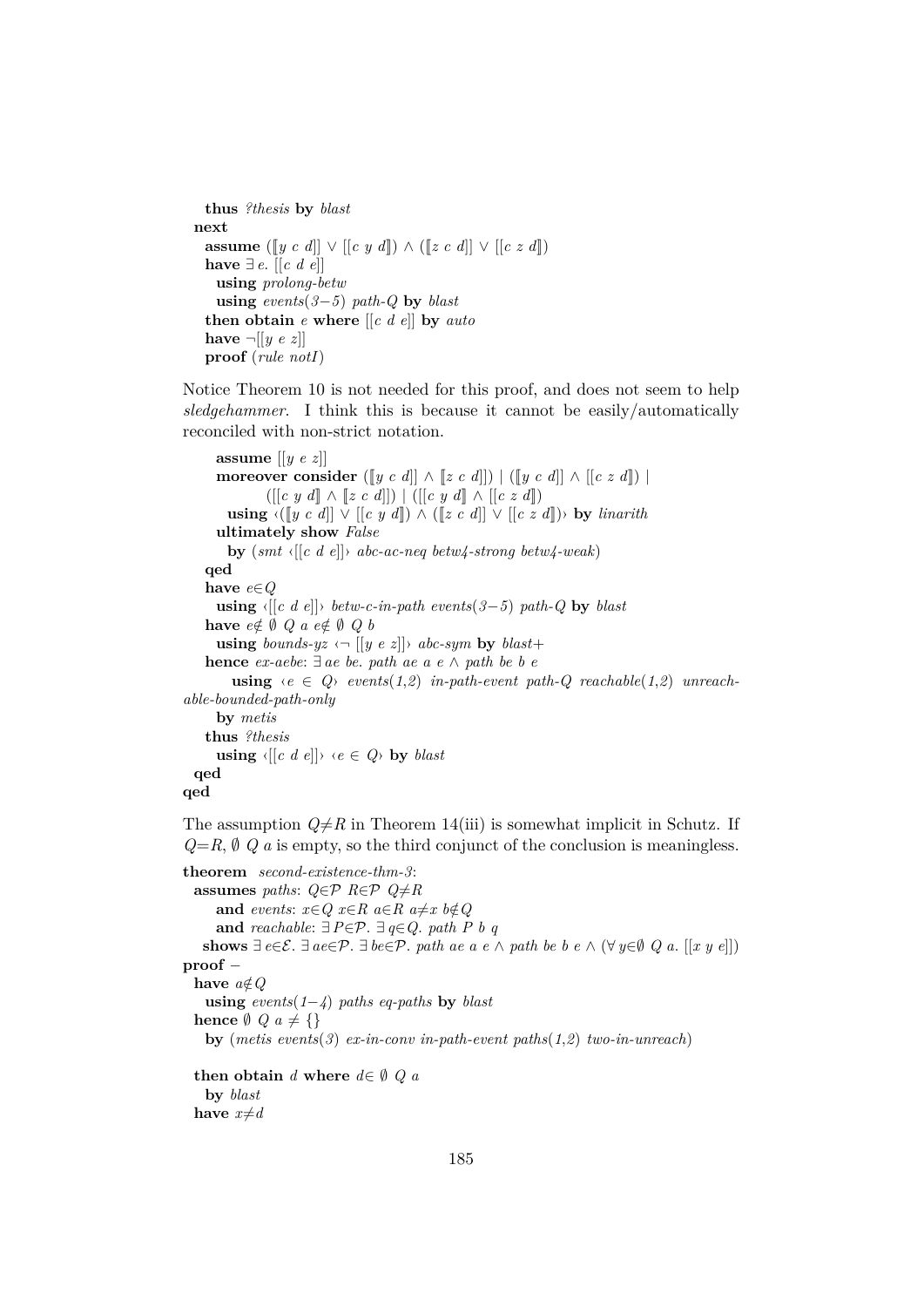**using**  $\{d \in \emptyset \}$  *Q a cross-in-reachable events*(*1*) *events*(*2*) *events*(*3*) *paths*(*2*) **by** *auto* **have** *d*∈*Q* **using**  $\{d \in \emptyset \}$  *Q a unreach-on-path* **by** *blast* **have**  $∃ e∈ Q. ∃ ae be. [[x d e]] ∧ path ae a e ∧ path be b e$ **using** *second-existence-thm-2* [where  $c=x$  and  $Q=Q$  and  $a=a$  and  $b=b$  and *d*=*d*] **using**  $\langle a \notin Q \rangle \langle d \in Q \rangle \langle x \neq d \rangle$  *events*(1-3,5) *paths*(1,2) *reachable* **by** *blast* **then obtain** *e ae be* **where** *conds*:  $[x d e]] \wedge path ae a e \wedge path be b e$ **by** *blast* **have** ∀  $y \in (\emptyset \ Q \ a)$ . [[x y e]] **proof fix** *y* **assume**  $y \in (\emptyset \ Q \ a)$ **hence** *y*∈*Q* **using** *unreach-on-path* **by** *blast* **show** [[*x y e*]] **proof** (*rule ccontr*) **assume**  $\neg$   $[x \ y \ e]]$ **then consider**  $y=x | y=e | [[y x e]] | [[x e y]]$ **by**  $(metis \langle d \in Q \rangle \langle y \in Q \rangle$  *abc-abc-neq abc-sym betw-c-in-path conds events*(*1*) *paths*(*1*) *some-betw*) **thus** *False* **proof** (*cases*) **assume** *y*=*x* **thus** *False* **using**  $\langle y \in \emptyset \mid Q \text{ a} \rangle$  *events* $(2,3)$  *paths* $(1,2)$  *same-empty-unreach unreach-equiv unreach-on-path* **by** *blast* **next assume** *y*=*e* **thus** *False* **by** (*metis* ‹*y*∈*Q*› *assms*(*1*) *conds empty-iff same-empty-unreach unreach-equiv* ‹*y* ∈ ∅ *Q a*›) **next assume** [[*y x e*]] **hence** [[*y x d*]] **using** *abd-bcd-abc conds* **by** *blast* **hence**  $x \in (\emptyset \ Q \ a)$ **using** *unreach-connected* [where  $Q=Q$  and  $Q_x=y$  and  $Q_y=x$  and  $Q_z=d$ and  $b=a$ **using**  $\langle \neg [(x \ y \ e]] \rangle \langle a \notin Q \rangle \langle d \in \emptyset \ Q \ a \rangle \langle y \in \emptyset \ Q \ a \rangle$  *conds in-path-event paths*(1) **by** *blast* **thus** *False* **using** *empty-iff events*(*2*,*3*) *paths*(*1*,*2*) *same-empty-unreach unreach-equiv unreach-on-path* **by** *metis* **next assume** [[*x e y*]] **hence** [[*d e y*]] **using** *abc-acd-bcd conds* **by** *blast* **hence**  $e \in (\emptyset \ Q \ a)$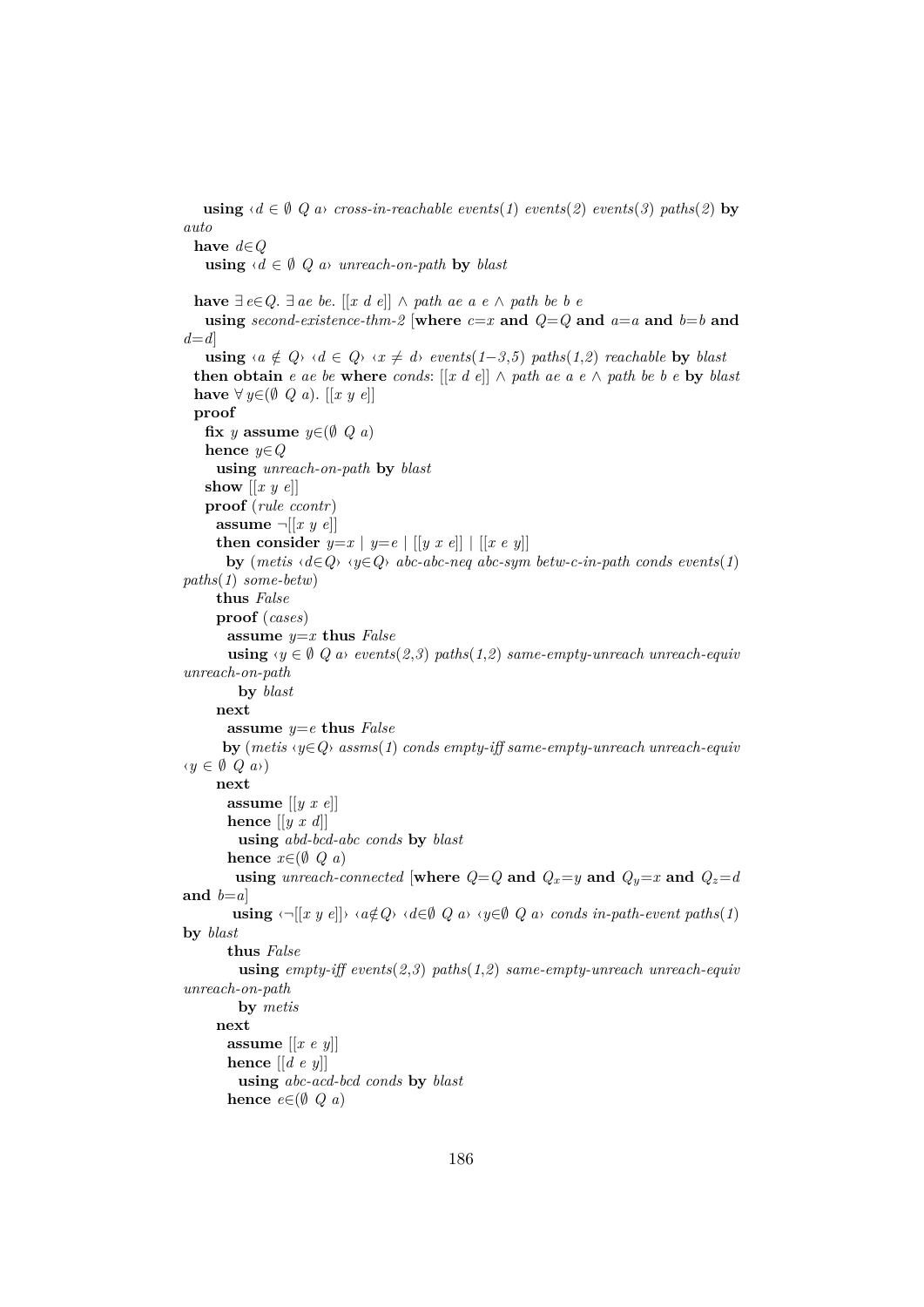```
using unreach-connected [where Q=Q and Q_x=y and Q_y=e and Q_z=dand b=a]
         using \langle a \notin Q \rangle \langle d \in \emptyset \ Q \ a \rangle \langle y \in \emptyset \ Q \ a \rangleabc-abc-neq abc-sym events(3) in-path-event paths(1,2)
         by blast
       thus False
            by (metis conds empty-iff paths(1) same-empty-unreach unreach-equiv
unreach-on-path)
     qed
   qed
 qed
 thus ?thesis
   using conds in-path-event by blast
qed
```
**end**

## **40 Theorem 11 - with path density assumed**

**locale** *MinkowskiDense* = *MinkowskiSpacetime* + **assumes** *path-dense*: *path ab a b*  $\implies \exists x$ . [[*a x b*]] **begin**

Path density: if a and b are connected by a path, then the segment between them is nonempty. Since Schutz insists on the number of segments in his segmentation (Theorem 11), we prove it here, showcasing where his missing assumption of path density fits in (it is used three times in *number-of-segments*, once in each separate meaningful ordering case).

```
lemma segment-nonempty:
 assumes path ab a b
 obtains x where x \in segment \ a \ busing path-dense by (metis seg-betw assms)
```

```
lemma number-of-segments:
 assumes path-P: P∈P
    and Q-def : Q⊆P
    and f-def: [f[a..b..c]Q]shows card {segment (f i) (f (i+1)) | i. i<(card Q-1)} = card Q-1proof −
 let ?S = {segment (f i) (f (i+1)) | i. i < (card (Q-1))}let ?N = card Q
 let ?g = \lambda i. segment (f i) (f (i+1))
 have ?N ≥ 3
   by (meson ch-by-ord-def f-def fin-long-chain-def long-ch-card-ge3)
 have ?q \text{ } (0..?N-2) = ?Sproof (safe)
```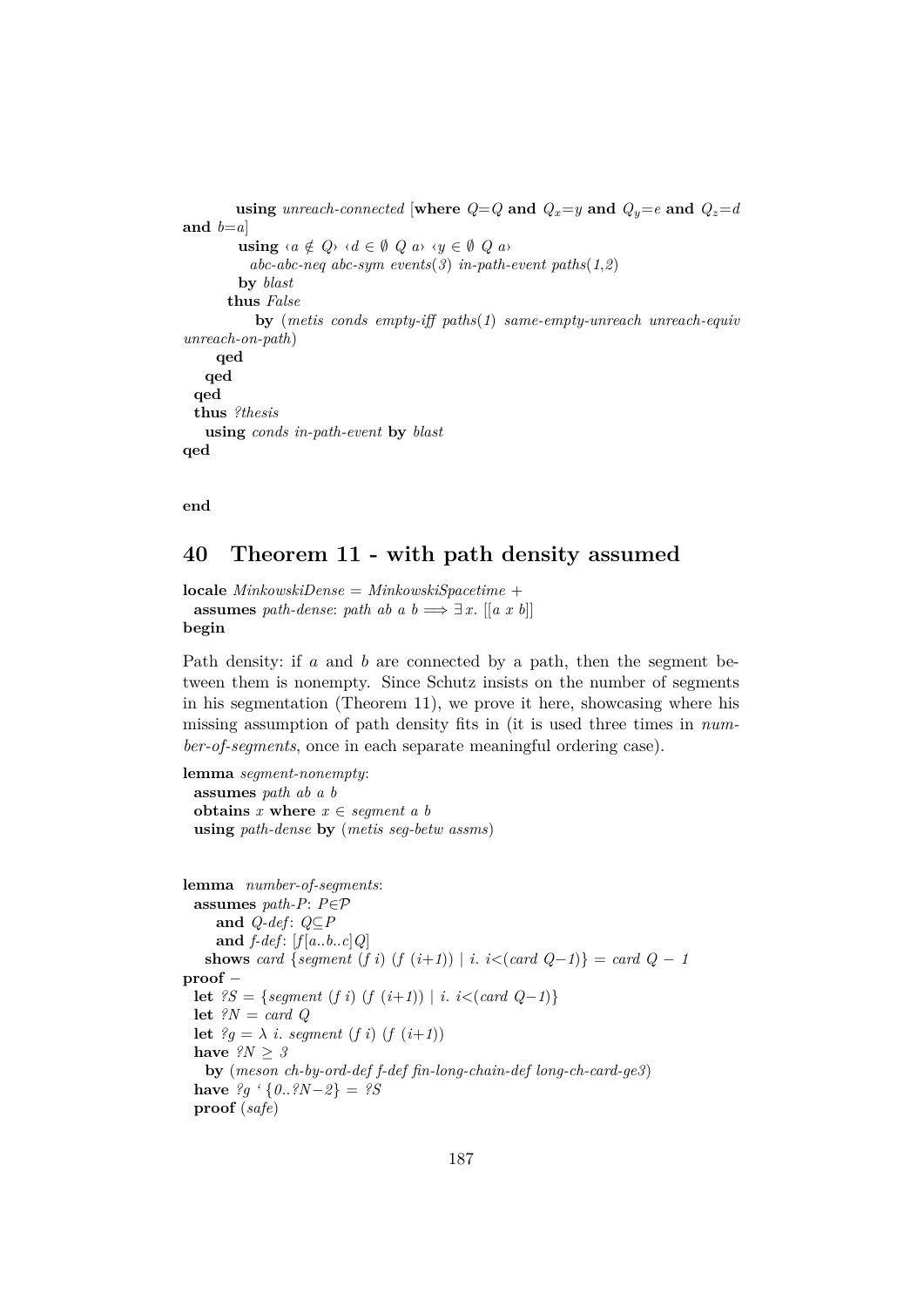```
fix i assume i \in \{(0::nat)...?N-2\}show \exists ia. segment (f i) (f (i+1)) = segment (f ia) (f (ia+1)) ∧ ia<card Q −
1
   proof
     have i<?N−1
       using assms ‹i∈{(0::nat)..?N−2}› ‹?N≥3›
          by (metis One-nat-def Suc-diff-Suc atLeastAtMost-iff le-less-trans lessI
less-le-trans
           less-trans numeral-2-eq-2 numeral-3-eq-3)
     then show segment (f i) (f (i + 1)) = segment (f i) (f (i + 1)) \land i < ?N-1by blast
   qed
 next
   fix x \text{ } i assume i < \text{card } Q - 1let i's = segment (f i) (f (i + 1))show ?s \in ?q \{0..?N-2\}proof −
     have i∈{0..?N−2}
       using \langle i \rangle \langle i \rangle card Q − 1\rangle by force
     thus ?thesis by blast
   qed
  qed
 moreover have inj-on ?g {0..?N−2}
 proof
   fix i j assume asm: i \in \{0..?N-2\} j \in \{0..?N-2\} ?g i = ?g j
   show i=j
   proof (rule ccontr)
     assume i \neq jhence f \neq f \neq fusing asm(1,2) f-def assms(3) indices-neq-imp-events-neq
         [\text{where } X = Q \text{ and } f = f \text{ and } a = a \text{ and } b = b \text{ and } c = c \text{ and } i = i \text{ and } j = j]by auto
     show False
     proof (cases)
       assume j=i+1hence [(f\ i)(f\ j)(f\ (j+1))]using asm(2) assms fin-long-chain-def order-finite-chain \langle ?N \rangle \geq 3by (metis (no-types, lifting) One-nat-def Suc-diff-Suc Suc-less-eq add.commute
           add-leD2 atLeastAtMost-iff card.remove card-Diff-singleton less-Suc-eq-le
             less-add-one numeral-2-eq-2 numeral-3-eq-3 plus-1-eq-Suc)
       obtain e where e \in \mathscr{G}g j using segment-nonempty abc-ex-path asm(3)by (metis \langle [(f\ i)\ (f\ j)\ (f\ (j+1))] \rangle \ \langle f\ i \neq f\ j\rangle \ \langle j = i+1 \rangle)hence e∈?g i
         using asm(3) by blast
       have [(f\ i)(f\ j)\ e]using abd-bcd-abc \langle [(f\ i)\ (f\ j)\ (f\ (j+1))] \rangleby (meson \leq e \leq segment (f \cdot i) (f (i + 1)) \leq seq-betw)thus False
         using \langle e \in segment(f \, i) (f (i + 1)) \rangle \langle i = i + 1 \rangle abc-only-cba(2) seg-betw
```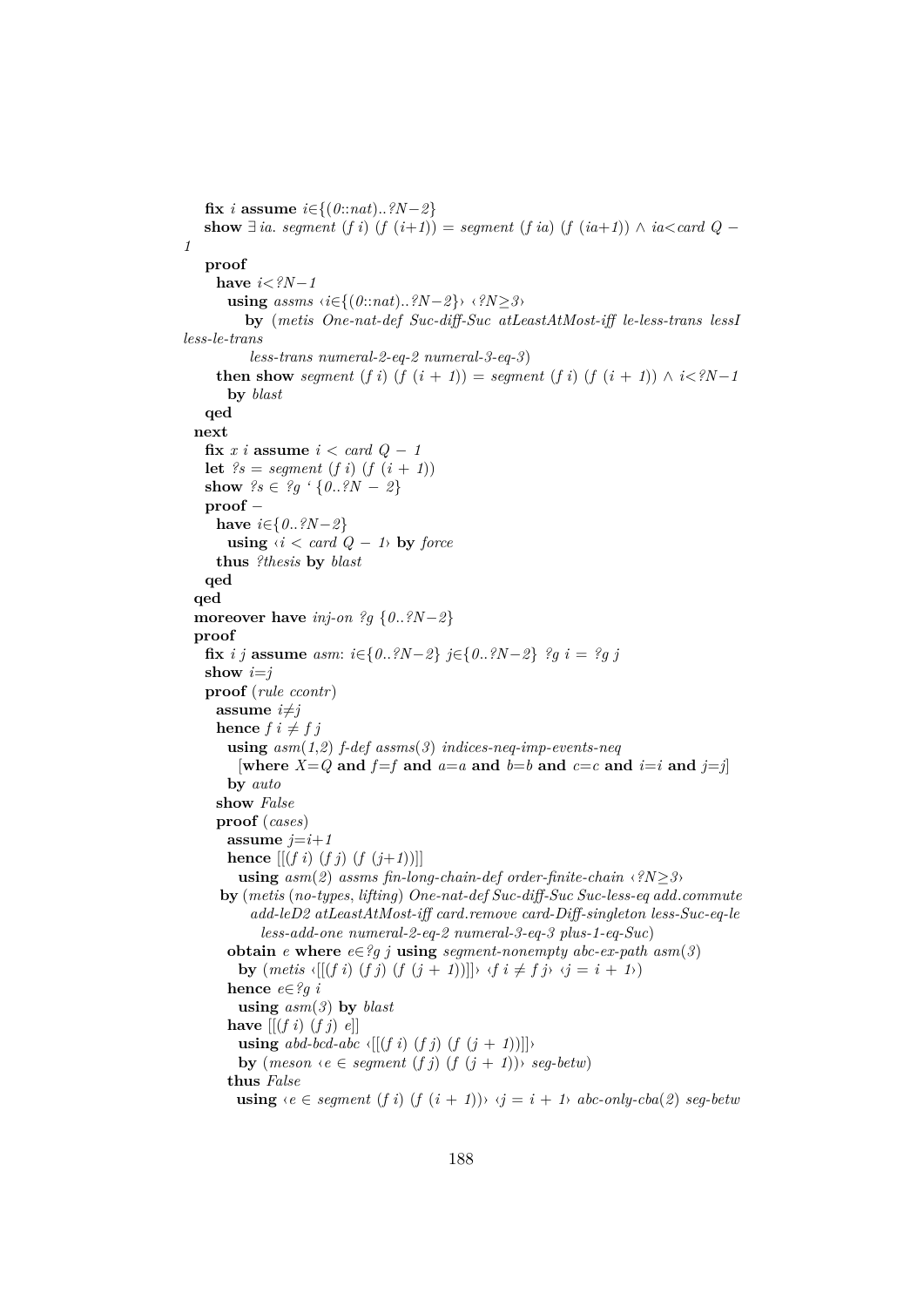**by** *auto* **next** assume  $j \neq i+1$ **have**  $i < \text{card } Q \land j < \text{card } Q \land (i+1) < \text{card } Q$ **using**  $add{\text -}mono{\text -}thms{\text -}linear{\text -}field(3)$   $asm(1,2)$   $assms \langle iN>3 \rangle$  by  $auto$ **hence**  $f$  *i* ∈  $Q$  ∧  $f$  *i* ∈  $Q$  ∧  $f$  (*i*+*1*) ∈  $Q$ **using** *f-def* **unfolding** *fin-long-chain-def long-ch-by-ord-def ordering-def* **by** *blast* **hence**  $f \in P \land f \in P \land f \ (i+1) \in P$ **using** *path-is-union assms* **by** (*simp add*: *subset-iff* ) **then consider**  $[[ (f \ i) (f(i+1)) (f \ j)]]$   $[ [(f \ i) (f \ j) (f(i+1))]]$  $[(f(i+1)) (f i) (f j)]$ **using** *some-betw path-P f-def indices-neq-imp-events-neq*  $\langle f \, i \neq f \, j \rangle \langle i \rangle \langle i \rangle$  card  $Q \wedge j \langle i \rangle$  card  $Q \wedge i + 1 \langle i \rangle$  card  $Q \vee i \neq i + 1$ **by** (*metis abc-sym less-add-one less-irrefl-nat*) **thus** *False* **proof** (*cases*) **assume**  $[(f(i+1))(f(i))(f(j))]$ **then obtain**  $e$  **where**  $e \in \mathscr{C}$ *g i* **using** *segment-nonempty* **by**  $(metis \{f \in P \land f \in P \land f (i + 1) \in P \land abc - abc - neq \ path - P\})$ **hence**  $[[e(fj)(f(j+1))]]$ **using**  $\langle [(f(i+1))(f(i))(f(j))]\rangle$ **by** (*smt abc-acd-abd abc-acd-bcd abc-only-cba abc-sym asm*(*3*) *seg-betw*) **moreover have** *e*∈*?g j* **using**  $\{e \in \mathscr{G} \text{ g } i\}$  *asm* $(\mathscr{G})$  **by** *blast* **ultimately show** *False* **by** (*simp add*: *abc-only-cba*(*1*) *seg-betw*) **next assume**  $[(f\ i)(f\ j)(f(i+1))]$ **thus** *False* **using**  $abc\text{-}abc\text{-}neq$  [where  $b=fj$  and  $a=f(i)$  and  $c=f(i+1)$ ]  $asm(3)$ *seg-betw* [where  $x = f$  *j*] **using** *ends-notin-segment* **by** *blast* **next assume**  $[(f\ i)\ (f(i+1))\ (f\ j)]$ **then obtain**  $e$  **where**  $e \in \mathscr{C}$ *g i* **using** *segment-nonempty* **by**  $(metis \{f \in P \land f \in P \land f (i + 1) \in P \land abc - abc - n e q \ path - P\}$ **hence**  $[ [e (f j) (f(j+1))] ]$ **proof** − **have**  $f(i+1) \neq f j$ **using**  $\{[(f\ i)\ (f(i+1))\ (f\ j)]\}$  *abc-abc-neq* by *presburger* **then show** *?thesis* **using**  $\langle e \in segment (f \ i) (f \ (i+1)) \rangle \ \langle [(f \ i) (f(i+1)) (f \ j)] \rangle \ \text{asm}(3)$ *seg-betw* **by** (*metis* (*no-types*) *abc-abc-neq abc-acd-abd abc-acd-bcd abc-sym*) **qed moreover have** *e*∈*?g j* **using**  $\{e \in \mathscr{L} q \text{ is } \text{asm}(\mathscr{X})\}$  by blast **ultimately show** *False*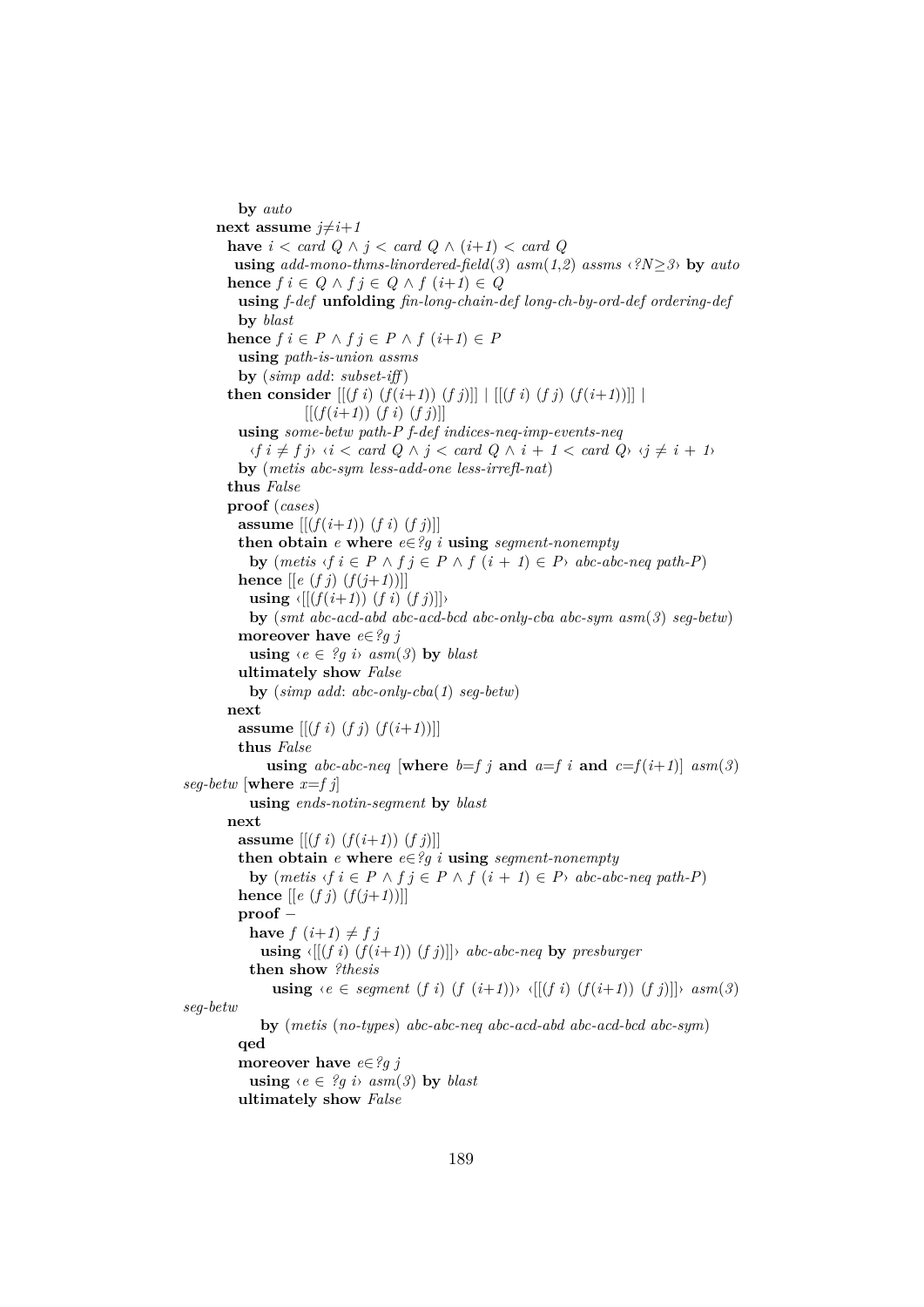```
by (simp add: abc-only-cba(1) seg-betw)
    qed
   qed
 qed
qed
ultimately have bij-betw ?g {0..?N−2} ?S
 using inj-on-imp-bij-betw by fastforce
thus ?thesis
 using assms(2) bij-betw-same-card numeral-2-eq-2 numeral-3-eq-3 \langle ?N \rangleby (metis (no-types, lifting) One-nat-def Suc-diff-Suc card-atLeastAtMost le-less-trans
     less-Suc-eq-le minus-nat.diff-0 not-less not-numeral-le-zero)
```
**qed**

```
theorem segmentation-card:
 assumes path-P: P∈P
    and Q-def : Q⊆P
    and f-def: [f[a..b]Q]fixes P1 defines P1-def: P1 \equiv prolongation b a
   fixes P2 defines P2-def: P2 \equiv prolongation a b
   fixes S defines S-def : S ≡ (if card Q=2 then {segment a b} else {segment (f
i) (f (i+1)) | i. i<card Q−1})
   shows P = ((\bigcup S) \cup P1 \cup P2 \cup Q)
```

```
card S = (card Q−1) \wedge (\forall x \in S. is-segment x)
```
 $disjoint(S \cup \{P1, P2\})$   $P1 \neq P2$   $P1 \notin S$   $P2 \notin S$ 

## **proof** −

```
let ?N = card Q
have 2 \leq \text{card } Qusing f-def fin-chain-card-geq-2 by blast
have seg-facts: P = (\bigcup S \cup P1 \cup P2 \cup Q) (\forall x \in S. is-segment x)
 disjoint(S\cup\{P1,P2\}) P1 \neq P2 P1 \notin S P2 \notin Susing show-segmentation [OF path-P Q-def f-def ]
 using P1-def P2-def S-def by fastforce+
show P = \bigcup S \cup P1 \cup P2 \cup Q by (simp add: seg-facts(1))
show disjoint (S \cup \{P1, P2\}) P1\neqP2 P1\notinS P2\notinS
 using seg-facts(3−6) by blast+
have card S = (?N-1)proof (cases)
 assume ?N=2
 hence card S = 1by (simp add: S-def)
 thus ?thesis
   by (\textit{simp add}: \langle ?N = 2 \rangle)next
 assume ?N \neq 2
```